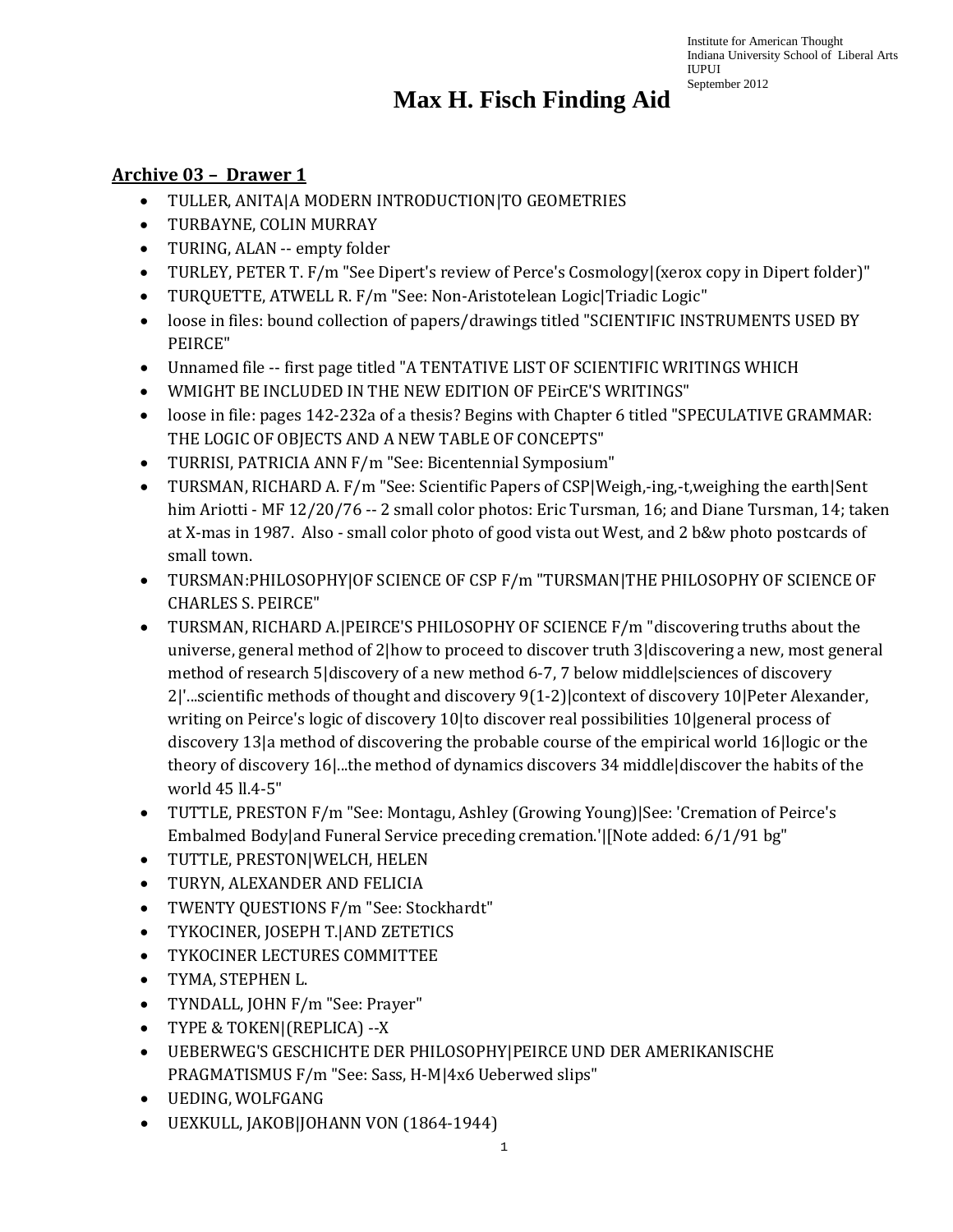- UHR, LEONARD K/m "See: Gregory|Perephior"
- ULTIMATE REALITY AND MEANING, CSP ON K/m"See also|Encyclopedia of Human Ideas on Ultimate|Reality and Meaning|Horvath, Tibor"
- ULTIMATE REALITY|AND MEANING, INSTITUTE|FOR F/m"See:Tibor Horvath|See:Ultimate Reality and Meaning, CSP on|" " " " Vico on"
- ULTIMATE REALITY AND MEANING, VICO ON F/m"See also|Encyclopedia of Human Ideas on Ultimate|Reality and Meaning"
- UNCONSCIOUS,-NESS| " INFERENCE F/m"See 4x6"slip"
- UNIFIED SCIENCE, INTERNATIONAL ENCYCLOPEDIA OF|UNITY OF SCIENCE MOVEMENT F/m"See:Unity of Science, Foundations of the"
- UNIQUE RESOURCE, A
- UNITARIAN CHURCH|-ISM|& "RELIGIOUS HUMANISM"
- UNITED PACKAGE LIQUOR
- UNITY OF SCIENCE, FOUNDATIONS OF THE|TOWARD AN INTERNATIONAL ENCYCLOPEDIA OF|UNIFIED SCIENCE
- UNIVERSE OR WORLDS|UNIVERSE OF DISCOURSE
- UNIVERSITY, IDEA OF
- UNIVERSITY LIBRARIES (U.S.A.)
- UNIVERSITY OF MASSACHUSETTS|PRESS (RICHARD MARTIN,|EDITOR)
- UNIVERSITY RADIOLOGY|ASSOC,INC
- URBANA 1/29/77 F/m"See House Folder"
- URBANA TRIP MARCH 13-17, 1974
- URBINO-TYPESCRIPTS|OF MANUSCRIPTS ON THE|THEORY OF SIGNS F/m"WORKING COPIES"
- URBINO-TO BE DUPLI-|CATED FOR MEMBERS|OF THE SEMINAR
- URBINO-UNANNOTATED|TYPEWRITTEN COPIES|OF MANUSCRIPTS NOT YET PUBLISHED F/m"have been|duplicated for|Lorenzo|Euclyn|Sandro|Mariana|Genevieve|?Brenda|I.Osolsob|Ital.| Vaus" -- empty folder
- URBINO: CENTRO INTERNAZIONALE DI SEMIOTICA E DI|LINGUISTICA F/m"See:Andreotti|Prezzolini"
- URBINO: CENTRO INTERNAZIONALE|DI SEMIOTICA E LINGUISTICA -- a good poem
- URBINO: CENTRO INTERNAZIONALE|DI SEMIOTICA E LINGUISTICA
- VAGUE,-NESS F/m"See: Fuzzy Logic Sets"
- VAIHINGER, HANS (1852-1933) F/m"See article by Rollo Handy in Edwards|Bodmert, Herbert G.|Carmichael|As If|Fictions" – X
- VAN HISE, CHARLES RICHARD|(1857-1918)
- VAILATI, GIOVANNI F/m"Gerald:file everything here|including offprints|See:Zanoni,C.P."
- VALID, VALIDITY
- VALLY DE WASSIE F/m"See 4x6" slips" -- small photo of ancient photo of woman, b&w
- VANDERBILT SUMMER IN-|STITUTE, 1981 F/m"See Kevelson"
- VAN EVRA, JAMES F/m"See:Whately|Fredoria Conference"
- VAN HEIJENOORT, JEAN
- VAN MEIR, HENRY FRANKE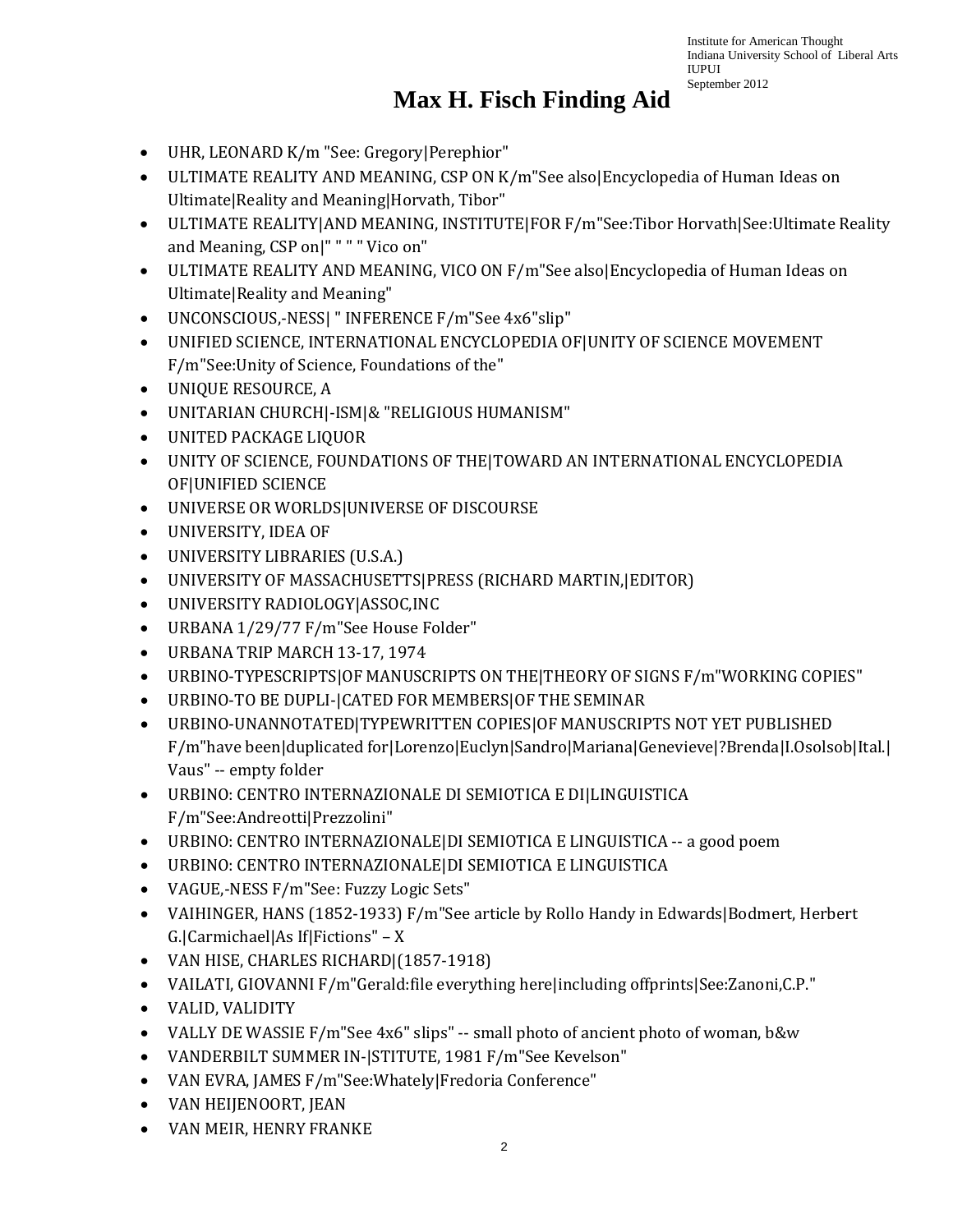#### **Max H. Fisch Finding Aid**

- VAN NOSTRAND, JOHN JAMES
- VAN WESEP, H.B.
- VARET, GILBERT: EXISTENTIAL PHILOSOPHY|AN ENGLISH-FRENCH BIBLIOGRAPHY
- VARNA CONGRESS
- VATICAN COLLECTIONS|THE PAPACY AND ART
- VAUGHAN, GENEVIEVE
- loose in files: xeroxed copy of letter from Max to Professor Carl Vaught at Penn State
- VEATCH, HENRY B.
- VEBLEN, THORSTEIN
- VEEKAY WEEKLY
- VENEZIA X (missing)
- VENING MEINESZ, FELIX ANDRIES (1887-1966) F/m"See also: VFL & RPM Development of Gravity Pendulums|337,338,346,347"
- VENN, JOHN(1834-1923): THE LOGIC OF CHANCE, ETC. (GROTE: EXPLORATIO)
- VENTURY AND RAUCH
- VENUS, TRANSIT OF|CSP. 12/8/74
- VERA, AUGUSTO
- VERENE, DONALD PHILLIP
- VERMONT
- VESALIUS AND HIS BOOK|(KEY & KEYS EDITION)
- VETTER, SISTER ALICIA F/m"As of 1970 Patricia Vetter is Chairman, Search Committee,|University of Detroit, for new chariman of department of philosophy for|September 1971."
- VICKERS, JOHN M.

#### **Archive 03 – Drawer 2**

- VICO ARTICLE: In Encyclopaedia Britannica
- VICO AND PRAGMATISM: Ms., Drafts, and Notes
- VICO AND PRAGMATISM|VICO'S PRATICA
- VICO AND PRAGMATISM
- VICO & CONTEMPORARY THOUGHT (CONFERENCE)|NEW YORK CITY, JANUARY 27-31, 1976 F/m"See"Tagliacozzo|Pompa"
- VICO AND CONTEMPORARY THOUGHT (CONFERENCE) NEW YORK CITY, JANUARY 27-31, 1976 F/m See Cardillo"
- VICO AND THE PRINCESS BEGIOJOSO: Foreign Quarterly Review Jamuary 1845
- VICO AT S.F. HILTON X (missing)
- VICO AT S.F. HILTON|NOVEMBER 18-21, 1989
- VICO LECTURE AT TTU|SEPTEMBER 30, 1974
- VICO-RELATED MATERIALS, I & II
- VICO'S *PRATICA*|ESSAY|TRANSLATION. F.M: In the Essay I failed to note that Gans in his preface to the first edition of Hegel's lectures on the philosophy of history speaks of it as a department of Practical Philosophy. (one of two folders)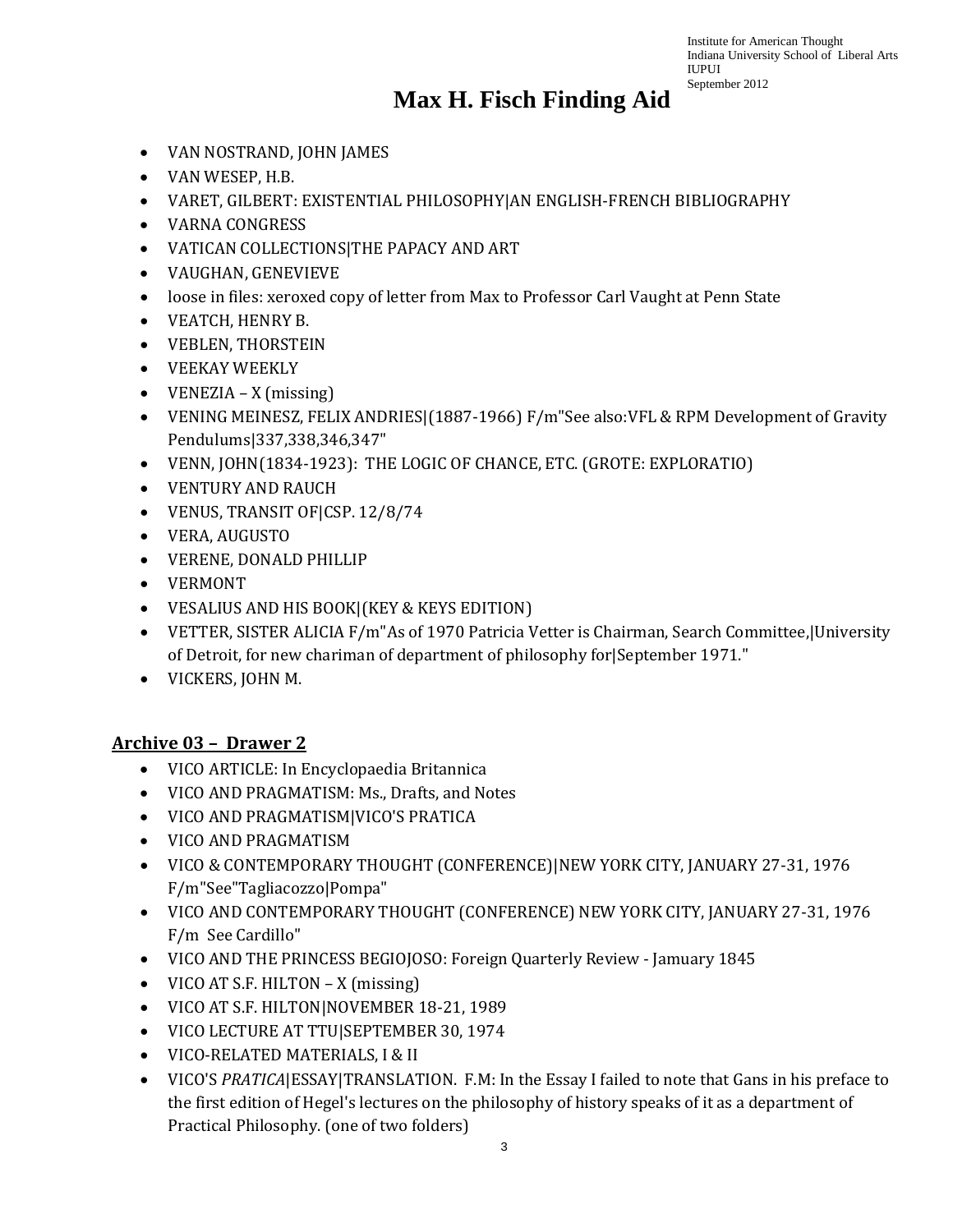- VICO'S PRACTICA (two of two folders)
- VICO (TAGLIACOZZO)
- VICO/VENEZIA: AN INTERNATIONAL CONFERENCE|(VENICE, AUGUST 21-25, 1978)
- VIDS
- VIENNA 1979|WORKING SESSIONS ON|PEIRCE'S THEORY OF SIGNS F/m"See:International Assn. for Semiotic Studies|(Second Congress, Vienna 1979)"
- VIENNA ABSTRACTS F/m"Possible additions as of 2/14/79:|Abstract read 2/20/79 Facchi, Paolo|Neiva, Eduardo (see Rector)|Rector, Monica" -- empty folder
- VIENNA CIRCLE
- VIENNA 1979
- VIENNA-SEMIOTICS -- empty folder
- VIENNA TRAVEL GRANT|APPLICATIONS
- VILLEMAIN, FRANCIS T. AND VICTOR F/m"417A 18|Desire Villemain|2024 Menahn Rgwd"
- VINCENT, VIRGINIA B.
- VINCI, LEONARDO DE H (missing)
- VIRGINIA QUARTERLY REVIEW
- VIRTUE, CHARLES F.: "Classic American Philosophers
- VIRTUAL, -ITY,-IZATION X (missing)
- VISA
- loose in files: Los Angeles Times newspaper with article about Vlastos/Socrates
- VOEGELIN, ERIC|(HERMAN WILHELM)
- VISA [yes, this is the second of 2 "Visa" folders!]
- VOCABUALRY OF|CSP'S GENERAL THEORY|OF SIGNS F/m"See:Semiotic,The Vocabulary of CSP's"
- VOIGT, ANDREAS
- VOIGT, VILMOS
- VOISON'S, SOMMELIER OF,|CSP'S APPRENTICESHIP TO,
- VOLTAIRE, CERCLE
- VOLUME I ACKNOWLEDGE-|MENTS
- VOLUME I (D.D.R.)
- VOLUME I INTRODUCTION|(AND DUSSELDORF PAPER)
- VOLUME I INTRODUCTION|DRAFT PAGES USEFUL FOR|REFERENCES
- VOSSIUS, GERARDUS|JOANNES, 1577-1649
- VS VERSUS|QUADERNI DI STUDI|SEMIOTICI
- WAGNER, MARTHA|FROM SMITH COLLEGE
- WALDEN|(INDIANAPOLIS)
- WALCOTT, CHARLES D.
- WALKER, JAMES
- WALKER, ROBERT J.
- WALKER, SEARS COOK (1805-1853)
- WALLACE, ALFRED RUSSEL|(1823-1913) F/m"See:Brachman|Darwin"
- WALLACE, WILLIAM|(1844-1897)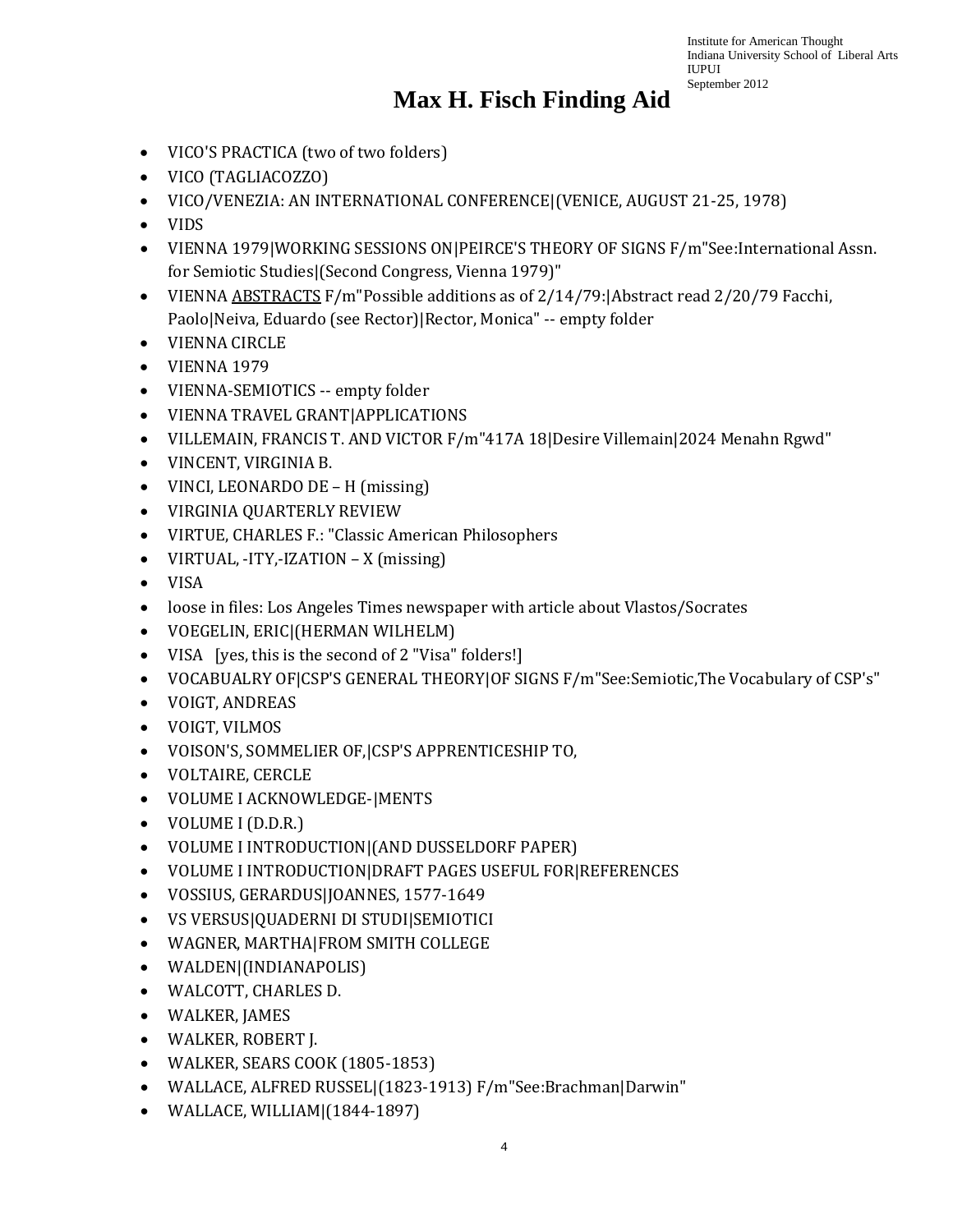### **Max H. Fisch Finding Aid**

- WALLACH, GEORGE AND SUSAN
- WALLIS, HAL.B.
- WALRAVEN, PIETER LOUIS -- empty folder
- WALTHER, ELISABETH F/m: Gerald: film entire folder. Also See: Greenlee (symposium folder)
- WALTON, CRAIG
- PHILOSOPHY OF WAR F/m"Sir Austin Chamberlain, Over the Years, 1935 [shorthand]|AVDicey The Statesmanships of Wordsworth 1917 T 821.71|[shorthand]|"A good war justifies any cause." - Nietzshe" -- some very old papers of Max's"
- WAR CRIMES
- WARD, LESTER FRANK (1841-1913)|NELSON, ALVIN F.
- WARD, MARK
- WARNER, JOHN PAPERS|(AMERICAN PHILOSOPHICAL SOC.,|PHILADELPHIA) F/m"See Warner's Studies in Organic Morphologylin E.A. Andrews folder|Peirce, Benjamin, father of CSP|Continental Drift"
- WARNER, JOSEPH BANGS
- WARTEGG
- WARTENBERG, GERD F/m"See:Logical Socialism"
- WASHINGTON D.C. 1987 -- empty folder [how appropriate]
- WASHINGTON,D.C.,|CSP & ZFP IN
- WASHINGTON,D.C.,CSP IN|" " ZFP IN
- WASHINGTON,D.C. NAT-GAL-
- loose in files: map of Washington D.C.
- WASHINGTON DEC.1961
- WASHINGTON A.P.A. MEETING 12/27/74|-12/29/74
- WASHINGTON, D.C., SCIENCE|IN
- WASHINGTON PHILOSOPHY CLUB
- WASHINGTON,D.C.
- WATERLOO UNIVERSITY|BRANCH OF PEIRCE PROJECT
- WATERMARKS -- lots of watermark sketches (missing)
- WATSON, RICHARD A.
- WEATHER BUREAU
- WEATHERCOCK OR|VANE
- WEBER, ERNST HEINRICH
- WEBER, GUSTAVUS|ADOLPHUS
- WEBSTER, NOAH|AN AMERICAN DICTIONARY|OF THE ENGLISH LANGUAGE|(1828)
- WEIGHING THE EARTH F/m"See Todd|Hoosac Tunnel|Metrology"

#### **Archive 03 – Drawer 3**

- WEIGH,-T,-ING|+WEIGHING THE EARTH F/m"See:Hoosac Tunnel|Todd|Metrology"
- WEIGHT LIFTING F/m"See Phrenology for Butler's 'lifting curve'"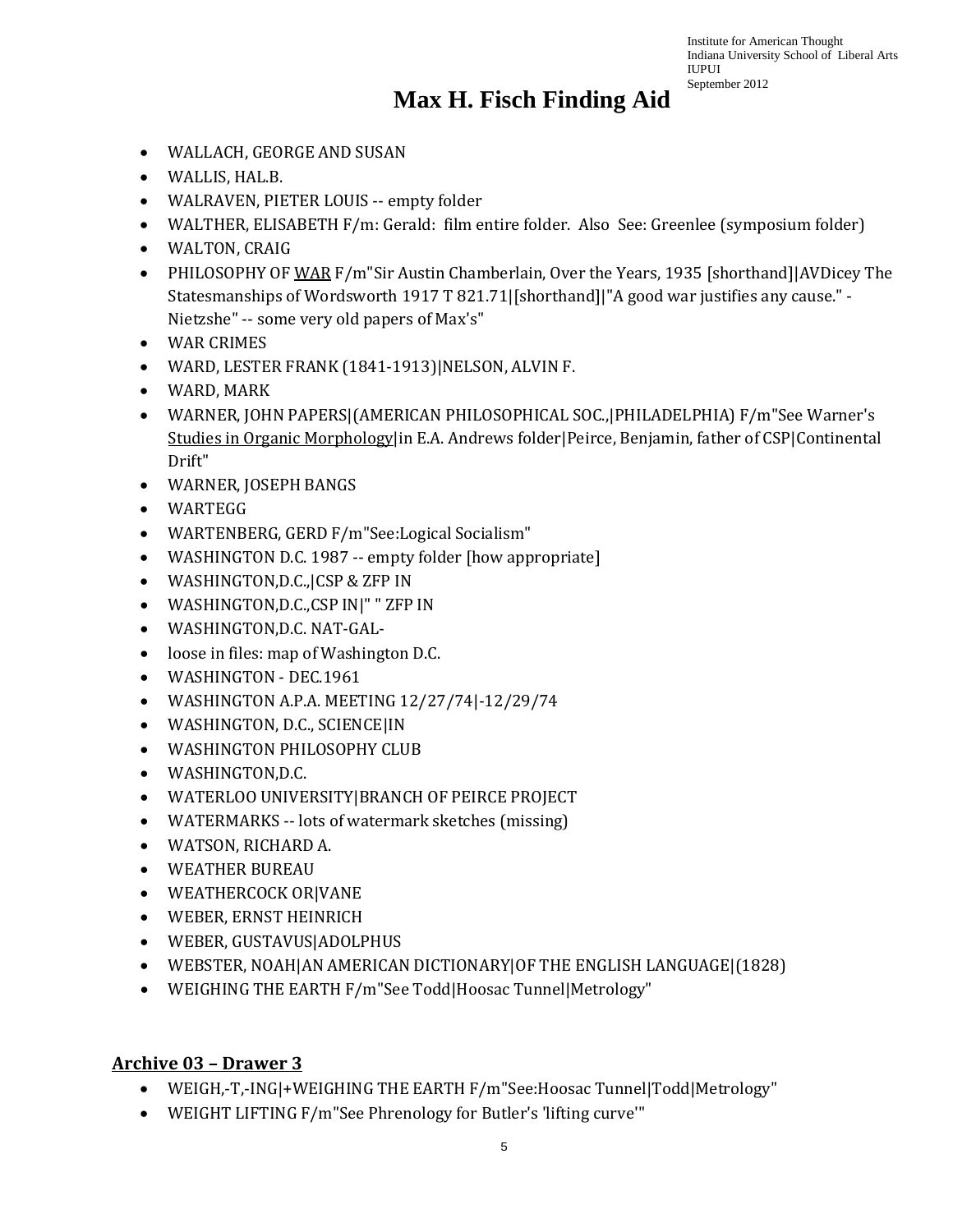- WEIGHTS & MEASURES F/m"See: Bretenil|Cochrane|Bureau" -- Artifact: possibly an original copy of a typed page from the CGS; April 20, 1899
- WEINBERG, JULIUS R.:CONCEPT OF RELATION
- WEINBERG, MARTHA W.|(WAGNER) F/m"See:Peirce, Herbert H.D."
- WEISS, PAUL
- WEISS, PAUL|BURKS, A.W.}PEIRCE'S|SIXTY-SIX|SIGNS
- WELBY, LADY
- file with no name F/m"The inventory of FCS SCHILLER (150 items) I.S. Slaughter (40 items each approx)|G. Vailati|is still to come|(a few mistakes have not been corrected in this lot|nothing important - will send list)|For Ogden file see 4x6"|Ogden, Charles K|For Stout file see 4x6"|Stout, George Frederick"
- WELBY, LADY R.J. HARRIS ETC. F/m Macdonald, W Lady Welby The Sociological Review Apr 1912| Clifford, Mrs WK|Victoria Lady Welby|Hibbert 23:101-106,Oct 1924" -- lots of ancient xerox letters between CSP and Lady Welby, with no MS #'s
- CSP TO VICTORIA LADY WELBY -- photographic negative of letter from CSP to LW
- WELLS, DAVID AMES|(1828-1898)
- WELLS, HERMAN B.
- WELLS, RULON
- WENNERBERG, HJALMAR
- WERNHAM, JAMES C.S. F/m"See:Bain"
- WESTON COLLEGE SCHOOL OF THEOLOGY
- WEXLER, PETER
- WEYL, HERMANN
- WHATELY, RICHARD F/m"See:Bowen, Francis, for NAR 83:382-402, 1856|Fredonia Conference|Van Eura, James"
- WHEELER, CLEMENTINE
- WHEELER, JOHN A. F/m"Cosmology|See:Einstein|Evolution|Darwin|Davenport" -- empty folder
- WHEELER, (JOHN)HARVEY
- WHEWELL, WILLIAM
- WHITE, GERALD T. -- large & old map of California
- WHITE, MORTON G.
- WHITE, RONALD
- WHITE, MORTON
- WHITE, STEPHAN W.|PHI KAPPA PHI
- WHITEHEAD, A.N. erox copies of original Whitehead letters, lecture announcements, and newspaper clippings
- WHITE RIVER|" " PARK
- WHITNEY, WILLIAM DWIGHT F/m"See also:|Smith, Benjamin Eli|Smith, Roswell|Done{N.B. Get a Xerox copy of Benj. Eli Smith's article on Whitney in EB " (at 38th St.)" eroxed letters from Yale University Library
- WHITROW, G.J. F/m"See also: Zeno of Elea"
- WHITTAKER, E.T.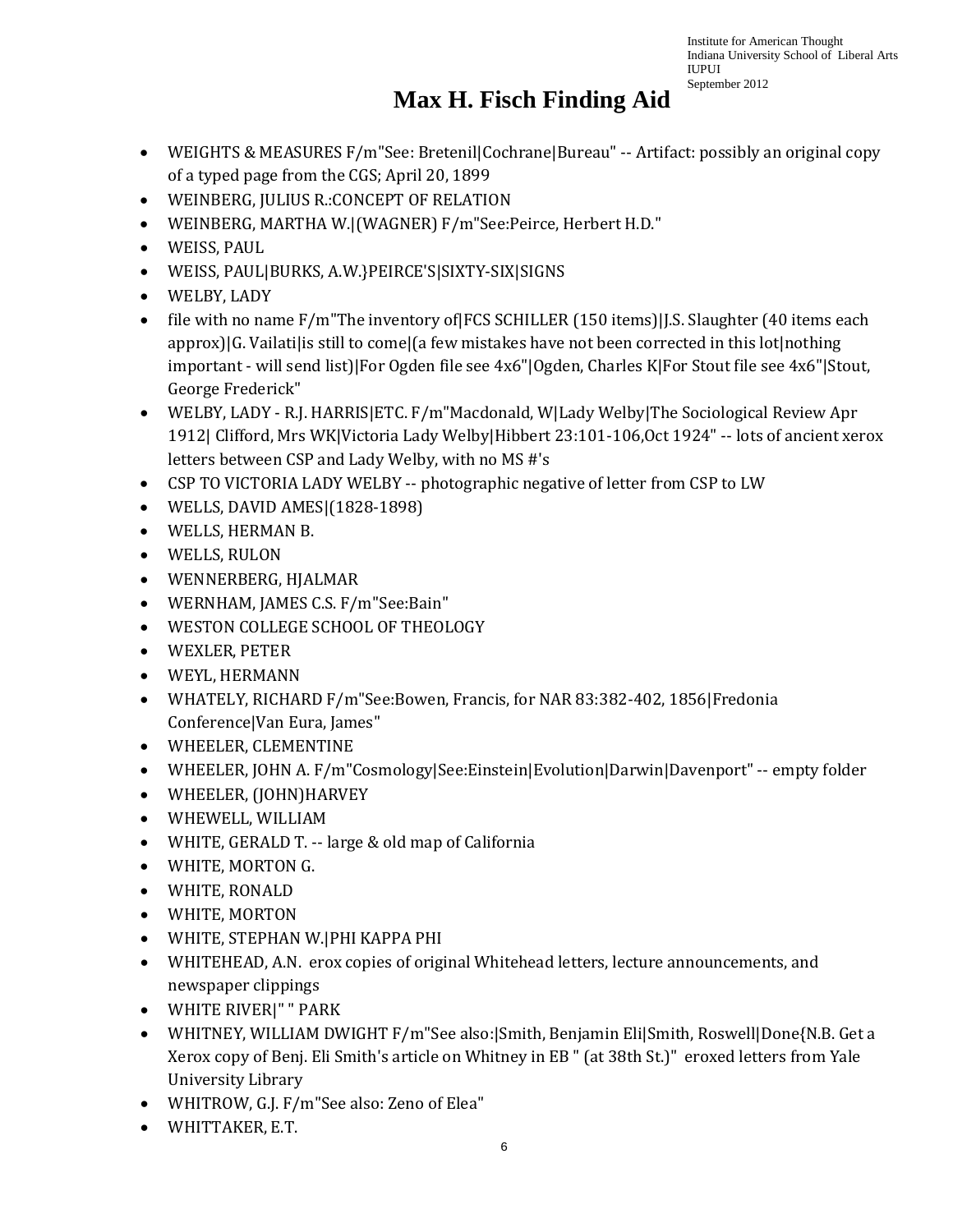- WHITTIER, DUANE
- WHO'S WHO -- official certificate signifying that Max was a subject of biographical record in Who's Who in America Forty-First Edition 1980-1981
- WHO'S WHO IN AMERICA (MARQUIS'S)
- WIENER, PHILIP P. F/m"See:Metaphysical Society" -- reprinted "The Evolutionism and Pragmaticism of Peirce" by Philip P. Wiener from 1946, also original book cover for *Studies in the Philosophy of Charles Sanders Peirce* edited by Wiener and Young
- WILL, FRED L. & LOUISE
- WILL, GEORGE
- WILLIAMS, BROOKE
- WILLIAMS, DONALD
- WILLIAMS, L. PEARCE
- WILLIAMS, PATRICK S.
- WILLIAMS, THYLLIS M.
- WILLIAMS, VIRGINIA P.
- WILSON, DANIEL J.|PROFESSIONALIZATION AND ORGANIZE|DISCUSSION IN THE AMERICAN PHILOSOPH-ICAL ASSOCIATION, 1900-1922
- WILSON, JOHN COOK
- WILSON, MARTHA
- WILSON, R. JACKSON F/m"See:Community|Kolenda"
- WINCHESTER FOUNDATION
- WINCHESTER, INDIANA
- WIMSATT, WILLIAM KURTZ JR.|(1907-1975) F/m"See: BEardsley|Snukal|Henle|Ricoeur"
- WINDRIDGE
- WINLOCK, JOSEPH
- WINN, PETER F/m"See:James, Henry, Novelist"
- WINNER, IRENE PORTIS
- WISCONSIN STATE HISTORICAL SOCIETY
- WISCONSIN, UNIVERSITY OF, CSP AT (1885) F/m "See also: Holden, E.S."
- WITTGENSTEIN F/m"See:Braithwhite|Mullin|Bambrough|Ramsey"
- WINNER, THOMAS G. F/m"See: Semiotic Society of America Thomas G. Winner"
- WOLFE, JOHN B.
- WOLFF, CHRISTIAN
- WOLTER, ALLAN B.
- WOODBRIDGE, F.J.E.
- WOELFING, THEODORE W.
- WOOLLEN, EVANS
- WOOLLEY, DALE E.
- WOOLVERTON, JOHN F. F/m"See Episcopal Church, CSP and Huntington, Frederic Dan | "William" R.|Emerson, Scarlett"
- WORKING COPIES OF LECTURE HANDOUTS F/m"See: Master Copies of Lecture Handouts"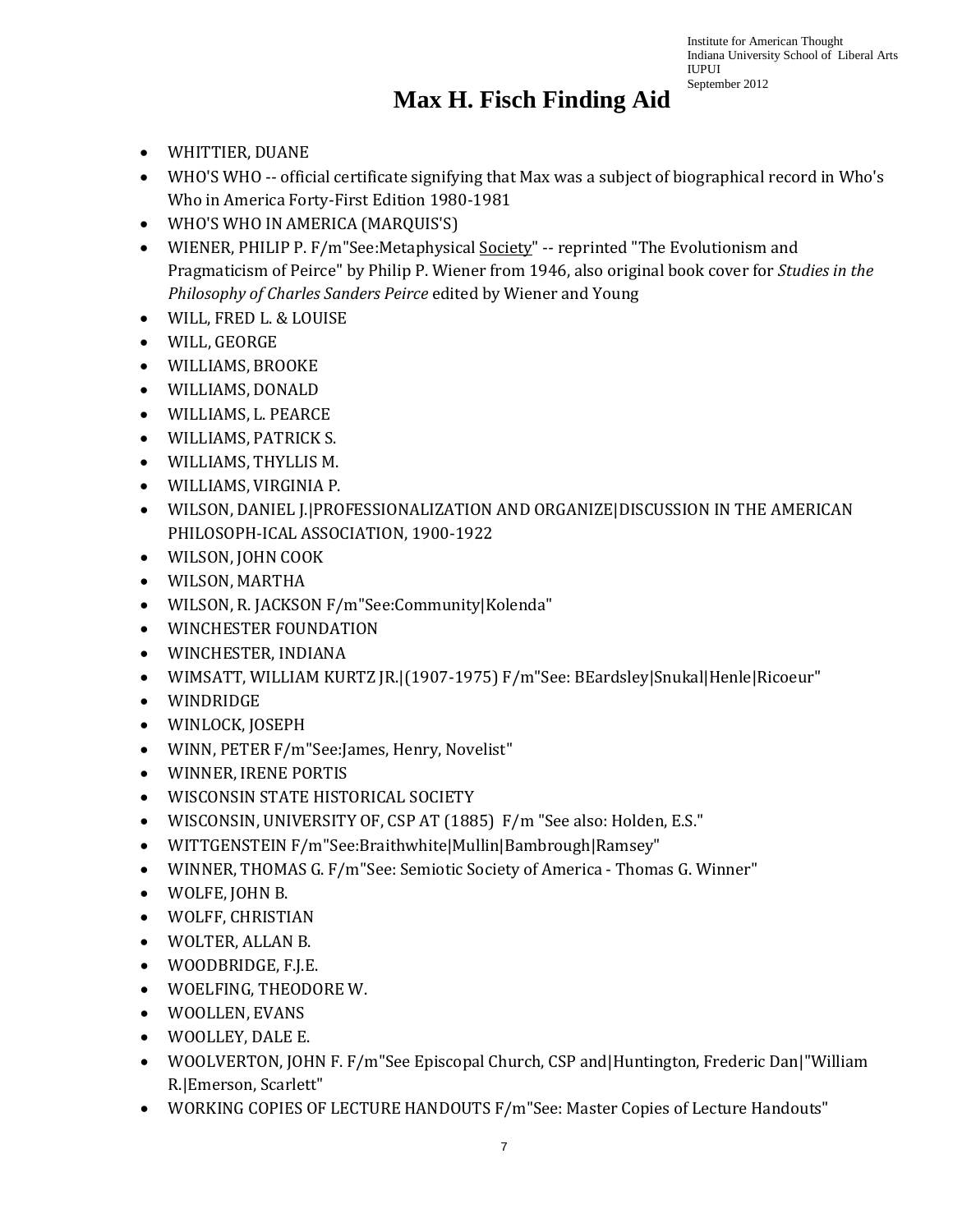## **Max H. Fisch Finding Aid**

- WORKING COPIES OF MANUSCRIPT TRANSCRIPTS F/m"This folder has contained 'working copies' of the following manuscripts. If any of them is not here,| look in numbered manuscript folders or in topical folders. Those circled in red deal with signs|Those circled in black deal with the proof of pragmatism|or have some bearing on the proof." [the following numbers, written directly on the file folder, are roughly arranged in vertical columns. I've listed the items by reading down each column, beginning with the left most column and proceeding to the right. MS #'s circled in red are notated by a lower case"r" following the MS #, and those circled in black are followed by a lower case "b". The MS # will not be followed by a letter if it is not circled. 7r, 16, 48, 137r| 280r, 282(a), 283rb, 284b, 298rb, 300b, 304r, 315b, 316b, 317rb, 318r, 322rb, 323b ,325b, 327b, 328b, 329b, 330rb, 332b | 404r,411r,427,449r | 462b, 469, 470, 478rb, 498r,499r, 499srb, 530, 534r, 599r | 675b, 787, 793, 803r, 817 | 835rb, 873b, 908, 953r [red line drawn to above '835rb'], 957, 972, 1009 | 1334rb | 1476rb, 1597b, L36r, L75, L133, L237r, L378r, L385, L387r, L392, L427r | S-46rb" | other side of file folder: "Chronological order of mss. dealing with signs | 1860,1870,1880,1890, | 1900, 1901, L237, 1902, 599, L237 | 1903, 7, 304, 1904, 1905, L67, L463 | 1906, 283, 1907, 1908 | 1909, L36, 1910, 1911" -- empty folder (it figures)
- WORKING COPIES OF|PUBLISHED PAPERS ON|SIGNS BY CSP -- empty folder
- WORKING COPIES OF MSS. F/m working copies of This folder is intended to hold manuscripts of mss. which do not deal with signs in any explicit or obvious way, but it may contain duplicates | of mss. on signs of which the principal working copies are in the older folder | At the end there may be working copies of excerpts from two or more mss. | on particular topics not obviously or directly involving semeiotic"

#### **Archive 03 – Drawer 4**

- WORKING COPIES OF REPRINTS OF PAPERS | ON CSP
- WORLD CONGRESS OF | PHILOSOPHY, XVIITH | (MONTREAL1983) | AUGUST 21-27 F/m"For XVIth see Dusseldorf | Note that on p. 28 of the 2nd circular (July 1982) | the VIth World Congress is listed as | VI New York 1927"
- WRENN, CREIGTON, JR.
- WRIGHT, CHAUNCEY:LETTERS
- WRIGHT, CHAUNCEY (XEROX) | 1856-
- WRIGHT, CHAUNCEY, LETTERS TO, AT NORTHAMP- | TON erox letters with no ms #'s
- WRIGHT, CHAUNCEY
- WRIGHT, CHAUNCEY F/m"See Xeroxed pages in Abegory? folder" X
- WRITING ORIGIN OF
- WRONE, DAVID R.
- WUNDT, WILHELM F/m"See MF TCC 5/11/79"
- WUNDT, WILHELM MAX (1832-1920)
- XEROX
- YALE + NEW HAVEN
- YALE REVIEW
- YODER, ALBERT H. F/m"See Nathan Houser's Yoder folder"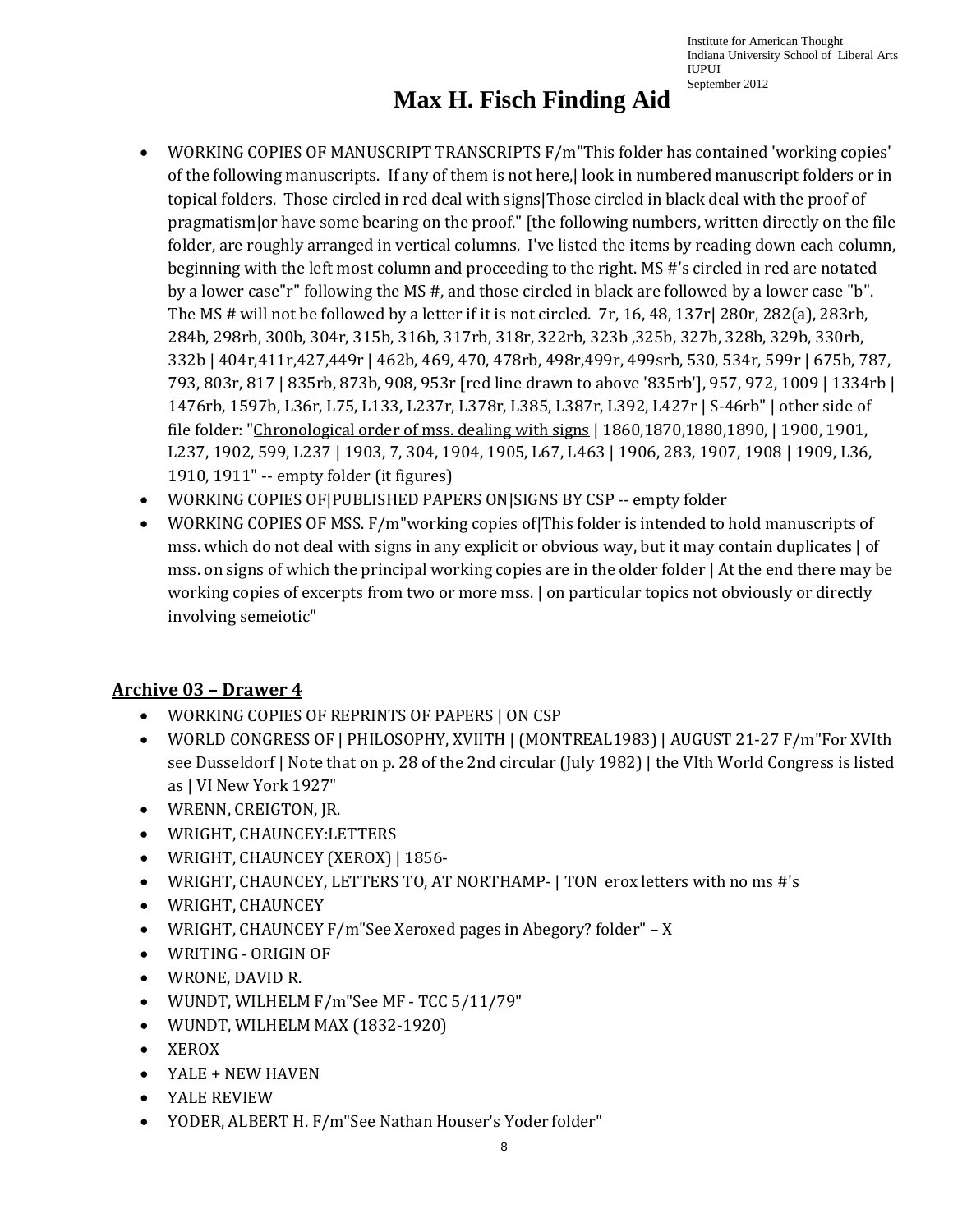- YONEMORI, YUJI F/m"See: Japanese Association for Semiotic Studies | Karvana, Teksno | Fukezarva Yukichi | Kondo, Tadashi" ard bound Japanese book
- YORK UNIVERSITY: CURRICULUM 1961
- YOUMANS, EDWARD LIVINGSTON (1821-1887)
- YOUNG, ARTHUR M.
- YOUNG, CHARLES A. F/m See Jones & Boyd: The Harvard College Observatory | See Csp's not in CD 6057"
- YOUNG, FREDERIC F/m"See:Peirce Society"
- YOUNG, FREDERIC H.
- YOUNG, J.Z.
- ZADEH, LOTFI ASKER F/m"See:FUZZY Logic sets | Gaines, B.R."
- ZANONI, C.P. F/m"See Forni, Enrico | Vailabi, Giovanni"
- ZEITSCHRIFT FUR SEMIOTIK
- ZELLWEGER, SHEA
- loose in files: HUGE bunch of papers/pamphlets/letters all having to do with Shea
- DEMORGAN 8
- $2^{(2^2)}=16$
- ZEMAN, J. JAY F/m "Wrote Jay 9/3/77 | for Denver paper | Wrote 2 Aug. 1984 for offprint of | "Peirce on Abstraction"
- ZENO OF ELEA
- ZETETIC,-S F/m"See: Discovery | Hermetic | Methodeutic | Economics of Research | Eureka"
- ZHARN, PETER JOSEPH
- ZIEGLER, LYNN A.
- RADCLIFFE
- WASHINGTON, THE | EXTERNALS OF | BY ZINA FAY PEIRCE
- ZINA F/m"Carbon Copy of SWM's Transcript | of slips from my files | File under Zina"
- "ZERO" ARTICLES
- ZINA LETTERS -- good photographic reproductions of letters
- ZINA MISC. [EX. OF WASH.] -- same as above, plus pencilled rubbing of Zina's gravestone bells
- ZINA'S ECLIPSE 1870 | REPORT F/m"See G=1873-2(a)"
- ZINA RECORDS OF COOP. | SOCIETY FROM SWM
- PEIRCE, MELUSINA FAY | AUTOBIOGRAPHICAL SKETCH | + PARTIAL CURRICULUM VITAE BY SWM F/m"On Trinity are also | Jefferys, Elizabeth & Wm. | Ochs, Carol"
- ZINA AUTO B. SKETCH | SYLVIA'S BIO. | & VITA
- MARRIAGE AND DIVORCE | RECORDS CSP ZFP -- old photo copy of CSP-HMF Record of Marriages
- ZINA DEM. PARTY
- ZINA EDUCATION
- EMERSON | CORRESPONDENCE
- FRANCES TAVERN
- THE FAY FAMILY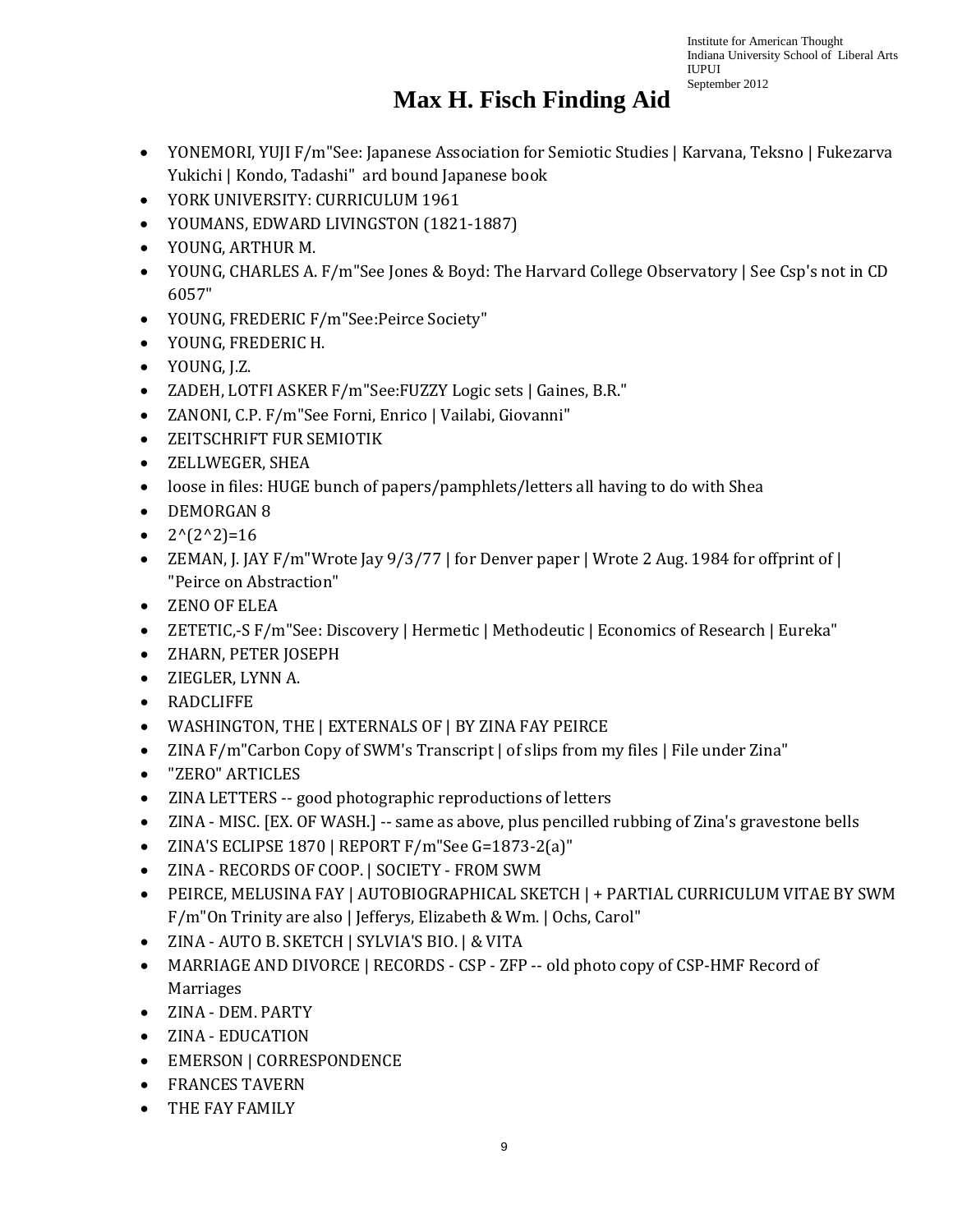#### **Max H. Fisch Finding Aid**

- ZINA | AMY'S PERSONAL CORRESP. | (FROM EUROPE)
- ZINA: NORMA ATKINSON'S | PH.D. THESIS
- ZINA COOPERATIVE | HOUSE KEEPING -- original pamphlet
- ZINA THE WOMAN'S MOVEMENT
- WOMAN'S PARLIAMENT (1869) | WOMEN'S CONGRESSES | ASSOCIATION FOR ADVANCEMENT OF WOMEN
- WOMEN'S PARLIAMENT | (THE WOMAN'S ")
- ZINA'S SEPARATION | FROM CHARLES 1875/76
- COOPERATION 1877 F/m"File under Zina" • ZINA - GEORGE | ELIOT
- COOPERATION | COOPERATIVE HOUSEKEEPING F/m"File under:Zina"
- ZOLLNER, J.C.F. F/m"For plates see manila envelope | in flat file:Zollner | See 4x6 chron 5/ /72"
- ZOOSEMIOTICS
- ZURICH
- ZURICH | AND SWITZERLAND 1978 | ETA, V&M, SCHWYZER,
- ZURICH & SWITZERLAND | 1979 F/m"See:Switzerland (& Zurich) 1979 | Swiss Relatives"

#### **Archive 04 – Drawer 1**

- RELIGIOUS HERESY: Channing Foundation Program 1
- RELIGIOUS HERESY: Channing Foundaiton Program 2
- RENAISSANCE MEDICINE (7TH ANNUAL RENAISSANCE|SYMPOSIUM, SALK INSTITUTE AND UCSD) F/m "See also: Medical Theory and Medical Practice . . . "
- RENAISSANCE MEDICINE,|THEORETICAL/PRACTICAL DISTINCTION IN F/m "See: Medical Theory and MEdicine Practice in the Renaissance" - NOT FOUND
- RENAISSANCE MEDICINE, SYMPOSIUM AT LA JOLLA
- RENOUVIER, CHARLES BERNARD|1815-1903
- RENOUVIER N-1904-16 DEWEY (empty folder)
- RENSSALAER POLY TECHNIC|INSTITUTE F/m "11/7/91 New Folder/bg"
- REPRESENTATAMEN|-TION F/m "See Ms717"
- REPSOLD, A., & SOHNE F/m "See: Venus, Transit of" (PHOTO) photographs of mechanical drawings, all b&w
- RESCHER, NICHOLAS F/m "See: Allegheny Observatory|Pittsburgh"
- RESEARCH CENTER|FOR LANGUAGE AND SEMIOTIC|STUDIES, IU BLOOMINGTON F/m "See: Herzfeld|Sebeok|Lenhart"
- RESEARCH NEWS
- RESEARCH SEMINAR|BETSY JOYCE
- RÉTORÉ, JOËLLE F/m "See Deledalle folder"
- RETRODUCE, -DUCT,|RETRODUCTION F/m "See: Abduce, abduction|Hypothesis"
- REVENUE, CANADA
- REVIEWS OF W1
- RHEINGAU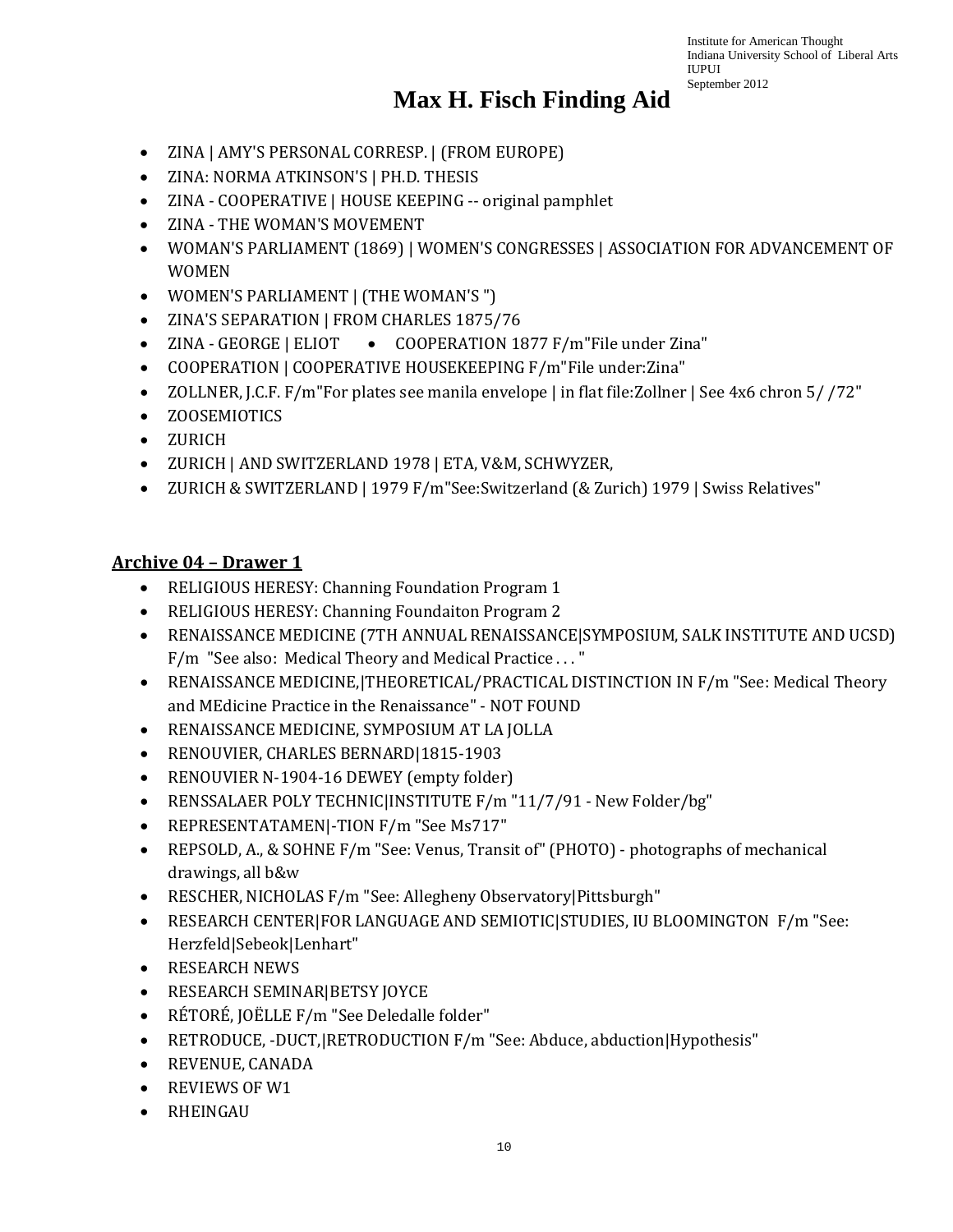- RHETORIC F/m "See: Aptum (pre'pon)|Mooney"
- RHODES, DOROTHY|VERRILL
- RICH, RICHARD B., M.D.
- RICHARDS, I. A.
- RICHARDSON, HENRY HOBSON (1838-1886)
- RICOEUR, PAUL|THE RULE OF METAPHOR|+INTERPRETATION THEORY
- RIDDLE, MIKE|COMMUNICATIONS GAME (WITH JOE TERRY)
- RIEMANN, BERNHARD
- RIEPE, DALE
- RIFFATERRE, MICHAEL F/m "See: Miroir sans tain"
- RILEY, B. GRESHAM
- RINER, DOROTHEA
- RING, BENJAMIN
- RISTEEN, ALLAN DOUGLAS
- RITERIS, JOHN
- RITTERBUSH, PHILIP C.
- ROBBINS, MARK
- ROBERTS-FISCH|PROJECTED VOLUME X (missing)
- ROBERTS, DON D. "F/m "See: Noble, Brian|Kent, Beverley|Munro, B." (First of four file folders) 6 color photos, including Max w/woman; Max at office; and various prints of Max eating dinner
- ROBERTS, DON D. (second of four file folders)
- ROBERTS, DON D. (third of four file folders)
- ROBERTS, DON D. (fourth of four file folders)
- ROBERTS, DON D.: ON PEIRCE'S REALISM
- ROBERTS, DON: CP & DAVID HUME
- ROBERTS, DON D.: Drafts "The Well-Tempered Critic of Institutions"
- ROBIN, RICHARD S.|SUPPLEMENTARY CATALOGUE
- ROBIN CATALOGUE TRANSCRIPT ANNOTATED
- ROBINSON, ABRAHAM
- ROCHBERG-HALTON, EUGENE F/m "See: Lewis, J. David|In his Melville-Peirce papers R-H quotes MS 330 as quoted by Larry Holmes TCSPS  $2\frac{2}{3}$ :113-130, Fall 1966, on 113"
- ROCHESTER, NEW YORK, UNIVERSITY OF SCIENCE MUSEUM ETC. LIBRARY
- ROCK, STORM-BEATEN,|PRAGMATISM AS|(MS 1519)
- ROGERS, ARTHUR K.
- ROGERS, WILLIAM BARTON|MEMORANDA OF THE MEETING FOR ORGANISING|THE NATIONAL ACADEMY OF SCIENCES F/m "Also: Founding of M.I.T." - 16 page xeroxed memoranda, handwritten, with no MS#
- ROHATYN, DENNIS A.
- ROLLIN, BERNARD E.
- ROMANO, JAMES A., JR. F/m "See also: Cadwallader, Thomas C."
- ROOD, OGDEN N. F/m "See DLPJ-MF 10/13/65"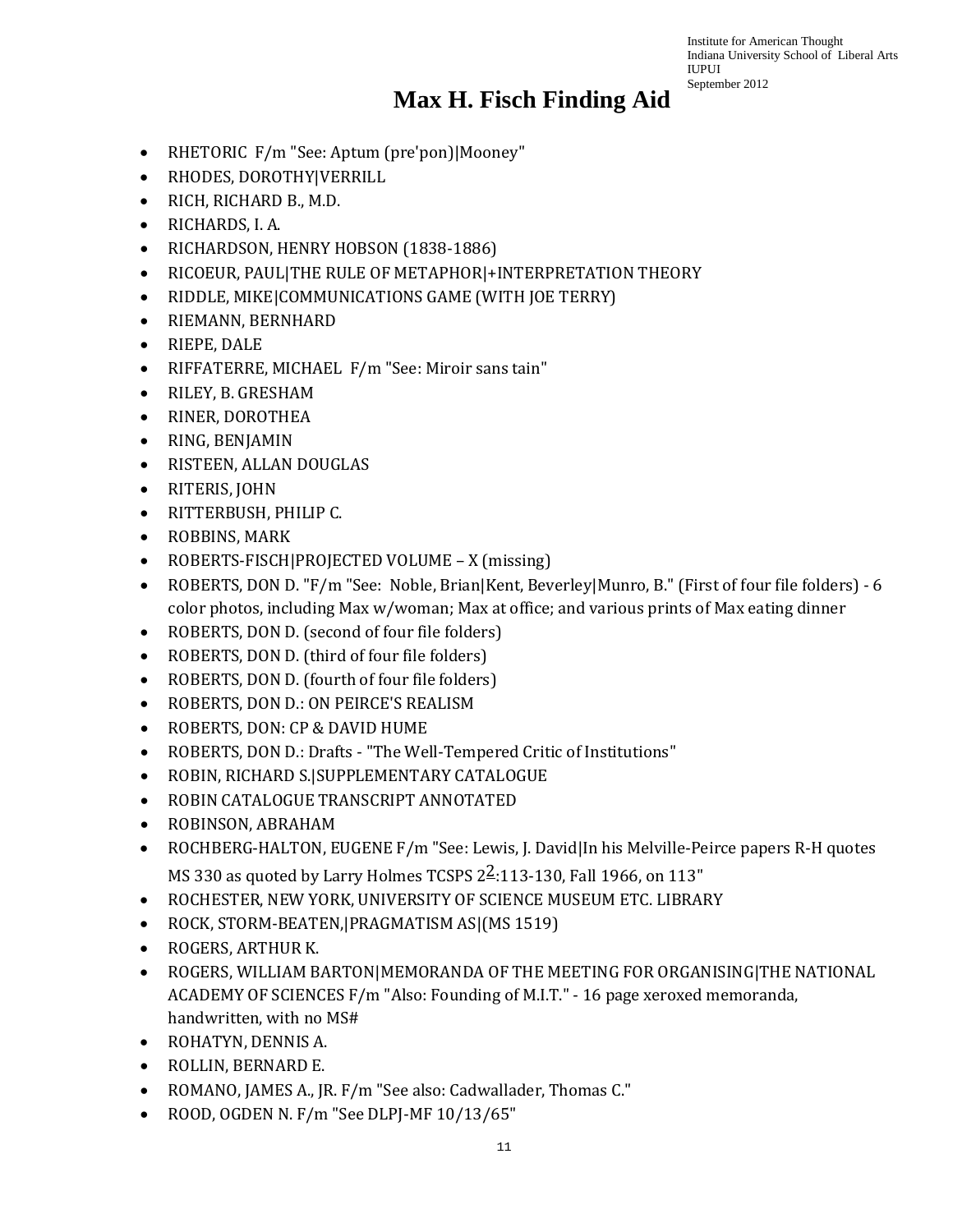- ROMEO, LUIGI 3 color photos of painted portrait of CSP
- ROOSEVELT, ELEANOR|FRANKLIN
- ROOSEVELT, THEODORE|SAGAMORE HILL NATIONAL HISTORIC SITE
- RORTY, AMÉLIE
- RORTY, RICHARD F/m "See: Oskeshott"
- ROSCELIN, JEAN
- ROSE, MARY CARMAN F/m "See: Gill, Frank" photo of girl taken in 1940
- ROSE, MARY CARMAN
- ROSENBERG, DAVID
- ROSENBLATT, DAVID
- ROSENBLATT, LOUISE MICHELLE F/m "See: Ratner, Sidney|Lockwood, Caroline"
- ROSENSOHN, WILLIAM
- ROSENTHAL, SANDRA B.
- ROSS, BARBARA
- ROSSI, MARIO M.
- ROSSI-LANDI, FERRUCCIO F/m "See: Prezzolini"
- ROTCH, ABBOTT LAWRENCE F/m "See: Blue Hill|Flight
- ROTH, MICHAEL
- ROTHENBERG, MARC
- ROTI, GRANT C.
- ROUTLEDGE & KEGAN|PAUL F/m "See Hookway|Arguments of the Philosophers"
- ROWFANT CLUB: QUESTIONS AND ANSWERS RELATING TO
- ROWLAND, HENRY AUGUSTUS F/m "See Miller, John David" 8x10 b&w photo of painting:Professor Henry A. Rowland, seated, by Thomas Eakins
- ROYCE CSP CORRESPONDENCE many typed transcriptions of correspondence (missing)
- ROYCE (MATCHETTE LECT. I) F/m "See: Oppenheim" (First of two folders) original letter from Royce to Schurman
- ROYCE (MATCHETTE LECT. I) (Second of two folders)
- ROYCE, JOSIAH: THE RELATIONS OF THE PRINCIPLES|OF LOGIC TO THE FOUNDATIONS OF GEOMETRY (CSP'S|CRITIQUE OF) [AUGUST 1905?] F/m "This is from Open Court Archives at SIU|" "See: James, William, CSP to, Aug. 1905 (NE 3:809-835)|G-1905-4|MS 816 (a)"
- ROYCE'S URBANA LECTURES (1907)
- RUCKER, DARNELL
- RUCKER, JUDY
- RUDNER, RICHARD|"ON SEMIOTIC AESTHETICS"
- RUMBLE, WILFRID E., JR.
- RUSSELL, BERTRAND F/m "See: Hawkins, Benjamin S., Jr." (First of two folders)
- RUSSELL, BERTRAND (Second of two folders) X
- RUSSELL, FRANCIS C. -- C
- RUSSELL, ELBERT W. -- C
- RUTHERFURD, LEWIS M. -- C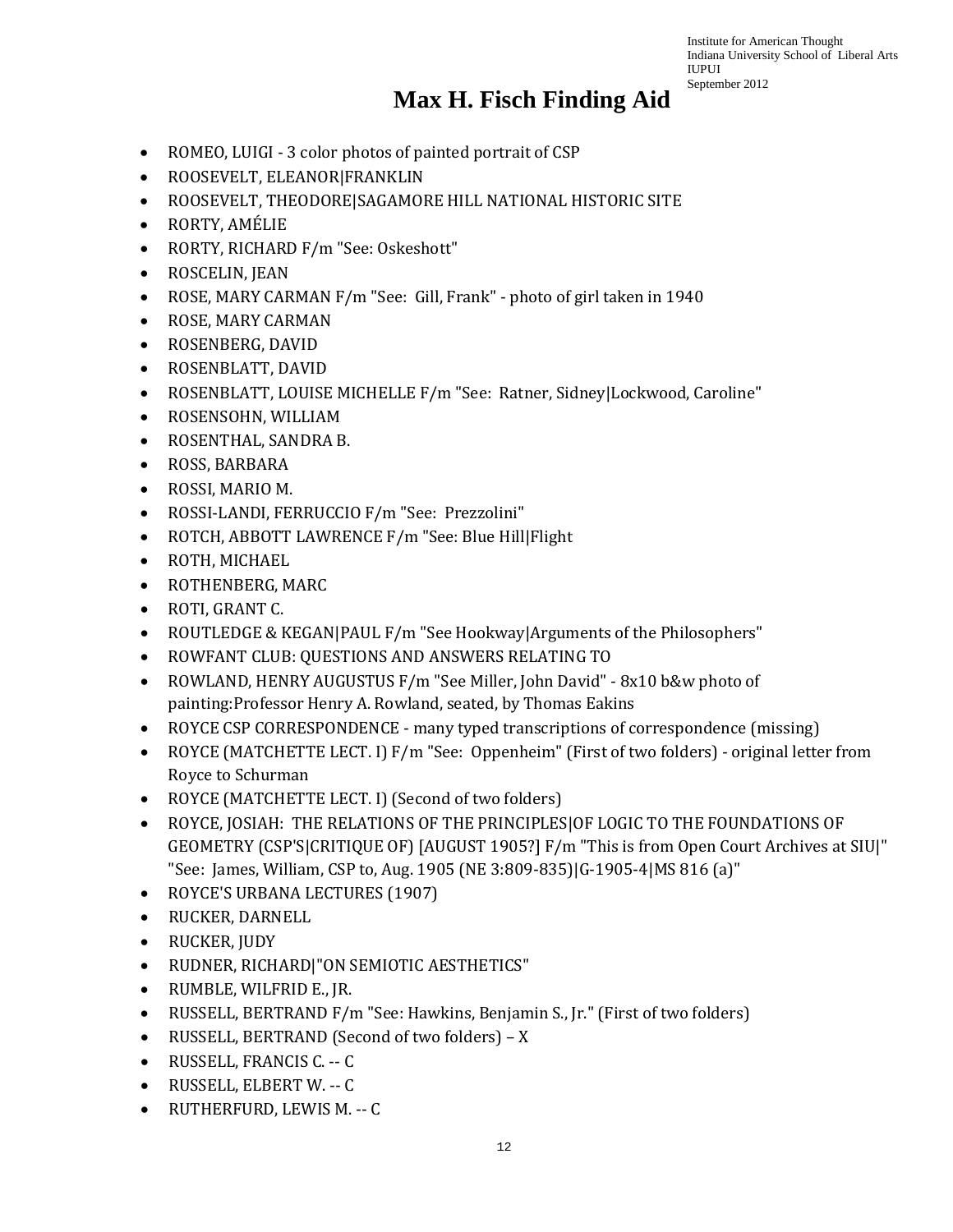### **Max H. Fisch Finding Aid**

- RYAN, JOHN W. -- C
- SAGAN, CARL -- C
- SAINT THOMAS EPISCOPAL CHURCH|NEW YOURK CITY -- C
- SAINTE-BEUVE, CHARLES AUGUSTIN -- C
- SALEM faded color photo of Max and woman at a gravesight, also 8x10 print of BP's birthplace; ancient handwritten geneology, and small b&w print of a gravesight(missing)
- SALMON, WESLEY C.

#### **Archive 04 – Drawer 2**

- SALVEMINI, GAETANO
- SALZ, JEROME
- SAN FRANCISCO (empty folder)
- SANDBURG, CARL
- SANDERS, GARY|PEIRCE'S SIXTY-SIX SIGNS?
- SANTAELLA, MARIA LUCIA|. . . BRAGA
- SANTAYANA, GEORGE F/m "See Kallen"
- SANTAYANA EDITION
- SANTUCCI, ANTONIO
- SAPORITI, ELISABETH F/m "See Nathan Houser's correspondence with her"
- SARTON, GEORGE
- SARTRE, JEAN-PAUL (1905-1980)
- SASS, HANS-MARTIN F/m "See: Ueberweg"
- SATURDAY CLUB
- SAUSSURE, FERDINAND DE F/m "See: Morier"
- SAUSSURE, FERDINAND DE (1857-1913) F/m "See: Morier"
- SAVAN, DAVID 1
- SAVAN, DAVID 2
- SCHACHT, RICHARD
- SCHAPIRO, MEYER
- SCHAVELZON, GUILLERMO|MEXICO
- SCHEFFERS, GEORG
- SCHEFFLER, ISRAEL
- SCHELER, MAX (1874-1928)
- SCHELLING, FRIEDRICH WILHELM JOSEPH
- SCHERER, BERND M.
- SCHILLER, FERDINAND CANNING SCOTT|(1864-1937) F/m "See also: Scott, Frederick J. Down|Thayer, H.S."
- SCHILLER, FRIEDRICH
- SCHILLER, F.C.S.|PAPERS AT STANFORD
- SCHILLP, PAUL A.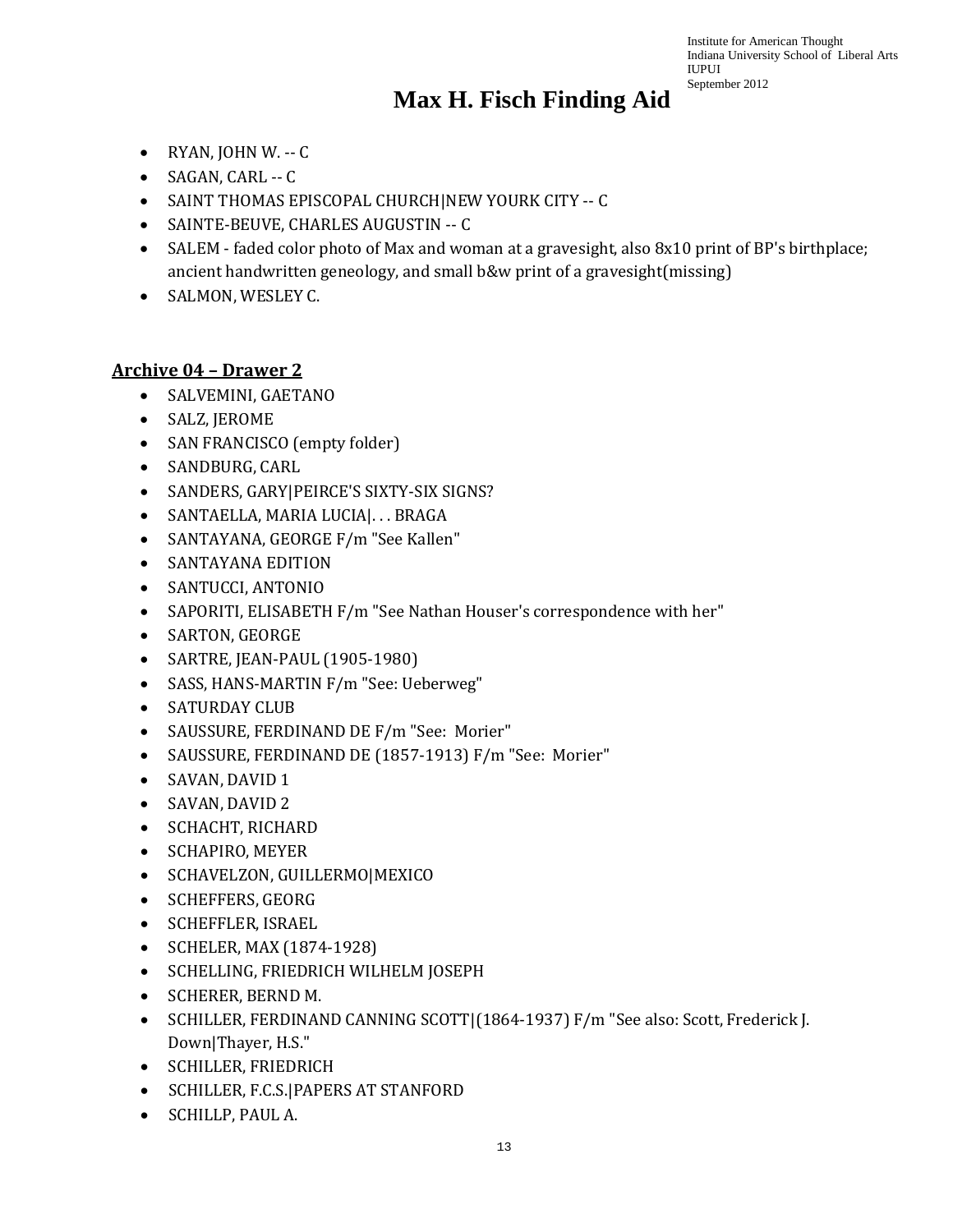- SCHLARETZKI, W. E.|F/m "See: London Mathematical Society|Edgeworth"
- SCHLEE, SUSAN 1
- SCHLEE, SUSAN 2
- SCHLÖTEL, W.
- SCHMIDT, KARL F/m "See WJ-DM 3/31/03|CLF in JP 13:717|WD-MF 9/22/75"
- SCHNEER, A. HENRY
- SCHNEER, CECIL J. F/m "See: Darwin|Davenport|Evolution|Cosmology|Wheeler"
- SCHNEIDER, HERBERT W.: Ways of Being: Elements of analytic ontology (excerpt) F/m: "Dewey/Woodbridge"
- SCHNEIDER, HERBERT W. (FESTSCHRIFT)
- SCHOENFELD, MARGIT F.
- SCHOLZ, HEINRICH
- SCHÖNFELD, EDUARD (1828-1891) F/m "See: Angelander"
- SCHOTT, CHARLES A. large b&w photo of Charles Schott geodetesist w/CGS for 53 years, also original 1901 newspaper clipping outlining the life and death of Schott
- SCHOTT, CHARLES ANTHONY | 1826-1901 many old, xeroxed maps
- SCHOULS, PETER A. F/m "See: Descartes|Discovery (Logic of)
- SCHRÖDER, ERNST F/m "See Barone: "Peirce & Schroeder"|1GG-MF 6/1/73" small b&w photo of Ernst Schroder plus many xeroxed letters to & from CSP
- SCHULLIAN, DOROTHY M. F/M "See also: Mediaeval and Renaissance Latin Translation and Commentaries - BVG 11/12/91"
- SCHULLIAN, DOROTHY
- SCHULLIAN, ROBERT PHD: "A Decade of Medical Historiography"
- SCHULZ, LORENZ
- SCHUMAN, HENRY
- SCHUYLER, ROBERT F/m "See: BK-MF 6/8/72"
- SCHUYLER, ROBERT THE N.Y. AND NEW HAVEN RAILROAD
- SCIENCE (XEROXED ARTICLES AND REVIEWS AND NOTES)
- SCIENCE, PHILOSOPHY AND RELIGION, SIXTEENTH CONFERENCE
- SCIENCE FRAUDS
- SCIENCE, HISTORY OF,|AS APPROACH TO LOGIC OF
- SCIENCE, HISTORY OF PHILOSOPHY|IN EB
- "SCIENCE," "SCIENTIFIC,"|"SCIENTIST" —|19TH CENTURY CHANGES IN MEANINGS|OF THOSE TERMS FK/m "See: Science, Three Meanings of"
- SCIENCE, THREE|MEANINGS OF F/m "See: "Science," "Scientific," "Scientist""
- SCIENCES, PEIRCE'S WORK IN THE, WAS FOR|THE SAKE OF THE LOGIC OF SCIENCE
- SCIENCES, SOME REPRESENTATIVE CLASSIFICATIONS| OF THE F/m "See: Comte"
- SCIENCES, PEIRCE'S LATER CLASSIFICATION|OF THE F/m "See: Comte|Positivism"
- SCIENCES, PEIRCE'S TWO PRINCIPAL CLASSI-|FICATIONS OF THE "F/m "See: Kent, Beverly"
- SCIENTIFIC AMERICAN
- SCIENTIFIC BIOGRAPHY, DICTIONARY OF|GILLISPIE, CHARLES C., EDITOR-IN-CHIEF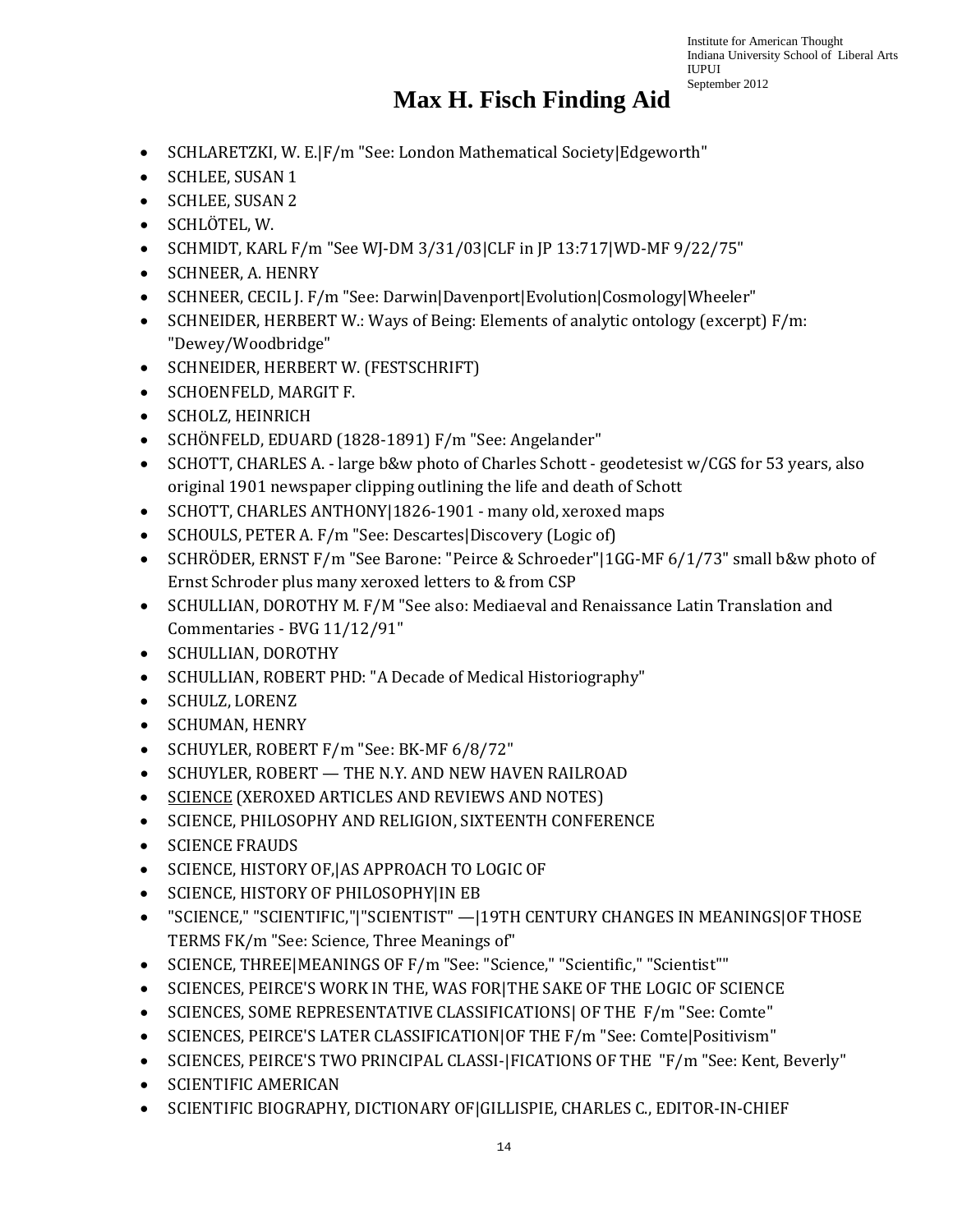#### **Max H. Fisch Finding Aid**

- SCIENTIFIC GOOSE,|MIGRATORY HABITS OF THE
- SCIENTIFIC INTELLIGENCE F/m "See Ms 787|MF-JEB 10/22/74|Sciences, Peirce's Work in The, was for|the sake of The Logic of Science|JEB: Peirce's Conception of Semiotic|Assertion Theory|How Do We Know?"
- SCIENTIFIC PAPERS OF CSP F/m "See also" Principal Philosophical and Logical Papers | Principal Logical and Philosophical Papers"
- SCIENTIST
- SCHOPMEYER, CONNIE
- SCHOULS, PETER A. F/m "See: Descartes/Discovery (logic of)"
- SCOPOLAMINE
- SCOTT, BARBARA|PEIRCE-WARNER CONTROVERSY
- SCOTT, FRANCES
- SCOTT, FREDERICK J. DOWN F/m "See: Schiller, Ferdinand Canning Scott"
- SCHULZ, LORENZ (bound paper)
- SCRIBNER'S
- SEBASTIANI VINEYARDS AND WINES X
- SEBEOK, THOMAS A. (first of two folders, marked I [bvg])
- SEBEOK, THOMAS A. (second of two folders, marked I [bvg])
- SEBEOK, THOMAS A. (an original file folder, marked II [bvg] first of two folders]
- SEBEOK, THOMAS A. (second of two folders, marked II [bvg})
- SEBEOK, THOMAS A.|OFFPRINTS & XEROXED COPIES OF PUBLISHED PAPERS F/m "See Zoosemiotics folder" (First of three folders)
- SEBEOK, THOMAS A.|OFFPRINTS & XEROXED COPIES OF PUBLISHED PAPERS (Second of three folders)-X
- SEBEOK, THOMAS A.|OFFPRINTS & XEROXED COPIES OF PUBLISHED PAPERS (Third of three folders)--X

#### **Archive 04 – Drawer 3**

- SEBEOK, THOMAS A., & D. JEAN|UMIKER-SEBEOK|"YOU KNOW MY METHOD" F/m "See: Beckman"
- SEBEOK ITINERARY
- SEBEOK-WHEELER-CSP
- SEGER, JON
- SECHRIST, E. PAUL
- SECULAR HUMANISM
- SEGRE, CESARE
- SEGUIN, LEO (1846-1881) F/m "See G Deledalle-MF 12/29/72|CSP-GD 2/3/79 in Davidson folder" - small b&w photo of Seguin
- SEIGFRIED, CHARLENE
- SEITZ, FREDERICK
- SELLARS, WILFRID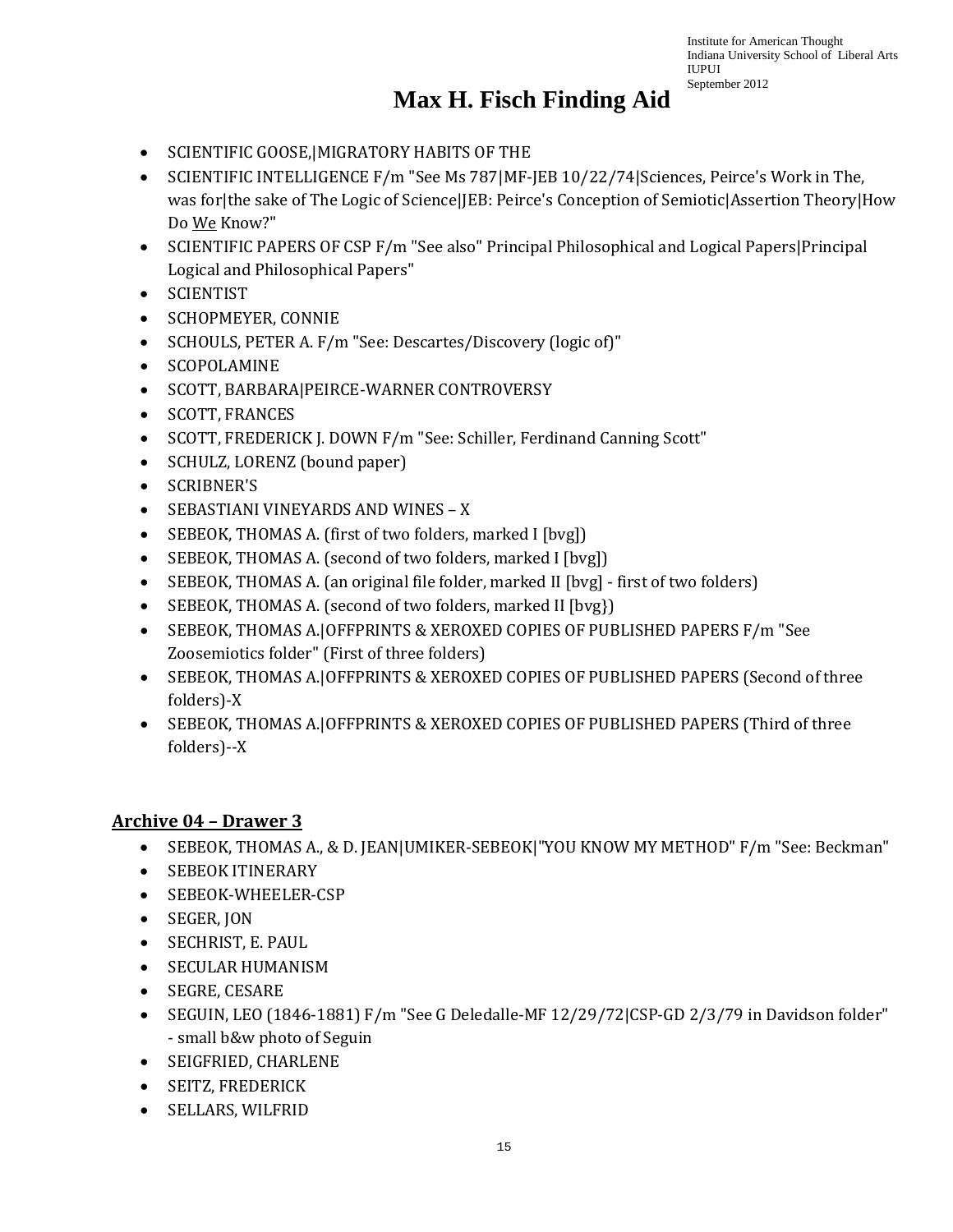- SEMIOTICA
- oqmainein, dqmeton IN BONITZ: INDEX|ARISTOTELICUS;|SIGN IN ORGAN'S INDEX TO ARISTOTLE - NOT FOUND
- SSA, PEIRCE SESSION OF, AT DENVER (1977) F.m: "See now Peirce Studies No. 1"
- SEMANTICS, SEMIOLOGY,|SEMIOTICS IN DICTIONARIES|AND ENCYCLOPEDIAS
- SEMIOTIC|SEMANTICS|SIGNS, THEORY OF F/m "See 4x6 Signs, we think in (also Xerox copy of original in 278 folder)|MF to Douglas Greenlee 7/1/76|Peirce as Social Philosopher|Fairbanks|Savan"
- SEMEIOTIC VOCABULARY|HANDOUT SHEETS F/m "See: Vocabulary of CSP's Semiotic or|General Theory of Signs|Semiotic, The Vocabulary of CSP's"
- SEMA-, SEMAN- SEMAT-| IN CD AND OTHER DICTIONARIES
- SEMEIOLOGY, SEMEIOTIC (OED)|SEMIOLOGY, SEMIOTIC, -S (CD)
- SEM(E)IOLOGY,|SEM(E)IOTIC(S)|IN CD, OED, ETC.
- SEMEIOTIC IN CSP'S CLASSI-|FICATIONS OF THE SCIENCES
- SEMIOTICA, ASSOCIACION|ESPANOLA DESEMEIOTICS, THERE|IS A SCIENCE OF
- SEMEIOTICS, THERE IS A SCIENCE OF
- duplicate of above file and its contents
- SEMIOTICS, FIRST AMERICAN FOUNDING F/m "See also: New Edition, Intro. to vol. 2"
- SEMIOTICS, FIRST AMERICAN FOUNDING OF F/m "See also: Vol. 2 Introduction|Vol. 3 Introduction"
- SEMIOSIS|ZEITSCHRIFT FUR SEMIOTIK UND IHRE ANWENDUNGEN
- SEMIOTIC, PEIRECE'S SYSTEM OF LOGIC CONSIDERED AS (OUTLINE FOR AN INTRODUCTION TO) F/m "See: Action"
- SEMEIOTIC, LOGIC CONSIDERED AS, PEIRCE'S SYSTEM OF OUTLINE FOR THE BRIEFEST POSSIBLE INTRODUCTION TO F/m "See: Action" – X (missing)
- SEMIOTICS, APPROACHES TO
- SEMIOTICS OF ART, INTERNATIONAL CONFERENCE|ON THE (UNIVERSITY OF MICHIGAN [MZY 3- 6, 1978]) F/m "Rating sheet for Thomas Winner returned to Bailey 7/19/77"
- SEMIOTICS IN BALDWIN'S DICTIONARY F/m "Index|Semantics|Semasiology|semeiology and Semeiotic|semiology and semiotic|sign|signification|significs|sign-making function|subject (in logic)|symbol, etc"
- SEMIOTICS BIBLIOGRAPHY (GENERAL)
- SEMIOTICS, ENCYCLOPEDIC DICTIONARY OF
- SEMIOTICS AS FOUNDATION|FOR THE HUMAN SCIENCES
- SEMIOTICS AT BUFFALO
- SEMIOTICS IN BLOOMINGTON
- SEMIOTICS: FAD OR|REVOLUTION? NOT FOUND
- SEMIOTICS: FAD OR REVOLUTION? F/m "For another copy see: Herbert, Wray" X (missing)
- SEMIOTICS OF ART,|INTERNATIONAL CONFERENCE|ON, UNIVERSITY OF MICHIGAN| MAY 3-6, 1978
- SEMIOTIC, ARS SEMEIOTICA: INTERNATIONAL JOURNAL OF AMERICAN (HOPE HAMILTON-FARIA, LUIGI ROMEO)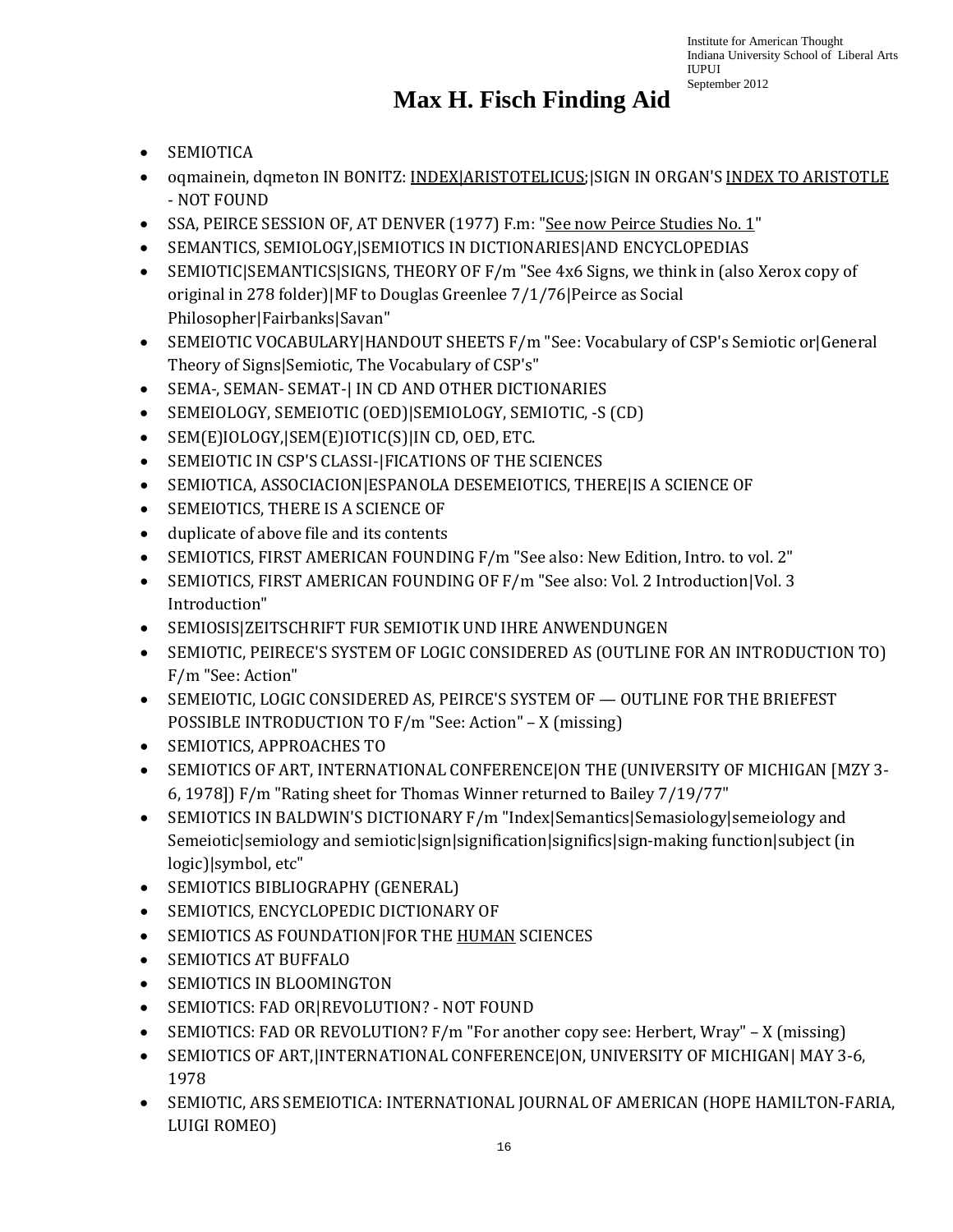- SEMEIOTIC, LOGIC CONSIDERED AS (1908)
- SEMIOTIC, PEIRCE'S BIBLIOGRAPHY OF (NEW TOOLS OF PEIRCE SCHOLARSHIP, WITH PARTICULAR REFERENCE TO SEMIOTIC (FISCH/KETNER/KLOESEL)
- SEMIOTIC, THE VOCABULARY OF C. S. PEIRCE'S Addenda: explicate etc.|commens,commind|See: Vocabulary of CSP's Semiotic or General Theory of Signs| Semeiotic Vocabulary Handout Sheets. (missing)
- SEMIOTICS|NOTICES OF LECTURES & MEETINGS
- SSA PRESIDENTIAL CORRESPONDENCE
- SEMIOTIC SCENE, THE (NEWSLETTER)
- SEMIOTIC SCENE (DANIEL LAFERRIERE, EDITOR) F/m "See also: Laferriere, Daniel|Semiotic Society of Ameridan - Daniel Laferriere"
- SEMIOTIC SOCIETY OF AMERICA (CHARLS PEARSON)/LUIGI ROMEO) F/m "1979 meeting|Bloomingotn|Oct. 4, 5, 6|Thu Fri Sat"
- SEMIOTIC SOCIETY OF AMERICA|DANIEL LAFERRIERE F/m "See also: Laferriere, Daniel|Semiotic Scene (Daniel Laferriere, Editor)
- SEMIOTIC SOCIETY OF AMERICA|LUBBOCK MEETING 10/16-19/80
- SEMIOTIC SOCIETY OF AMERICA|1979
- SEMIOTIC SOCIETY OF AMERICA|1980
- SSA 1981 VANDERBILT
- SSA 1982 BUFFALO F/m "See Buffalo folder"
- SEMIOTIC SOCIETY OF AMERICA BLOOMINGTON
- INDIANA UNIVERSITY CONFERENCES
- SEMIOTIC SOCIETY OF AMERICA 1984 MEETING
- SSA 1986 SAN FRANCISCO
- SSA 1989, 1988
- SEMIOTIC SOCIETY OF AMERICAN 1978
- SEMIOTIC SOCIETY OF AMERICA \* DENVER MEETING|OCTOBER 13-15, 1977
- SEMIOTIC SOCIETY OF AMERICA 1980 CORRESPONDENCE|LUBBOCK MEETINGOCT. 16-19, 1980
- SEMIOTIC SOCIETY OF AMERICA\*THOMAS A. SEBEOK|EXECUTIVE DIRECTOR
- SEMIOTIC SOCIETY OF AMERICA|THOMAS G. WINNER F/m "See: Winner"
- SEMIOTIC SOCIETY OF AMERICA 1978 PROGRAM|(CORRESPONDENCE WITH PROGRAM COMMITTEE)
- SEMIOTIC SOCIETY OF AMERICA (PROVIDENCE MEETING, OCTOBER 6-8, 1978)
- SEMIOTIC SOCIETY OF AMERICA (BLOOMINGTON MEETINGGG, OCTOBER 4-6, 1979) (+ PEIRCE SOCIETY|MEETING IN CONJUNCTION THEREWITH) + POLISH-AMERICAN CONFERENCE PRECEDING
- SEMIOTICS, 1983|PROCEEDINGS VOLUME FOR THE SNOWBIRD PAPERS
- loose folders and pamphlets
- SEMIOTIC STUDIES, COMMITTEE ON, IU BLOOMINGTON
- SEMIOTICS, ZOO
- SENESCENCE
- SENNING, WANDA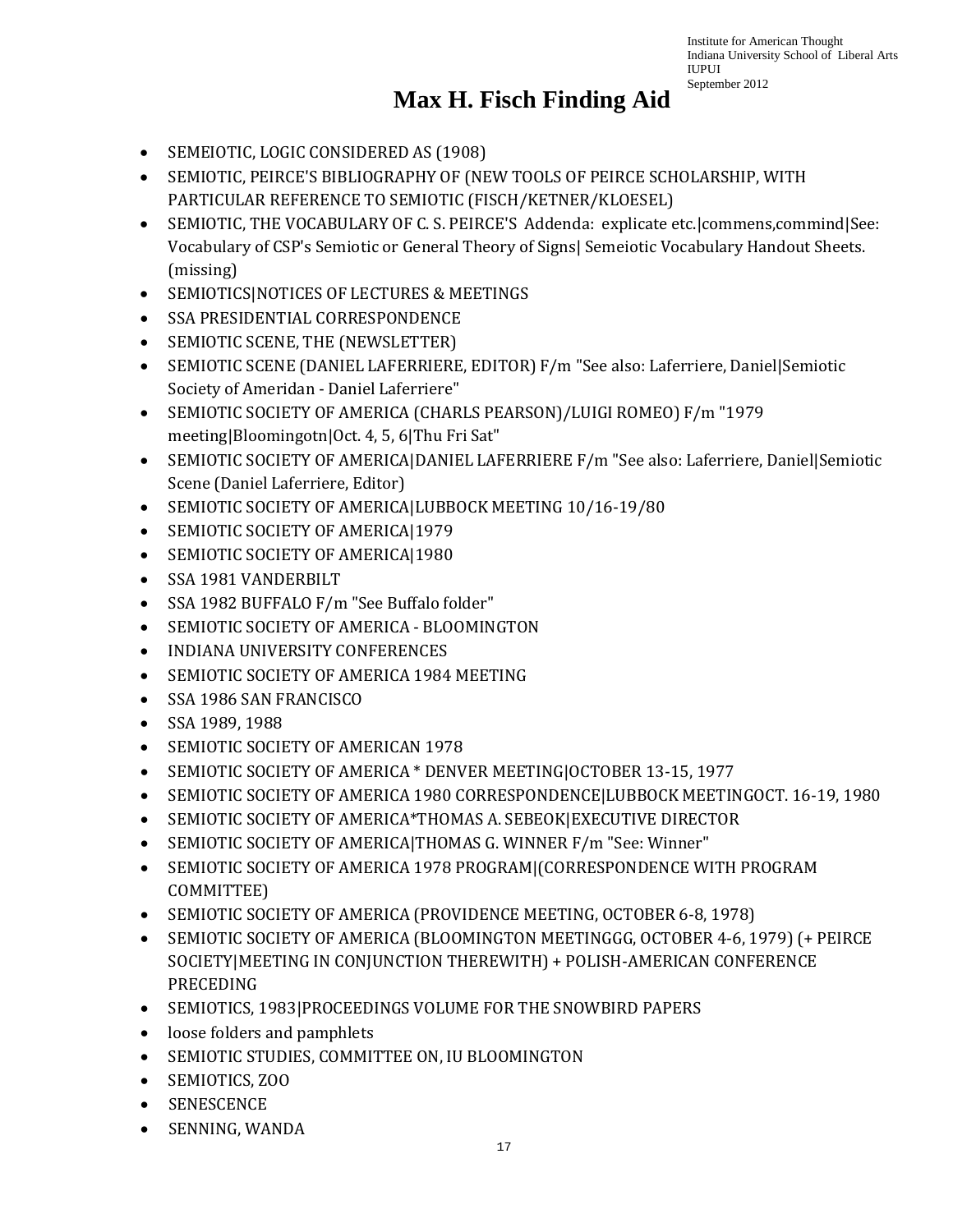- SENNING, WANDA (MRS.) X (missing)
- ENSE DATA
- SENSIFICS
- SEPTEM, THE CAMBRIDGE F/m "Also in: Cambridge Septem|Wright, Chauncey|See also: CLUB, THE|(in Cambridge)"
- SERKOVICH, ARMANDO
- SERMOCINAL SCIENCE|SCIENTIA SERMOCINALIS)
- SEVRES, FRANCE
- SERNA, M. DE LA|(M. DE LA SERNA, IV. 1989)
- SESQUICENTENNIAL CONGRESS (1989)
- SEWARD, WILLIAM H. X
- SFENDONI-MENTZOU, DEMETRA
- SHAKESPEARE
- SHAKESPEARIAN PRONUNCIATION|BALDWIN, SMITH
- SHALER, NATHANIEL S. (1841-1906) F/m "See NC 2:274-276|Ms L401|NSS-JMP 1/2/03 in 4x6" file"-X
- SHANDS, HARLEY
- SHANK, GARY D.
- SHANKER, ALBERT
- SHAPIRO, GARY 1
- SHAPIRO, GARY 2
- SHAPIRO, MICHAEL|MARIANNE F/m "Most recent address|530 E. 86|NY 10028" "SEE: Monist|Beardsley|SSA Lubbock 1980 PRogram pp6-7|See: Chris's correspondence with Michael"
- SHARMA, ISHWAR C.
- SHAW, JAMES BYRNIE
- SHEARMAN, A.T.
- SHEFFER, HENRY M. F/m "The General Theory of Notational Relativity"| is not to be sued without consulting| Mrs. Jeanne Henle|402 Awixa Road|Ann Arbor, Michigan 48104|See CIL-CWM in Lewis folder"
- SHEN, EUGENE
- SHIBLES, WARREN A.
- SHIELDS, PAUL
- SHIFTERS (JESPERSEN)
- SHIMPO, JIJI
- SHORT, THOMAS L.
- SHORTRIDGE HIGH SCHOOL
- SHWAYDER, DAVID S.
- SIEGEL, HARVEY F/m "See: Blackwell|Durbin|Kordig"
- SIGMA PI SIGMA F/m "See: How Do We Know?"
- SIGN, AN ALARMING (29 JUNE 1983)
- SIGN, ETC. IN BALDWIN "F/m "G-1901-6"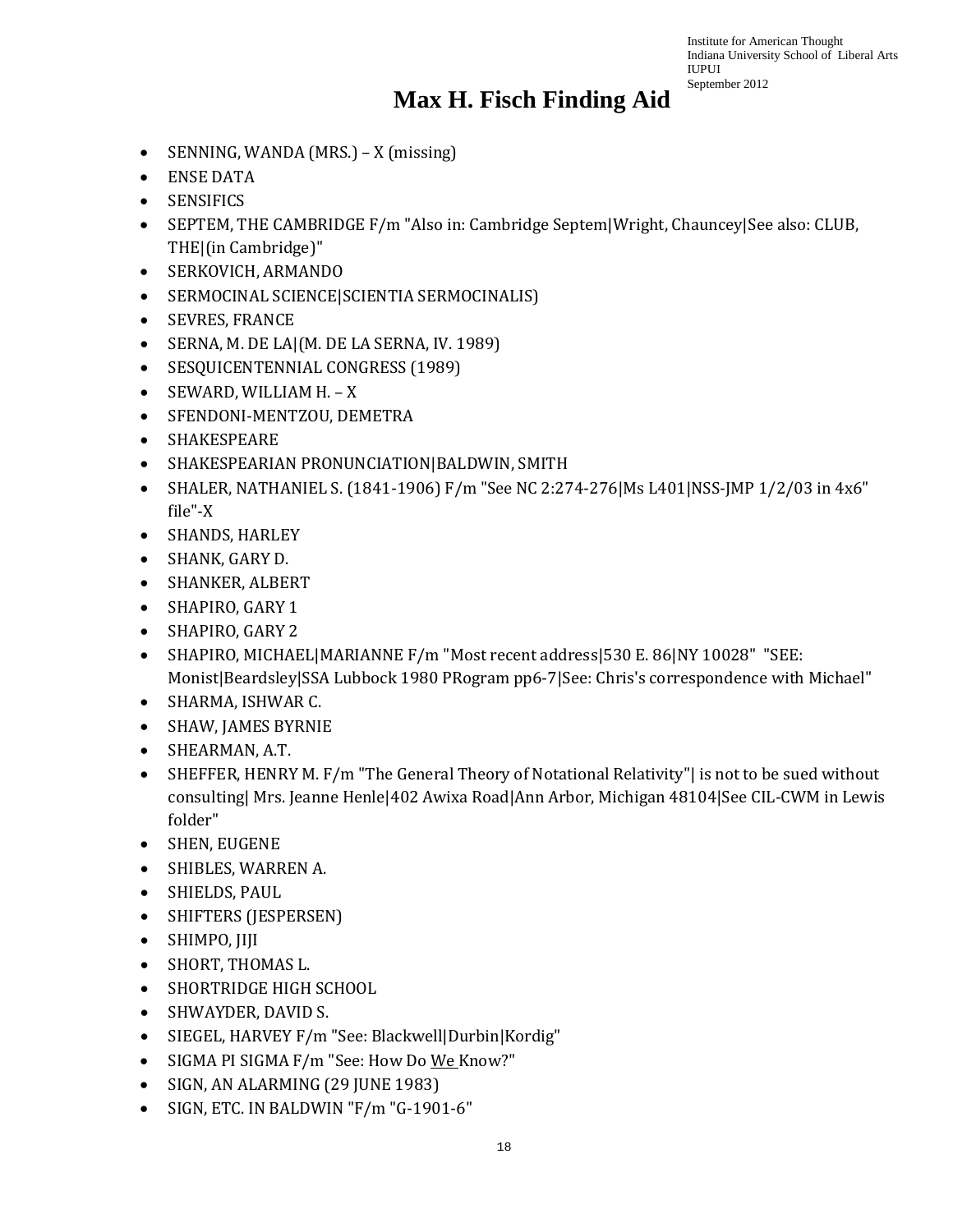### **Max H. Fisch Finding Aid**

- SIGN (DICTIONARY AND|ENCYCLOPEDIA ARTICLES)
- SIGN AND SYMBOL|(SYNTOPICON ARTICLE)
- SIGNIFICS "For Lady Welby's Britannica article of 1911 | see Hardwick 167-175"
- SIGNS, PEIRCE'S DOCTRINE OF F/m "For other drafts and ntoes see | Peirce's General Theory of Signs|See: Glyphs"
- SIGN, REPRESENTATION ETC IN CD, CSP'S MARKINGS F/m "See: Icon, Index, Symbol"
- SIGNS, CLASSIFICATION OF|(1909 NOV 1) ETC
- SIGNS|INSTITUTED|NATURAL|CSP IN CD
- SIGNS, MSS. ON, WORKING COPIES|FOR REGENSBURG PAPER: "JUST HOW GENERAL IS PEIRCE'S GENERAL?-X
- SIGNS, VERBAL & VISUAL
- SIGRIST, FREDERICK|(ON PAUL CARUS)
- SIGWART, HEINRICH CHRISTOPH WILHELM VON
- SILVER & GOLD RECORD
- SILVERMAN, SAM
- SILVERMAN, SIMON|HUMANITIES PRESS

#### **Archive 04 – Drawer 4**

- SIMMONS, JAMES D.|SOUTHERN ILLINOIS UNIV. PRESS
- SIMON, HERBERT A. F/m "See: Discovery, Logic of"
- SIMPLICIUS F/M: "Epictetus|Plutarch|Stakelum, James W." H (missing)
- SIMPSON, LOUIS
- SINGER, BETH J. F/m "See SAAP Penn State"
- SINGER, BETH J.
- SINGER, MARCUS G. F/m "See: G-1877-5|Deledalle|Orsini"
- SINGER, MILTON (First of four file folders)
- SINGER, MILTON (Second of four file folders)
- SINGER, MILTON (Third of four file folders)
- SINGER, MILTON (Fourth of four file folders)
- SIXTH INTERNATIONAL CONGRESS OF PHILOSOPHY|CAMBRIDGE, MASSACHUSETTS, 1926 F/m "The Butler University Library has a|copy of the Proceedings volume|See Sheffer folder" - 1926 newspaper clippings and 1926 program for the 6th International Congress of Philosophy
- SIXTH INTERNATIONAL|CONGRESS OF PHILOSOPHY|HARVARD UNIVERSITY original "Proceedings from September 13, 1926 Congress
- SKAGESTAD, PETER F/m "See Synthese folder for his "CSP in Biological|Evolution and Scientific Progress"
- SKRUPSKELIS, IGNAS K.
- SLATY CLEAVAGE MASTER FILE lots of xeroxed CSP letters with no MS#s
- SLATY CLEAVAGE (SECOND FILE) same as above
- SLAVERY (VIEWS OF THE PEIRCES ON) F/m "See: Hopkins, Bishop John Henry"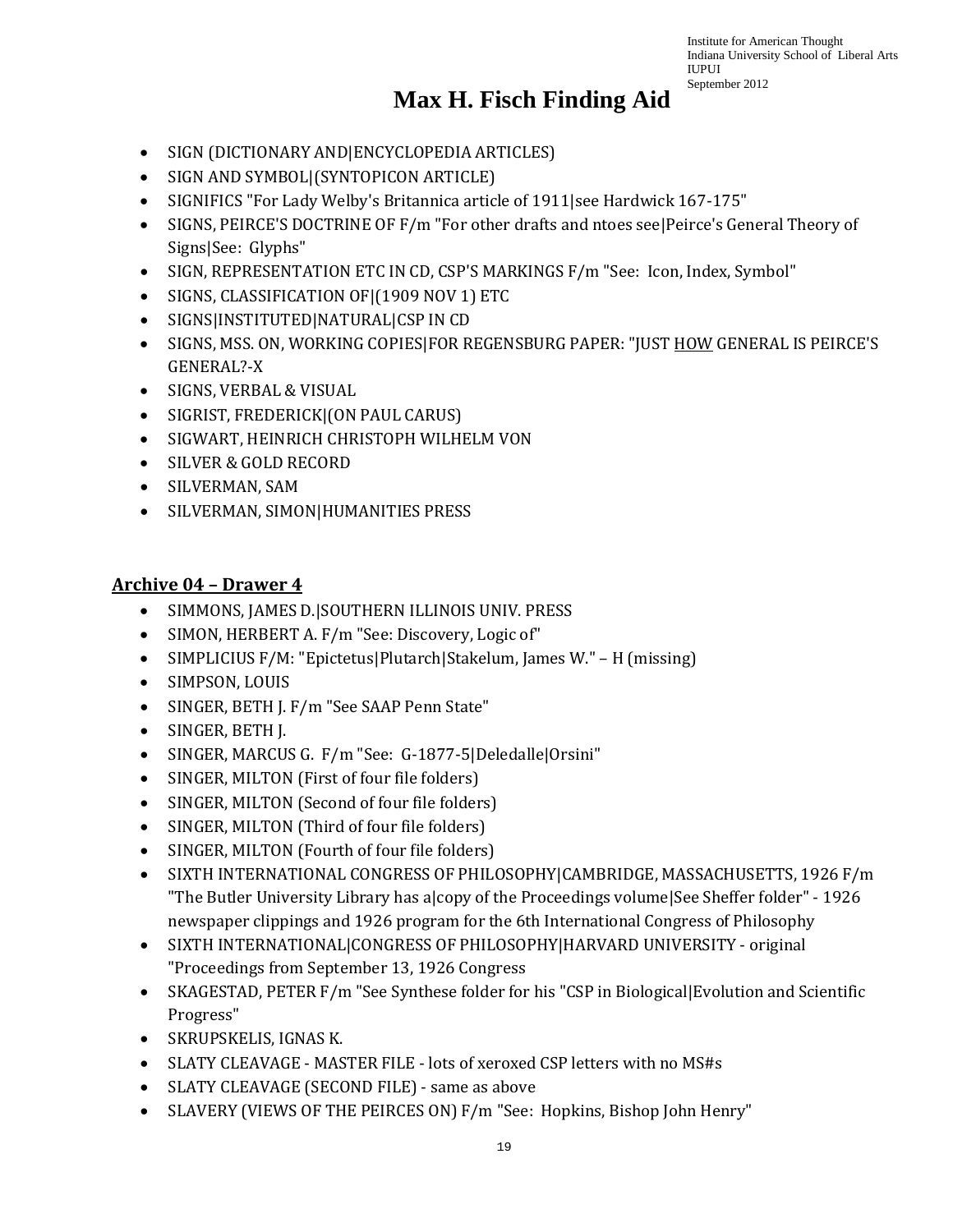- SMART, B. H. F/m "See Eugen Bär's review of Eschbach's German translation|of Smart in ars semeiotica  $3\frac{1}{2}$ :129-136, 1980"
- SMART, HAROLD R.
- SMITH, ARTHUR HALL
- SMITH, BENJAMIN ELI F/m "See also: Smith, Roswell Whitney, William Dwight"
- SMITH, C.M.
- SMITH, IRVING CRANFORD
- SMITH, JOHN CLARK
- SMITH, JOHN E. 1
- SMITH, JOHN E. 2
- SMITH, RICHARD A.
- SMITH, ROSWELL
- SMITH, WM. B.
- SMITHSONIAN INSTITUTION,|JOSEPH HENRY, S.P. LANGLEY, |CORRESPONDENCE OF BP & CSP|WITH THEM AND WITH OTHER OFFICERS F/m "SEE: Scott, Barbara|MS L 409|Langley" (First of two folders) - many xeroxed letters with no MS#s
- SMITHSONIAN INSTITUTION, JOSEPH HENRY, S.P. LANGLEY ET AL (Second of two folders) same as above (missing)
- SMITHSONIAN NEW YORKER ARTICLES
- SMITHSONIAN, ANN ARBOR, MADISON, CORNELL
- SHARMA, ISHWAR C. F/m "See: Jetli, Priyedarshi"
- SNOWBIRD, UTAH (First of two folders)
- SNOWBIRD, UTAH (Second of two folders)
- SNUKAL, ROBERT F/m "See: Wimssatt|Beardsley|Henle|Ricoeur"
- SOCIAL, THE, IN CSP'S THINKING AND|ATTITUDES
- SOCIAL SOCIOLOGY|IN NC
- SOCIAL SECURITY
- SAAP WASHINGTON 1981 | MARCH 6-7
- SAAP PENN STATE|MARCH 4-5, 1988 F/m "See Signer, Beth J."
- SAAP ATLANTA 1985|MARCH 1 & 2 EMORY UNIV.
- SAAP 1985 (FEB 28 MARCH 1) LEXINGTON, KENTUCKY F/m "For Darnell Rucker on Herbert Schneider see SAAP 1985" – X (missing)
- SOLBERG, WINTON U.
- SOLT, MARY ELLEN
- SOPHOCLES, EVANGELINUS APOSTOLIDES
- SOREL, GEORGES
- SOUTHERN ILLINOIS UNIVERSITY|DEPARTMENT OF PHILOSOPHY
- SOUTHERN ILLINOIS UNIVERSITY|MORRIS LIBRARY
- SOUTHERN ILLINOIS UNIVERSITY PRESS
- SOUTHWICK,|CASSANDRA|LAWRENCE
- SOWA, JOHN F.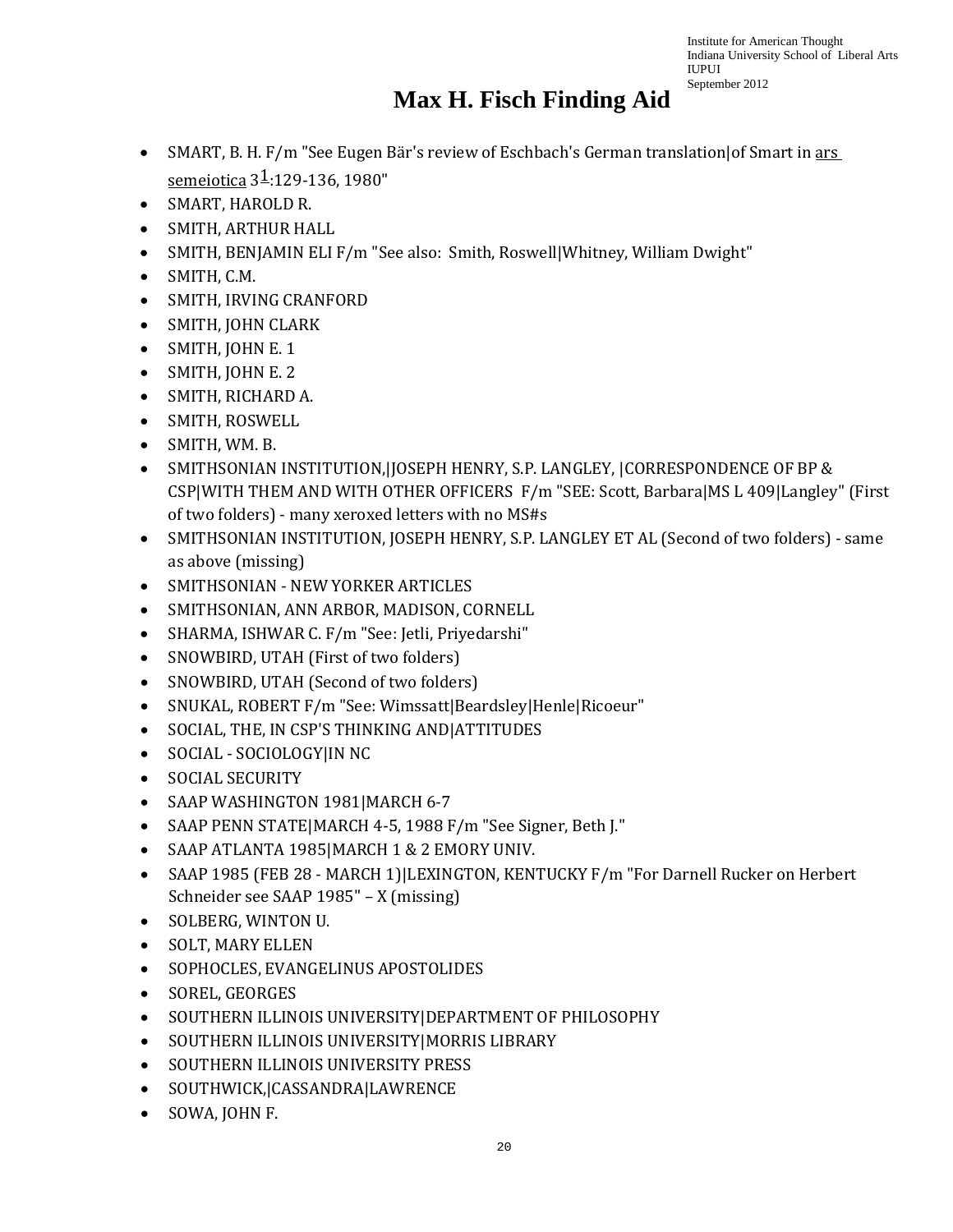- SPAIN|ASSOCIACION ESPANOLA|DE SEMIOTICA
- SPAIN, CSP|IN|ON
- SPALDING, WILLIAM|LOGIC (E.B. 8TH EDITION)
- SPARE, JOHN, ON BP'S CURVES, FUNCTION|AND FORCES xeroxed letter to/from BP, from Duke Medical Center Library
- SPECIES|IN CD AND ON CSP'S|INTERLEAF
- SPECTRUM METER F/m "See copy of O.W. Gibbs letter in Gibbs folder"
- SPECTRUM METER "See: Sévres, France|Rowland, Henry A."
- SPECULATE, -ION, -IVE|CSP'S CD DEFINITIONS
- SPENCER, HERBERT F/m "See 469-470 folder"
- SPENDER, STEPHEN
- SPHINX
- SPIEGELBERG, HERBERT F/m "Elton|Hams|See: Husserl| As of 3/6/79 I cannot find HS's article|Husserl's and Peirce's Phenomenologies" PPR 17:164-185, 1957|I found it later and refiled it in this folder|1/19/82 sent him Hanna Bucznska-Garewicz's letter of 1/5/82"
- SPINKS, C.W.
- SPINOZA, BENEDICT
- SPIRITUALISM, FRENCH
- ST. ALBANS, VERMONT
- STAGES, LAW OF THREE F/m "See: Comte|Hegel"
- STAHLMAN, WILLIAM D.|MASS. INST. OF TECHNOLOGY
- STANLEY, ALBERT A.|STANLEY, WILLIAM A. F/m "See:National OCeanic and Atmospheric Administration|The offprints are from NOAA Magazine April 1978|A copy of the magazine is in the NOAA folder"
- STANLEY, WILLIAM A. F/m "See: Coast Survey Schooner Benjamin Peirce|National Oceanic and Atmospheric Administration" - small b&w photo of 2 men looking at a globe; appears to be a photograph of a larger photo
- STANNARD, JERRY
- STANTON, MADELINE|THOMSON, ELIZABETH
- STAPLES, CLIFFORD
- STATE UNIVERSITIES|ANNUITANTS ASSOCIATION
- STATE UNIVERSITIES|RETIREMENT SYSTEM
- STATISTICS F/m "See: Shigler|4x6" Statistics in CP and other indexes|Statistical inference (under Inference in CD)" – X
- STANDARD COM. SCH.
- STEDMAN  $X$  (missing)
- STEINBERG, DIANE
- STEINER, WENDY
- STEINHAUER, PROFESSOR
- STERN, KENNETH E.|A DEFENCE OF CARTESIAN DOUBT
- STEVENS INSTITUTE OF TECHNOLOGY
- STEWART, ALLEGRA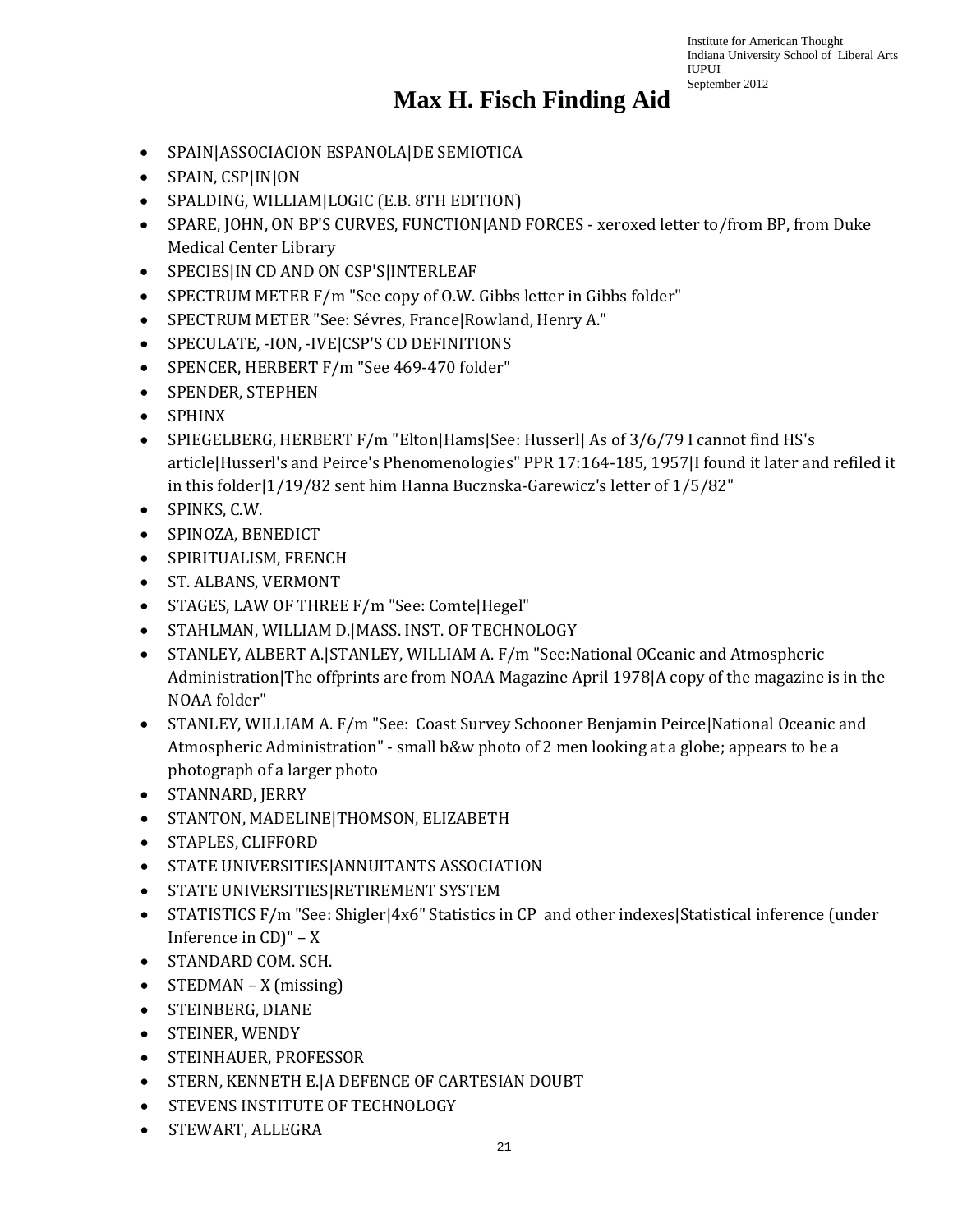#### **Max H. Fisch Finding Aid**

- STEWART, ARTHUR
- STEWART & TAIT: THE UNSEEN UNIVERSE (1875)
- STEWART, DUGALD: ELEMENTS OF THE|PHILOSOPHY OF THE HUMAN MIND
- STEWART, IAN|THE SEVEN ELEMENTARY CATASTROPHES" F/m "See: Catastrophe Theory|Thorn"
- STIGLER, STEEPHEN M. F/m "The offprint of "Mathematical Statistics in The Early States"|was sent to me by Bruce Kuklick 1/4/79. See his letter|6/20/79 I sent that copy to R. J. Davison"
- STICKNEY, ALBERT artifact: original letter from Stickney to Juliette Peirce, also an original envelope sent to CSP from Stickney, missing the stamps (both originals moved to fireproof cabinet; copies made for original file)
- ST. LAWRENCE POWER COMPANY F/m "See: Crimmel, Henry H.|Acetylene"
- ST. LAWRENCE POWER COMPANY
- STOECHEIOLOGY|STOICHEIOLOGY
- STOCKHARDT, JULIUS A. F/m "See: Peirce, Chrles H.|Twenty Questions"
- STOIC SUCCESSION TABLE --H
- STOICISM, INFLUENCE ON ROMAN LAW artifact: 1930 thesis by MHF concerning stoicism (missing)
- STOKES, SIR G.G.
- STOLLER, LYNN
- STORY, JOSEPH
- STORY, WILLIAM E.
- STRINGHAM, WASHINGTON IRVING|(1847-1909)
- STROKE, SHEFFER|(STROKE, PEIRCE!)
- STRONG, CHARLES A.
- STRUCTURALISM|STRUCTURE|ETC
- STRUHL, PAULA ROTHENBERG F/m "See: Descartes|Schouls (in Goudge Festschrift 88-104)(302- 302)|(no mention of Struhl)"
- STUART, HENRY WALDGRAVE
- STUTTGART F/m "See letters from Carolyn Eisele|and see Walther folder"
- SUAREZ, FRANCIS
- SUBJECT, -IVE ETC.
- SUBSTITUTION|IN LOGIC F/m "See G-11905-3 folder|4x6 alph Substitution in CP and other indexes|Substitution in logic|MS 742 pp 6-8"
- SUCKIEL, ELLEN KAPPY|THE PRAGMATIC PHILOSOPHY OF WILLIAM JAMES (First of two folders)
- SUCKIEL, ELLEN KAPPY|THE PRAGMATIC PHILOSOPHY OF WILLIAM JAMES (Second of two folders)

#### **Archive 04 – Drawer 5**

- SUGDEN, SHERWOOD
- SUITS, BERNARD H.
- SULLIVAN, HARRY STACK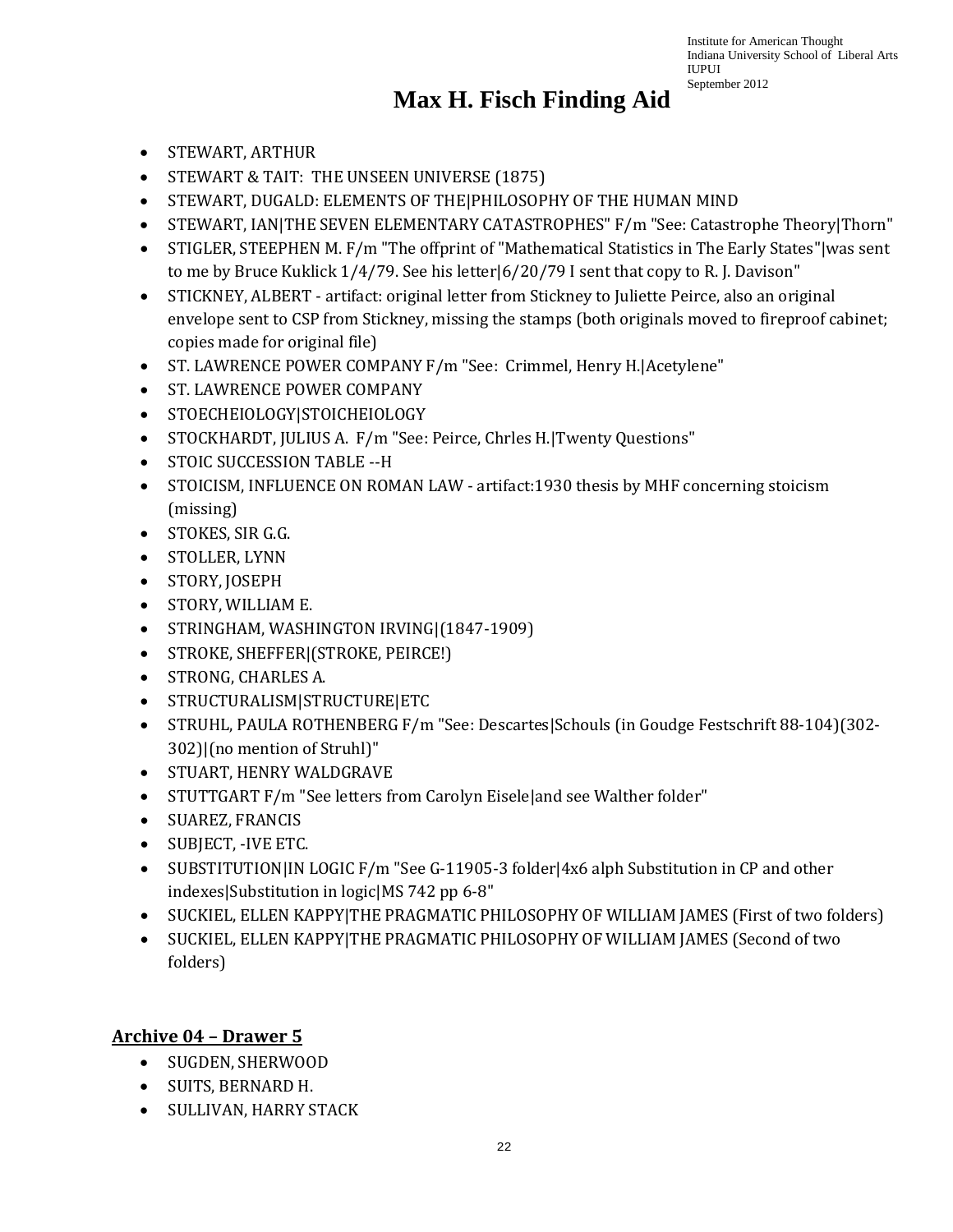- SULLIVAN, PATRICK
- SULLIVAN, THOMAS RUSSELL
- SUMNER, WAYNE|UNIV. OF TORONTO
- SUN AND SHADE F/m "See 4x6" Sun and Shade Envelope in lower right drawer of my desk" good photo reproduction of CSP
- SUPPE, FREDERICK | F/m "Wrote note of apology to him 5/3/77 | Also see 'Philosophy of Science, Committee on . . .'"
- SURVEY, -ING,|COAST AND GEODETIC
- SURVIVAL OF THE FITTEST|AND RELATED TOPICS F/m "See: Evolution|Darwin|Spencer"
- SUZUKI, DAISETSU TEITARO (1870-1966)
- SVF—STOICISM
- SWANSON, JERRY 8x10 color photo of chasm in snow on mountain, small color photo of Jerry Swanson's house, 1975
- SWANSON, GERALD W.
- SWEDENBORG, E. F/m "See: Taylor, Eugene"
- SWINBURNE, ALGERNON CHARLES
- SWISS RELATIVES|SWISS AMERICAN REVIEW F/m "See: Burkhard, Marianne|Zellweger, Shea" small color photo of 4 people from Switzerland: May 25, 1980
- SWITZERLAND 1979 F/m "See: Zurich (and Switzerland) 1979 -- color photo "Buhler July 1979"
- loose in file: Swiss related souvenir programs and envelopes, plus envelope and sack both containing copies of ancient photograph of building -- aforementioned photos, plus smaller and more recent color photos of same building and negative.
- SYLLOGISM ETC.
- SYLVESTER, JAMES JOSEPH F/m "See: Fener"
- SYLVESTER, JAMES JOSEPH (CSP'S OBITUARY OF)
- SYMBOLIC INTERACTIONISM F/m "See: Lewis, J. David|Lincourt"
- SYMONDS, JOHN ADDINGTON (1840-1893) F/m: "See Katz, Jonathan|Peirce, James Mills|Kennedy, Hubert"
- SYMPTON, -ATOLOGY|MEDICAL SIGNS & SYMPTOMS F/m "See: Medical Dictionary articles on Signs etc."
- SYNTHESE PEIRCE|ISSUE (MAY 1979) F/m "This is the complete issue except that|Susan Haack's article is included|here in the form of an offprint"
- SYSTEMS THEORY F/m "See: Herbenick"
- SYTHESIS, SYNTHETIC|SYNTHETIC PHILOSOPHY
- TABLE OF CONTENTS|(NEW EDITION)(PROJECTED)
- TAGAWA, BUNJI
- TAGLIOCOZZO, GEORGIO
- TAGLIACOZZO, GIORGIO F/m "See: Vico"
- TAGLIACOZZO, GIORGIO, AND|GIAMBATTISTA VICO'S SCIENCE OF HUMANITY
- TAINE, HIPPOLYTE-ADOLPHE|(1828-1893)
- TAIT, JOHN ROBINSON (1834-1909)
- TANI, RUBEN M.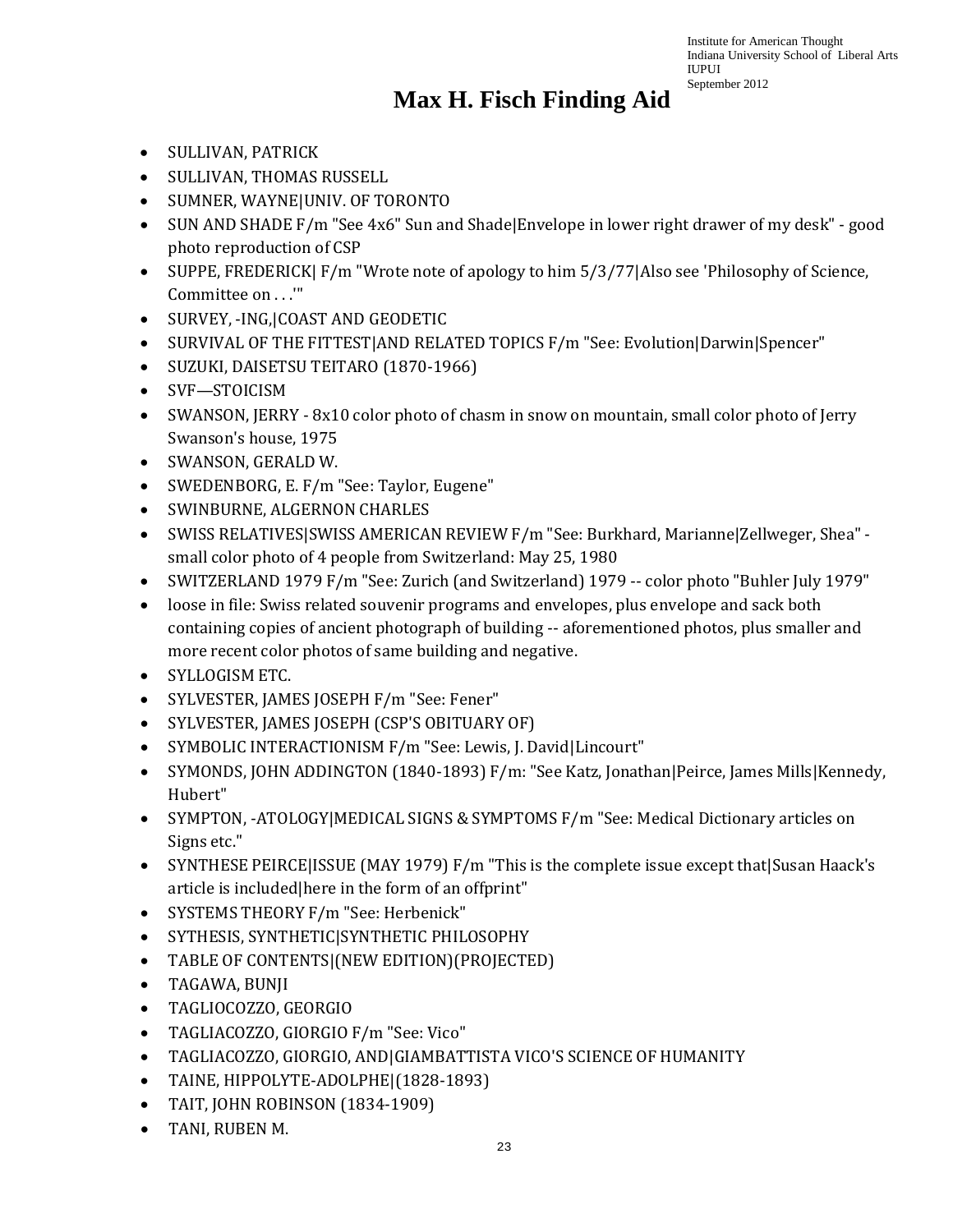- TANI, RUBEN M.
- TARN, W.W.
- TAROT F/m "See: Rose, Mary Carman"
- TARSKI, ALFRED|ON THE CALCULUS OF RELATIONS
- TAYLOR, EUGENE F/m "See: Swedenborg"
- TEACHER, CSP AS|TEACHING, CSP ON F/m "See: J P Peirce issue|Education|Maccia|SAAP Newark '82|Mitchell, Oscar Howard"
- TECHNOLOGY
- TEE, GARRY J.
- TEILHARD DE CHARDIN, PIERRE
- loose in files: Newspaper clipping about Tennyson X (missing)
- TESLA, NIKOLA
- TERM ETC. IN CD, JMB
- TESTABILITY CLAIMS F/m "See also 4x6" alph"
- TETON, GRAND|NATIONAL PARK
- TEXAS A&M UNIVERSITY
- TEXAS TECH UNIVERSITY CHARTER DAY|FEBRUARY 11, 1974
- TEXAS TECH UNIVERSITY|PRESIDENT GROVER E. MURRAY
- TEXAS TECH UNIVERSITY F/m "See: Hardwick|Ketner"
- TEXAS, UNIVERSITY OF
- TEXAS TECH UNIVERSITY|INSTITUTE FOR STUDIES IN PRAGMATISM
- THAYER, ABBOTT HANDERSON
- THAYER, H. STANDISH
- THAYER, H. STANDISH
- THAYER ISSUE OF TRANSACTIONS
- THIBAUD, P F/m "Review inquiries sent 3/21/79 to|Turquette|Merrill|Morier|DDR|The Michaels"- X
- THIEL, CHRISTIAN F/m "See: Angelilli|Frege"
- THINKING & THOUGHT F/m "See Thought and Thirdness | Thirdness and Thought | Thought, Unthought"-X
- THIRDNESS AND THOUGHT F/m "See: Thought and Thirdness for other copies"
- THOM, RENE F/m "See: Catastrophe Theory|Stewart, Ian"
- THOM, RENE
- THOMAS, GEOFFREY
- THOMAS, THEODORE|(HUSBAND OF ROSE FAY)
- THOMPSON, D'ARCY WENTWORTH: GROWTH & FORM|(LEAF ARRANGEMENT) X
- THOMPSON, JOHN HOWARD Also includes: "Francis Lieber's Theory of Institutions"
- THOMPSON, MANLEY
- THOMPSON, SILVANUS|PHILLIPS (1851-1916) F/m "See: Petrus Peregrinus"
- THOMSON, ELIZABETH
- THOMSON AND TAIT: NATURAL PHILOSOPHY|(TREATISE AND ELEMENTS)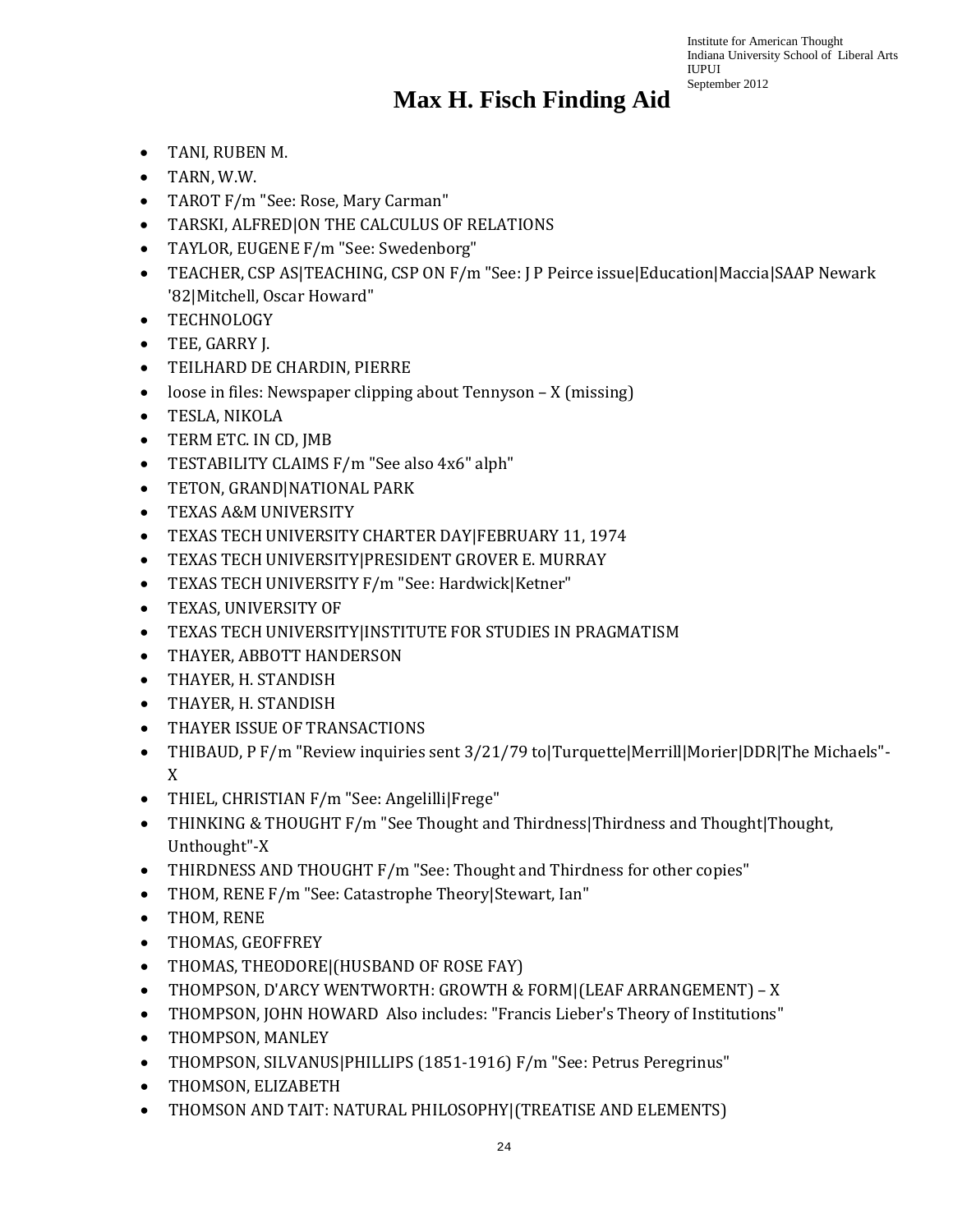- THOREAU
- THORN, FRANK M.|(1836-1907)
- THOUGHT AND THIRDNESS F/m "See: Ms 478 folder for original manuscript Thinking & Thought (folder)|Thirdness and Thought"
- THOUGHT IN NATION CONCORDANCE
- THOUGHT-LIFE
- THOUGHT, UNTHOUGHT F/m "See: Thinking and Thought"
- THUROT, CHARLES
- TIAA-CREF
- TIBBETTS, PAUL
- TIBET
- TIME
- TITTMANN, OTTO HILGARD
- TODD, DAVID PECK|TODD, MABEL LOOMIS F/m "See NC 2:198-200|Ms L 445 (DPT-CSP 10/7/89)"
- TODD, JOAN
- TOMKINS, GORDON M.|"THE METABOLIC CODE" F/m "Cf. Sebeok: The Sign and Its Masters 22-24"- X
- TONE, FRANCHOT
- TONELLI, GIORGIO & GRAZIA OLIVIERI
- TOOKE, ANDREW (1673-1732)
- TOOKE, JOHN HORNE (1736-1812)
- TOPICS, TOPOLOGY
- TORONTO SEMIOTIC|CIRCLE|U. OF T. INTERNATIONAL SUMMER|INSTITUTE FOR SEMIOTIC AND STRUCTURAL STUDIES (1980)(1982)
- TOULMIN, STEPHEN, ON PROBABILITY|PAS SUP 24 PAPER REPRINTED IN FLEW AND MIND REVIEW OF CARNAP'S LOGICAL FOUNDATIONS F/m "See his EB art. Science, Philosophy of"
- TOWNSEND, GLADYS|POHEK, MARGUERITE
- TRACY, JACK F/m "See: Holmes, Sherlock|Doyle, Sir Arthur C.|Sebeok, TA & JV -:You know my method"
- TRAMMELL, RICHARD L.
- TRANSCENDENT, -ALISM|TRANSCENDENTAL\IN CD
- TRANSCRIPTS OF MANUSCRIPTS (WORKING COPIES)
- TRENDELENBURG, FRIEDRICH ADOLF
- TRIADIC LOGIC, C.S. PEIRCE'S F/m "See 4x6" Triadic Logic, two senses of the phrase|ditto Turquette"
- TRIANGLE,-ULATION\IN CD (ALSO BASE-LINE)
- TRIVERS, HOWARD F/m "See: Jaspers"
- TRIVIUM LOGICAL|SEMIOTIC
- TROMPF'S TYPESCRIPT: *Historical Recurrence*. F\m See: California (University of) Press
- TUBERGEN, L.B.
- TUISM, TUISTIC\EGOISM, EGOTISM, EGOTISTIC\ILLEISM TUISICAL\IDISM, IDISTICAL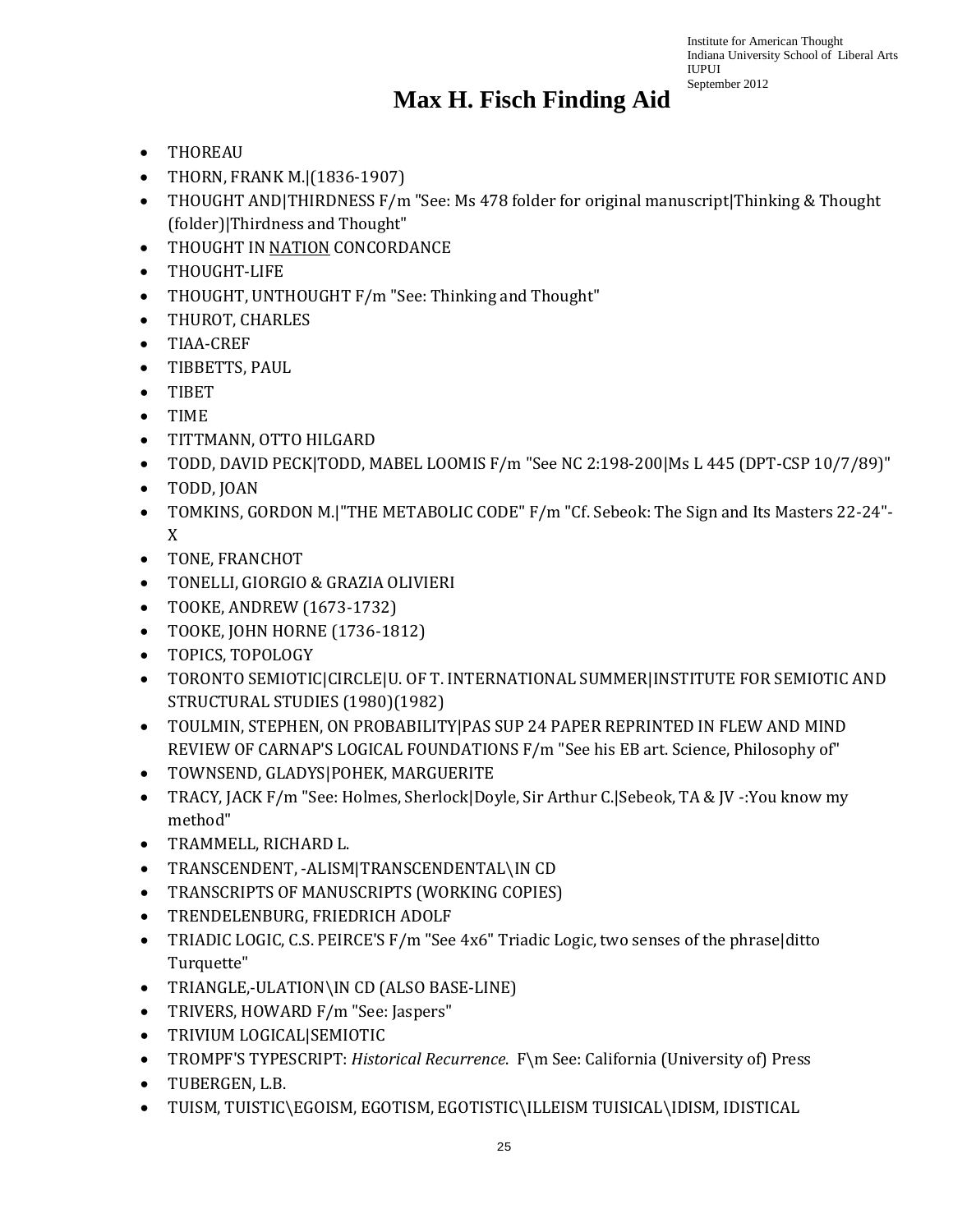### **Max H. Fisch Finding Aid**

#### **Archive 05 – Drawer 1**

- NEW EDITION: VOL. 3, INTRODUCTION|NEAR-FINAL DRAFT PAGES)
- NEW EDITION: VOL. 3, PART 2|THE METAPHYSICAL CLUB|AND THE BIRTH OF PRAGMATISM
- NEW EDITION: VOL. 3|NOTES AND LETTERS RE (One of two folders)
- NEW EDITION: VOL. 3|NOTES AND LETTERS RE (Two of two folders)
- NEW EDITION: VOL. 3,|TABLE OF CONTENTS|AND INTRODUCTION
- NEW EDITION: VOL. 3|TABLE OF CONTENTS
- NEW EDITION: VOL. 4 INSPECTION REPORT F/m "See Metaphysical Club Minute Book|Frege folder|1879-1839=40|1884-1839=45"
- NEW EDITION: VOL. 4 |CHRONOLOGICAL LIST|(WRITINGS) (1879-1884)
- NEW EDITION: VOL. 4 CHRONOLOGY
- NEW EDITION: VOL. 4 DESIGN & CHANCE
- NEW EDITION: VOL. 4 INTRODUCTION
- NEW EDITION: VOL. 4 INTRODUCTION
- NEW EDITION: VOL. 4 INTRODUCTION|NOTES BY MHF
- NEW EDITION: VOL. 4 TABLE OF CONTENTS|AND MATERIAL FOR INTRODUCTION (empty folder)
- NEW EDITION: VOL. 4 WRITINGS OF CSP (0-100)
- NEW EDITION: VOL. 4 WRITINGS OF CSP (101-200)
- NEW EDITION: VOL. 4 WRITINGS OF CSP (202-?)
- NEW EDITION: VOL. 4 WRITINGS OF CSP (416-496)
- NEW EDITION: VOL. 4 WRITINGS OF CSP (1-9,508-633)
- NEW EDITION: VOL. 5 TABLE OF CONTENTS
- NEW EDITION: XEROX COPIES OF ELECTROPRINT X
- NEW ENGLAND HISTORICAL|AND GENEALOGICAL|ASSOCIATION|9 ASHBURTON PLACE
- NEW ENGLAND MUTUAL LIFE INSURANCE COMPANY
- NEW HAMPSHIRE
- NEW ORLEANS MAY 5-6 MEETING OF SAAP|1976
- NEWCOMB PAPERS F/m L. S. WRIGHT CORRESPONDENCE|(FROM G. W. SWANSON) xeroxed letters with no MS#'s on them
- NEWCOMB, SIMON F/m "See: Norberg, Arthur L. Newcomb portrait photograph in Am. Inst. Phys. Newsletter 6th (Oct 1974)"
- NEWCOMB, S., CSP TO [(NEWCOMB PAPER L. OF C) xeroxed letters with no MS# on them
- NEWSLETTER, THE CHARLES S. PEIRCE
- NEWTON, HUBERT ANSON
- NEWTON, SIR ISAAC|HYPOTHESES NON FINGO
- NEW YORK CHAMBER OF COMMERCE
- NEW YORK EVENING POST, THE
- NEW YORK HISTORICAL SOCIETY, THE
- NEW YORK, THE MUSEUM OF THE CITY OF F/m "Brevoort Hotel" [photo of Brevoort Hotel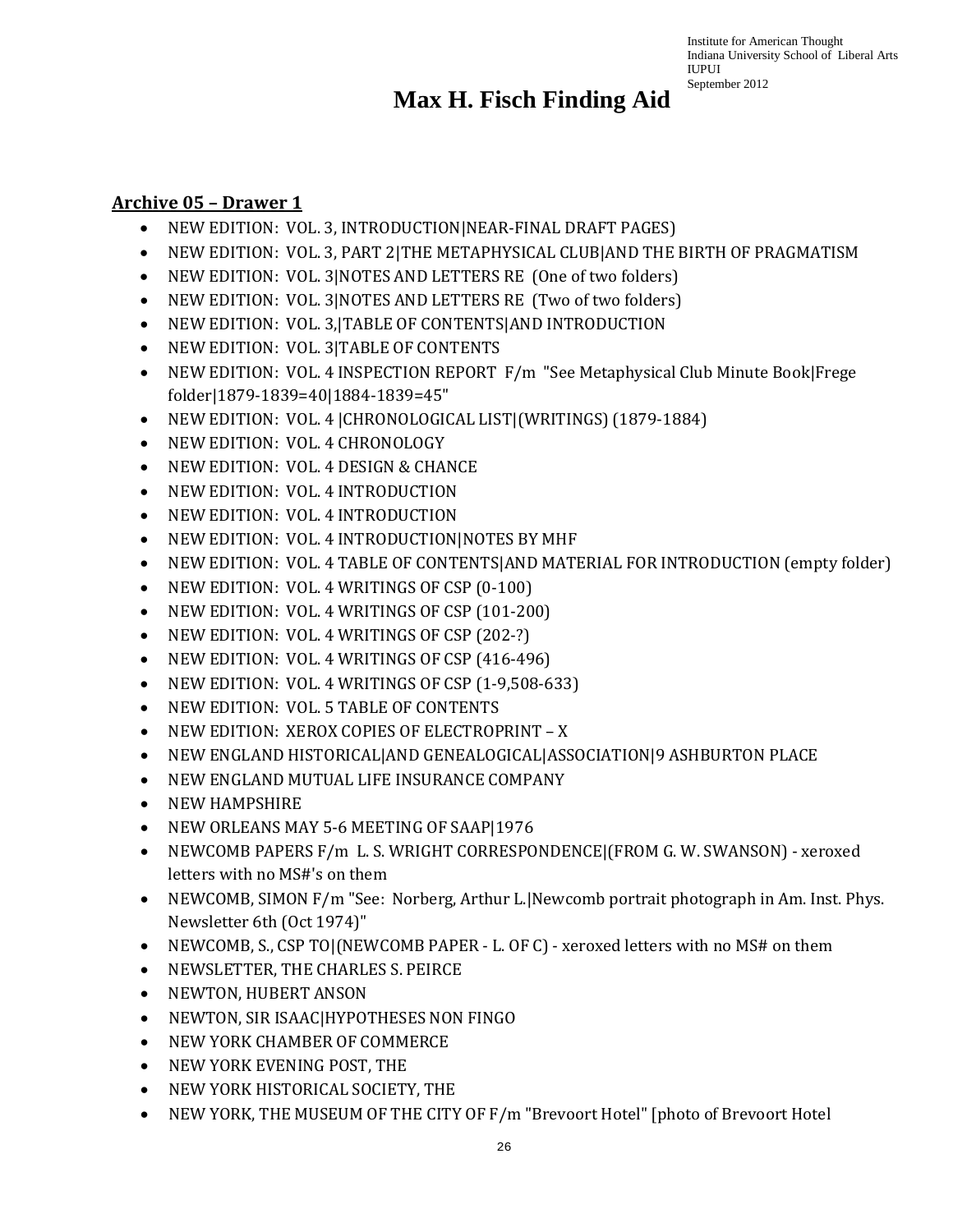## **Max H. Fisch Finding Aid**

enclosed]" - 8x10 b&w photo of Hotel Brevoort

- NEW YORK STATE DOCTORAL PROJECT
- NICHOLS, HERBERT xeroxed letter to Carus from Nichols with no MS#
- NICKLES, THOMAS J.
- NICOLINI, FAUSTO & NICOLA
- NIEDDU, ANNA M.
- NIINILUOTO, ILKKA
- NIKLAS, URSZULA 2 small color photos of Max with Urszula
- NISBETT, RICHARD E.
- NOBLE, BRIAN F/m "See: DDR-MF 6/8/73|MF-DDR 6/30/73"
- NOBLE, BRIAN|ARCHITECTONIC METHOD|OF|CHARLES S. PEIRCE (doctoral thesis)
- NOMINALISM, CSP'S AS OF|THE TIME OF HIS HARVARD LECTURES|OF 1865 (empty folder)
- NOMINAZIONE
- NON-ARISTOTELIAN LOGIC|NON-EUCLIDEAN GEOMETRY F/m "See Turquette"
- NON-STANDARD ANALYSIS F/m "See CE-MF 6/11/75|Davison sent Brown-Robinson reprints|called me 7/24/77 to remind me of Brown"
- NON-STANDARD ANALYSIS
- NORBERG, ARTHUR L.
- NORDLOH, DAVID J.
- NORMATIVE (AS IN|NORMATIVE SCIENCE) F/m "See:Burks|Michael & Michael|McCarthy, Jeremiah (PhD. thesis)
- NORRIS, HOWES, JR.
- NORTH AMERICAN REVIEW
- NORTH AMERICAN SEMIOTICS COLLOQUIUM (TAMPA|JULY 28-30, 1975
- NORTHAMPTON|AMHERST-KENNEDY|FORTY ACRES
- NORTON, CHARLES ELIOT
- NOTATION, LOGICAL, CSP'S CONCERN FOR AND|CONTRIBUTIONS TO|(AS FURTHER DEVELOPED BY SHEA ZELLWEGER) F/m: "See also: Amsterdam Congress Address|Ladd-Franklin"
- NOTEBOOKS, CSP'S, DDR'S LIST OF
- NOTRE DAME JOURNAL|OF FORMAL LOGIC
- NOZICK, ROBERT
- NUMBERS, RONALD (empty folder)
- NUSSBAUM, MARTHA
- NUTCH, FRANK
- OAKESHOTT, MICHAEL J. F/m: "See: Rorty (Bernstein's review)|4x6 conversation in CP and other indexes"
- OBER, WILLIAM B.
- OBJECT
- OBJECT & SUBJECT
- OCCAM'S RAZOR
- OBJECT-IVE ETC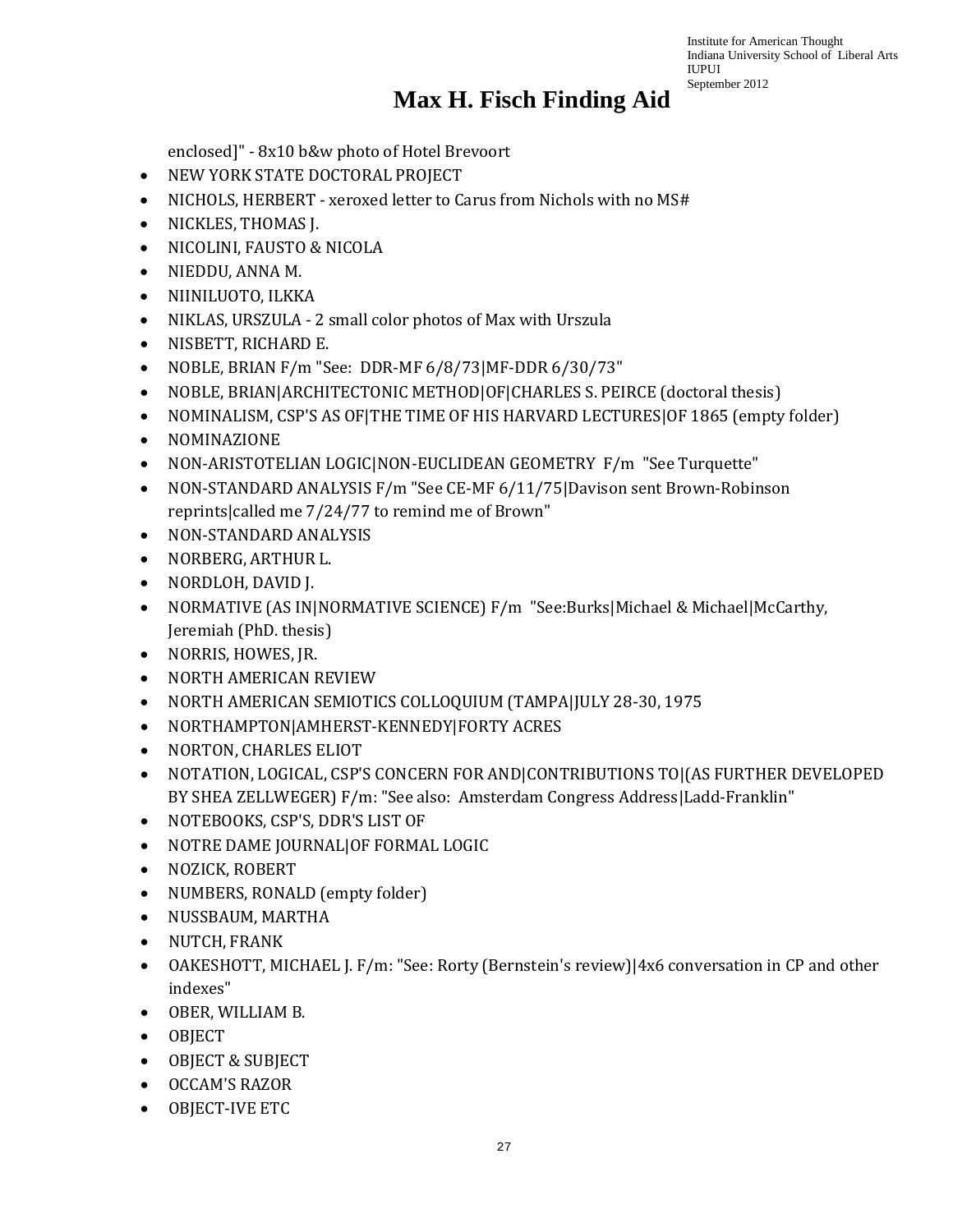#### **Max H. Fisch Finding Aid**

- OBJECTIVE LOGIC F/M: "See also NE 4:xxiv 30-31, 144"
- OCHS, CAROL F/m: "On Trinity see also|Jefferys, Elizabeth & Wm. H.|Peirce, Melusina Fay"--X
- O-COLLECTIONS|ROYCE (empty folder)
- ODELL, S. JACK
- O'DONNELL, SISTER PATRICIA
- OEHLER, KLAUS F/m: "Abstract in Ketner folder" --X
- OEHLER, KLAUS|ANCIENT PHILOSOPHY|IN CSP MANUSCRIPTS
- OEHLER, KLAUS
- OEHLER, KLAUS F/m: "7/1/76 sent Xerox copy of Marquand L of E|with note of thanks" small color photo of Oehler
- OGDEN, CHARLES KAY
- OHIO (empty folder)
- OHIO COMPANY, THE
- OHLENDORF, HARALD F/m: "Sent him copies of Schiller [intl-ab (Friedrich)-Peirce materials 1/13/81"
- O.K. (CLUB) F/m: "Founded Sept 27, 1858|See White p. 78 & ms 1636|Orthoepy Klub|(JHR-CSP 6/29/60)"
- OKLAHOMA, UNIVERSITY OF|CONFERENCE ON PHILOSOPHY|MARCH 31 APRIL 3, 1976
- OKLAHOMA, UNIVERSITY OF "WHERE LEARNING IS A NATURAL THING"
- OLIVER, HARRY
- OLIVER, JAMES EDWARD|1829-1895 lots of xeroxed letters with no MS#s
- OLIVER, JEAN-PIERRE
- OLMSTED, FREDERICK LAW (1822-1903)
- OLSHEWSKY, THOMAS M.

#### **Archive 05 – Drawer 2**

- OLSON, RICHARD GEORGE
- OLSON, RICHARD
- OLYMPIA TYPEWRITER
- O'NEILL, YNEZ VIOLÉ
- ONION, PEIRCE'S
- OPEN COURT PUBLISHING COMPANY|ARCHIVES AT SOUTHERN ILLINOIS UNIVERSITY|CSP-PC & PC-CSP LETTERS & OTHER OC-CSP CORR. F/m "See Carus, Russell, Schröder" - letters with no MS#s
- OPEN COURT PUBLISHING COMPANY F/m "See: Open Court Publishing Company folder|Russell, F. C.|Schröder, Ernst (new folder prepared 10/24/91) - letters with no MS#s
- OPPENHEIM, FRANK M., S. J.
- ORANGE, DONNA M.
- ORANGE, DONNA M.|THE DEVELOPMENT OF PEIRCE'S THEISM, dissertation
- ORBACH, HAROLD L. F/m "See: Dunham|Mead|Miller, David
- ORDER OF NATURE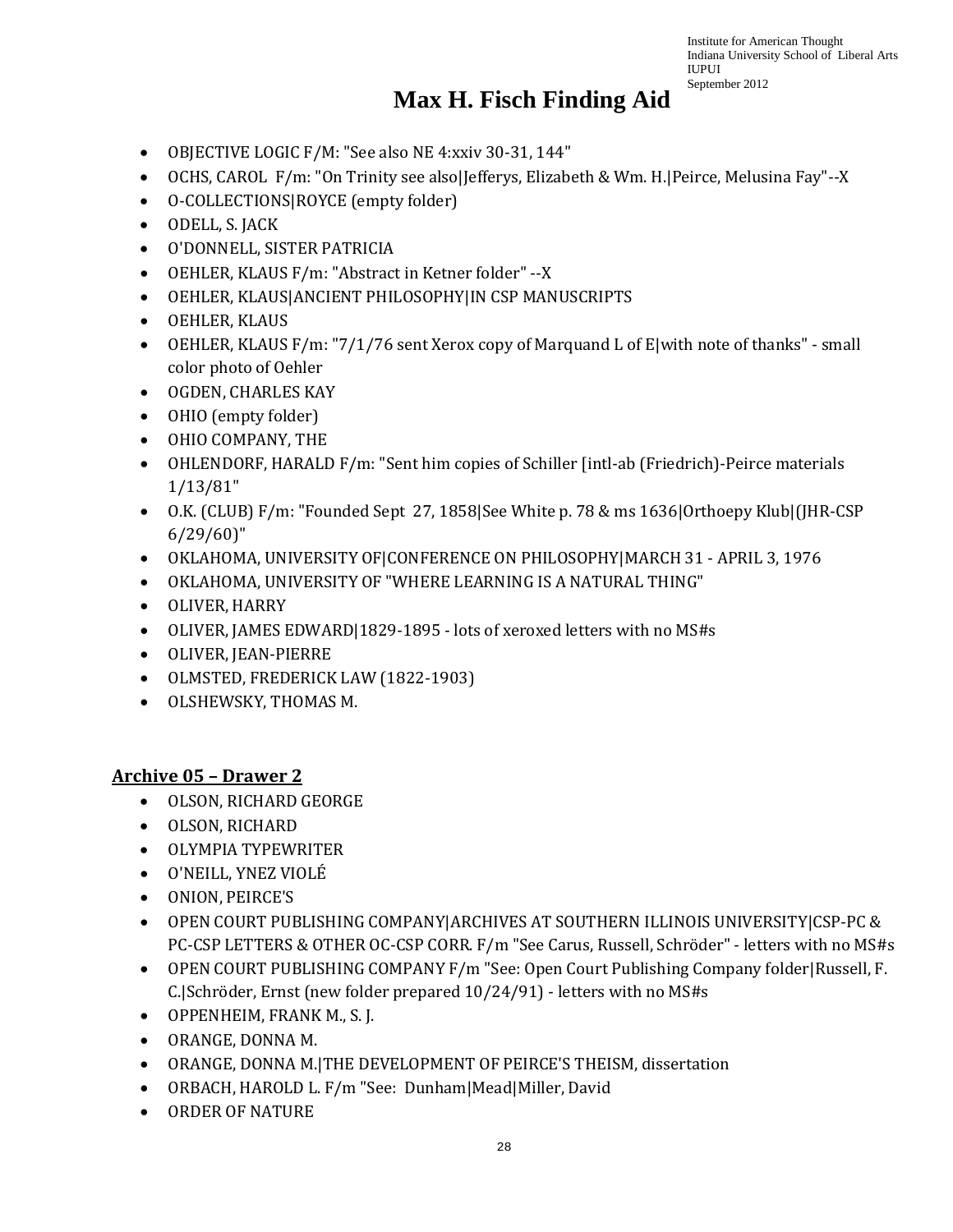- ORGANON
- ORSINI, GIAN F/m "See: Singer, Marcus G.|Hay, Wm. A.|Orsini/GAtes paper in Palmer/Harris volume 266-279"
- OSBORN, HAROLD F/m "See: Frank, Patrick"
- OSGOOD, WILLIAM F.
- OSLER, SIR WILLIAM|"OSLER'S LAW"
- OSOLSOBE, IVO
- OTIS, JACK F/m "See: Barnett, George"
- OTIS, WILLIAM KELLY|1860-1906 F/m "See G-1883-7|Otis slips in 4x6" alph|Slater"
- OTTO, MAX G.
- OWENS, JOSEPH
- OXFORD ENGLISH DICTIONARY ARTICLES
- PADUA|(PADOVA)
- PAHEL, KENNETH
- PAIN: TIME MAGAZINE|JUNE 11, 1984 F/m "See: Peirce, Charles S, Health of: A Semiotic perspective"
- PAINE, HORATIO F/m "See: Moyer, Madeline Paine|Records of Class of 1859 p. 49|Any relation to John Knowles Paine?"
- PALL MALL GAZETTE
- PALEONTOLOGY (empty folder)
- PALMER, EDWARD H. F/m "See: Drake, Charles F. T."
- PALMER, FOSTER M.
- PALMER, MRS. LUCIA M. X
- PAPE, HELMUT
- PAPINI, GIOVANNI xeroxed letter with no MS#
- PAPINI, GIOVANNI
- PAPINI, MARIO
- PARACHINI, HENRY
- PARADOX, -ER, -ICAL-Y
- PARIS OBSERVATOR|ETC.|PARIS BUREAU OF LONGITUDES F/M "See: Auger 21 July 1984|MF-Auger 31 July 1984" - b&w photos of weights and measures building in Paris
- PARKINSON'S DISEASE F/m: "See: Medical History of C. S. Peirce"
- PARRY, WILLIAM TUTHILL
- PARSONS, THOMAS WILLIAM
- PASSMORE, JOHN
- PASTEUR, RENÉ|VALLERY-RADOT
- PASTIN, MARK
- PATENTS various mechanical diagrams by CSP and Alderdice
- PATTERSON, CARLILE P. F/m "See: Peirce's Ruse (or: Ruse, Peirce's) | Hilgard to his brother on Grant and Patterson"
- PATTERSON, EDWIN W.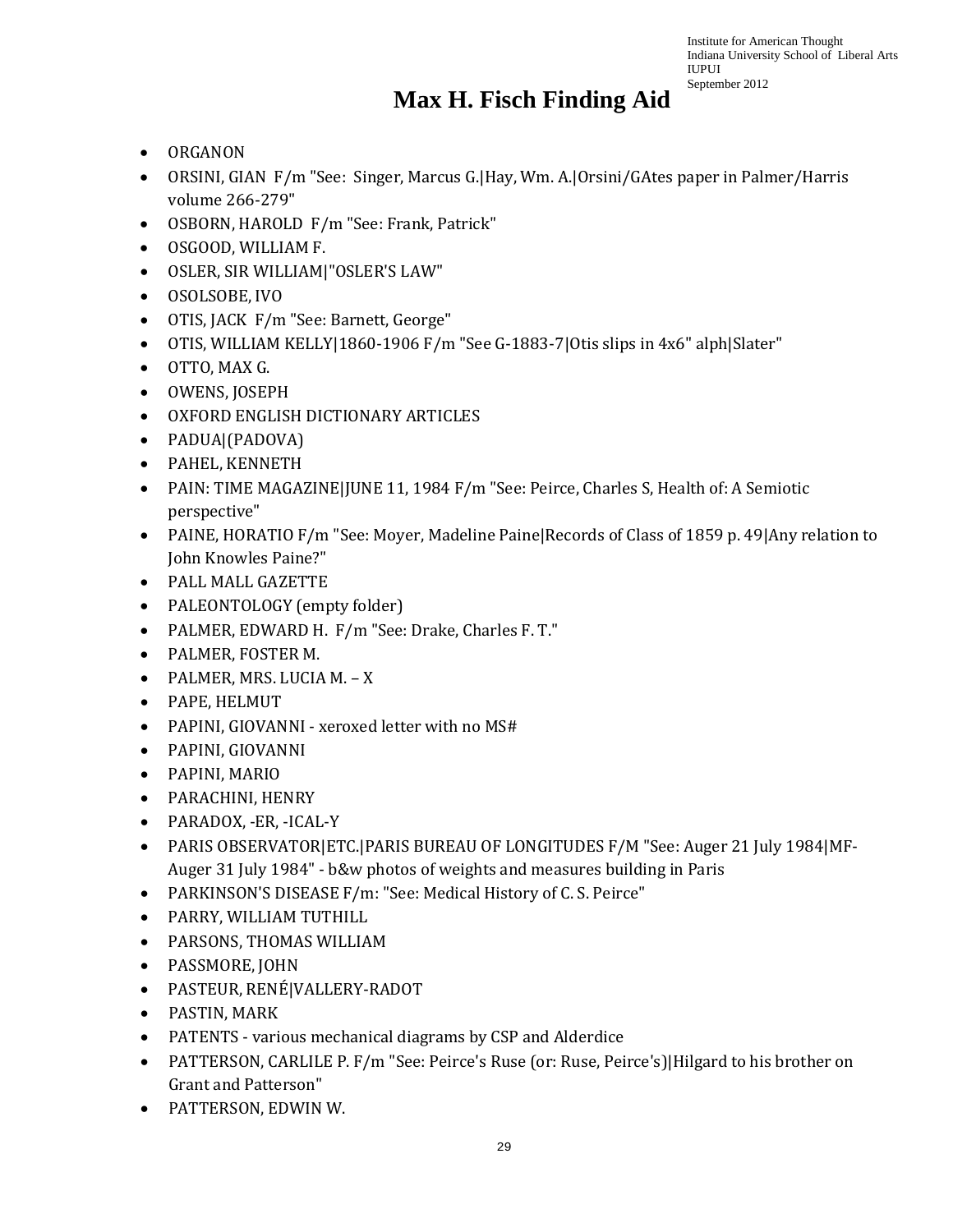- Peabody, Berkely
- Peabody, Frances Greenwood
- Peabody Institute
- Peabody Sisters of Salem (Tharp)
- Pearce, David L.
- Pearson, Charles
- Pearson, Karl
- Peirce Articles, Preliminary Notes
- Peirce, Benjamin, grandfather of C. S. P.
- Peirce, BP's last public words on C. S. P.?
- Peirces in DAB, Benjamin, Benjamin Osgood, Charles S., James Mills
- Peirce, Benjamin Mills, brother of C. S. P.
- Peirce, Benjamin (1809-1880) papers, list of folder of correspondence as of November 1966
- BP
- BP Cambridge Investigation/Spiritualism
- Peirce, Charlotte Elizabeth, Aunt Lizzie
- Peirce, Lydia R. N. (Mrs. BP, grandmother of C.S.P.)
- Peirce and Semiotics Moore-Fisch course at IU Bloomington 1978
- Peirce professorship at TTU
- Peirce and pragmatism, Darwinism in the U.S.
- Peirce and Semiotics term paper topics
- Peirce and Semiotics S603 Moore and Fisch, Jan-Apr 1979
- Peirce and Semiotics course handouts
- Peirce as a Scientist, Mathematician, Historian, Logician and Philosopher (as submitted Aug 1 1978, working copy for further revisions)
- Peirce as Scientist, etc, drafts nearing final form (discarded)
- Peirce in Mansell
- Peirce and Leibniz (offprints)
- Peirce Edition Project, new quarters, Cavanaugh Hall
- Peirce Seminar
- Peirce and Semiotics Moore and Fisch Jan-Apr 1980
- Peirce, Charles H.
- Peirce, C. S. Encyclopdia Britannica article by M. F.
- The Peirce family and their illnesses  $(2x)$
- Peirce, Charles + family health
- Peirce's Arisbe
- Peirce as Scientist, etc, (best copy)
- Peirce, C. S. early writings
- Peirce on conceptualism, nominalism, realism in the Century Dictionary
- Peirce's general theory of signs (draft pages and notes)
- Peirce's general theory of signs (draft pages and notes) (again)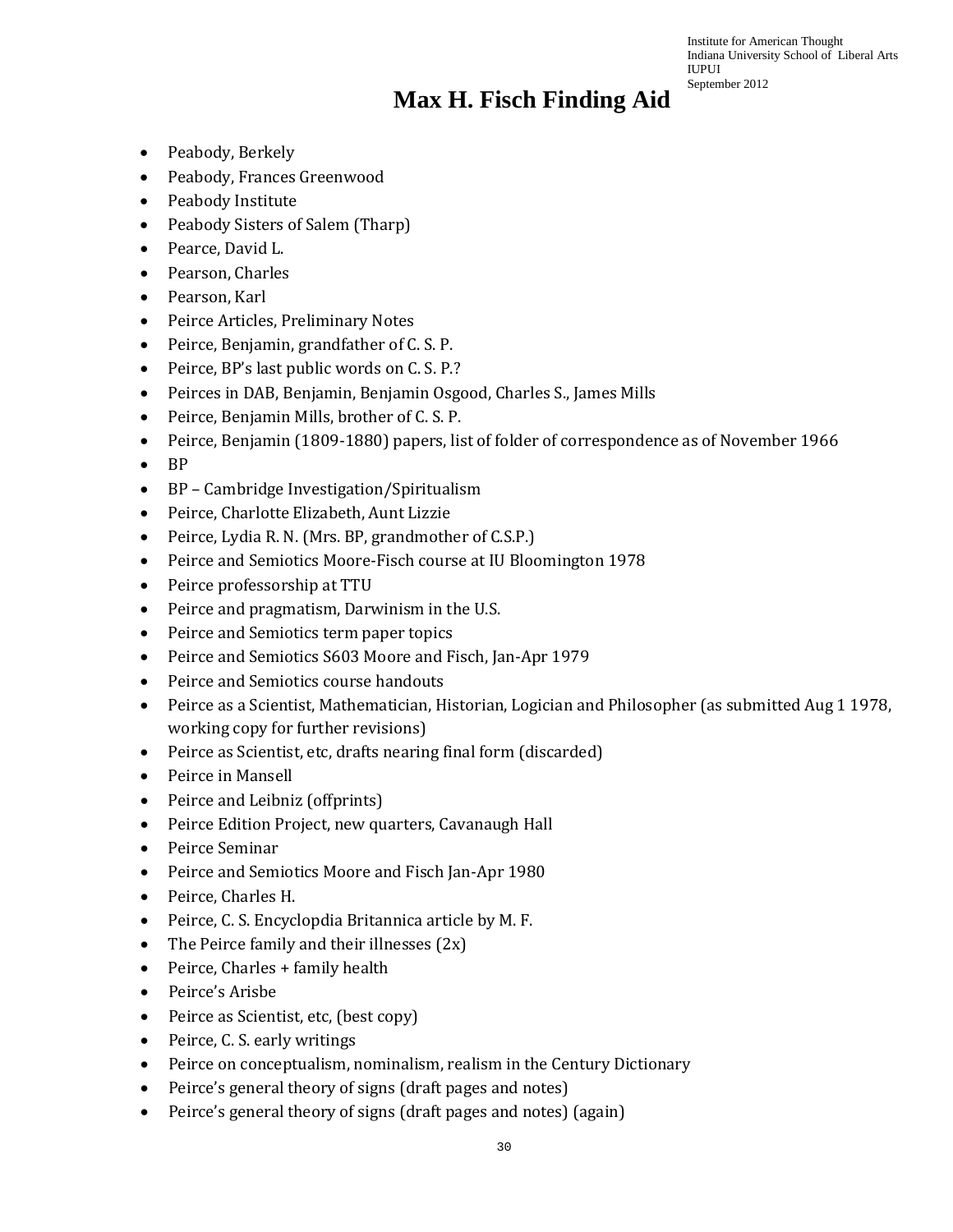### **Max H. Fisch Finding Aid**

- Peirce general theory of signs (finished paper)
- Peirce's general theory of signs, just how general is ?
- Peirce's doctrine of signs (1976-77)
- Peirce as social philosopher
- Peirce project: NSF evaulations
- Peirce project: NGH evaluations
- Peirce edition project
- Peirce Milford conference October 26-28 1973
- Peirce's ruse (1877)
- Peirce as Scientist, etc, (presentation copies)
- C. S. Peirce National Memorial
- Bibliography about C. S. P.
- Peirce, Charles Sanders: biographical dictionary and encyclopedia articles
- Encyclopedia Britannica biography of Charles S. Peirce
- Bibliography (next editions)
- Peirce edition project

#### **Missing following**

- PEIRCE FOUNDATION: OFFICIAL RECORDS FILE I (1973-74) (missing)
- PEIRCE FOUNDATION: OFFICIAL RECORDS FILE II (1975) X (missing)
- PEIRCE FOUNDATION: OFFICIAL RECORDS FILE III (1976) X (missing)
- PEIRCE FOUNDATION: OFFICIAL RECORDS IV (1977) (missing)
- PEIRCE FOUNDATION, THE CHARLES S.|MAX H. FISCH, PRESIDENT (1977- (missing)
- PEIRCE FOUNDATION, THE CHARLES S. X (missing)
- PEIRCE GENEALOGY F/m "For Charles see p. 120|For his foather Benjamin see p. 118|See: Cobb" X (missing)
- BP-LETTERS many xeroxed letters with no MS #s, possibly an original too
- BP TO SIMON NEWCOMB|(NEWCOMB PAPERS -L. OF C.) -- many xeroxed letters with no MS#s
- PEIRCE, BENJAMIN2:LETTERS TO CHARLES GILL|(IN GILL PAPERS AT CORNELL UNIVERSITY)

#### **Archive 05 – Drawer 3**

- PEIRCE, BENJAMIN|FATHER OF CSP old biographical pamphlet/cover piece about BP
- PEIRCE, GEORGE
- PEIRCE HAD 3 SONS|JULIETTE SAID, ACCORDING|TO MRS. QUICK F/m "BP's 3 sons?"
- PEIRCE (CSP) JOURNAL (DIARY) 1855-1867
- PEIRCE MARKER AT IUPUI
- PEIRCE (CSP): MOVEMENTS|AND WHERABOUTS JANUARY|1878 THROUGH DECEOMBER 1884
- PEIRCE SOCIETY|JOHN W. LENZ, VITO S. SINISI F/m "Membership list Srping 1970|Vol VI no. 2|Constitution & B-Laws - relevant items in Transactions:  $|2\frac{1}{61}$  (missing from my copy)|3<sup>1</sup>:40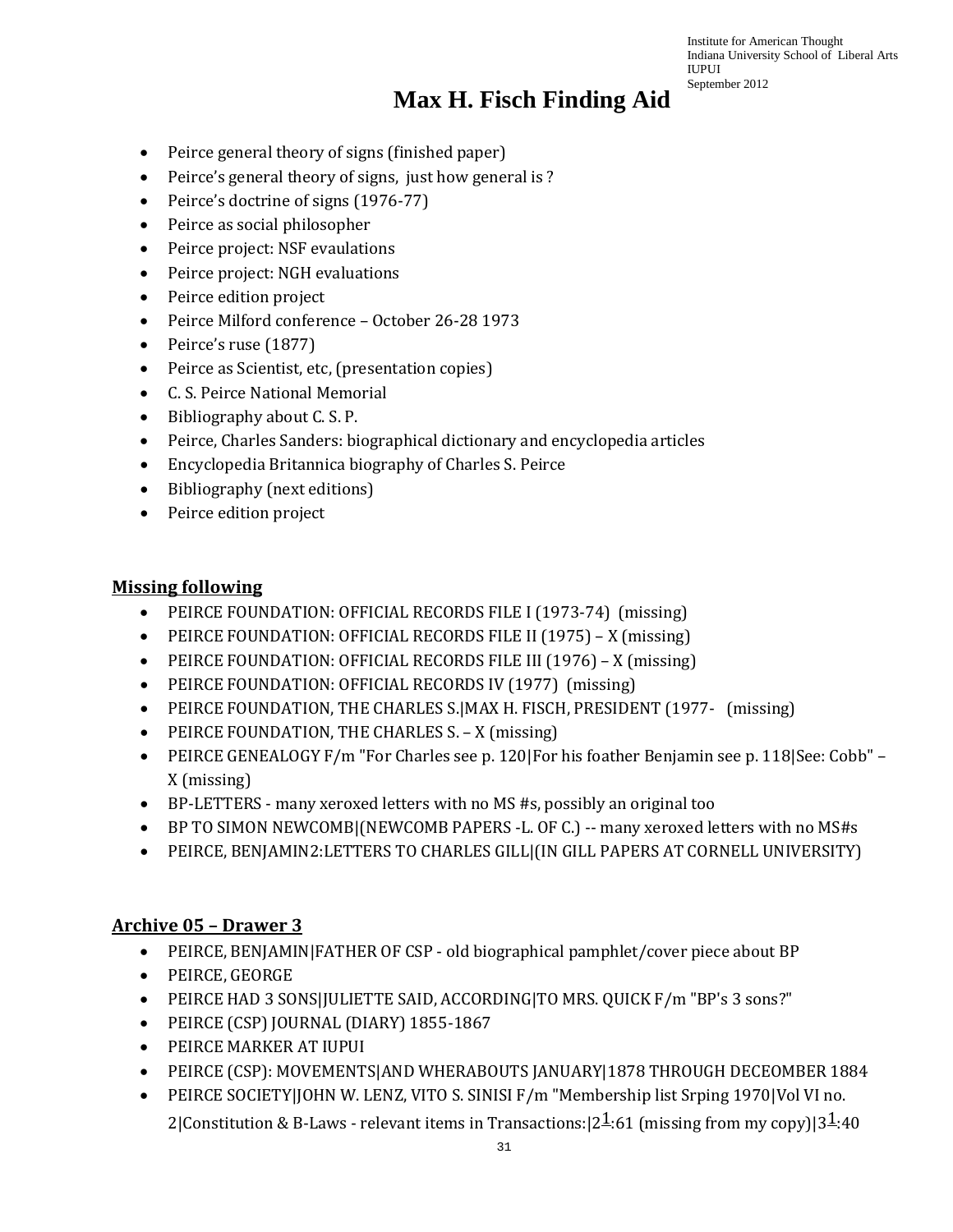### **Max H. Fisch Finding Aid**

(change from 2 yr to 1 yr terms of office|at 1966 meeting)|See: Young, Frederic H." – X (missing)

- PEIRCE SOCIETY 1979|MEETING, N.Y.C. 12/29/79
- PEIRCE SOCIETY 1981|ANNUAL METING (PHILADELPHIA)
- PEIRCE SOCIETY|ANNUAL MEETING 1983
- PEIRCE SOCIETY|1984 ANNUAL MEETING (NYC)
- PEIRCE—SYLVESTER DISPUTE, THE:COPIES OF DOCUMENTS (empty folder) F/m "J. Rendall Harris|Ring TI(lden) 8-9478 Westminster|Smith protege of Serlye|Marquand & Halsted| (shorthand)"-X
- PEIRCE'S GENERAL THEORY|OF SIGNS (BEST COPY FOR|MAKING FURTHER XEROX COPIES) F/m "See: General Theory of Signs, Peirce's"
- PEIRCE'S LIBRARY SAVED
- PEIRCE'S PLACE|PEIRCE SOCIETY SESSION,|BOSTON, DECEMBER 28, 1964 F/m "This contains material that belongs in|Medical History?|As of6/1/77 there is even more in The Medical History folder that belongs here|See Muirhead"
- PEIRCE'S PLACE|IN AMERICAN LIFE|FINAL TYPESCRIPT AND|PROOFS AND OFFPRINTSPEIRCE'S PLACE IN AMERICAN THOUGHT|AS SUBMITTED TO ARS SEMEIOTICA 6/28/77|(WITH NOTES PREPARATORY TO THAT VERSION)
- PEIRCE'S PLACE IN AMERICAN THOUGHT (OFFPRINTS)
- PEIRCE'S PLACE IN AMERICAN THOUGHT|AS SUBMITTED TO ARS SEMIOTICA 6/28/77|(WITH NOTES PREPARATORY TO THAT VERSION)
- PEIRCE'S PLACE IN AMERICAN THOUGHT|XEROX COPIES OF PUBLISHED ARTICLE
- PEIRCE'S PRAGMATIC MAXIM (1878),|ADUMBRATIONS (1865-71), REFORMULATIONS (1903- 1905) F/m "See: Master Copies"
- PEIRCE'S "RULE" F/m "For another copy see Venn folder"
- PEIRCE, CHARLOTTE ELIZABETH|AUNT LIZZIE xeroxed letter with no MS#
- PEIRCE, HELEN MILLS|(MRS. WILLIAM R. ELLIS) X (missing)
- PEIRCE, H.H.D.
- PEIRCE, HERBERT HENRY DAVIS;|ESSAY BY MARTHA WAGNER X (missing)
- PEIRCE, HERBERT HENRY DAVIS; TO A. D. WHITE|(ALSO JMP-ADW AND MRS. HHDP MRS. ADW) (end of Peirce, Herbert Henry Davis)
- PEIRCE, JAMES MILLS F/m "See Symonds, John Addington|Katz, Jonathan|Suppe, Frederick|Kennedy, Hubert|Pers, John (JMP's Theory of Flemish|ancestry of)
- PEIRCE, HERBERT HENRY DAVIS; ALASKA (beginning of series of file folders)
- PEIRCE, HERBERT HENRY DAVIS; CHARGES AGAINST HHDP'S TOUR (1907?) & TANKARD DEBTS
- PEIRCE, HERBERT HENRY DAVIS; CONSULAR REPORTS
- PEIRCE, HERBERT HENRY DAVIS; CORRESPONDENCE, H.C.L., J. HAY, ETC.
- PEIRCE, HERBERT HENRY DAVIS; FOR MAGAZINE ARTICLES OR LECTURES?
- PEIRCE, HERBERT HENRY DAVIS; HOUSE OF REPRESENTIATIVE DOCUMENTS WHALING & SEALING CLAIMS AGAINST RUSSIA
- PEIRCE, HERBERT HENRY DAVIS; MAGAZINE ARTICLES
- PEIRCE, HERBERT HENRY DAVIS; REMINISCENCES & OBITUARIES
- PEIRCE, HERBERT HENRY DAVIS; SENATE DOCUMENTS REPORT ON TOUR OF 1903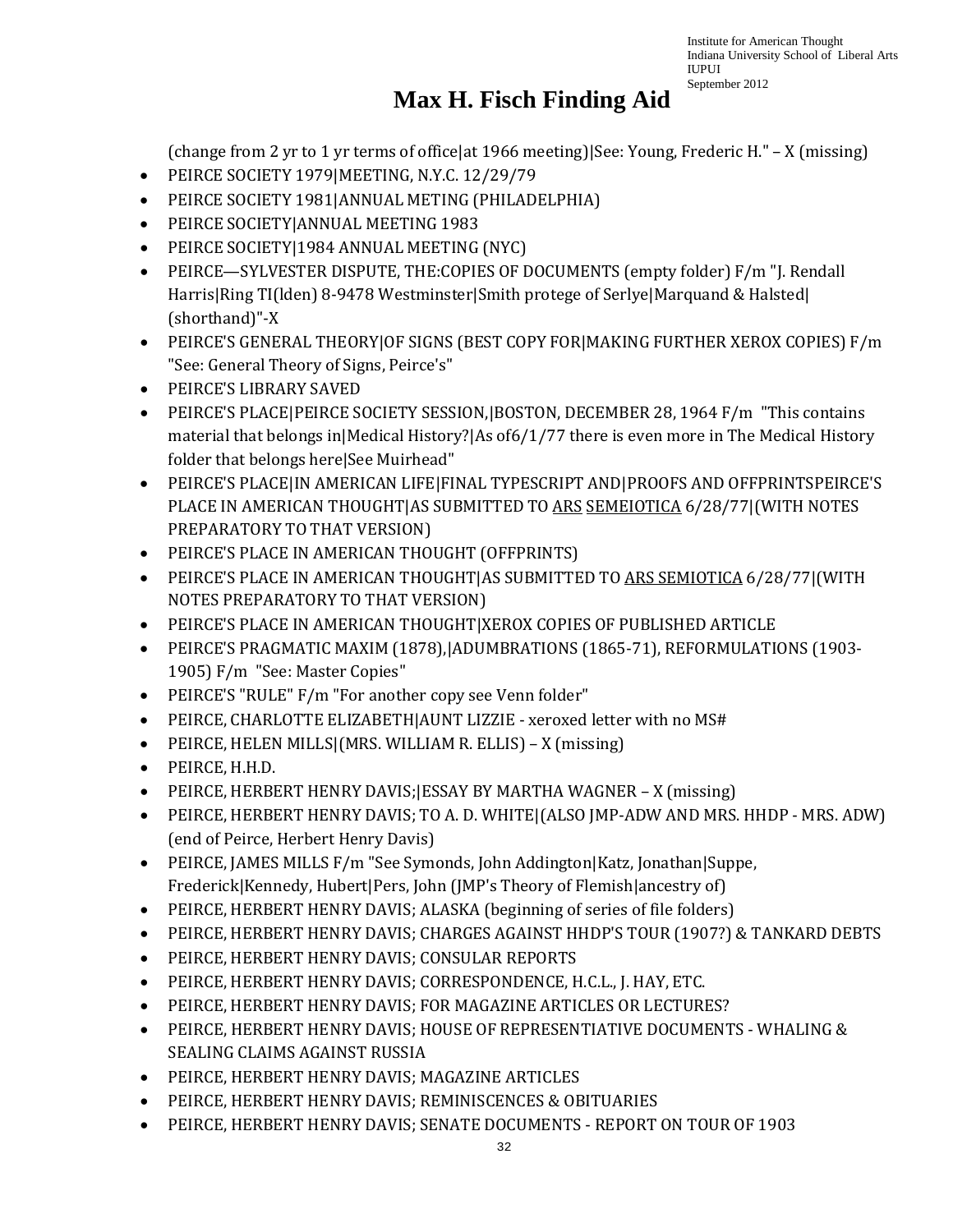- PEIRCE, JERATHMIEL
- PEIRCE, MISS JESSIE L.O. F/m "See Bruce Kuklick —MF 5//72" X (missing)
- PEIRCE, LOTTIE X (missing)
- PEIRCE, LYDIA R.N.|MRS. BP (GRANDMOTHER OF CSP)
- PEIRCE, MELUSINA FAY|IN NATIONAL UNION CATALOG|PRE-1956 IMPRINTS
- PEIRCE, ROSAMOND F. X (missing)
- PEIRCE SYMPOSIUM JPL|JOURNAL OF PUBLIC LAW, 1958) F/M "SEE G-1892-2"
- PEIRCE, WALTER C. X (missing)
- PEIRCES TO BE TRACED? X (missing)
- PELC, JERZY F/m "See Koj, Leon"
- PELTASON, JACK & SUZIE
- PENCAK, WILLIAM 1
- PENCAK, WILLIAM 2
- PENDULUMS, PEIRCE &|DEFFORGES
- PENNSYLVANIA STATE UNIVERSITY F/m "See Hausman"
- PENNSYLVANIA STATE|UNIVERSITY PRESS
- PERCEPTION F/m "See: Cognitionism|Johansen recommends MS 664"
- PERCY, WALKER
- PERFUSED WITH SIGNS,|ALL THIS UNIVERSE IS|CP 5.448 n 1.5
- PERFUSED WITH SIGNS,|ALL THIS UNIVERSE IS
- PERMANENT COMMISSION
- PERRY, BERNARD
- PERRY, BLISS
- PERRY, CHARLES M.|1876-1942
- PERRY, CHARNER M. (& RUTH SERGEL)
- PERRY, THOMAS SERGEANT (1845-1928)|PERRY, LILLA CABOT (1849-1933) F/m "See CSP-WPG c. 2/15/06|Peirce, James Mills"
- PERS, JOHN, JMP'S THEORY OF FLEMISH|ANCESTRY OF F/m "See: Peirce (the name)" xeroxed letter with no MS# (missing)
- PESARESI, MASSIMO
- PETERS, CHRISTIAN HENRY FREDERICK (1813-90)
- PETER, ST. F/m "See Nashe|PEirce (the name)|Piers Plowman"
- PETER OF SPAIN|(PETRUS HISPANUS)
- PETRICK, JOSEPH A.
- PETRUS PEREGRINUS F/m "See also: MS 1280|1332|Piers Plowman|PEter, St.|Peirce (the name)|Nashe, Thomas|Thompson, Sivanus PHillips|Peirce at Bilbiothéque Nationale May 21 (Monday) 1883|22 (Tuesday)|23 (Wednesday)|24 (Thursday)|25 (Friday)|28 (Monday)|30 (Wednesday" - original "Evening Post" from 3/5/1904
- PFEIFER, DAVID E. F/m "See: Berkeley"
- PHARIES, DAVID A.
- PHENOMENOLOGY, CATEGORY|ETC. IN CENTURY DICTIONARY F/m "See: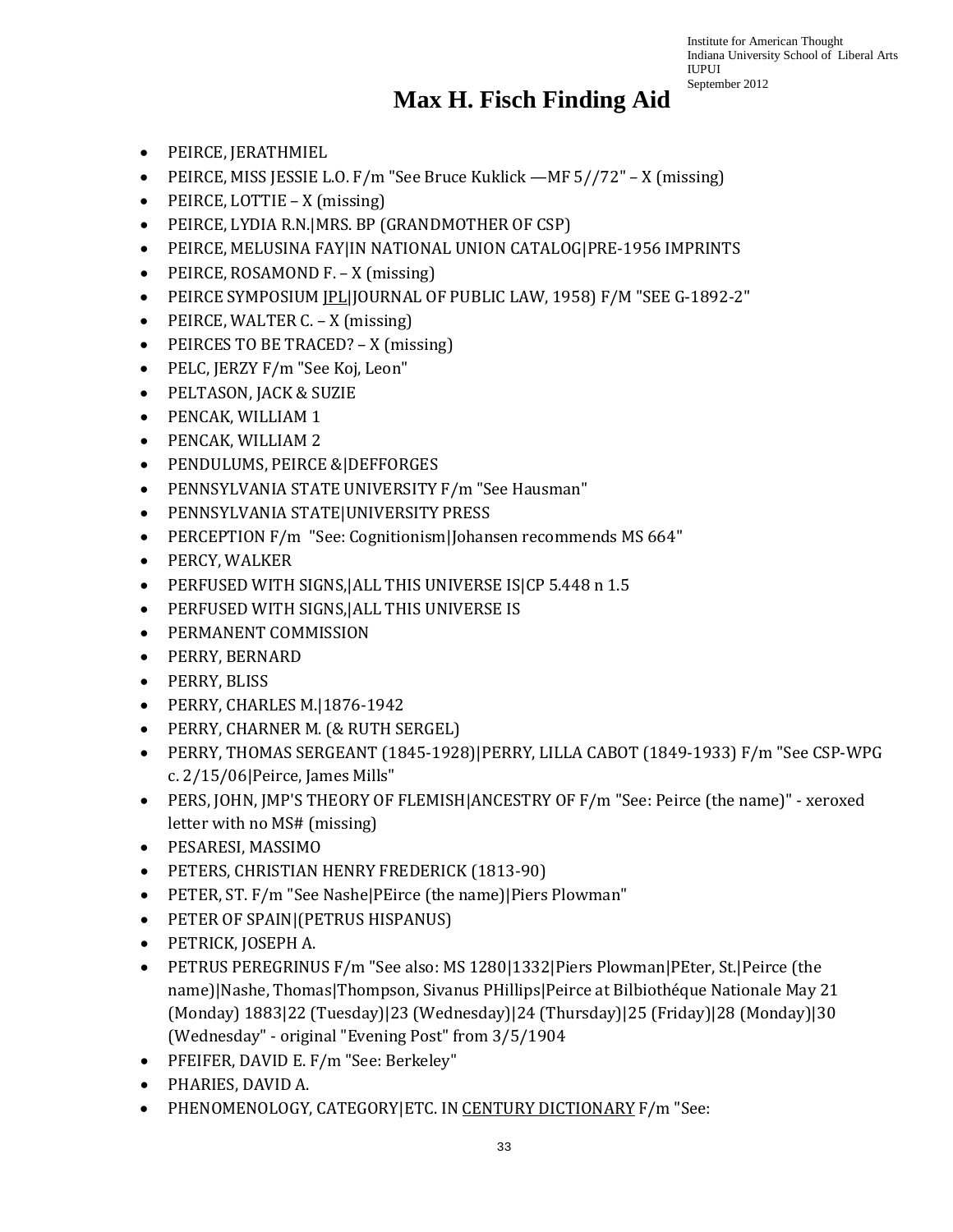# **Max H. Fisch Finding Aid**

Institute for American Thought Indiana University School of Liberal Arts

IUPUI September 2012

Categjory|Brinkley|Heidegger|Husserl|Buczynska-Garewicz|Pennsylvania"

- PHENOMENOLOGY & PRAGMATISM F/m "See: Pennsylvania State University"
- PHI KAPPA PHI JOURNAL
- PHILADELPHIA
- PHILADELPHIA DEC. 1961
- PHILODEMUS
- PHILOSOPHER'S INDEX
- PHILOSOPHERS WITHOUT JOBS|(WALL STREET JOURNAL 2/21/75)
- PHILOSOPHER
- PHILOSOPHICAL CLUBS|IN CAMBRIDGE AND BOSTON FROM|PEIRCE'S MATAPHYSICAL CLUB TO|HARRIS' HEGEL CLUB F/m "See Leary, DAvid E."
- PHILOSOPHICAL CLUBS IN CAMBRIDGE AND BOSTON|FROM PEIRCE'S METAPHYSICAL CLUB TO HARRIS'S HEGEL CLUB F/m "Copy sent to Mrs. Byrne (See Davidson folder)
- PHILOSOPHICAL SOCIETY OF WASHINGTON f/m "See Powell folder for DArrah 218-219"
- PHILOSOPHICAL UNION, UNIVERSITY OF CALIFORNIA F/m "See: James (W.), Lewis (C>I>)|Norberg|Royce"
- PHILOSOPHISCHER WELTANZEIGER
- PHILOSOPHY CLUB|1971-
- PHILOSOPHY 303
- PHILOSOPHY, BIBLIOGRAPHY OF: F/m: "Conger|Browning|Harris"
- PHILOSOPHY CLUB, UNIVERSITY OF ILLINOIS F/m "See: Caarmichael, R.D."
- PHILOSOPHY|OED & OTHER DICTIONARY|ARTICLES F/m "See: Speculative Philosophy, Journal of"
- PHILOSOPHY DOCUMENTAITON|CENTER
- PHILOSOPHY DOCUMENTATION CENTER (BOWLING GREEN, OHIO)
- PHILOSOPHY IN AMERICA|(ANDERSON & FISCH)
- PHILOSOPHY OF HISTORY|A DIALOGUE
- PHILOSOPHY OF HISTORY
- PHILOSOPHY OF SCIENCE
- PHILOSOPHY OF SCIENCE
- PHILOSOPHY OF SCIENCE ASSOCIATION (1976) F/m "Other copies of my unfinished paper in folders:|Positivism|Intro. to Vol. 1"
- PHILOSOPHY OF SCIENCE ASSOCIATION F/m "See: Suppe|Positivism"
- PHILOSOPHY OF SCIENCE, COMMITTEE ON|CHICAGO MTG., 1976
- PHOTOGRAMMETRIC|G.C. TEWINKLE: HISTORY OF MAPPING
- PHOTOGRAPHS 1
- PHOTOGRAPHS OF PEIRCE

#### **Archive 05 – Drawer 4**

- PHOTOGRAPHS 2
- PHOTOGRAPHS 3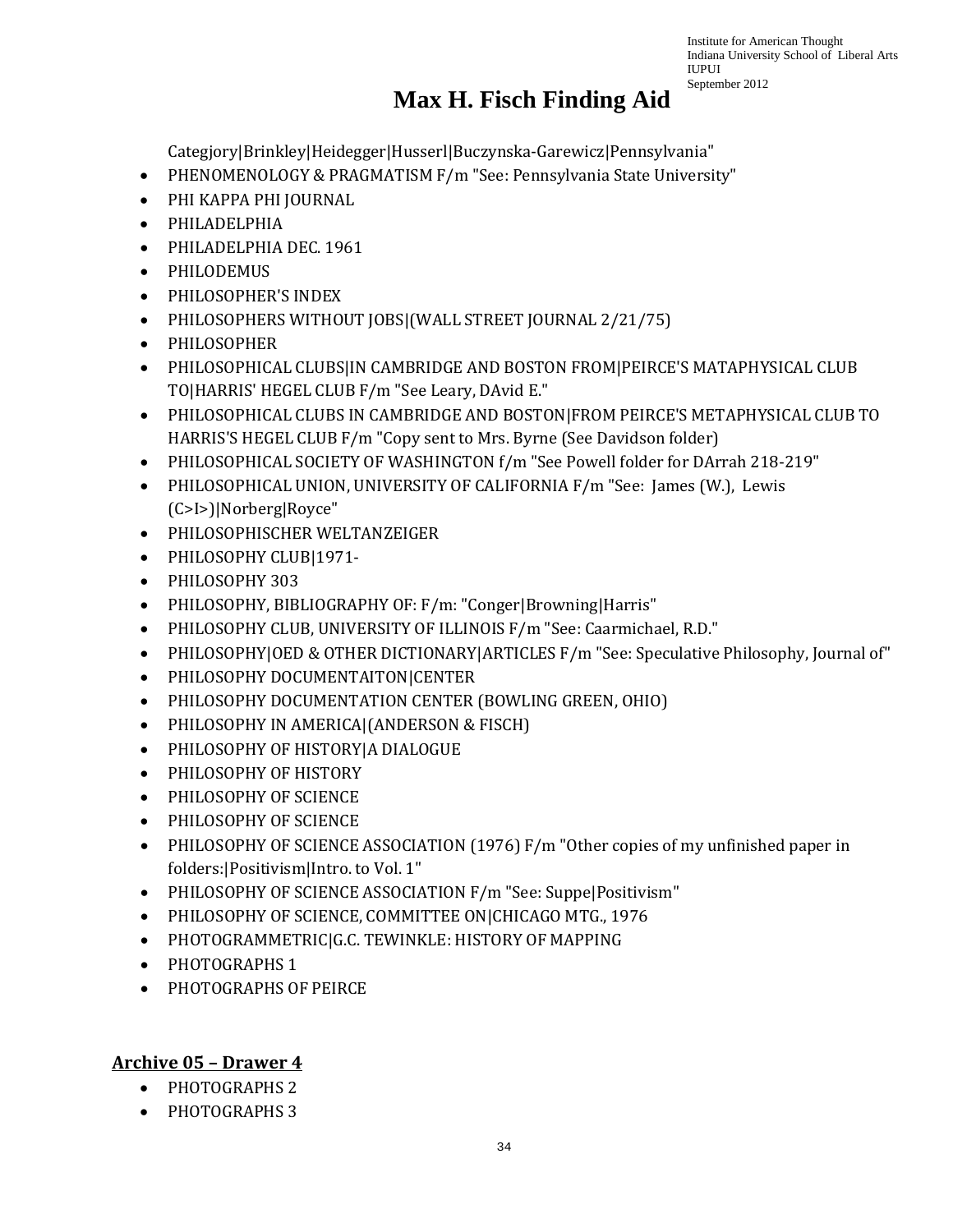- PHOTOGRAPHS 4
- PHOTOGRAPHS 5
- PHOTOGRAPHS 6
- PHOTOGRAPHS 7
- PHOTOGRAPHS 8
- PHOTOGRAPHS 9
- PHOTOGRAPHS 10
- PHOTOGRAPHS 11
- PHOTOGRAPHS 12
- PHOTOGRAPHS 13
- PHOTOGRAPHS 14
- PHOTOGRAPHS KEY\*
- PHOTOGRAPHS 15 | PERSONAL PHOTOGRAPHS (missing)
- (end of photographs)
- PHOTOGRAPHY, ETC. F/m "See 4x6" alphabetic slip"
- PHRENOLOGY F/m "See: Weight lifting for Butter's "lifting curve"|Butler and Winship were near each other"
- PHYSICIANS, C.S.P.'S
- PIAGET, JEAN F/m "See Lincourt"
- PIERCE, CHARLES|(FEMALE IMPERSONATOR)
- PIERS PLOWMAN|WILLIAM LANGLAND C. 1340-1400 F/m "See: Peter, St.|Peirce (the name)|Nashe, Thomas|Petrus Peregrinus"
- PIGNATARI, DECIO
- PINCHOTS F/m "See clipping from NY Times 1/21/72 in DWGNRA folder"
- PIOVANI, PIETRO F/m "See: Napoli"
- PIRSIG, ROBERT M.: ZEN AND THEA RT OF|MOTORCYCLE MAINTENANCE; AN INQUIRY INTO|VALUES
- PITTS, REBECCA
- PITTSBURGH F/m "See: Allegheny Observatory|Langley"
- PITTSBURGH CREATION|SOCIETY
- PLANE, -T, -TABLE|PLANIMETER F/m "Plane-table map"
- PLANTINGA, ALVIN
- PLATER, WILLIAM M.
- PLATO|PLATONISM
- PLATO'S GREATEST|CONTRIBUTION TO|THOUGHT
- PLATO: THEACTETUS (+PHILABUS) & SOPHIST: ON THOUGHT AS INTERNAL (INTERIOR) DIALOGUE F/m "See: Dialogues composed by CSP|Luboslawski"
- PLAY "See 4x6 Play|Schiller folder|Musement"
- PLENUM PUBLISHING|COMPANY
- PLIMPTON, GEORGE ARTHUR
- PLOTINUS original 1909 "The Dialectic of Plotinus" by Harry Allen Overstreet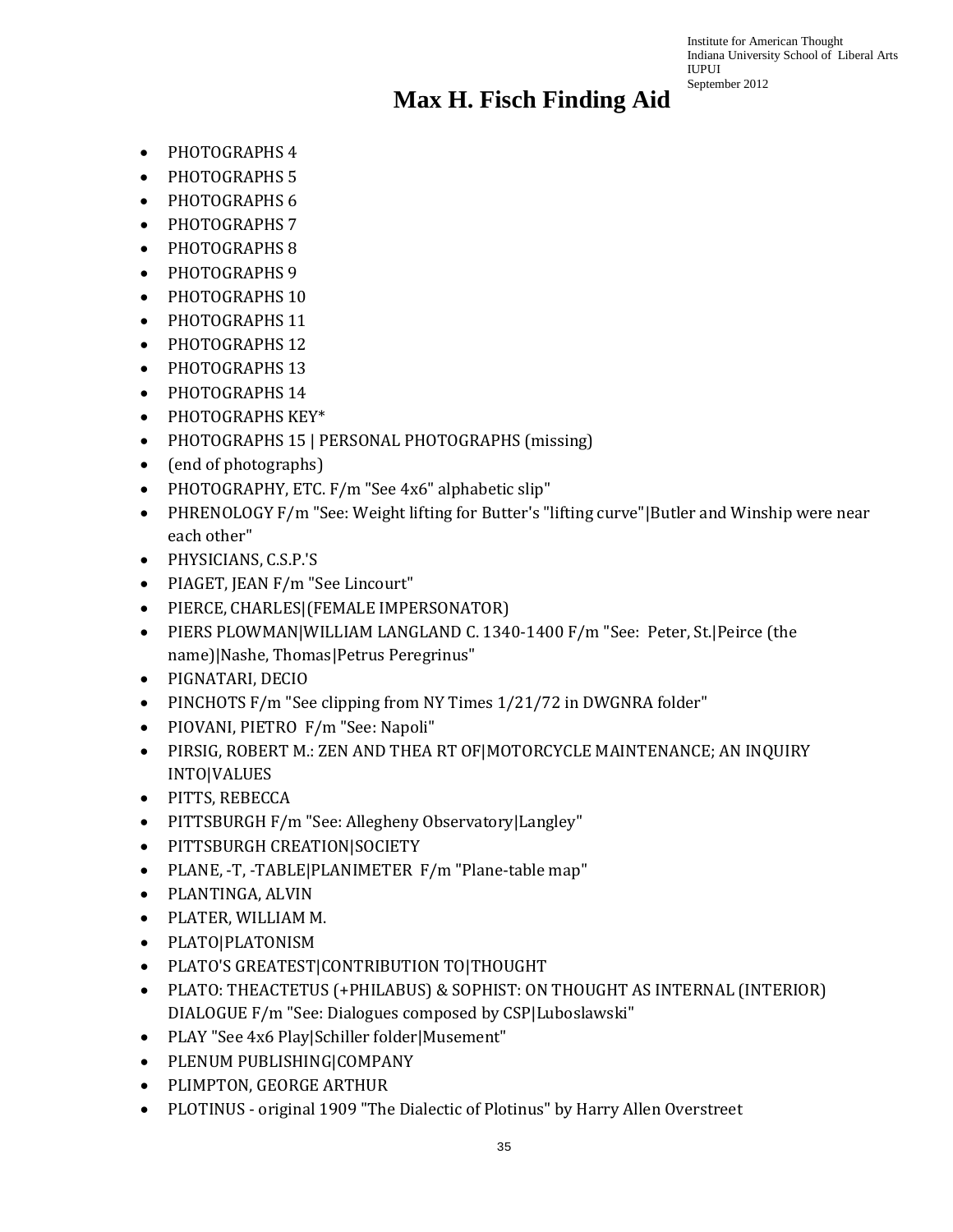- POBE, G. ALTO, M.D.|REMINISCENCES OF C.S.P.
- PODET, MORDECAI (RABBI)
- POE, EDGAR ALLAN F/m "See: Ms 1539|Relevancy|Harrowitz|4x6 Poe's 'The Raven'"
- POGGENDORFF, J.C.| (JOHANN CHRISTIAN, 1796-1877)
- POINCARÉ, JULES HENRI
- POINCARÉ, JULES HENRI (1854-1912)
- POINSOT, JOHN "See: Deely, John N.|Coimbra"
- POINSOT, JOHN
- POINSOT, LOUIS (1777-1859)
- POLAND, GDANSK STRIKE}MAPS, TRAVEL|LITERATURE,|HISTORY F/m "See: Lutoslawski"
- POLAND, SEMIOTICS IN
- POLANYI, MICHAEL 1
- POLANYI, MICHAEL 2
- POLIS, THE
- POLISCRAFT, THE —NOTES TOWARD HERAKLEION PAPER F/m "See: Herakleion (Crete) August 1-6, 1974" --X
- POLISCRAFT, THE|FINISHED MARCH 9, 1972
- POLISH/U.S. BILATERAL|CONFERENCE, BLOOMINGTON|OCTOVBER 1-3, 1979
- POLLOCK, SIR FREDERICK
- POLYA, GEORGE
- POLYBIUS: {PRAGMATIC HISTORY|TYCHE|(WALBANK)
- POMPA, LEON, COMMENT ON PAPER OF (SOCIAL RE-|SEARCH VOL. 43 NO. 3, AUTUMN 1976)
- POMPA, LEON F/m "See: Tagliacozzo|Vico and Contemporary Thought"
- POMPA, LEON: Vico's Science
- PONCE, JOHN (1603-1670) F/m "This is not John of St. Thomas (John Poinsot)"
- PONS ASINORUM
- POPE JOHN PAUL II
- POPPER, SIR KARL RAIMUND
- POPULAR SCIENCE MONTHLY|(MOTT) F/m "See Mott folder"
- POPULATION
- PORTSMOUTH CONFERENCE
- PORTSMOUTH CONFERENCE PORTSMOUTH, PEACE OF 8x10 b&w print of unidentified male with two unidentified males in background
- POSITIVISM F/m "See Ms 970|N-1895-1|N-1904-7|Mss|332|316|Other copies of my unfinished paper in folders:|Phuilosophy of Science Association (1976)|Intro. to Vol. I|See: Logical Positivism"
- POSITIVISM F/M "Watson's book|Work in Combe Mill Spencer Pearson Mach Poincaré|Legal positivism Austin Pollock Holmes|Moninalism|Real possibility|Ms 970|Index to Contributions|to Nation v. 1|Wright: nothing|shrink cynical acid|CSP's anthropomorphism|history of science|normative science|Mention the Charles MOrris Collection papers|See Brenda Lalande"
- POSNER, ROLAND
- POST, EMIL LEON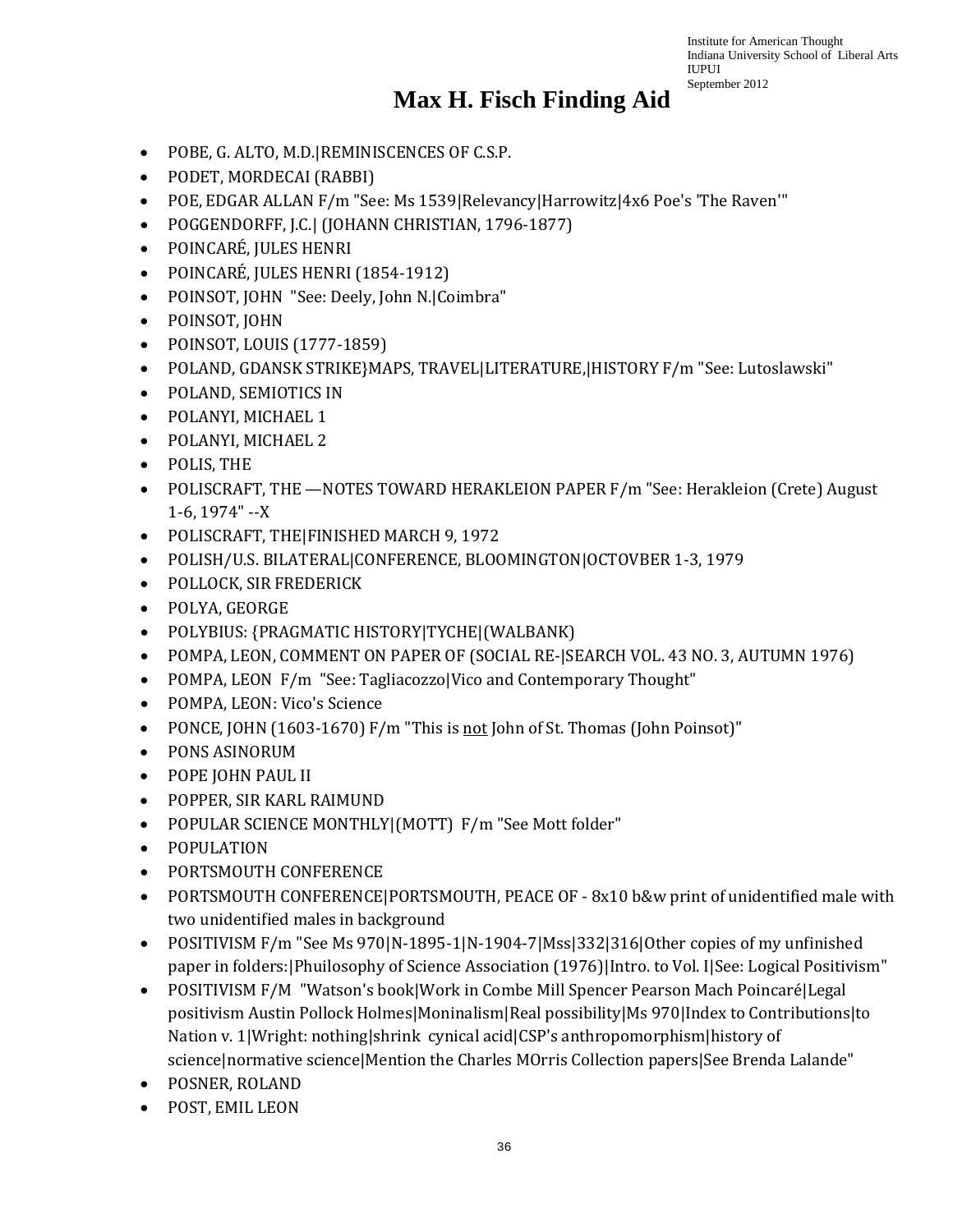- POSTSCRIPT TO ! "WAS THERE . . . ?"
- POTTER, VINCENT
- POTTER, VINCENT
- POTTER, VINCENT G. F/m "See: Orange, Donna"
- POTTSVILLE SCIENTIFIC ASSOCIATION
- POURTALÉS, COUNT LOUIS FRANCOIS DE (1823-1880) F/m "See: Walker, Elisabeth|Juliette data 26 & 27" - 2 small color photos of the Chateau Robertson Bei Strasbourg Schlop Des Pourtales
- POURTALÉS, GRÄFIN
- POURTAILIS (?), MME DE|PORTRAIT BY RENOIR) 8x10 b&w print of Renoir's painted portrait of Mme De Pourtailis
- POWELL, JOHN WESLEY (1834-1902)
- POYATOS, FERNANDO
- PRACTICABLE PRAGMATISTS|IN NATION CONCORDANCE "See other copy in Chronicle II"
- PRACTICAL, -ISM|PRAGMATIC, -ISM|IN OED SUPPLEMENT
- PRACTICAL COGITATOR|CURTIS AND GREENSLET)
- PRACTICAL SYLLOGISM "SEE ALSO JOHN BOLER—MF 2/24/76
- PRAGMA, PRAGMATEIA, \*\*\*GREEK\*\*\*, PRATTEIN, PRAXIS, ETC.|(ETYMOLOGY OF PRAGMATIC, PRAGMATISM, ETC.) F/m "See Bernstein folder for reviews of his|Praxis and Action, and his reply"- X
- PRAGMATIC, PRAGMATISM|IN BALDWIN'S DICTIONARY
- "PRAGMATIK"
- PRAGMATISM AND PRAGMATICISM|FOR TEXAS TECH ECONOMICS FACULTY SEMINAR
- PRAGMATISM AS THE LESSON IN LOGIC TAUGHT|BY DARWIN'S ORIGIN OF SPECIES F/m "See: Master copies of Lecture Handouts"
- PRAGMATISM IN 2D|INTERNATIONAL CONGRESS|OF PHILOSOPHY, GENEVA 1904
- PRAGMATISM, PROOF OF F/m "See all Pragmatism and Pragmaticism slips and folders|This contains only a hasty collection to serve as starter|and as quick review"
- PRAIRIE 1
- PRAIRIE 2
- PRAKTISCH, PRAGMATISCH|IN KANT F/m "See also Kant folder"
- THE PRAGMATIC MAXIM IN HMIC —|THE ARGUMENT THAT LEADS UP TO ITS FORMULATION F/m "See: Master copies"
- "PRAGMATISM"'S FIRST APPEARANCE IN PRINT AS|THE NAME OF PEIRCE'S PRINCIPLE OR METHOD F/m "See: Master copies"
- PRAGMATISM, PEIRCE AND AMERICAN F/m "For Xerox copies of dictionary and other|reference materials on the Theory-practice|distincion and relations, see:|Renaissance Medicine, Theoretical/Practical Distinctions in" (First of two folders)
- PRAGMATISM, PEIRCE AND AMERICAN (Second of two folders; divided 10/20/91)
- PRANTL, CARL VON: GALILEI UND KEPKER ALS|LOGIKER
- PRATI, GIOACCHINO DE' F/m "For another copy, see: Coleridges"
- PRAYER F/m "See: Tyndall|Metaphysical Society"
- PRECISE, PRECISION|PRESCIND, PRESCISSION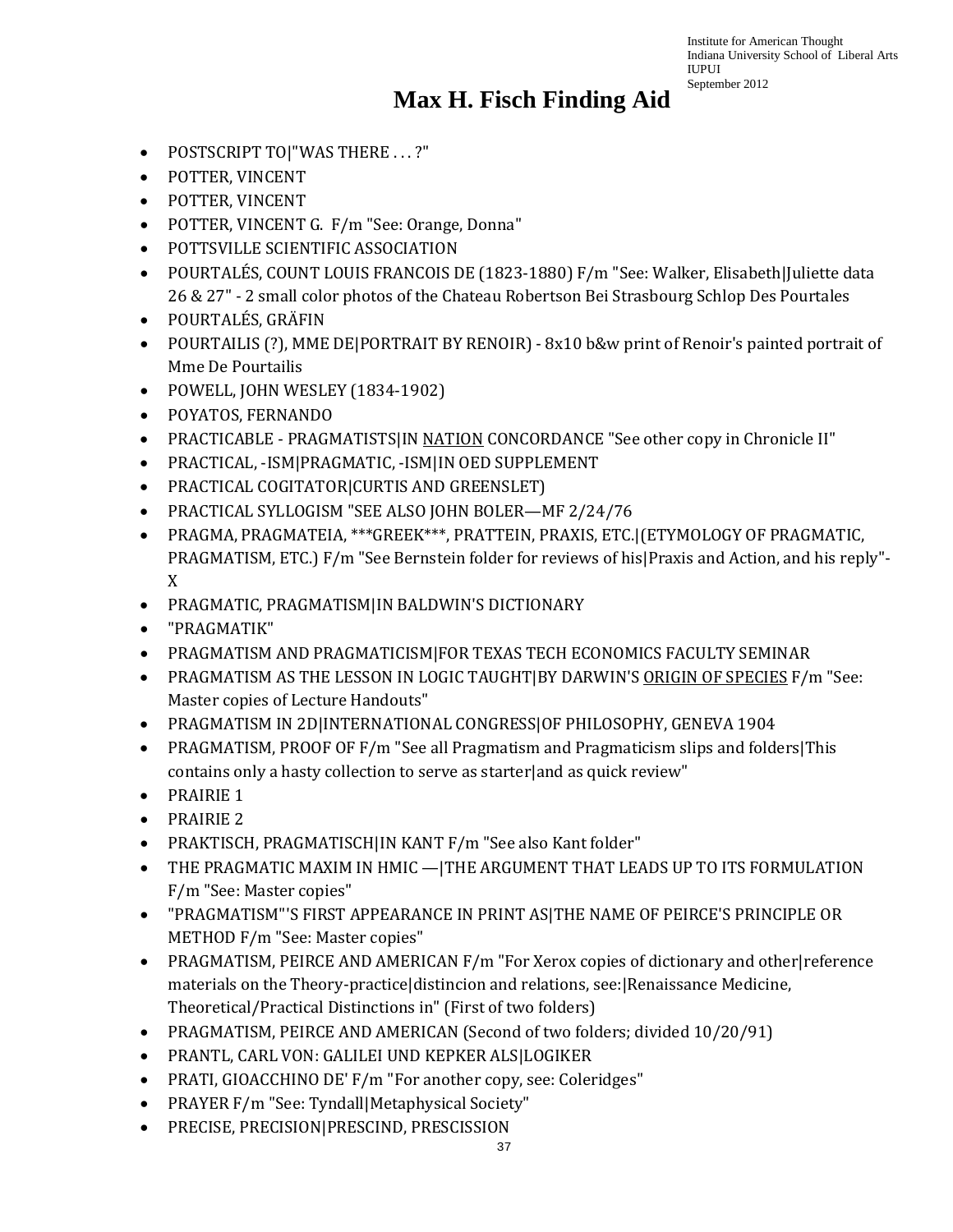# **Max H. Fisch Finding Aid**

- PRENDERGAST, THOMAS L.
- PRESBYTERIAN

#### **Archive 05 – Drawer 5**

- PRESERVATION NEWS F/m "10/30/91 loose in files | bg
- PRESTON, ERASMUS DARWIN|1851-1906
- PRESUMPTION|PRESUMPTION, PHILOSOPHICAL|PRESUMPTION,NATURAL
- PREZZOLINI, GIUSEPPE F/m "See:Leonardo|Rossi-Landi|Urbino"
- PRIBAM, KARL H.
- PRINCE, MRS. PEIRCE AND HER COLLECTION OF PAPERS "F/m "Sent letter of 8 Jan. 1988 on 9 February" - 10 very old stereoscopic slides of various scenes and people, old copies of a handwritten geneology, copy of photograph of Lydia Rogers Nichols Peirce (missing)
- PRINCETON
- PRINCETON UNIVERSITY
- PRINCIPAL LOGICAL|AND PHILOSOPHICAL PAPERS F/m "See: Principal Philosophical and Logical Papers|Scientific Papers"
- PRINCIPAL PHILOSOPHICAL AND LOGICAL|PAPERS PUBLISHED BY C. S. PEIRCE —|AND THE IMPORTANCE OF CONNECTED SERIES F/m "See also: Scientific Papers of CSP|Principal Logical and Philosophical Papers"
- PRIOR, ARTHUR N.
- PRITCHETT, HENRY S. X
- PROBABILITY (VON WRIGHT) (CSP IN CD)|O.E.D. ETC. F/m "See: Cohen, L. Jonathon"
- PROBABILITY PAPERS AND DISCUSSIONS FROM|NINTH SYMPOSIUM OF COLSTON RESEARCH SOC.|(BRAITHWAITE, AYER, POPPER, VIGIER)
- PROBABILITY PEIRCING F/m "See: Cohen, L. Jonathon"
- PROCESS STUDIES,|CENTER FOR|(CLAREMONT, CA)
- PROJECT—INSTITUE|AGREEMENT|2/9/76
- PROJECT STAFF|REORGANIZATION|1983
- PROJECTION (CD)
- PROMPTUARIUM|ARGUMENTORUM
- PROOF
- PROOF OF DISTRIBUTIVE|PRINCIPLE
- PROOF OF PRAGMATISM, NOTES TOWARD|ARTICLE ON F/m "See:Chronicle II|Martin, Edwin|Munro, B.|Leroux, Emmanuel|Another paper in the Goudge Festschrift:|Herzberger, Hans G. Herzberger: Peirce on Definability|(In Herzberger folder)
- PROOF OF PRAGMATISM|(COPIES FOR DISTRIBUTION)
- 'PROOF' OF PRAGMATISM, THE|(PAGE PROOF COPIES)
- PROPHETS, THE FIRST FOUR PRE-EXILIC: Amos, Hosea, Micah, Isaiah
- PROPOSITION|CD ARTICLE, ETC.
- PROVIDENCE|OCTOBER 5-8, 1978 F/m "See: Semiotic Society of America (Providence meeting)"--X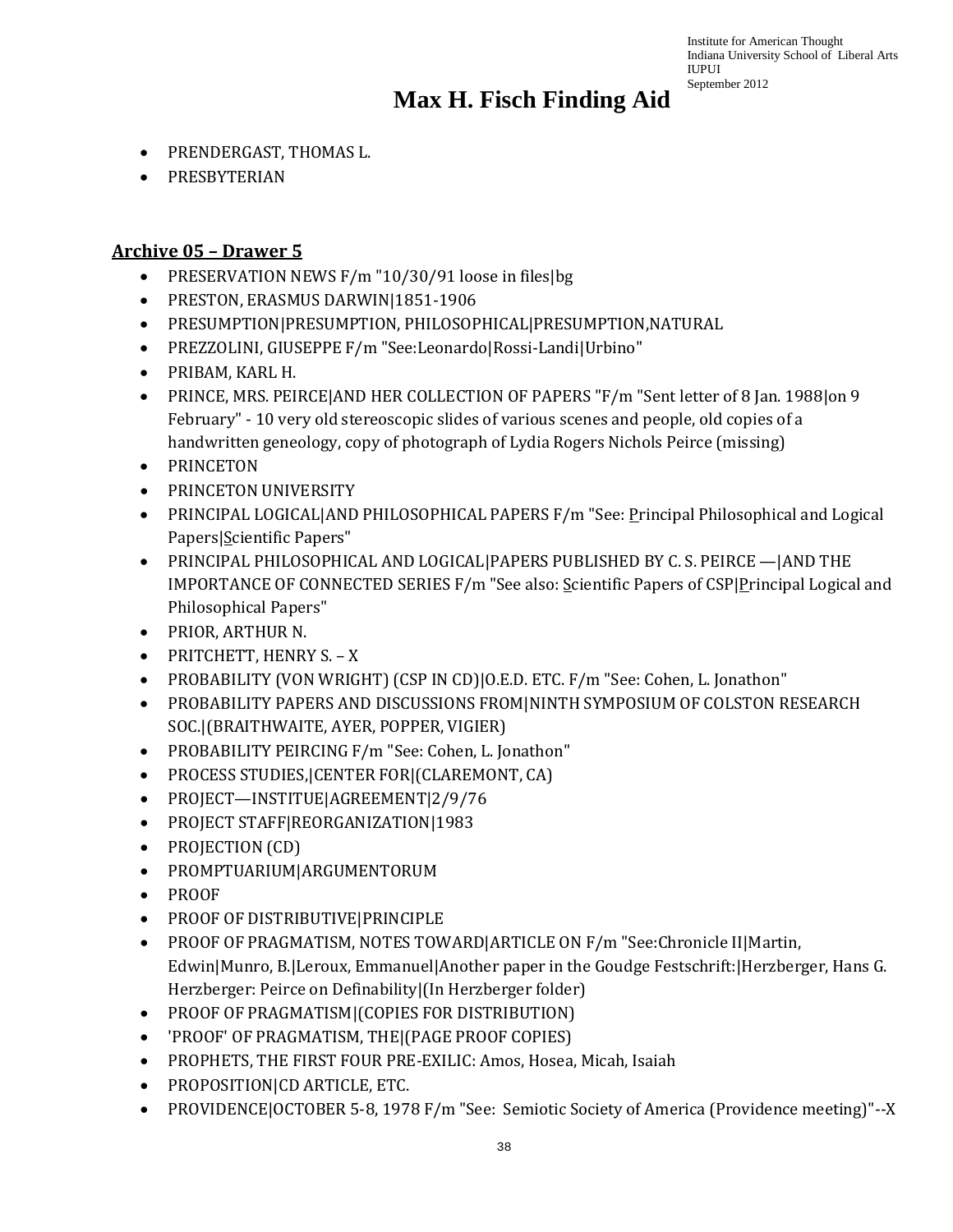- PRUITT, RAYMOND D.
- PRUITT, RICHARD G.
- PSYCHOLOGIST, CSP AS|PSYCHOLOGY, CSP ON F/m "See Book folder for Musgrave's "George BNoole and Psychologism"|See: Fechner|Helmholtz|Weber, Ernst Heinrich (Weber's law)|Wundt|See: Phrenology"
- PSYCHO-PHYSIO-LOGIC
- PSYCHOSOCIAL STUDIES,|[CHICAGO] CENTER FOR F/m: "Bernard Weissbourd|111 E. Wacker Drive|644-1610|Hyatt Regency Chicago|151 E. Wacker Dr.|565-1000|565-1029|Center for Psychosocial Studies|111 E. Wacker Dr.|565-0319|For material that was in this folder see: Just How General"
- PTOLEMY
- PULSIFER, SUSAN NICHOLS (MRS. HAROLD TROWBRIDGE P.)
- PUTNAM, HENRY WARE
- PUTNAM, HENRY WARE|1847-1912
- PUTNAM, HILARY|RUTH ANN
- PUTNAM, HILARY|THESIS, PART (new folder, 10/31/91)
- PYCIOR, HELENA M.|BP'S LAA
- QUALITATIVE ALGEBRA: BP'S ARTICLE IN JOHNSON'S UNIVERSAL CYCLOPAEDIA
- QUARANTA, MARIO
- QUARLES, FRANCIS|1592-1644) F/m "See: Emblem"
- QUATERNIONS F/m "See Nathan Houser's copy"
- QUINCUNCIAL PROJECTION|QUINCUNCIAL MAP OF HEAVENS F/m "See CD xeroxed pages 4762- 3|projection|See G-1879-4 folder"
- QUINE, W.V.
- QUINCY STREET HOUSE & NEIGHBORS F/m "See 4x6 slips: Quincy STreet Neighbors|"Farlow: "Quincy STreet in the Fifties" (Camridge Historical Society|Publications 18:27-45, June 1925)"W.D. Howells: Literary Friends and Acquaintance, Part Eighth, Cambridge Neighbors"
- RADCLIFFE COLLEGE\* SCHLESINGER LIBRARY
- RADICAL CLUB 1
- RADICAL CLUB 2
- RAHKE, FLETCHER F/m "Obituary in Indianapolis Star 17 June 1982"
- $\bullet$  RAJU, P.T. 1
- $\bullet$  RAJU, P. T. 2
- RAMSEY, FRANK PLUMPTON F/m "See: Bambrough|Braithwaite| Mullin|Wittgenstein"
- RAND, BENJAMIN|PHILOSOPHICAL INSTRUCTION IN HARVARD|UNIVERSITY 1636-1906 F/m "See: {Harvard College Class of 1859} CSP's Courses and Teachers}On University Lectures see Rand's second article, last paragraph (p. 200)"
- RAND, ROSE
- RANDEL, WILLIAM PEIRCE
- RANSDELL, JOSEPH
- RANSDELL, JOSEPH
- RANSDELL, JOSEPH M.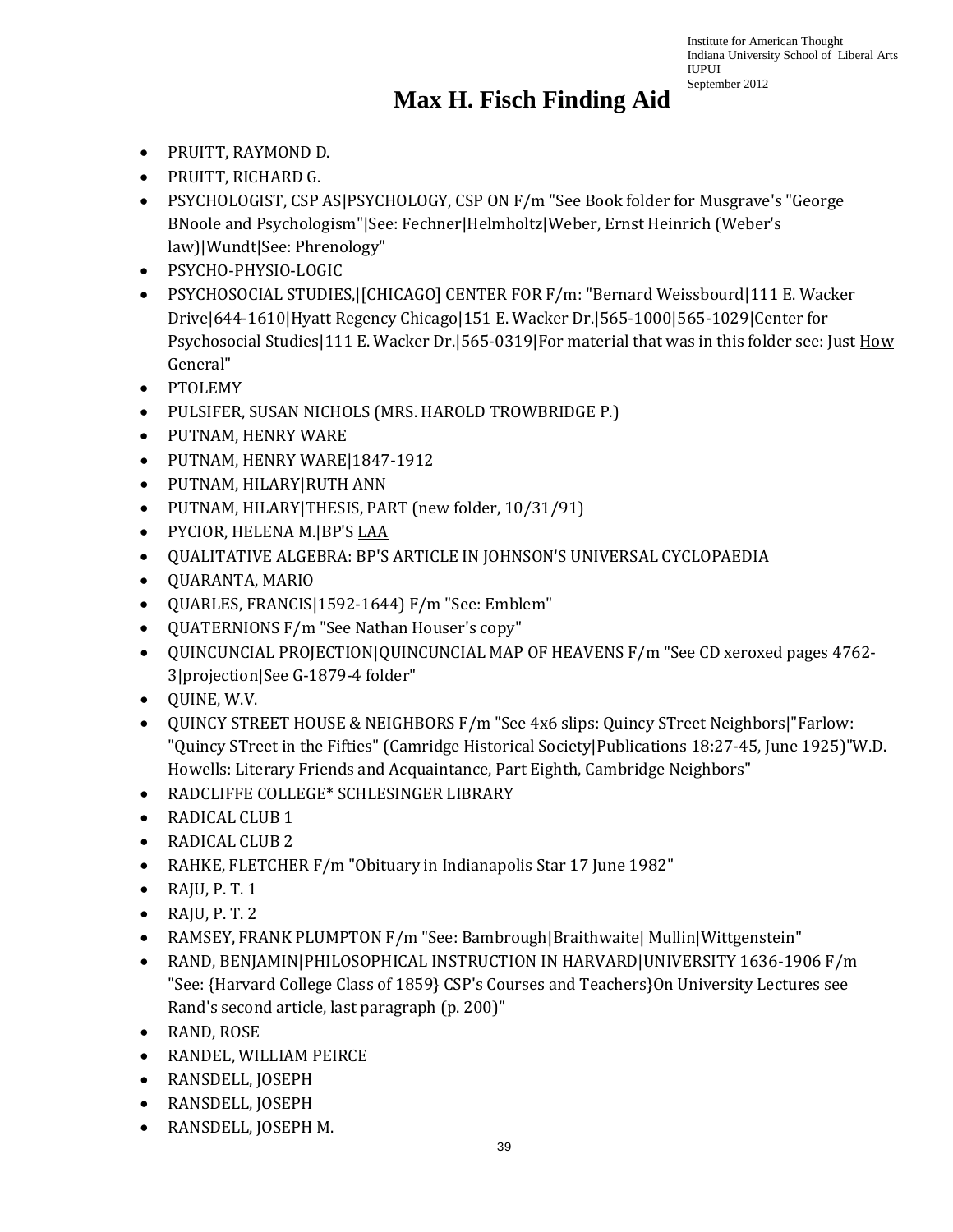- RANSDELL, JOSEPH MORTON: PH.D. THESIS
- RASSIAS, THEMISTOCLES M.
- RATNER, SIDNEY
- RATNER, SIDNEY /m "See: Rosenblatt, Louise M."
- RAUCH, IRMENGARD
- RAWLS, JOHN F/m "See: Houghton Library (Dennis)| Putnam|Cavell|Harvard U. Depart of Phil."-X
- RAYLEIGH, JOHN WILLIAM STRUTT, 3RD BARON|1842-1919 F/m "See Kelvin" xerox of letter from CSP to Lord Rayleigh; no MS#
- REACTION-MACHINE F/m "Face copy in 318"
- READ, ALLEN WALKER
- READER'S DIGEST
- READING (PA)
- REALISM—A ONE-DAY TRYOUT 7/25/59? F/m "See: Realism, Peirce's Progress Toward from Nomination"
- REALISM, LAST FORM OF CSP'S F/m "See MF-DRR 12/1/66|in Koehn folder|(reply to DRK-MF 11/27/66" (First of three folders 10/31/91)
- REALISM, PEIRCE'S|PROGRESS TOWARD|FROM NOMINALISM F/m "See: Realism—A One-Day Tryout 7/25/59?"
- RECTOR, MONICA
- REESE, WILLIAM L.
- REGENSBURG F/m "See: Deutsche Gesellschaft fier Semiotik"
- DEUTSCHE GESELLSCHAFT|FUR SEMIOTIC|REGENSBURG MEETING|3-6 SEPTEMBER 1978
- REGULA FALSI
- RECK, ANDREW J.
- REINGOLD, NATHAN
- REINGOLD, NATHAN F/m "See permanent commission"
- RELATION, RELATIVE|CSP'S CD DEFINITIONS)
- RELATIONS, LOGIC OF F/m "Look up Weinberg, Julius. Abstraction, Relation, and Induction|Merrill|Hawkins|Brunning|Nantucket of Thought) (The logic of non-relative terms)"
- RELATIONS, TRIADIC
- [RELEVANCE OF CSP]|MONIST, THE F/m "See: Freeman, Eugene|Non-Standard Analysis|Dusek, Val (Geology)|Lincourt|Lewis, J. David|Singer, Milton|Shapiro|Beeardsley|Medawar" - small color photo of Max with man and woman, from July, 1980
- RELEVANCE OF CSP|THE MONIST
- RELEVANCE, ETC. NOT FOUND (missing)
- GLANCING BACKWARD
- GLANCING FORWARD
- RELEVANCE (-CY, -T)
- RANGE OF P'S RELEVANCE|PARTS 2 & 3 WITH LATE REVISIONS F/m "See Sugden folder"
- RANGE OF PEIRCE'S|RELEVANCE PART 2:|THE PRESENT RANGE
- RANGE OF PEIRCE'S|RELEVANCE PART 3|WHAT PEIRCE HIMSELF|FOUND MOST RELEVANT F/m "3. Something Peirce found relevant—and a Glance Forward|The Range of Peirce's Relevance|2.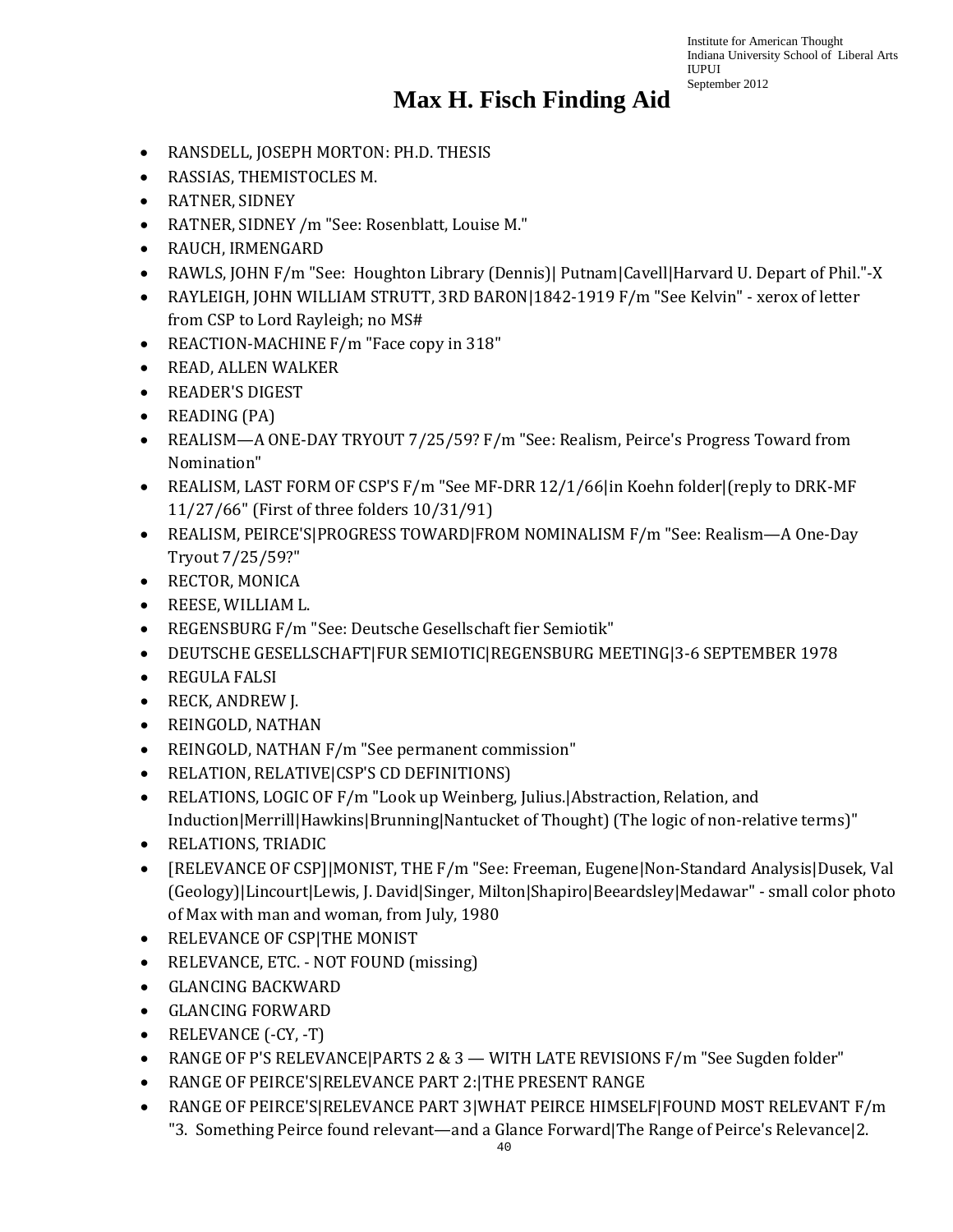the Present Range|To be added|Community"

- RANGE OF PEIRCE'S |RELEVANCE PART 4|A FORWARD GLANCE
- RELEVANCE, THE RANGE OF|PEIRCE'S (XEROX COPY)|DISTRIBUTED OCTOBER 15, 1982
- REINFRANK, ARNO
- REICHENBACH, HANS
- REICHENBACH, HANS|MARIA F/m "See also an earlier folder: Reichen-bach, Hans"
- REID, THOMAS F/m "See Rollin, Bernard E."
- REISS, TIMOTHY J. X

#### **Archive 06 – Drawer 1**

- KONDO, TADASHI F/m "See: Yonemori"
- KORDIG, CARL L. F/m "See: Blackwell ... Siegel ... Durbin"
- KOWZAN, TADEUSZ
- KRAUSHAAR, OTTO
- KRETZMANN, BARBARA . . . NORMAN
- KRIEBEL, JULIA F/M "See: Bancroft . . . Juliette"
- KRIPKE, SAUL
- KROIS, JOHN M.
- KROIS, JOHN F.m "See: Verene"
- KROLIKOWSKI, WALTER P.: "Thesis Proposal"
- KUHN, THOMAS "See: Pruitt"
- KUKLICK, BRUCE
- KUKLICK, BRUCE: RISE OF AMERICAN PHILOSOPHY - NOTES AND DRAFTS TOWARD MY REVIEW ARTICLE--X
- KUKLICK, BRUCE sub THE RISE OF AMERICAN PHILOSOPHY
- KUKLICK-MURPHEY REVIEW MATERIALS
- KUKLICH MURPHEY REVIEW DRAFTS AND NOTES
- KULTGEN, J. H.
- KUNTZ, PAUL G.
- KYBURG, HENRY E., JR.
- LACEY, A. R. sub DICTIONARY OF PHILOSOPHY
- LA FARGE, JOHN
- LAFERRIÉRE, DANIEL F/m "See also: Semiotic Scene (Daniel Laferriere, Editor) . . . Semiotic Society of America - Daniel Laferriere)"
- LAING, R.D.: "The Divided Self"/"Self and OThers", review
- LAKOFF, GEORGE & JOHNSON, MARK F/m "See: Johnson & Erickson"
- LALANDE, ANDRÉ
- LAMBERT, JOHANN H. (1728 1777) F/m "Ms 1596"
- LAMONT, HAMMOND (1846-1909) F/m "See 4x6" slips"
- LANE, GEORGE MARTIN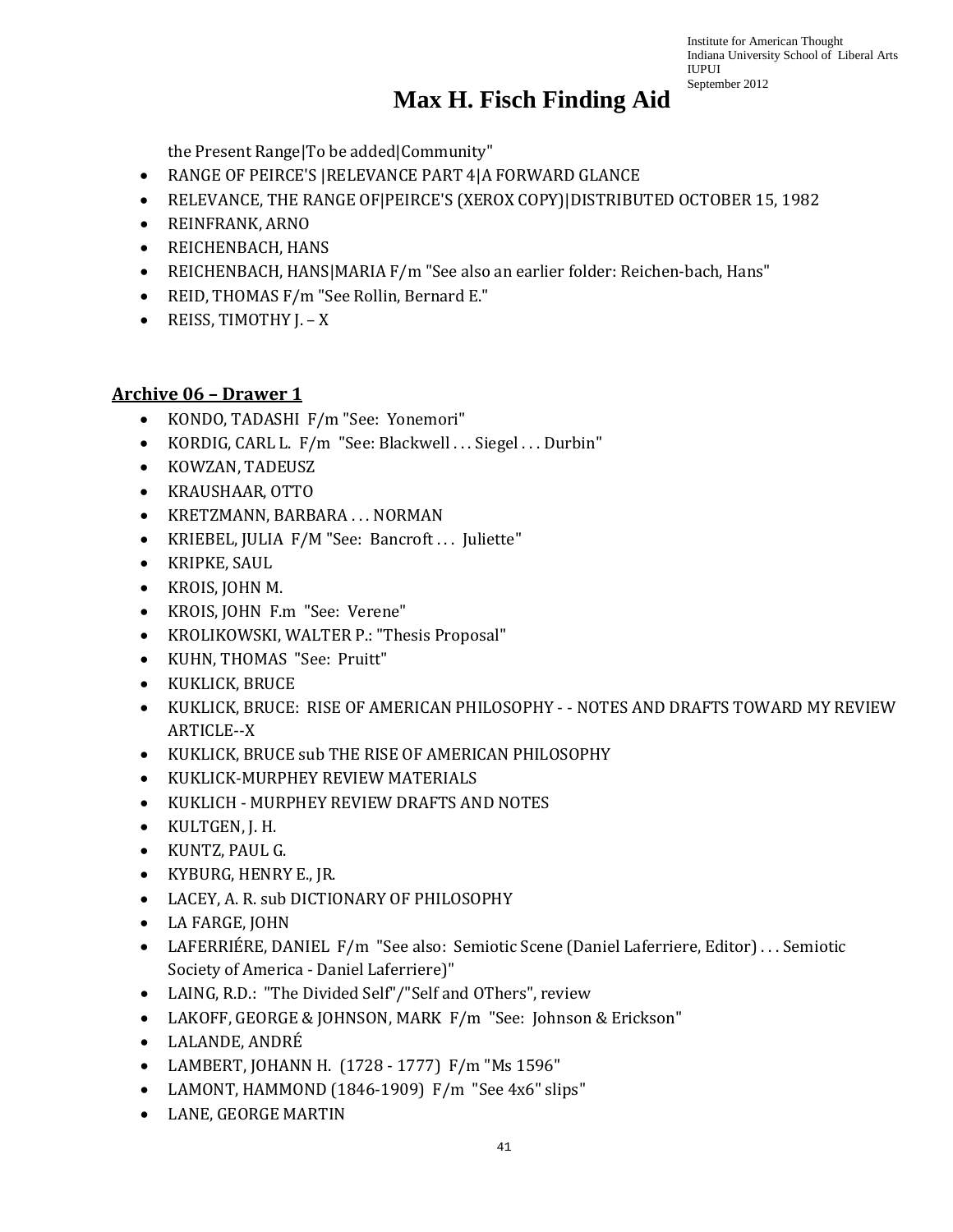- LANGER, SUSANNE K. F/m "See also: Sheffer"
- LANGFORD, C. H.: THE INSTITUTIONAL USE OF THE
- LANGLEY, SAMUEL P. (1834-1906) F/m "See CSP"s Nation Contributions 2: 33-34 . . . Xerox copy in folder: Flight and Flying Machines ... See: Allegheny Observatory ... Pittsburgh, University of ... Rescher . . . Smithsonian . . . Allegheny . . . Ebenslung . . . York"
- LANGLEY, SAMUEL P. . . . "See: Smithsonian"
- LANGUAGE, -S
- LANIGAN, RICHARD L.
- LAOTZE
- LARSEN, SVEND ERIK
- LASERNA, MARIO
- LATHROP, FRANCIS AUGUSTUS (EMPTY FOLDER)
- LATTICE THEORY
- LAUDAN, LAURENS
- LAW, A, IS SOMETHING EXCEPTIONAL
- LAW AND ETHICS INSTITUTE, WILLIAMSTOWN, MASSACHUSETTS, SUMMER 1977
- LAW AND LAWYERS
- LAW AND LAWYERS, COURTS, TRIALS, JURISPRUDENCE, PUNISHMENT, ETC. \*\* CSP'S VIEWS CONCERNING (For Snowbird meeting of SSA, 1983)
- LAW, LEGAL, LEGISLATION AND OTHER LEGAL TERMS F/m "See: Law and Lawyers . . . Heap"--X
- LAW LIBRARY
- LAW, LOGIC IN
- **4X6 CARD IN FILE** LAWYER, THOUGH I AM NO F/m "Mauch Chunk = Jim Thorpe (Pennsylvania)"- -X
- LAWRENCE SCIENTIFIC SCHOOL F/m "See: Hoosford"
- LAWYERS, THE (ROMAN)
- LAZZARONI . . . LAZZARONI CASTLE
- LEACH, SIR EDMUND R.
- LEADS TO PURSUE F/m "See also: Letters to write"
- LEARY, DAVID E.
- LEAST SQUARES
- LEAST SQUARES, METHOD OF
- LECONTE, JOHN (1818-1891)
- LECONTE, JOHN & JOSEPH
- LECONTE, JOHN AND JOSEPHINE
- LECONTE, JOHN LAWRENCE (1825-1883)
- LE CONTE JOSEPH
- LE CONTE JOHN ... JOHN LAWRENCE ... JOSEPHINE ... JOSEPH
- LEE, HAROLD N.
- $\bullet$  LEE, L. P.
- LEFEVRE, ARTHUR F/m "See also: Halsted, George Bruce"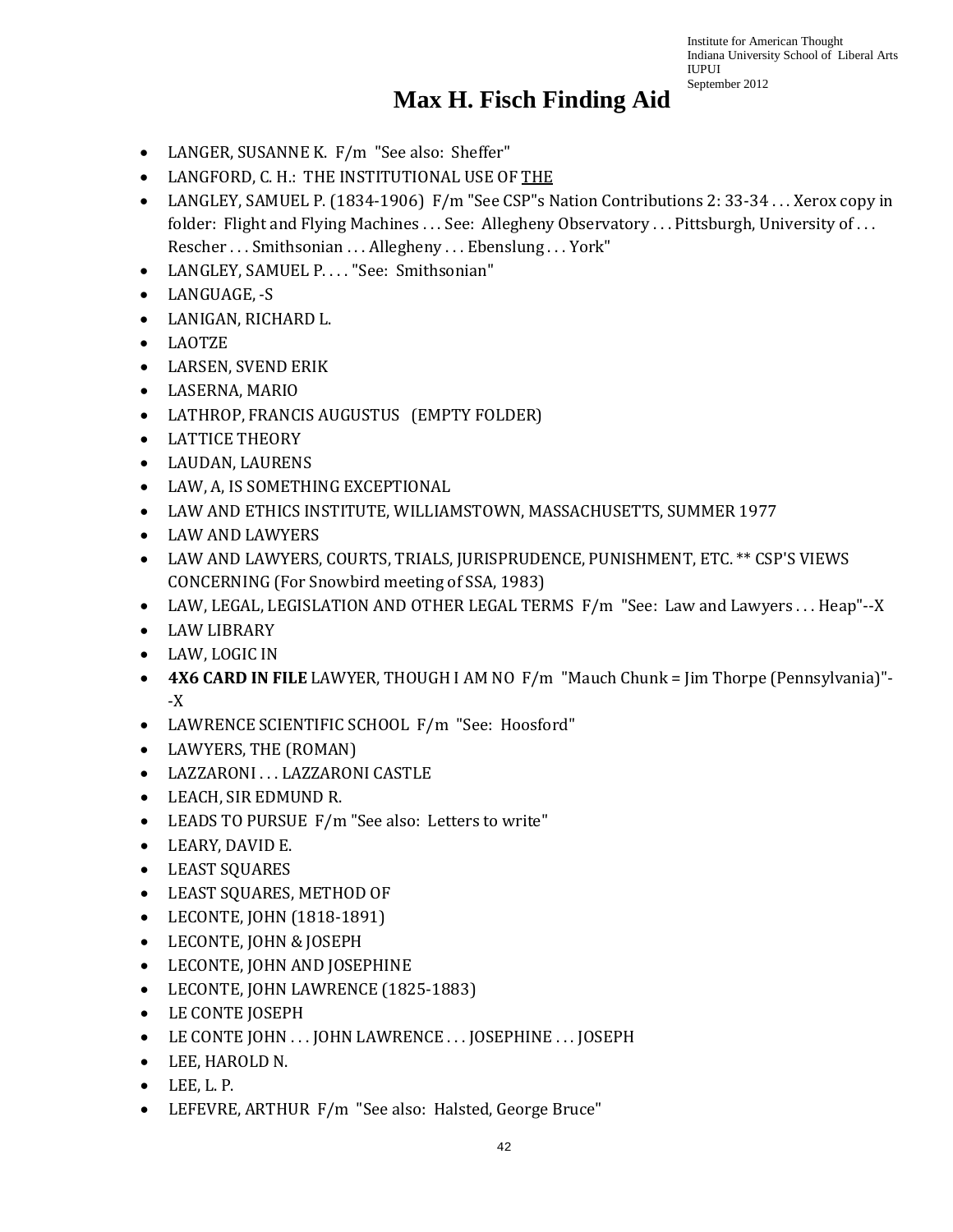- LEFTHANDEDNESS, AMBIDEXTERITY, SPLIT
- LEGAL POSITIVISM, PRAGMATISM, REALISM F/m "See: Fisch, William B." . . . "On legal pragmatism see Frank, Jerome"
- LEGAL SEMIOTICS F/m "See: Kevelson"
- LEIBNIZ, GOTTFRIED WILHEM F/m "See: Boscovich . . . .Daschl . . . .Lenzen: Peirce, Leibniz, and Infinitesimat" . . . "Estra copies of 'Peirce and Leibniz' in: Substitution in Logic folder G-1905-3 folder"
- LEIPZIG ACADEMICAL PHILOSOPHICAL CLUB (1880) F/m "See: Metaphysical Club Minute Book (JHU) p. [42]"
- LEMMA (IN CD) F/m "See: Argument"
- LENHART, MARGOT D.
- LENZEN: AN UNPUBLISHED MONOGRAPH BY CSP  $F/m$ : "Published in TCSPS 5<sup>1</sup>:5-24, 1969
- LENZEN: THE CAREER OF CSP IN THE USCGS
- LENZEN: THE IDENTITY OF JULIETTE (1973) F/m "See: VFL-MF 1/15/73"
- LENZEN: THE SCIENTIFIC CAREER OF CSP X
- LENZEN, V. F. (1973) (1975)
- LENZEN, V. F. (1971)
- LENZEN, V. F. (1972)-(1975)
- LENZEN, V. F. (1970)
- LENZEN, V. F. (1969)
- LENZEN, V. F. (1968)
- LENZEN, V. F. (1967)
- LENZEN, V. F. (1966)
- LENZEN, VICTOR F. (1965)
- LENZEN, VICTOR F. (1963-1964)
- LENZEN, VICTOR F. (1961-1962)
- LENZEN, VICTOR F.: REPRINTS 1
- LENZEN, V. F.|MEILAN, EDWARD (1959-1960)
- LENZEN: BENJAMIN PEIRCE: A BIOGRAPHICAL MEMOIR
- LENZEN: CONTRIBUTIONS OF CSP TO LINEAR ALGEBRA
- LENZEN: CSP AS MATHEMATICAL GEODESIST F/m "VFL-MHF 5/22/71 . . . 5/26/71 . . . .1/8/72 . . . 1/31/72"
- LENZEN: CSP AS MATHEMATICAL PHYSICIST
- LENZEN: BENJAMIN PEIRCE AND THE USCS F/m "Published by San Francisco Press, 1968"
- LENZEN, V. F.: CSP, A BIOGRAPHICAL MEMOIR
- LENZEN, V. F.: PEIRCE, LEIBNIZ, AND INFINITESIMALS
- LENZEN, V. F.: THE LINEAR ASSOCIATIVE ALGEBRA OF BENJAMIN PEIRCE
- LENZEN, V. F.: PEIRCE, RUSSELL, AND ACHILLES
- LENZEN: THE ROLE OF SCIENCE IN THE PHILOSOPHY OF CSP F/m "Published. See Lenzen Reprints"
- LENZEN: AN UNPUBLISHED MONOGRAPH BY CSP F/m "Published in TCSPS 51: 5-24, 1969" <sup>X</sup>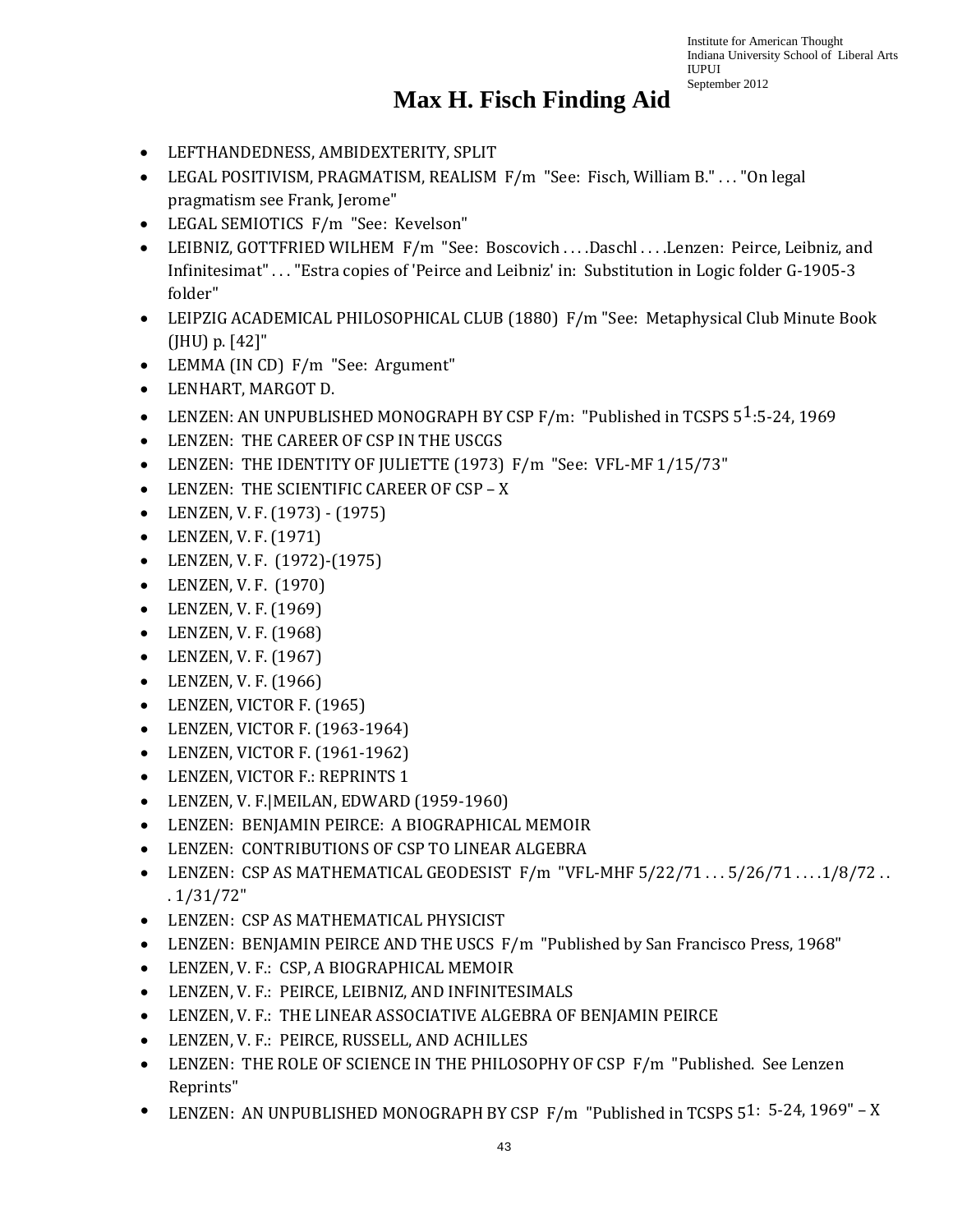### **Max H. Fisch Finding Aid**

(missing)

- LENZEN, VICTOR sub PAPERS IN BANCROFT
- LENZEN, VICTOR F. sub REPRINTS 2 X (missing)
- LENZENS AT THE COPENHAGEN CONGRESS (1936) . . .F/m VFL-HF 2/15/69 -2 8x10 b&w photos of the Lenzens?
- LEONARDO (FLORENTINE PRAGMATIST JOURNAL) F/m "See: Ms L67 |Calderoni |Papini |Vailati |Zanoni |TOPOI |Prezzolini |Quaranta."
- LEONARDO DA VINCI
- LEROUX, EMMANUEL
- LEROUX, PEIRRE (1797-1871)
- LESLEY, PETER: LOWELL LECTURES 1865-66|"MAN'S ORIGIN AND DESTINY, SKETCHED FROM THE PLATFORM OF THE SCIENCES"
- LETTERS AND KEEPSAKES FROM MAX'S CHILDREN -- "California Leaves" booklet made by Margaret Karl: filled with pencil rubbings of various leaves of California trees. Also, numerous letters from Margaret Karl and Gretchen
- LEVERRIER, URBAIN-JEAN-JOSEPH
- LEVI, ISAAC 1
- LEVI, ISAAC 2
- LEVIN, DAN
- LEVIS FACULTY CENTER (Empty folder)
- LEVIS FACULTY CENTER
- LEVI-STRAUSS, CLAUDE
- LEVY, RONALD
- LEVY, STEPHEN H. F/m "See: Addresses in Manhattan|MF-Peter Hare 11/3/81 in Hare folder
- LEWIS, ALBERT C.
- LEWIS, CLARENCE IRVING (1883-1964)
- LEWIS, CLARENCE IRVING

#### **Archive 06 – Drawer 2**

- LEWIS, J. DAVID F/m "See JML-MF 11/21/74|Symbolic Interactionism"
- LEYS, WAYNE, MEMORIAL LECTURESHIP FUND
- LIBERAL ARTS, SCHOOL OF|(NOT COLLEGE OF)|(AND NOT LIBERAL ARTS COLLEGE)
- LIBRARY OF CONGRESS 1
- LIBRARY OF CONGRESS 2
- LIBRARY LADDER
- LIBRARY SEARCHINGS
- LIEB, HANS-HEINRICH
- LIEB, I. C.
- LIEBER, FRANCIS|1800-1872 F/m "Nothing in Nation concordance"
- LIEBERMAN, HARRY
- LIFE, AMERICAN, PEIRCE'S PLACE IN F/m Left margin: 4"x6^ slips from alph file: AAAS agenda -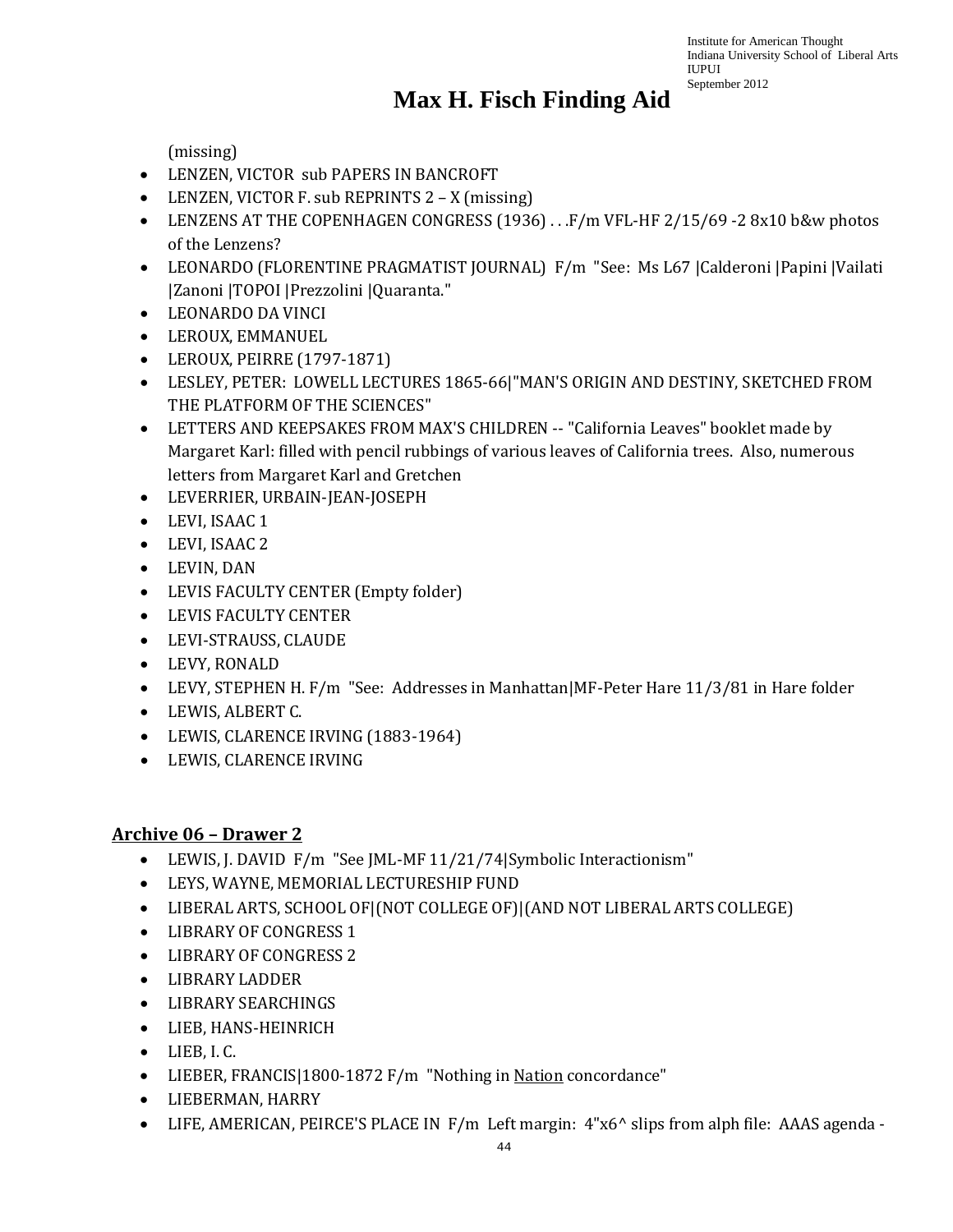# **Max H. Fisch Finding Aid**

American Tobacco Co.|Peirce's Place in American Life|Lefthandedness of CSP (1884)|1869 eclipse, reaction of common people" Front horizontal: "Hunter College Colloquium|See: Hunter College Eisele-Peirce Conference May 8, 1981" . . . "Autobiographical Sketches|Autobiography, A bit of (MS 842)" . . . "Allegheny Observatory" . . . . "Milford - Arisbe Chronology|C.S. Peirce Station|Pinchot" . . . ."Crimmel|St. Lawrence Power Co."

- LIFE GOES TO WAR
- LIMEN, LIMINAL
- LIMESTONE
- LIMITS, METHOD|OR DOCTINE OF (CD)
- LINCOLN, ABRAHAM F/m "See 4x6" slip"
- LINCOURT, JOHN M. F/m "See: Dunham, Albert M. Green, Maurice R. Singer, Milton"
- LIND, BRUNO
- LINDEMAN, MONICA
- LINDEN, GOERGE W.
- LINDSEY, SHELAGH|UNI. OF MANITOBA, WINNIPEG
- LINGUISTICS, LINGUISTIC: |PHILOSOPHY
- LIPMAN, MATTHEW
- LIST, PETER
- LISZKA, JAMES|JAKOB
- LLANES, ULPIANO LARA
- LLOYD, A. H.
- LOCKE, JOHN (1632-1704) F/m "See: Messenger"
- LOCKE, REYNOLDS, BOYD & WEISELL (LAWYERS)
- LOCKWOOD, CAROLINE
- LOCKYER, SIR NORMAN
- LODGE, H. C. LODGE, NANNIE LODGE, GEORGE C. small b&w xeroxed photo of Lodge
- LOGIC AS METHOD OF METHODS
- LOGIC BOOK PLANS|OUTLINES|CHAPTER HEADS
- LOGIC WITHIN SEMEIOTIC TO LOGIC AS SEMEIOTIC|(PEIRCE'S PASSAGE. See: Logic in Narrower SEnse = Critic; Logic in Broader Sense = Semeiotic.
- LOGIC, PEIRCE'S CONTRIBUTION TO
- LOGIC IN CD
- LOGIC IN EB
- LOGIC IN NATION CONCORDANCE
- LOGICAL ATOMISM, CSP AND
- LOGICAL SOCIALISM F/m "See: Wartenberg|Hermeneutics (Bleicher p. 262 Part III n6)"
- LOGIC IN NARROWER SENSE = CRITIC:|LOGIC IN BROADER SENSE = SEMIOTIC F/m "See: {from Logic - within Semeotic|{to Logic - as Semeotic|{(Peirce's passage"
- LOGIC, PEIRCE'S GENERAL VIEW|OF (IN DRAFT OF LETTER TO SAMUEL BARNETT) F/m "See: L36"--X
- LOGIC, STUDIES IN
- LOGIC, THREE BRANCHES|OF [1. SPECULATIVE GRAMMAR][2. CRITIC][3. METHODEUTIC]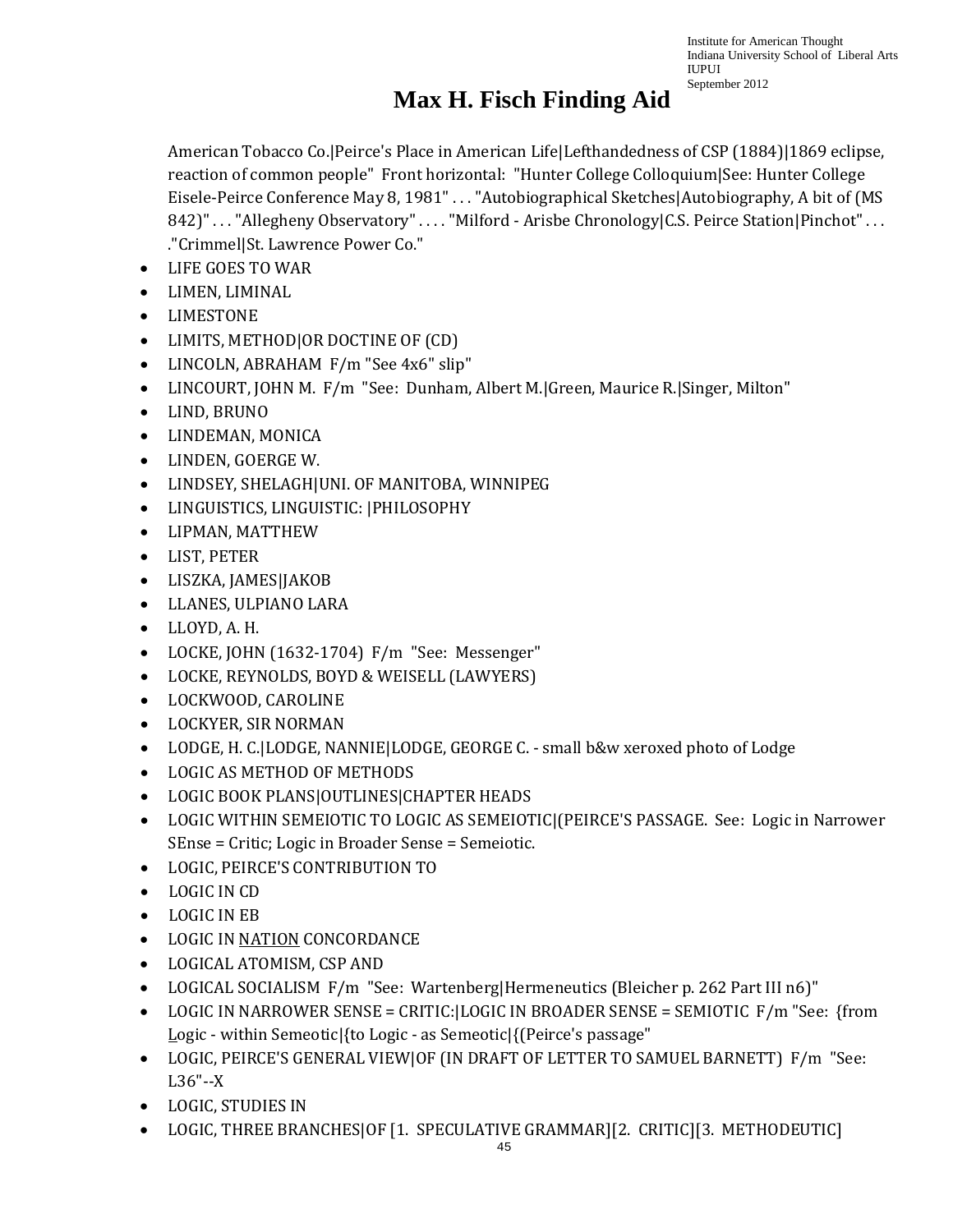- LOGIC MACHINES F/m "See: Computer Perspective|Computers|Burks| Merzback|Marquand|Ketner 1982 (Sept)|Karl, Gretchen" - small color photo of machine diagram
- LOGICAL POSITIVISM F/m "See: Positivism"
- LOGICIAN F/m "See relevant materials in Mathematician folder"
- LOGICISM|(CSP A LOGICIST AS OF 1875?)
- LOHKAMP, RICHARD J.
- LONDON
- LONDON MATHEMATICAL SOCIETY
- LORENZEN, PAUL
- LORING, EDWARD GREELY
- LOTOS CLUB
- LOTZE AND DEWEY'S LOGIC
- LOUISIANA MAPS, TRAVEL LITERATURE, ETC.|DELTA OF THE MISSISSIPPI, CSP 1859/60
- LOUISIANA, SURVEYING IN THE WILDS OF  $(1859-1860)$  small b&w photos taken from an airplane
- LOUX, MICHAEL J.
- LOVEJOY, ARTHUR O. F/m "SeeCSP-AOL 5/27/06"
- LOVERING, JOSEPH
- LOWE, VICTOR F/m "MF-VL 3 March 1987 not Xeroxed (long line at Xerox machine)"
- LOWELL, A. LAWRENCE|1856-1943
- LOWELL HIGH SCHOOL (SAN FRANCISCO)
- LOWELL INSTITUTE
- LOWELL, JAMES RUUSELL (+ANNA CABOT, AMY,|ABBOTT LAWRENCE, ROBERT TRAILL SPENCE, ET AL.)
- LUBBOCK, SIR JOHN|(1834-1914) F/m "Not in index to Holmes-Pollock letters"
- LUCID, DANIEL P.|SOVIET SEMIOTICS
- LUCY, L. BEATTIE &E. S.
- LUME NATURALE, IL F/m "See: Galileo|4x6" Lume naturale, il (2 pp.)
- LUPOLD, JOHN S.
- LURIE, EDWARD F/m "See Agassiz"
- LUSTIN, DANIEL
- LUTOSLAWSKI, WINCENTY
- LYNE, JOHN R. 1
- LYNE, JOHN R. 2
- LYNE'S TRANSCRIPTS & NOTES F/m "From: H. W. Davenport"
- LYNES, JOHN W.
- LYONS, JOHN|SEMANTICS
- M (NOTE: FOR N. HOUSER REVIEW) H (missing)
- MACARTHUR FOUNDATION
- MACCANNELL, DEAN
- MACCIA, GEORGE S. "F.m "See: Teacher"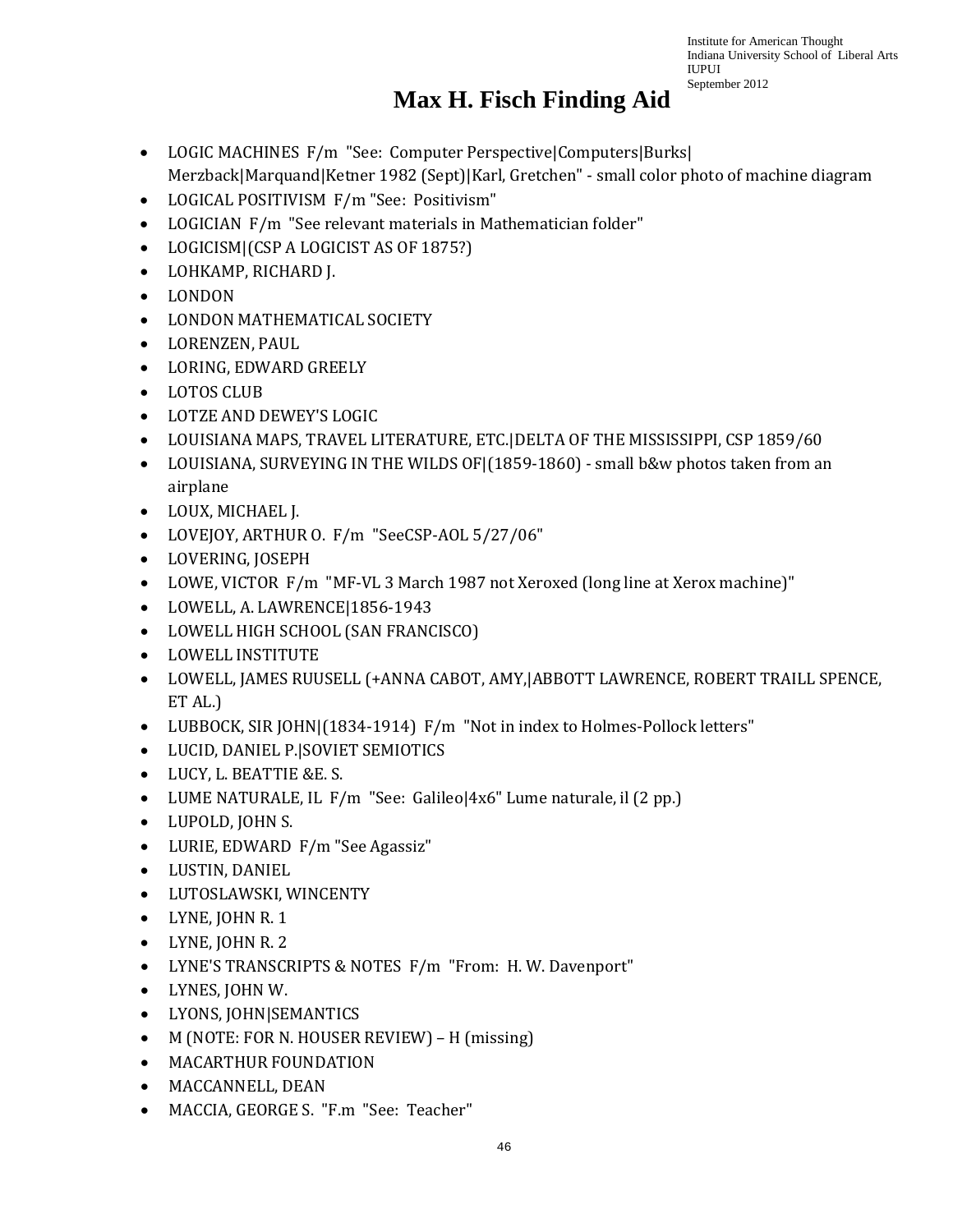- MACCOLL, HUGH
- MACDIARMID, HUGH (C. M. GRIEVE)
- MACFARLANE, ALEXANDER
- MACGILL, ROBERT A.|ST. ALBAN'S EPISCOPAL CHURCH
- MACH, ERNST F/m "See Randall R. Digest|Peirce on Mach and Absolute Space|TCSPS 92: 79-94, 1973 (Spring)"
- MAWHINNEY, RICHARD A. 3 b&w 8x10 photos of map
- MACKAYE, STEELE AND MARY
- MACNAMARA, D. E. J.
- MAGROGLOBULINEMIA
- MADDEN, DENNIS
- MADDEN, EDWARD H. X
- MADDEN, EDWARD H.|MAX H. FISCH
- MADDEN, EDWARD
- MAGIC, MAGICIANS
- MAGILL, FRANK N.
- MAHAN, ASA
- MAHARISHI
- MAHOWALD, MARY BRIODY
- MAIEUTIC
- MAINE 1 4 color slides of large map
- MAINE 2
- MAINE, SIR HENRY
- MAKKREEL, RUDOLF A.
- MALIK, CHARLES
- MALLERY, GARRICK (1831-1894)
- MALTHUS, THOMAS R.
- MAMMOTH CAVE Fm "CP 6:346"
- MANFRED, ERNEST F.
- MANNING, THOMAS G. F/m "Sent him questions on history 3/1/74" Last address: 2501 Q Street, N.W.|Washington, D. C., 20007|Tel. 202-337-4774"|See his book: Government in Science 1967"
- MANNING, THOMAS G.|COAST SURVEY AND HYDRO-|GRAPHIC OFFICE: THE STORY OF AN ANCIENT SCIENTIFIC RIVALRY F/m "See: Hydrographic Charting|Hilgard pp.|BP pp.|CSP pp.|Clarke pp."
- MANNOURY, GERRIT
- MANOR HOUSE CLUB
- MAN'S GLASSY ESSENCE F/m "See: Milton Singer|Mirois sans bain"
- MAN-SIGN, THE| CHARLES PEIRCE AND THE LOGIC OF SCIENCE
- MANUEL, FRANK E.
- MANUSCRIPTS DISCONTINUED
- MARCUS AURELIUS ANTONINUS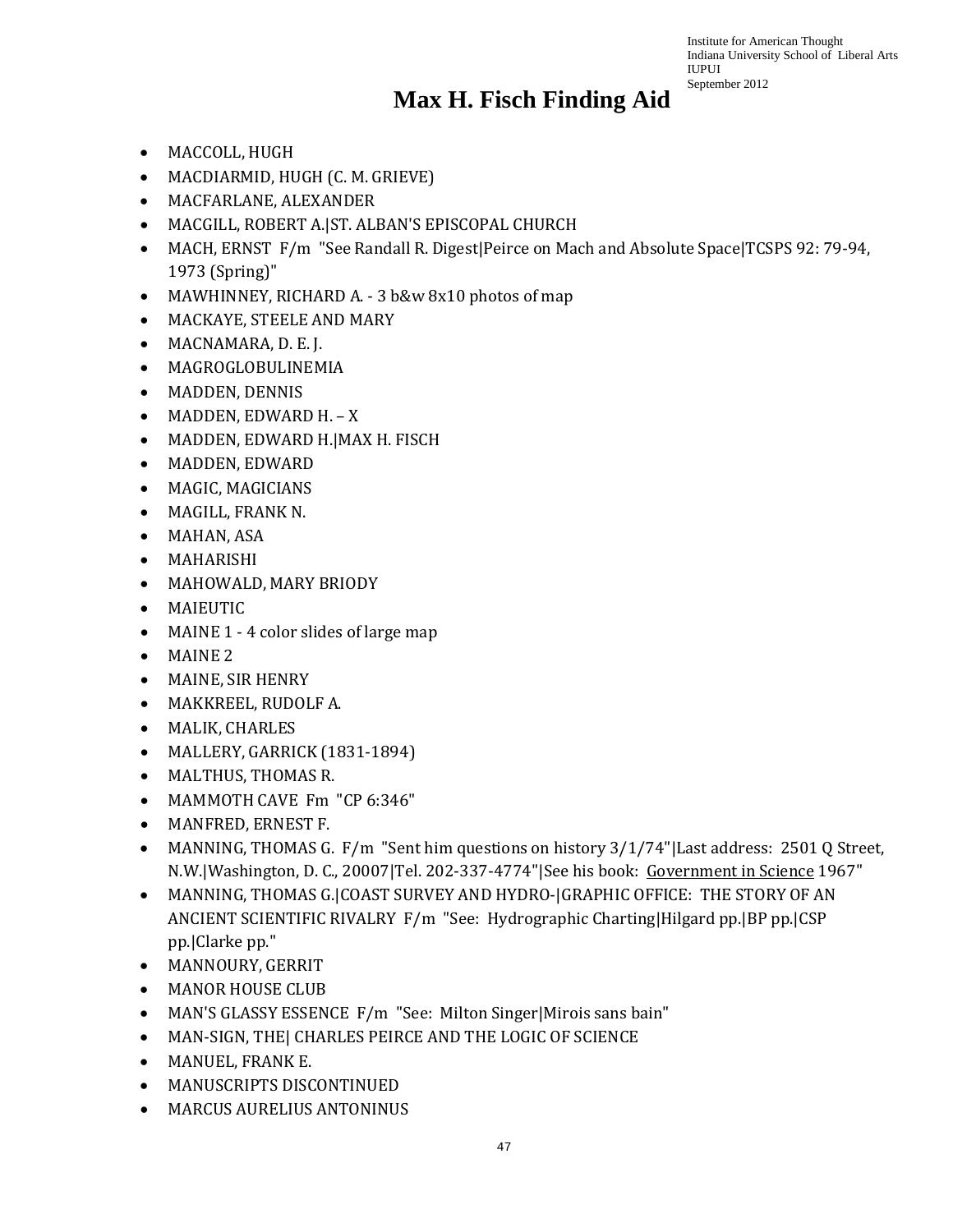- MARCUS, STEVEN
- MARGOLIS, JOSEPH
- MARIANI, DOMINIC
- MAROSTICA-GOMEZ, ANA H.

#### **Archive 06 – Drawer 3**

- MARQUETTE, OLD TIME (TOWN OF) (Loose in file on MHF departure)
- MARQUETTE UNIVERSITY
- MARSEILLES
- MARSTON, WILLIAM S.
- MARTIN, EDWIN, JR.: PRAGMATISM'S PROOF F/m "See: Munro, B.: 'Peirce's Proof of Pragmatism'"
- MARTIN, FOSTER
- MARTIN, R.M.: PUBLICATIONS. Includes: "Of Time and the Null Individual" (Offprint, *Journal of Philosophy*), "On Events and the Calculus of Individuals" (offprint, *Akten des XIV. Internationalen Kongresses føur Philosophie*), "On Theoretical Constructs and Ramsey Constants" (offprint, *Philosophy of Science*), *An Approximative Logical Structure for Whitehead's Categoreal Scheme, On Kant, Anlyticity, The Theory of Reference,*and *Events*
- MARX, KARL|& MARXISM
- MARXISM, SOCIETY FOR THE PHILOSOPHICAL|STUDY OF
- MASCHLER, CHANINAH
- MASON, ELLSWORTH
- MASON STREET HOUSE b&w negative with enlarged print
- MASON STREET HOUSE (DUPLICATE)
- MASSACHUSETTS HISTORICAL SOCIETY
- MASSACHUSETTS MUTUAL LIFE INSURANCE COMPANY
- MASTER CARD
- MASTER CHARGE
- MASTER COPIES OF LECTURE HANDOUTS F/m "See: Peirce's Pragmatic Maxim|Pragmatic Maxim in HMIC|Pragmatism as the Lesson in Logic|"Pragmatism"'s First Appearance in Print|Holmes's Prediction Theory of Law|Working Copies of Lecture Handouts"
- MATHEMATICAL MONTHLY|VOL. 1, 1859 (Empty folder)
- MATHEMATICIAN F/m "Move Logic of Mathematics etc. to|Logician folder|when Mathematician section is written" . . . "in working up this material, see letters of Frank Morley| and materials gathered for review of NE" . . . "Compile a list of the papers he presented to the JHU Mathematical Society"
- MATHEMATICIAN, CSP AS|MATHEMATICS, CSP'S CONTRIBUTIONS TOMATHEMATICS, LOGIC, AND THE SCIENCES IN THE |PHILOSOPHY OF C. S. PEIRCE|TTU MATHEMATICS COLLOQUIUM FEBRUARY 6, 1985 F/m "Take to the Colloquium:|Don;s book|Carolyn's prospectus" – X (two folders)
- MATHEMATICIANS AND MUSICIANS F/m: "See: Hartzell, K. D.|Music, Musicians"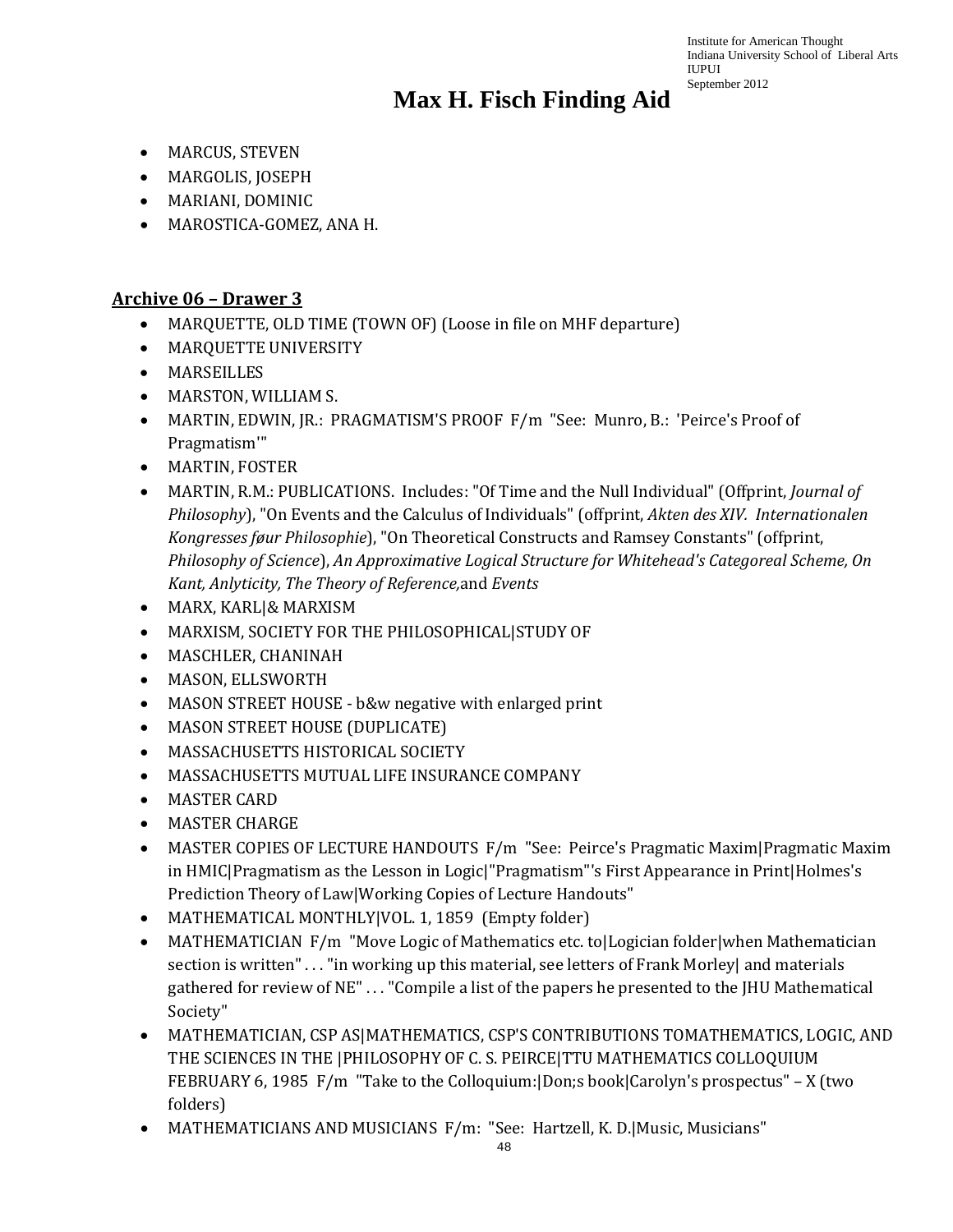- MATHEMATICS|MATHEMATICAL TEXTBOOKS|ARITHMETICS|GEOMETRIES
- MATHIOT, MADELEINE|STATE UNI OF N.Y. AT BUFFALO
- MAURY, MATTHEW FONTAINE
- MAVERICK, ANDREW WM.|BEATTIE, ANNE| WEDDING AUG. 13, 1983
- MAXWELL, JAMES CLERK
- MAY, KENNETH O.
- MAYER, ALFRED MARSHALL F/m "See: Ms L272|Stevens Institute"
- MAYO CLINIC
- MAYS, ERNST F/m "See: Evolution"
- MAYES, WOLFE F/m "See: Jevons, W. S.|Murphy, J. J."
- MCCABE, RUSSELL T.
- MCCARTHY, JEREMIAH
- MCCARTHY, JERRY
- MCCAVITT, JANE|MASS. INST. OF TECHNOLOGY
- MCCLOSKEY, DONALD N.|THE RHETORIC OF ECONOMICS
- MCCORD-ADAMS, MARILYN
- MCCULLOCH, HUGH
- MCCULLOCH, WARREN S. F/m "Xerox copies of MS 431 pp 53-63|Transferred to 431 folder|(pp. omitted at CP 4,261 end)"
- MCCULLOCH, WARREN S.
- MCDADE, JOSEPH M.: H. R. 15833 ETC.
- MCDERMOTT, JOHN J.
- MCDONALD, MALCOLM. R
- MCDOUGALL, MS. ELLEN T.
- MCGRAW-HILL BOOK COMPANY
- MCLEAN, WILLIAM
- MCMAHAN, KNIGHT W.
- MCPHERSON, W. H. & VIVIAN|MCPHERSON, CHARLOTTE
- MEAD, GEORGE HERBERT F/m "See: Orbach|Miller, David"
- MEAD, MARGARET|AND "SEMIOTICS"
- MEADOWOOD RETIRE-|MENT COMMUNITY
- MEDAWAR, PETER B.
- MEDIAEVIL AND RENAISSANCE|LATIN TRANSLATIONS AND COMMENTARIES F/m "See: Schullian, Dorothy - BVG 11/12/91)"
- MEDICAL DICTIONARY|ARTICLES ON SIGHS ETC. F/m "See: Symptom, -atology"
- MEDICAL RECORDS (MF)
- MEDICAL HISTORY OF C. S. PEIRCE|(MISCELLANEOUS MATERIALS)
- MEDICAL HISTORY, PEIRCE FAMILY, THE **NATHAN: REVIEW, PLEASE. PUT IN FOLDER; NEW LABEL** (loose in files)
- MEDICAL HISTORY OF C. S. PEIRCE -- AND A DIAG-|NOSIS (PAPERS BY MHF AND NORBERT O. HANSON) F/m "See "Peirce's Place" folder|Medical History of CSP (Miscellaneous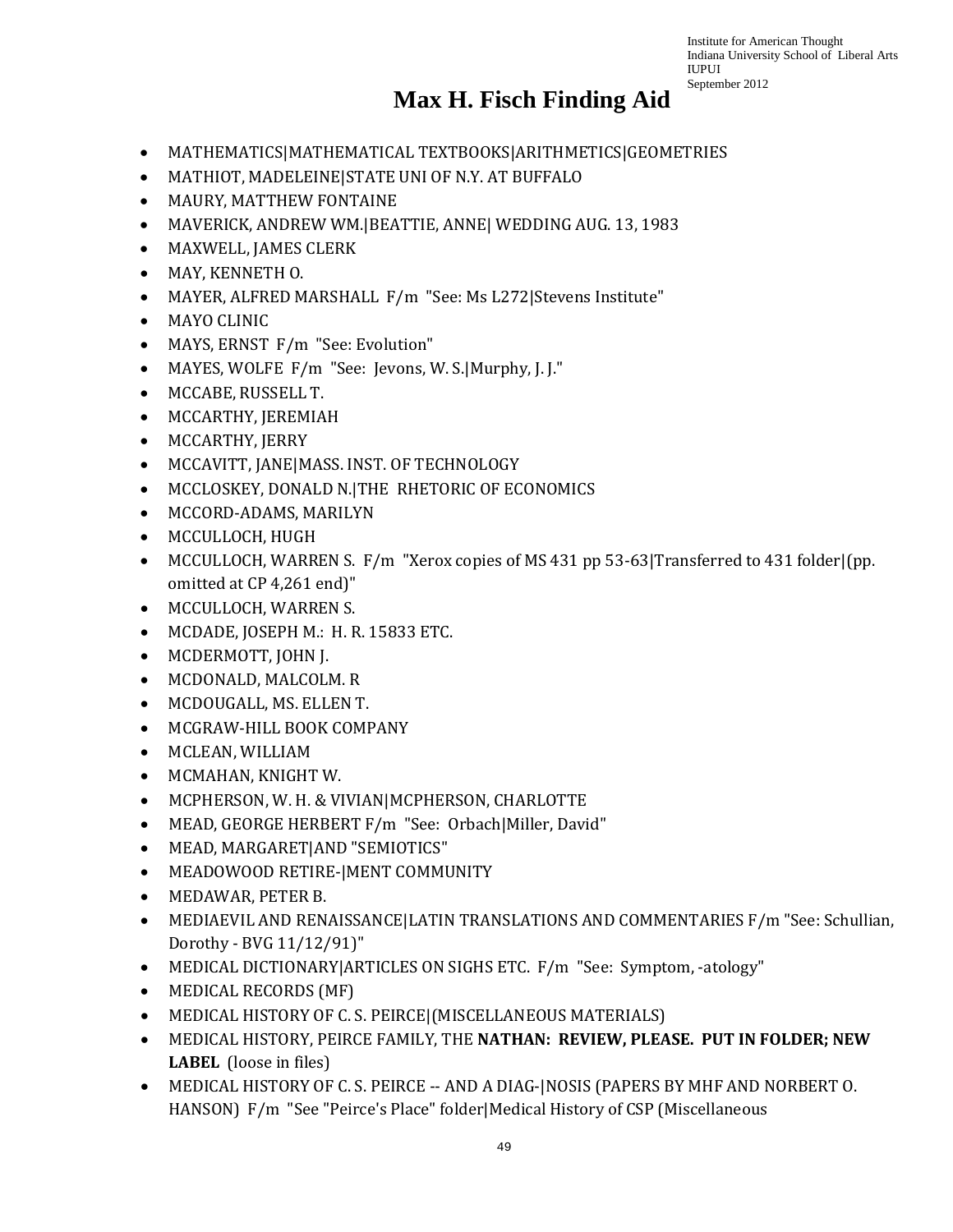# **Max H. Fisch Finding Aid**

Materials)|Parkinson's Disease **NATHAN: REVIEW PLEASE (Think there is a paper in here that shouldn't be)**

- MEDICAL THEORY AND MEDICAL PRACTICE IN THE|RENAISSANCE (SEE: RENAISSANCE MEDICINE) F/m "See: Renaissance Medicine|Bronowski, Jacob"
- MEDICARE
- MEDICINE, C. S. P. AND (EMPTY FOLDER)
- MEDICINE, THE HISTORY OF|APPOINTMENT TO BE MADE AT IUPUI AND IU/B X
- MEDICINE, THE HISTORY OF MEDICINE; Perspectives of Biology and Medicine; Clinical Studies in Neurology; and Neurology.
- MEESE, ELIZABETH A.: TRANSCENDENTALISM: THE|METAPHYSICS OF A THEME
- MEGARIAN-STOIC SCHOOL|(OF LOGIC)
- MEHLBERG, HENRY (& ANTONINA)
- MEIER, PAUL F.: Hermann Broch's Aesthetics, an ontological inquiry
- MEIKLEJOHN, JOHN MILLER|DOW (1836-1902)
- MELUSINA
- MEL'VIL, IURII KONSTANTINOVICH
- MENDELEEV, DMITRY|IVANOVICH (1834 1907)
- MENDENHALL, THOMAS CORWIN|(INCLUDING XEROX COPIES OF CSP-TCM)
- MENGER, KARL
- MENTAL SCIENCE F/m "See 4x6" slip (alph)
- MERER, PAUL F.: See Meier, Paul F. (question of spelling) H
- MERLEAU PONTY,|MAURICE
- MERRELL, FLOYD
- MERRILL, DANIEL D. F/m "See: De Morgan|DDM is in England 1981-82 (Vertically, on
- right front) Tel. (216)775-8398"
- MERRILL LYNCH|PIERCE|FENNER & SMITH, INC.
- MERZBACH, UTA F/m "See: Burks|Babbage|Grant|Logic Machines|Scheutz"
- MESSENGER, THEODORE F/m "Philosophy Department|Box 8258 University Station|Grand Forks, North DAkota 58202"
- METAPHOR AND|ICON F/m "See: Olson (Science as MEtaphor)|Scheffler (Beyond the Letter)|Michael, Frederick S. (PhD. Thesis:|Meaning in Metaphors)|Lakoff-Johnson|4x6" Metaphore in CP and other indexes|See Shea Zellweger's copy of Roger S. Jones, *Physics as Metaphor*"
- METAPHYSICAL CLUB IN|CAMBRIDGE, SOURCES|FOR REVISED REFERENCES
- METAPHYSICAL CLUB IN CAMBRIDGE, WAS THERE A? (1964) OFFPRINTS
- METAPHYSICAL CLUB, J. H. U.|UNPUBLISHED APPENDIX ON NAME OF,|AND MISCELLANEOUS NOTES. F/m "Davenport summary"
- METAPHYSICAL CLUB MINUTE BOOK (JHU) F/m Leipzig Academical Philosophical Club p. [42}"
- METAPHYSICAL SOCIETY|(LONDON, 1869 1880) F/m "See RBP: TCWJ I 594|Hunley|Clifford|Apostles"
- METAPHYSICAL SOCIETY, THE,|AND PEIRCE'S TWO METAPHSICAL|CLUBS|(CAMBRIDGE & JHU)
- METHOD ETC. IN CD|OED
- METHODEUTIC|METHODOLOGY|SCIENTIFIC METHOD|METHOD IN PHILOSOPHY F/m "See: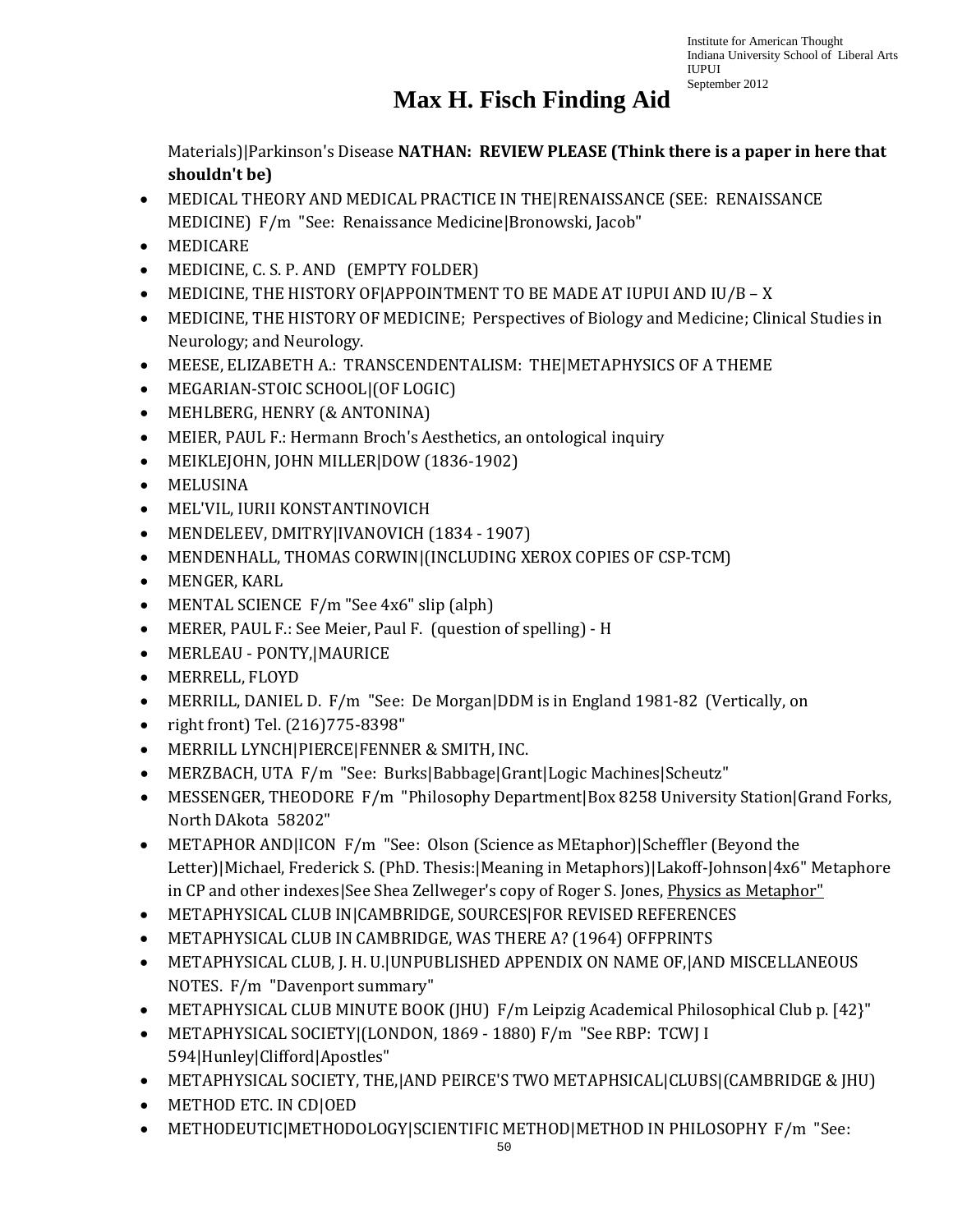Heuretic|Coleridge"

- METHODEUTIC, METHODOLOGY, ETC.|(INCLUDING PROPOSALS FOR A METHODOLOGY SESSION|AT THE 1978 MEETING OF THE SSA) F/m "Kevelson's (CSP's Method of Methods)|See: Steiner, Wendy"
- METRIC SYSTEM
- METROLOGY F/m "See: Weights and Measures"
- METROPOLITAN MUSEUM
- MEYERS, ROBERT G.
- MICHAEL, MRS. EMILY F/m "DDR\_MF 1/22/73"
- MICHAEL, FREDERICK S. F/m "For his PhD. thesis "Meaning in Metaphors" | see abstract in Emily Michael folder"
- MICHAELIS, OTHO ERNEST|1843-1890 F/m "See Ms L286|& L286(s)"
- MICHALOS, ALEX C.
- MICHELSON, ALBERT A. F/m "See also: American Physical Society|Michelson-Morley Experiement, CSP on|Nathan Houser has a copy of The Master of Light"
- MICHELSON-MORLEY EXPERIMENTS, CSP ON F/m "See: Dorothy Michelson Livington R.J. Davison 7/24/75|(in Davison folder)|Morley, Edward Williams"

#### **Archive 06 – Drawer 4**

- MICHIGAN, UNIVERSITY OF F/m "See Burks, Arthur W."
- MICROFICHE EDITION
- MICROSCOPICAL SOCIETY|MICROSCOPICAL SOCIETY F/m "See A. Hyatt CSP 6/23/69"
- MIDDLE, EXCLUDED|MIDDLE TERM
- MIDWEST STUDIES IN PHILOSOPHY
- MIECH, EILEEN: INCLUDES "The Place of Myth in Plato's Dilogues
- MILFORD: ARISBE CHRONOLOGY
- MILFORD: ARISBE DESCRIPTIONS, PLANS,|PUBLICITY (CSP & JP)
- MILFORD: ARISBE--DWGNRA LEAFLET BY JON SEGER
- MILFORD: BICENTENNIAL SYMPOSIUM OF PHILOSOPHY, SESSION OF, OCTOBER 10, 1976
- MILFORD: BICENTENNIAL SYMPOSIUM VISIT|OCTOBER 10, 1976
- NATHAN: 4x6 cards in this file.MILFORD: BRYCE, MRS.; CSP'S BOOKS IN THE POSSESSION OF (missing)
- MILFORD: C. S. PEIRCE STATION
- MILFORD: CHAMBERLIN, ERNEST
- MILFORD: CHURCH OF THE GOOD SHEPHERD F/m "See Ms L244|L342"
- MILFORD: CUDDEBACK LETTERBOOK|MRS. JOHN E. CUDDEBACK F/m "See also: Miss Frances I. Hankins|Mrs. Ketchum Dupuy"
- MILFORD: DEPUY, MRS. K. M.
- MILFORD: GASSMANN FAMILY
- MILFORD: GASSMANN'S, WALTER, RECOLLECTIONS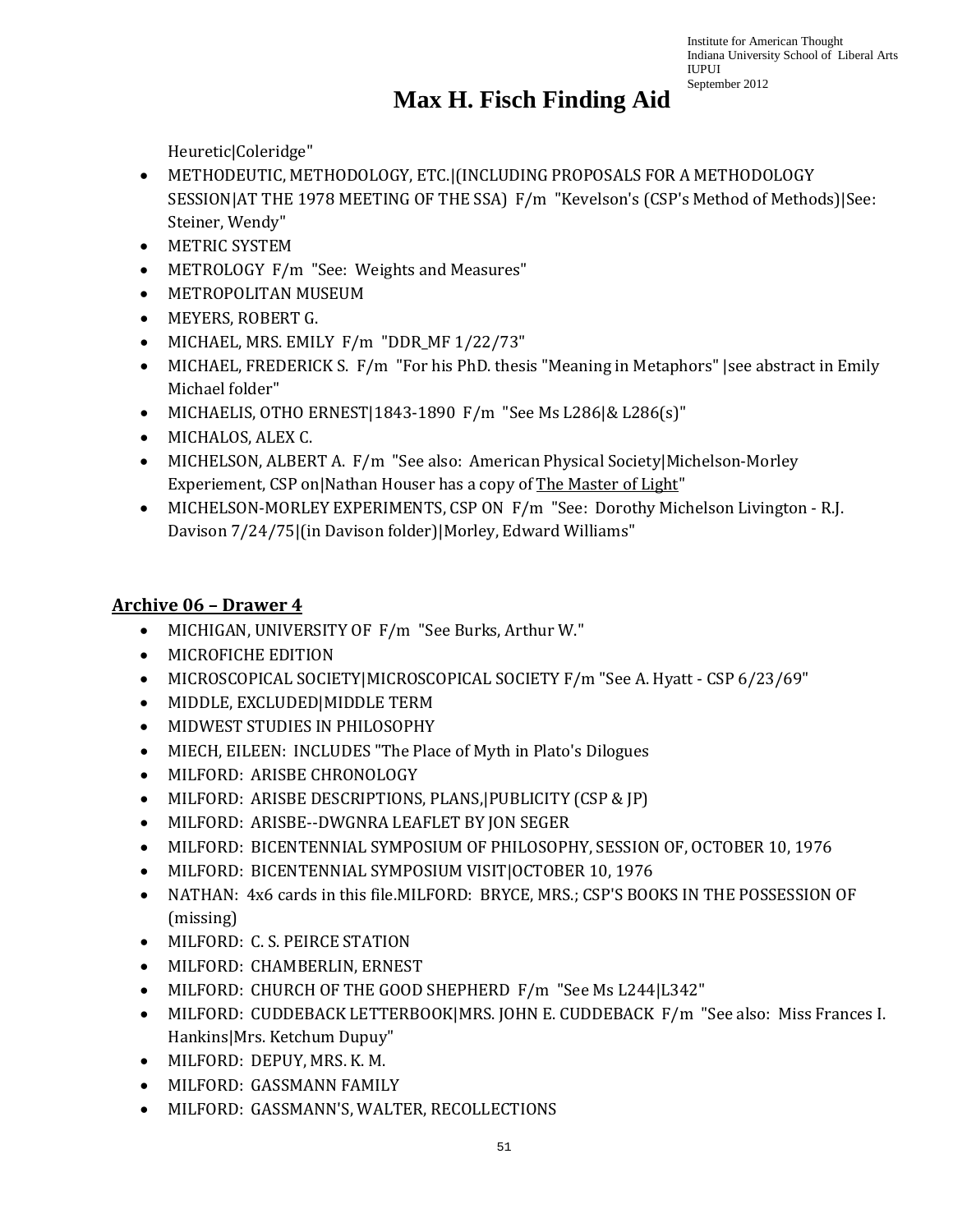- MILFORD: GREEN, EDNA V.
- MILFORD: HANKINS, MISS FRANCES I.
- MILFORD: HEISSER, MRS. O E. F/m "See: Hawkins, Benjamin S., Jr." 2 b&w photos of a large dog, plus some envelopes filled with lace doylies
- MILFORD: KENWORTHY, W. B., JR
- MILFORD: LEHDE, NORMAN B. & ELISE X (missing)
- MILFORD: LEONARD, HENRY S., INTERVIEWS|CHARLES HARTSHORNE INTERVIEWS|BRENT INTERVIEWS (missing)
- MILFORD: MAPS, PUBLICITY MATERIAL, PICTURE CARDS|(MILFORD, PIKE CO., POCONOS, DINGMANS, BUSHKILL)
- MILFORD: MISCELLANEOUS CORRESPONDENCE &|NOTES CONNECTED WITH VISITS OF 1949, 1959,|1961, 1966. F/m "See in: Books owned by C. S. P.|These books were at Grey Towers"|"See: Pike County Court House Records (in long envelope|in bottom (drawer of desk)"
- MILFORD: NEWSPAPER CLIPPINGS
- MILFORD: PEIRCE MUSEUM|PROJECT|VENTURI AND RAUCH) F/m "See: Fairbanks|Tuttle"
- MILFORD: PIKE COUNTY HISTORICAL SOCIETY
- MILFORD: POBE, DR. X (missing)
- MILFORD: QUICK, MRS.|(EDNA MAY GASSMANN) X (missing)
- MILFORD: RED FOX INN
- MILFORD, TRUCKS, AND THE
- MILFORD: VERENE'S, MOLLY, CONVERSATION WITH MARIE CHOL OLSEN
- MILITARY GOVERNMENT, SCHOOL OF|U.S. ARMY
- MILL, JOHN STUART
- MILLER, DAVID L.
- MILLER, DAYTON C.
- MILLER, DICKINSON S. 1
- MILLER, DICKINSON S. 2
- MILLER, EUGENE F.
- MILLER, GENEVIEVE
- MILLER, GEORGE A.
- MILLER, HENRY
- MILLER, JAMES D. F/m "See: Kellogg, Frederic R."
- MILLER, JOHN DAVID
- MILLER, JOHN F., III|THE ROLE OF HABITS IN|PEIRCE'S METAPHYSICS
- MILLER, RICHARD W. small clolor photo of 2 children
- MILLER, WILLARD MARSHALL
- MILLS, CHARLES JAMES
- MILLS, C. WRIGHT
- MILLS, ELIJAH HUNT|MILLS. HARRIETT BLAKE
- NATHAN: LOOSE IN FOLDER. MIND ASSOCIATION
- MIND, PHILOSOPHY OF (Unfiled at time of MHF Departure) **NATHAN, CHECK PLEASE**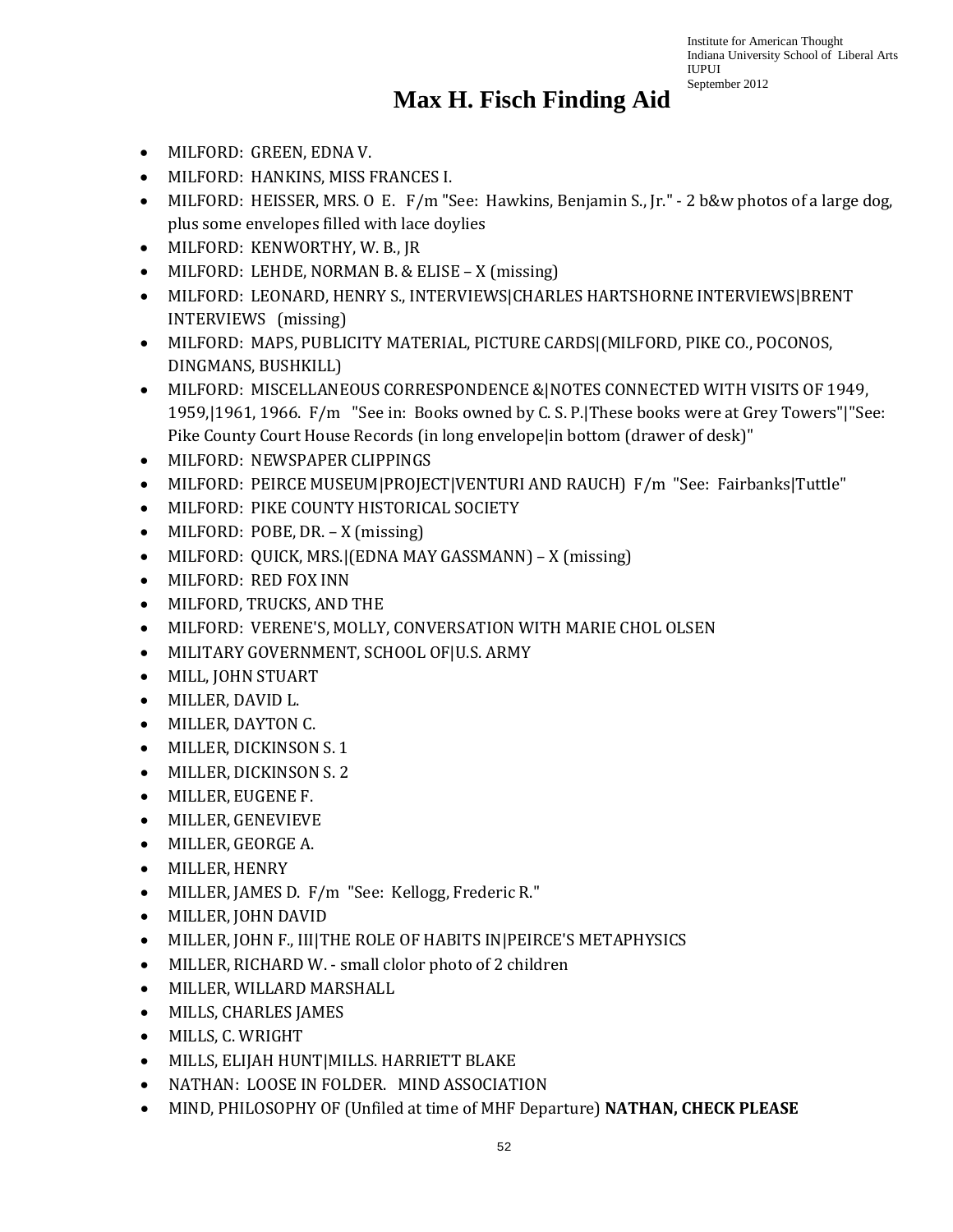- MIROIR SANS TAIN "See: Man's Glassy Essence"
- MISH, MARY|INDEPENDENCE NATIONAL HISTORICAL PARK|PHILADELPHIA, PA.
- MISSOURI, UNIVERSITY OF
- MITARCHI, MRS. PAUL J. "See: Vincenti|Hayden, Dolores"
- NATHAN: CHECK THIS OUT. (MADE ARTIFICIAL LISTING TO PUT IT WHERE MAX SEEMED TO WANT IT.)(M)itarchi(Sylvia)W: INFORMATION ON ZINA FROM SWM'S CORRESPONDENCE
- MITCHELL, JAMES H.
- MITCHELL, OSCAR HOWARD|MARIETTA COLLEGE|GOERGE J. BLAZIER F/M "See in 4x6" alph Goddard, Charles H."
- MOBIUS, AUGUST FERDINAND
- MODERN LANGUAGE ASSOC.|SCHOLARLY EDITIONS
- MOLITION F/m "See also 4x6 Molition slips"
- MONTAGU, ASHLEY
- MONTAGUE, WM. P., SENIOR|MONTAGUE, WM. P., JR.
- MOODY, ERNEST ADDISON
- MOONEY, MICHAEL
- MOONEY, MICHAEL
- MOORE, ED
- MOORE, EDWARD C. X (missing)
- MOORE, EDWARD C., AGREEMENT WITH, FOR GIFT OF|PEIRCE-RELATED PAPERS AND BOOKS TO INDIANA|UNIVERSITY AT END OF ACADEMIC YEAR 1979-1980
- MOORE, ELIAKIM HASTINGS (1862-1932) F/m "CE had a course with EHM in Chicago|See: Chicago, U. of Regenstein Library Unity of Science Movement|Papers"
- MOORE, JAMES A.
- MORE, PAUL ELMER
- MORENO, JONATHAN F/M "See:Eaton"
- MORGENBESSER, SIDNEY
- MORIER, CLAUDE F/m "Covering letter: TAS-ECM 5/30/75\IN TAS folder|See: Saussure"
- MORIER, CLAUDE
- MORISON, GEORGE S.
- MORLEY, EDWARD WILLIAMS90
- MORLEY, FRANK "See ANW-FM 11/5|02|in Lowe folder with VL-MF 1/274
- MORRIS, CHARLES W. ESTHETICS AND THE THEORY OF SIGNS F/m "=Writings on The General Theory of Signs 415-433|(Bibliographical reference on 5, Addendum on 433)|See: Rudner"
- MORRIS, CHARLES: LOGICAL POSITIVISM, PRAGMATISM, AND SCIENTIFIC EMPIRICISM|(1937) "CSP 4, 12, 13, 16,17, 18n2,|33, 37 n2, 38n1, 39n2, 40n1, 41nn1,2,45|46|57, 62, 63, 64"
- MORRIS, CHARLES: PRAGMATISM AND LOGICAL EMPIRICISM
- MORRIS, CHARLES F/m "See: Zeman|Chicago, University of|Unity of Science" X
- MORRIS, GEORGE SYLVESTER
- MORRISON, JAMES C.|VICO'S PRINCIPLE OF VERUM IS| FACTUM AND THE PROBLEM OF|HISTORICISM F/m "See Giorgio Tagliacozzo's letter"
- MORRISON, PHILIP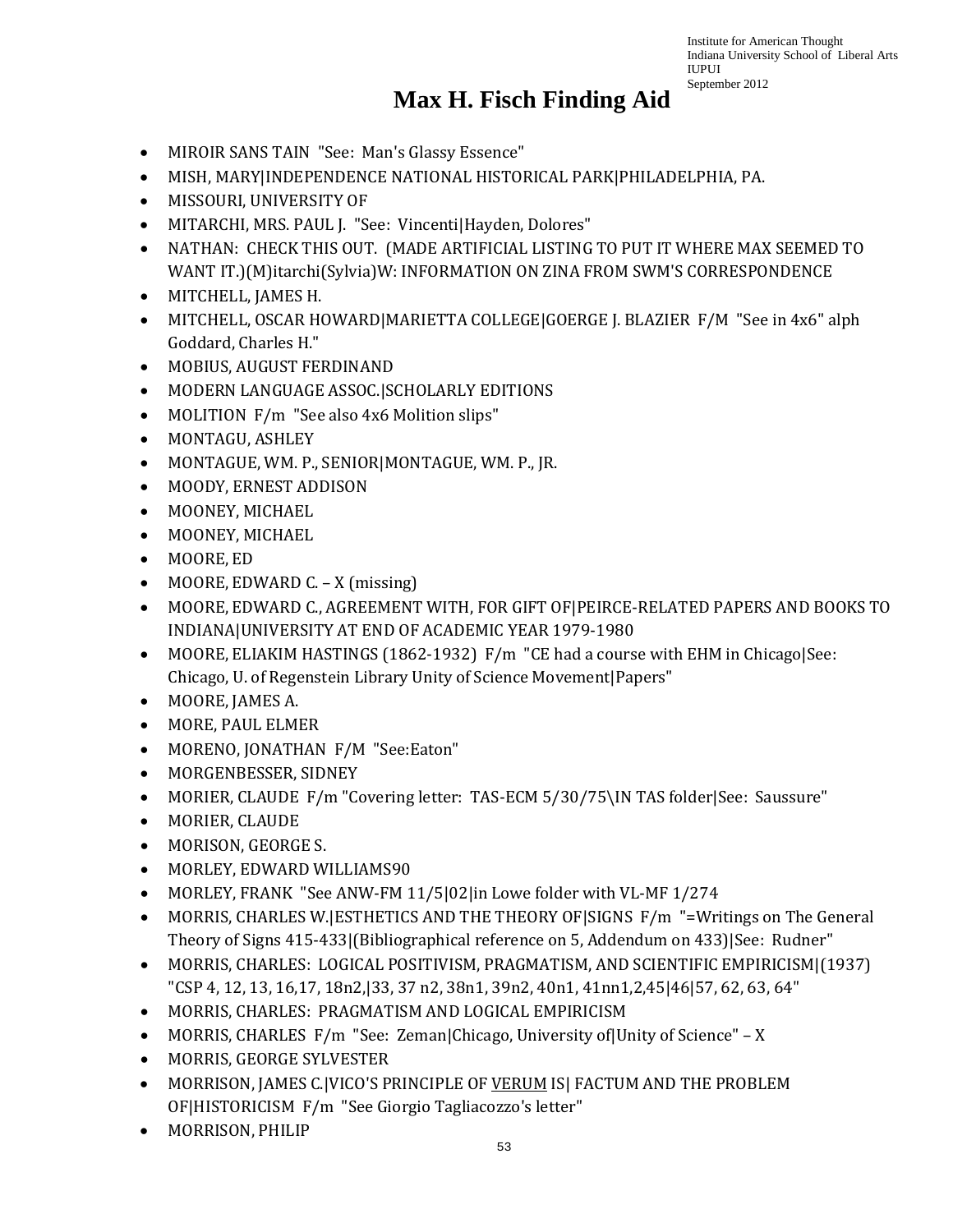- MORSE, EDWARD S.
- MOSLEY, DAVID L.
- MOTT, FRANK LUTHER|HISTORY OF AMERICAN MAGAZINES F/m "See JSP, Nation, PSM Mott folders|For American Law Review see Mott p. 144 in this folder"
- MOUTON PUBLISHERS F/m See: "Sebeok|Arisbe Papers, The"
- MOYER, MADELINE|PAINE "See: Paine, Horatio"
- MUIR, THOMAS
- MUIRHEAD, J. H.|PEIRCE'S PLACE IN AMERICAN PHILOSOPHY (1928)
- MULHERN, JOHN J. AND MARY M.
- MULLER, JANS, M.D., DEPT. OF PATHOLOGY|NEUROPATHOLOGY|IUPUI
- MÜLLER, MAX
- MULLIN, ALBERT A.
- MULLIN, A. A. PHILOSOPHICAL COMMENTS ON THE PHILOSOPHIES OF CHARLES SANDERS PEIRECE AND LUDWIG WITTGENSTEIN -- **NOT FOUND**
- MULTHAUF, ROBERT P. F/m "See Nathan Houser's Multhauf folder"
- MUNCIE = MIDDLETOWN
- MUNICH 1984
- MUNRO, B.|"PEIRCE'S PROOF OF PRAGMATISM" F/m, "See: Martin, Edwin, Jr.: "Pragmatism's Proof"
- MURAI, MINORU
- MURPHEY, MURRAY F/m "200 Phyl Lane|Bola Cynwyd, Pa 19004"
- MURPHY, ARTHUR E.
- MURPHY, ARTHUR E.
- MURPHY, JOSEPH JOHN
- MUSA, MARK
- MUSEMENT, -S|MUSE, -R|MUSING F/m "See 4x6" Musement in CP and other indexes|Ka^o's|Play slip and folder| 8 4x6 slips in files"
- MUSIC, MUSICIANS|(AND MATHEMATICIANS) F/m "See: Hartzell, K. D.|Mathematicians"
- MYERS, C. MASON
- NADIN, MIHAI
- NAGEL, ERNEST
- NAGY, PAUL J. 1 F/m "Wife: Catherine"
- NAGY, PAUL J. 2
- NAKHNIKIAN, GEORGE
- NANCY F/m "See Alsace"
- NANTUCKET OF |THOUGHT (THE LOGIC OF|NON-RELATIVE TERMS) F/m "Cf CP 3.415 at the end|6.313 at the end:|Editorial note at end of CP 6.313: \*See 3.396(ff??), 3.506 ff, 3.641"--X
- NAPOLEON
- NAPOLI, SOCIETA NAZIONALE DI SCIENZE,|LETTERE E ARTI F/m "See: Piovani|Cardillo"
- NASH, THOMAS|(NASHE)(1567-1601)|PEIRRE PENNILESS
- NASHE, THOMAS|PEIRCE PENILESSE F/m "See: PEirce (the name)|PEter (St.)|Piers Plowman"-X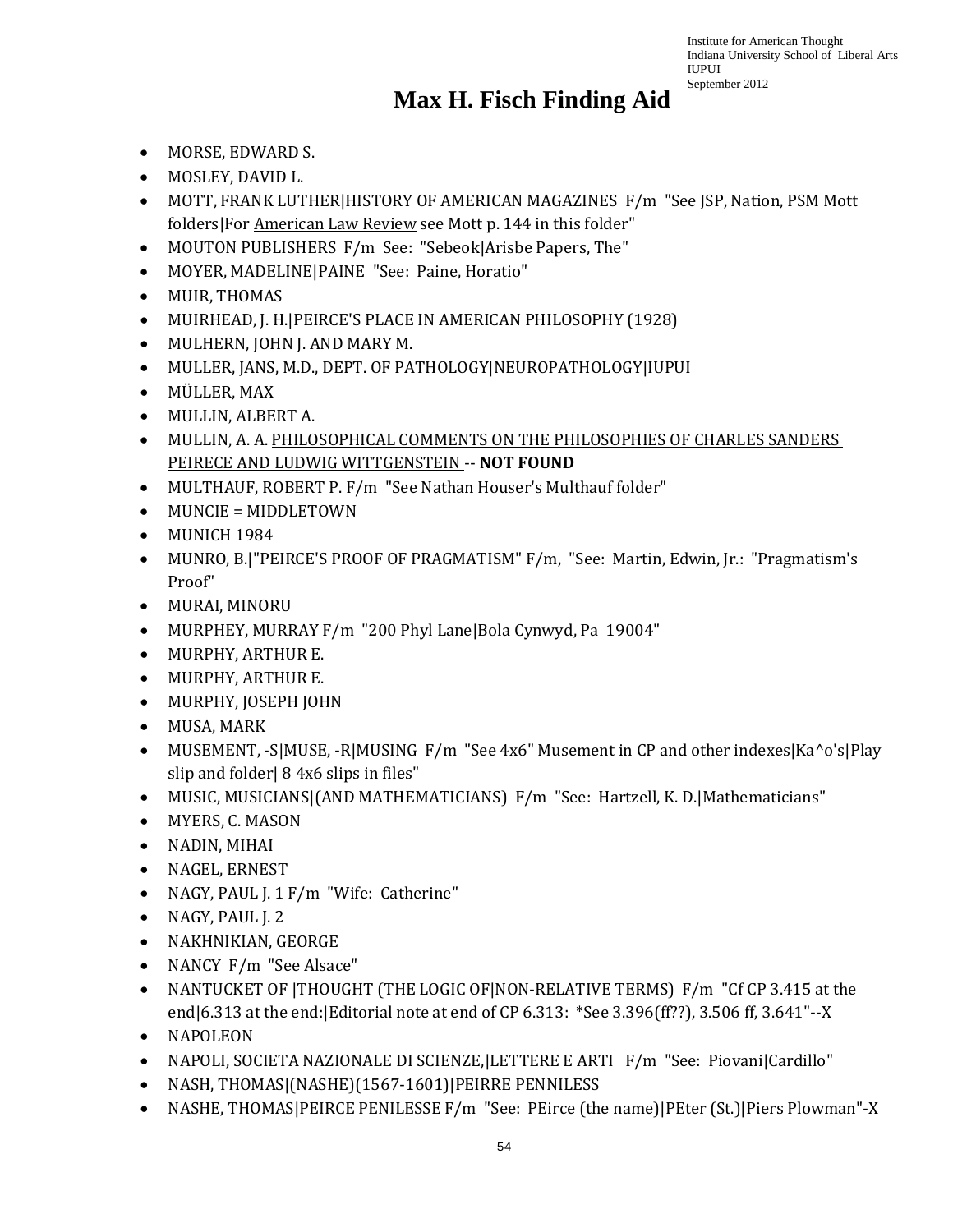# **Max H. Fisch Finding Aid**

- NATHAN: 4X6 CARDS ENCLOSED HERE NATION + POST|W. P. GARRISON|E. L. GODKIN F/m "See: Mott" - original fragments from *Nation (missing)*
- NATION & POST|W.P. GARRISON|E.L. GODKIN F/M "See: Mott"
- NATION, THE (MOTT) F/m "See Mott folder"
- NATION 1869 1892 F/M "TTU ed. v. 1 contains all this See Mott: History of American Magazines"
- NATION 1893-1895 F.m "TTU ed. v. 1 goes through 1893"
- NATION 1896-1899
- NATION 1900-1901
- NATION 1902-1903
- NATION 1904-1905

#### **Archive 06 – Drawer 5**

- NATION 1906-1908
- NATION CONTRIBUTIONS|KETNER'S RECOMMENDATIONS|FOR INCLUSION IN THE NEW|EDITION
- NATIONAL ACADEMY OF SCIENCES|PROCEEDING, VOLUME I|1863-1894
- NATIONAL ARCHIVES|AGENDA|INVENTORIES|CORRESPONDENCE F/m "See another copy of Reingold inventory|in:|Cost Survey \*Reingold inventory"
- NATIONAL ENDOWMENT FOR THE HUMANITIES F/m "See: Gilman|Russell, B.|Santayana" (First of two folders)
- NATIONAL ENDOWMENT FOR THE HUMANITIES (Second of two folders. Original folder separated 8/9/91)
- NATIONAL LIBRARY OF MEDICINE X
- NATIONAL OCEANIC AND ATMOSPHERIC ADMINISTRATION|AND NOAA SHIP PEIRCE F/m "See also: Coast Survey \*Ship Peirce|{Stanley, Albert A. {Stanley, William A." - 2 8x10 good color photos of the ship; 8x10 b&w photo of the ship
- NATIONAL REGISTER OF HISTORIC PLACES F/m "See: National Trust for Historic Preservation|DWGNRA (MF-AAH 1/19/82)"
- NATIONAL SCIENCE FOUNDATION
- NATIONAL TRUST FOR HISTORIC PRESERVATION 1
- NATIONAL TRUST FOR HISTORIC PRESERVATION 2 F/m "See: National Register of Historic Places DWGNRA (MF-AAH 1/19/82)"
- NATIONAL UNIVERSITY ASSOCIATION F/m "See also Dudley Observatory|folder"
- NATURE|JOURNAL OF (SCIENCE)
- NAUTICAL ALMANAC
- NAVY, U. S.|NAVY DEPARTMENT F/m "See: Hydrographic Charting|Manning"
- NEAL, NATHAN
- NEGROES F/m "See Agassiz, Louis|Jensenism"
- NELSON, RAYMOND J.
- NEOPLATONIC STUDIES, INTERNATIONAL SOCIETY FOR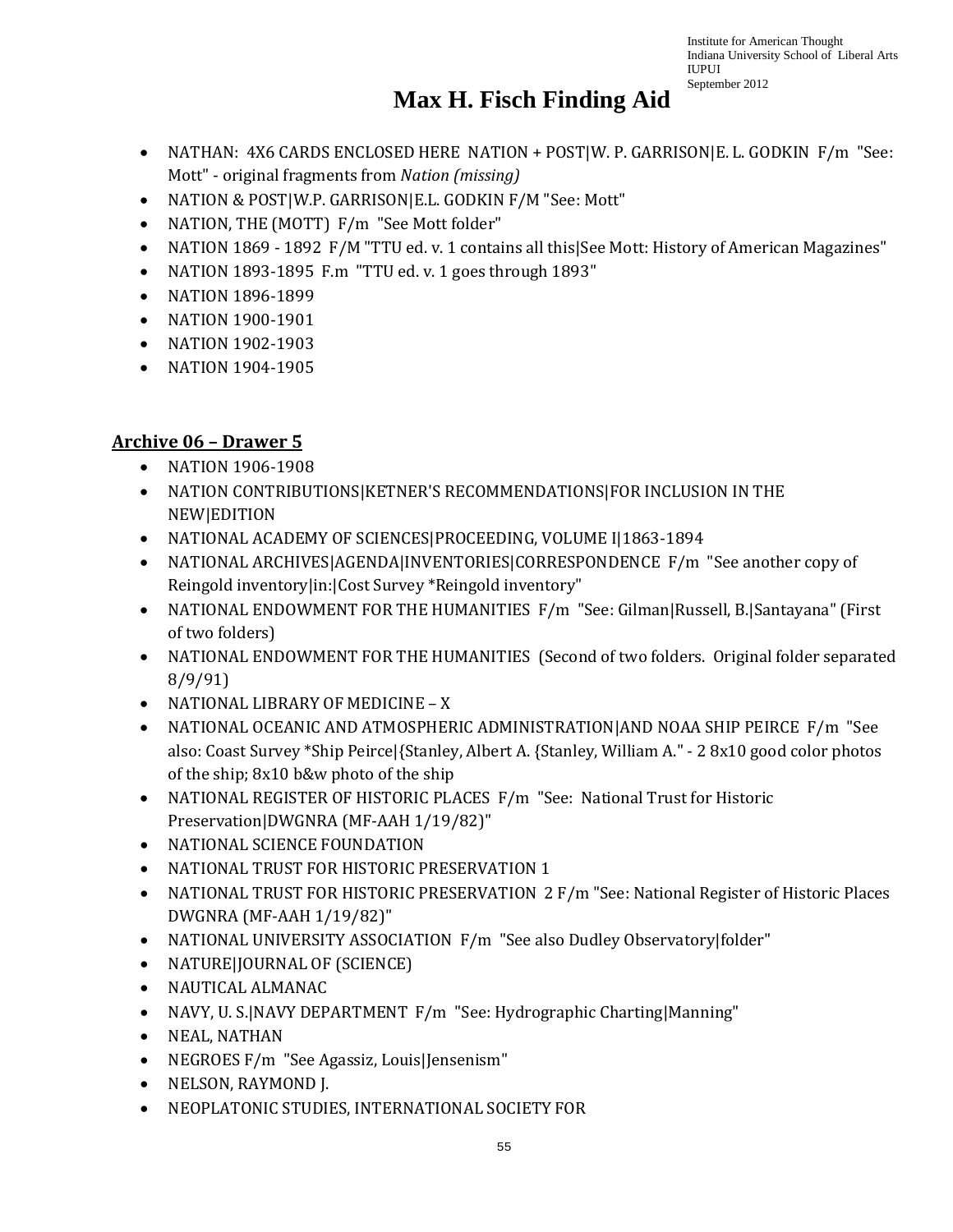- NESHER, DAN 1
- NESHER, DAN 2
- NETHERY, WALLACE
- NEUCHATEL CITY|NEUCHATEL LAK
- NEW EDITION F/m "See: Moore, Edward C.|IUPUI October 2-3, 1974"
- NEW EDITION: ADVISORY BOARD, BOARD OF EDI-|TORS, CONTRIBUTING EDITORS --X
- NEW EDITION: ADVISORY BOARD MEETING|INDIANAPOLIS, 7-8 SEPTEMBER 1984 (F/m "11/4/91 - New folder - bvg. Materials unfiled at time of MHF departure."
- NEW EDITION: BOARD OF ADVISORS
- NEW EDITION: CANDIDATES FOR STAFF POSITIONS F/m "See: Ward, Mark|Smith, Richard A."
- NEW EDITION: CHRONOLOGY AS ORGANIZING PRINCIPLE OF THE --X
- NEW EDITION: DRAFT PAGES|(SUPERSEDED?)|CHECK AGAIN!
- NEW EDITION: EDITORIAL POLICY, QUESTIONS OF|EDITORIAL PROCEDURE
- NEW EDITION: FLOWCHART
- NEW EDITION: GENERAL POLICIES GUIDE
- NEW EDITION: NEH APPLICATION FOR 1981-1984
- NEW EDITION: OF PEIRCE'S WRITINGS|DRAFTS OF PLANS FOR|CORRESPONDENCE ABOUT F/m "See VFL-MF 11/11/73|Russell, Bertrand (proposed edition)"
- NEW EDITION: PREFACE TO THE EDITION AS A WHOLE|(FIRST DRAFT, NOVEMBER 10, 1977)
- NEW EDITION: PREFACE TO THE EDITION AS A WHOLE
- NEW EDITION: PRELIMINARY PLAN & POLICIES|NEW EDITION TO CONTRIBUTING EDITORS
- NEW EDITION PROJECT, COLLECTED|DRAFT PROPOSALS AN CORRESPONDENCE
- NEW EDITION: APPLICATION TO NSF DEC. 1977|REAPPLICATION TO NSF NOV. 1981
- NEW EDITION: REVIEWERS F/m "Hanna Buczynska-Garewicz 3/3/79"
- NEW EDITION: SUBSCRIBERS
- NEW EDITION: TABLE OF CONTENTS, VOLS. 1-
- NEW EDITION: VOLUME 1
- NEW EDITION: VOL. 1|ADS, REVIEWS, PUBLICITY F/m "See: Auger"
- NEW EDITION: VOL. 1 INDEX
- NEW EDITION: VOL. 1, INTRODUCTION
- NEW EDITION: VOL. 1, INTRODUCTION TO,|(NEAR-FINAL DRAFTS) F/m "Send a copy to Betsy Prince? I promised to"
- NEW EDITION: VOL. 1, INTRODUCTION TO |FINAL TYPESCRIPT
- NEW EDITION: VOL. 1, INTRODUCTION TO,|(PAGE PROOFS)
- NEW EDITION: VOL. 1,|REVIEWS|REQUESTS FOR REVIEW COPIES
- NEW EDITION: VOL. 2 F/m Copies sent to: Roberts|Michael|Hawkins|Eisele|Tursman|Potter|Miller (R.W.)|Buzzelli|Esposito|Cadwallader|Koehn|Boler|Merrill|Delaney|Note to Hausman|Sent 11/24/86|Note sent to Royce Jones (See folder with his name)"
- NEW EDITION: VOL. 2, INTRODUCTION TO F/m "See: Semiotics, First Americn Founding of|Miller, Richard: Peirce's First Series of Papers in Logic"
- NEW EDITION: VOL. 2, TABLE OF CONTENTS "F/m "File under: New Edition, Volume 2, Table of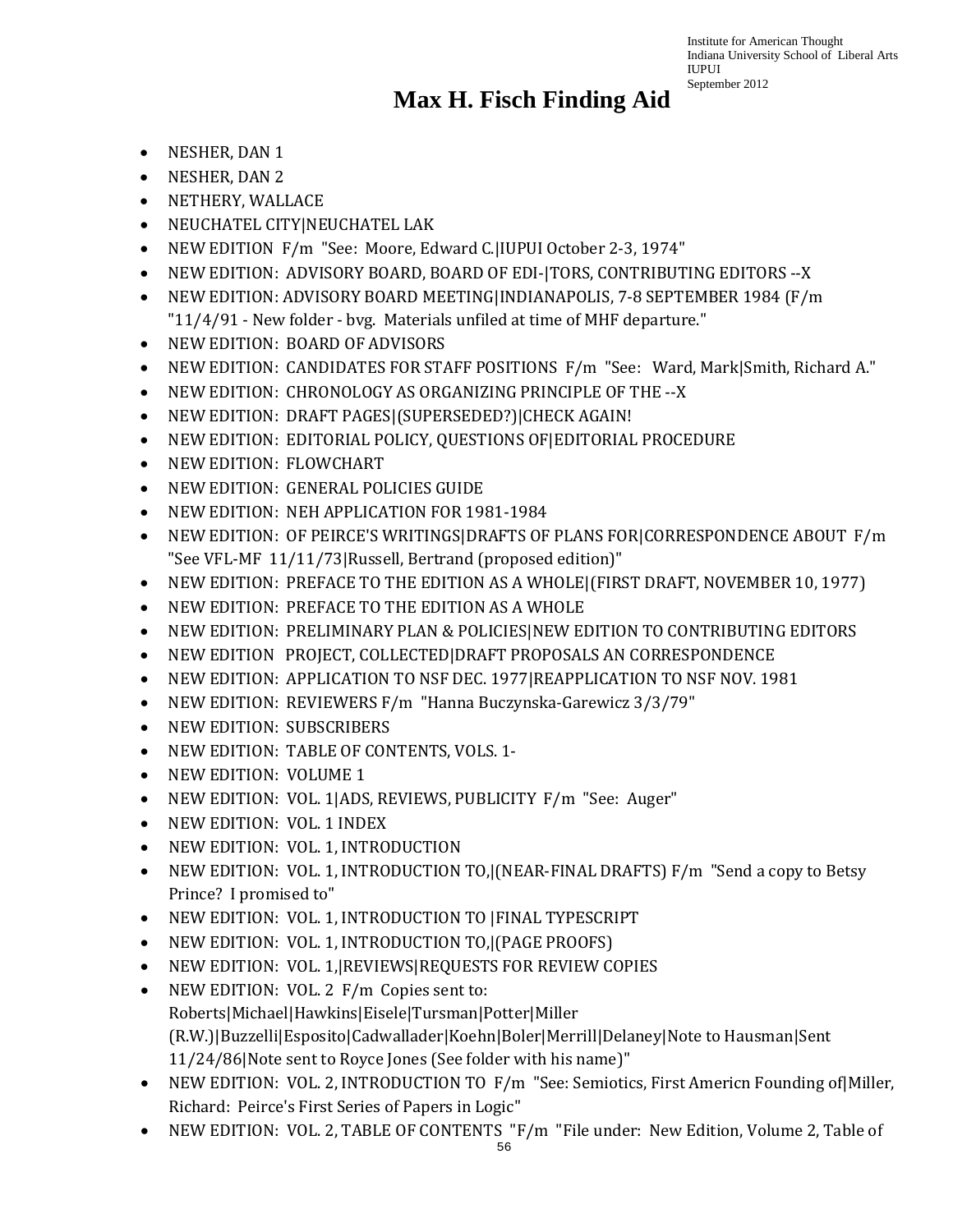# **Max H. Fisch Finding Aid**

Contents"

- NEW EDITION: VOL. 2, INTRODUCTION F/m "See: Semiotics, First American Founding of Miller, Richard: Peirce's First Series of Papers in Logic (in Festschrift ed. RAT)"
- NEW EDITION: VOL. 2, INTRODUCTION F/m "File under: New Edition, Volume 2, Introduction|Miller, Richard: Peirce's First Series of Papers in Logic (in Festschrift ed. RAT)|
- 1867 1839 = 28|1871 1839 = 32| 5 years from early four months into his 28th year|5 years to nearly four months into his 33rd year|or from the age of 27 to the age of 32"
- NEW EDITION: VOL. 3|CHRONOLOGICAL LIST & BIBLIOGRAPHY
- NEW EDITION: VOL. 3|EDITORIAL NOTES & TEXT
- NEW EDITION: VOL. 3, INTRODUCTION
- NEW EDITION: VOL. 3, INTRODUCTION|1. THE COAST AND GEODETIC SURVEY
- NEW EDITION: VOL. 3|INTRODUCTION|DRK, RAT, MF

#### **Archive 07 – Drawer 1**

- FOUNDATION COMMITTEE
- FOUR-COLOR PROBLEM
- FOX, MARIA LUISA
- FRAASSEN, BAS C. VAN
- FRANCE & FRENCH sub (ALSO FRANC)
- FRANCO-PRUSSIAN WAR
- FRANK, JEROME
- FRANK, PATRICK
- FRANKEL, BENJAMIN M.: Memorial Lecture
- FRANKFURT, HARRY
- FRANKFURT, HARRY G.
- FRANKFURTER, FELIX
- FRANKLAND, F.W. photocopy of publication "The Philosophical Review" with notations made by **CSP**
- FRANKLAND, FREDERICK
- FRANKLIN, CHRISTINE LADD F.m "See Ladd-Franklin, Mrs."
- FRANKLIN, FABIAN --
- FRANKLIN, MITCHELL
- LADD-FRANKLIN, MRS. F.m "See: Franklin, Christine Ladd ... See also long envelope of Xerox copies of CLF papers (in flat file) . . . Notation . . . Schmidt, Karl . . . Huntington, Edward V."
- FRANZEN, WINFRIED
- FREDONIA CONFERENCE sub "BIRTH OF MATHEMATICAL LOGIC" F/m "See: Van Evra ... Whately" -X
- FREDONIA LOGIC CONFERENCE
- FREEMAN, EUGENE F/m "See: Monist"
- FREEMAN, JAMES B.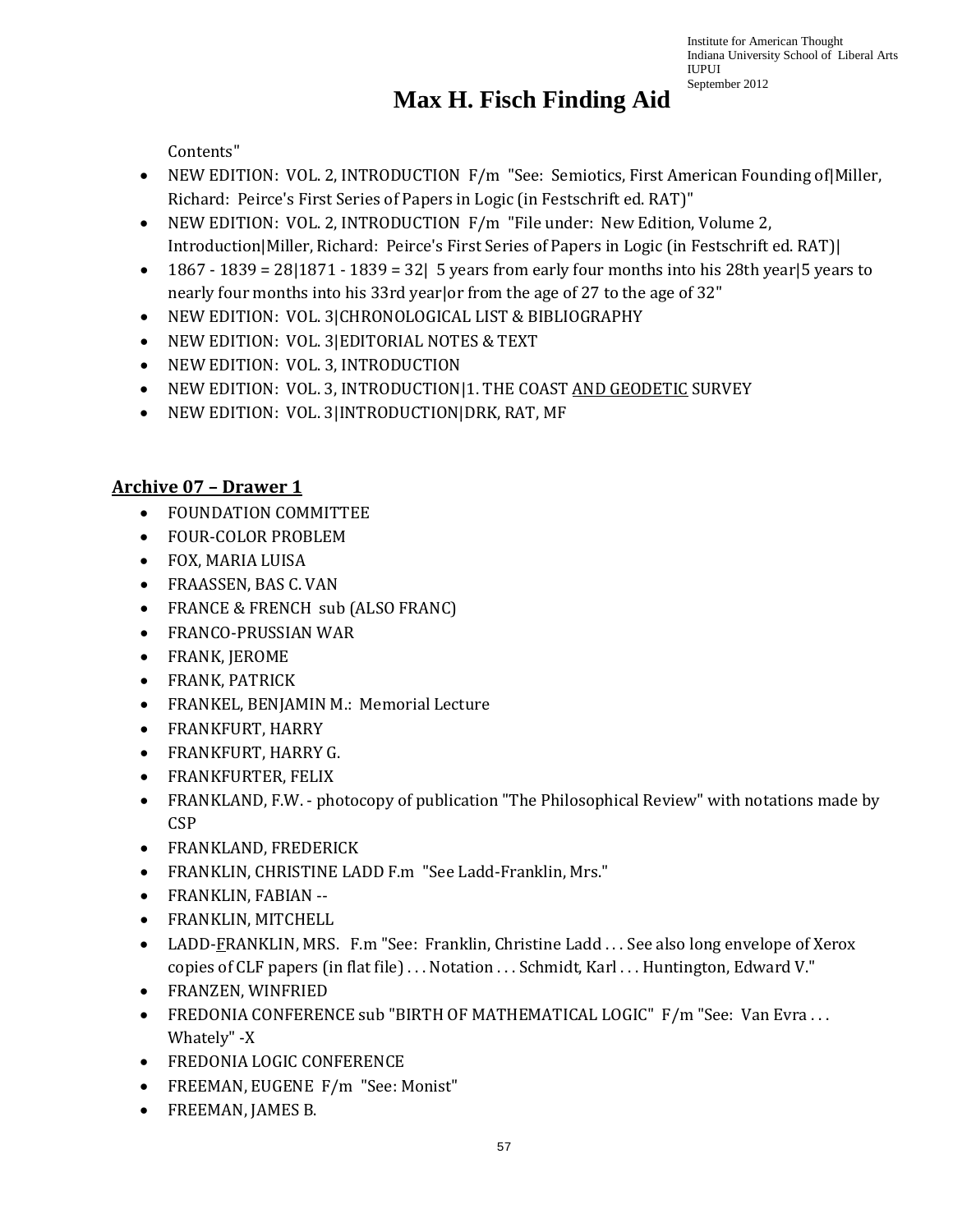- FREEMAN. MARION P.
- FREGE, GOTTLOB "See: Angelelli"
- FREGE
- FRENCH, PEIRCE ON HIS COMMAND OF
- FRENCH ACADEMY, THE (ACADÉMIE DES SCIENCES) F/m "G-1904-1"(empty folder)
- FREUD, SIGMUND 1859-1939 and ANNA (1895-1982) F/m: "See Larsen"
- FREY, GERHARD
- FRIESS, HORACE (RE: FELIX ADLER)
- FRITZ, KURT VON
- FRONTIERS IN AMERICAN PHILOSOPHY JUNE 1-4, 1988
- FU, CHARLES WEI-HSUN 1
- FU, CHARLES WEI-HSUN 2
- FUCHSENKOPF LETTER F/m "See also {Juliette {Lenzen {Van Meir" artifact:original letter (very old) plus many photos of it
- FUKUZAWA YUKICHI F/m "See: Kiyooka, Eiichi & Chiyono" (Empty folder)
- FULBRIGHT ALUMNI ASSOCIATION
- FUNCTION, -S
- FUNCTIONALISM
- FUNK, DAVID AND SANDRA F/m "See: Futurology"
- FURNESS, CAROLINE E.: INTRODUCTION TO STUDY OF VARIABLE STARS
- FUTUROLOGY
- FUZZY LOGIC SETS F/m:  $\sqrt{0.248...V}$  587 . . .1974 . . . Gupta, Madam M. . . . See: Vague, -ness . . . Zadel, Lotfi Asker . . .QA 248 Fuzzy sets and systems v. 1 1978 - F9 . . . Swain Hall"
- GADOL, EUGENE T.
- GAINES, B.R. F/m "See: Fuzzy Logic Sets . . . Zadet"
- GALAXY, THE
- GALGAN, GERALD J.
- GALILEO F/m "See: Il lume naturale ... 4x6" Lume Naturale, Il (1903) 2 pp ... 4x6" Galileo" --
- GALIMBERTI, ANDREA: L'Immaginazione
- GALIMBERTI, ANDREA F/M: "Professor A. Galimberti|Croso Italia 46|Novi Ligure|Alessandria Italia."
- GALL, SAINT
- GALLIE, W. B.
- GALLOIS, ANDRÉ
- GALVANI, LUIGI
- GANDHI
- GARDNER, MARTIN sub LOGIC DIAGRAMS . . . LOGIC MACHINES . . . CSP: PHILOSOPHER AND GAMESMAN
- GARFIELD, JAMES A. F/m "See: MS 1330"
- GAS LAWS "See: Charles, Jacques Alexandre César"
- GASH, HUGH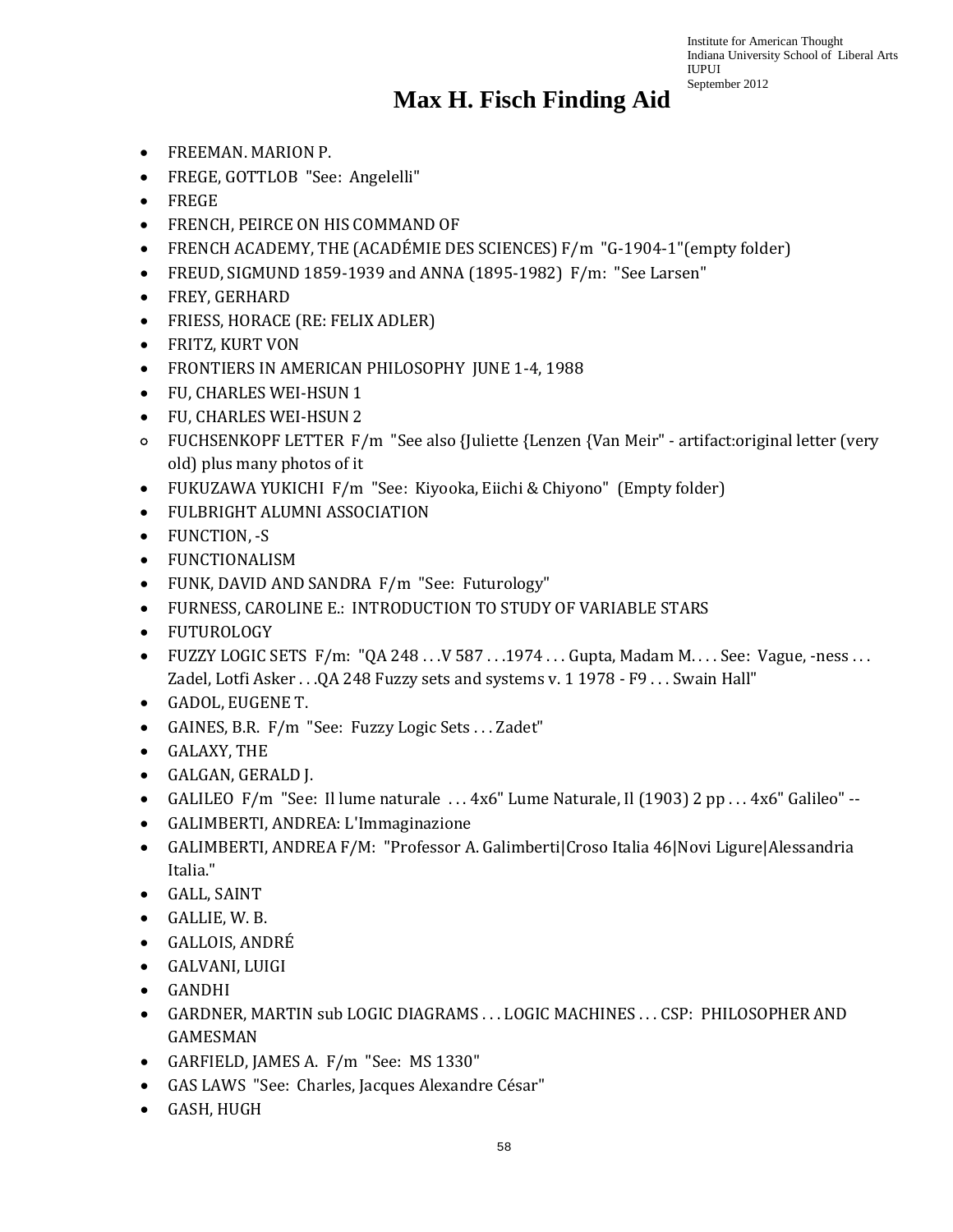- GAY, JOHN (1699-1745)
- GAZZANIGA, MICHAEL S. sub THE SPLIT BRAIN IN MAN F/m "See: Boger, Joseph E."
- GEERTZ, CLIFFORD F/m "See CSP on p. 208 of *The Interpretation of Cultures"*
- GEHMAN, JOHN
- GEHMAN'S JORDAN THESIS
- GEHMAN: MATTER-FORM AND MOVEMENT (AN OVERVIEW) F/m "Matter- Form and Movement an overview"
- GELLA, ALEKSANDER . . . TERESA
- GENEALOGY F/m "See: Erdener ... Peirce, Lottie ... Cobb ... Pers, John (JMP's Theory of Flemish ancestry of)" -- orthographic print of CSP geneologies taken from a publication
- GENEALOGIES
- GENERAL THEORY OF SIGNS, JUST *HOW* GENERAL IS PEIRCE'S? F/m "See: 4x6" alph with same heading . . .quasi-mind (& other quasi slips) . . . MS 318 handout (my p.3 l. 3) . . . " "See the other folder similar to this: GENERAL THEORY OF SIGNS, JUST HOW GENERAL IS THE?" ... . "See Innis's review of Eco in Innis folder ["unlimited semiosis" 226 227; "semiotic closure" 222, 224, 227, 230, 232; "totally universal semiotic approach" 225]"
- GENERAL THEORY OF SIGNS, JUST HOW GENERAL IS THE? F/m "This folder contains revisions for AJS" . . . "See the other folder similar to this: General Theory of Signs, Just *How* General is Peirce's" . . . ."Also: SIGNS, MSS. On Working copies for Regensburg Paper "Just How General is Peirce's General Theory of Signs?" . . . "Just How General is Peirce's General Theory of Signs?"
- JUST HOW *GENERAL* IS PEIRCE'S *GENERAL* THEORY OF SIGNS? F/m "See: General Theory of Signs, Just How General is the"
- GENERALITY, {OBJECTIVE {SUBJECTIVE
- GENTRY, GEORGE
- GÉNY, FRANÇOIS
- GEODESY F/m "See: Clarke, Alexander Ross"
- GEOLOGICAL SURVEY
- GEOLOGICAL SURVEY FIELD TRIPS
- GEOLOGY F/m "See: Paleontology...Schneer" X (missing)
- GERMAN, -S, -Y
- GETTMAN, ROYAL & ELSIE
- GETTMAN, ROYAL AND ELSIE
- GETTY MUSEUM
- GIANTURCO, ELIO 1
- GIANTURCO, ELIO 2
- GIBBS, J. W. photostatic copies of some CSP letters
- GIBBS< OLIVER WOLCOTT See extract from Gibbs's letter to Patterson about SCP's spectrum meter work in spectrum meter folder.
- GIBSON, W. R. BOYCE
- GILBERT, GROVE KARL 1843-1918
- GILBERT, JAMES
- GILBERT, WILLIAM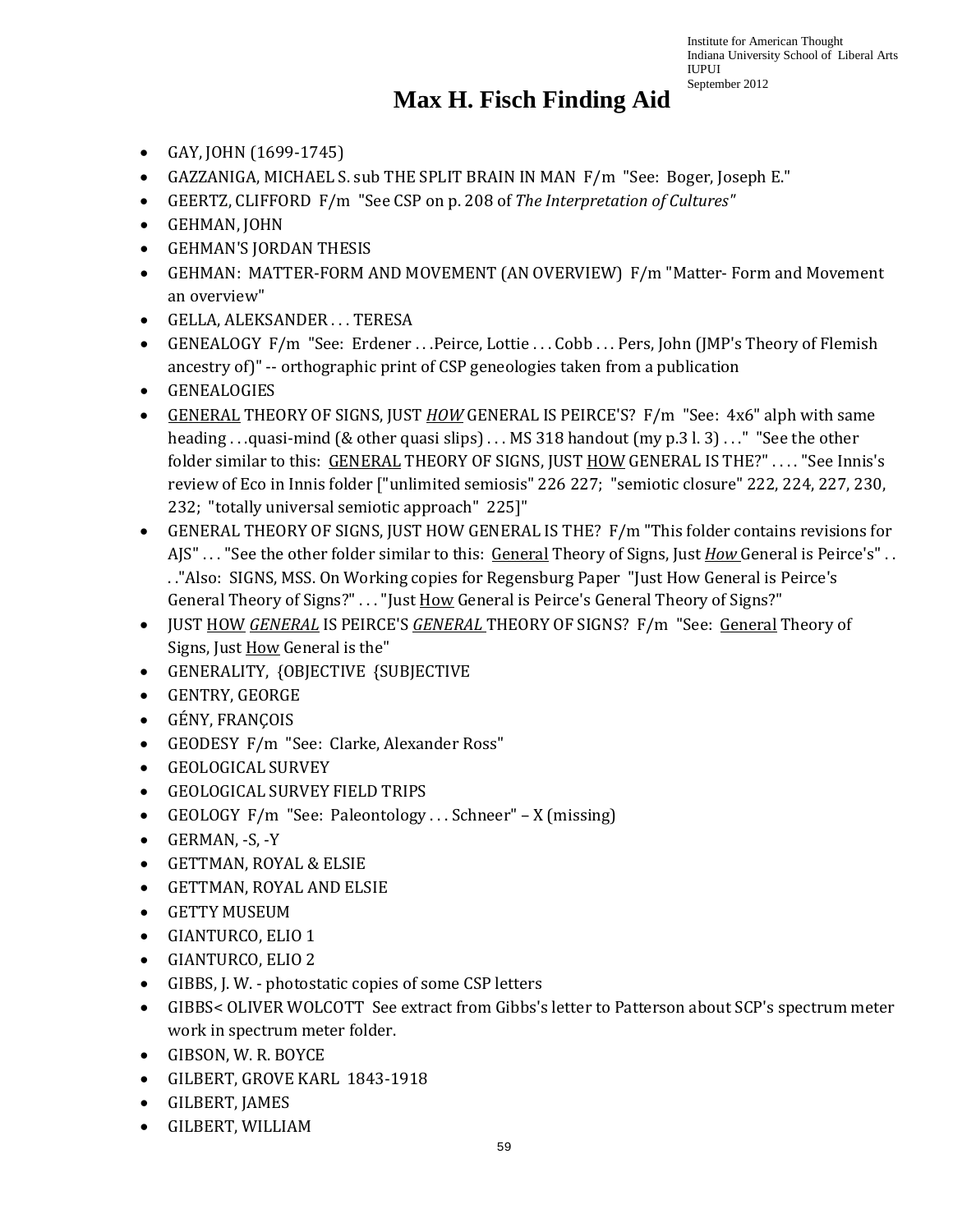- GILDER, RICHARD W. photostatic copies of some CSP letters
- GILDER, RICHARD WATSON
- GILL, WM. FEARING
- GILL, FRANK F/m "See: Rose, Mary Carman"
- GILMAN, BENJAMIN IVES (BROWN, MRS. WM. ADAMS, JR.) F/m "See Russell: Principles 203\*" -X
- GILMAN, DANIEL COIT
- GILT EDGE POLICY
- GIRNDT, HELMUT F/m "See: Hardwick ... Ketner ... Texas Tech"
- GLADSTONE, WM. EWART
- GLAISHER, J. W. L .
- GLENMORE SCHOOL FOR THE CULTURE SCIENCES 8x10 b&w phtoto of Glendale Camp in the early 1890's; 7 people (unnamed) are in photograph
- GLYPHS
- GOD'S INCAPACITIES ("WHAT GOD CAN'T DO")
- GODDARD, CHARLES HASELTINE
- GOLDFARB, WARREN D.
- GOOD, I. J. 1
- GOOD, I. J. 2
- GOODMAN, NELSON
- GORE, GEORGE
- GOTSHALK, D. W. 1
- GOTSHALK, D.W. 2
- GOTSHALK, D.W.: Letters from H
- Goudge, T.A.
- GOUDGE, THOMAS A.
- GOULD, BENJAMIN APTHORP, JR. (1824-1896)
- GOULD, JOSIAH B. sub THE UNI AT ALBANY
- GRAND LOGIC (EVIDENCE CONCERNING CSP'S USE OF THE PHGRASE AND CONCERNING ITS MEANING) (ALSO, LATER USES OF THE PHRASE BY OTHER WRITERS)
- GRANEL, GERARD
- GRANT, GEORGE BARNARD F/m "See: Logic Machines . . . Scheuk . . . Merzbach . . . Ketner"-X
- GRANT, ULLYSES S. F/M "See: "I Think I Am A Verb" in Sebeok folder"
- GRAPH
- GRASSMAN, HERMANN . . . ROBERT
- GRATTAN-GUINNESS, I.
- GRATTAN-GUINNESS, ACHILLES IS STILL RUNNING
- "GRAVEYARD"
- GRAVITY, GRAVITATION, GRAVIMETRY
- GRAY, ASA
- GRAY, JOHN CHIPMAN F/m "See: Bishop Hoadley's dictum: *Nature and Sources* 102, 125, 172"-X
- GRAZIA, LETIZIA AND ROBERTO F/m "See: Greenlee . . . Semiotic"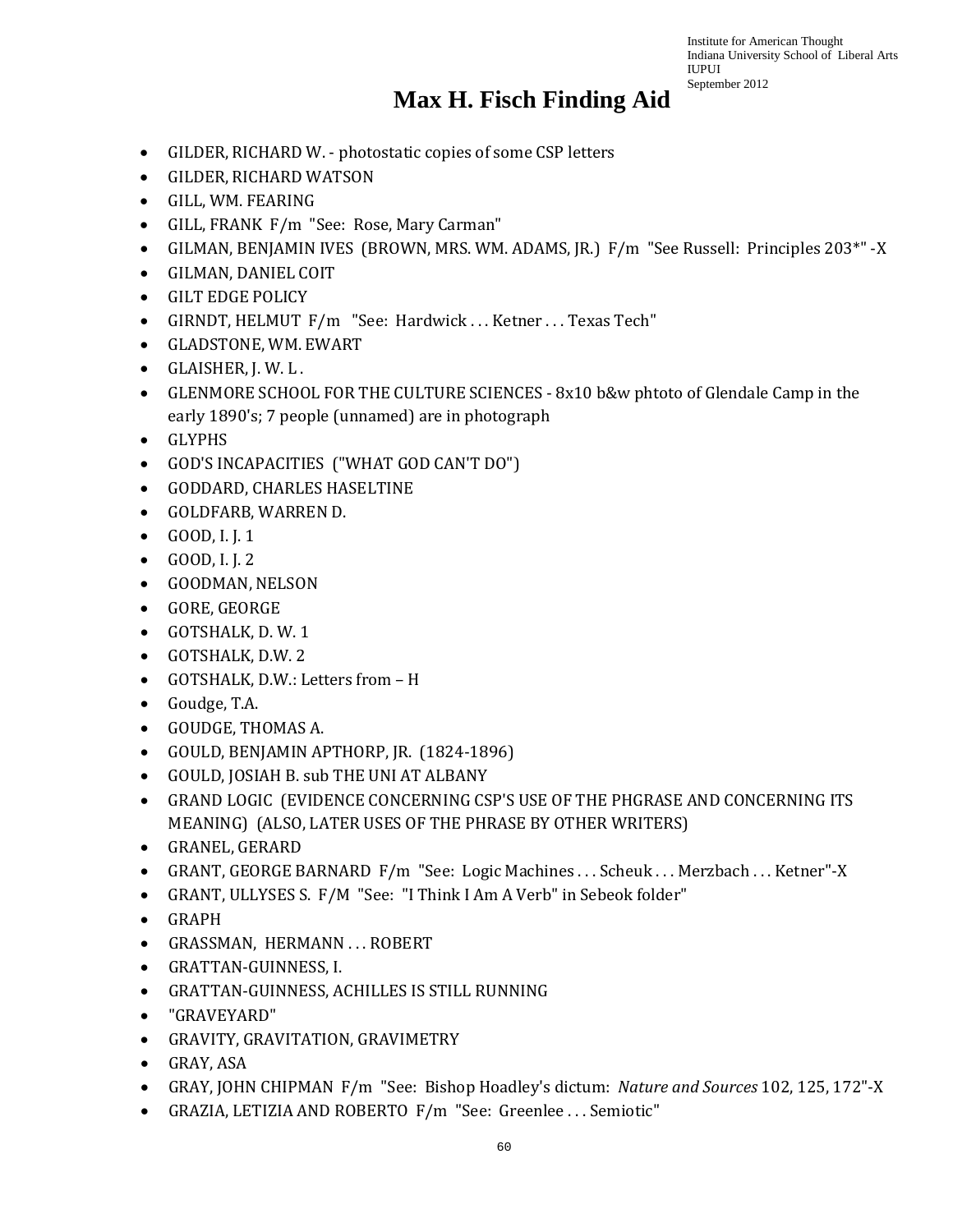#### **Max H. Fisch Finding Aid**

- GREAT BOOKS, CSP IN sub GREAT IDEAS TODAY, CSP IN
- GREAT MEN (empty folder)
- GREAT MEN, STUDY OF
- GREAT TEACHERS (EDITED BY HOUSTON PETERSON 1946)
- GREEK PHILOSOPHY (PHILOSOPHY 303, U. OF I)
- GREEKS, PEIRCE AND THE
- GREEKS, PEIRCE AND THE -- (paper bag!)X
- GREELY, ADOLPHUS W. Sub GREELY EXPEDITION
- GREENE, HETTY sub HOWLAND WILL CASE F/m.. "See: Howland (Sylvia Ann) Will Case"

#### **Archive 07 – Drawer 2**

- GREEN, MAURICE R., M.D. sub THE ROOTS OF SULLIVAN'S CONCEPT OF SELF + PRELOGICAL PROCESSES AND PARTICIPANT COMMUNICATION F/m "See: Dunham, Alfred Millard, Jr. , , , Lincourt, John M."
- GREEN, NICHOLAS ST. JOHN
- GREENLEE, DOUGLAS F/m "See: Grazia . . . Semiotic . . . Singer, Beth . . . SAAP Newsletter No. 22 (March 14, 1979)"
- GREENLEE, DOUGLAS: PEIRCE'S CONCEPT OF SIGN CRITIQUES BY BROCK, FITGERALD, RANSDELL
- GREENOUGH, HENRY . . . JAMES BRADSTREET . . . GREENOUGH, HORATIO . . . RICHARD SALTONSTALL . . . (DAB ARTICLES)
- GREGORY, RICHARD L. F/m "See: Perception . . . Uhr"
- GRIMALDI, ALFONSINA
- GRIMTHORPE, EDMUND BECKETT sub FIRST BARON (1816-1905)
- GRODZINSKI, EUGENIUS
- GROSSETESTE, ROBERT (C.1168-1253)
- GROSSMAN, MORRIS F/m "See: Melusina"
- GROSSMAN, ROSS M.|704 W. Stoughton|Urvana, Illinois
- GROTESQUES, DOODLES, PEN TRIALS F/m "To this folder should be added almost the entire contents of Ms 1538 (For which see my Ms file folder) " . . . "Add 1573-75, 76" . . . "See: Caricatures, Doodles, Grotesques, Pen Trials, Rebuses" - as the name implies, folder is full of lots of CSP doodles etc.
- GROUND
- GROUPS
- GRÜN, KARL
- GRYZANCWSKI, ERNST F/m "See: James, Henry (Novelist)"
- GUESS, -ING
- GUESS AT THE RIDDLE
- GUGGENHEIM FOUNDATION
- GUGGENHEIM FOUNDATION (GORDON RAY)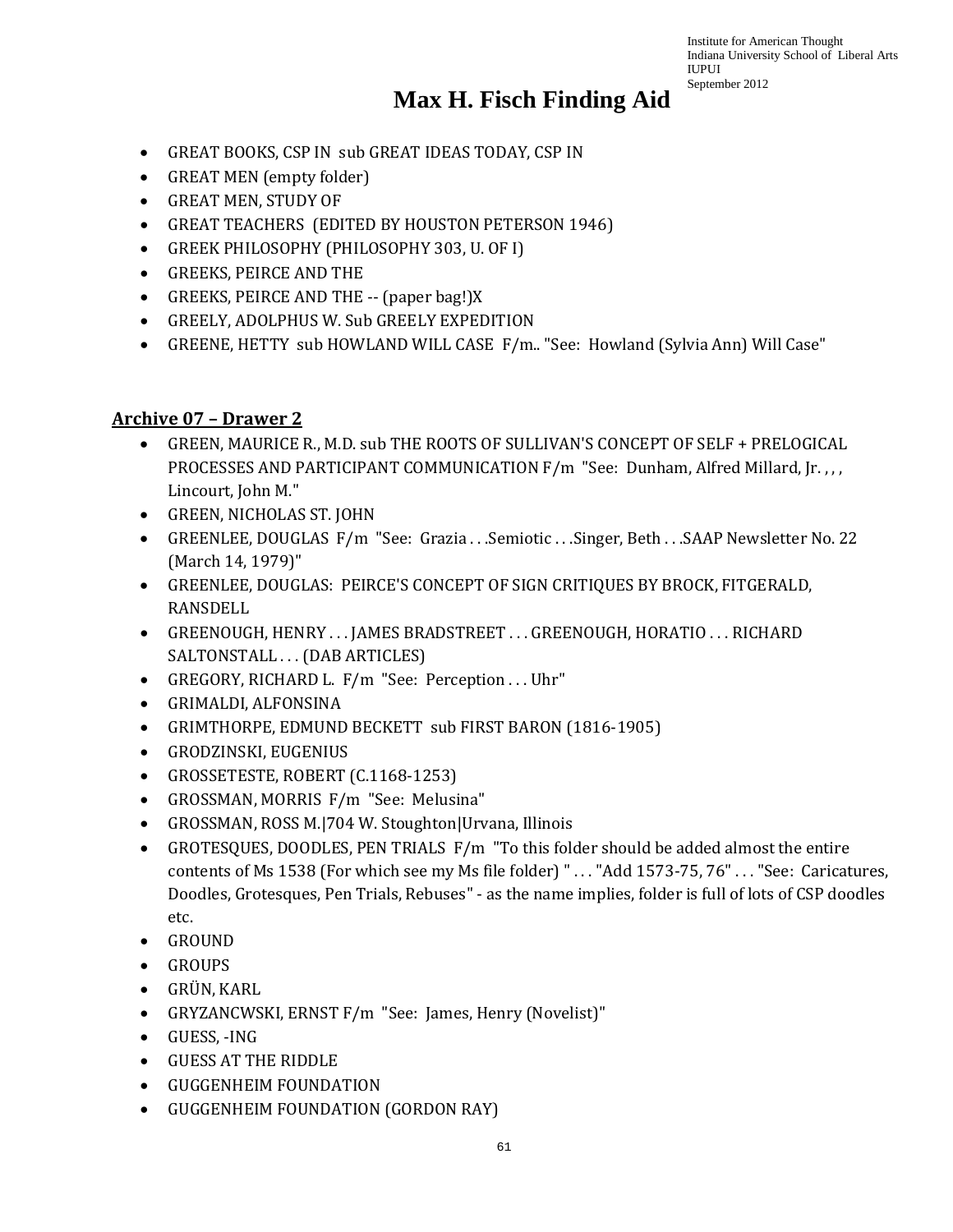- GUICE, C. NORMAN sub WAYNE STATE UNI
- GUITEAU, CHARLES J.
- GUNTHER, GOTTHARD 1
- GUNTHER, GOTTHARD 2
- GUPTA, MADAN M.
- GUTTING, GARY M.
- GUYOT, ARNOLD
- GYPSIES
- HAACK, SUSAN F/m "See: Synthese Peirce Issue (May 1979)"
- HABERMAS, JÜRGEN
- HABSBURG, OTTO VON "See Juliette folders"
- HACKING, IAN 1
- HACKING, IAN 2
- HACKETT PUB. CO. 1983-1984 CATALOGUE . . . 1985-1986 CATALOGUE
- HADLEY, ARTHUR TWINING
- HAHN, LEWIS
- HAIR-SPLITTING
- HAKEN, STEPHEN (MEDIAGROUP TV PROJECT ON AMERICAN PHILOSOPHY) F/m "12/5/77 Sent him Venturi - MF 12/1/77"
- HALBERT'S INC.
- HALL, MISS CONSTANCE H.
- HALL, G. STANLEY
- HALL, WILLIAM P.
- HALSTED, GEORGE BRUCE F/m "See also: Lefevre, Arthur . . . Tuttle, Preston" and "JHV Fellow 76- 78 . . . PhD (Math) conferred '79 . . . CSP-Halstead (sic) - beginning 1895 - See: CSP-FCR 11/2/94"
- HAMANS, L.
- HAMBURG
- HAMILTON, JAMES E.
- HAMILTON-FARIA, HOPE
- HAMILTON, SIR WILLIAM: LECTURES . . . NOTES ON REID
- HAMILTON, SIR WILLIAM, AND HIS CONTROVERSY WITH AUGUSTUS DE MORGAN "See: De Morgan, Augustus"
- HAMILTON, WM. ROWAN (1805-1865)
- HAMPSHIRE, STUART
- HAND, LEARNED (1872-1961) F/m "See Kellogg article on Holmes and Hand"
- HANDEDNESS
- HANFORD, MRS. JAMES HOLLY
- HANOVER COLLEGE AND MADISON, INDIANA
- HANSEN, JULIANE
- HANSON, KAREN
- HANSON, NORWOOD RUSSELL (1924-1967) F/m "See: Thomson, Elizabeth . . . Buchdahl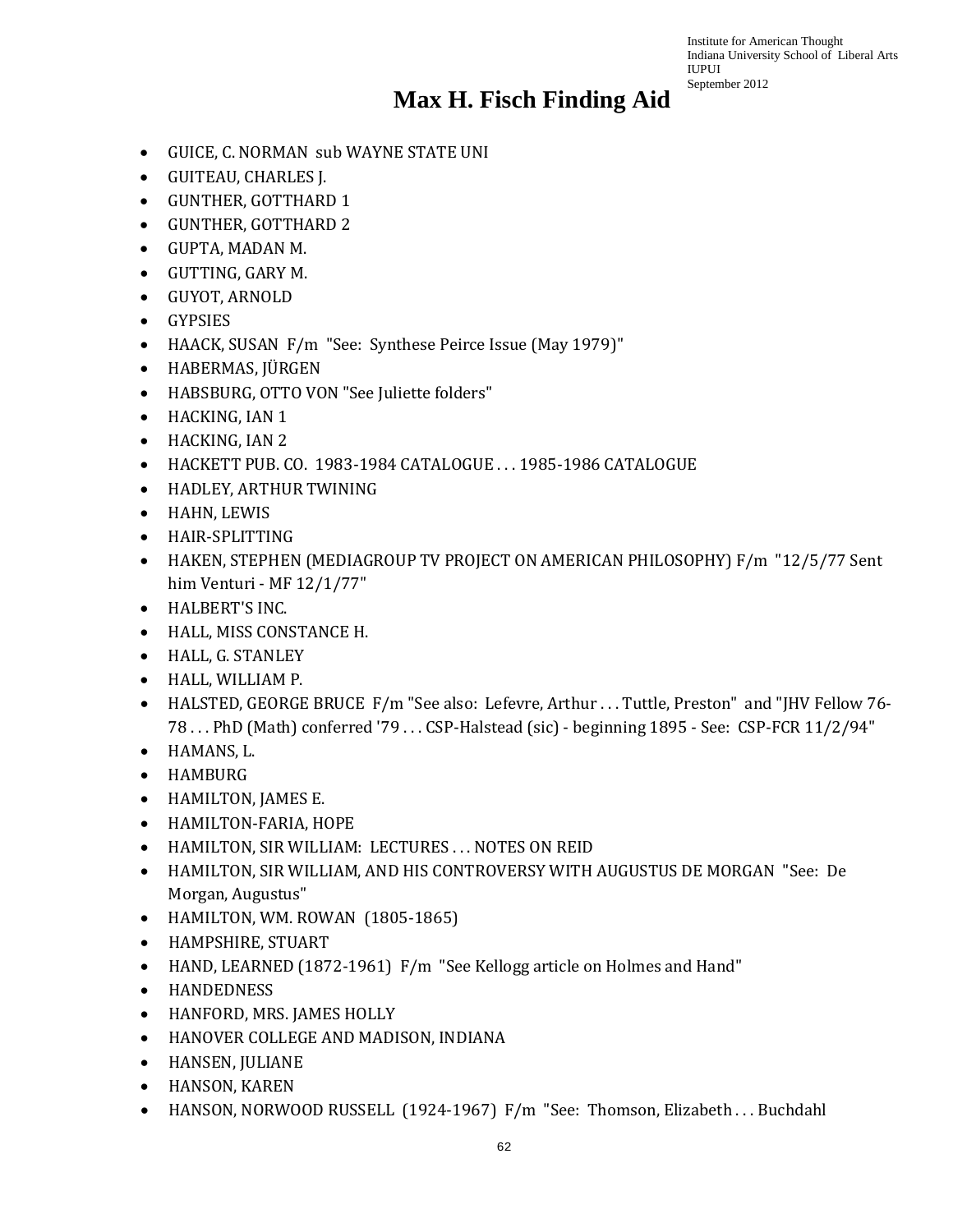#### **Max H. Fisch Finding Aid**

(Hanson's Commentary on pp. 458-466)"

- HANTZ, JACOB MUHLENBERG F/M "See G-1887-1.5 Folder . . . MS L100 folder"
- HANTZIS, CATHARINE WELLS
- HARDENBERGH, MRS. MARGARET NICHOLS
- HARDWICK, CHARLES (EMPTY FOLDER)
- HARDWICK, CHARLES S. F/m "See also: Ketner . . . Texas Tech University"
- HARE, AUGUSTUS WILLIAM (1792-1834)
- HARE, JULIUS CHARLES (1795-1855)
- HARE, PETER F/m "See: Clifford ... Parry"
- HARING, ELLEN S. (UNIVERSITY OF FLORIDA)
- HARLEY, ROBERT (1828-1910)
- HARMAN, GILBERT H. 1
- HARMAN, GILBERT H. 2
- HARPER DICTIONARY OF MODERN THOUGHT
- HARRINGTON, KATHLEEN WILSON
- HARRIOT, THOMAS (C. 1560-1621)
- HARRIS, ADELAIDE
- HARRIS, ERROL E.
- HARRIS, HENRY S. 1
- HARRIS, HENRY S. 2
- HARRIS, ROBERT J.
- HARRIS, WILLIAM TORREY F/m "See: Spiegelberg ... Hausman ... . Elton ... Alcott (for Xerox copy of draft of ABA-WTH 4/2/68)" . . . "See my working copy of Nethery's "C.S. Peirce to W. T. Harris" in Roberts Realism folder (Later returned to this folder)"-X
- HARROWITZ, NANCY
- HART, HELEN ENGLE
- HARTER, EDWARD D.
- HARTMAN, RICHARD
- HARTSHORNE, CHARLES 1
- HARTSHORNE, CHARLES 2
- HARTSHORNE AND WEISS REVIEWS OF VOLUME I IN TCSPS
- HARTZELL, K. D. F/m "See: Music, Musicians"
- HARVARD COLLEGE APPOINTMENT PAPERS AS HONORARY RESEARCH ASSOCIATE IN PHILOSOPHY FOR ONE YEAR BEGINNING JULY 1, 1966
- HARVARD COLLEGE CLASS OF 1859 CSP'S COURSE AND TEACHERS F/m "See Rand, Benjamin"
- HARVARD COLLEGE OBSERVATORY "See: Astronomy"
- HARVARD COLLEGE THEMES, CSP'S
- HARVARD COOPERATIVE SOCIETY (THE COOP) (Empty folder)
- HARVARD LIBRARY CHARGING LISTS X (missing)
- HARVARD PROCTOR AND TUTOR, CSP'S APPOINTMENT AS, 1860-61
- HARVARD TRUST COMPANY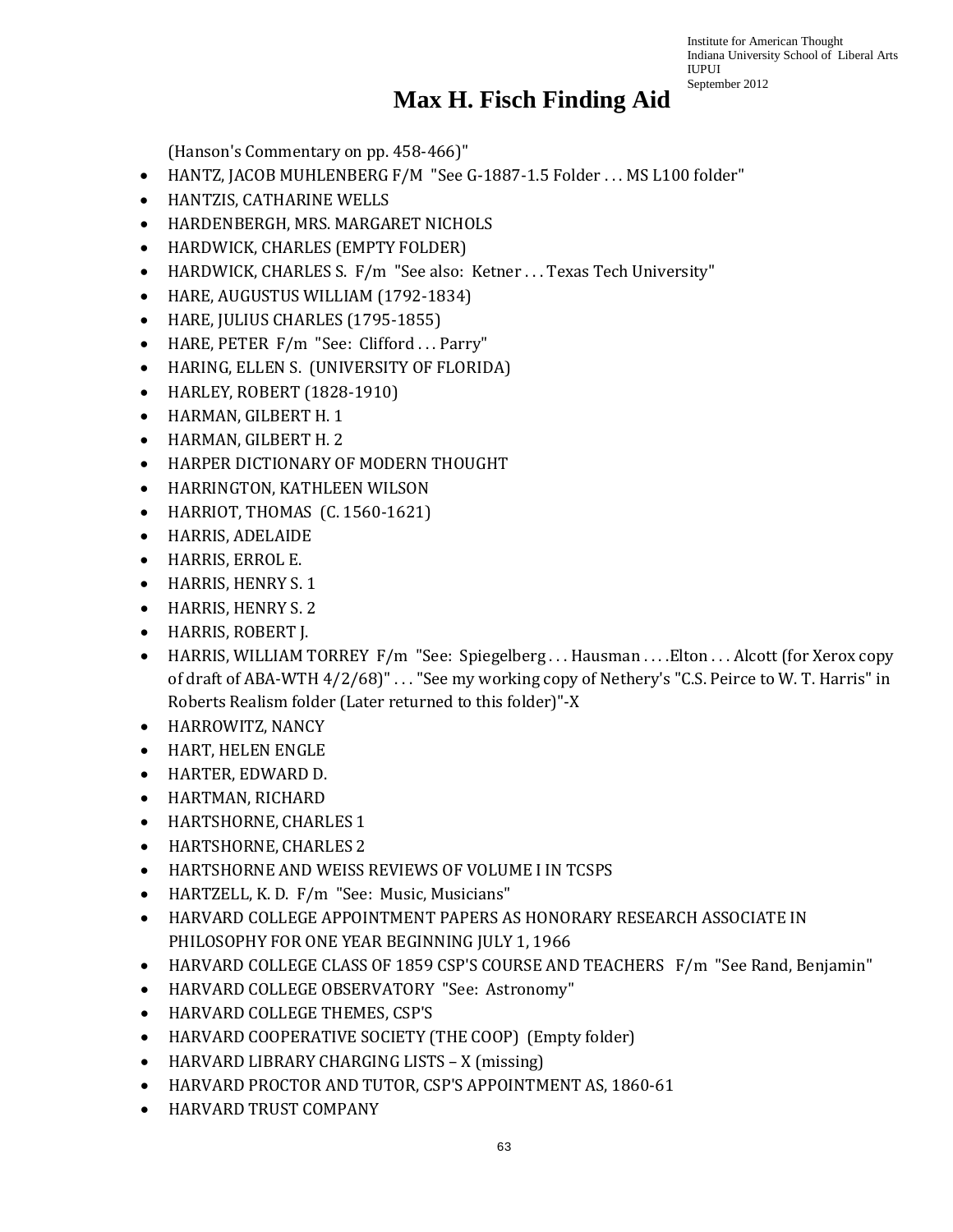# **Max H. Fisch Finding Aid**

- HARVARD LOGIC SYMPOSIUM CONTRIBUTORS X
- HARVARD UNIV., ARCHIVES
- HARVARD UNIVERSITY sub CSP RECORDS SUPPLIED TO E. B. WILSON X (missing)
- HARVARD UNIVERSITY COLLECTION OF HISTORICAL SCIENTIFIC INSTRUMENTS
- HARVARD UNIVERSITY CATALOGUES, ANNUAL REPORTS UNIVERSITY LECTURES
- HARVARD UNIVERSITY sub ANNUAL REPORTS, ETC.
- HARVARD UNIVERSITY DEPARTMENT OF PHILOSOPHY, CORRESPONDENCE WITH MEMBERS OF F/m: "See" Cavell . . . Rawls . . . Putnam . . . Houghton . . . Harvard University Press"-X
- HARVARD UNIVERSITY PHOTODUPLICATION SERVICE
- HARVARD UNIVERSITY sub SANTAYANA FELLOWSHIP ... FIRTH ... MILLER ... WHITE
- HARVARD UNIVERSITY PRESS sub JOSEPH D. ELDER, SCIENCE EDITOR
- HARVARD UNIVERSITY PRESS
- HARVARD UNIVERSITY GRADUATE SCHOOL, JMP & W. W. GOODWIN: GROWTH OF THE GRADUATE SCHOOL F/m "See: Peabody, Francis G."
- HARVARD, TO TAKE TO sub SPET. 5-9, 1989 . . . HILARY PUTNAM
- HARVARD FOLDER (MAROON)
- HARWOOD, EDWARD C. (1900-1980)
- HASKELL, DANIEL C. sub "SOME ADDITIONS"
- HASKELL, THOMAS L.
- HASSLER, FERDINAND R. & THE STEAMER HASSLER
- HAUSMAN, CARL R.
- HAWKINS, BENJAMIN S., JR. F/m "5/28/75 I reported answers from Mrs. Heisser"; moved doilies from Mrs. O. E. Heisser to fireproof cabinet
- HAWKINS, DAVID F/m "For final draft of introduction, see F, MH: Unpublished ..."
- HAWKINS, HUGH
- HAWORTH, LAWRENCE L. 1
- HAWORTH, LAWRENCE L. 2
- HAY, WM. H. F/m "See: Jastrow ... Orsini"
- HAYAKAWA, S. I.
- HAYDEN, DOLORES sub MFP AND COOPERATIVE HOUSEKEEPING
- HAYES-TILDEN ELECTION
- HAYNES, RICHARD P. 1
- HAYNES, RICHARD P. 2

#### **Archive 07 – Drawer 3**

- HAYNES, THOMAS M. 1
- HAYNES, THOMAS M. 2
- HEAP
- HEARING AIDS
- HEARING LABORATORY, INC.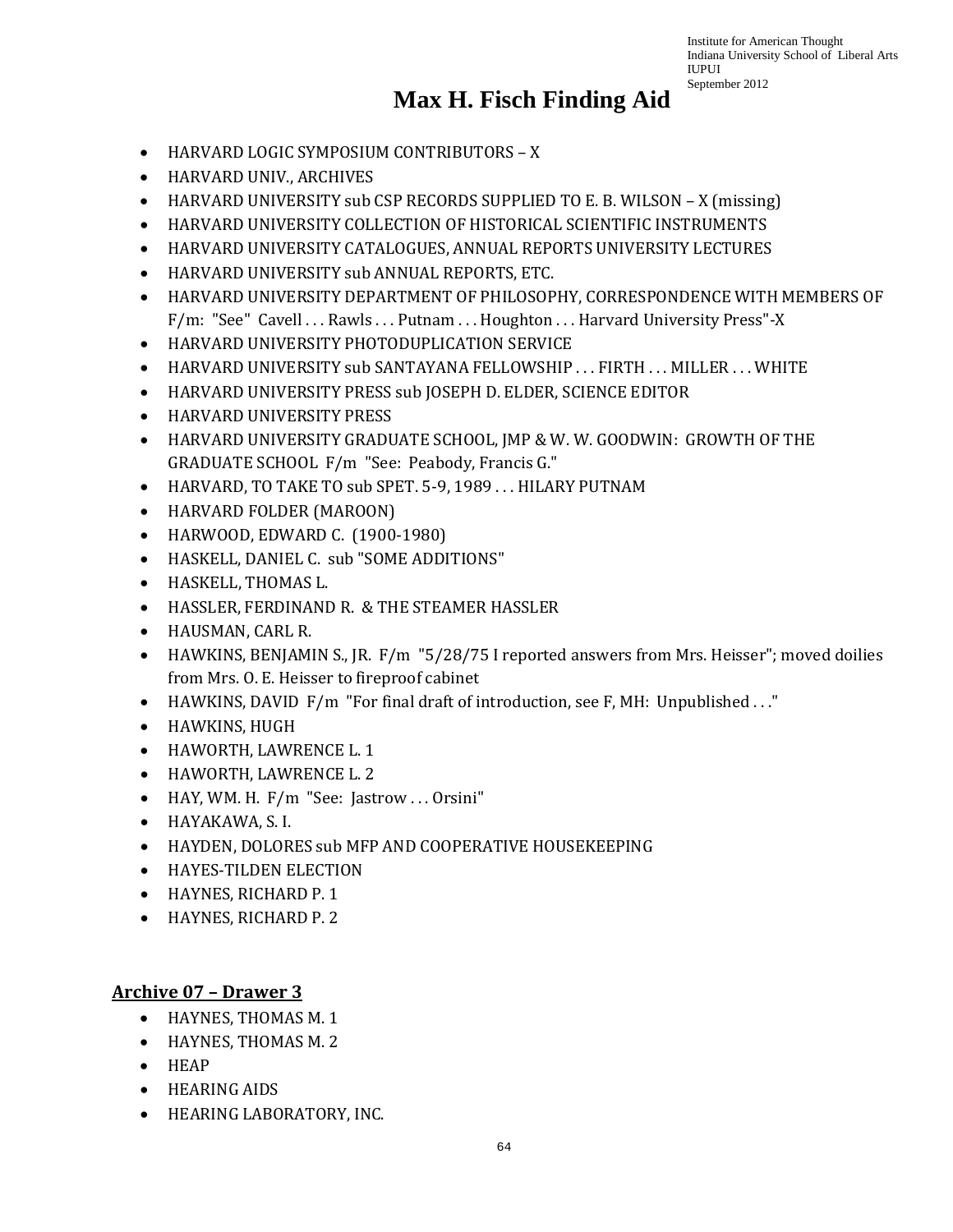- HEBB, D. O.
- HEBREW ALPHABET
- HEDGE, LEVI . . . HEDGE, FREDERIC H.
- HEDRICK, BENJAMIN SHERWOOD
- HEDRICK, DON & PAULINE . . . NEIL AND IRENE copies of 4 drafts of letters written by Hedrick
- HEGEL F/m "See: Elton.... Harris ... Spiegelberg"
- HEGEL & PEIRCE F/m "See: Petrick, Joseph A.: Peirce on Hegel" ... Also, shorthand notes!
- HEGEL, PEIRCE AND (PAPER FOR HEGEL SOCIETY 1972 FALL) F/m "See: Spiegelberg (for his paper on Hussert's and Peirce's Phenominologies)
- HEGERMANN-LINDENCRONE, LILLIE (GREENOUGH) MOULTON, 1844-1928
- HEIDEGGER, MARTIN 1889-1976 F/m "See MF-JM Krois . . . JMK-MF 8/13/80"
- HEIDEL, WILLIAM ARTHUR: Includes "Hecataeus and the Egyptian Priests in Herodotus, Book II," *Memoirs of The American Academy of Arts and Sciences Vol. XVIII, Part 2. Boston, October 1935. H*
- HELLER, JOHN
- HELM, BERTRAND
- HELMHOLTZ, HERMANN L. F. VON (1821-1894) F/m "See N-1894-11 . . . Barnouw"
- HEMPEL, CARL GUSTAV
- HENLE, PAUL
- HENRY, JOSEPH
- HERAKLEION (CRETE) AUGUST 1-6, 1974 sub ANTON & MOUTSOPOULOS F/m "See: The Poliscraft - Notes toward Herakleion Paper"
- HERBART, JOHANN F.
- HERBENICK, RAYMOND MICHAEL F/m "See: Systems Theory"
- HERBERT, WRAY F/m "For another copy see Semiotics: Fad or Revolution?"
- HEREDITARIANISM, SOCIAL sub HEREDITARIAN SOCIAL THOUGHT
- HERMENEUTICS F/m "Check CD interleaf?"
- HERSCHEL, (SIR JOHN . . . (SIR WILLIAM F/m "See 4x6 slips"
- HERZBERGER, HANS G.
- HERZFELD, MICHAEL RCLSS F/m "See RCLSS"
- HEURETIC ... HEURISTIC "See Methodentic ... Discovery ... Economics of Research ... Zebetic" ... "No entry in Imperial"
- HEYLMAN MARTIN ... KATHERINE ... (MONROE)
- HICKMAN, LARRY F/m "See: McDermott folder"
- HILBERT, DAVID sub SUR L'INFINI F/m "Offprint from Jeanne HEnli 5/3/79" -- very old original pamphlet - in French
- HILGARD, JULIUS E.
- HILL, LEWIS E. sub TOWARD A PRAGMATIC PHILOSOPHY OF HTE HISTORY OF ECONOMICS, ETC.
- HILPINEN, RISTO
- HILPINEN, RISTO| CSP BIOGRAPHICAL ENTRY IN DICTIONNAIRE DES PHILOSOPHES
- HINTIKKA, JAAKKO F/m "See Brock (Hintikka's Game Theoritic Rules") . . . "Ketner: 'How Hintikka misunderstood Peirce's account of Theorematic reasoning'"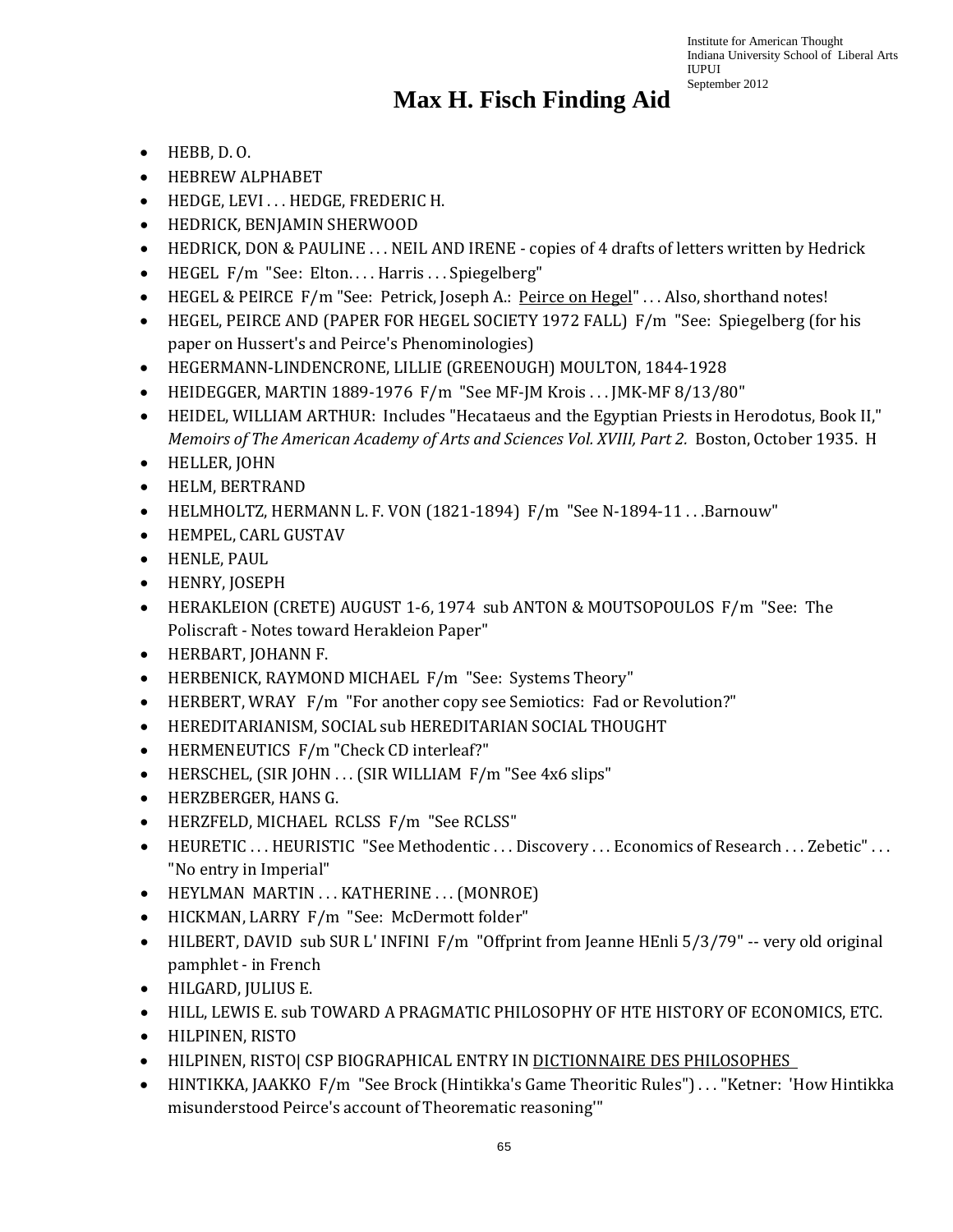- HIRSCH, JERRY (Empty folder)
- HISTORIAN
- HISTORICA MATHEMATICA F/m "See: May, Kenneth O."
- HISTORIANS OF AMERICAN SCIENCE, DIRECTORY OF
- HISTORY AS "SCIENCE" AND AS ACADEMIC DISCIPLINE. QUESTIONS CONCERNING F/m "See: Bodin ... Walton ... Mooney" "4x6 historicism ... historism ... history"
- HISTORY OF PHILOSOPHY, SOCIETY FOR THE STUDY OF
- HISTORY OF PHILOSOPHY DELUSION, THE (1961)
- HISTORY OF RELIGIONS: Proceedings of the IXth Internaitnal Congress for the
- HISTORY OF SCIENCE, CSP ON
- HISTORY OF SCIENCE, (CSP'S PROJECTED BOOK FOR PUTNAM'S)
- HISTORY OF SCIENCE, DICTIONARY OF, CSP IN
- HISTORY OF SCIENCE SOCIETY 50TH ANNIVERSARY MEETING AT NORWALK, CONNECTICUT, OCTOBER 25-27, 1974
- HISTORY OF SCIENCE SOCIETY ANNUAL MEETING, BURNDY LIBRARY, 27-30 OCTOBER 1983
- HISTORY OF SCIENCE SOCIETY NORWALK, CONNECTICUT 27-30 1983
- HISTORY OF SCIENCE SOCIETY 1985 MEETING BLOOMINGTON, INDIANA
- HISTORY OF SCIENCE SOCIETY NEWSLETTER
- HOADLY, BENJAMIN BP. OF WINCHESTER, 1676-1761
- HOCKING, RICHARD "F/m See: Barnett, Samuel. . . Hocking, Wm. Ernest"
- HOCKING, WILLIAM EARNEST
- HOCUTT, MAX OLIVER sub "THE LOGICAL FOUNDATIONS OF PEIRCE'S AESTHETICS"
- HODGINS, FRANK, AUDREY, JESSICA
- HÖFFDING, HARALD
- HOENSCH, JARMILA
- HOLDEN, E.S. F/m "See: Wisconsin, University of, CSP at (1885) . . . CSP-ESH 1/8/86 and 8/20/86) from Lick Observatory via VFL" (Empty folder)
- HOLDEN, EDWARD SINGLETON
- HOLMES, MARGUERITE
- HOLMES, OLIVER WENDELL SR.
- HOLMES' PREDICTION THEORY OF LAW, THE FIRST PUBLISHED STATEMENT OF, IN 1872
- HOLMES, O.W., JR., + HOWE, MARK DEWOLFE F/m "See: Legal Positivism, Pragmatism, Realism ... Kellogg, Frederic, R. . . . Miller, James D."
- HOLMES, SHERLOCK F/m "See: Doyle, Sir Arthur C. . . . Sebeok,. T. A. + J.V.: 'You Know My Method' . . . Tracy, Jack . . .Beckman, Frank S."
- HOLT, HENRY xeroxed letters to/from CSP & Henry Holt no MS#'s on copies
- HONIGSHEIM, PAUL: PRAGMATISM
- HOOK, SIDNEY
- HOOKE, ROBERT F/m: "See: Impressions of Sense, First"
- HOOKWAY, CHRISTOPHER J. F/m "See: Weigh, -t, -ing + Weighing the Earth"
- HOOSAC MOUNTAIN, STATION, TUNNEL xeroxed letter from CSP, no MS# on copy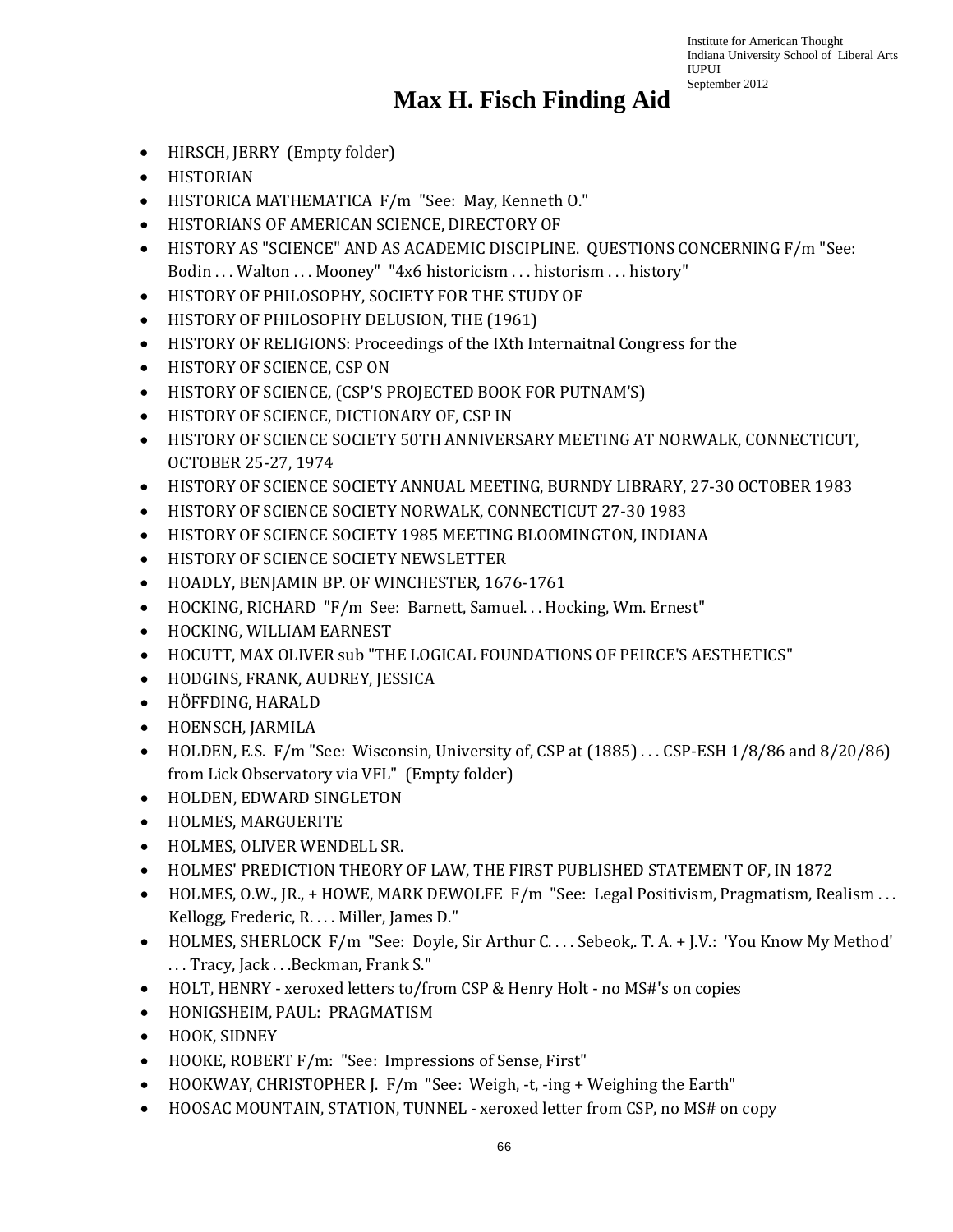- HOOSAC TUNNEL F/m "See: Weigh, -t, -ing + Weighing the Earth"
- HOOSIER MOTOR CLUB
- HOOVER, HERBERT 1874-1964 F/m "See 4x6 Hoover"
- HOPKINS,BISHOP JOHN HENRY F/m "See: Episcopal Church, CSP and"
- HOPKINS, CHARLES JEROME large stack of CSP letters, all xeroxed and cropped to original size
- HORSFORD, EBEN NORTON F/m "See: Cooke ... L206 ... John, Richard" 2 CSP letters, xeroxed with no MS#'s
- HORVATH, TIBOR
- ENCYCLOPEDIA OF HUMAN IDEAS ON ULTIMATE REALITY AND MEANING (TIBOR HORVATH, S.J.)
- HOUGHTON LIBRARY
- HOUSE (604 WEST IOWA STREET, URBANA, ILL.) CORRESPONDENCE CONCERNING SALE OR RENTAL OF - 2 photos of Fisch home; 1 b&w and 1 color
- HOUSE INSURANCE (WINDRIDGE)
- HOUSER, NATHAN sub VISIT TO NATIONAL ARCHIVES JUNE 18-22, 1984 (Empty folder)
- HOUSER, NATHAN
- HOUSER, NATHAN & ALETA
- HOUSER THESES F/m "I have a bound copy of the thesis as accepted in 1985"
- HOW DO WE KNOW F/m "See: Scientific Intelligence"
- HOWARD, COLIN F. 2 b&w photos of garage behind Arisbe
- HOWELLS, EDMUND G. . . . HUME, SHAFTESBURY, AND THE PEIRCE-JAMES CONTROVERSY.
- HOWELLS, WILLIAM DEAN
- HOWLAND (SYLVIA ANN) WILL CASE F/m "See: Green, Hetty"
- HOWISON, GEORGE H. F/m "See: Chauvinet (because of CSP's confusion)"
- HUDSON INSTITUTE
- HUDSON RIVER
- HUFF, TOBY E.
- HULL, DAVID sub CHARLES DARWIN AND 19TH CENTURY PHILOSOPHIES FO SCIENCE
- HULL, DAVID L.: IN DEFENSE OF PRESENTISM
- HUMANE LETTERS . . . HUMANITIES . . . LITERAE HUMANIORES
- HUME, DAVID
- PEIRCE ON HUME sub TO COPY FOR MHF
- HUNT, W. MURRAY: SOME OBSERVATIONS ON PEIRCE'S THEORY OF CATEGORIES (1977) X (missing)
- HUNTER COLLEGE sub EISELE-PEIRCE CONFERENCE MAY 8, 1981 F/M "See: Life, American, Peirce's Place in Peirce (The name) . . . G-1901-5"
- HUNTER COLLEGE PEIRCE COLLOQUIUM
- HUNTINGTON, EDWARD V. F/m "The offprint came from Jeanne Henle 5/3/79" old pamphlet, from 1905, titled "On Classes in General"
- HUNTINGTON EDWARD V. and {LADD-FRANKLIN, CHRISTINE . . . ARTICLES "LOGIC" AND "LOGIC SYMBOLIC" IN ENCYCLOPEDIA AMERICANA
- HUNTINGTON, FREDERIC DAN F/m "See: Episcopal Church, CSP and ... MS L211"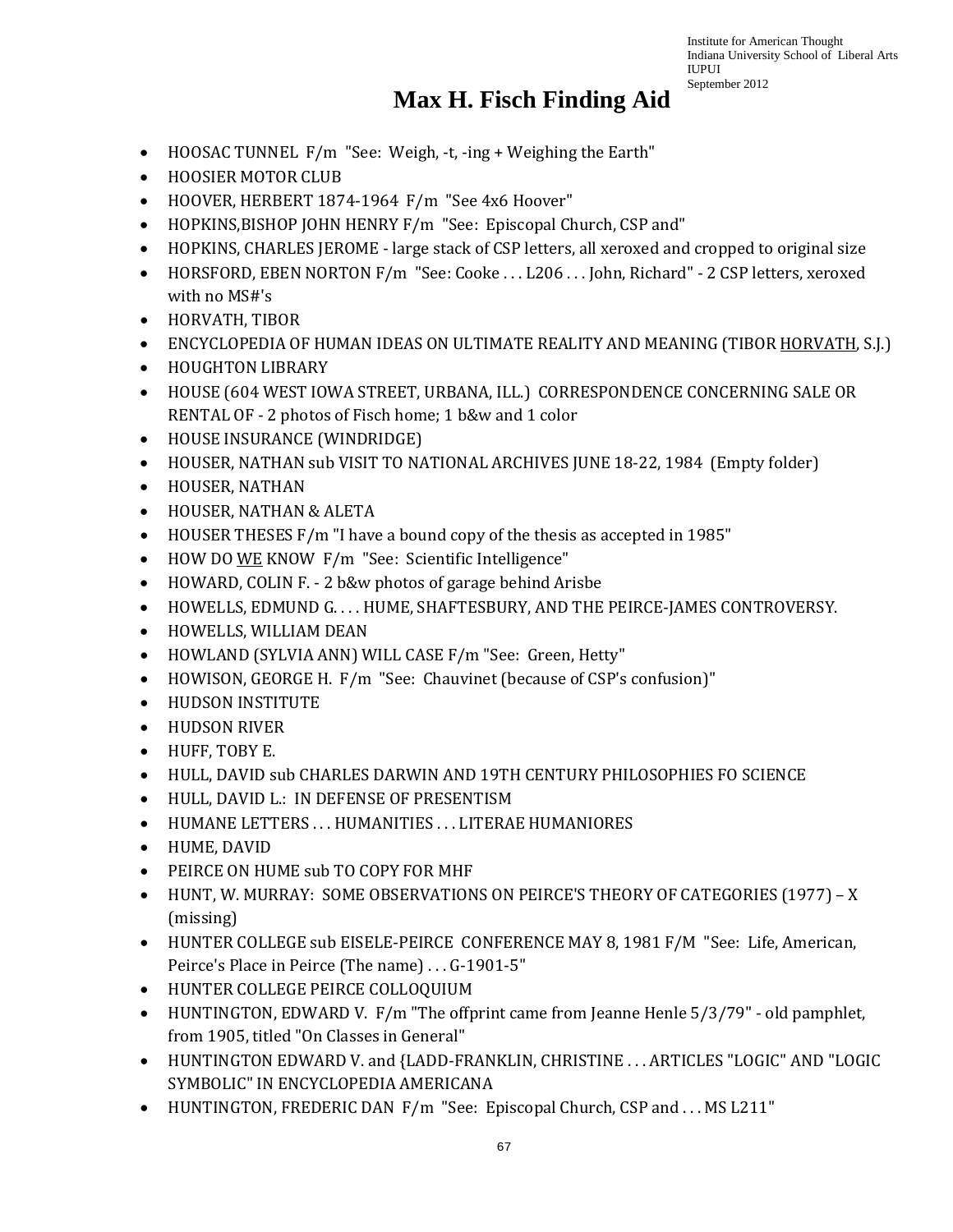- HUNTINGTON LIBRARY
- HUNTINGTON, WILLIAM R. (1838-1909) Fm "See: Woolverton"
- HUSIK, ISAAC
- HUSSERL, E. G. (1859-1938) F/m "See also: Speigelberg ... Dougherty ... Mullin ... Hegel, Peirce and" . . . "As of 3/6/79 I cannot find Herbert Speigelberg's article "Husserl's and Peirce's Phenominologies" PPR 17:164-185, 1957 . . . 1/13/81 It is now in Speigelberg folder"
- HUTCHESON, FRANCIS
- HUXLEY, THOMAS H. F/m "See: metaphysical Society"
- HYDROGRAPHIC CHARTING (EB ARTICLE) (CSP'S CD ARTICLE) F/m "See: Manning ... Maury"
- HYPOTHESIS (EB, CSP IN CD, ETC.) F/m "See: abduce, abduction (Reproduce, -duct {Reproduction"
- HYPOTHETICO DEDUCTIVISM
- I, IT, THOU F/m "See: Buber, Martin . . . Burke, T.E. . . . "There is a previous I, IT. THOU folder not found May-June 1979 . . ."(Or perhaps the TUISM folder is the one I had in mind)"
- IBANEZ DE IBERO, CARLOS (1825-1891)
- ICON, INDEX, SYMPBOL IN CD, CSP'S MARKINGS (Empty folder) F/m "See: Sign, Representation etc. in CD, CSP/s markings. On "Icon" see Mechtild Keines's paper (also her Thesis)"
- IDEA, IDEALISM, IDEALITY sub IDEAL REALISM (IN CD) X
- IDEALITY IN PHRENOLOGICAL CHARTS AND BOOKS
- IGNORANCE, THE ENCYCLOPAEDIA OF
- ILLINOIS (Empty folder)
- ILLINOIS PHILOSOPHICAL ASSOCIATION, NOTES FOR TALK TO
- ILLINOIS PHILOSOPHY CONFERENCE
- ILLINOIS, UNIVERSITY OF, PRESS
- ILLINOIS STATE UNIVERSITY ANNUITANTS ASSOCIATION
- ILLINOIS, UNIVERSITY OF (URBANA-CHAMPAIGN) DEPARTMENT OF PHILOSOPHY
- ILLINOIS, UNIVERSITY OF (INSURANCE, PENSION, ETC.)
- ILLINOIS WESLEYASN UNIVERSITY F/m "See: Koehn, Donald R."
- ILLUSTRATION
- IMMEDIATE PERCEPTION F/m "See" CROMBIE (empty folder)
- IMPERIAL DICTIONARY
- IMPRESSIONS OF SENSE, FIRST F/m " In revising, see Richard J Lohkamp's letter of June 16, 1971. . . In conversation he called my attention to MS 922, on which see 4x6: Impressions (1862) . . . 2/27/74" "See now the folder: Hooke, Robert ..." "See Buzzelli's letter of 1/16/74 ... " "RAT-MF 9/14/81 . . . " "RAT\_MF 10/2/81 . . . " "Goüt, Karl (Folder) . . . " See MS 609 (1908) in MF's file (marked)"
- INDIANA 1
- INDIANA 2 (Empty folder)
- INDIANA 3
- INDIANA DUNES NATIONAL LAKESHORE
- INDIANA PHILOSOPHICAL ASSOCIATION
- INDIANA PHILOSOPHICAL ASSOCIATION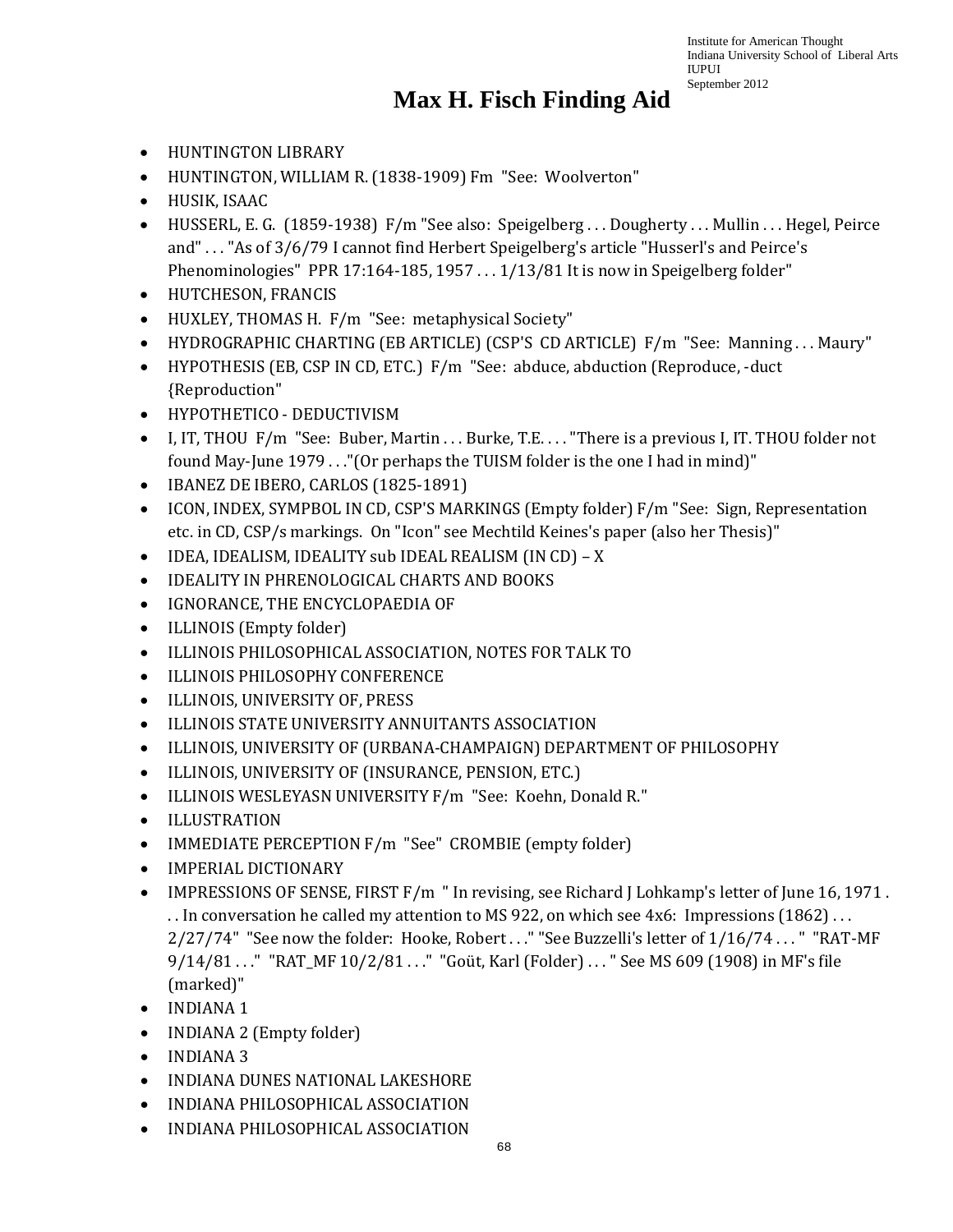• INDIANA UNIVERSITY-PURDUE UNIVERSITY AT INDIANAPOLIS

#### **Archive 07 – Drawer 4**

- INDIANAPOLIS TO LA
- INDIANAPOLIS SYMPHONY ORCHESTRA
- INDIANAPOLIS SYMPHONY ORCHESTRA
- INDIANA STATE LIBRARY
- INDIANA STATE MUSEUM
- INDIANA UNIVERSITY BLOOMINGTON
- BLOOMINGTON (Empty folder)
- BLOOMINGTON LIBRARY sub XEROXING, CHECKING, ETC. (empty folder)
- INDIANA UNIVERSITY CONTRACT (1979-1980)
- INDIANA UNIVERSITY, BLOOMINGTON sub THE LILLY LIBRARY
- INDIANA UNIVERSITY HOSPITALS (JEFFREY C. DARNELL)
- INDIANA UNIVERSITY HONORARY DEGREE sub DOCTOR OF HUMANE LETTERS
- IUPUI OCTOVER 2-3, 1974 CONFERENCES WITH EDWARD C. MOORE ET AL F/m "See: New Edition . . . Moore, Edward C."
- INDIANA UNIVERSITY FOUNDATION
- INDIANA UNIVERSITY INSTITUTE FOR ADVANCED STUDY
- INDIANA UNIVERSITY MEDICAL CENTER
- INDIANA UNIVERSITY PRESS sub 9BERNARD PERRY, DIRECTOR) (JOHN GALLMAN, DIRECTOR) X (MISSING)
- INDIANA UNIVERSITY PROSTITUTION AT (JOHN R. KRUEGER)
- IU SCHOOL OF MEDICINE LIBRARY
- INDIANA UNIVERSITY-PURDUE UNIVERSITY-INDIANAPOLIS sub GREEN SHEETS
- IUPUI CENTER FOR STUDY OF AMERICAN THOUGHT AND CULTURE X (MISSING)
- IUPUI DOWNTOWN EXPRESS SCHEDULE
- IUPUI PARKING PERMIT
- IUPUI SLA FACULTY ANNUAL SUMMARY REPORT
- INDIANS, AMERICAN
- INDIANAPOLIS
- INDIANAPOLIS
- INDIVIDUAL, NATURE AND VALUE OF THE (WEINTRAUB)
- INDUCTION (BLACK) sub (EDWARDS: ENCYCLOPEDIA)
- INDUCTION (VON WRIGHT) CSP IN CD ETC)
- INFER, -ENCE
- INFINITE, -SIMAL IN CD . . . INFINITY
- Influence of Darwin (1910) 169-197; *Logic: The Theory of Inquiry*. New York: Henry Holt and Co., 1938.
- INFLUENCE OF THE PRESENT, THE: upon the past hundred years. F/m: "Libre Belgique"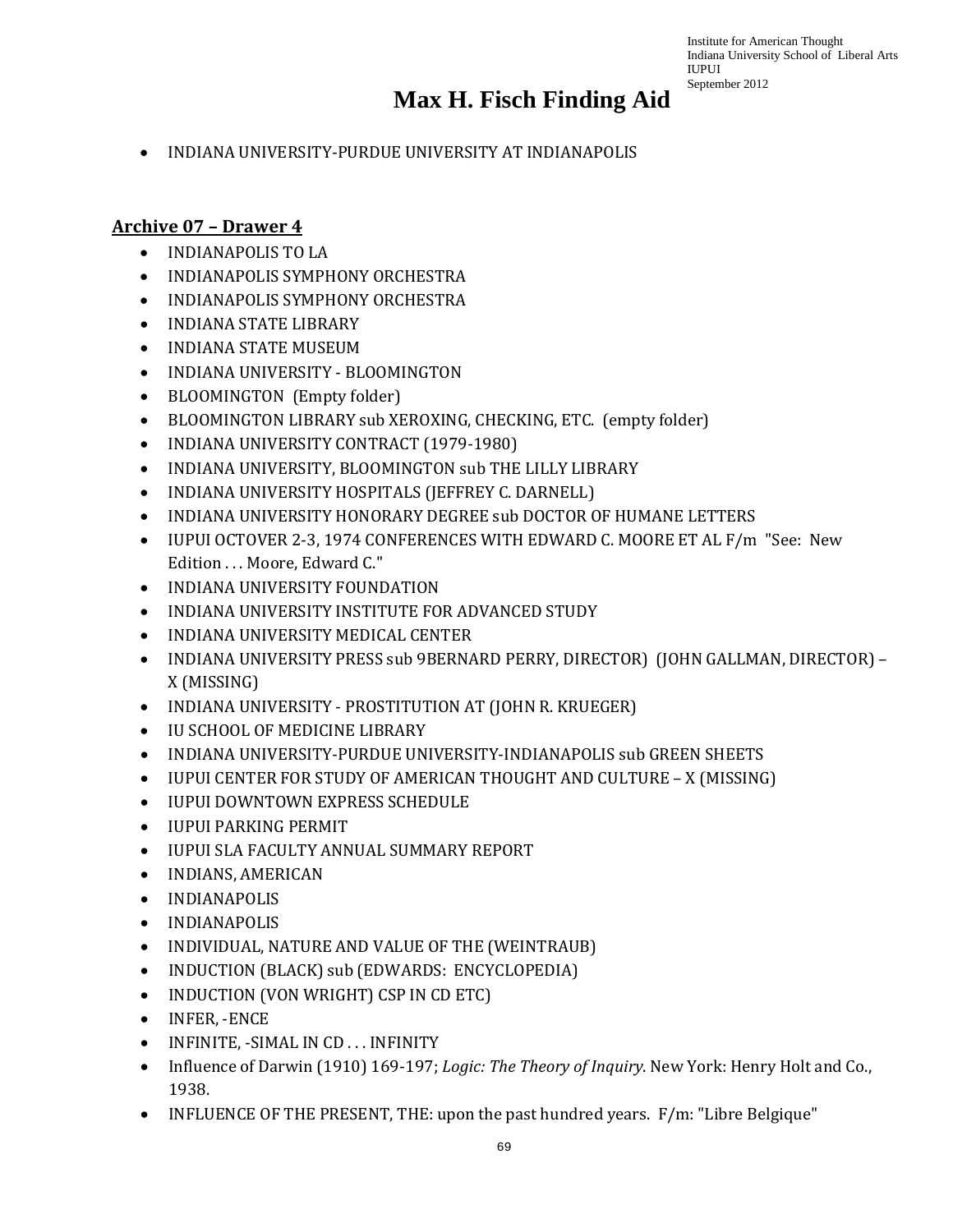- INFORMATION F/m "Cf. Ms 431B, ISP327-330 . . . (Logic III 40-42) . . . (Jan. 7, 1902)-X
- INNATE IDEAS
- INNIS, ROBERT E. F/m "See: Eco... General Theory of Signs, Just How General is Peirce's?"
- INSTITUTE, -ION IN CD, OED ETC. F/m "See also Critic"
- INSTITUTE FOR ADVANCED STUDIES IN PHILOSOPHY
- INSTITUTE FOR HUMANITIES RESEARCH
- INSTITUTE FOR HUMANITIES RESEARCH
- INSTITUTE FOR STUDIES IN PRAGMATICISM (TEXAS TECH UNIVERSITY) (KENNETH L. KETNER, DIRECTOR) - various color photos of people in an office
- INSTITUTE PROJECT AGREEMENT 2/9/76
- INSTITUTION, IDEA OF, IN MAJOR RELIGIONS . . . INSTITUTIONS, CREATION OF UNIVERSAL sub 1958 CONGRESS OF HISTORY OF RELIGIONS f/m "See: Critic of Institutions, the"
- INSTITUTIONS, CRITICS OF
- INSTITUTIONS ANTHOLOGY: NOTES TOWARD AN
- INSURANCE LIFE/HEALTH sub (MAX H. FISCH)
- INTELLECTUAL PHILOSOPHY
- INTER-AMERICAN SOCIETY OF PHILOSOPHY sub INTERAMERICAN CONGRESSES OF PHILOSOPHY
- INTERIOR
- INTERLIBRARY LOAN REQUEST FORMS
- INTERNATIONAL ACADEMY OF PHILOSOPHY (IAP)
- INTERNATIONAL ASSOCIATION FOR SEMIOTIC STUDIES (SECOND CONGRESS, VIENNA 1979) F/M "See Vienna 1979; Working Sessions, etc. . . . Announcement sent 10/24/78 to Ketner, Laferriere, Sebeok . . . Later letter to Apel, Pooner, Walther . . . 5/19/78 Write to Luigi Romeo? . . . 9/21/78 Write to Claude Morier? Gérard Deledalle? Klaus Oehler? John R. Lyne: (He called 9/29/78) Douglas (illeg) . . .Brock, Benedict Davenport . . . Pearson . . .Eco, Wells, Buczynska-Gacwicz . . .11/13/78 Keiner" (Left-side of folder) Already committed: Kloesel . . . Letter 10/23/78 sent to Apel, Benedict, Brock, Buczynska-Garewicz, Davenport, Deledalle . . Greenlee, Hardwick [Karl G.], Kevelson, Lyne, Morier, Oehler Posner, Ransdell, Savan, Walther, Wells . . . See Vienna 1979 Folder."
- INTERNATIONAL ASSOCIATION OF UNIVERSITIES: 1959 Vol. VII, No. 2 F/m "The Idea of a Uniersity," pp 125-127
- INTERNATIONAL SUMMER INSTITUTE FOR SEMIOTIC AND STRUCTURAL STUDIES MAY 30-JUNE 24, 1983 – X (MISSING)
- INTERNATIONALE ERDMESSUNG F/m "See 4x6" slips: European Geodetic Association . . . International Geodetic Association"
- INTERNATIONAL SUMMER INSTITUE FOR SEMIOTIC AND STRUCTURAL STUDIES (MAY 30-JUNE 24, 1983) AT BLOOMINGTON
- INTERPRETANT
- INTUITION (CD)
- INVENTION F/m "See: Discovery"
- INVESTIGANTI, L'ACCADEMIA DEGLI, NAPOLI, 1663-1670
- IRVINGTON HISTORICAL SOCIETY
- IRWIN, GLENN W., JR.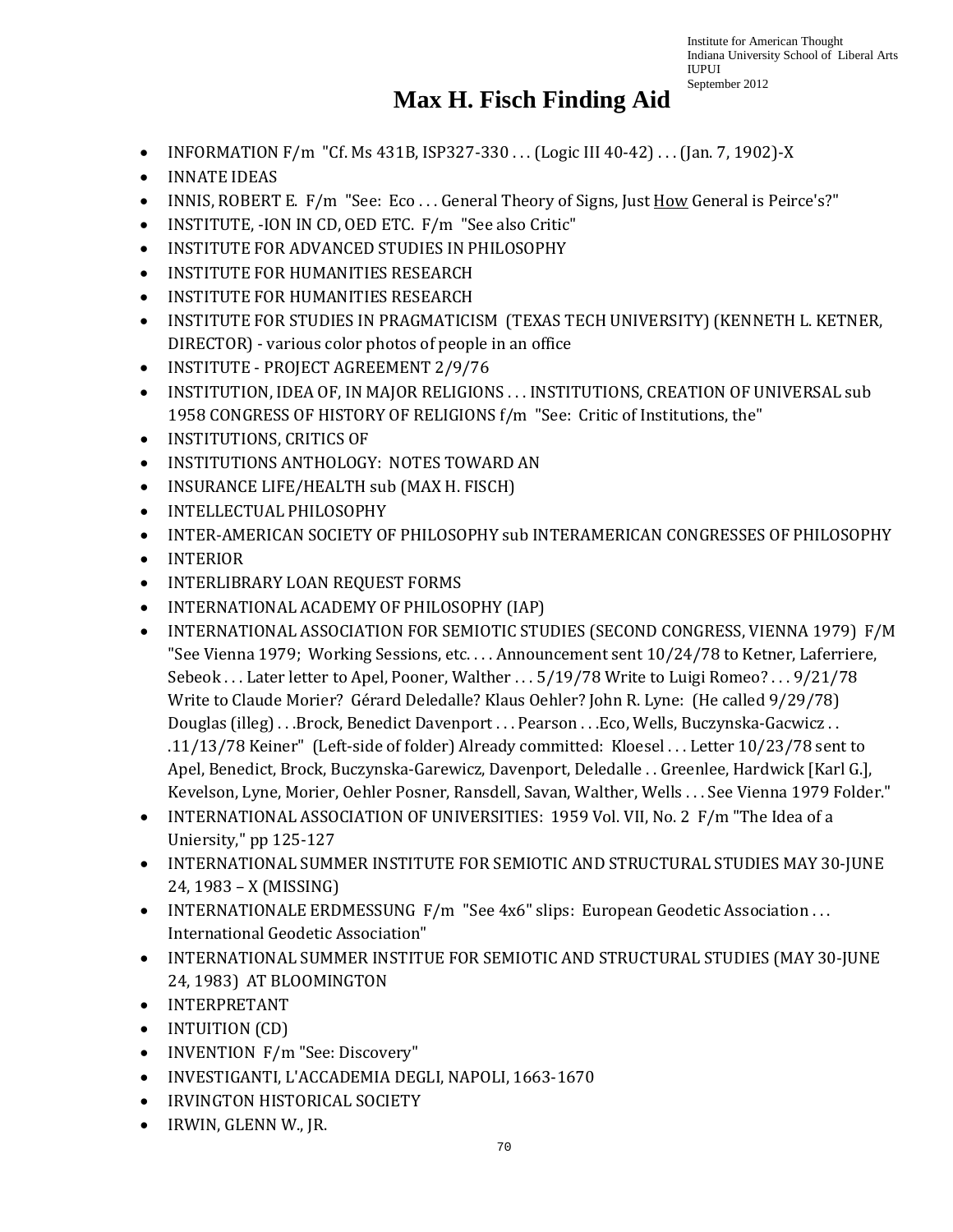- ISTITUTO ITALIANO PER GLI STUDI STORICI
- ISTITUTO ITALIANO PER GLI STUDI FILOSOFICI
- ITALY, CSP IN . . .ITALY, CSP ON
- ITALY 1977-1978
- ITALY, CSP IN 1870-1871 F/m "See: Leonardo . . . Rossi-Landi . . .Urbino"
- JACOBI, MARY PUTNAM, M.D.
- JACOBSON, NOLAN PLINY
- JACOBSON, RICHARD
- JAKOBSON, ROMAN F/m "See: Johns Hopkins University for xerox copy of Jakobson's part in The Peirce Symposium, of Sept. 25-26, 1975"
- JAMES, HENRY (NOVELIST) F/m "See: Winn, Peter . . . Gryzanowski . . . Shapiro, Gary . . . Duveneck . . . Boott"
- JAMES (WILLIAM) AND PEIRCE ... WINTERTHUR SEMINAR 1973
- JAMES, WILLIAM, TO THOMAS DAVIDSON 1/8/82
- JAMES, WILLIAM sub CORRESPONDENCE WITH CSP IN THE JAMES PAPERS IN THE HOUGHTON LIBRARY
- JAMES, WILLIAM
- JAMES, WILLIAM . . . CSP TO, AUG. 1905 F/m "See: Royce, Josiah: The Relations of the Principles of Logic to the Foundations of Geometry (CSP's critique of) . . .This letter is in CE/NE III/2 pp. 809- 835" – X (missing)
- IAMES F/m (Shorthand notes) and "Intimations of Pragmatism . . . Kraushaar, Otto F. "What James's Philosophical Orientation owed to Lotze" PR 47 (1938) 517-26 . . .1938 . . . 43 (1936) 235- 57"
- JAMES, WILLIAM, CSP TO 2/26/09 F/M "This letter is in CE/NE III/2: 836-866" X (missing)
- JAMES, WILLIAM (!) sub PORTRAIT BY DUVENEK ... INDIANAPOLIS MUSEUM OF ART ... F/m "Actually of Henry James, Sr." (Empty folder - Check loose material/filed in IMA/Yassin BVG 6/24/91)
- JAMES WILLIAM sub LETTERS TO F.H. BRADLEY 1895-1910
- nathan review. JAMES, WILLIAM, NEW EDITION OF CORRESPONDENCE WITH BURKHARDT ET AL. (Note: 6/24/91, BVG. Separated into four file folders. At first glance, this doesn't appear to be related materials.)
- JAPANESE ASSOCIATION FOR SEMIOTIC STUDIES, THE F/m "See: Kawama, Tetsuo . . . Yonemori"--X
- JAPONICA
- JASPERS, KARL F/m "See: Trivers"
- JASTROW, JOSEPH F/m "See Thomas Cadwallader MF 6/11/73 (xerox copy inclosed 1/3/80). .Hay, Wm. H."
- JEFFERYS, ELIZABETH {JEFFERYS, WILLIAM H. F/m "On Trinity see also Ochs, Carol , , , Peirce, Melusina Fay"
- JEKYLL ISLAND
- JENSENISM
- JESSUP. JOHN A.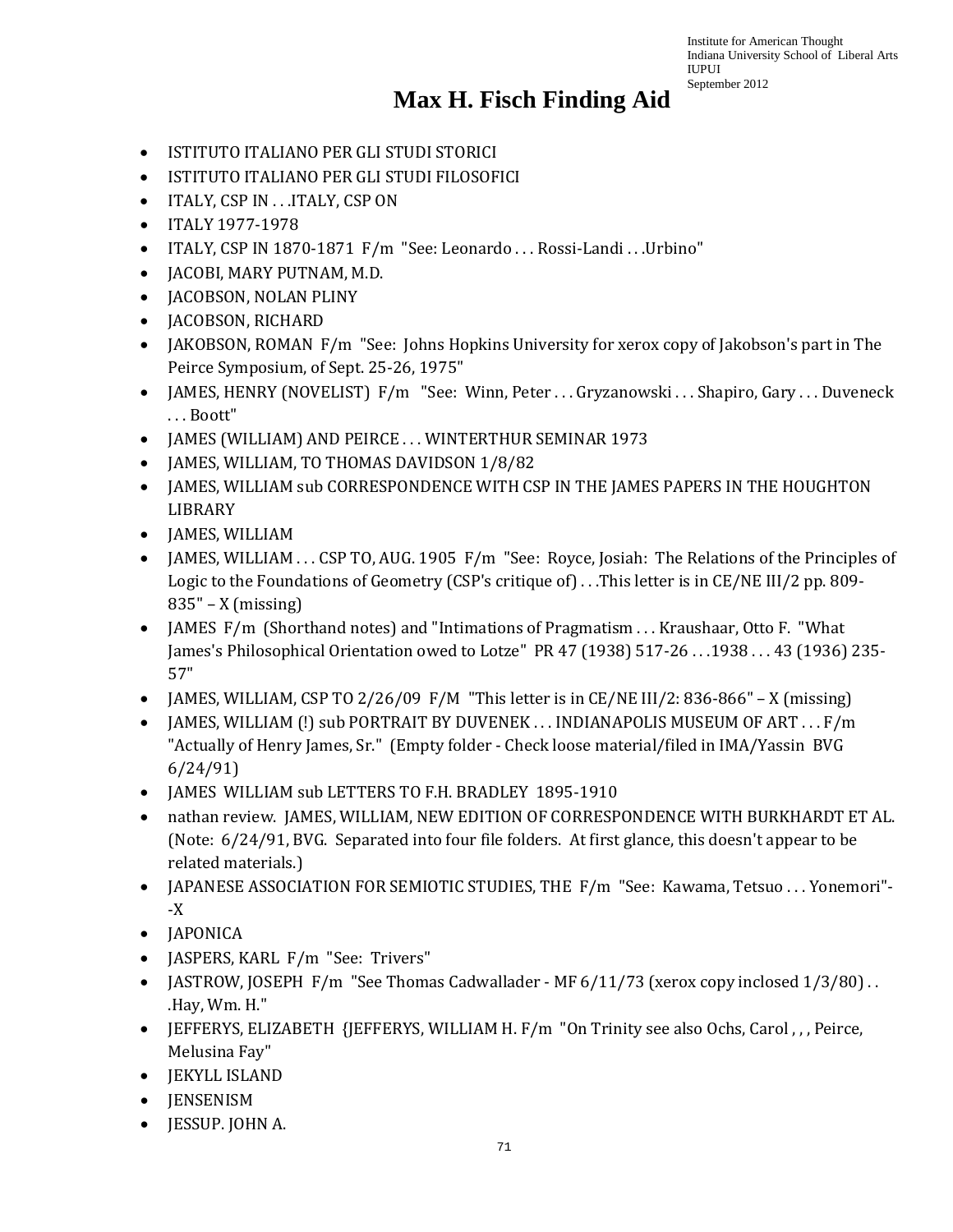- JESUS, HISTORICITY OF
- JETLI, PRIYEDARSHI F/m "See: Sharma"
- JEZOWA, MARIA F/M "See copy of cabled invitation in Pelc folder"
- JOHANSEN, JORGEN DINES
- JOHN, RICHARD X
- JOHNS HOPKINS MEDICAL HISTORY CLUB
- JOHNS HOPKINS UNIVERSITY F/m "VL-MF 1/17/74 Mrs. Goodall no longer there"
- JOHNS HOPKINS UNIVERSITY, PEIRCE AT THE X (missing)
- JOHNS HOPKINS MAGAZINE sub THE CENTENNIAL ISSUE, MAY, 1976
- JOHNS HOPKINS sub METAPHYSICAL CLUB
- JOHNS HOPKINS U. PRESS
- JHU SHRIVER HALL MURAL "PHILOSOPHY"
- JOHNS HOPKINS UNIVERSITY sub PEIRCE & PEIRCE-RELATED PAPERS IN EISENHOWER LIBRARY
- JOHNSON, A. B.
- JOHNSON, ALEXANDER BRYAN
- JOHNSON ASSOCIATES (MICROFICHE EDITION)
- JOHNSON, AUSTIN F.
- JOHNSON, HENRY C. F/m "Johnson spent 5 June 1982 at the Project"
- JOHNSON, MARK L. & ERICKSON, GLENN W. F/m "See: Lakoff & Johnson"
- JOHNSON, MARY
- JOHNSON, ROBERT E.
- JOHNSON, SIR EDWARD F/m "See Ogden & Richards 272"
- JOHNSTONE, CHRISTOPHER
- JOINT COMMISSION (= ALLISON) F/m "See: Manning typescript: *Coast Survey and Hydrographic Office* pp 77-86 . . . .Manning: *Peirce, the Coast Survey, and the Politics of Cleveland Democracy* TCSPS 113 (Summer 1975) at 191"
- JOKES, JOKING
- JONES, CHARLES V.
- JONES, ROBERT G. & JEAN BALES JONES
- JONES, ROYCE
- JORDAN, CAMILLE
- JORDAN, ELIJAH
- JORDAN, ELIJAH
- JORDAN, ELIJAH sub VITA PERDITA
- JOSEPH, NORMAN R.
- JOSWICK, HUGH F/m "See Vince Maverick 24 Sept. 1983 and MF-VM 11 Oct. 1983" -- Z
- JOURDAIN, PHILIP EDWARD BERTRAND (1879-1919) F/m "See "CSP to (PEBJ?) in Welby folder . . . MF-GAB 11/13/72 in Benedict folder . . . L230a"
- JOURNAL OF PHILOSOPHY . . .PEIRCE NUMBER (13:701-735, 1916) F/m "See 4x6": Journal of Philosophy Peirce issue" - original pamphlet from 12/21/1916, also a xeroxed copy of a leter from CSP to Cattell, with no MS #, dated 1903 Dec. 9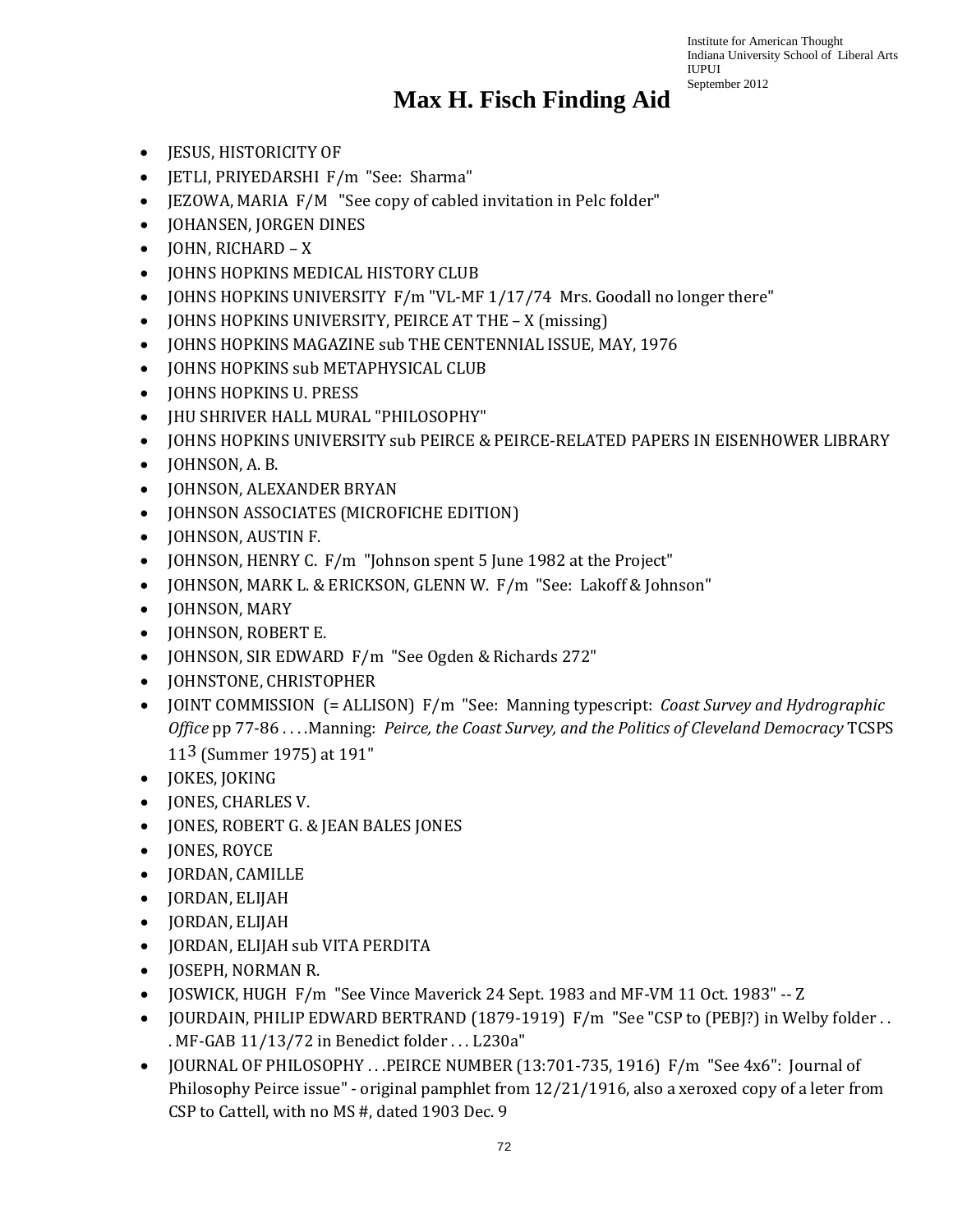### **Max H. Fisch Finding Aid**

- JOYCE, JAMES
- JOURNAL OF SPECULATIVE PHILOSOPHY sub (MOTT) ... (SCHAUB) -- original publication, dated 1868: Vol.II No.#
- JULIETTE CORRESPONDENCE (ROBIN L 485-579) (Packet of original letters from Juliette to Mrs. James and Lady Welby removed from this file and placed in the fireproof safe "archives" drawer. BVG 6/24/910
- JULIETTE F/m "See: Mackaye, Steele and Mary Milford: Mrs. O.E. Hiesser . . . Auger, Maurice Alfred ... Fuchsenkopf ... Lenzen: The Identity of Juliette (1973) ... Juliette Correspondence (Robin L485-579) . . . As of 1 May 1987 this folder contains much irrelevant material" - b&w photo of female - probably Juliette
- (Data on) PEIRCE'S 2ND WIFE PP 1-5
- (Data on) PEIRCE'S 2ND WIFE PP 6-9
- (Data on) PEIRCE'S 2ND WIFE PP 9A-9I
- (Data on) PEIRCE'S 2ND WIFE PP 10-12B
- (Data on) PEIRCE'S 2ND WIFE PP 13-18
- (Data on) PEIRCE'S 2ND WIFE PP 19-30
- JULIETTE (DUPLICATE SET OF DATA AND OF VFL'S REPORT)
- JULIETTE sub CHATEAU ROBERTSAU
- JULIETTE sub MARRIAGE CERT. TO CSP
- JULIETTE sub SOME 4X6" SLIPS FROM THE CHRONOLOGICAL FILE
- JULIETTE F/m "Frank Gill Millbrook . . . Culee Gassmann Carman Millbrook . . . Walter Gassmann . Millbrook . . . Frank Gassmann - Molaveros . . . Charles Gassman - Sterling, Colorado . . . Ralph Gassmann - Milford, Penn. . . . Edna Gassmann Quick - Metamores . . . Fred Gassmann -" . . . "1859 CSP to Mrs. Rose . . . See Folder: Lenzen: The Identity of Juliette . . . Auger, Maurice Alfred . . . Kriebel, Julia . . . 5/17/91 BVG: See: G. Bancroft File . . . also: MHF's copy of L Topol 4 (no.2)(1985)" – X (missing)
- JUNG, PETEE
- JURY DUTY (Empty folder)

#### **Archive 07— Drawer 5**

- KALLEN, HORACE F/m See: Hocking, Wiliam Ernest
- KALLEN, HORACE M.
- KANT'S DISTINCTION BETWEEN ANALYTIC AND SYNTHETIC JUDGEMENTS, PEIRCE ON F/M "Another working copy in Amsterdam Congress folder."
- KANT, IMMANUEL
- KANT, IMMANUEL F/m "See: Ellington ... Praktisch, Pragmatisch in Kant
- KANT, IMMANUEL (PEIRCE KANT CHRONOLOGY, ETC.)
- KANT KRV MEIKELJOHN sub BOHN 1855 . . . CSP COPY IN HOUGHTON LIBRARY
- KATZ, JONATHAN F/m "See: Peirce, Benjamin Osgood . . . Peirce, James Mills . . . Symonds, John Addington . . . Kennedy, Hubert"
- KAWAMA, TETSUO F/m "See: Yonemori . . . Japanese Association for Semiotic Studies, The "-X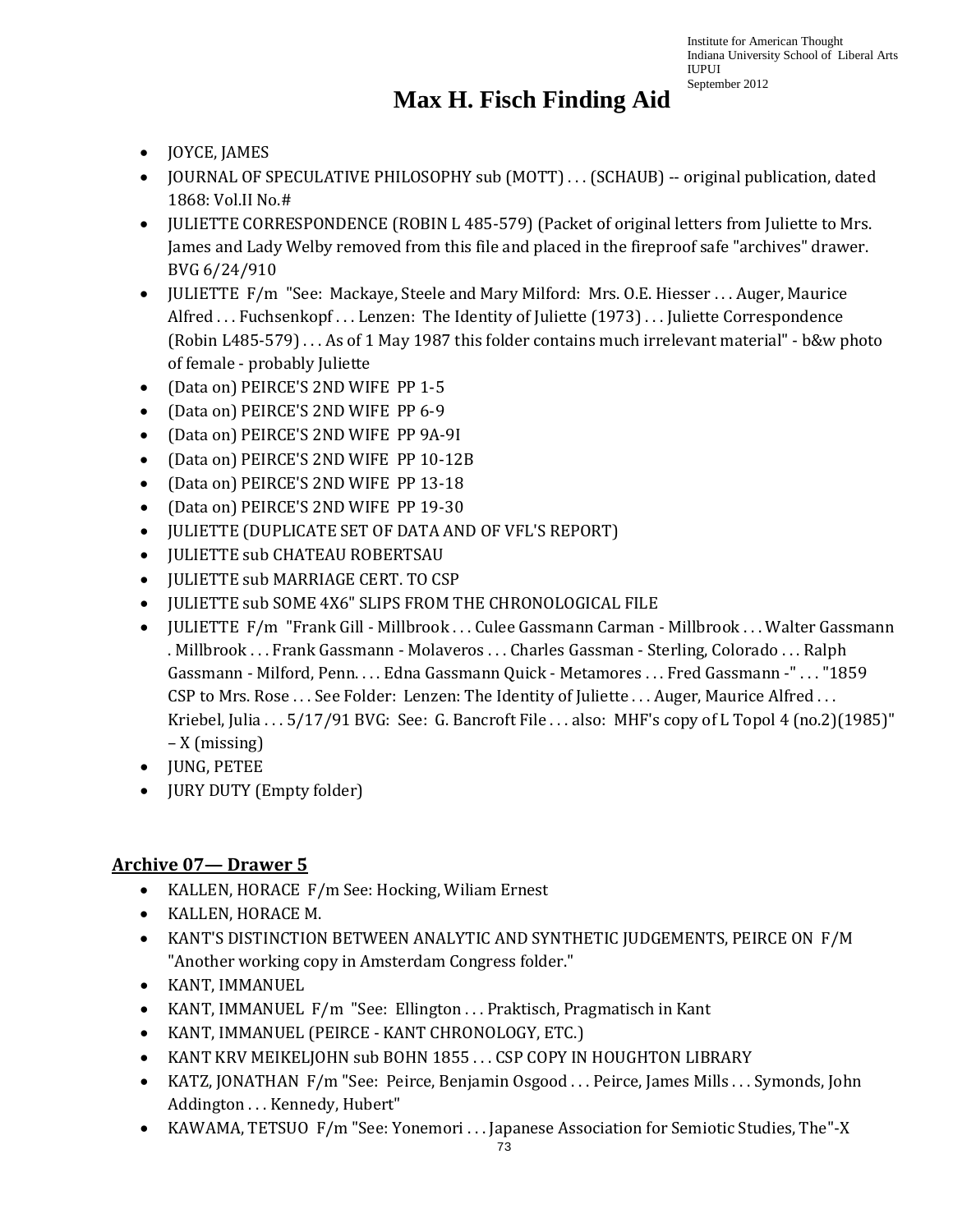- KAWAMOTO, SHIGEO
- KEENAN, EDWARD L.
- KEETON, MORRIS sub ANTIOCH COLLEGE
- KEINER, MECHTILD
- KEINER, MECHTILD
- KEISLER, H. JEROME
- KELLEY, DONALD R.
- KELLOGG, FREDERICK R.
- KELVIN, WILLIAM THOMSON, BARON BALTIMORE LECTURES F/m :See Rayleigh
- KEMP-PRITCHARD, ILONA F/m "See: Kolenda "Peirce on Person and Community (in Rice University Studies 66 no. 4)"
- KEMPE, A.B.
- KENNEDY, GAIL F/m "See also: Northampton"
- KENNEDY, HUBERT F/m "See: Peirce, James MIlls . . . Katz, Johathan . . . Symonds, John Addington . . . Suppe, Frederick"
- KENNEDY, X.J.
- KENT, BEVERLEY
- KENT, BEVERLEY F/m "Transition from Science of Research (120) ... Transition to Science of Discovery (124)"
- KENTUCKY & THE MADDENS sub JULY, 1985
- KEPCHAR, JOHN H.
- KEPLER F/m "See: MS 1336 pp 10-11 (a most important passage)"
- KERNAN, COL. W. F.
- KESSLER, HUBERT
- KETNER, KENNETH L. (1 of 2 files)
- KETNER, KENNETH LAINE "F/m "See also: Hardwick . . . G-1893-6 . . . Texas Tech University" (2 of 2 files)
- KEVELSON, ROBERTA sub 1988+
- KEVELSON, ROBERTA sub 1984-1988
- KEVELSON, ROBERTA
- KEVELSON, ROBERTA, sub ANOTHER LOOK AT PLAY & VALUE: SUBORDINATION OF ETHICS TO ESTHETICS (C.S. PEIRCE)
- KEVELSON, ROBERTA sub C.S. PEIRCE'S "METHOD OF METHODS"
- KEVELSON, ROBERTA sub C.S. PEIRCE'S SPECULATIVE RHETORIC
- KEVELSON, ROBERTA: PEIRCE'S DIALOGISM, CONT. PREDICATE & LEGAL REASONING
- KEVELSON, ROBERTA: RIDDLES, LEGAL DECISIONS & PEIRCE'S EXISTENTIAL DRAFTS
- KEVELSON, ROBERTA: SEMIOTICA REPRINTS
- KEVELSON, ROBERTA: SEMIOTICS & METHODS OF LEGAL INQUIRY
- KEVELSON, ROBERTA: SEMIOTICS & THE ART OF CONVERSATION
- KEVELSON, ROBERTA: SEMIOTICS IN THE U.S.
- KEVELSON, ROBERTA: TIME AS METHOD IN C.S.P.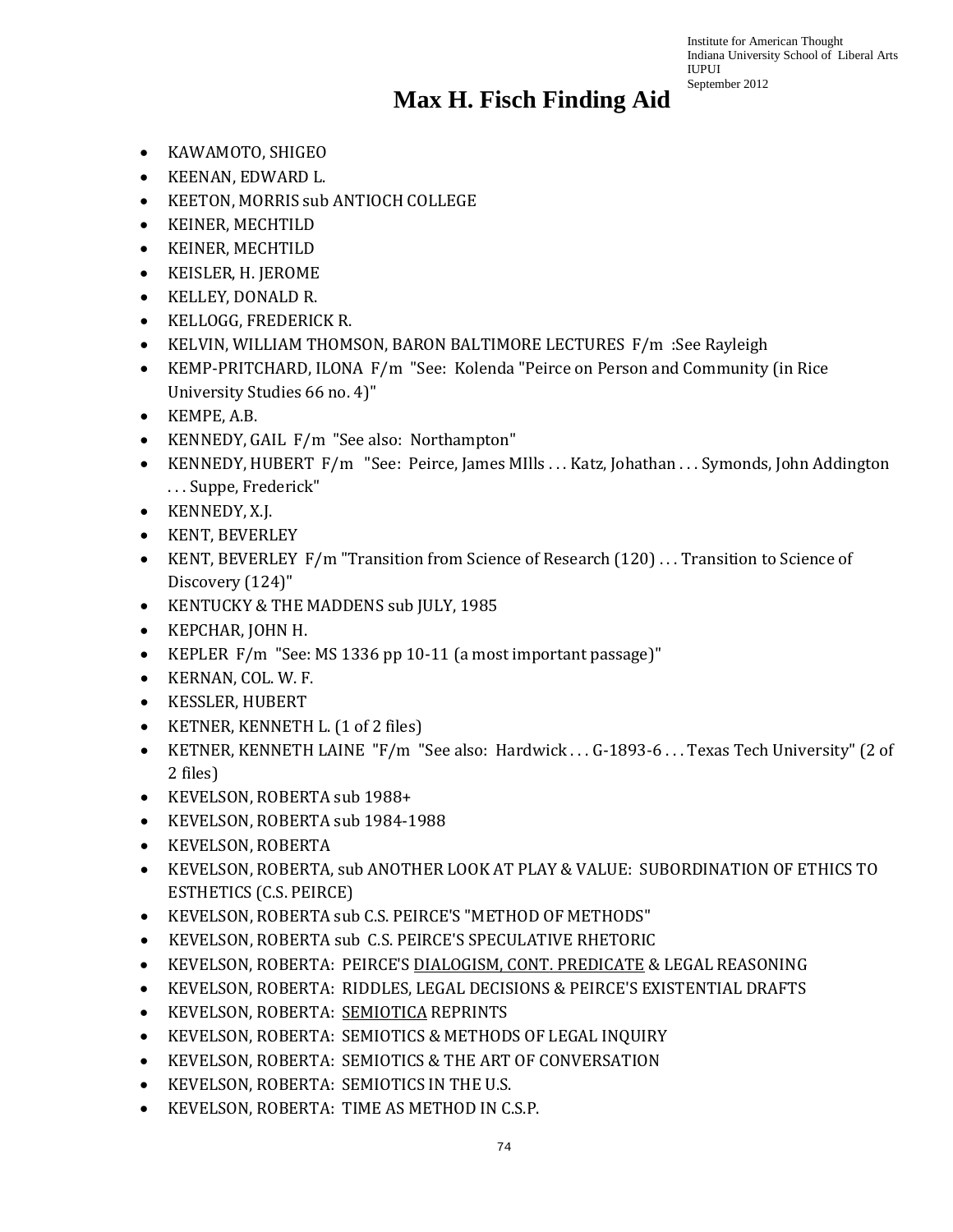- KEVLES, DANIEL J. sub THE PHYSICISTS
- KEYNES, JOHN NEVILLE sub REPORT ON CSP'S HOW TO REASON
- KEYS, THOMAS E. & BETTY 2 small color photos of 2 men in an office/study
- KEYSER, CASSIUS J. X
- KIERKEGAARD, SÖREN
- KINESIS
- KINSEY INSTITUTE sub JUNE MACHOVER REINISH
- KIRSTEIN, BONI
- KLEIN, WILLIAM F.
- KLOESEL, CHRISTIAN 1
- KLOESEL, CHRISTIAN 2
- KLOESEL, CHRISTIAN J. W.
- KLOESEL-OEHLER-PAPE PROJECT
- KLOESEL, C. J. W. sub CHRONOLOGY OF THE PEIRCE PAPERS (1980)
- KLOESEL, C. J. W. sub NEW CATALOGUE OF PAPERS OF CSP F/m "Superseded by: Chronology of the Peirce Papers"
- KLOESEL, C.J.W. BIBLIOGRAPHY
- KLOESEL, CHRISTIAN & LYNN sub WEDDING CEREMONY 6 JANUARY 1979
- KLUCKHOHN, CLYDE & ALBERT, ETHEL M.: A SELECTED VAULES BIBLIOGRAPHY FOR THE COMPARATIVE STUDY OF VALUES
- KNAPP, LUDWIG 1
- KNAPP, LUDWIG 2
- KNEALE, WILLIAM: PROBABILITY AND INDUCTION Indexed refs to CSP: 44n., 150, 166
- "KNOW," "KNOWLEDGE" (OED) . . . "CAN," "KEN" (OED 1933)
- KNOWING AND DOING . . . KNOWLEDGE AND ACTION
- KOEHN, DONALD R.: CSP'S THEORY ON MODALITY (first of three folders)
- KOEHN, DONALD R.: CSP'S THEORY ON MODALITY (second of three folders divided and added 7/31/91)
- KOEHN, DONALD R.: CSP'S THEORY ON MODALITY (Third of three folders divided and added  $7/31/91$  – X (missing)
- KOEHN, DONALD R. Dissertations: PhD *Peirce's Explanation of the Validity of Synthetic Inference in the "Illustrations of the Logic of Science"* MA - *Charles S. Peirce's "Illustrations of the Logic of Science"*
- KOEHN, DONALD R.: "Normative ethics which are neither teleological nor deontological
- KOEHN, DONALD R. ON G-1877-5, G-1878-7 AND RELATED MATTERS
- KOEHN, DONALD R.: W3 contributing editor materials
- KOENIGSBERGER, LEO (1837-1921)
- KOESTLER, ARTHUR
- KOHLSTEDT, SALLY G.
- KOJ, LEON F/m "See: Pelc, Jerzy (emply folder)
- KOLENDA, KONSTANTIN F/m "See: Haack"
- KOMENDZINSKI, TOMASZ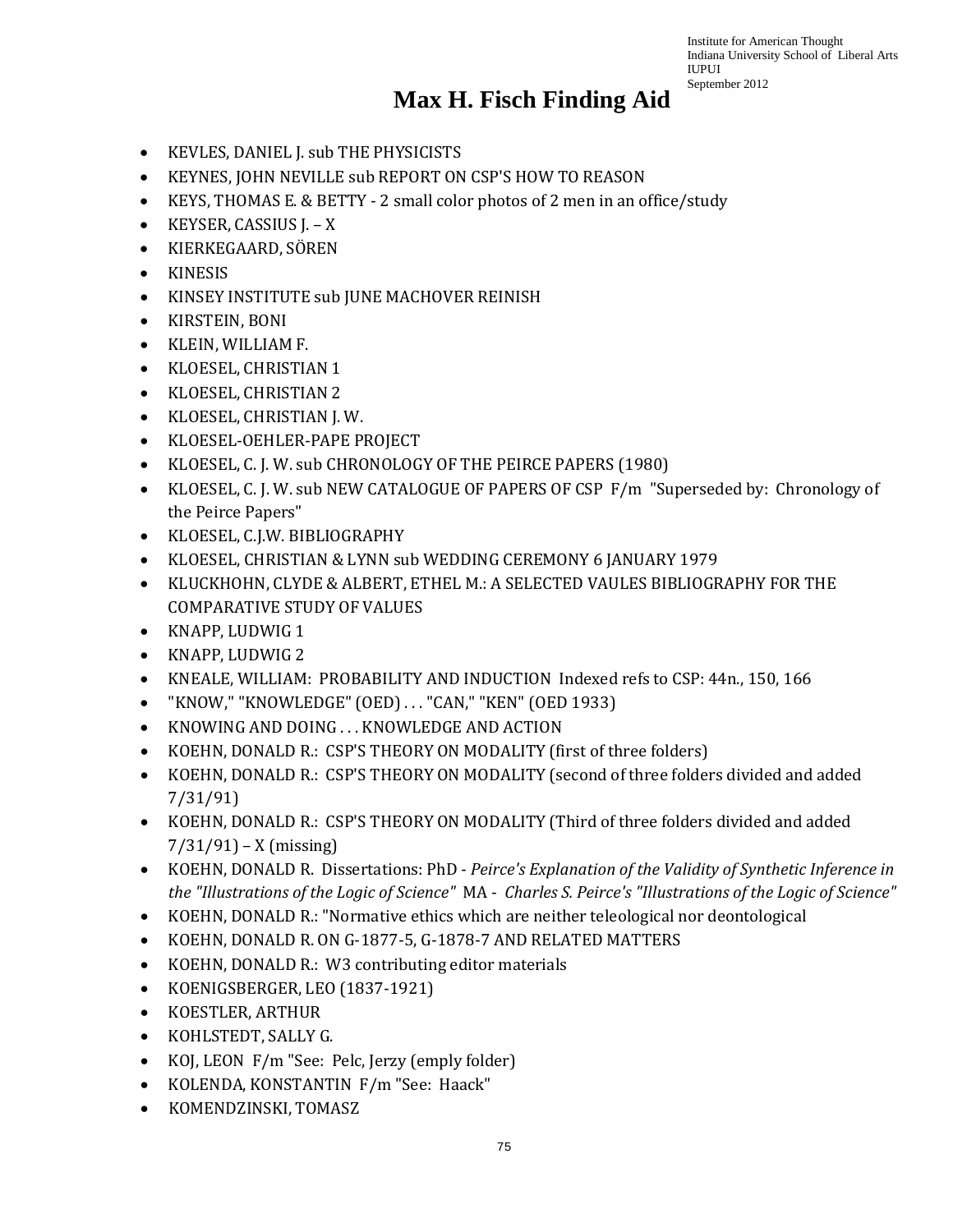#### **Archive 08 – Drawer 1**

- CHEMICAL INVESTORS
- CHEMISTRY, CSP & CSP AS CHEMIST F/m: "See: G-1863-1 folder . . . Mendeleev"
- CHEN, CHUNG-HWAN
- CHENG, CHUNG-YING
- CHERRY, COLIN
- CHESS
- CHICAGO:1955
- CHICAGO
- CHICAGO: ART INSTITUTE
- CHICAGO, UNIVERSITY OF: Library
- CHICAGO, UNIVERSITY OF: Press
- CHICAGO, UNIVERSITY OF: REGENSTEIN LIBRARY sub UNITY OF SCIENCE MOVEMENT PAPERS
- CHILD, FRANCIS J.
- CHINA (SCIENCE AND CIVILIATION IN) (& CHINESE) sub SATEC: SINO-AMERICAN TECHNOLOGY EXCHANGE
- CHINA
- LOOSE MATERIAL FOR N. HOUSER REVIEW. ZIPLOCK BAG CONTAINING MATERIALS ON CHINA MAYBE AN ALUMNI TRIP, 1986?
- RODERICK M. CHISHOLM
- CHOMSKY, NOAM F/m: "See: Rauch, Irmengard"
- CHRISTENSEN, DARRELL
- N HOUSER MIGHT LIKE TO LOOK AT. 4x6 cards enclosed.CHRONICLE OF PRAGMATICISM
- N. HOUSER MIGHT LIKE TO LOOK AT 4x6 cards enclosed CHRONICLE II sub (A CHRONICLE OF PRAGMATICISM, 1879-1914) F/m: "See 4x6 Pragmaticism, Chronicle of (also Chronology of) Chronicle of Pragmaticism" . . . And 'Move slips from :James & Peirce' folder into this one before composing Chronicle II"
- CHRONOLOGICAL LIST 1849-1866 (VOLUME I)
- CHRONOLOGICAL LIST 1867 1871 (VOLUME II)
- CHRONOLOGY 1879 1885 F/m: "See: Ms 1089 Metrology"
- CHRONOLOGY F/m: "See: Astronomy"
- CHRYSTAL, GEORGE
- CHURCH FREGE SEMINAR
- CHURCH-MATH. LOGIC 333
- CHURCH, ALONZO E.B. sub: ARTICLE "MODERN LOGIC" BIBLIOGRAPHY, ETC
- CICERO
- CINCINNATI, OHIO
- CITY PLANNING: City as institution
- CIVIL DISOBEDIENCE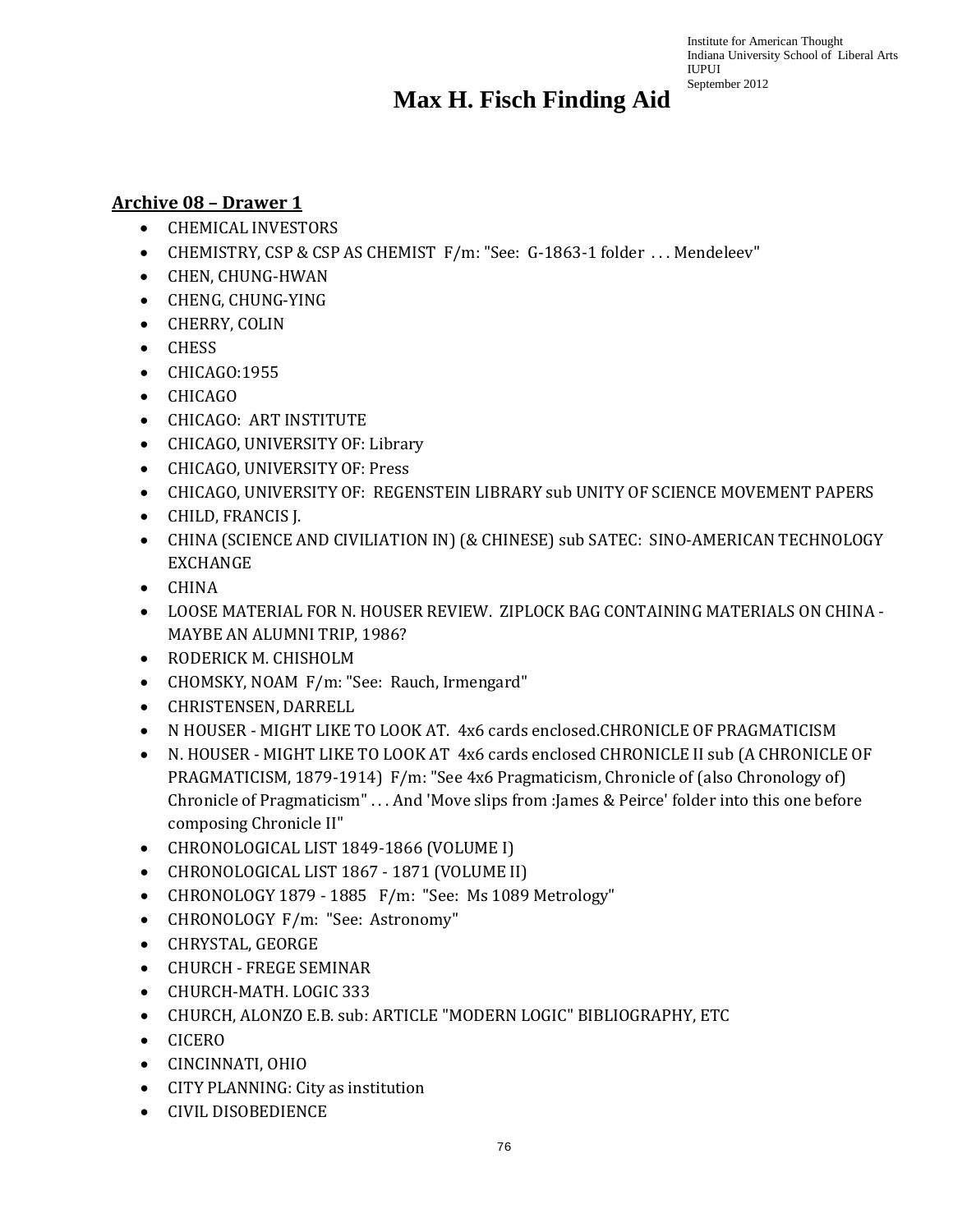- CIVIL WAR
- CIVIL WAR (U.S.)
- CLARKE, ALEXANDER ROSS F/m: "See: Geodesy" . . . and "'Earth, Figure of' EB 15th ed. (1979)"
- CLARK, ALLEN (=TOM) F/m: "Telephoned 7/15/76"
- CLARK, GLENN
- CLARK, JOSEPH T.
- CLARK, TERRY NICHOLS
- CLARK UNIVERSITY ARCHIVES
- CLASSIC AMERICAN PHILOSOPHERS
- CLASSIC AMERICAN PHILOSOPHERS|CORRECTED CARBON. F/m Louise: Gilbert Steiner Illonois|Winifred Kirk - Washington.(missing)
- CLASSIC AMERICAN PHILOSOPHERS: New ed.
- CLEBSCH, WILLIAM A. sub AMERICAN RELIGIOUS THOUGHT
- CLENDENNING, JOHN Fm: "See also: Royce"
- CLEVELAND MEDICAL LIBRARY
- CLEVELAND, AUG. 1981
- CLIFFORD, W.K.  $F/m$ : "VFL DDM 11/16/69" ... and: "Randall Digest MF 2/20/74" ... and: "MF Randall Digest 1/22/74"
- CLOVERDEN F/m: "See 4x6" slips in alphabetic file"
- CLUB, THE (IN CAMBRIDGE) F/m: "Cambridge Septem, The" . . . "See: Metaphysical Club" . . . and "Letters of Chauncey Right 39, 40, 174,362" and "TCWJ I 36 on 3, 712-713n4"
- CLUB, THE
- COAST AND GEODETIC SURVEY, CAROLYN EISELE'S ARTICLE (Empty folder)M/f: "See John Wesley Powell on the Survey in Powell folder (one of the best accounts)"
- COAST PILOT (U.S.) (Empty folder)
- COAST PILOT (U.S.) sub (EXTRA COPIES)
- COAST SURVEY: APPOINTMENT RECORDS F/m "See: NARG, Entry 22 (4)? Miscellanious correspondence 1885|[Lynn has this or knows wehre it is][In Nathan's office]
- COAST SURVEY sub 180TH ANNIVERSARY SYMPOSIUM
- COAST AND GEODETIC SURVEY sub (WEBER; WRAIGHT & ROBERTS; EISELE'S ARTICLE BASED THEREON) (empty folder)
- COAST SURVEY APPOINTMENT RECORDS CHARLES & BENJAMIN PEIRCE M/f: "See: NARG , Embry 22(4)?df" . . . "Miscellaneous Correspondence" . . . "[Lynn has this or knows where it is] [In Nathan's office]" – X (missing)
- COAST SURVEY \* COPE NOTES
- COAST SURVEY \* CORRESPONDENCE OF MHF WITH
- COAST SURVEY \* FERREL'S JUDMENT OF CSP'S 1889 REPORT F/m: "See Ferrel folder"
- COAST SURVEY, THE JOURNAL 'PIONEER PERSONALITIES'
- COAST SURVEY \* MISCELLANEOUS RE CSP F/M "See G-1885-2". . ."Patterson, Carlile P."
- COAST SURVEY \* PUBLICATIONS
- COAST SURVEY \* REINGOLD INVENTORY OF RECORDS IN ARCHIVES
- COAST SURVEY OFFICES IN WASHINGTON DC sub RICHARDS BUILDING ETC (LAZZARONI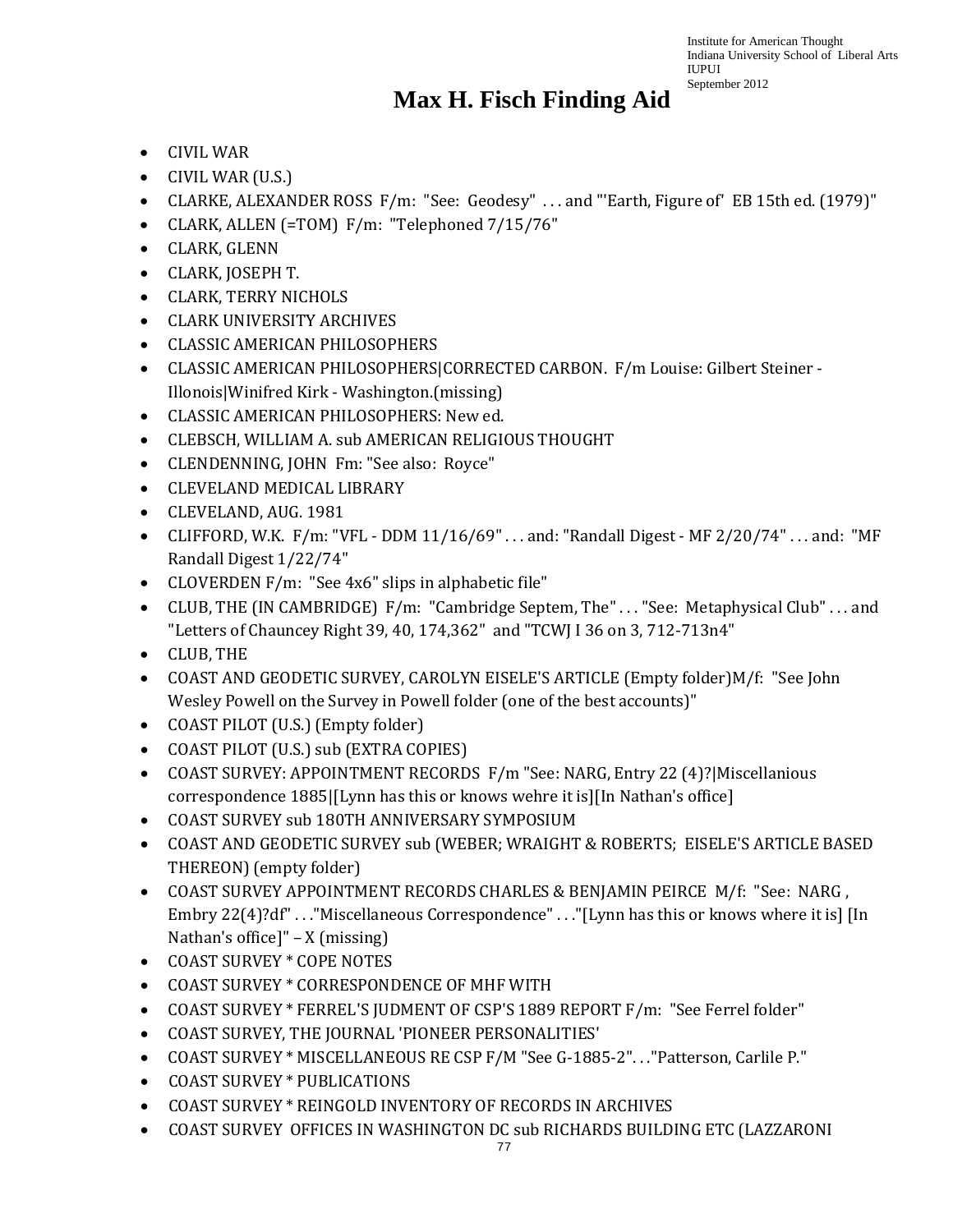### **Max H. Fisch Finding Aid**

CASTLE) M/f "See Manning:  $CS = HO III 114-115" - 28x10 b&w$  photos of Washington CGS building - taken from different perspectives

- COAST SURVEY, SCANDAL, WASHINGTON POST
- **COAST SURVEY, SCANDAL, WASHINGTON POST** (New folder, 5/20/91. Contents in unmarked file folders at time of MHF departure)
- COAST SURVEY sub SCHLEE: HISTORY OF OCEANOGRAPHY
- COAST SURVEY SCHOONER "BENJAMIN PEIRCE" [[photo: b & w of man in ront of ship]]
- COAST SURVEY \* SHIP PEIRCE F/m: "See also: National Oceanic and Atmospheric Administration and NOAA Ship Peirce" [[small color photo of ship]]
- COAST SURVEY, SHALL WE DISMEMBER THE? (1903)
- COAST SURVEY \* XEROX COPIES OF CSP LETTERS
- COAST SURVEY \* XEROX COPIES OF CSP REPORTS
- N. HOUSER CHECKING. COAST SURVEY: CSP TO FMT 10/11/88 AS COPIED BY VFL, WITH HIS COVERING LETTER
- COAST SURVEY \* XEROX COPIES OF ARTICLES ABOUT
- COBB, RICHARD sub GENEALOGIES M/f: "Xerox copy made 9/23/63 from the copy lent me by David Cobb of Washington, D.C. and inscribed on the flyleaf: David Cobb . . . Oct. 26, 1941" – X (missing)
- COCHRANE, REXMOND C. M/f: "See: Weights and Measures ... Bureau International des Poids et Mesures . . . Breteuil"
- COFFIN, JOHN H.C. (1815-1890)
- COGNITION, ETC. IN *CENTURY DICTIONARY*
- COGNITIONISM M/f: "See Perception ... W.J. "The Function of Cognition"
- COHEN, I. BERNARD
- COHEN, I. BERNARD
- COHEN, CARL: "Criminal Responsibility and the Knowledge of Right and Wrong"
- COHEN, L. JONATHAN: THE DIVERSITY OF MEANING PAGES 229-242, 255-264 sub ALSO THE IMPLICATIONS OF INDUCTION P.108 M/F: "Also: The Probable and the Provable" . . . "Also: Cohen's review of Hookway + W2 and Auspitz's comment on it"
- COHEN, MORRIS sub LEONORA COHEN ROSENFIELD
- COHEN, ROBERT S.
- COIMBRA (PORTUGAL) F/m: "See also the other Coimbra folder"
- COIMBRA (PORTUGAL) CONIMBRICENSES F/m: "See The other Coimbra folder"
- COLAPIETRO, VINCENT
- COLEMAN, PHILIP Y.
- COLERIDGE, S.T. & H.N. DR: Prato & Vico
- COLERIDGE, SAMUEL TAYLOR, ON LOGIC AND LEARNING (ENCYCLOPAEDIA METROPOLITANA, ETC) F/m: "See: Encyclopaedia Metropolitana . . . Methodentic, etc."
- COLERIDGES, THE, DR. PRATI, AND VICO F/m: "For another copy, see: PRATI"
- COLLECTED PAPERS ERRATA LISTS
- COLLECTED PAPERS, REVIEWS OF
- COLLECTED PAPERS 1-8 CHRONOLOGICAL LIST (DDR) --X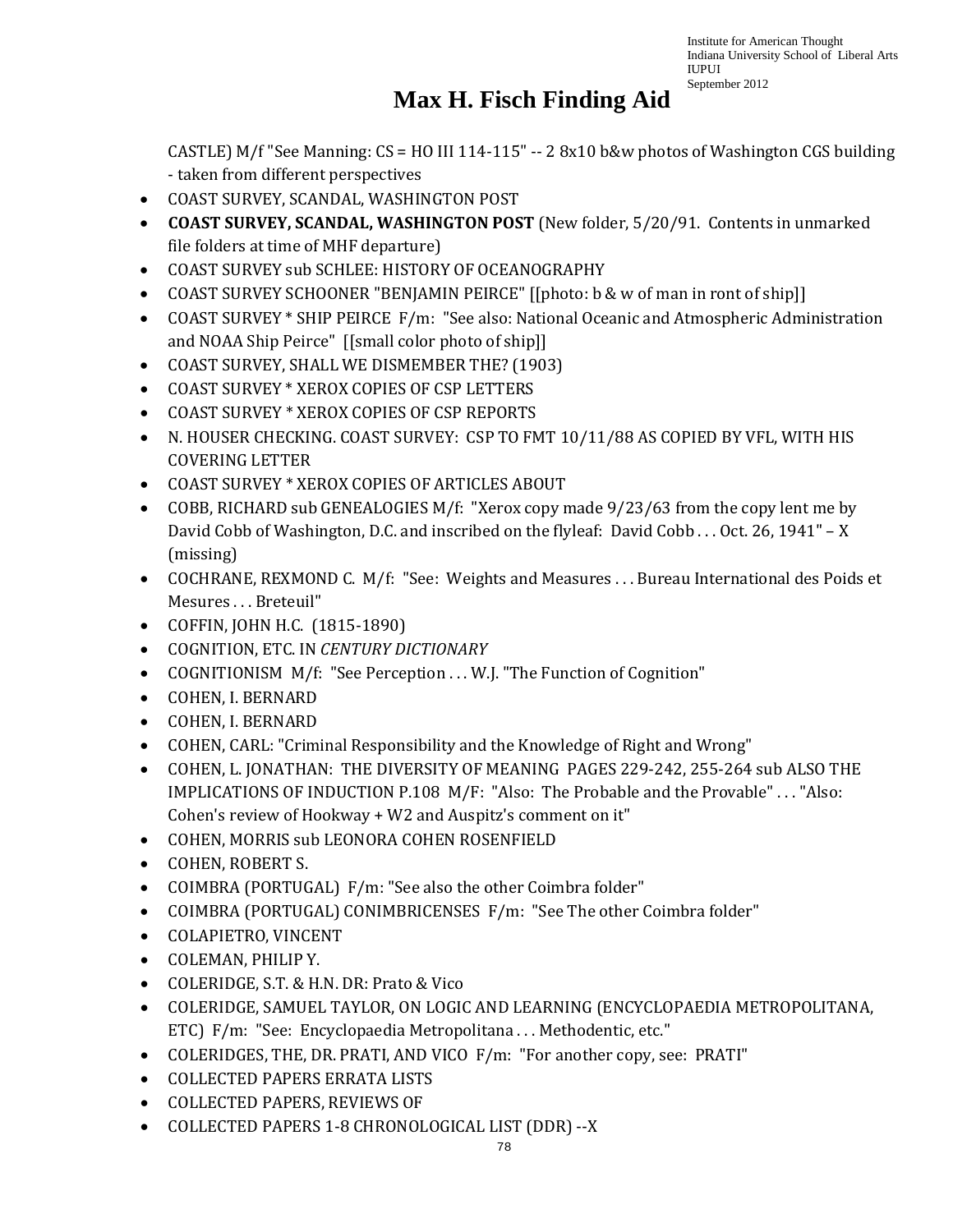• COLLECTED PAPERS (HARTSHORNE, WEISS, BURKS)

#### **Archive 08 – Drawer 2**

- COLLINS, JAMES M/f: "Died 19 February 1985 . . . See obituary in APA June 1985 (vol. 58 no. 5 p. 750)
- COLODNY, ROBERT G.
- COLOGNE
- COLOR, -S M/f: "In connection with CSP's later work on color colors see his notes in Ridgway: *Nomenclature of Colors* (1886)"
- COLOR, -S
- COLORADO COLLEGE
- COLORADO, UNIVERSITY OF (BOULDER)
- COLUMBIA UNIVERSITY LIBRARY AND ARCHIVES
- COLUMBUS, OHIO
- "COMING TRUE" AND "MAKING GOOD" sub URBANA HIGH SCHOOL COMMENCEMENT JUNE 5, 1953
- COMMON CAUSE
- COMMON-SENSISM, CRITICAL
- COMMUNITY F/m: "See: Peirce as Social Philosopher . . . Wilson . . . Kemp-Pritchard . . . Haskell"
- COMTE, AUGUSTE F/m: "See: Positivism . . .Ms 350 970 . . Ms 1336 (on Comte's classification of the sciences) . . . Laudan: Towards a Reassessment of Comte's 'Méthode Positive' . . . Stages, Law of Three"
- COMMUNICAZIONE, RIVISTA ILLUSTRATA DELLA
- COMPARATOR
- COMPUTER PERSPECTIVE (IBM NYCITY 1971) F/m: "See also: Marquand . . . Computers . . .Uta Merzbach . . . Burks . . . Logic Machines"
- COMPUTERS F/m: "See: Logic Machines ... Babbage ... Marquand ... Burks... Computer Perspective . . . Merzbach"
- COMPUTERS F/m: "See: Logic Machines"
- CONANT, JAMES B. H (missing)
- CONCEPTUALISM, NOMINALISM, AND REALISM sub PEIRCE ON, IN *THE CENTURY DICTIONARY* 1890--1891 --X
- CONCORD, MASSASSUCHETTS [[photo: color, of rather old looking building; not labeled]]
- CONCORD SCHOOL OF PHILOSOPHY
- CONCORD SCHOOL OF PHILOSOPHY 1879-1888
- CONCORDANCE sub KETNER & PFEIFER
- CONDOMINIUM REALTY CORPORATION
- CONKIN, PAUL K.
- CONROY, TOM
- CONSCIOUSNESS F/m: "See SZ-MF 11/25/78"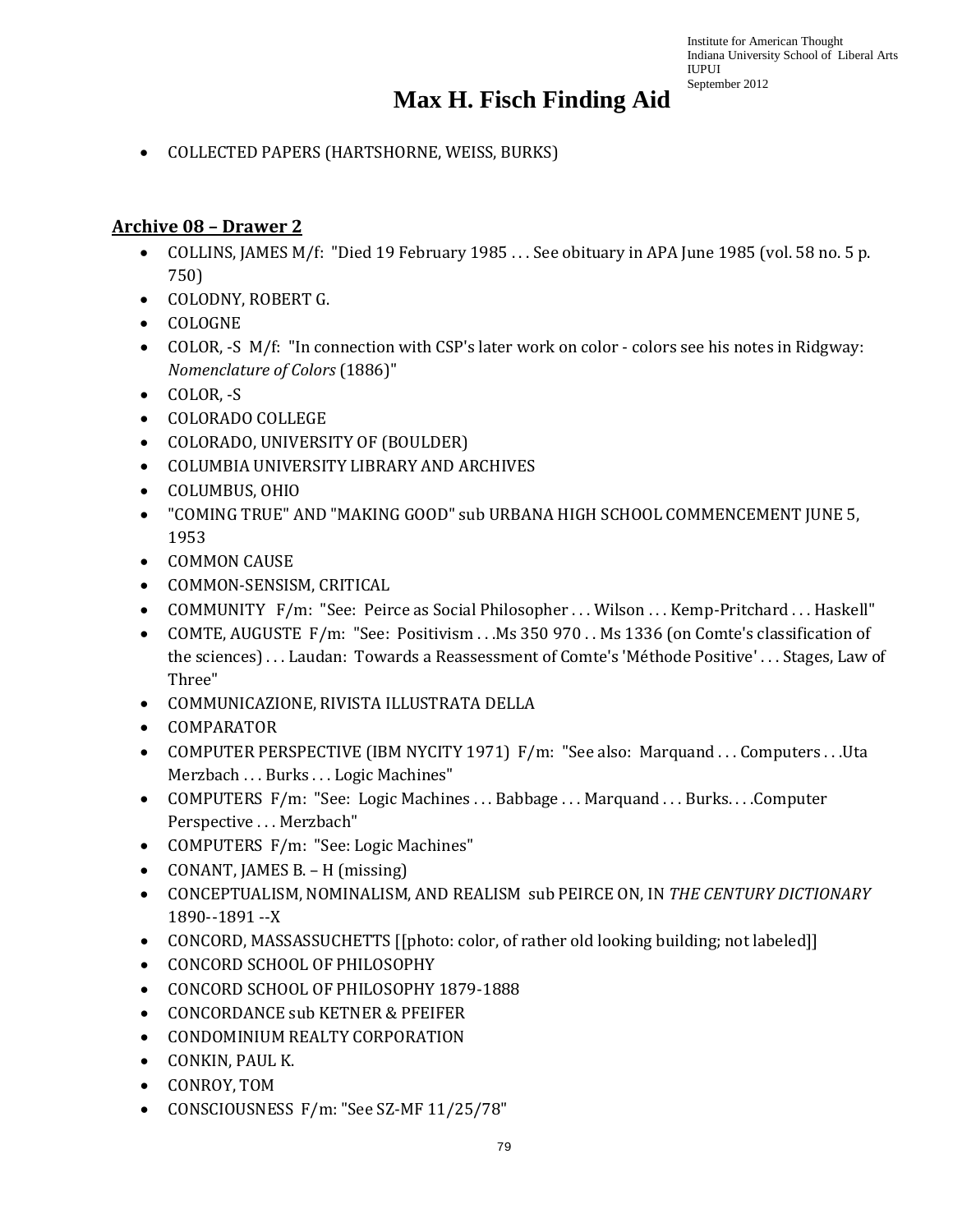- CONTINENTAL DRIFT
- CONTINUITY sub THE CONTINUUM PROBLEM, ETC.
- CONVERSATION
- COOK, DONALD L.
- COOKE, JOSIAH P. M/f: "See: Horsford ... Huntington, W.R."
- COOLIDGE, JULIAN L.
- CO-OPERATOR, THE
- CCOPER UNION
- COPE, JACKSON I.
- COPE, JACKSON I.: Letters, reprints, unclassified notes, papers, mss
- COPI, IRVING M.
- COPLESTON, FREDERICK, S.J.
- COPULA, -S
- COPYRIGHT
- CORNELL UNIVERSITY
- CORNELL UNIVERSITY PRESS
- CORNETT, ROBERT A.
- CORRESPONDENCE, MISC. H (missing)
- CORRESPONDENTS OF CSP, LIST OF H (missing)
- CORRESPONDENTS OF C.S. PEIRCE X (missing)
- CORTI, WALTER ROBERT
- COSMOLOGY, COSMOS F/m: "Darwin ... Evolution ... Schneer, Cecil J... See: Wheeler, John A."
- COSMOLOGY F/m: "See: Wheeler, John A."
- COSTELLO, HARRY T.
- COSTELLO, HARRY T.
- COTTON, J. HARRY
- COURNOT, ANTOINE AUGUSTIN (1801-1877) sub Irving Fisher on his mathematical economics F/m: "See CSP-BP  $12/19/71$  ... Davison, Richard A."
- CP (collected papers): Max's Indexes to
- CRAIG, THOMAS
- CRAMBAMBULI
- CRANBROOK ACADEMY OF ART
- CRANBROOK
- CREATION, CREATIVITY F/m: "See Hausman's two papers on creativity in Hausman folder"... "See also xeroxed pages from *The Creativity Question* in Zellweger file (ed. by Rothenberg-Hausman containing extracts from 'The Doctrine of necessity Examined'"--X
- CREATIONISM (VS. EVOLUTION)
- CREATIVITY IN PEIRCE sub UNANNOTATED COPY
- CREATIVITY IN PEIRCE F/m "See the criticisms in Richard Trammell's letter of July 26, 1971"... See my manuscript of Ms 517 toward the end." . . . "See Hausman's two pages on creativity in Hausman folder"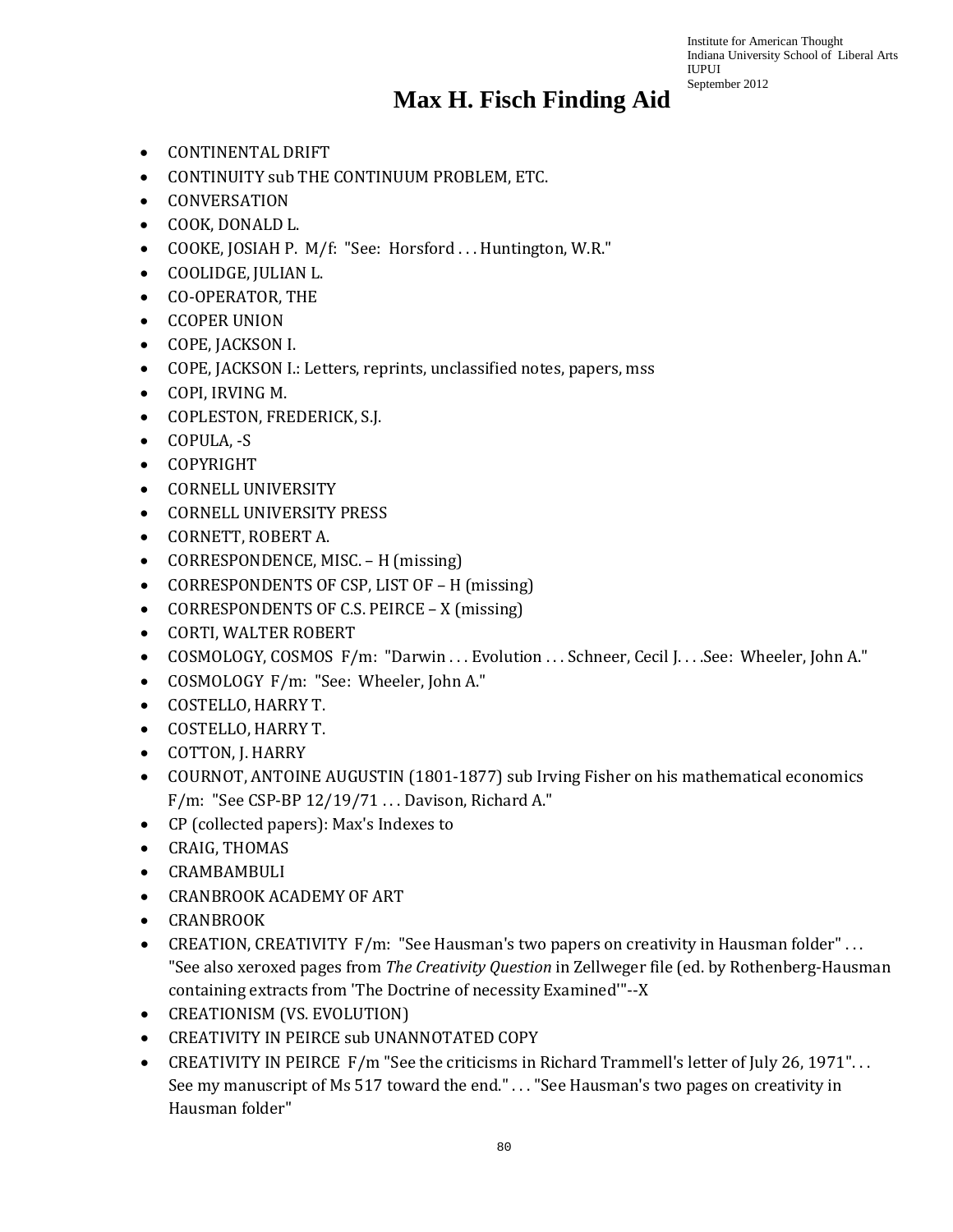- CREATIVITY QUESTION, THE sub ED. BY ROTHENBERG AND HAUSMAN
- CREIGHTON, J.E. [[ancient booklets: from 1901-1923, by Creighton]]
- N. HOUSER CHECK MY NOTE ON FILE. CREMATION OF PEIRCE'S EMBALMED BODY AND FUNERAL SERVICE PRECEDING CREMATION
- CRIMMEL, HENRY H. F/m: See: St. Lawrence Power Co."
- CRITIC, CRITIQUE|CD, OED ARTICLES
- CRITIC OF INSTITUTIONS
- CRITIC OF INSTITUTIONS, THE F/m: "See: Institution, Idea of . . . Institutions Anthology: Notes Forward on"
- CRITTENDEN, CHARLES X (missing)
- CRIVAT, EMMANUEL
- CROCE AND VICO
- CROCE E VICO
- CROCE E VICO F/m: "Xeroxed copy of typescript sent to Togliacozzo 9/12/79"
- CROCE, BENEDETTO
- CROCE, BENEDETTO
- CROCE sub SEARCHING IN BLOOMINGTON
- CROCE
- CROCKER, LESTER G.
- CROMBIE, E. JAMES F/m: "See: The CSP Foundation, Max H. Fisch, President"
- CROWNINSHIELD: See Salem
- CRYSTAL PALACE
- CRYSTALLOGRAPHY
- CUDWORTH, RALPH
- CULKIN, JOHN
- CULLER, JONATHAN sub IN PURSUIT OF SIGNS
- CURD, MARTIN V.
- CURIE, MARIE sub (MARIA SKLODOWSKA)
- CURTIS, MATTOON M.
- CUVIER
- CYBERNETICS
- DAGMAR
- DALLENBACH, KARL M: (1887-19\_\_)
- DALY, MARY F/m: "See: Peirce, Melusina Fay ... Ochs, Carol ... Jefferys"
- DANIEL DORESS
- N. HOUSER REVIEW. AFT. "DANIEL, DORESS" (Should be Daniels, Earl/Doris???)
- DANIELS, GEORGE H., JR.
- DARNELL, JEFFREY C., M.D. F/m: "(Regenstrief is included in Wishard)"
- DARWIN, CHARLES F/m: "Brackman, Arnold C.". . and as follows:
- "See: Evolution . . Davenport . . . Schneer, Cecil . . . Wilson, Edmund Beecher (1856-1939) . . . Wallace, Alfred Russel . . ."Ignorance, The Encyclopaedia of . . . Gregory, Richard L. . . .Ms 875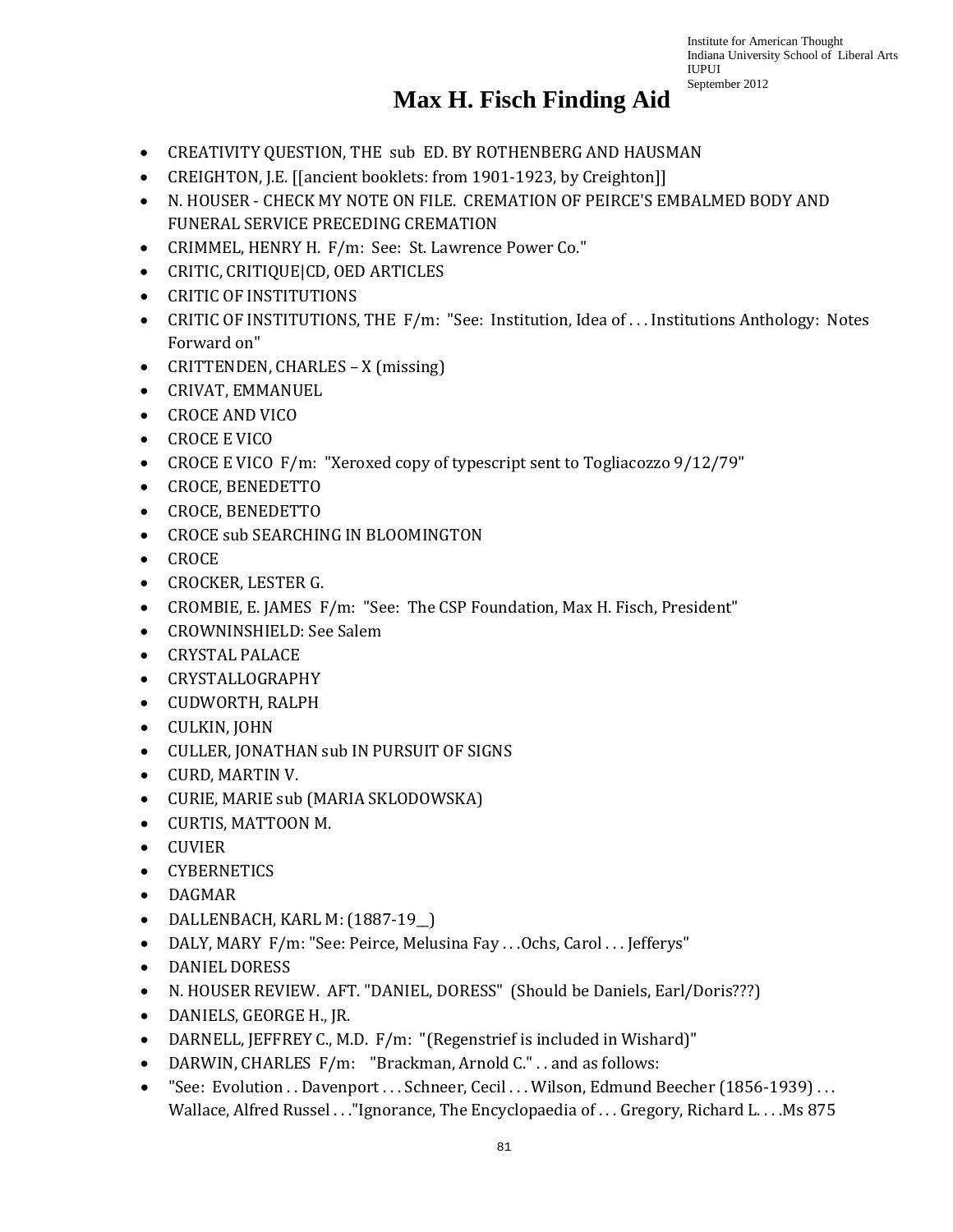### **Max H. Fisch Finding Aid**

Maryann Ayim - Reasons for Publishing Parts of 875 ... Malthus ... Mays ... Population"

- DARWIN, EVOLUTION, DAVENPORT ET AL F/m: . . "See: Flew, Anthony G.N. . . . Malthus . . . Fichman . . . Evolution . . . Davenport"
- DASCAL, MARCELO
- DATRIX
- DAUBE, DAVID
- DAUBE-SCHACKAT
- DAUBEN, JOSEPH W. sub C.S. PEIRCE'S PHILOSOPHY OF INFINITE SETS F/m: "See: Grattan-Guiness MHF 7/15/79"
- DAVENPORT, H.W.
- DAVENPORT, HARBERT WILLIAM
- DAVENPORT, HARBERT WILLIAM: PEIRCE'S EVOLUTIONARY EXPLANATION OF LAWS OF **NATURE**
- DAVENPORT, MANUEL
- DAVIDSON, GEORGE F/m "See VFL-MF 11/11/66
- DAVIDSON, THOMAS
- DAVIDSON, THOMAS F/m: "See 4/6" alpha slips . . DeArmey folder"
- DAVIS, CHARLES HENRY sub & OTHER DAVISES
- DAVIS, JEFFERSON & VARINA
- DAVIS, ELLERY W. F/m: "See HWD-MF 6/28/71...See CP 1.283"

#### **Archive 08 – Drawer 3**

- DAVISON, RICHARD J. F/m: "See: Olmsted ... Non-Standard Analysis (For Brown-Robinson reprints)" . . .Michelson-Morley Experiments . . .Dorothy Michelson Livington - RJD 7/24/75 moved to Michelson folder . . .RJD telephoned me at home 6/20/79 about Stigler, Peirce-WJ-HJ', etc."
- DAYTON, UNIVERSITY OF
- DE LORY, FRED A.
- DEAN WITTER REYNOLDS, INC.
- DEAD SEA SCROLLS
- DEARMEY, MICHAEL H.
- DECONSTRUCTION
- DEDEKIND, RICHARD
- DEDUCTION sub CD ARTICLES ETC . . NEWTON
- DEFFORGES
- DELACY, PHILLIP & ESTELLE F/m: "Sent 'Poliscraft' No response"
- DEELY, JOHN N. F/M: "See: Poinsot, John . . . Poinsot, Louis . . . .Locke, John"
- DELANEY, CORNELIUS F.
- DELAWARE AND HUDSON CANAL F/m: "See also Pennsylvania State Guide pp. 89, 358, 360, 361"- X
- DELAWARE WATER GAP NATIONAL RECREATION AREA sub PETER DEGELLEKE,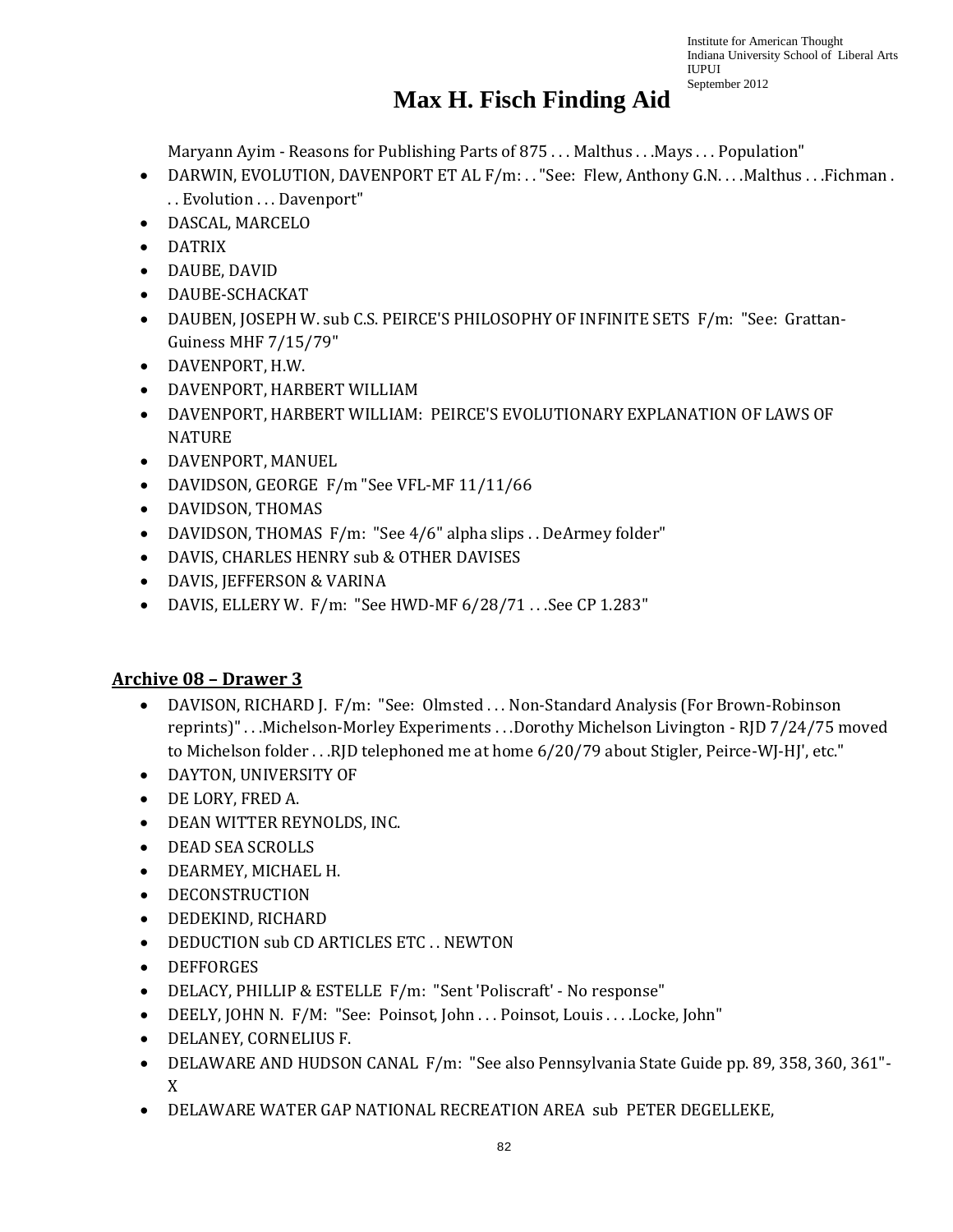#### **Max H. Fisch Finding Aid**

SUPERINTENDENT

- DELEDALLE, GERARD F/M: "Sent him Juliette Data  $12/6/64$ ...Sent him pp. 15-19 4/28/72...+ xerox of original of CSP-JP 3/14/98" . . "GD-MF 1/26/73 is in Keyser folder"
- DELEDALLE, GERARD
- DeLOACH, WILLIAM B.F. F/m: "Sent him copy of MF-IS 9/2/75"
- DE LORY, FRED, JUNE, KATHIE, DENI
- DE MORGAN, AUGUSTUS (1806-1871) F/m: "See: Michael, Emily . . . Merrill, Daniel D. . . . Schlaretski (WES-MF 7.15/76) . . .Dordick (WD-MF 4/26/76) . . . Four-Color Problem . . . Whewell folder (For another copy of De Morgan's review) . . . Hamilton, Sir William, and his Controversy with Augustus De Morgan . . . Ms 735 pp.3,4 ISP 4,5 in 735 folder"
- DEMONSTRATORS ASSOCIATION OF ILLINOIS
- DENISON, D.C.
- DENTAL SCHOOL IUPUI
- DEQUINCY, THOMAS
- DESAI, MEENA
- DESCARTES, RENE F/m: "See: Struhl . . . Schools"
- DE TIENNE, ANDRÉ
- DEUTSCHE GESELLSCHAFT|FÜR SEMIOTIK|REGENSBURG MEETING|3-6 SEPTEMBER 1978"
- DEWEY STUDIES, THE CENTER FOR (JO ANN BOYDSTON) sub SOUTHERN ILLINOIS UNIVERSITY, CARBONDALE, ILLINOIS 62901
- DEWEY, JOHN DEWEY, JOHN F/M "Beliefs and Existences" (PR 15) (1906) 113-129:"Beliefs and Realities" AND ROBINSON, DANIEL SOMMER: "An Alleged New Discovery in Logic"
- DEWEY, JOHN: Letters to Mr. Fain, W.T. Harris, and Mr. Torrey, Dr. Lowe
- DEWEY, JOHN: Letter to V. Lowe H (missing)
- DEWEY, JOHN: Libraries and collections listed in correspondence guide
- DEWEY, JOHN: Paper. The Role of Value Theory in Dewey's Philosophy of Education, Gail Kennedy
- DEWEY, JOHN AND THE HISTORY OF PHILOSOPHY
- DEWEY sub (MATCHETTE LECT. II)
- DEWEY F/m "Mead, George H.: "The Philosophy of John Dewey" E 46 (1935-6) 64-81; "The Philosophies of Royce, James, and Dewey, in the American Setting: E 40 (1929-30) 211-31"
- DEWEY, JOHN
- DEWEY, JOHN sub ESSAYS FOR HIS 90TH BIRTHDAY . . . 20 OCTOBER 1949 (Empty folder)
- DEWEY, JOHN, PAPERS ABOUT
- DEWEY, JOHN sub "MY PHILOSOPHY OF LAW"
- DEWEY IN THE MINUTE BOOK OF THE METAPHYSICAL CLUB AT THE JOHNS HOPKINS UNIVERSITY
- DEWEY'S CRITICAL AND HISTORICAL STUDIES X
- DEXTER, RALPH W.
- DIACONIS, PERSI F/m: "See Sebeok Itinerary Oct. 4, 1978 6:45 p.m."
- DIALECTICAL MATERIALISM, SOCIETY FOR THE PHILOSOPHICAL STUDY OF
- DIALOGUES COMPOSED BY C.S. PEIRCE F/m: "See 4x6 alph slips: Dialogues by CSP etc..."Plato: Thealtetus, Sophis, Philebus"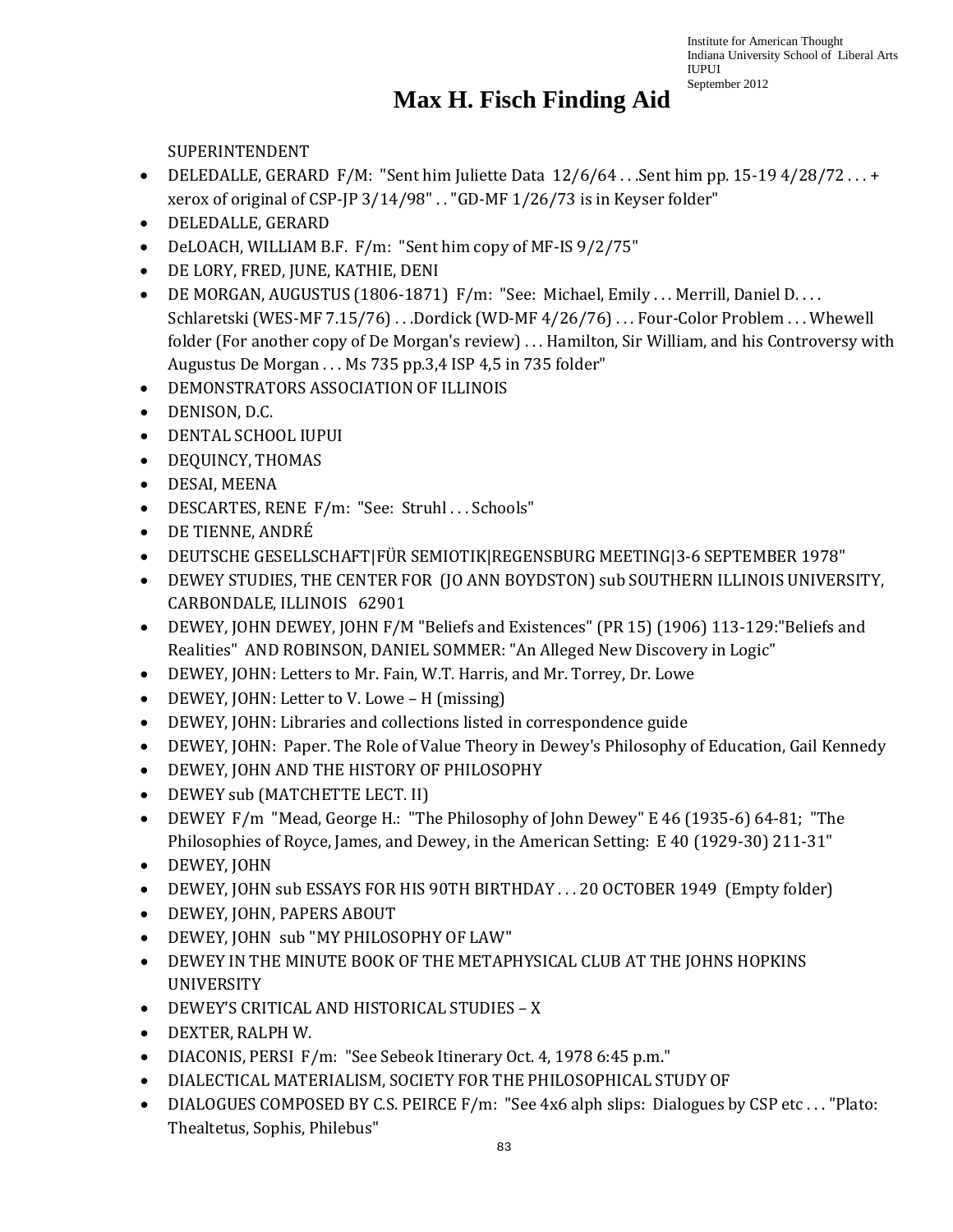- DICKER, GEORGES
- DICTIONARIES, CORDELL COLLECTION
- DICTIONARY OF INTERNATIONAL BIOGRAPHY
- DICTIONARY OF SCIENTIFIC BIOGRAPHY
- DIDEROT ENCYCLOPEDIA
- DIGESTION (EMPTY FOLDER)
- DIGGS, B.J.: "A Technical Ought"
- DIGGS B. J. & ROBBIE
- DIGGS, BERNARD J.
- DILEMMA
- DIPERT, RANDALL R. F/m: "See: TCSP 92: 79-94, 1973 Spring (Peirce on Mach and Absolute Space)"
- DISCIPLES OF CHRIST 1
- DISCIPLES OF CHRIST 2
- DISCOVERY, LOGIC OF 1 F/m: "See: Eureka . . . Bacon . . . Descartes. . . Lambert . . . Carmichael . . .Schiller . . .Whitehead . . .Schouls . . .Hanson . . . Curd . . .Whewell . . . Caws . . .Cicero . . . Farre . . .Kordig . . .Blackwell . . .Siegel" -X
- DISCOVERY, LOGIC OF 2 F/m: "See: Bacon ... Descartes ... Lambert ... Caws ... Whewell ... Carmichael . . .Schiller . . .Whitehead . . .Hanson . . .Simon . . .Curd . . .Eureka . . .Farre . . .Kordig . . .Blackwell . . .Siegel"
- DISCOVERY ISSUE sub REVUE INTERNATIONALE DE PHILOSOPHIE NO. 131-132, 1980 F/m "See: Farre"
- DISQUIPARANCE F/m "See: Equiparance"
- DISSERTATION ABSTRACTS
- DISSERTATION ABSTRACTS sub POST-MICROFICHE-BIBLIOGRAPHY
- DISSOCIATION, PRESCISSION, DISCRIMINATION
- DISTRIBUTION sub VE LAW OF
- DIXWELL, EPES S.
- DONAGAN, ALAN
- DONNELLAN, KEITH S.
- DORDICK, WEBB F/m "See: Harvard Proctor and Tutor, CSP's appointment as, 1860-61"
- DORSON, RICHARD M.
- DOTY, RALPH
- DOUBLEDAY
- DOUGHERTY, CHARLES J. sub THE COMMON ROOT OF HUSSEERL'S AND PEIRCE'S PHENOMENOLOGIES Fm/ "See: Dougherty in Monist 63<sup>3</sup> (July 1980): 362-374" (Empty folder)
- DOUGHERTY, R.C.
- DOUGLAS, GEORGE H.
- DOVER PUBLICATIONS
- DOVER PUBS.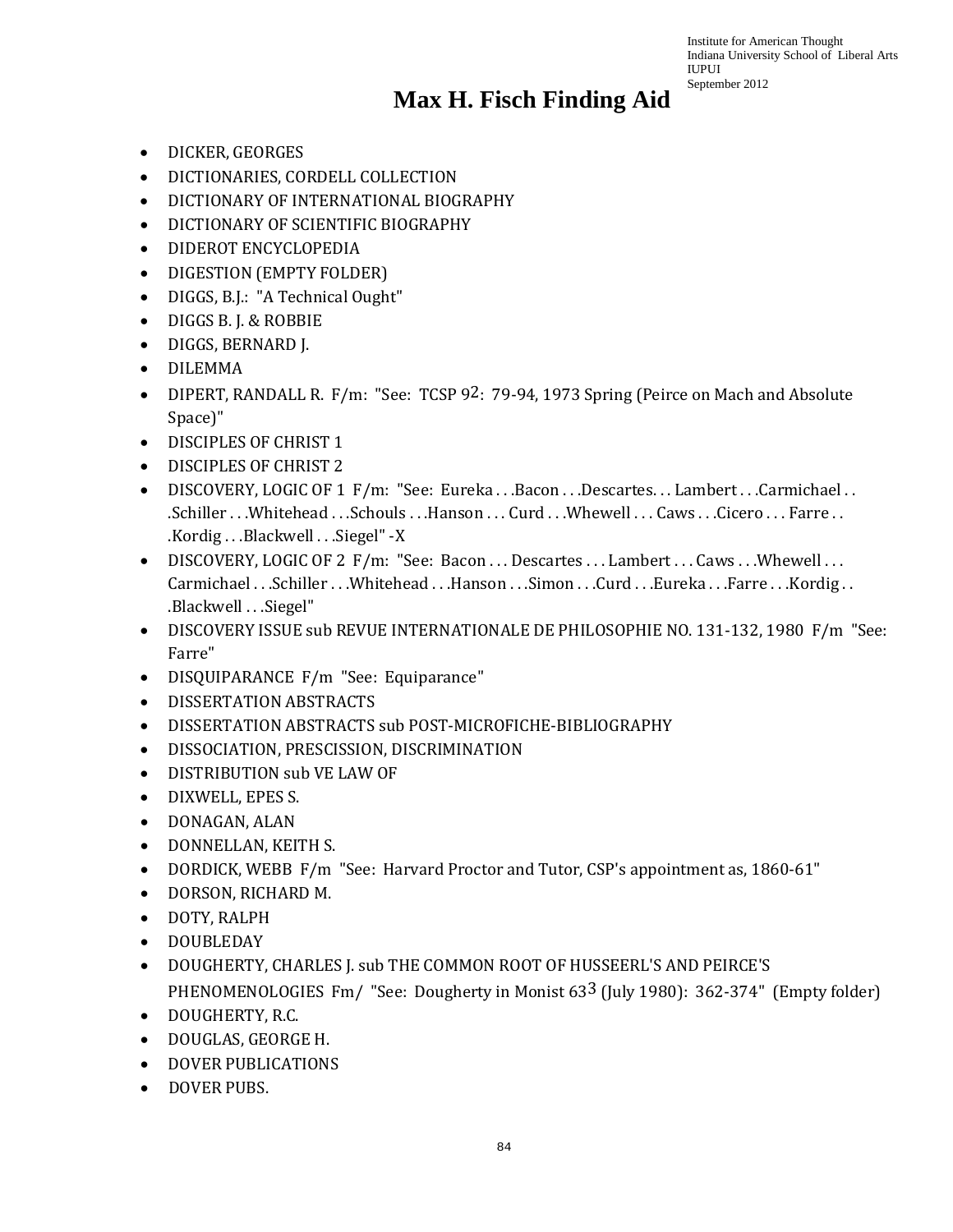#### **Archive 08 – Drawer 4**

- DOYLE, SIR ARTHUR C. (CONAN)
- DOZORETZ, JERRY
- DRAKE, CHARLES F.T. F/M "See Palmer, Edward H."
- DRAKE, STILLMAN
- DRAPER, HENRY
- DREAMS AND SLEEP
- DUAL, -ITY, -ISM
- DUCASSE, CURT JOHN
- DUCKETT, ROBERT E.
- DUDLEY OBSERVATORY sub ALBANY MAP . . . ALBANY INSTITUTE . . ALBANY UNIVERSITY F/m "See also: National University Assn folder . . . Ketner letters of Sept. 1983"
- DUHEM, PEIRRE: (1861-1916): VFL-MF 3/25/64
- DUKE UNIVERSITY
- DUMITRIU, ANTON
- DUNCAN, WILLIAM (1717-1760) F/m "See 4x6" slip"
- DUNHAM, ALBERT MILLARD, JR. sub CONCEPT OF TENSION IN PHILOSOPHY (1938) F/m "Cited by Green, Maurice R. . . . See" Lincourt, John M. . . . Orbach"
- DUNS SCOTUS F/m "See: Egbert, Thomas of"
- DUNS SCOTUS: concerning human knowledge
- DUPREE, HUNTER
- DURBIN, PAUL T. F/m "See: Discovery ... Blackwell ... Kordig ... Siegel"
- DURRETT, FRAZER & LUCRETIA
- DUSEK, VAL F/m "Evolution . . .Schneer, Cecil J. . . . See: Slaty cleavage"
- DUSSELDORF CONGRESS (1978) (AUGUST 27 SEPTEMBER 2) F/m "See: Sass, Hans-Martin" X (missing)
- DUVAL-JOUVE, JOSEPH (1810-1883)
- DUVENECK, FRANK (1848 1919)
- DYE, JAMES WAYNE
- DYKEMAN, KING
- EAMES, ELIZABETH AND MORRIS
- EARLE, WILLIAM sub NORTHWESTERN UNI
- EARMAN, JOHN
- EARTH, FIGURE OF THE F/m "See: Earth in NC Geodesy"
- EARTH IN NC F/m "See: Weigh, -t, -ing ... Weighing the Earth ... Earth, Figure of the ... Geodesy"
- EARTH SCIENCES HISTORY sub HISTORY OF E.S. SOCIETY
- EAST, JAMES R.
- EASTMAN, JOHN
- EATON, RALPH MONROE F.m "See: Moreno . . . McDonald, Malcolm R."
- EBLA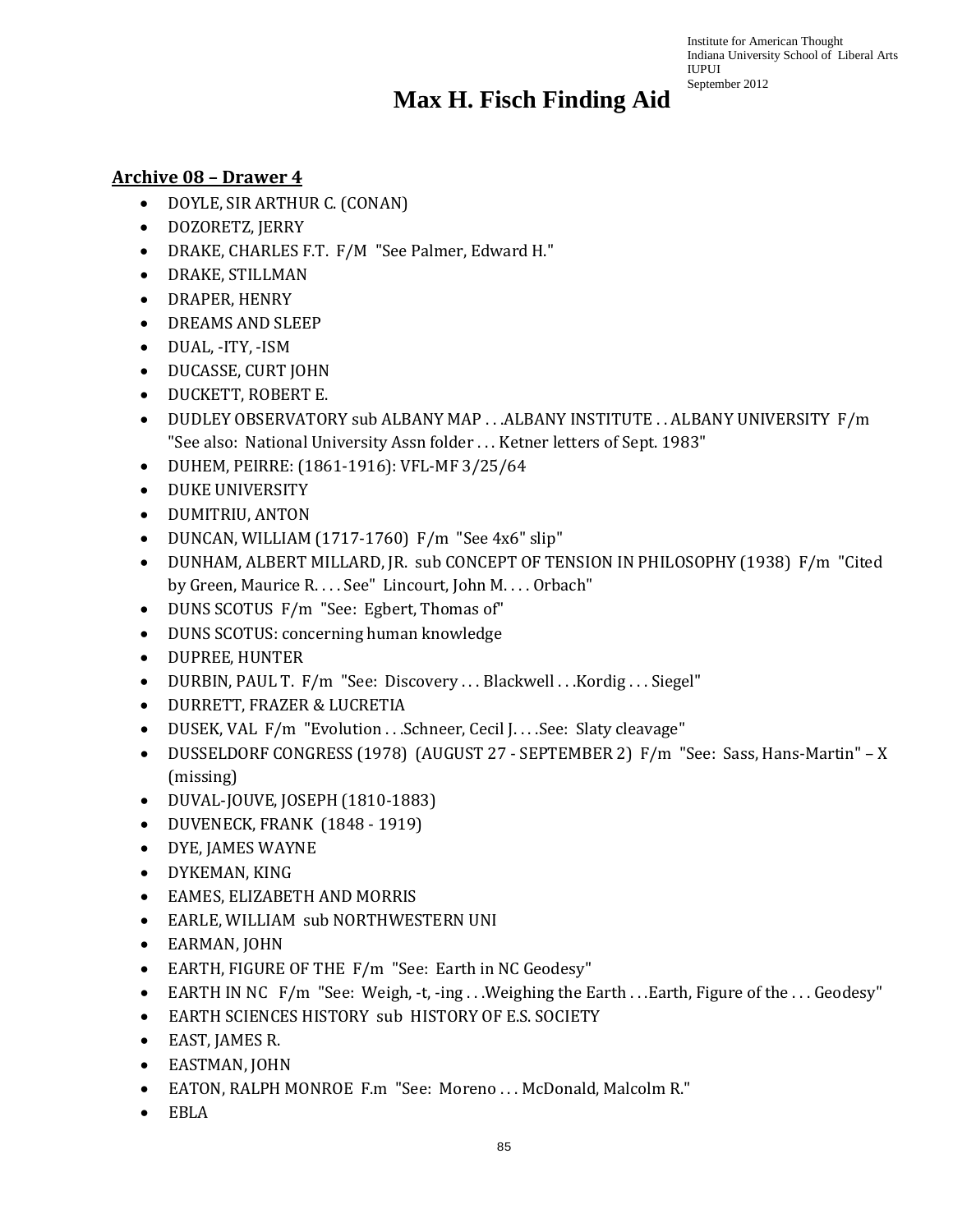- ECLIPSE 1870 . . .1869 . . .1865 . . . F/m "See also: G-1873-2 (1870) . . .G-1872-1 (1869)"
- ECO, UMBERTO
- ECO, UMBERTO F/m "See: Innis's review of *A Theory of Semiotics* (in Innis folder)"
- ECONOMICS F/m "See: *Nation* 39: 521 (12/18/84) . . .40:12 (1/1/85) . . . 70: 502-503 (6/28/00)" and "New York *Evening Post* 12/8/84 . . .12/10/84 / / /12/12/84 . . . 12/16/84 . . . 12/17/84 . . . 12/20/84 . . . 1/3/85"
- ECOLOGY
- ECONOMY OF RESEARCH, -ICS
- ECONOMY OF RESEARCH
- ED & DON, MY RESPONSE
- ED AND DON, MY RESPONSE TO sub DRAFT NOTES "See Also: Fisch: Beets and a storm . . ."Madden and Roberts"
- EDEL, ABRAHAM
- EDGEWORTH, F. Y.
- EDUCATION "See: Teacher, CSP as"
- EDWARDS, WILLIAM F.
- EHRLICH, THOMAS
- EINSTEIN, ALBERT F/m "See: Pearson, Charles"
- EISELE, CAROLYN 1
- EISELE, CAROLYN 2
- EISELE, CAROLYN 3
- EISELE, CAROLYN (1979)
- EISELE, CAROLYN sub COLLECTED PAPERS ON CSP ed. RICHARD MARTIN
- EISELE, CAROLYN sub LETTERS TO MF . . .ARTICLES ON PEIRCE, ETC. X
- EISELE, CAROLYN: CHARLES S. PEIRCE AND THE MATHEMATICS OF ECONOMICS X
- EISELE, CAROLYN: CHARLES S. PEIRCE - A BICENTENNIAL STATEMENT X
- EISELE, CAROLYN (ED.): THE NEW ELEMENTS OF MATHEMATICS OF CSP LISTS OF MSS. USED IN
- EISELE, CAROLYN: THE NEW ELEMENTS OF MATHEMATICS, MHF'S REVIEW OF, IN FINAL SUBMITTED FORM AND IN PUBLISHED FORM (XEROX COPY)
- EISELE, CAROLYN sub THE NEW ELEMENTS OF MATHEMATICS, REVIEWS OF, AND MHF'S NOTES TOWARD A REVIEW
- EISELE, CAROLYN sub NEW ELEMENTS TABLE OF CONTENTS (PRE-FINAL)
- EISELE, CAROLYN: THE ROLE OF MODERN GEOMETRY IN THE PHILOSOPHICAL THOUGHT OF C. S. PEIRCE -X
- EISELE, CAROLYN: THE PROBLEM OF MATHEMATICAL CONTINUITY IN THE THOUGHT OF CHARLES S. PEIRCE
- EISELE, CAROLYN: STUDIES IN THE SCIENTIFIC AND MATHEMATICAL PHILOSOPHY OF CHARLES S. PEIRCE
- EISELE, CAROLYN (REPRINTS) F/m "See Mach folder for her paper on him"
- EISELE, CAROLYN sub CSP - SEMIOTICIAN IN MATHEMATICS AND THE HISTORY OF SCIENCE
- EISELE, CAROLYN: THE MATHEMATICAL FOUNDATIONS OF C. S. PEIRCE'S PHILOSOPHY
- EISELE, CAROLYN: THE MODERN RELEVANCE OF THE MATHEMATICAL PHILOSOPHY OF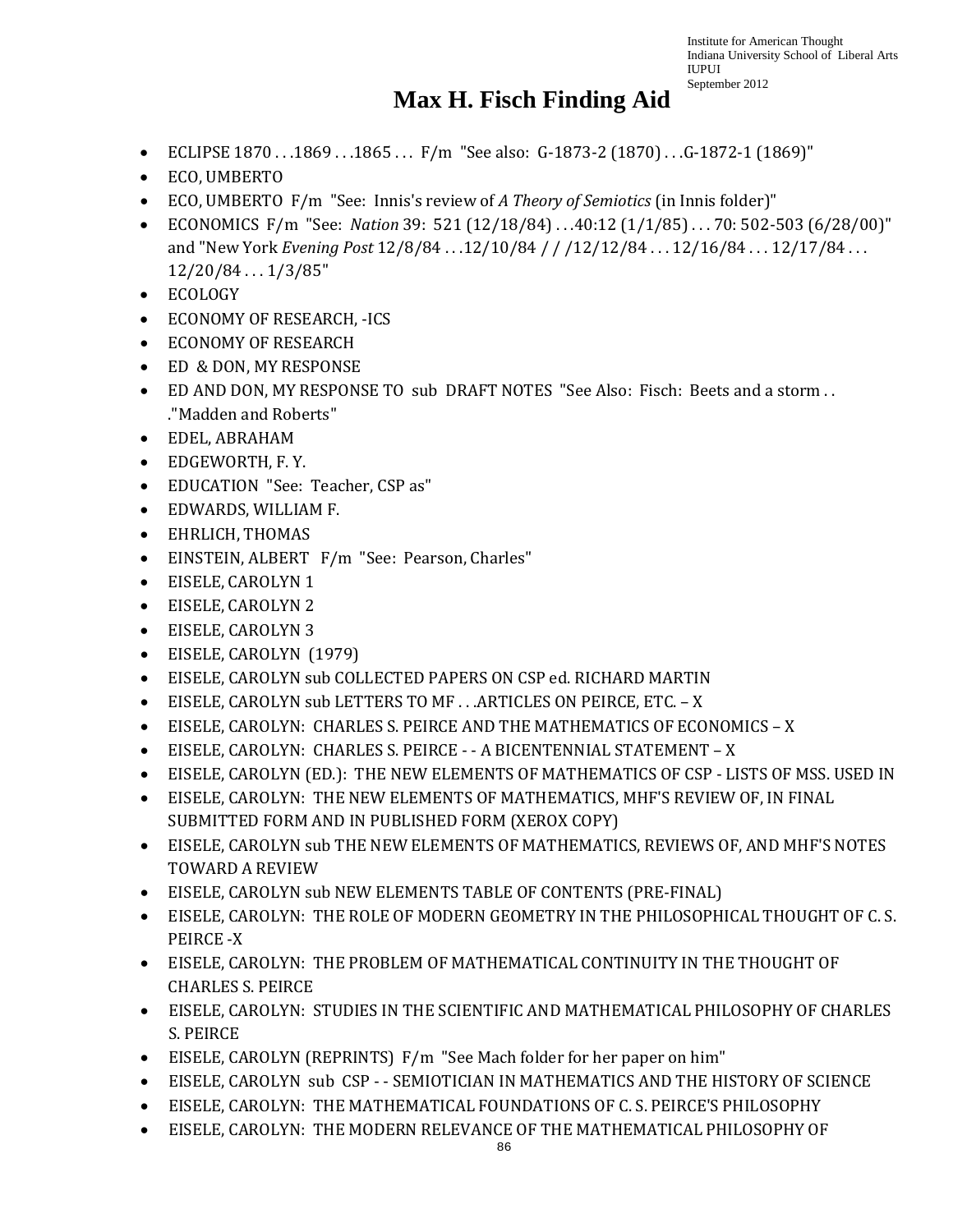### **Max H. Fisch Finding Aid**

CHARLES S. PEIRCE -X

- EISELE, CAROLYN|THE NEW ELEMENTS OF MATHEMATICS BY CSP
- EISELE: NEW ELEMENTS, MANUSCRIPTS INCLUDED IN
- ELIOT, GEORGE
- ELLINGTON, JAMES W. F/m "See: G-1873-1"
- ELLIS & ANDREWS
- ELLIS, ALEXANDER JOHN
- ELLIS, BENJAMIN PEIRCE -- 2.5"x2.5" decorative patch w"Benjamin Peirce Ellis" printed at bottom
- ELLIS, HELEN E. sub WESTPORT POINT -- 4 color photos; one including Max; original letters photocopied and moved to fireproof cabinet
- ELLIS, ROBERT L. sub (ON THE THEORY OF PROBABILITY) (ANTICIPATIONS OF THE LOGIC OF RELATIONS) F/m "See also: Harley, Robert"
- ELTON, WILLIAM F/m See: Harris ... Hegel ... Spiegelberg
- EMBLEM F/m "See: Milton Singer's 'Emblems of Identity' ... 'Quarles, Francis'
- EMERITI, AMERICAN ASSOCIATION OF
- EMERITI: National Committee|American Association F/m: "AARP|State Universitites|Annuitants"
- EMERSON, RALPH WALDO --
- EMERY, SAMUEL HOPKINS, JR.: (Mrs. Charles E. Meredith)
- EMERY, STEPHEN A. F/m "See: Episcopal Church, CSP and" X (missing)
- EMERY, STEPEN A. . . .EMERY, SARAH
- EMERY, WOODWARD
- EMORY UNIVERSITY sub JOHN P. ANTON, CHAIRMAN, DEPARTMENT OF PHILOSOPHY
- ENGLAND: (Searching to be done -- )H
- ENGLE, JANE
- ENCYCLOPAEDIA METROPOLITANA F/m. "See: Coleridge, Samuel Taylor, On Logic and Learning"
- ENGLE, JOHN SUMMERFIELD (1869-1917)
- ENS
- ENQUIRY: A Journal of Independent Radical Thought. F/m: Ed: IRving Kristol
- EPAGOGE, EPAGEIN Fm/ "See: Aristotle, . . . Apagoge, apagein (and English derivatives." -X
- EPEA PTEROENTA
- EPISCOPAL CHURCH, CSP AND F/m "See: Saint Thomas Church . . . Emerson, Scarlet . . . Orange, Donna M. . . . Huntington, Frederic Dan . . . Huntington, William K. . . . Johnson, Henry . . . Hopkins, Bishop John Henry ... Wooverton, John T... . Milford: Church of the Good Shepherd ... Ms 1570.. .L244 . . .L 342"
- EPISTEMOLOGY
- EQUIPARANCE F/m "See: Disquiparance"
- ERDENER, CAROLYN B. X (missing)

#### **Archive 08 – Drawer 5**

• ERFURT, THOMAS OF GRAMMATICA SPECULATIVA IN WADDING EDITION OF DUNS SCOTUS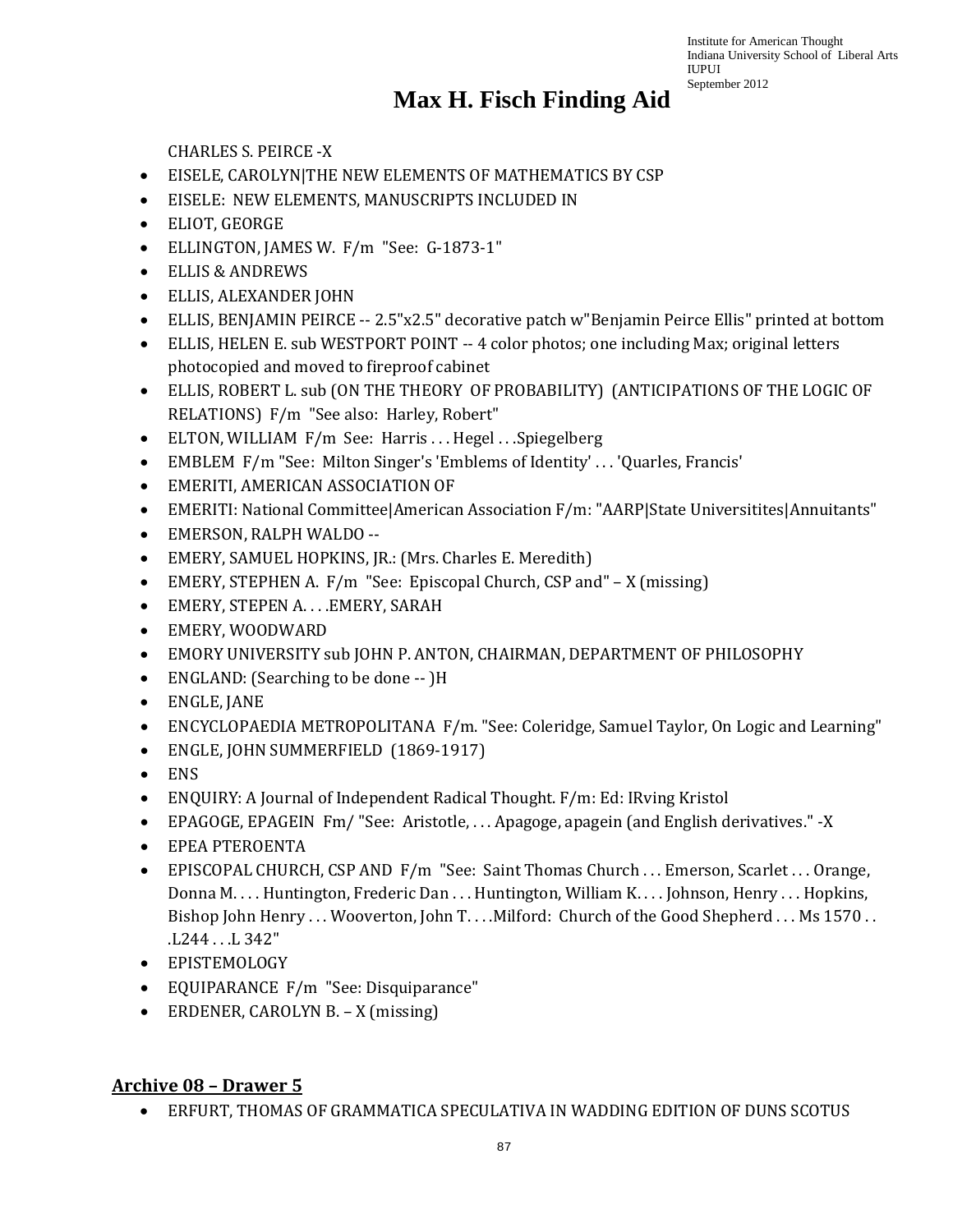(1639) F/m d"See: Duns Scotus"

- ERICKSON, ALINE .sub STEPHENS, ALLEN, JEAN, ERIC, CAROL
- ERKENNTNIS
- ESCHBACK, ACHIM
- ESCHER, M.C.
- ESPOSITO, JOSEPH L.
- ET CETERA
- ETHICS, A NEGLECTED QUESTION IN THE HISTORY OF F/M "See: Poliscraft"
- ETHICS, CSP ON F/m "See MS 675 folder"
- ETNA, MOUNT
- ETTLINGER, H.J.
- EULER, LEONHARD (1707 1783) F/m.."CE knew Youskevitch personally . . . "See: RASSIAS" --X
- EUREKA F/m "See 4x6" slip for other occurrences ...Discover, -y"
- EUROPE 1978 sub VENICE, DÜSSELDORF, REGENSBURG, ZÜRICH
- EUROPE, TRIP TO,  $1950^2$  H (missing)
- EUROPEAN COMMUNITY
- EUROPEAN PHILOSOPHY TODAY . . . PREFACE BY MAX H. FISCH . . (EDITED BY GEORGE L. KLINE) 1965-X
- EUROPEAN SOJOURNS, CSP'S FIVE
- EVANS, CONGRESSMAN, DAVID W.
- EVANS, DAVID W.
- EVANS, HERBERT
- EVERETT, EDWARD
- EVERETT, WILLIAM F/m "L136 + CSP-WE before 9/20/93"
- EVERGLADES
- EVOLUTION F/m "See: Cosmology...Darwin...Davenport...Gregory, Richard L....Mayr... Schneer, Cecil J. . . . Wheeler . . . Spencer . . . Species . . . Survival of the Fittest . . . Buxton . . . Bain . . . Probability . . . Statistics . . . Natural Selection in 4x6" file"
- EVOLUTION, HYPERBOLIC F/m "See: Evolution [general folder] . . . Darwin"
- EXPERIMENT, -S, -AL SUB ..EXPERIMENTAL LOGIC . . . EXPERIMENTAL MATHEMATICS . . .EXPERIMENTAL PSYCHOLOGY"
- EXCLUDED MIDDLE, PRINCIPLE OF F/m "Cf CP 3.384 n 1"
- FABRICHESI LEO, ROSSELLA
- FACCHI, PAOLO
- FAGIOLO, SILVIO sub CONSULATE OF ITALY, DETROIT, MICHIGAN
- FAIRBANKS, MATTHEW F/m "Home phone 717-346-6163 . . .717-347-3321 ext. 280"
- FALCO, DR. MARIA J.
- FALLIBILISM
- FANN, KUANG T.
- FARADAY, MICHAEL
- FARBER, MARVIN (1901-1980)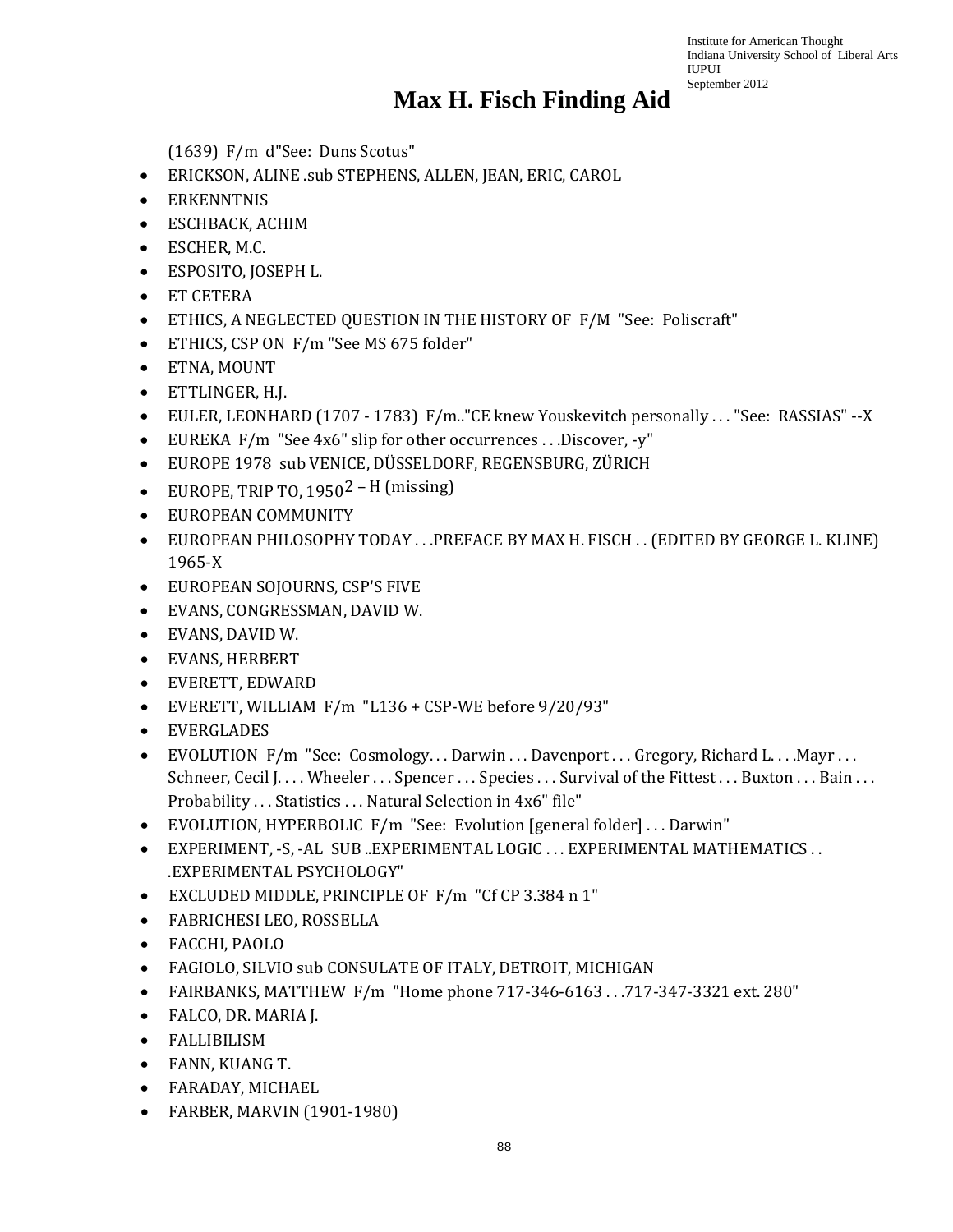- FARBER, MARVIN
- FARIS, J. A.
- FARQUHAR, HENRY
- FARRE, GEORGE L. F/m "See: Discovery"
- FASCISM, NAZISM, COMMUNISM & SEARCH FOR HILOSOPHY F/m: "Corey, Lewis: Marxism Reconsidered, Naitn, 1940"
- FAY, CHARLES NORMAN
- FEDERAL RECORDS CENTER -- photostatic copy of records regarding CSP's service at CGS
- FEHR, HENRI (1870-
- FEIBLEMAN, JAMES
- FEIGL. HERBERT
- FELTON, CORNELIUS CONWAY
- FERRATER MORA, JOSE
- FERREL, WILLIAM F/m "See Cost Survey \* Ferrel's Judgment of CSP's 1889 Report"
- FERRELL, ROBERT HUGH
- FERRERO, ANNIBALE
- FEUER, LEWIS S. F/m "See: Sylvester"
- FEUER, LEWIS S.: James March and the Conservative Transcendentalists Philosophy
- FETHE, CHARLES B.
- FEYERABEND, PAUL
- FICARA, FRANCIS THOMAS: Thesis, "Collingwood's New Leviathan"
- FICHMAN, MARTIN
- FICTIONS, FICTIONALISM . . . FICTIONS, LEGAL, ETC F/m "See: As If, Als ob . . . Vaihinger . . . Carmichael" . . . "See Suppl 2d ed. 706-716 Conceptual Devices and see Models in both his indexes"
- FIELD, CYRUS W. "See: Atlantic Cable"
- FINDLAY, J. N..: "PROBABILITY WITHOUT NONSENSE"
- FINE, HENRY BURCHARD possible artifact:old transcription of letter from CSP to Professor Fine
- FISCH, HYMAN
- FISCH, MAX H.: ARMY MEDICAL LIBRARY APPONTMENT PAPERS
- FISCH, MAX H.: BIBLIOGRAPHY
- FISCH, MAX H.: Correspondence miscellaneous; from home and unsorted
- FISCH, MAX H.: DRAFT APPLICATIN FOR FULBRIGHT GRANT
- FISCH, MAX H.: Ed., Notes and Queries
- FISCH, MAX H.: Fulbright Grant Confirmation (1950)
- FISCH, MAX H.: Nicolaus POL Doctor 1494
- FISCH, MAX H.: "Pulpit and Public Opinion F/m "Sociology 2 Term Paper|May 1923"
- FISCH, MAX H.: "Review of Public Opinion" F/m: "Sociology 2"
- FISCH, MAX H. sub ELECTION TOP ORDER OF MERIT OF THE ITALIAN REPUBLIC. 1976 F/m "See Fagiolo . . . Tagliacozzo"
- FISCH, MAX H.: sub ESSAYS ON PEIRCE . . . EDITED BY KETNER & KLOESEL
- FISCH, MAX H. sub IN BIOGRAPHICAL DICTIONARIES, ETC. F/m "See: Who's Who"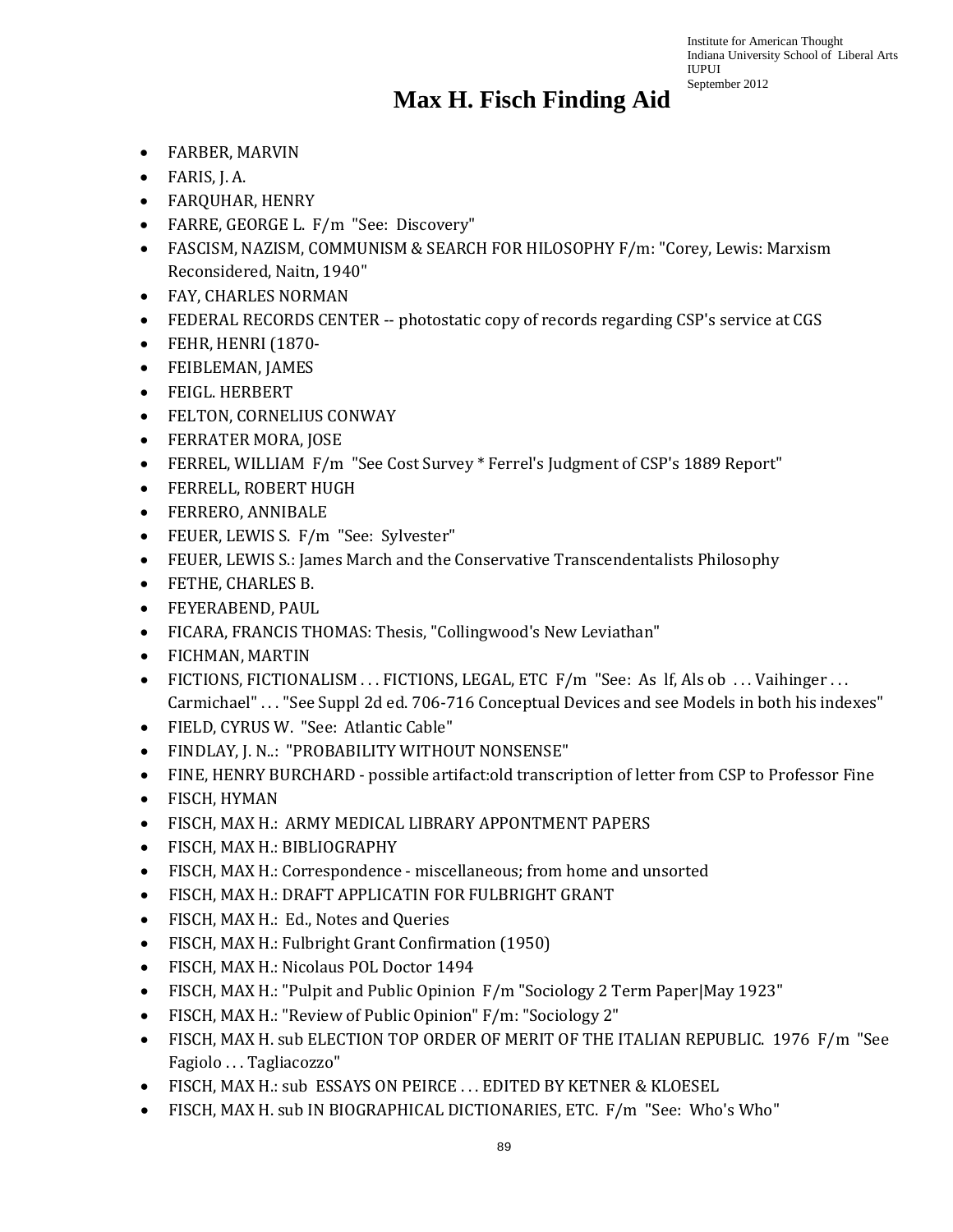- FISCH, MAX H.: PASSPORT, PHOTOS, CLIPPINGS, ETC.
- FISCH, MAX H. PERSONAL PAPERS AND CORRESPONDENCE
- FISCH, MAX H. sub POL DREAM (1944) strange dream is described
- FISCH, MAX H.: Philosophy of Law
- FISCH, MAX H. REAPPOINTMENT 1 JULY 1987 30 JUNE 1990
- FISCH, MAX H. sub GIFTS TO INDIANA UNIVERSITY (1987)
- FISCH, MAX H. (IUPUI APPOINTMENT PAPERS)
- FISCH, MAX H. sub JESSE HOUSER'S "BRIEF HISTORY"
- FISCH, MAX H. sub SOCIAL SECURITY
- FISCH, MAX H. & KLOESEL, CHRISTIAN, J.W.: "The New Edition, The Theory of Signs, and the Letter to Mario Calderoni"
- FISCH, MAX H. & KLOESEL, CHRISTIAN, J.W.: "Peirce and the Florentine Pragmatists: His Letter to Calderoni and a New Edition of His Writings" F/m: "See also FISCH, MAX H. AND KLOESEL, CHRISTIAN, J.W.: The New Edition, The Theory of Signs, an the Letter to Mario Calderoni"
- FISCH, MAX H.: THESES DIRECTED AT U OF I
- FISCH PEIRCE PAPERS sub FILM COPY (TTU)
- NATHAN REVIEW MAX H. FISCH sub LAST WILL AND TESTAMENT X (missing)
- FISCH, MAX H.:"The Range of Peirce's Relevance" \*\*Nathan: There may be materials mixed up in these three folders. Please check.
- FISCH, MAX H. sub UNPUBLISHED ESSAYS, LECTURES, ADDRESSES, INTRODUCTIONS F/m: "See: History of Philosophy Delusion, The"
- FISCH, MAX H.: VITA & BIBLIOGRAPHY TO 1974
- FISCH, MAX H. F/m "For gatherings of offprints see Vesaliana . . . Japonica Philosophical Clubs" . . ."For the only accurate printing of 'The Critic of Institutions' see *The Owl of Minerva*" – X (missing)
- FISCH, MAX H. sub BEETS AND A STORM
- FISCH, HAROLD
- FISCH, MAX H: UNPUBLISHED ADDRESSES AND PAPERS (Empty folder)
- FISCH, MAX H.:Retirement, U. of Illinois: 1971. (missing)
- FISCH, MAX H.: VITA, BIBLIOGRAPHY, BIRTH CERTIFICATE, etc. H
- FISCH, RUTH BALES, MEMORIAL SCHOLARSHIP
- FISCH, William B.: BA Dissertation, *Charles Peirce's Theory of the Nature of Thought.* See bound copy, Peirce dissertation collection.
- FISCHER-APPELT, PETER
- FISH, JOHN ON SOCRATES SOPHROSYNE & PHILOSOPHY
- FISHBURNE, BLAKE
- FISKE, JOHN F/m "See: Berman, Milton"
- FISKE, JOHN
- FISKE, THOMAS S. F/m "See 4" x 6" slips"
- FITZGERALD, JOHN J. F/m "'Proof' sent 5/1/75"
- FLEMING, WILLIAM sub VOCABULARY OF PHILOSOPHY (CSP'S COPY)
- FLETCHER, HARRIS
- FLEW, ANTHONY G. N.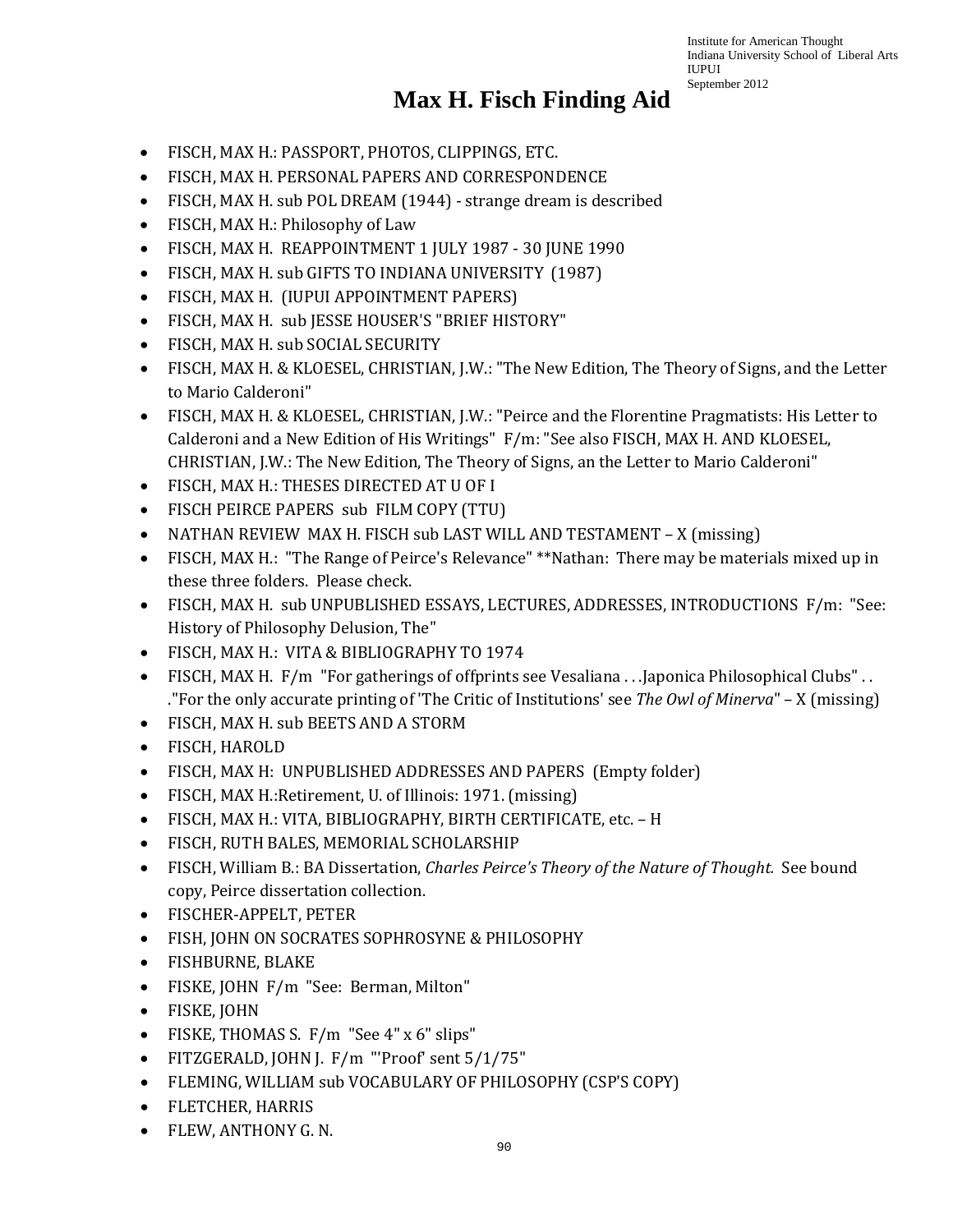### **Max H. Fisch Finding Aid**

- FLIGHT AND FLYING MACHINES sub CSP'S *NATION* REVIEWS, ETC F/m "See: Andreé, Salomon August"
- FLINT, ROBERT (1838-1910)
- FLORENTINE PRAGMATISTS, PEIRCE AND THE "See: Leonardo ... TOTTOI ... Papini" (Empty folder)
- FLORIDA SEMINAR: Pragmatic Movement
- FLORIDA STATE UNIVERSITY sub EDGAR HENDERSON MEMORIAL SYMPOSIUM ON THE PHILOSOPHY OF CSP
- FLORIDA, UNIV. OF: Doctoral Program in Philosophy
- FLORIDA, UNIV. OF (GAINESVILE): Hanna, Thomas, Chair, Philosophy Department
- FLUGEL, J. C.
- FLOWER-MURPHEY-KUKLICK REVIEW ARTICLE X (missing)
- FLOWER-MURPHY REVIEW
- FOGG LIBRARY
- FOGLIETTA, THOMAS M.
- FOLKLORE MAPPING
- FORM ETC IN CD
- FORNI, ENRICO M. F/m "See: TOPOI ...Calderoni ... M-3 ...Loenardo ... MsL67 ... Vailaki ... Zanoni, C.P. . . . Harris, H.S.-, Articles in Vailati folder . . . Callaghan, William"
- FOSSIL BRACHIOPODS . . . FOSSILARY . . . FOSSILS.. F/m "See Louis Agassiz, 'On homologies of Brachiopoda,' in: Boston Society of Natural History, Proceedings vol. 9, 1862, pp. 68-70 (Xerox copy in Agassiz folder)" . . . "See Paleontology"
- FOSTER, MICHAEL 1
- FOSTER, MICHAEL 2
- FOUCAULT, JEAN sub FOUCAULT PENDULUM F/m "See: Pendulum" --
- FOULKES, PAUL
- FOUNDATION, CSP

#### **Archive 09 – Drawer 1**

- AMERICAN CYCLOPAEDIA F/m "See 4x6" Appleton's Cyclopedia"
- AMERICAN EXPRESS
- AMERICAN INSTITUTE OF PHYSICS
- AMERICAN INSTITUTE OF PHYSICS
- AMERICAN JOURNAL OF MATHEMATICS
- AMERICAN JOURNAL OF SEMIOTICS
- AMERICAN MATHEMATICAL SOCIETY P.O. BOX 6248, PROVIDENCE, R.I. 02940
- AMERICAN METROLOGICAL SOCIETY
- AMERICAN PHILOSOPHICAL SOCIETY
- APA EMERITUS MEMBERSHIP
- AMERICAN PHILOSOPHICAL ASSOCIATION EASTERN DIVISION MEETING 1976 IN BOSTON (AND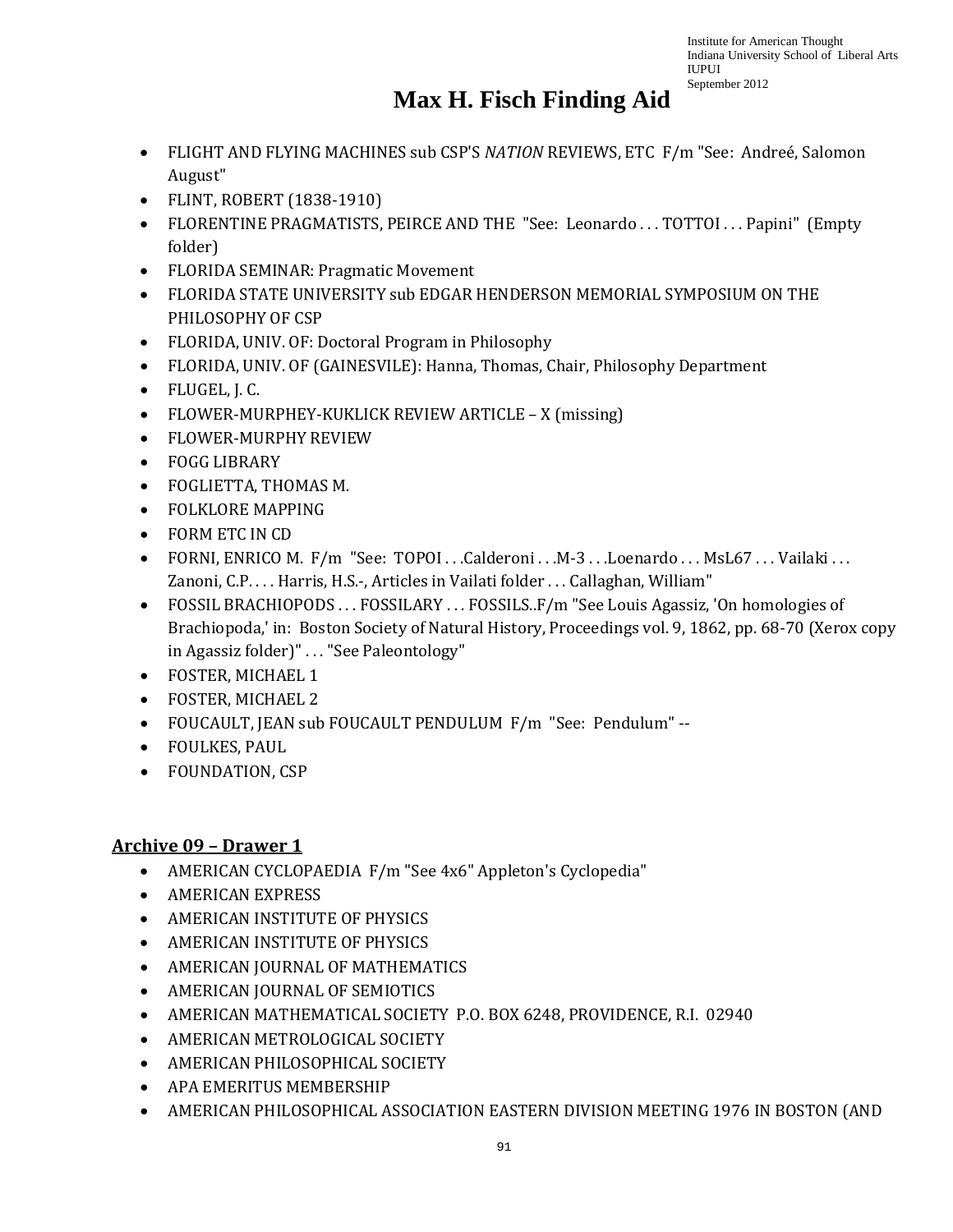#### **Max H. Fisch Finding Aid**

PEIRCE SOCIETY MEETING IN CONJUNCTION THEREWITH)

- AMERICAN PHILOSOPHICAL ASSOCIATION/EASTERN DIVISION/WASHINGTON MEETING DEC. 28- 30, 1977
- WASHINGTON SAAP, CSP SOCIETY, APA, etc. DEC. 1978
- AMERICAN PHILOSOPHICAL ASSOCIATION EASTERN DIVISION ATLANTA MEETING DEC. 1978
- APA NYC DEC. 27 -30, 1979
- APA BOSTON 1980 DEC. 27-30
- APA COLUMBUS 1963
- PHILADELPHI APA MEETING DEC 27-30, 1981
- APA EASTERN DIVISION PHILADELPHIA 1981 (empty folder)
- APA EASTERN DIVISION BOSTON 1983
- APA EASTERN DIVISION NEW YORK CITY DEC. 27-30, 1984
- APA EASTERN DIVISION 1985 WASHINGTON D.C.
- APA EASTERN DIVISION BOSTON 1986
- AMERICAN PHILOSOPHICAL ASSOCIATION 1967|Western Division Nominating Committee, etc.
- AMERICAN PHILOSOPHICAL ASSOCIATION PACIFIC DIVISION MARCH 28-30, 1974
- AMERICAN PHILOSOPHICAL ASSOCIATION WESTERN DIVISION MEETING, CHICAGO 1973
- AMERICAN PHILOSOPHICAL ASSOCIATION 1967|Western Division Nominating Committee, etc.
- APA WESTERN DIVISION MEETING CHICAGO 1977 April 28-30
- APA WESTERN DIV. 1978 (CINCINNATI)
- APA WESTERN DIVISION 1982 COLUMBUS
- AMERICAN PHILOSOPHICAL SOCIETY PHILADELPHIA
- AMERICAN PHILOSOPHY, SOCIETY FOR THE ADVANCEMENT OF
- AMERICAN PHILOSOPHY SOME GENERAL CHARACTERISTICS
- AMERICAN PHILOSOPHY, SOCIETY FOR ADVANCEMENT OF, CLEVELAND MEETING (MARCH 2-3, 1979)
- AMERICAN PHILOSOPHY, SOCIETY FOR THE ADVANCEMENT OF -- VILLANOVA MEETING MARCH 3-4, 1978
- AMERICAN PHILOSOPHY, SOCIETY FOR ADVANCEMENT OF, VILLANOVA MEETING, MARCH 3 & 4, 1978
- SAAP NYC 12/28/79 12 NOON
- SAAP 1980 TEXAS A & M
- SAAP: TEXAS A & M 1980 FEB. 29 MARCH 1
- LOOSE FOLDER FOR N. HOUSER REVIEW TEXAS A & M CONTINUING EDUCATION
- SAAP 1982 DEC. 28
- SAAP NEWARK '82 U. OF DELAWARE, MARCH 6 & 7 F/m "See: Tescher, CSP as |Baltimore"
- SAAP 1983 S.I.U. CARBONDALE, ILLINOIS
- LOOSE EMPTY FOLDER FOR N. HOUSER REVIEW. SOUTHERN ILLINOIS UNIVERSITY AT **CARBONDALE**
- SAAP 1984 SEATTLE UNIV. MARCH 1-3
- AMERICAN PHYSICAL SOCIETY Folder marked: "See also: Michelson"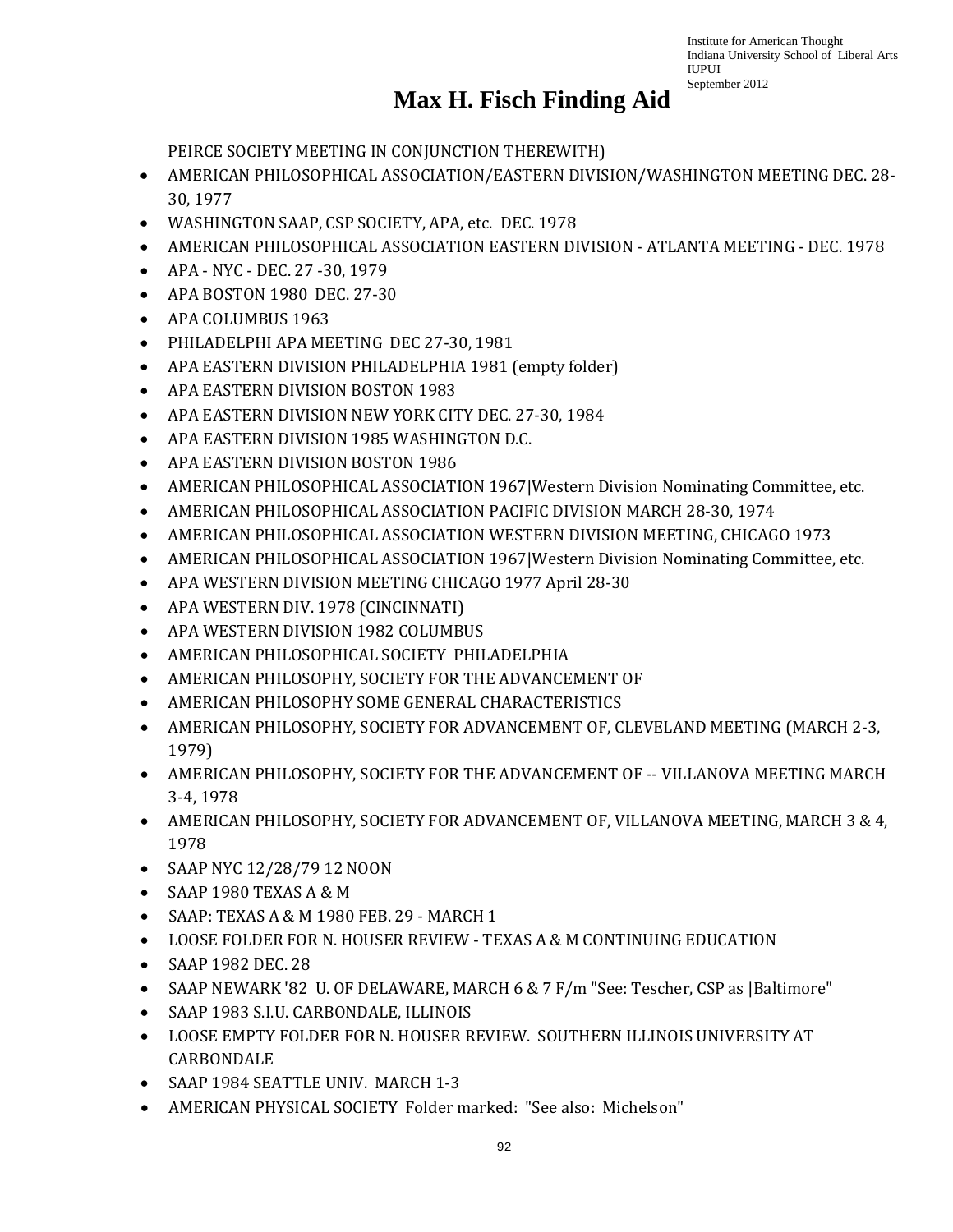- AMERICAN PRAGMATISM BEFORE AND AFTER 1898 (MASTER XEROX COPY OF THE PAPER AS PUBLISHED)
- AMERICAN PRAGMATISM BEFORE AND AFTER 1898
- AMERICAN PSYCHOLOGICAL ASSOCIATION
- AMERICAN SOCIAL SCIENCE ASSOCIATION (Folder marked: "BP 569, 625-627")
- AMERICAN STUDIES, CENTER FOR (IUPUI) SHIPPS, JAN
- AMERICAN STUDIES CONFERENCE IUPUI APRIL 23-24, 1976 F/m "See: IUPUI Center for Study of American Thought and Culture"
- AMERICAN STUDIES, IUPUI MINOR IN
- AMES, VAN METER AND BETTY
- AMOCO, DINIUS
- AMTRAK
- ANALYSIS, ANALYTIC PHILOSOPHY
- ANASTASIA, DUCHESS Folder marked: "See: Juliette data pp. 2, 7, 8"
- ANCHOR VICO, REISSUE: Cornell paperback reissue
- ANCIENT AND MEDIEVAL PHILOSOPHY: Preliminary examinations
- ANCIENT LOGIC BY BENSON MATES EB 14: 306-311, 1963 F/m "Apr. 24"
- ANDERSEN, HENNING
- ANDERSON AUCTION CO.
- ANDERSON, MYRDENE
- ANDERSON, NICHOLAS LONGWORTH 1838-1892
- ANDERSON, PAUL R.
- ANDERSON, PAUL RUSSESS
- ANDING, JAMES
- ANDREE, SALOMON AUGUST (1854 1897) Folder marked: "See: Flight and Flying Machines"
- ANDREOTTI, BARBARA
- ANDREW, WARREN
- ANDREWS, BENJAMIN
- ANDREWS, E.A. [[Artifact! "Studies in Organic Morphology" by John Warner, 1855-1856; plus a newspaper clipping entitled, "Professor Peirce and his use of the labors of others.: Sept. 17, 1857.]]
- ANGELELLI, IGNAZIO Folder marked: "See: Frege Thiel"
- ANIMALS sub BIRDS, DOGS, HORSES
- ANNAPOLIS
- ANNUITANTS' ASSOCIATION, U OF I, URBANA; Mary Louis Bull, Secretary-Treasurer. "F/m: See also: Emeriti; state universities' AARP"
- ANTILOGISM
- ANTON: JOHN P.: "John Dewey's Place in American Thought and Life" Vol. 23, No. 5 Sept-Oct, 1963
- AMSTERDAM CONGRESS JUNE 16-20, 1976
- AMSTERDAM CONGRESS ADDRESS sub PEIRCE AS SCIENTIST, MATHEMATICIAN, LOGICIAN, AND PHILOSOPHER Folder marked: "*Other items that were with these*: Quine: The Pragmatists' Place in Empiricism; Lenzen: The Contributions of Charles S. Peirce to Metrology . . . Notation folder . . . Eschbach wants a copy.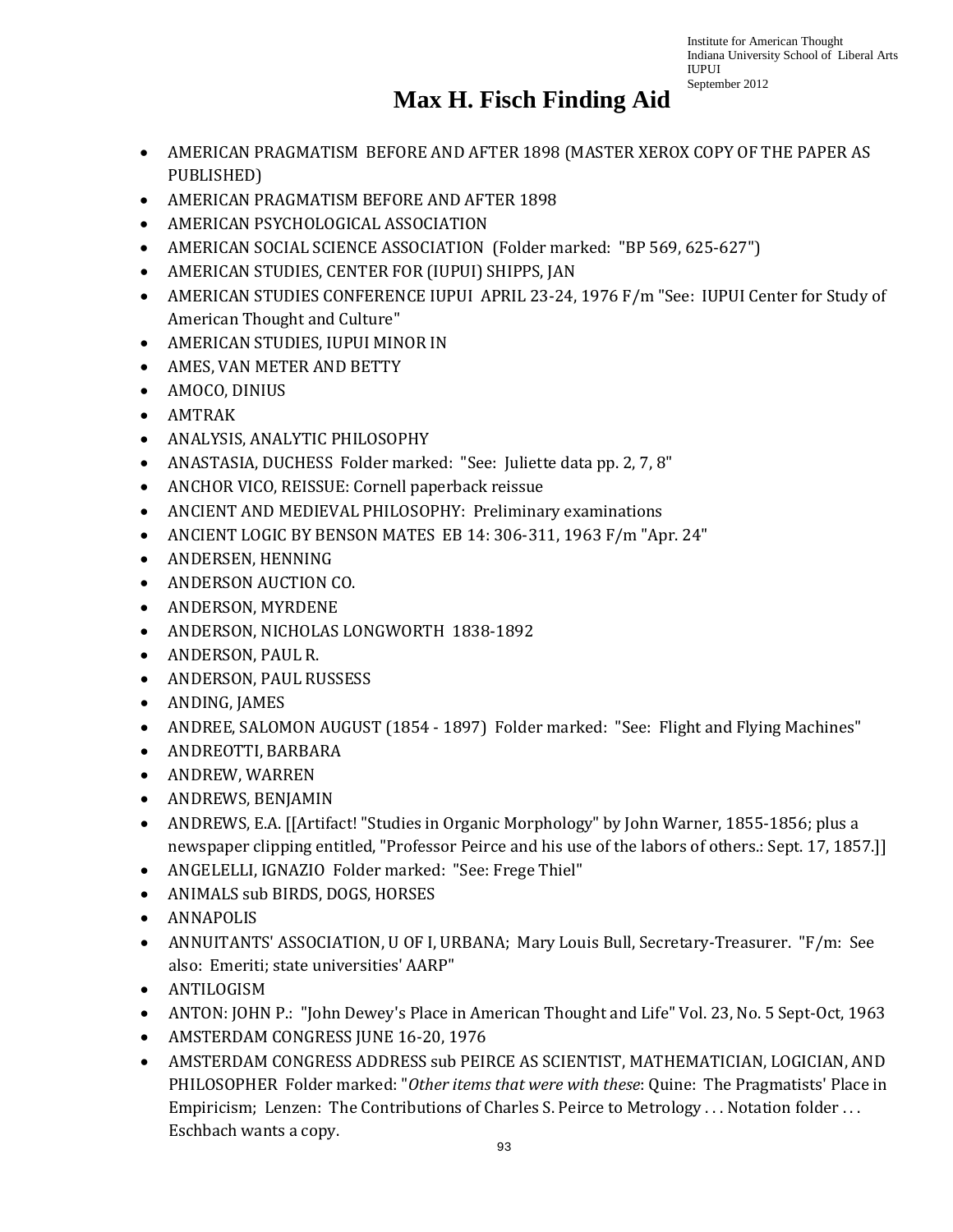### **Max H. Fisch Finding Aid**

- AMSTERDAM PEIRCE CONGRESS PRESIDENTIAL PAPER (Empty folder) Folder marked: "Send Xerox copy to Eschbach"
- AMTRAK H (missing)
- ANCHOR VICO, REISSUE: Cornell paperback reissue H (missing)
- APAGOGE, APAGEIN Folder marked: "See: Aristotle Epagoge, Epagein (and English derivatives)"
- APEL, K.-O.
- APOSTLES, THE (CAMBRIDGE UNIVERSITY) Folder marked: "See: Metaphysical Society (Brown ch. I)"
- APPLEBAUM, WILBUR
- APPLETON\*CENTURY\*CROFTS
- APPLETON, WILLIAM H. AND HIS INVITATION TO CSP TO WRITE FOR THE PSM
- APTUM (GREEK??? TO ME) Folder marked: "See: Rhetoric Mooney"

#### **Archive 09 – Drawer 2**

- THOMAS AQUINAS
- ARATUS SOLENSIS
- ARCHIBALD, RAYMOND C.
- ARCHIMEDES FOUNDATION
- ARCHIVES, UNIVERSITY OF ILLINOIS sub MAX FISCH PAPERS
- ARCHIVES OF THE HISTORY OF AMERICAN PSYCHOLOGY
- ARGELANDER, F.W.A. Folder marked: "See: Schonfeld"
- ARGENTINA WORLD CONGRESS OF PHILOSOPHY (CORDOBA, 20-26 SEPT., 1987)
- ARGUE, ARGUMENT sub CD ARTICLES
- ARGUMENT (IN CD) Folder marked: "See: Lemma"
- ARGUMENTS OF THE PHILOSOPHERS (ROUTLEDGE & KEGAN PAUL) Folder marked: "For Peirce volume see HOOKWAY" "See also ROUTLEDGE & KEGAN PAUL"
- ARIOTTI, PEIRO E.
- ARISBE (1983 )
- ARISBE COMMITTEE Folder marked: "Invite to the conference -List: Savan, Kuklick, Murphey, Roberts, Robin, Benedict, Ed Moore and all members of his committee, Tursman, Hare, Tom Haynes"
- ARISBE MUSEUM: VENTURI & RAUCH PROPOSAL
- ARISBE PAPERS, THE Folder marked: "See: Mouton, Sebeok"
- ARISBE CONFERENCE I sub SEPTEMBER 24-25, 1977 [[Photos of CSP and his home + newspaper articles of/about CSP from 1977]]
- ARISBE COMMUNICATIONS (PAUL SHIELDS)
- ARISBE CONFERENCES I (SEPTEMBER 24-25, 1977); II (OCTOBER 22-23, 1977)
- ARISBE HOUSE COMMITTEE) sub HOUSE MANAGER APPLICANTS
- ARISBE, PEIRCE'S AND OTHER ESSAYS IN AMERICAN PHILOSOPHY ON?
- ARISBE PAPERS (SEBEOK KASOW)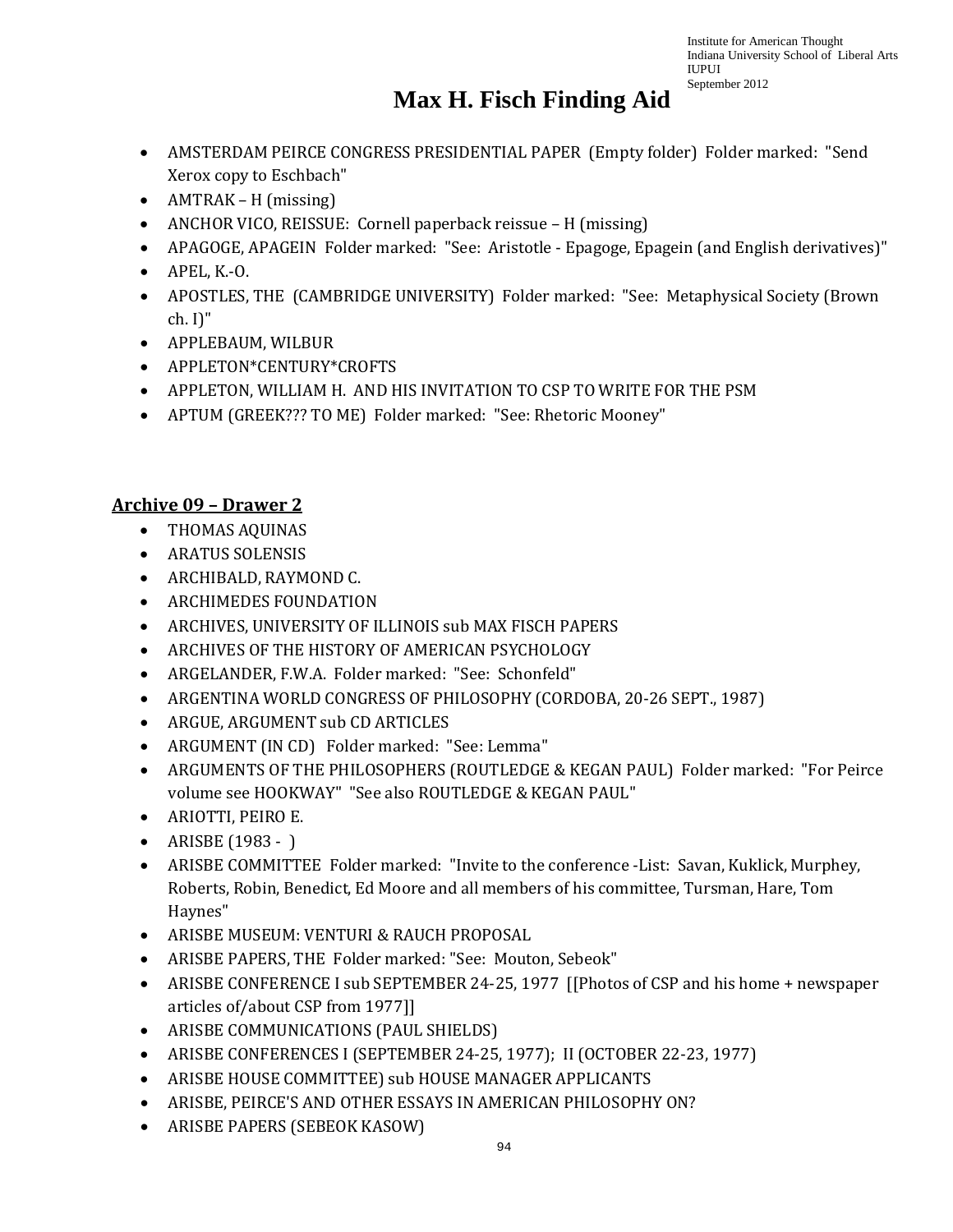- ARISTOTLE Folder marked: "See: Epagoge, Epageit, Apagoge, Apageit"
- ARISTOTLE'S "ETHICS" AS POLITICS
- ARISTOTLE'S "ETHICS" AS POLITICS HANDOUT H
- ARMSTRONG, D.M.
- ARNOULD
- ARS, ART IN DUCANGE, OED, CD
- ARS SEMEIOTICA
- ART, ARTISTS, AESTHETICS, PHILOSOPHY OF ART Folder marked: "See: Aesthetics; Bierstadt: Creation; Creativity in Peirce; Hartzell; Music, Musicians; Scott, Frances"
- ASAWA, SACHIO
- AS IF, AS IF-NESS (ALS OB) Folder marked: "See 4x6 alph As if; Als ob . . . Vaihinger, Carmichael"
- ASSERTION THEORY Foder marked: "See: Scientific Intelligence: Brock, Jarrett ... MF-JEB 9/19/77 (no copy) mentioned Ms 670 (& 669)"
- ASSOCIATION FOR 18TH CENTURY STUDIES sub McMASTER UNIVERSITY, HAMILTON, ONTARIO
- ASSOCIATION OF AMERICAN UNIVERSITY PRESSES
- ASTRONOMICAL OBSERVATORY RECORDS Folder marked: "KG 11365. 294-302; 321; 676-683; 684 . . . Burks Biblography p. 255 3(b)" [[xeroxes of CSP's recorDs at Harvard OBservatory - his written observations]]
- ASTRONOMY
- ASTRONOMY, CSP & BP & Folder marked: "See: Harvard College Observatory: The First Four Directorships, 1839-1919 by Bessie Zaban Jones and Lyle Gifford Boyd, HUP 1971 . . .Chronology"
- ATHENAEUM (LONDON)
- ATKINSON, NORMA P. Folder marked: "Sent her a copy of Miherachi's letter 3/8/82"
- ATLANTA 1973 APA MEETING + PEIRCE SOCIETY
- ATLANTIC ALMANAC [[xeroxed letters from CSP to almanac]]
- ATLANTIC CABLE sub ATLANTIC TELEGRAPH COMPANY Folder marked: "See: Field, Cyrus W."
- ATLANTIC CITY DEC. 1961
- ATLANTIC MONTHLY
- AUBENQUE, PEIRRE
- AUDEN, W. H. (1907-1973) X
- AUGER, MAURICE ALFRED [[xeroxed articles and photos pertaining to CSP; lots of CSP in Paris stuff
- AUGER
- AULBY, "COUNT D'" Folder makred: "See Schlaretzki"
- AUNE, BRUCE Folder marked: "See Almeder 12/21/73"
- AUSPITZ, J.L. sub JOSIAH LEE F/m "Copy sent to Shea Zellweger 5 Jun 1984"
- AUSPITZ, LEE
- AUSPITZ, JOSIAH LEE
- AUSTIN, JOHN 1790-1859 sub (JURIST)
- AUSTIN, JOHN LANGSHAW (1911-1960)
- AUTOBIOGRAPHY (OED)
- AUTOBIOGRAPHY, A BIT OF (MS 842)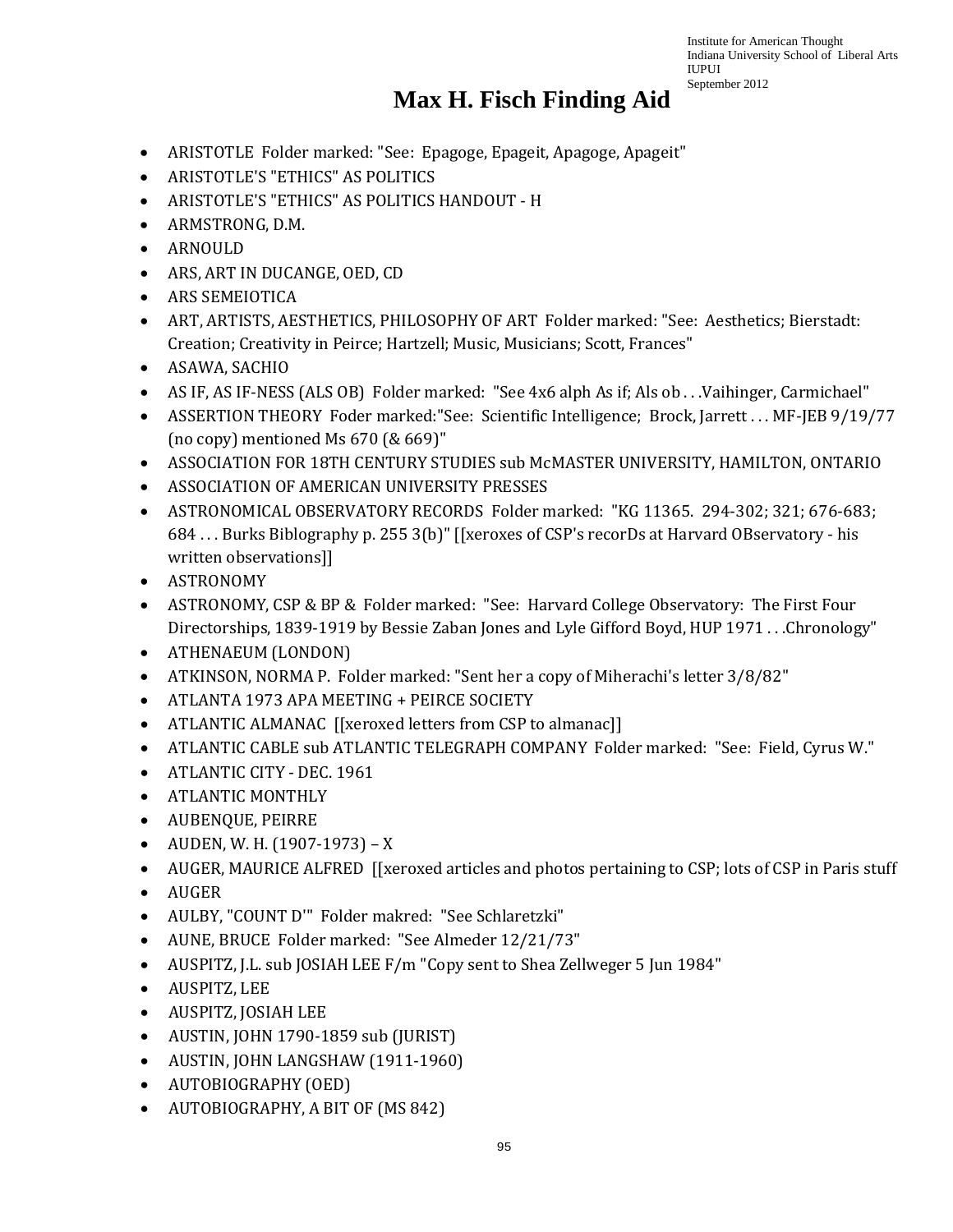- AUTOBIOGRAPHY DUPLICATES
- AUTOBIOGRAPHICAL SKETCHES IN THE MSS., LETTERS, CP, NE, ETC. Folder marked: "See 4x6 Who's Who in America; Profession, CSP's; Peine, C.S., Autobiographical; Autobiography, A Bit of"
- PEIRCE AUTOBIOGRAPHICAL Folder marked: "See: Autobiographical Sketches; Autobiography, A Bit of; American Men of Science" – X (missing)
- AVENIRS
- AVICENNA
- AXEL. LARRY E.
- AYER, A.J.
- AYIM, MRS. MARYANN
- AYIM, MARYANN: Includes "Peirce's View of the Roles of Reason and Instinct in Scientific Inquiry"
- BABBAGE, CHARLES Folder marked: "See: Burks, Merzback, Logic Machines, Grant, Schuetz"--X
- BACHE, ALEXANDER D. Folder marked: "On SS BACHE see Hassler folder" [[xeroxed photo of Bache]](missing)
- BACHE FUND, CSP'S GRANTS FROM
- BACON, FRANCIS
- BAER, EUGEN
- BAHM, ARCHIE JOHN
- BAIN, ALEXANDER Folder marked: "See: Buxton, Krois, Wernham"
- BALDERDASH (CD, OED, AND CSP'S INTERLEAF ENTRY
- BALDWIN, JAMES MARK sub BALDWIN'S DICTIONARY
- BALDWIN, ROSAMOND/WILLIAM
- BALFOUR, ARTHUR JAMES Folder marked: "See also Franklin, Christine Ladd"
- BALL, WALTER W. ROUSE
- BALLYHOO
- LOOSE MATERIAL FOR N. HOUSER REVIEW. BSU LETTER X (missing)
- APA BALTIMORE '82 + PEIRCE SOCIETY & PEIRCE FOUNDATION Folder marked: "File under BALTIMORE"
- BALTIMORE
- BALTIMORE
- BALTIMORE DEC. 1961
- BAMBROUGH, RENFORD
- LOOSE MATERIAL FOR N. HOUSER REVIEW, AFTER "BRAMBROUGH" X (missing)
- BANCROFT, GEORGE Folder marked: "See: Kriebel, Julia"
- BARANKIN, EDWARD W.
- BAREIKIS, GRACE E.
- LOOSE MATERIALS FOR N. HOUSER LETTER TO C. KLOESEL/J. BARLOW; GEORGE BARNETT TO MAX.
- BARNARD, JAMES MUNSON (1819-1904)
- BARNES, W.H.F.
- BARNETT, SAMUEL (& DAUGHTERS) sub EMORY UNIVERSITY LIBRARY Folder marked: "See: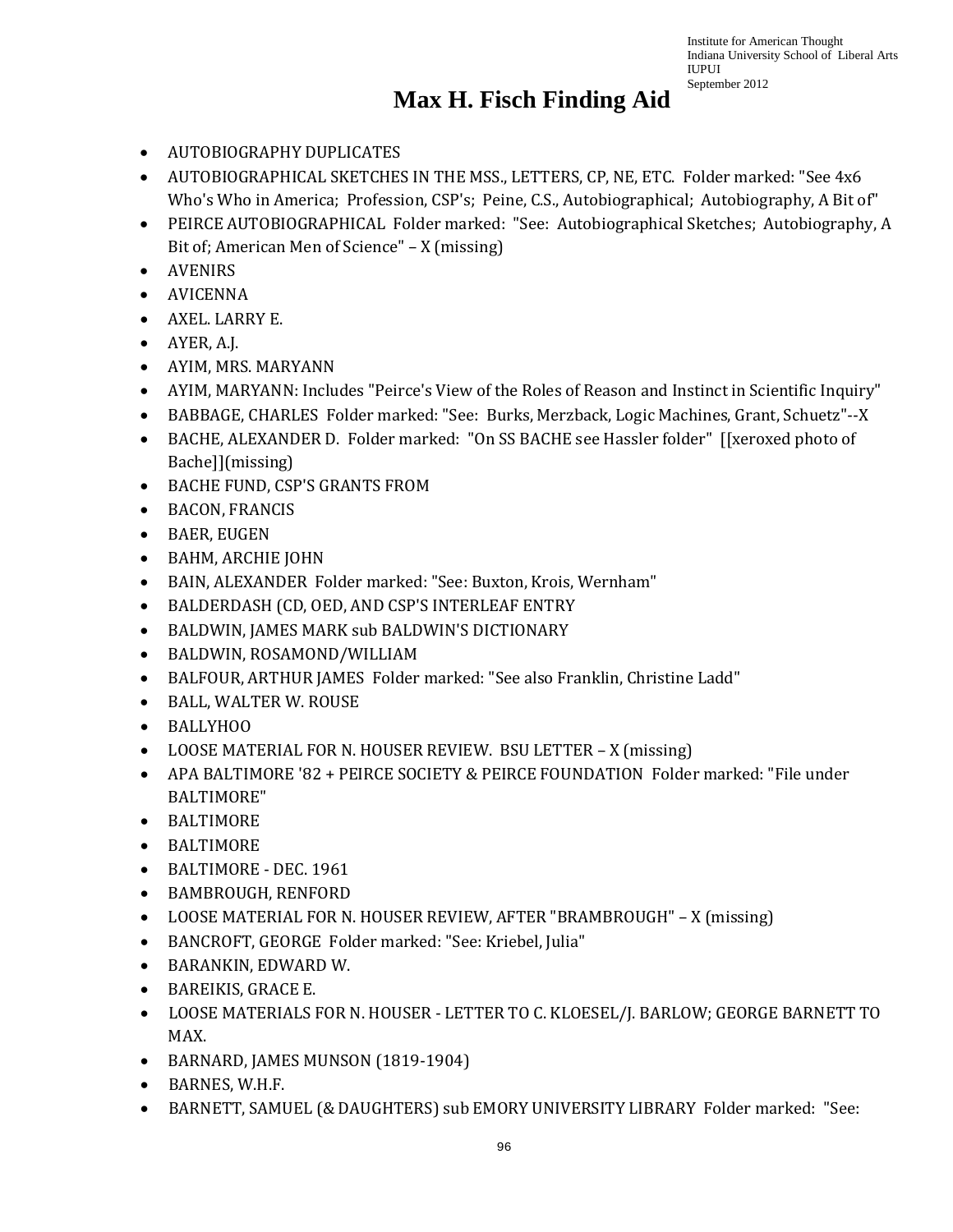### **Max H. Fisch Finding Aid**

Hocking, Richard . . . John Remsen to SB 12/3/09 in JHU folder. . . Ms L 36" [[xeroxed CSP letters]]

- BARNOUW, JEFFREY
- BARON, DORIT
- BARON, NAOMI
- BARONE, FRANCESCO
- BARTHES, ROLAND
- BARTLETT, JOHN (FAMILIAR QUOTATIONS)
- BATTISTINI, ANDREA
- BAUHAUS + THE NEW BAUHAUS; THE AMERICAN BAUHAUS
- BAULIG, HENRI (1877-1962)
- BAUM, MAURICE sub THE DEVELOPMENT OF JAMES'S PRAGMATISM PRIOR TO 1879
- BAXTER, SALLY (1833-1861) (MRS. FRANK HAMPTON)
- BAYES, THOMAS  $(1702-1761) X$  (missing)
- BAYLEY, BEATRICE
- BEACH, MARK
- BEALLE, JOHN R. sub "ARE THERE NON-SEMIOTIC TRIADS?"
- BEARDSLEY, MONROE C. Folder marked: "See: Wimsatt . . .Beardsley's art. Metaphor in Edwards"
- BEATTY, RICHARD
- BECKER, CARL LOTUS
- BECKER, GEORGE FERDINAND Folder marked: "Besides letters in slaby cleavage (????) file see Robin Catalogue . . . and see CSP-GFB 11/21/91 (Merrill Papers) . . . See: Chamberlin; Van Hise, Walcott"
- BECKMAN, FRANK S. Folder marked: "See: Moriarty" [[Xeroxed photo (large) of CSP as undergraduate]]
- BECKMANN, JAN P.
- BEDDOES, THOMAS
- BEDDOES, THOMAS (1760-1808)
- BEIBLATTER ABSTRACTS OF CSP'S ARTICLES sub (BEIBLATTER ZU DEN ANNALEN DER PHYSIK UN CHEMIE) Folder marked: "See S104 ISP107 4x6" Beiblatter"
- BEIRUT, AMERICAN UNIVERSITY OF
- BELL, DANIEL
- BELL LABORATORIES
- BELLAMY, RICHARD
- BELNAP, NUEL DINSMORE
- BELNAP, NUEL, & STEEL, THOMAS B.

#### **Archive 09 – Drawer 3**

- BENARDETE, JOSE A. Folder marked "The IUPUI Library has a copy of his *Infinity"*
- BENCIVENGA, ERMANNO
- BENEDICT, GEORGE A.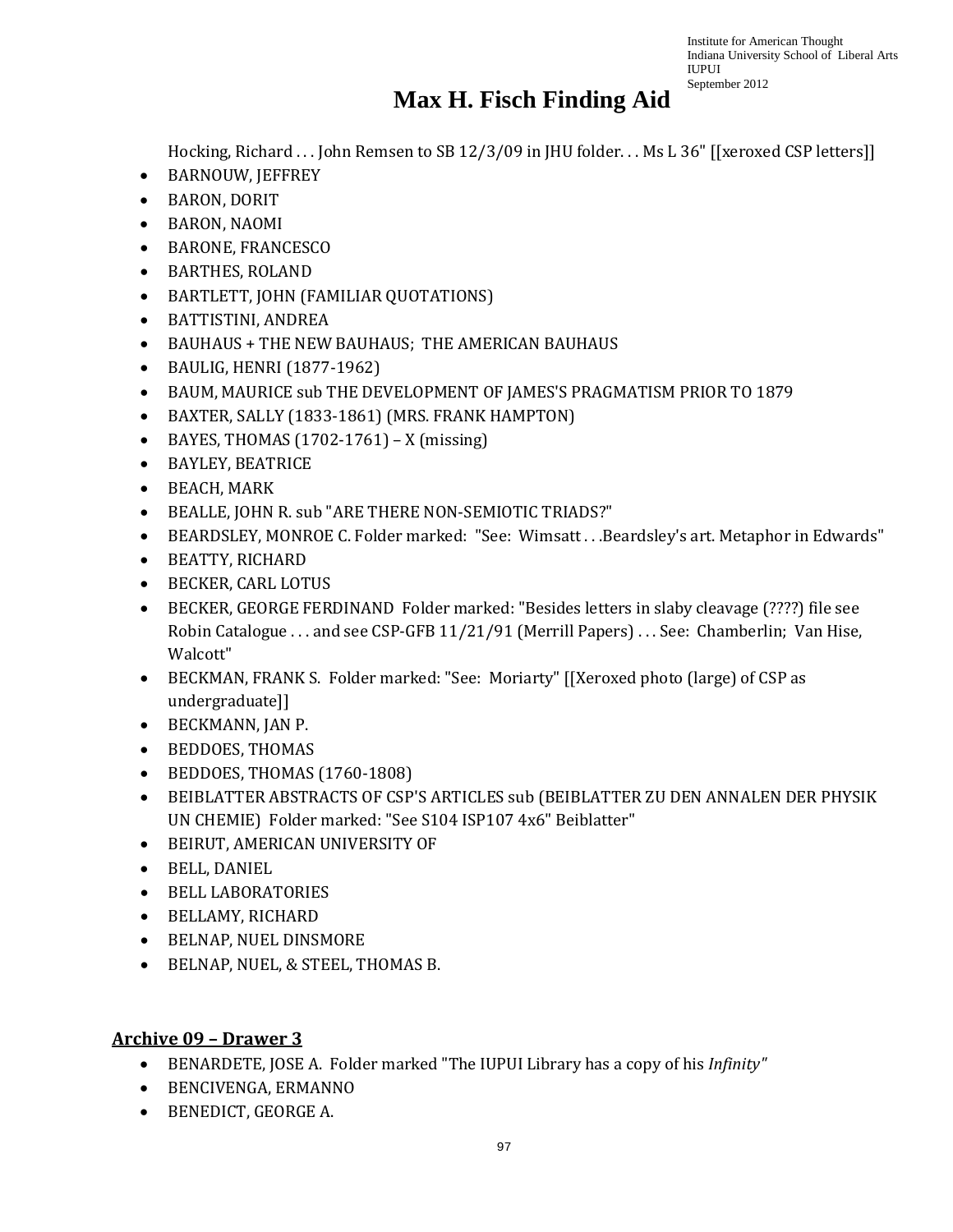- BENEDICT, GEORGE A.
- BENEDICT, GEORGE
- BENEDICT, GEORGE --H
- BENEDICT, GEORGE A. sub WHAT IS A REPRESENTAMEN?
- BENJAMIN, A. CORNELIUS: "Science and the Pursuit of Values"
- BENJAMIN, MARCUS
- BENSE, MAX
- BENSE, MAX
- BENTHAM, JEREMY sub "SIGNS OF A LAW"
- BENTLEY, ARTHUR F.
- BENTLEY, ARTHUR F.
- BEPKO, GERALD L. Folder marked: "5801 Sunset Lane . . . Party there in my honor on Friday, Jan. 11 at 6 p.m. . . . Move forward my address of departure"
- BERENDA, CARLTON W.
- BERGIN, THOMAS G. & FLORENCE
- BERGMAN, GUSTAVE: "Russell's Examination of Leibniz Examined."
- BERKELEY, GEORGE Folder Marked: "See Ms 641 transcript"
- BERLIN, ISAIAH
- BERLIN, SIR ISAIAH Folder marked: "See: Aarsleff"
- BERLIN, WEST & EAST
- BERMAN, MILTON Folder marked: "See: Fiske, John"
- BERNARD, CLAUDE
- BERNREIDER, RICHARD/ELISABETH [[Color photos of MF eating dinner wi/friends in Germany]]
- BERNSTEIN, RICHARD J. F/m: "See 'PRAGMATIK'"
- BERNSTEIN, RICHARD J.
- BERNSTEIN, RICHARD J
- BERTHOFF, ANN E.
- BERTILSSON, MARGARETA
- BETH-MARRA, DORA
- BEVERSLUIS, JOHN
- BEZOLD, ALBERT VON (1836-1868)
- BHANDARI, M.C.
- BHATTACHARYA, NIKHIL
- BIANCO, HILDA
- BIBLE, THE F/m: "See: Religion"
- BIBLIOGRAPHY -- NEXT ADDITIONS (1967?) sub WORKING COPIES OF PREVIOUS INSTALMENTS
- BIBLIOGRAPHY --NEXT INSTALMENT 1974- F/m "See Beiblatter"
- BIBLIOGRAPHY: ABOUT CSP H (missing)
- BIBLIOGRAPHY: NEXT ADDITIONS H (missing)
- BIBLIOGRAPHY: ADDITIONS AFTER MR H (missing)
- BIBLIOGRAPHY: EDITORIAL COPIES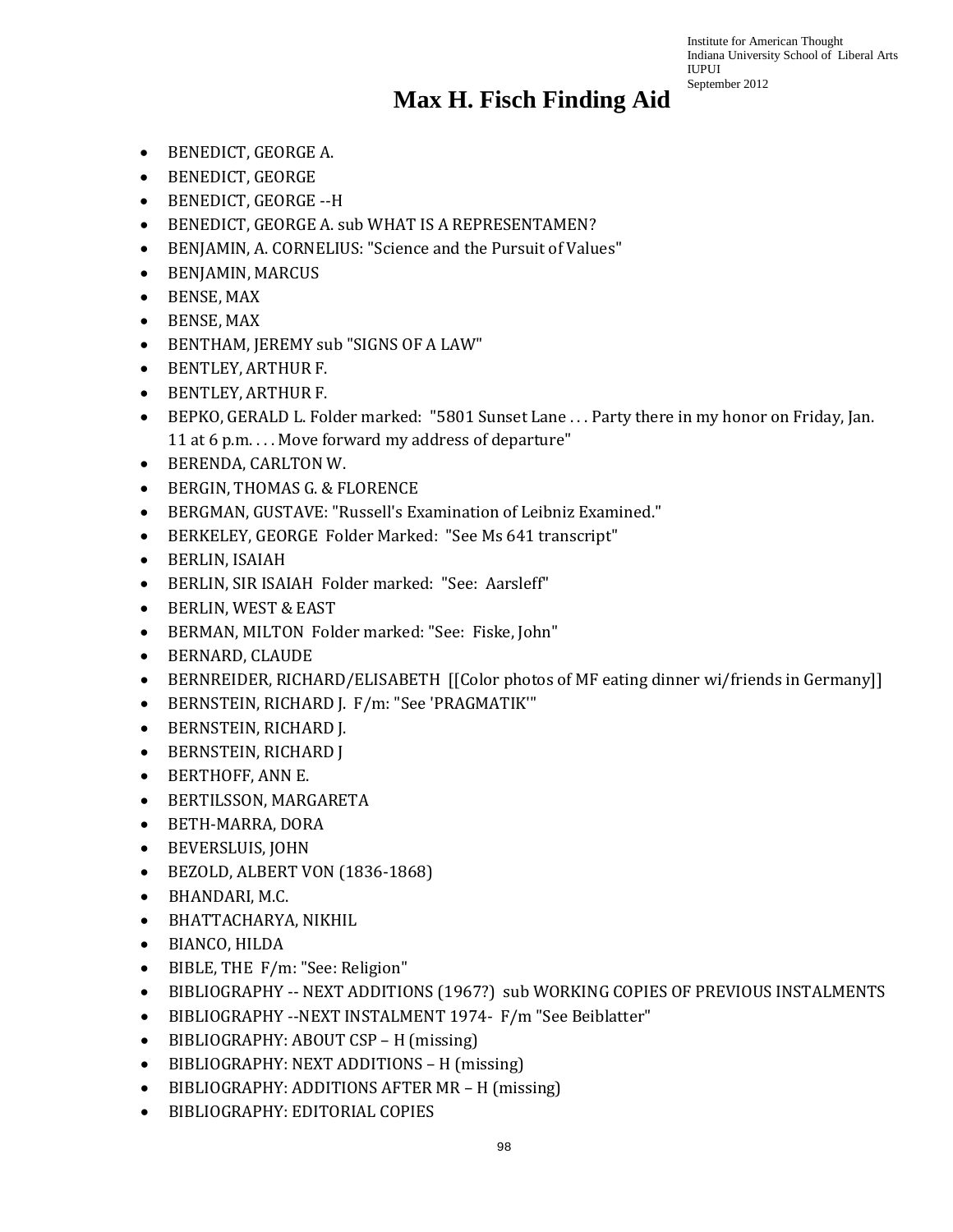- BIBLIOGRAPHY OFFPRINTS
- BICENTENNIAL INTERNATIONAL PEIRCE CONGRESS (AMSTERDAM) F/M "See" Amsterdam"
- BICENTENNIAL PEIRCE CONGRESS (AMSTERDAM) F/M "See: Amsterdam"
- BICENTENNIAL SYMPOSIUM OF PHILOSOPHY (CUNY) sub (PETER CAWS) F.m "See: Caws, Peter; Fairbanks; Turrisi" [[photo of MF w/other scholars: 8x10, b/w"]]
- BIERMAN, ARTHUR K. sub "THAT THERE ARE NO ICONIC SIGNS"
- BIERSTADT, ALBERT
- BILLINGS, JOHN SHAW 1838 1913 F/m: "See Ms L 47"
- BINARY ARITHMETIC (LEIBNITZ, BP ON)
- BINKLEY, ROBERT C.
- BIOFEEDBACK
- BIOGRAPHY
- BIOGRAPHY CHAPTER OUTLINES X (missing)
- BIOGRAPHY OUTLINE
- BIRD, JAMES ON CSP
- BIRD, OTTO A.
- BIRD, OTTO
- BIRKHOFF, GEORGE D.
- BLACK, MAX
- BLACKWELL, RICHARD J.
- BLACKWELL, RICHARD J.
- BLAIR, DOROTHY
- BLAKE, R.M., & MADDEN, E.H.: "Theory of Hypothesis Among Renaissance Astronomers"
- BLANSHARD, BRAND
- BLOOMINGTON LIBRARY AGENDA
- BLOOMINGTON LIBRARY AGENDA F/M AS FOLLOWS:
- B29 B28
- E797 F5A2 BD161 BC 57 Q175
	- o v. 28 H582 H666 B66
	- o no.4 v. 25

- P325.5 B2798
- $M36 G-3$  R8 (?symbol) ..."
- "See: FUZZY; SYMBOLIC INTERACTIONISM; HINTIKKA"
- BLUE BOOK
- BLUE CROSS/BLUE SHIELD
- BLUE HILL OBSERVATORY F/m: "See 4x6" alph; It was Blue Hill, *Mass.*, not Maine that CSP visited in 1845."
- BLUESTONE F/m: "See: Calcium Carbonate /4x6" Limestone quarries"
- BOBICK, RUTH & MEL F/m: Box 354, Durham, NH 03824
- BOBICK, MEL & RUTH
- BOCHNER, SALOMON F/m: "For the substance of MF-SB 4/13/73 see 4x6 Discontinuous, existence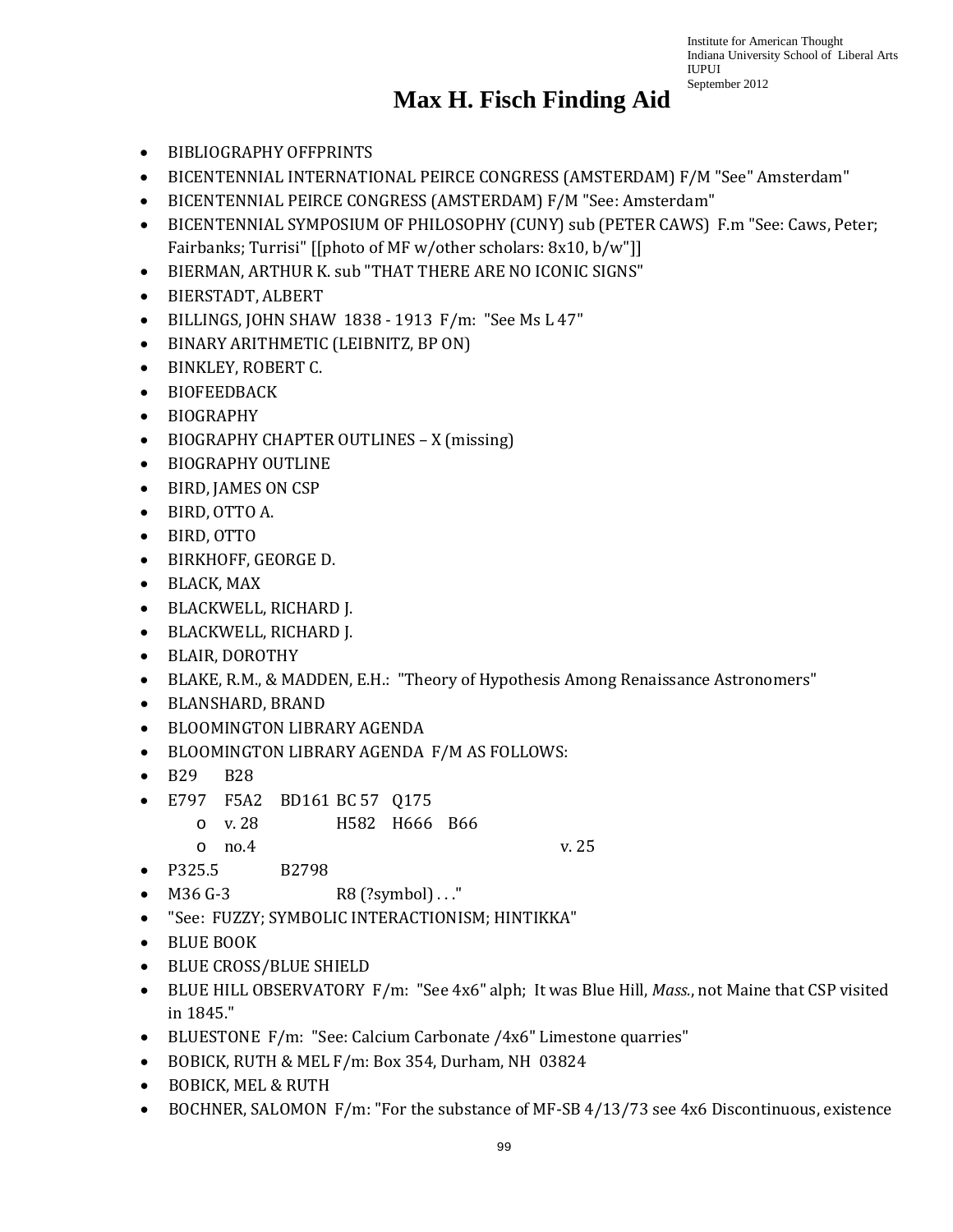#### **Max H. Fisch Finding Aid**

is *ipso facto*"

- BOCHNER, SALOMON, ON CHARLES PEIRCE sub DRAFTS AND MATERIALS COLLECTED IN PREPARATION FOR DRAFTS (SYNECHISM, TYCHISM, W-P DUALITY)
- BODIN, JEAN
- BOGEN, JOSEPH E.
- BOHNERT, HERBERT G.
- BOK, DEREK CURTIS
- BOLER, JOHN F.
- BOLZANO, BERNHARD
- BOND, GEORGE P./BOND, WILLIAM C. sub ALSO BP IN RELATION TO THE BONDS
- BONELLI, MARIALUISA RIGHINI
- BOOK.LISTS-ADS
- BOOK-OF-THE-MONTH CLUB
- BOOK OF THE MONTH CLUB
- BOOK REVIEWS sub HOW TO FIND
- BOOK REVIEWS sub (REFERENCE WORKS)
- BOOLE, GEORGE (1815-1864) F/m: "See: Harley, Robert"
- BOON, JAMES A.
- BOORSTIN, DANIEL J.
- BOOTH, EDWIN
- BORBE, TASSO
- BORDEN, PHILIP
- BORING, EDWIN G. (& LUCY D.)
- BOSCO, NYNFA
- BOSCOVICH, ROGER JOSEPH (1711-1787)F/m: "See: Leibniz (sic)"
- BOSMAN, PEIRRE
- BOSTON AGENDA 1966
- BOSTON CAMBRIDGE
- BOSTON COLLEGE

#### **Archive 09 – Drawer 4**

- BOSTON PUBLIC LIBRARY
- BOSTON (MAPS, ETC.)
- BOSTON UNIVERSITY & BOSTON COLLOQUIUM FOR THE PHILOSOPHY OF SCIENCE sub BOSTON STUDIES IN THE P. OF S.
- BOSTON UNIVERSITY PROGRAM sub PROGRAM IN SEMIOTIC STUDIES
- BOSWORTH, JOHN R.
- BOTTLE {IMP IN THE / {WASP IN THE
- BOURBAKI, NICOLAS, PSEUD.
- BOUVERESSE, JACQUES (PEIRCE, POPPER . . . ) (S 158)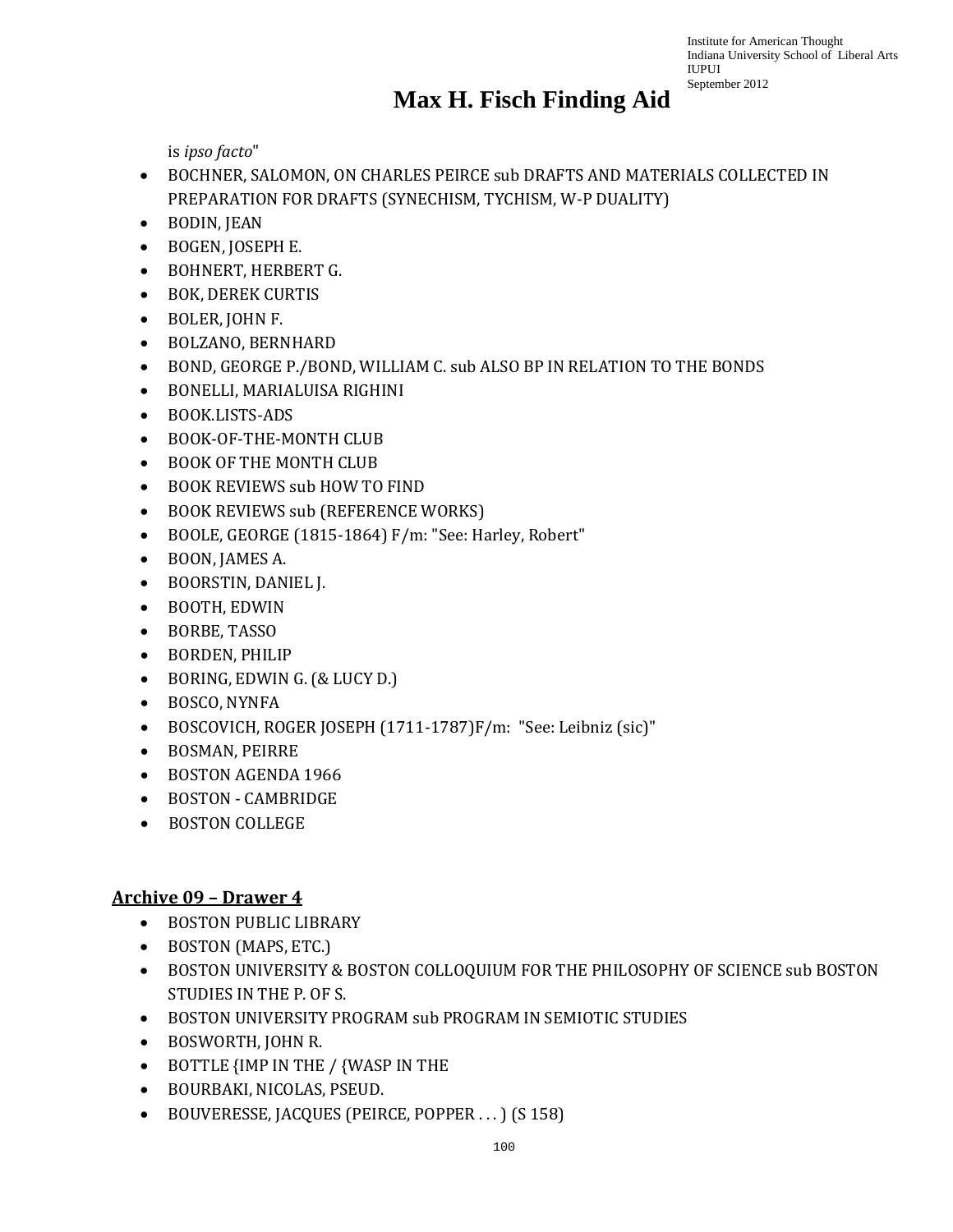- BOWDITCH, H.P.; BOWDITCH, NATHANIEL F/m: "See Reingold: *Science in Nineteenth Century America* 11-28"
- BOWEN, FRANCIS
- BOWERS, FREDSON
- BOWNE, BORDEN P.
- BOYDEN, JAMES WOODBURY (HC '43; LL.B. '46) sub DIARY 9/4 9/10/38
- BOYDSTON, JO ANN F/m "See: Dewey Studies, Center for"
- BOYER, MRS. RICHARD O.
- BRACKMAN, ARNOLD C. F/m: "See: Burkhardt; Boorstin; Darwin; Wallace . . . . Fichman"
- BRADY, ERIKA
- BRAIN STUDY
- BRAITHWAITE, R.B.
- BRANDENSTEIN, VIRGINIA, NORMAN
- BRASCH, WALTER
- BRAUTIGAM, HERMAN & VIRGINIA C.
- BRENT, JOSEPH LANCASTER III. F/M: "See Crittenden folder for Brent's last known address."
- BRENT, JOSEPH & BARBARA
- BRENTANO
- BRETEUIL, PAVILLON DE F/m: "See: Bureau International des Poids et Mesures; Cochrane; Weights and Measures; Hilgard"
- BREVOORT HOTEL; BREVOORT HOUSE
- BRIGHAM, MRS. KATHARINE
- BRIGHTON CONGRESS OF PHILOSOPHY (XVIII WORLD CONGRESS)
- BRINKLEY, ALAN B. F/m: "See: Phenomenology folder; Phenomenology, CSP; Rosensohn; Rosenthal & Bourgeois"
- BRITAIN: 1955 --H
- BRITAIN, BRITISH, GREAT BRITAIN, ENGLISH
- BRITANNICA 15TH ED sub ART. PEIRCE, CHARLES SANDERS
- BRITISH MUSEUM
- BRITISH MUSEUM: A Guide to the Processes and Schools of Engraving"
- BROAD, C.D. sub (ON INDUCTION AND PROBABILITY) X
- BROCK, JARRETT
- BROCK, JARRETT
- BRONOWSKI, JACOB (1908-1974) F/M: "See: Renaissance Medicine; Medical Theory and Medical Practice in the Renaissance"
- BROOKLYN, N.Y.
- BROOKS, WILLIAM KEITH: THE INTELLECTUAL CONDITIONS FOR THE SCIENCE OF EMBRYOLOGY, CSP'S REFLECTIONS UPON (1902)
- BROUDY, HARRY
- BROWN, LEE
- BROWN, MARSH & BROWN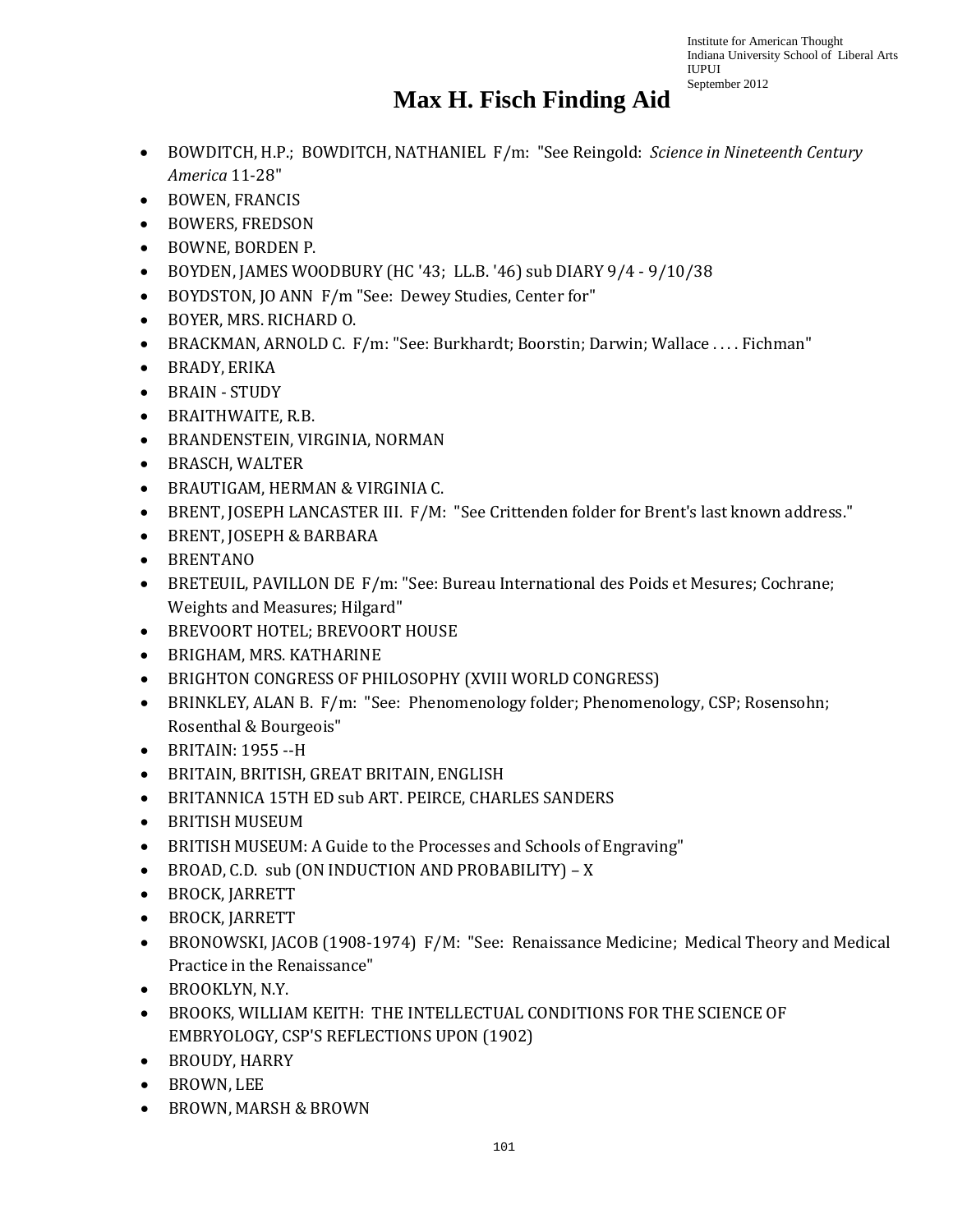- BRUCCOLI, MATTHEW: Excerpts from paper
- BRUCE, ROBERT V.
- BRUCKE, ERNST W. VON
- BRUNER, JEROME
- BRUNER, JEROME S.
- BRUNNING, JACQUELINE
- BRUSH, GEORGE JARVIS (1831 1912)
- BRUTEAU, BEATRICE
- BRYANT, JOHN
- BRYKCZYNSKI, PIOTR
- BUBER, MARTIN F/m: "See: I, it, thou; Burke, T.E."
- BUCHANAN, HARVEY
- BUCHANAN, HARVEY
- BUCHANAN, SCOTT
- BUCHDAHL, GERD sub DESCARTES'S ANTICIPATION OF A 'LOGIC OF SCIENTIFIC DISCOVERY'
- BUCHLER, JUSTUS
- BUCHLER, JUSTUS; SHIRK, EVELYN F/m: "See: Singer, Beth"
- BUCHLER (MAX'S COPY)
- BUCK, WAYNE
- BUCZYNSKA-GAREWICZ, HANNA
- BUCZYNSKA-GAREWICZ, HANNA
- BUDDHISM sub BUDDHA
- BUFFALO: FALL LECTURE COURSE 1969: HISTORY OF SCIENCE
- BUFFALO: FALL SEMINAR 1969 (CSP'S SEMIOTIC AND FORMAL LOGIC)
- BUFFALO: SPRING SEMINAR 1970 (CSP'S PHILOSOPHY OF SCIENCE, METAPHYSICS, NORMATIVE SCIENCES)
- BUFFALO: SPRING LECTURE COURSE 1970 (AMERICAN PHILOSOPHY)
- BUFFALO, SUNY AT, MISCELLANEOUS
- BUFFALO, SUNY AT: Randy, Rollo et al
- LOOSE MATERIAL FOR N. HOUSER REVIEW. PROGRAM FOR SEMIOTIC SOCIETY OF AMERICA, 1982 – X (missing)
- LOOSE (?) MATERIAL FOR HJ. HOUSER REVIEW. STATE UNIVERSITY OF NEW YORK AT BUFFALO PROGRAM? MAX FISCH (missing)
- BUICKEROOD, JAMES G. F/m: "Copies sent to DDR... Richard Martin; Shea Zellweger"
- BURCH, ROBERT
- BURKS BIBLIOGRAPHY|ADDITIONS
- BUREAU INTERNATIONAL DES POIDS ET MESURES sub PARIS F/m: "See Cochrane folder; Brebeuil, Pavilion de; Weights and Measures; Livres, France; Spectrum Weber"
- BURKE, T.E. F/m: "See: Buber, Martin; I, it, thou"
- BURKHARD, MARIANNE
- BURKHARD, MARIANNE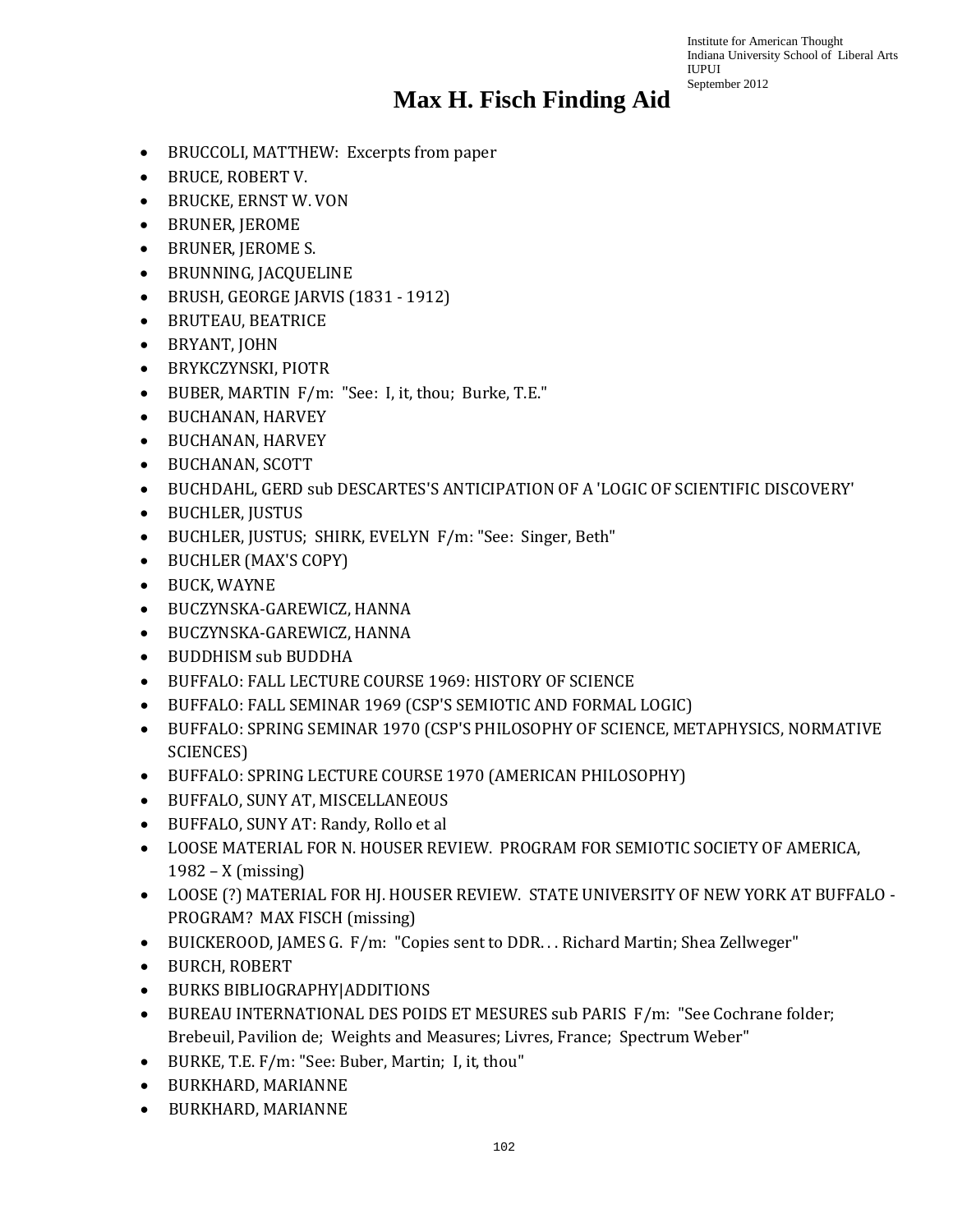#### **Max H. Fisch Finding Aid**

- BURKHARDT, FREDERICK H. F/m: "See: Boorshin; Brackman; Darwin; Wallace; Wright, C. . . .18 Feb. 1986 sent him a copy of letter to Skroupskalis (SP?)"
- BURKS, A.W. ARTICLES ON PEIRCE; LETTERS TO MF, ETC.
- BURKS, ARTHUR W.
- BURKS BIBLIOGRAPHY:ADDITIONS
- BURKS CORRESPONDENCE WITH CP. FAMILY MEMBERS
- BURKS, ARTHUR W. sub REPRINTS, OFFPRINTS FESTSCHRIFT CORRESPONDENCE
- BURKS FESTSCHRIFT
- BURKS, ARTHUR W. sub ICON, INDEX, AND SYMBOL
- BURNDY LIBRARY
- BUTLER, BENJAMIN FRANKLIN 1795-1858; 1818-1893
- BUTLER, NICHOLAS MURRAY f/m: "See 4x6" G-1898-2 (Ms 619)"
- BUTLER BRIEF BAG
- BUTLER UNIVERSITY COMMENCEMENT 1985
- BUTLER UNIVERSITY; MHF DR. OF HUMANE LETTERS
- BUXTON, CLAUDE E. F/.m : "See Bain folder"
- BUZZELLI, DONALD E.

#### **Archive 09 – Drawer 5**

- BYNUM, TERRELL WARD
- BYNUM, W.F. et al sub DICTIONARY OF THE HISTORY OF SCIENCE
- BYRD, GARY D.
- BYRNE, NORMAN TERRELL
- CABLE, TRANSATLANTIC,TELEGRAPHIC
- CABOT, JAMES ELLIOT
- CADWALLADER, THOMAS C.
- CADWALLADER, THOMAS C. F/M "See also: Romano, James A., Jr."
- "CADWALLADER, JOYCE
- CAIRNS, HUNTINGTON
- CAJORI, FLORIAN
- CALCIUM CARBONATE sub CaCO3  $F/m$ : "See: Bluestone"
- CALDARARO, NICOLO LEO
- CALDERONI, MARIO F/m; "For the electroprint copy of CSP-MC [July-Aug 1905] see Ms L 67" -X
- CALENDAR
- CALIFORNIA: Apr. 1968
- CALIFORNIA 1985 (empty folder)
- CALIFORNIA TRIP NOV. DEC. 1985
- CALIFORNIA (UNIVERSITY OF) PRESS F/m: "See: Historical Recurrence"
- CALIFORNIA, UNIVERSITY OF: At Berkeley
- CALLAGHAN, WM. J. F/m: "See: Forni, E.M."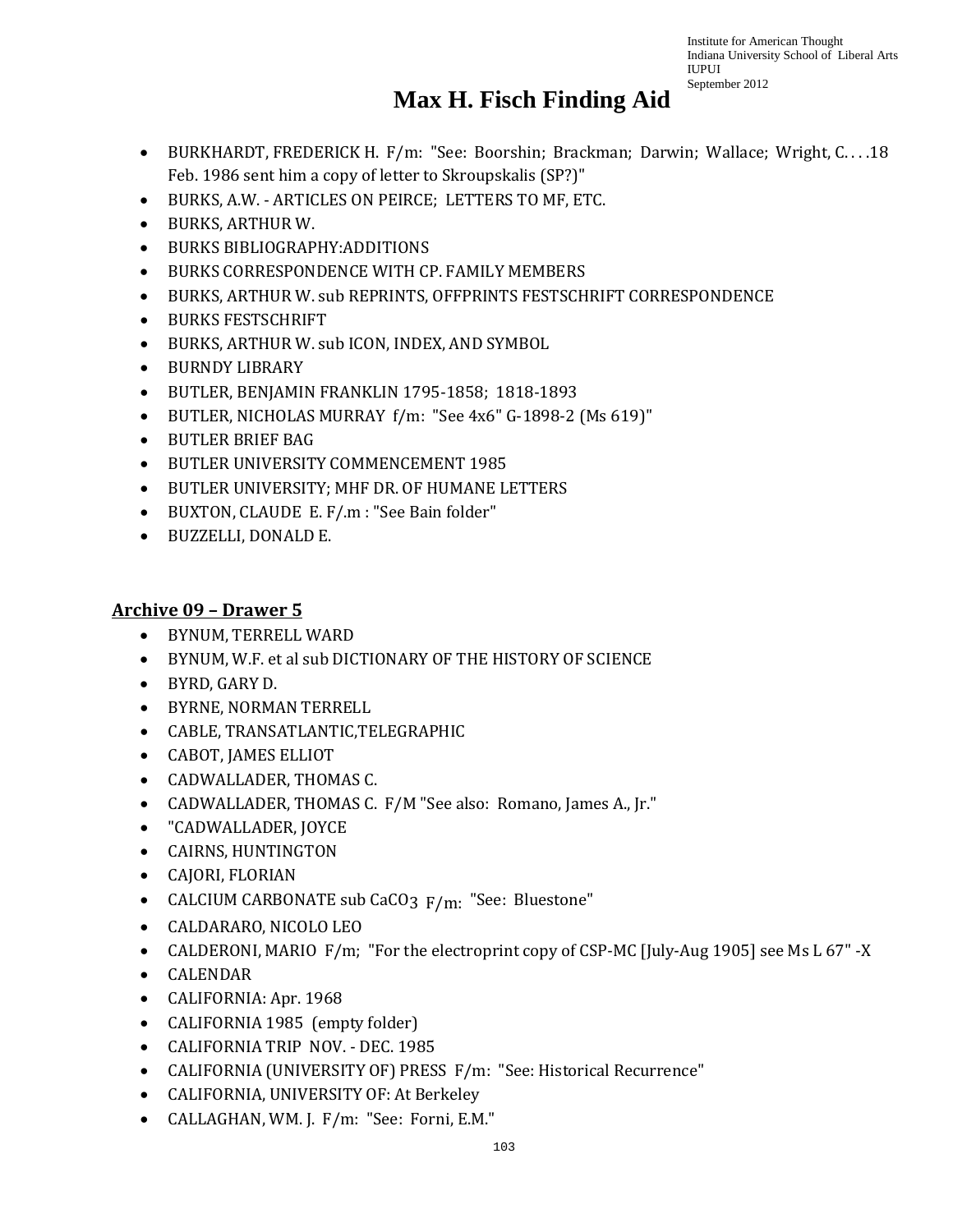- CALUMENT & HECLA
- CALVET, J. THERESA
- CAMBRIDGE & BOSTON MAPS, ETC.
- CAMBRIDGE CEMETERY sub PEIRCE GRAVES
- CAMBRIDGE MAPS (XEROX COPIES)
- CAMBRIDGE SEPTEM M/f: "Also in: Wright, Chauncey 'Septem, The Cambridge'" . . .See also: "'Club, The' (in Cambridge)"
- AGENDA CAMBRIDGE sub MARCH-APRIL 1963
- AGENDA sub CAMBRIDGE AUG-SEPT '64
- CAMBRIDGE SCIENTIFIC CLUB
- CAMBRIDGE 1964 MARCH-APRIL
- CAMBRIDGE-HARVARD-BOSTON SUMMER 1974 F/m: "See: New Edition . . Bell ... . Mason St. House . . . Harvard Dept."
- CAMBRIDGE HIGH SCHOOL
- CAMBRIDGE: CHRISTOPHER RAND'S NEW YORKER ARTICLE (1964)
- CAMBRIDGE AGENDA 1966
- CAMBRIDGE, SOUTHERN IN 1875 AND 1925 sub (PHOTOGRAPHS FROM MEMORIAL HALL TOWER)
- CAMBRIDGE AND BOSTON DECEMBER 1972 (AND JANUARY 1973?) X (missing)
- CAMBRIDGE HIST SOC
- CAMBRIDGE DEC 1964 JAN. 1965
- CAMPBELL, GEORGE F/m: "See: Whateley . . .Stewart, Dugald. . . Reid, Thomas"
- CAMPO, VINCENT
- CANAL, CENTRAL (INDIANAPOLIS)
- CANDOLLE, ALPHONSE & AUGUSTIN-PYRAMUS DE
- CANCER, CSP'S
- CANDOLLE, A-L-P-P- de 1806-1893
- CANNON, GLENN ORLAND [[Photograph of Glenn & friend]]
- CANON, -ICAL
- CANTOR, GEORGE sub CSP TO DRAFTS OF 12/21/00 F/m: "Cf Ms. 114 . . . 515 . . . . Grattan-Guinness Folder" (Inside jacket: "For p. 1 of each, see Dated specimens. Also, an undated draft, all 4 pp. here with several discarded pages.")
- CAPEK, MILIC F/m: "See: Continuity"
- CAPONIGRI, A. ROBERT
- CAPONIGRI, A. ROBERT
- CARDILLO, GIUSEPPI sub DIRETTORE DELL'ISTUTO ITALIANO DI CULTURA
- FOR N. HOUSER REVIEW CARICATURES, DOODLES, GROTESQUES, PEN TRIALS, REBUSES F.M: "See: Grotesques, Doodles, Pen Trials"
- CARLSTON, KEN: LAW FACULTY. Includes articles.
- CARMICHAEL, ANN
- CARMICHAEL, R.D. sub (ROBERT DANIEL) F/m: "See: Discovery, Logic of Philosophy Club, U. of I.. . . Birkhoff"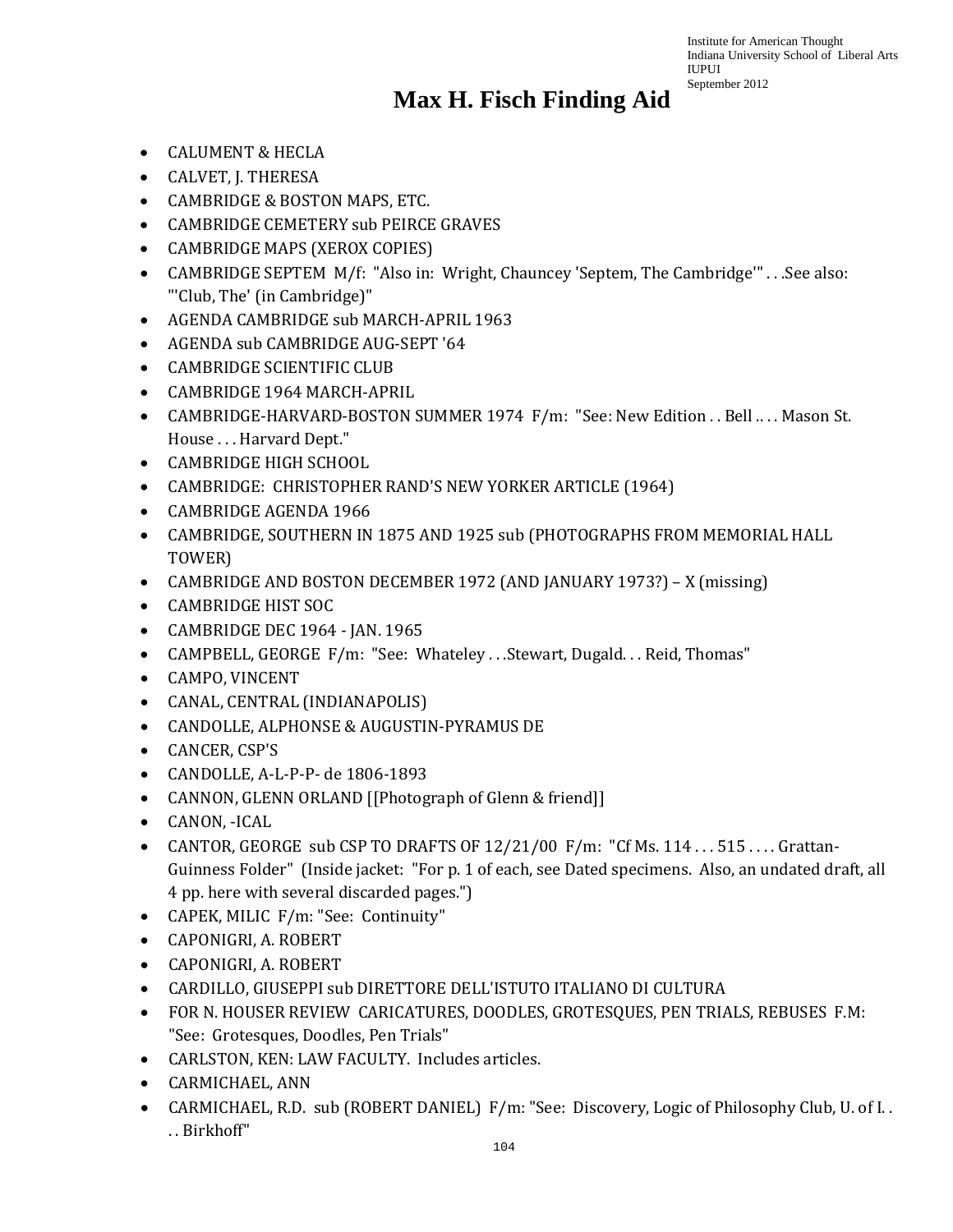- CARNAP, RUDOLF F/m: "See Bohnert folder for his 'Carnap's Logicism'"
- CARNAP (CREATH, PITTSBURGH) F/m: "Mailing envelope, National Science Foundation to MSF, Lubbock, Texas"
- CARNEGIE INSTITUTION OF WASHINGTON, D.C.
- CARNOIS, BERNARD
- CARROLL, LEWIS
- CARTER, JARED
- CARUS, PAUL sub (FREDERICK SIGRIST ON)
- PAUL CARUS sub OPEN COURT PUBLISHING CO.
- CASHDOLLAR, STANFORD EDWARD, JR.
- CASHDOLLAR, STANFORD
- CASHDOLLAR, STANFORD EDWARD, JR.: Thesis: *An Inquiry Into Aristotle's Ethics and Politics: Is There an Autonomous Science of Morals?*
- CASPER, DENNIS F/m: "'Poliocraft' sent 8/28/76"
- CASPER, DENNIS
- CASSIRER, ERNST
- CASTAN EDA, HECTOR-NERI
- CATALOGUE OF CSP PAPERS sub (C.J.W.K.)
- CATASTROPHE THEORY F/m "See Stewart, Jan . . . Thom"
- CATARACTS
- CATEGORY, PHENOMENOLOGY ETC. IN *CENTURY DICTIONARY*
- CATER, R.M.
- CATHOLIC UNIVERSITY OF AMERICA
- CAVELL, STANLEY F/m "See: Rawles ... Putnam ... Harvard U. Dept. of Phil.
- CAWS, PETER
- CAWS, PETER sub NEH APPLICATION FOR SYMPOSIUM AND CONGRESS F/m: "See: Bicentennial Symposium"
- CAYLEY, ARTHUR F/m: "CSP's obituary of Cayley: Ms 1401 = NE2:647-8 . . .Published obit. = NE 2:642-646"
- CENOSCOPY
- CENTER FOR ADVANCED STUDY: Illinois, Univ. of
- CENTER FOR AMERICAN STUDIES, IUPUI
- CENTER FOR EDITIONS OF AMERICAN AUTHORS
- CENTER FOR THE STUDY OF DEMOCRATIC INSTITUTIONS
- CENTER FOR SCHOLARLY EDITIONS
- LOOSE MATERIAL FOR N. HOUSER REVIEW LOOKS LIKE "CENTER FOR SEMIOTIC RESEARCH
- CENTRAL STATES PHILOSOPHICAL ASSOCIATION
- CENTRAL STATES PHILOSOPHICAL ASSOCIATION
- CENTURY CLUB sub THE CENTURY ASSOCIATION [[3 photographs of Century Club: color]]
- CERBERUS, SOP TO
- CHALYBAUS, H.M.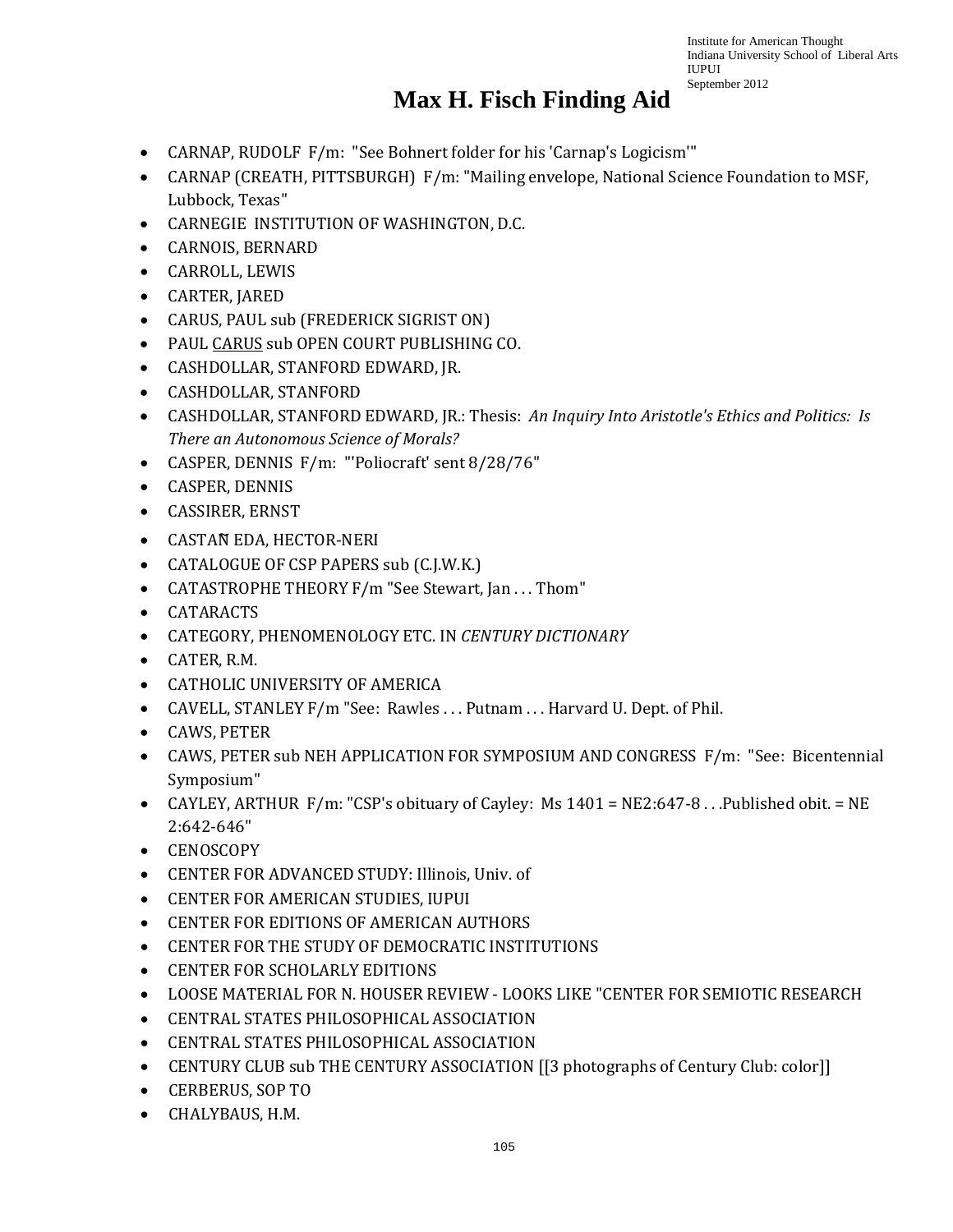- CHAMBERLIN, ERNEST R.
- CHAMBERLIN, THOMAS C. F/m: "NC 3:121"
- CHANCE
- CHANDLER, HUGH
- CHANDLER, HUGH S.
- CHANDRA, RAMESH
- CHAO, YUEN REN
- CHAPMAN, CARLETON B. F/m: "See Billings"
- CHAPMAN, JOHN JAY F/m: "See: balderdash folder"
- CHARLES, JACQUES-ALEXANDRE-CESAR (1746-1823) F.m: "'Charles's law'"
- CHASE, PLINY EARLE
- CHASLES, MICHEL (1793-1880) F/m: "See 4x6" slips"
- CHASLES, MICHEL 1793-1889 F/m: "See 4x6 alph slip"
- CHAUVENET, WILLIAM, 1820-1870 F/M: "See: Howison (because of CSP's confusion)"

#### **Archive 10 – Drawer 1**

- "Collins, Robert" with a letter of request.
- "Colonial Society of Massachusetts" with *Transactions.*
- "Colorado, Univ of" with a letter.
- "Colombia University" with bicentennial paraphanilia.
- "Conant, James" with *History in the Education of Scientists.*
- "Conger, George" with a letter.
- "Conroy, Tom" with a letter
- "Continental Hotel" with a letter.
- "Cook Daniel" with a letter.
- "Cope, Jackson" with a letter and *17th Century Quaker Style.*
- "Cornell University Press" with correspondence.
- "Cornett, Bob" with correspondence.
- "Corti, Robert Walter" with an essay in German.
- "Cotton, David" with letters.
- "Cribbet, John E" with *Changing Concepts in Land Use.*
- "Crimmel, Henery(Bill)" with a letter and postcard.
- "Crivat, Emanuel" with a letter in French.
- "Crittenden, Charles" with several letters and three copies of *Peirce in Milford* and a rough draft.
- "Croce, Benedetto" with several letters and an essay in Itialian.
- "Crowe, Michael" with a letter.
- "Cutter, Annie Spencer" with a hand written letter.
- "Daniels, G. Earl" with correspondence.
- "Darwin, Charles" with a memo.
- "Dauben, Joe" with two letters.
- "Davenport, William" with several letters and the abstract from a couple of essays.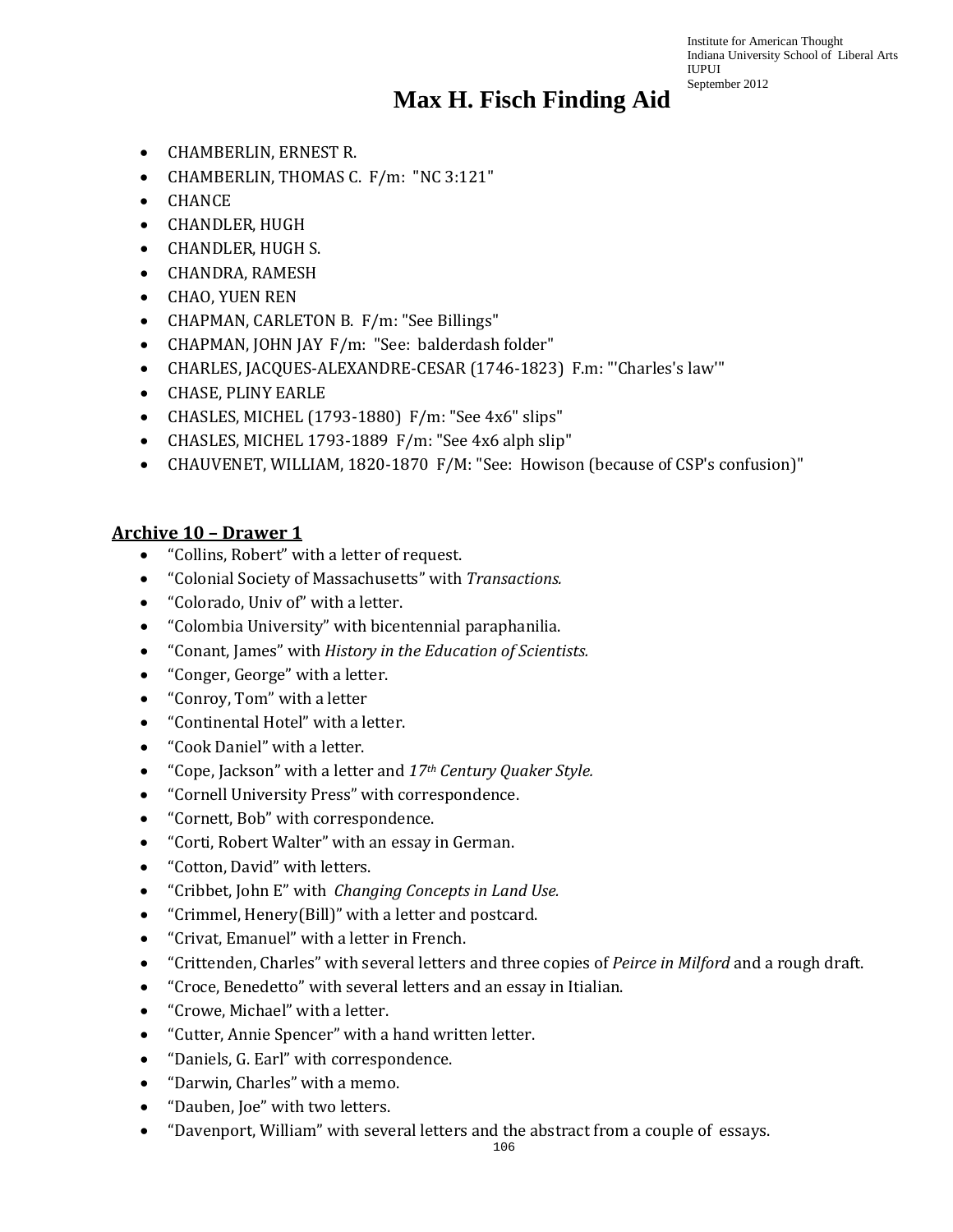- "Leonardo Da Vinci" with pamphlets, clippings, notes written in shorthand and misc. other
- documents.
- "Davidson, Richard" with a handwritten letter.
- "Deely, John" with correspondence and *'Semiotic" as the Docterine of Signs.*
- "Definitions" with copies from several dictionaries.
- "Delaney, Neil" with correspondence, essay titled *The Journal o f Speculative Philosophy Papers* &
- *Pierce's Account of Mental Activity.*
- "Deledalle, Gerard" with dozens of letters and a rough draft of an untitled paper.
- "Demarco, Joseph" with a letter.
- "Denker, Mrs. Beryl" with an address.
- "DeTienne, Andre" with a letter in French, a flyer, and a note.
- "Dewey's Critical and Historical Studies" with an essay of the same name.
- "Dewey, John" with many unmarked pages concerning Dewey's life, several essays concerning
- Dewey's work by various authors and two copies of Essays for john Dewey's ninetieth Birthday.
- "Dexter, Ralph" with two essays on Frederic Putnam.
- "Dialogue" with one unknown page.
- "Diderot Studies" with essay *The Weakness of Reason in the Age of Enlightenment.*
- "Diefenbeck" with two letters.
- "Diesing, Paul" with two letters.
- "di Filippo, Terry" with a letter.
- "Diggs, Bill" with letters and *Persuasion and Ethics.*
- "Dipert, Randall" with an article.
- "Dissertations" with a handwritten list.
- "Dommeyer, Frederick" with two letters and a copy of *A Critical Examination of C.J. Ducasse's Metaphilosophy.*
- "Donnellan, Keith S" with *Reference and Definite Descriptions.*
- "Doubleday" with a letter.
- "Dougherty, Charles J" with *C.S. Pierce's Critique of Psychologism.*
- "Dougherty, Jude" with correspondence.
- "Douglas, George" with letters, *Whatever Happened to Freshman English?, The Pragmatic Element in*
- *Croce's Philosophy, & Norman Mailer and the Battle of the Sexes.*
- "Douglas, Mary" with *The Future of Semiotics.*
- "Duckett, Robert" with a vita, letter and *Pierce's Speculative Grammer: A Study of His Philosophy of Language.*
- "Dye, James" with a letter.
- "Earnes, Morris" with a schedule.
- "Easton, Lloyd" with correspondence.
- "Economics" with an article.
- "Edelstein, Ludwig" with two letters.
- "Ede, Otto F." with an obituary and a bibliography of his works.
- "Eisele, Carolyn" with dozens of letters as well as several essays, clippings, and articles.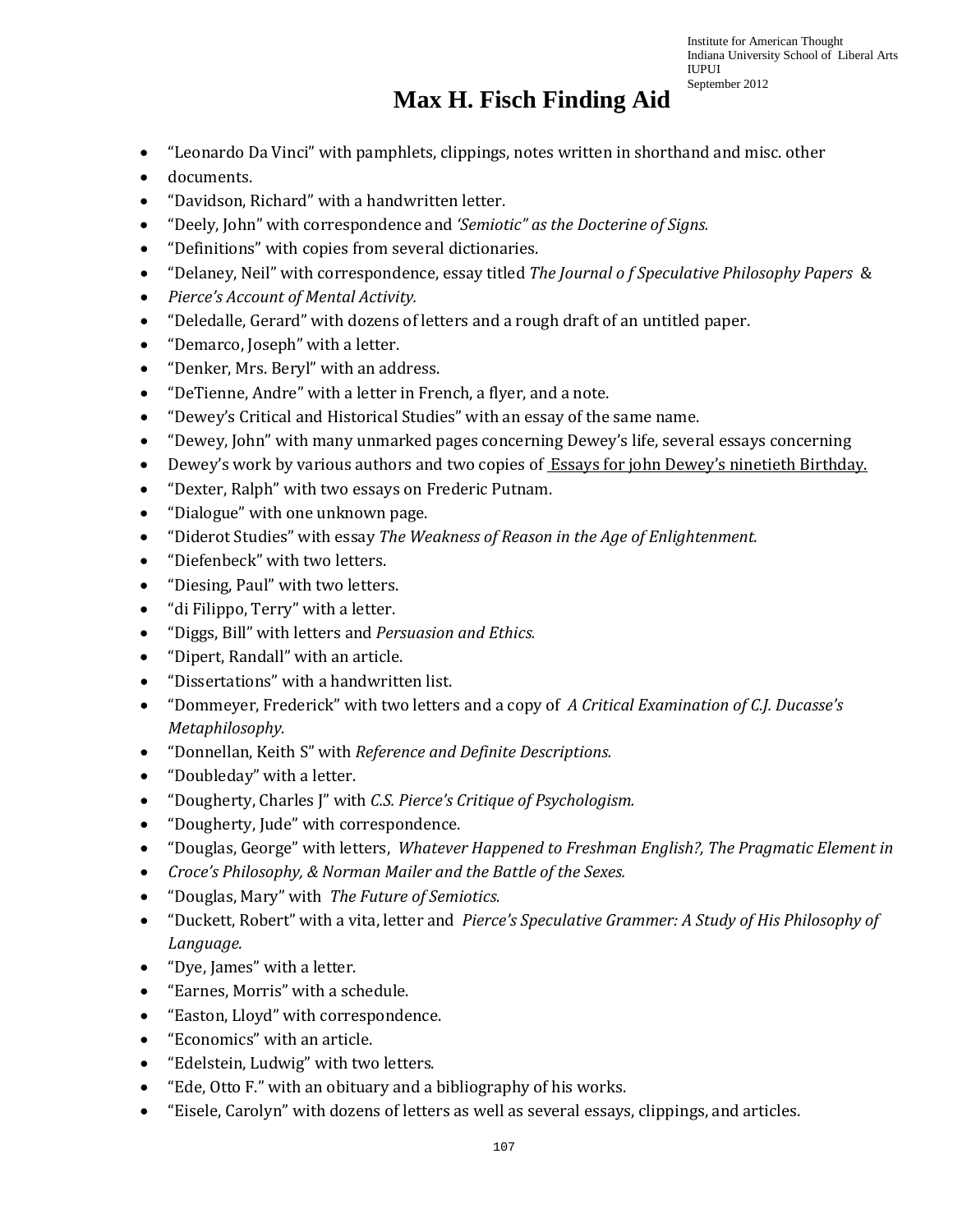- "Eisenhower Library" with a letter.
- "Encyclopedia Brittanica" with a letter.
- "Esposito, Joe" with some letters and two outlines.
- "Etcetera from Liberal Arts" with two newletters.
- "Faculty Council (IUPUI)" with minutes from the faculty meeting of 1976.
- "Fairbanks, Matthew" with correspondence.
- "Faris, J.A." with a letter.
- "Feibleman, James k." with a letter and essay, *Aristotle's Religion.*
- "Ferris, Eleanor" with a letter.
- "Feuer, Loius" with *The Resurgence of Pessimistic Pragmatism.*
- "Firth, Roderick" with four essays, *The Anatomy of Certainty, Reply to Prof. Brandt, Coherence, Certainty, and Epistemic Priority, and The Argumaent from Illusion.]*
- "Fisch Max Correspondence MISC." with hundreds of letters from 40'-70's most form 50's & 60's.
- "Fisch-Biography" with the beginning of an autobiography, news clippings, a vita, and the beginning of a timeline.
- "Max H. Fisch last will and testament" with a safety deposit receipt.
- "Fisch Bibliography" with a full bib.
- "Fisch Fragments" with notes and enveleopes.
- "Fisch-Intro remarks….." with rough and final copies as well as letters.
- "Fisch-Photos" with family and vacation pictures.
- "Fisch, Max Retirement U of Ill." With a news clipping.
- "Fisch Personal" with hundreds of letters.
- "Fisch, Peirce, Semeiotics and Pragmatism" with a letter.
- "Fisch, Ruth Bales Memorial Scholarship" with letters.
- "Fisch, Max-*L'Accademia degli Investiganti"* with two copies.
- "Fisch, Max-*Creation of Univeersal Institutions"* with three copies.
- "Fisch, Max-A first Supplement to A. Burks Biblo. to CSP" with one copy.
- "Fisch, Max-A second Supplement to A. Burks Biblo. to CSP" with one copy.
- "Fisch, Max-Idea of Institutions in the Major Religons" with one copy.
- "Fisch, Max-Idea of University" with one copy.
- "Fisch, Max-Peirce's Arisbe" with a list.
- "Fisch, Max-Peirce's Triadic Logic" with one copy.
- "Fisch, Max-Peirce's general Theory of Signs" with an outline.
- "Fisch, Max-Supplement to Peirce's Biographies" with one copy.
- "Fisch, Max-The Range of Peirce's Relavance" with research for and a copy of an essay in *The Monist.*
- "Fisch, Max-The Marshall Collection of Herbals" with one copy.
- "Fisch, Max-Slips" with misc. notes.
- "Fisch, Max-Unused postcards" with four.
- "Fisch, Max-Vesalius in English State papers" with two copies.
- "Fisch, Max-Vita" circa 1972.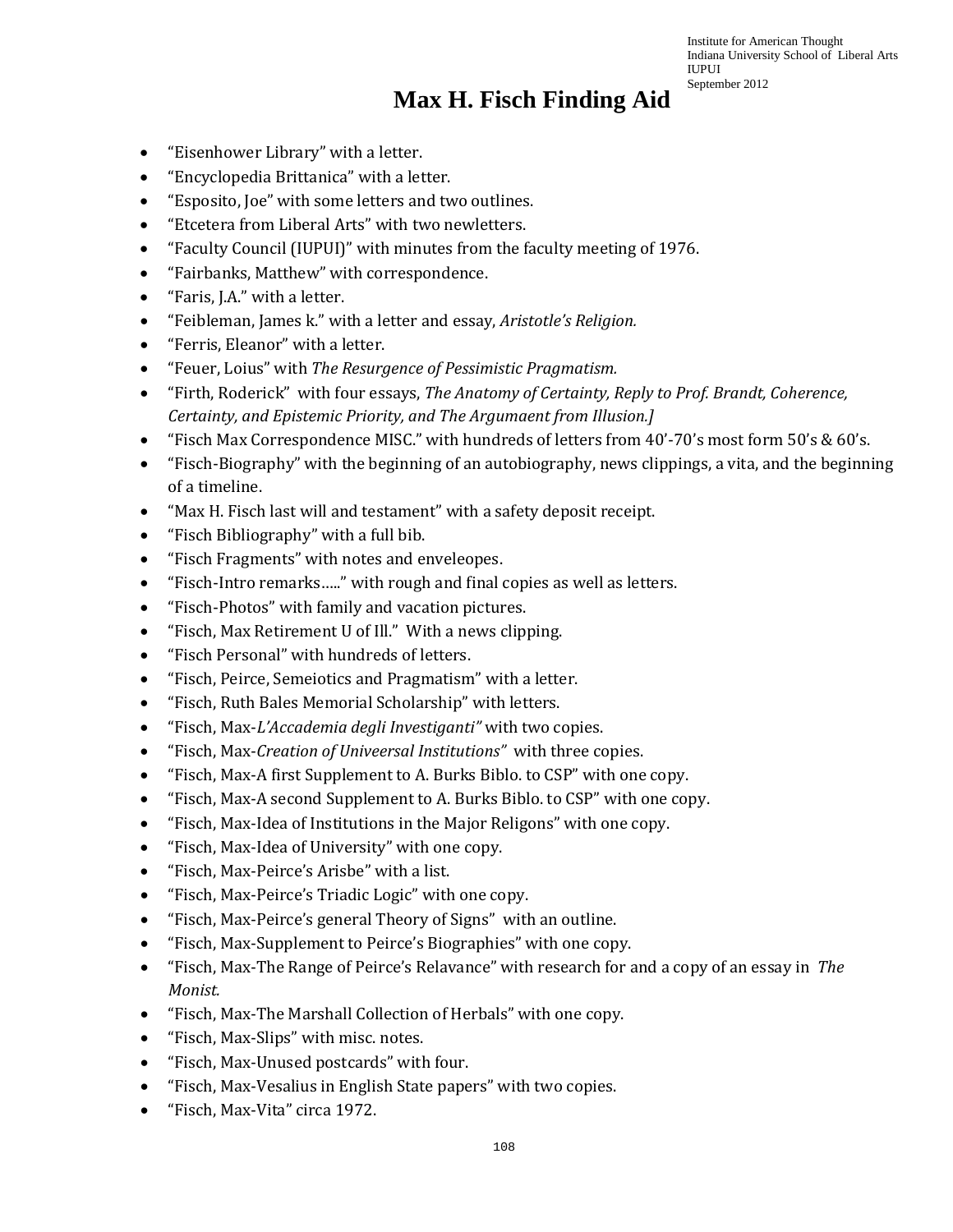- "Fisch, William" with Missouri Law Review.
- "Fite, Florence" with a note.
- "Fitzgerald, John J" with a note.
- "Flanagan, John" with a letter.
- "Flanders, Dwight" with a letter.
- "Florida, University of" with a news letter with an article "The End of Philosophy?
- "Flower, Elizabeth" with *A History of Philosophy Vol. I & II.*
- "Foundations of Semiotics" with correspondence.
- "Foris Publications Holland/US" with a letter.
- "Franck, Isaac" with letters.
- "Frankland, Fredrick W" with an excerpt.
- "Fanz, L" with a letter in german.
- "Freeman, Eugene" with correspondence and *The Search for Objectivity in Peirce and Popper.*
- "Fujimoto, Takashi" with a letter.
- "Fulton, John F." with correspondence.
- "Funk, David & Sandra" with correspondence and some clippings.
- "Furley, David J." with a postcard.
- "Gahringer, Robert E." with *On the Moral Import of Station and Position, Can Games Explain Language?, Toward a Reorientation in the Philosophy of Religion, &The Metaphysical Aspect of Kant's Moral Philosophy.*
- "Gair, Sidney" with two notes.
- "Galimberi, Andrea" with two pamphlets in Itialian &*Horizons of Philosoper.*
- "Gallman, John" with correspondence.
- "Garnett, A Campbell" with *Mind Matter and Precognition.*
- "Garvin, Lucius" with a letter.
- "Gash, Hugh" with a letter.
- "Gautier" with a copy from a biographical encyclopedia.
- "Gettman, Royal A." with several handwritten letters and *Studies in Bibliography.*
- "Gianturco, Elio" with a letter.
- "Giles, Alexander" with *Some Asspects of University Life in the United States.*
- "Giordano, Michael" with a letter.
- "Glory, Fred" with a letter.
- "Gorthe" with a booklet in German and an illustration.
- "Gohdes, Clarence" with correspondence.
- "Golightly, Cornelius" with *Value as a Scientific Concept.*
- "Gould, James" with correspondence.
- "Gotschalk, Walter" with many letters and several essays.
- "Grace, Church" with a newpaper clipping.
- "Grace, Harry" with a letter.
- "Grossman, Reinhart" with *Conceptualism* & *Digby and Berkeley on Notions.*
- "Gratten-Guinaness" with correspondence and a book review.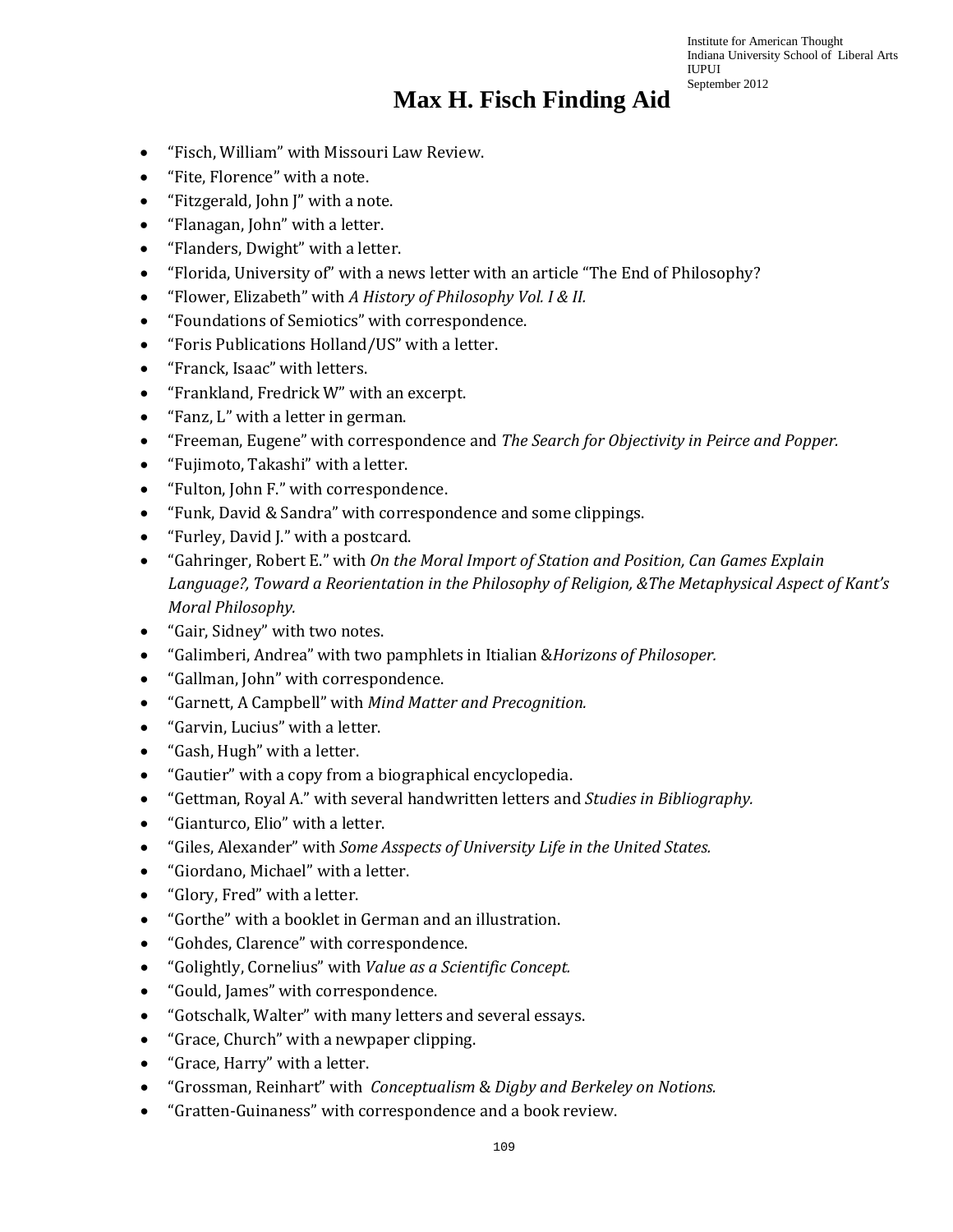#### **Archive 10 — Drawer 2**

- "Greece" with a pamphlet.
- "Green Sheet" with new letters.
- "Greenlee, Douglas" with correspondence &*Peirce and the Individuation of Persons.*
- "Gruman, G.T." with an excerpt.
- "Guessing" with and article of same name.
- "Gupta, Murli" with a letter.
- "Guterbock, Hans" with a pamphlet.
- "Hacking, Ian" with *Telepathy: Origins of Randomization in Experimental Design.*
- "Hahn, Lewis" with correspondence.
- "Hall, Everett" with correspondence.
- "Hamilton, Sir William" with an old index card organizer.
- "Hand, Harold" with *A Scholar's Documents.*
- "Hansen, Karen" with a note.
- "Hantzis, Catharine Wells" with *Transactions of the C.S.P. Society.*
- "Hardeman, Pat" with a letter.
- "Hardenbergh" with a geneology wheel.
- "Hardwick, Charles" with a letter.
- "Hare, Peter" with correspondence.
- "Harno, Albert" with a letter.
- "Harris, Henry" with correspondence and a copy of *The Monist.*
- "Harris, RJ" with correspondence.
- "Harris, Ruth K" with correspondence.
- "Harris, W.T." with *C.S. Peirce to W.T. Harris*. "Harrowitz, Nancy" with a letter.
- "Hart, Micheal" with a letter.
- "Hartshorne, Charles" with a flyer.
- "Harvard Cooperative Society" with a pamphlet of amended by-laws.
- "Harvard University Dept. of Philosophy" with correspondence.
- "Harvard Library" with letters.
- "Harvard University" with a commencement program.
- "Harvard Univ. Press" with a letter and suggestions for authors.
- "Havelock, Eric" with a letter.
- "Hawkins, Benjaman" with correspondence.
- "Hawley, Robert" with a letter.
- "Haworth, Larry" with correspondence and *The Experimental Society: Dewey and Jordan.*
- "Hay, Helen" with a letter.
- "Hay, Wm. H" with a letter.
- "Haynes, Richard" with a letter.
- "Haynes, Thomas" with a letter.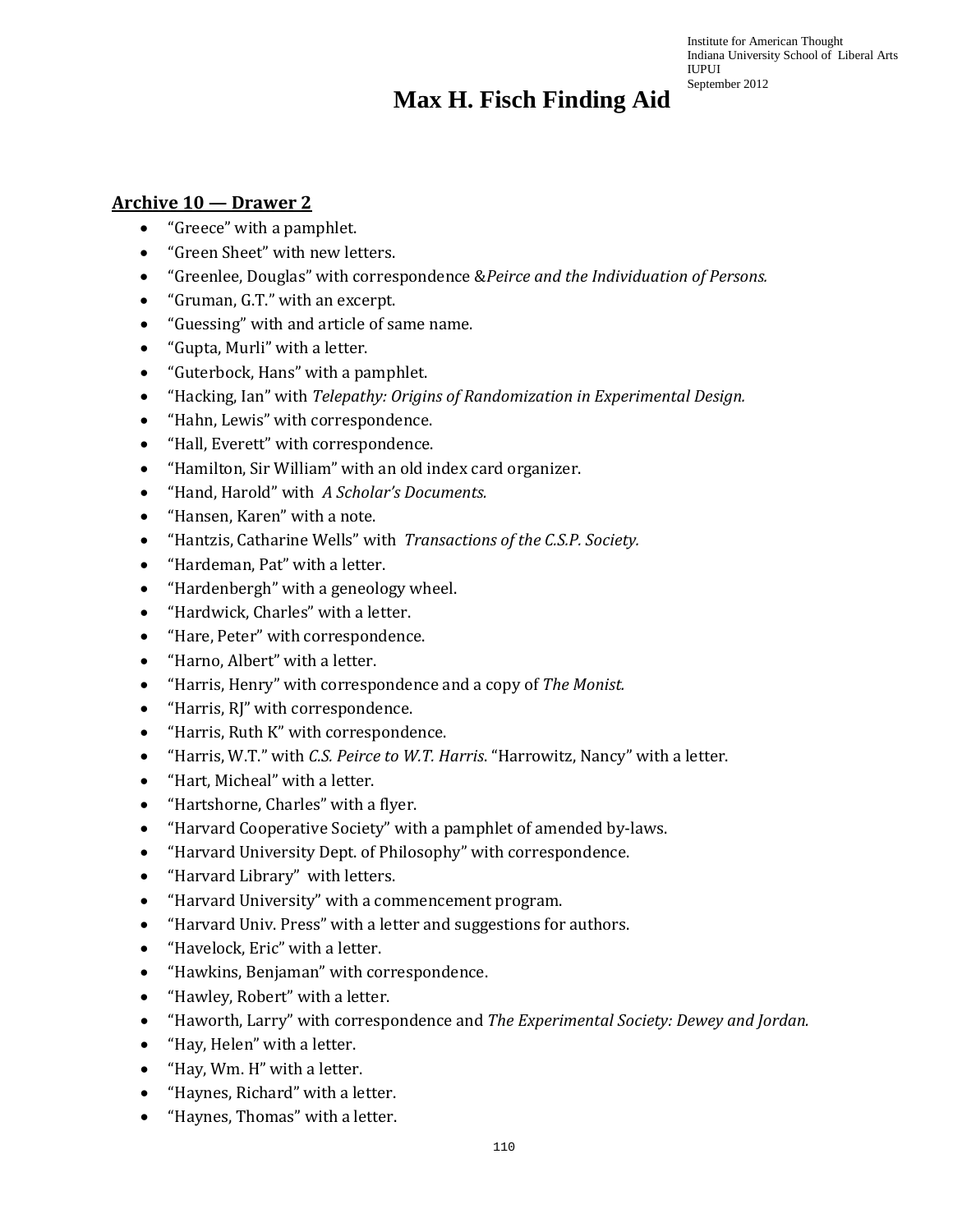- "Hegel" with an invitation.
- "Hegel and Peirce" with an essay by Max Fisch of the same title.
- "Heller, Thomas" with a letter.
- "Heller, John" with a letter and *The Early History of Binomial Notation.*
- "Hellstrom, Marika" with a letter.
- "Hendel, Charles" with a letter and postcard.
- "Henle, Paul" with two letters.
- "Henry, Joseph" with several copies of handwritten letters.
- "Henry, Paul" with letters.
- "Herzberger, Hans" with *The Algebra of Supervaluations.*
- "Hewes, Henry" with a letter.
- "Hilen, Andrew" with a letter.
- "Hilpinen, Risto" with correspondence.
- "Hiramatsu, Takashi" with correspondence.
- "Hirsch, Adolphe" with a catalogue.
- "Hirshberg, Herbert S" with a letter.
- "History of Ideas" with a letter.
- "History of Medicine" with correspondence.
- "History of Philosophy Journal of " with a letter.
- "History of Philosophy Delusion" with a letter.
- "History of Philosophy Society for the Study of" with correspondence.
- "History of Science in America" with three volumes.
- "History of Science Society" with a letter.
- "Hoenigswald, Henry m." with a letter.
- "Holmes, Oliver Wendell" with *The Formitive Essays of Justice Holmes.*
- "Holmes' Predictive Theory of Law" with *Law's Philosophic Order &* a copy of *the Journal of Philosophy* with article on Holmes.
- "Holmes, Thomas J." with a letter.
- "Holowka, Teresa" with a note.
- "Hookway, Christopher" with a note.
- "Horberg, Barbara" with a note.
- "Horvath, Tibor" with a letter.
- "Houghton Library" with correspondence.
- "Houser, Aleta" with a letter.
- "Houssay, Bernardo" with *The Role of the University* in both French and English.
- "Houser, Nathan" with correspondence and an essay in French.
- "How to Make Ideas Clearer" with several copies in both German and English.
- "Howland Will Case" with notes and an article.
- "Hudson, E.H." with *Christopher Columbus and the History of Syphillis*
- "Hughes, David" with a letter.
- "Hume, David" with page references.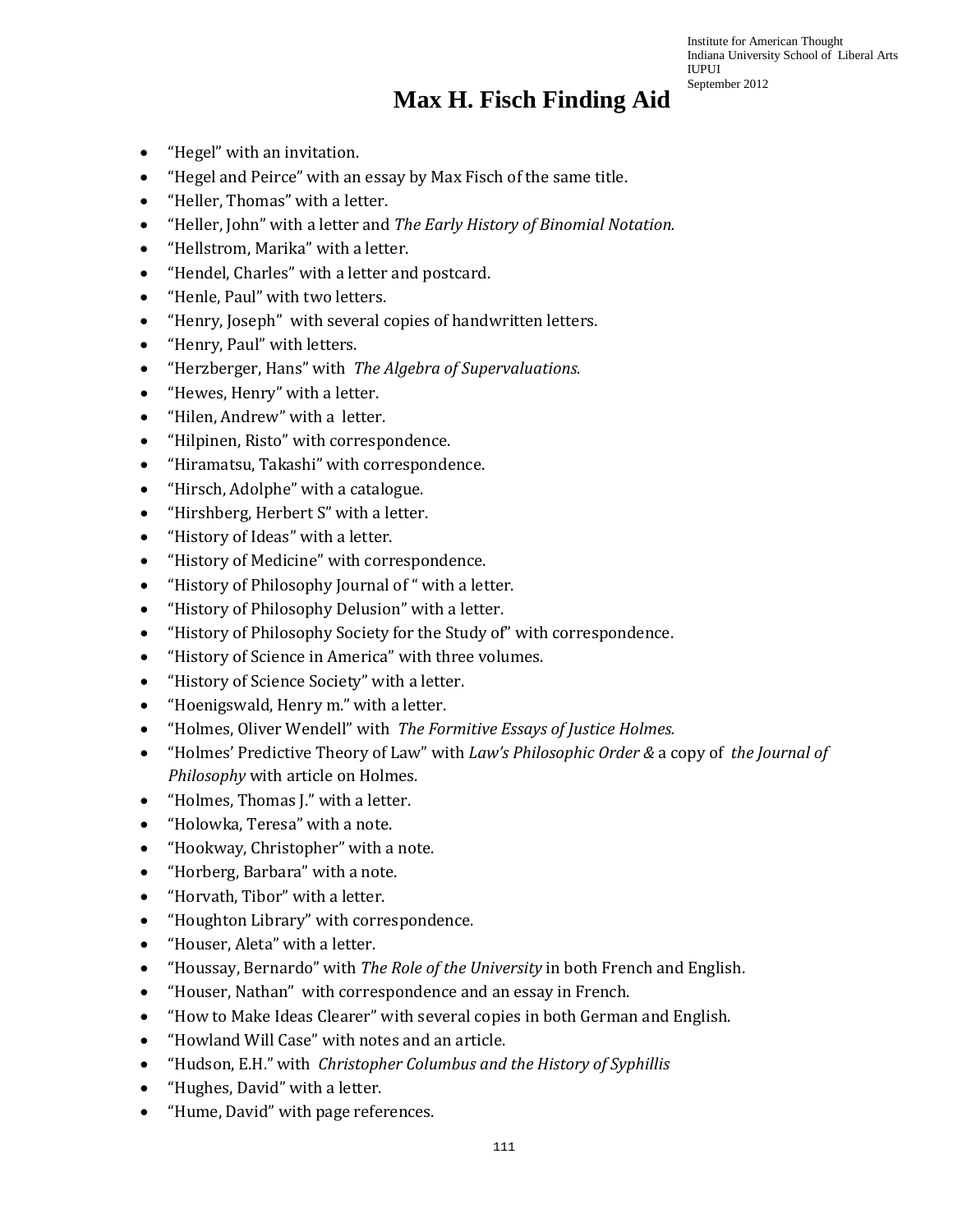- "Hutton, Jamie" with a letter.
- "Ifrah, Georges" with a diagram.
- "Iggeis, Georg" with a letter.
- "Illinois Philosophy Con." with correspondence.
- "Illinois State Historical Society" with a reference report and a letter.
- "Illinois Univ. of Ph.D. Dissertation" with letters concerning prospective graduates.
- "Illinois University of" with letters and booklets on the faculity and their work.
- "Illinois Philosophy Dept." with letters and a contract.
- "India" with *Cave Temples of Western India* &*Sanchi.*
- "Indiana Philosophical Association" with a letter.
- "Indiana University (Bloomington)" with letters, pamphlets, booklets, and newspaper clippings.
- "Indiana University Foundation" with a letter.
- "Indiana University Hospital" with invoices.
- "Indiana University Press" with letters, invoices, and contracts.
- "Indiana Museum of Art" with a letter.
- "IUPUI" with schedules, letters, memos, and announcmets.
- "IUPUI Plan" with an Indianapolis Star article from 1975.
- "Indianapolis Gestalt Insitute" with schedule and a workshop application.
- "Indianapolis Symphony Orchestra" with news clippings, a letter, and a program.
- "Institute for Advanced Studies" with two letters.
- "Institute for the Study of Human Issues" with two letters.
- "Institute for the Study of Prgmatism" with a letter.
- "Institutions" with several pages of questions.
- "Institutions, Critics of " with a page of notes.
- "International Center for Arid & Semi-Arid Land Studies" with a short note.
- "International Congress-Peirce Abstracts" with several abstracts.
- "International Association for Semiotic Studies" with letters pamphlets and booklets.
- "International Political Science Abstracts" with a book of the same name.
- "Irwin, Glenn W." with a note.
- "Italian institute" with a note in Itialian.
- "Italian Pragmatists" with letters and a essay titled *Peirce and the Florentine Pragmatist.*
- "Jabobsohn, Gary J" with *Pragmatism, Statesmanship &the Supreme Court.*
- "James, Henry" with an article on James by Trammell.
- "James, William" with*The Correspondence of William James* also *William James and the Theory of Human Dignity.*
- "James Edition" with a draft editorial of *Essays in Psychology.*
- "Japan" with a bibliography, a Tokyo Women's Club Year book, and an introduction to Japanese religion & philosophy and to literature.
- "Jarrett, James L." with a copy of *The Educational Journal vol 36.*
- "Jastrow, Joseph" with an abstract.
- "Jevans, W.S." with a letter.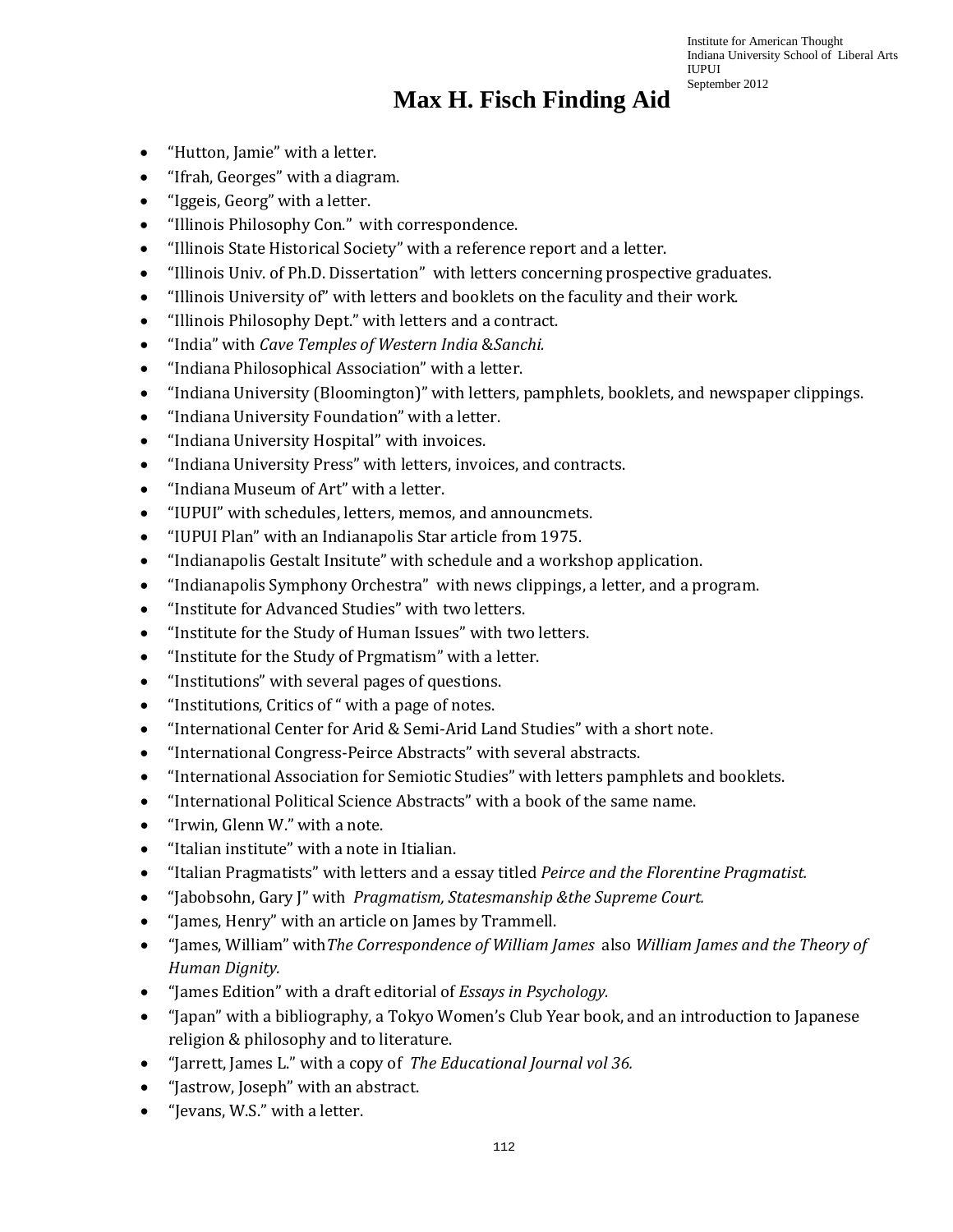- "Johansen, Jorgen Dines" with a letter.
- "Johns Hopkins Univ." with a newspaper clipping, and outline and some letters/lists.
- "Johnson, Henery" with two letters.
- "Johnstone, Christopher" with a letter.
- "Jones, E.E. Constince" with As I Remember.
- "Jones, Harold W" with a letter.
- "Jones, J, Knox" with a letter.
- "Jones, Royce" with a letter.
- "Jordan, Elijah" with letters, book reviews, several essays, and some reprints.
- "Jordan W.K." with a letter.
- "Josey, Delores Pye" with a letter.
- "Joswick, Hugh" with a letter.
- "Journal of Philosophy" with Vol. LV Jan. 2 1958.
- "Just how General is Peirce's General Theory of Signs?" with an essay of the same title.
- "Kaelin, Gene" with a letter.
- "Kane, Maureen" with an address and list.
- "Karl, Gretchen" with a letter.
- "Kauder, E" with a letter.
- "Kawama, Tetsuo" with a letter.
- "Keeton, Morris" with a letter.
- "Kegley, Charles W" with a letter.
- "Keiner, Mechtild" with *The Difference between Peirce's Conception of "likeness".*
- "Keio University" with a memorandium.
- "Kelley, Donald R" with a letter.
- "Kellis, Helen" with a postcard.
- "Kennedy, Gail" with correspondence.
- "Kent, Beverly" with a letter and invoice.
- "Kent, John" with a letter.
- "Kenyen Review" with article *The New Encyclopedist.*
- "Kernan, Col W.F." with a letter.
- "Kerferd, G.B." with a pamphlet *The Study of Greek Thought.*
- "Ketner, Ken" with letters, clippings, essays, bibliographies, and more.
- "Kevelson, Roberta" with correspondence, part of a book and dozens of essays.
- "Keys, Thomas" with correspondence, newspaper clippings, and a reprinted bulitin.
- "Keyser Papers" with a letter.
- "Kjooka, Eiichi" with correspondence and newspaper clippings.
- "King Lester S" with a letter.
- "Klein, Bill" with a postcard.
- "Klein, Ellie" with a letter.
- "Klein, George" with correspondence.
- "Kloesel, Christian" with correspondence, a postcard and a proposal.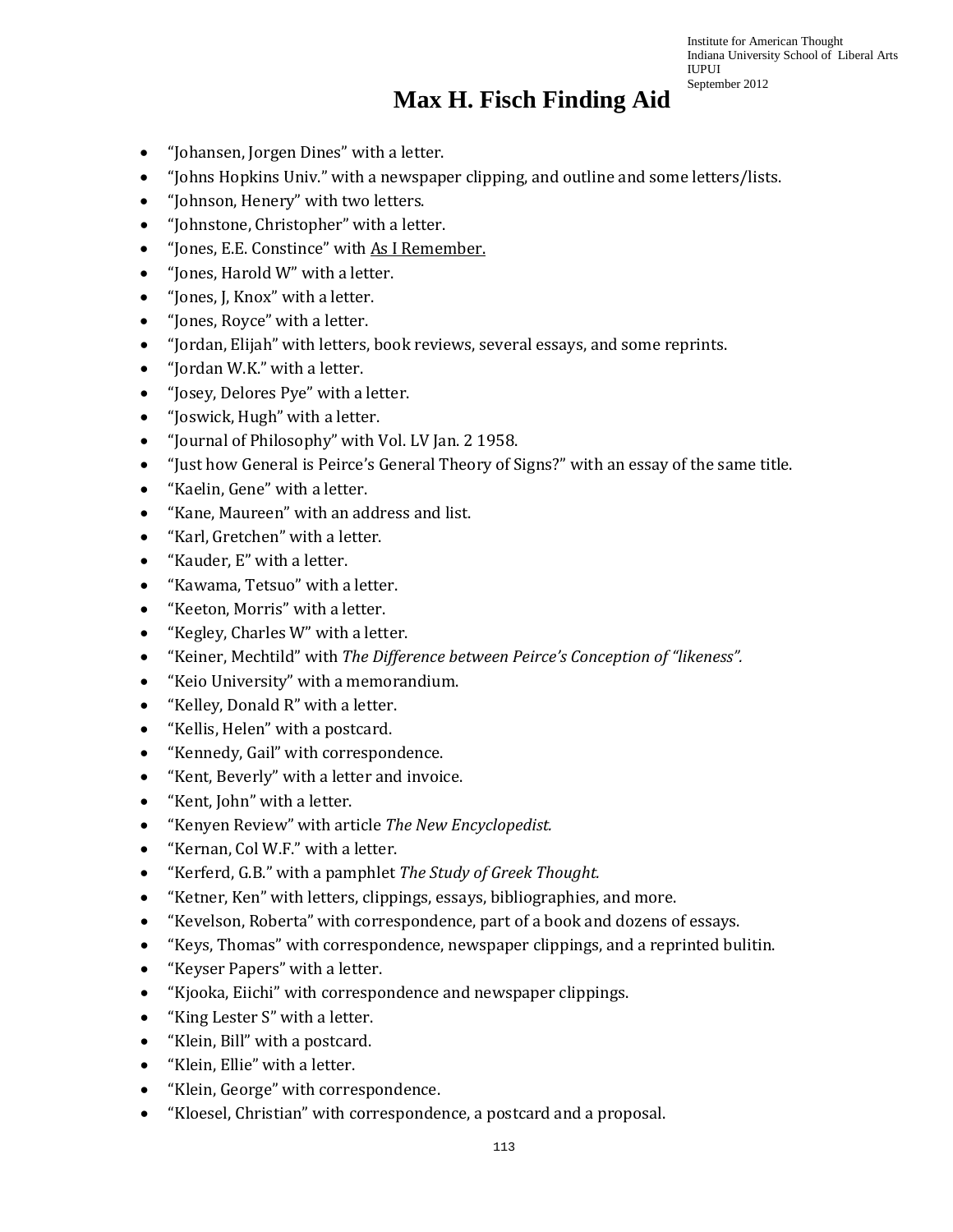#### **Max H. Fisch Finding Aid**

- "Koehn, Donald" with letters and a research proposal.
- "Kolenda, Konstantin" with *Man is a Sign: Peirce & Heidegger*.
- "Kondo, Tadashi" with a letter.
- "Kretzmann, Norman" with a letter.
- "Kristeller, Paul Oskar" with letters, *Some Problems with Historical Knowledge,* & *The Modern Syste of the Arts.*
- "Kuhn, Thomas" with correspondence and some journal clippings.
- "Kuklick, Bruce" with a letter.
- "Kuntz, Paul" with a letter and list.
- "Lachs, John" with *The Relevance of Philosophy to Life.*
- "Lameere, Jean" with a letter.
- "Ladd, Franklin Christine" with correspondence and copies of Peirce manuscripts.
- "Laserna, Mario" with a letter.
- "Lazenby, Francis D." with a letter.
- "Le Conte, John Eatton" with a note card.
- "Leake, Chauncey" with a letter.

#### **Archive 10—Drawer 3**

- Lee, Harold
- Lehde, Norman
- Leib, Irwin "Peirce Volumes: VII + VIII"
- Lenzen, Victor
- Leisten, Annette
- Lenhart, Margot
- Levi, Bill
- Levin, Dan
- Levy, Stephen H.
- Lewis, Albert
- Lewis, Oscar
- Liberal, School of
- Library Searches
- Life Magazine
- Linden, Bill (George W.)
- Lindsey, Shelagh
- Liszka, Jacob
- Loflin, Marvin D.
- Logic Related to "DNLR"
- Lombardi, John
- Lowe, Donald M.
- Lucas, Paul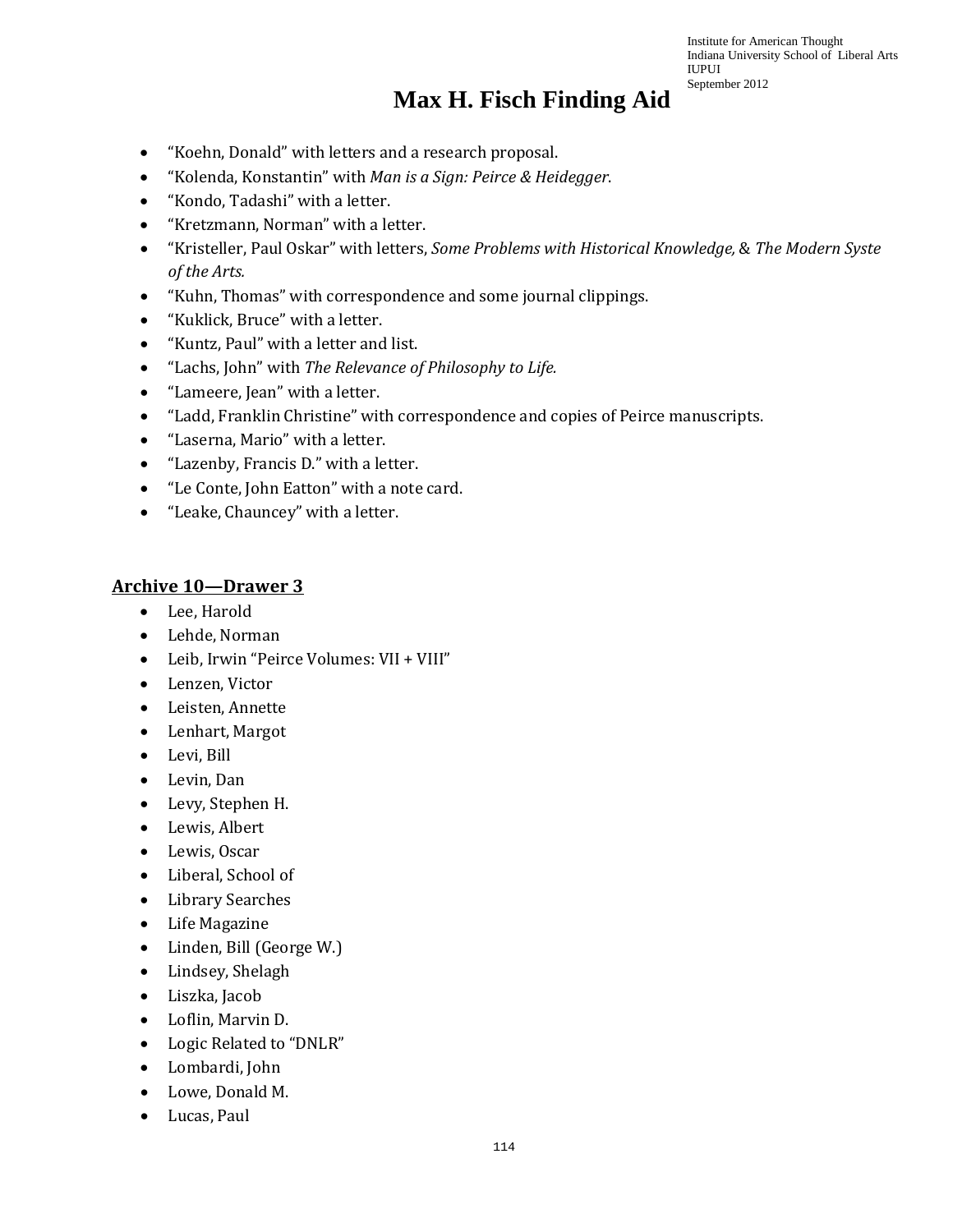- Lurie, Edward
- Lyne, John
- Lubbock
- Mackay, Vera A.
- Madden, Edward H.
- Mandlebaum, Maurice
- Manning, Thomas
- Manor House Club
- Mansel, Henry Longueville (1820 1871)
- Maps
- Marostica, Ana
- Marra, Dora Beth
- Martens, E.
- Martin, Bernard
- Martin, Hans
- Martin, Richard
- Masaki, Ruriko
- Maschler, Chaninah
- Mason, Ellsworth
- Massachusetts, Univ. of Press
- Mathes, Hamilton A.
- Mathematics
- Maverick, Ruth
- McCarthy, J.E.
- McCord, Marilyn
- McDermott, John J.
- McDermott, John J.
- McDonald, Malcolm R.
- McDougall, Ellen
- McKeon, Richard
- McMullin, Ernan
- Medical Library Association, Bulletin of the
- Medical Records
- Medieval + Renaissance Studies, Conference on
- Medicine, History of
- Mendelbaum, Maurice
- Merrill, Dan (correspondence)
- Merrill, Kenneth
- Metaphysical Club
- Mickelson, Lucinda
- Michigan, University of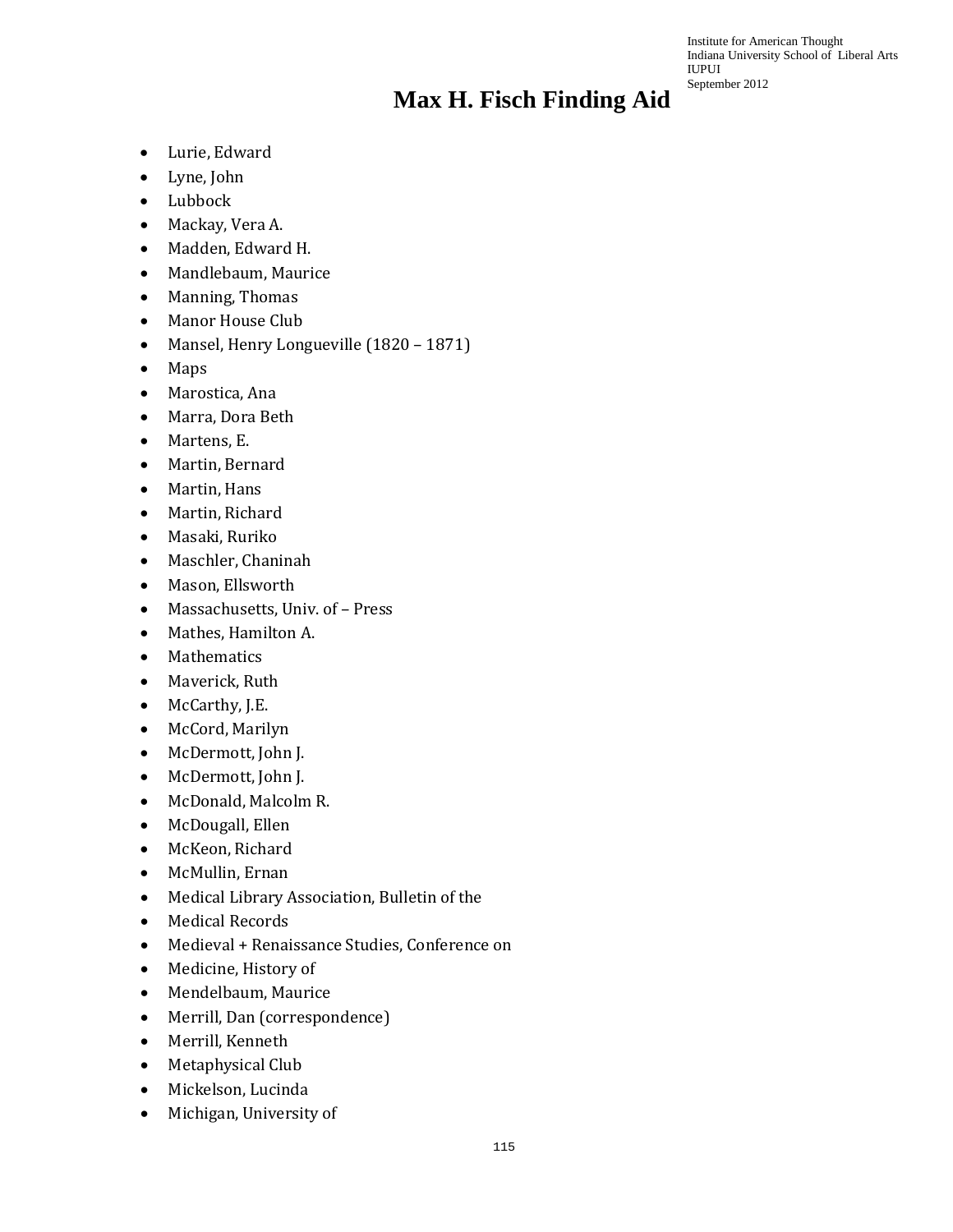- Michael, Emily
- Miller, David
- Miller, Genevieve
- Miller, Richard
- Min, Yung Wha
- Minas, J.S.
- Mind Association
- Modern Language Association (MLA)
- Monist, The
- Montoya, Leopold
- Moore, Charles A.
- Moore, Edward
- Moore, Jared S.
- Moore, Willis
- More, Paul
- Morgan, Douglas
- Morinoto, Ryohei
- Morley, Frank
- Morokoff, Gene
- Morris, Bertram
- Morris, Charles
- Charles Morris Collection
- Morris, John
- Morrison, James C.
- Morrow, Glenn R.
- Moscati, Ruggero
- Moser, Paul K.
- Munger, Robert M.D.
- Murai, Minoru + Noriko
- Murphey, Murray G.
- Murty KS
- Nadin, Mihai
- Nagel, Ernest "Charles Sanders Peirce, a prodigious but little-known American philosopher"
- Nagendran, C.
- Nagley, Winfield E.
- Nagy, Paul
- Nakarai, Frances + Toyozo
- Nast, Thomas
- Nath, Brij
- Noûs
- National Academy of Sciences Meeting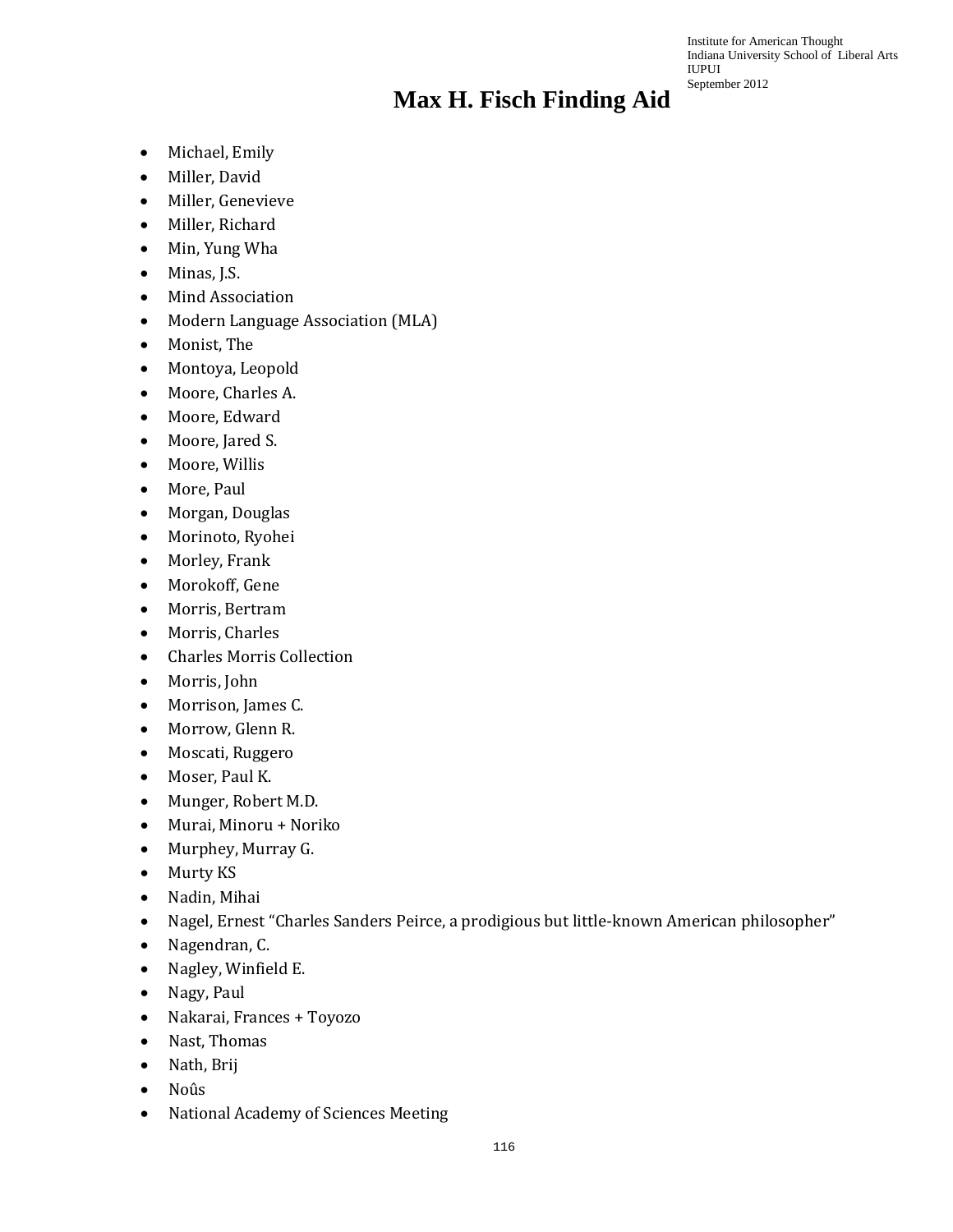- National Science Foundation
- Nauert, Charles W.
- Neelands, David
- Neill, Thomas
- Nelson, Alvin F.
- Nesher, Dan
- Newcomb, Simon
- Newberry Library
- News Clippings
- Newspapers II
- Newspaper Clippings (Japan)
- New York
- Nickles, Thomas
- Nicolini, Fausto
- Nicolini, Nicola
- Nielsen, H.A.
- Niklas, Ursula
- Nisimaru, Y.
- Nishioka, Nobus
- Noble, Brian
- Non-Aristotelian Logic
- Nordloh, David
- Ockham
- Oehler, Klaus
- Ohe, Seizō
- Oliver, W. Donald
- Olivieri, Grazia Tonelli
- O'Malley, C.D.
- O'Neill, John
- Open Court Publishing Co.
- Oppenheim, Frank SJ
- Ohrig, Ann
- On the Algebra of Logic
- Orange, Donna
- Orbach, Harold L.
- Origins of Knowledge Conference
- Pacini, Renato
- Pahel, Kenneth
- Pakis, E.
- Palmer, Lucia
- Pandey, Lakshuman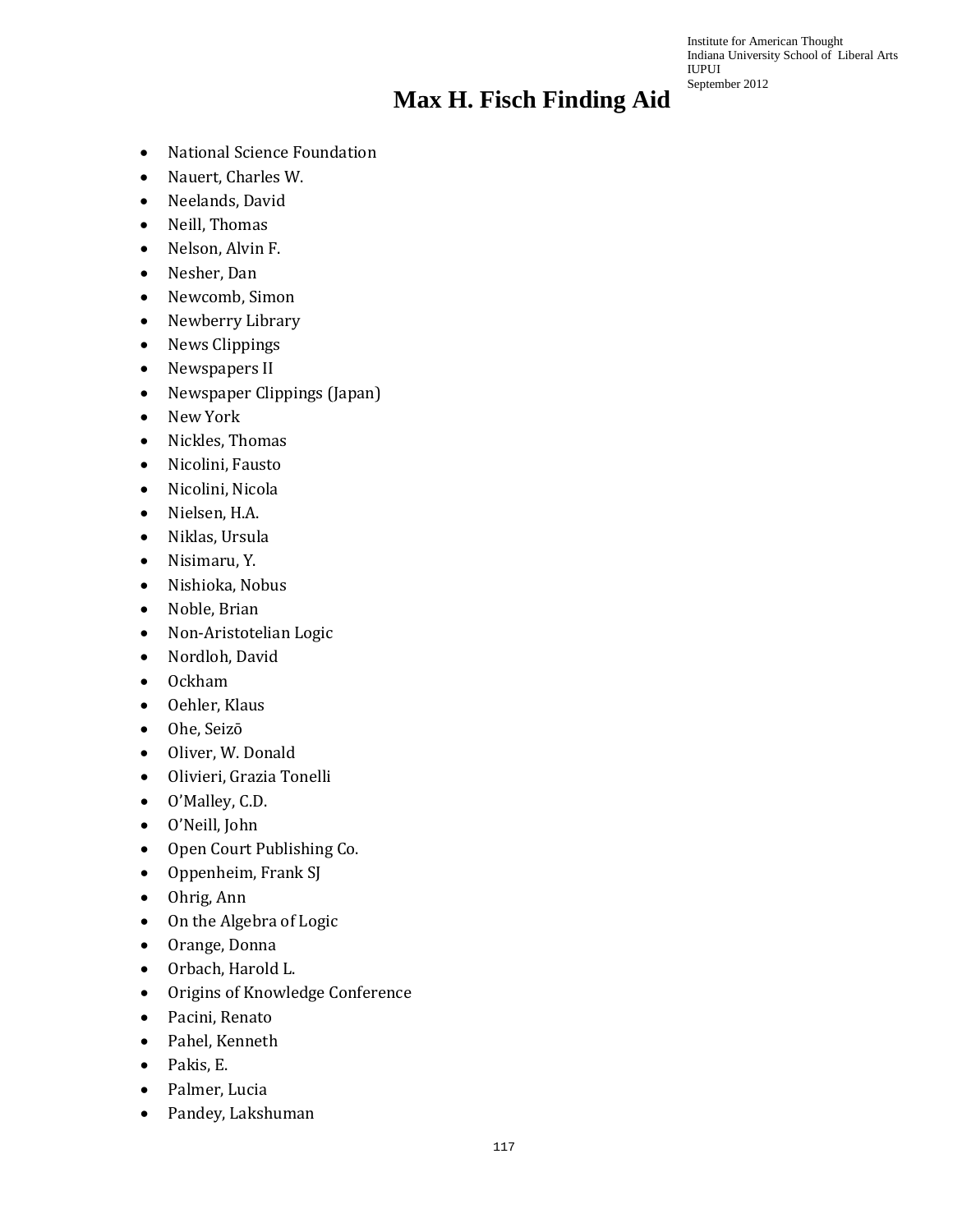- Pape, Helmut
- Paresee, Natalia
- Parsons, Howard L.
- Pearce, David L.
- Pearson, Charls
- Peirce Advisory Board
- Peirce, Bicentennial Congress
- Peirce Bibliography
- Peirce + the Amer. Academy of Arts + Sciences
- Peirce Edition Project
- Peirce Edition Project Staff Meetings
- PEP Transcription Technique (Sample)
- Peirce and Logic
- Peirce, Benjamin
- Peirce Correspondents
- Peirce, Benjamin Mills
- Peirce Museum
- Peirce-Nichols Family
- Peirce, James Mills
- Peirce, James Mills
- Peirce, G.R.
- Peirce, Lottie (Charlotte) Lizzie?
- Peirce Geodetic Monument
- Peirce's General Theory of Signs
- Peirce Sesquiscentennial Congress
- Peirce Society
- Peirce Seminar
- Peirce Seminar Newsletter
- "Peirce, Semeiotic + Pragmatism"
- Peirce's Classification of the Laws of Fact (MS 900)
- "Peirce's Place in American Life"
- Peirce's Place in American Thought
- Peirce's Place
- Peirce on the Relation Between His Work in the Sciences and His Work in Logic
- Peirce, CS Scientific Papers of
- Pelc, Jerzy
- Peltason, J.W.
- Pencak, William
- Perry, Ben E.
- Perry, Charner
- Pestalozzi Children's Village Trogen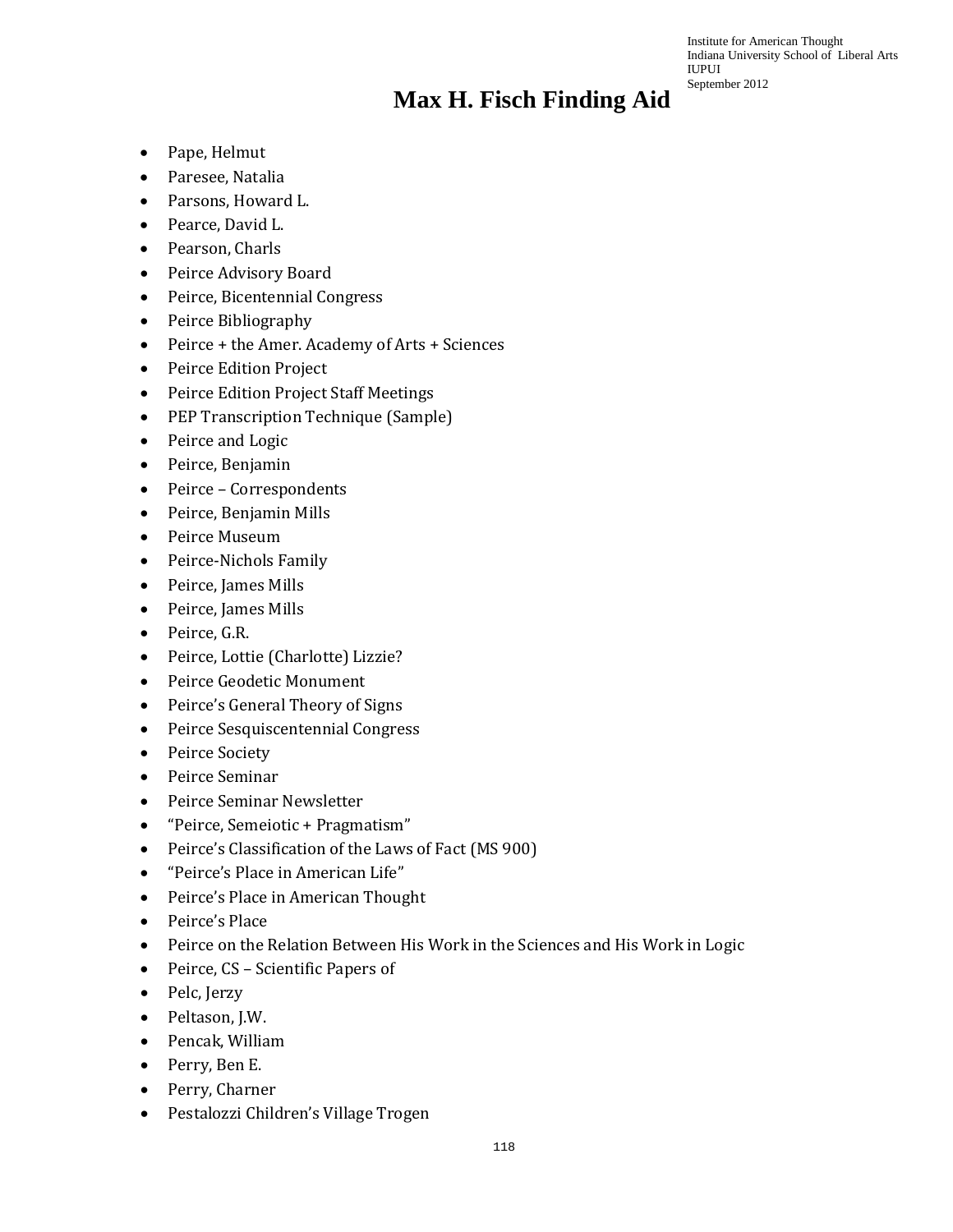Institute for American Thought Indiana University School of Liberal Arts IUPUI September 2012

- Peters, Jerome
- Petrilli, Susan
- Pfeifer, David
- Pfeifer, Jane
- "Philosophical Group's Dominant View is Critical" (NY Times)
- Philosophy in the mid-century
- Philosophical Monographs
- Philosophy catalogs
- Philosophy Club University of Illinois
- Physical Therapy
- Pinchot, Gifford
- Plato
- Poetry/Poetica
- Pol, Dr. Nicolaus
- Pontόn, Gonzalo
- Popper, Karl

#### **Archive 10—Drawer 4**

- Possman, Diane
- Potter, Karl
- Potter, Vincent G. (correspondence)
- Pous, Alain
- Pragmatism
- Prairie Dogs
- Preuitt, Terry
- Prince, Helen Peirce
- Principal Logical + Philosophical Papers Published by CS Peirce
- Process Studies
- Pruitt, Richard
- Putnam, Hilary
- Pyne, Stephen J.
- Quincuncial Projection
- Quine
- Radiology, Fifth International Congress of
- Raju, P.T.
- Rambo, Philip H.
- Randel, William P.
- Ransdell, Joseph
- Rauch, Irmengard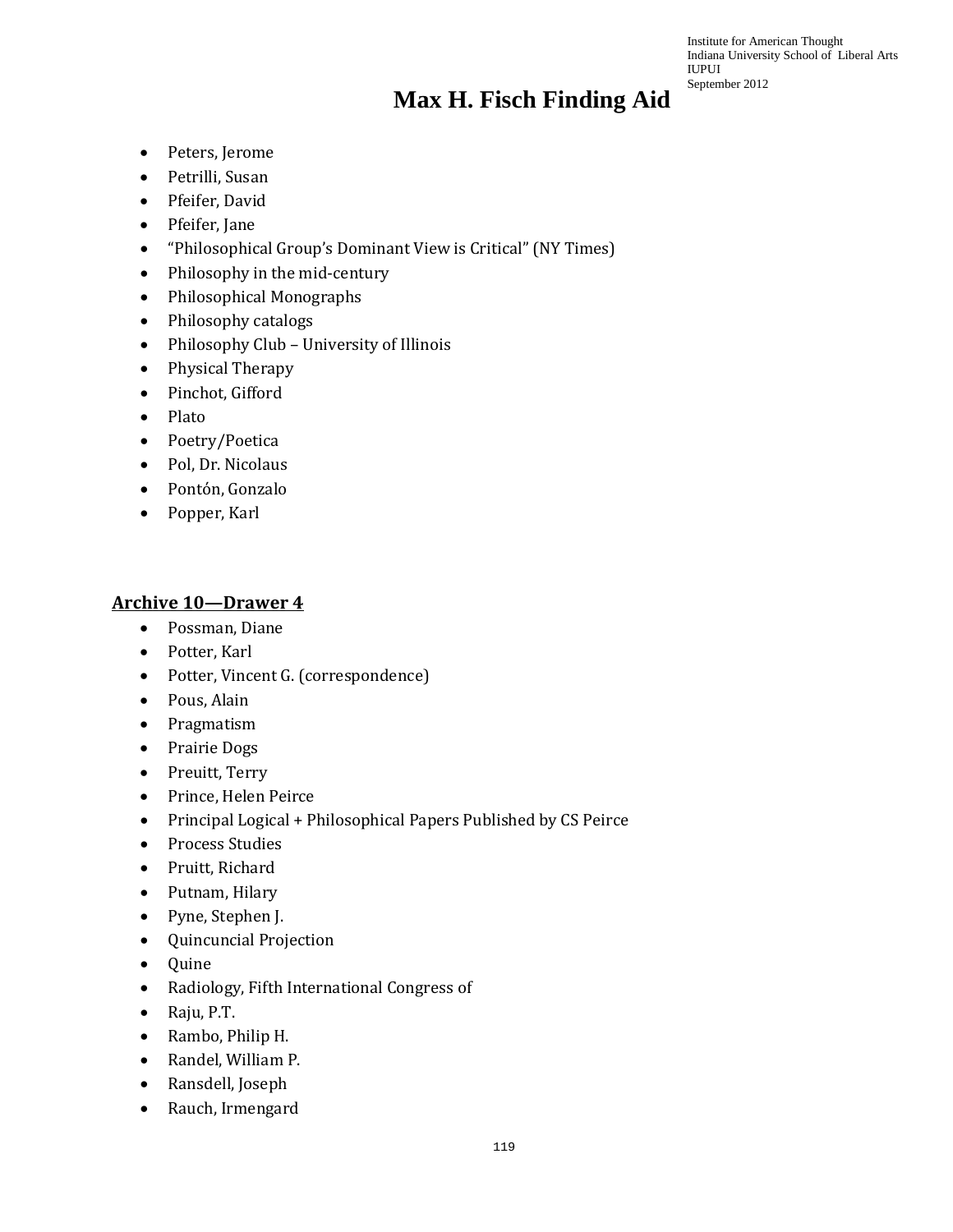- Read, Allen Walker
- Reck, Andrew J.
- Reesor, Margarget
- Reichner, Herbert
- Reingold, Nathan
- Religion
- Remenyi, Joseph
- Research Center for Language + Semiotic Studies (RCLSS)
- Rescher, Nicholas
- Research News
- Rethore, Joelle
- Retrospective Indexing Project
- Review of Metaphysics
- Rice Institute Pamphlet
- Rice, Phil
- Richardson, David
- Richmond, Phyllis A.
- Riepe, Dale
- Riesman, David
- Roberts, Don D. (and Joy)
- Riley, Gresham
- Response to Ed Madden & Don Roberts (empty)
- Madden & Roberts, Response Draft Notes + Notes For 1986 Letter
- Roberts Madden Project
- Robin, Richard
- Robinson, Jack E.
- Rockefeller Archive Center
- Rodman, Jane
- Rorty, Richard
- Rose, Mary Carman
- Rosenthal, Aaron
- Rosenthal, Erwin
- Rosenshon, William L.
- Rosenthal, Sandra
- Rossi, Mario
- Rowfant Club
- Royal Institution
- Royce, Josiah
- Rucker, Darnell
- Ryan, John W.
- Rylander, Michael Kent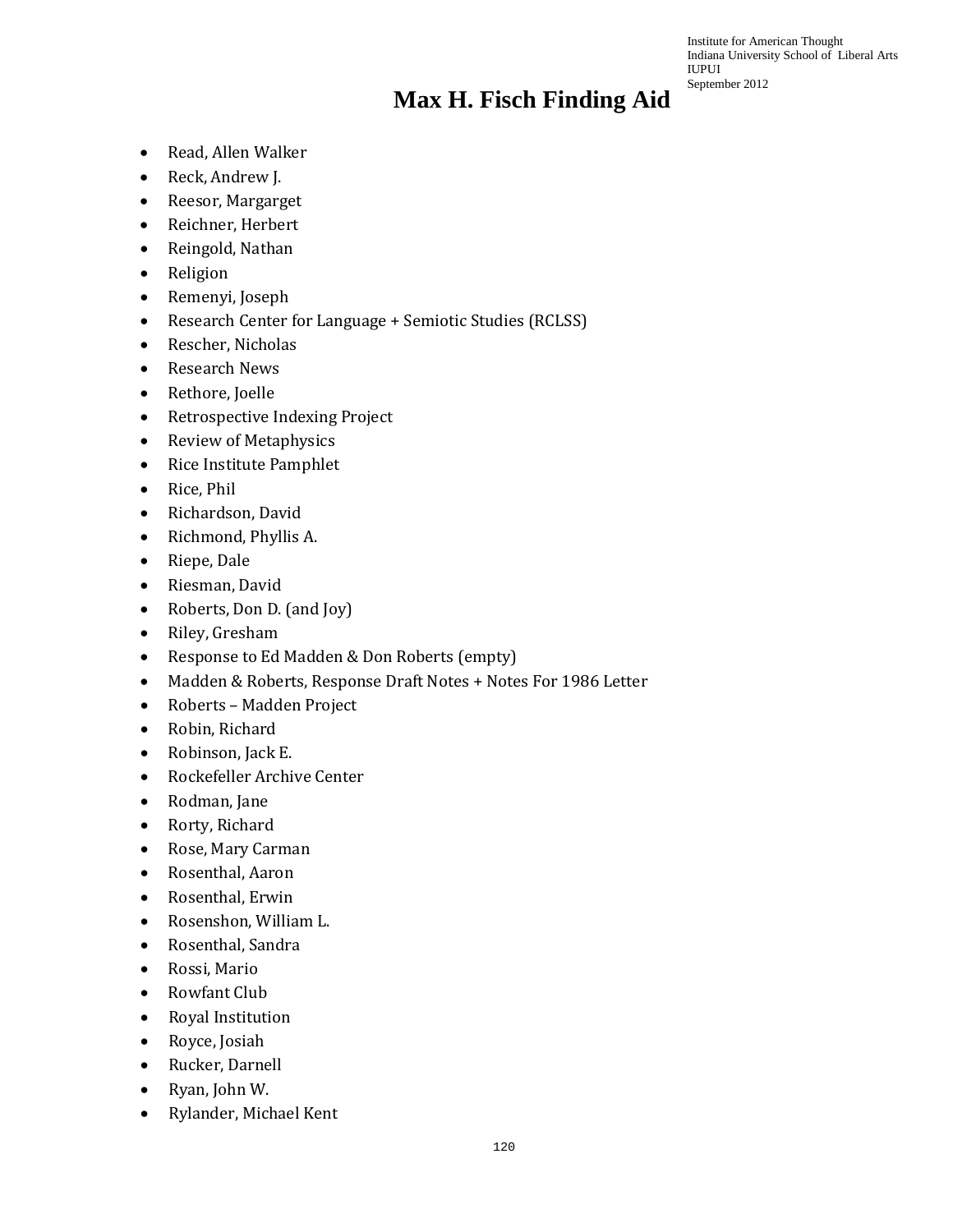- SAAP
- Sabine, George H.
- Salmon, Merrilee
- Sanford, Eva Matthews
- Santayana + Dewey, Questions On (+ Further Question on Peirce + James-Royce)
- Santayana
- Sass, Hans-Martin
- Sarton, George
- Saunders, Jason Lewis
- Savan, David
- Schacht, Richard
- Schagrin, Morton
- Scheffler, Israel
- Schlaretzki, W.E.
- Schneer, Richard James
- Schneider, Herbert W.
- Schröder, Ernst
- Schulz, Lorenz
- Schilpp, Paul Arthur
- Schneewind, J.B.
- Scheer, Steven
- Schullian, Dorothy
- Schuman, Henry
- Schwyzer, Hans-Rudoff
- Science
- Sebba, Gregor
- Seger, Jon
- Seligman, David
- Sellars, Wilfrid
- Semiotic Society of America
- Semiotica
- Semiotics
- Semiotics (graduate minor)
- Semiosis (journal)
- Seward, William Henry
- Scheffer, Israel
- Shaprio, Michael + Marianne
- Shanker, Albert
- Sharma, I.C.
- Sheridan, James F.
- Shklar, Judith N.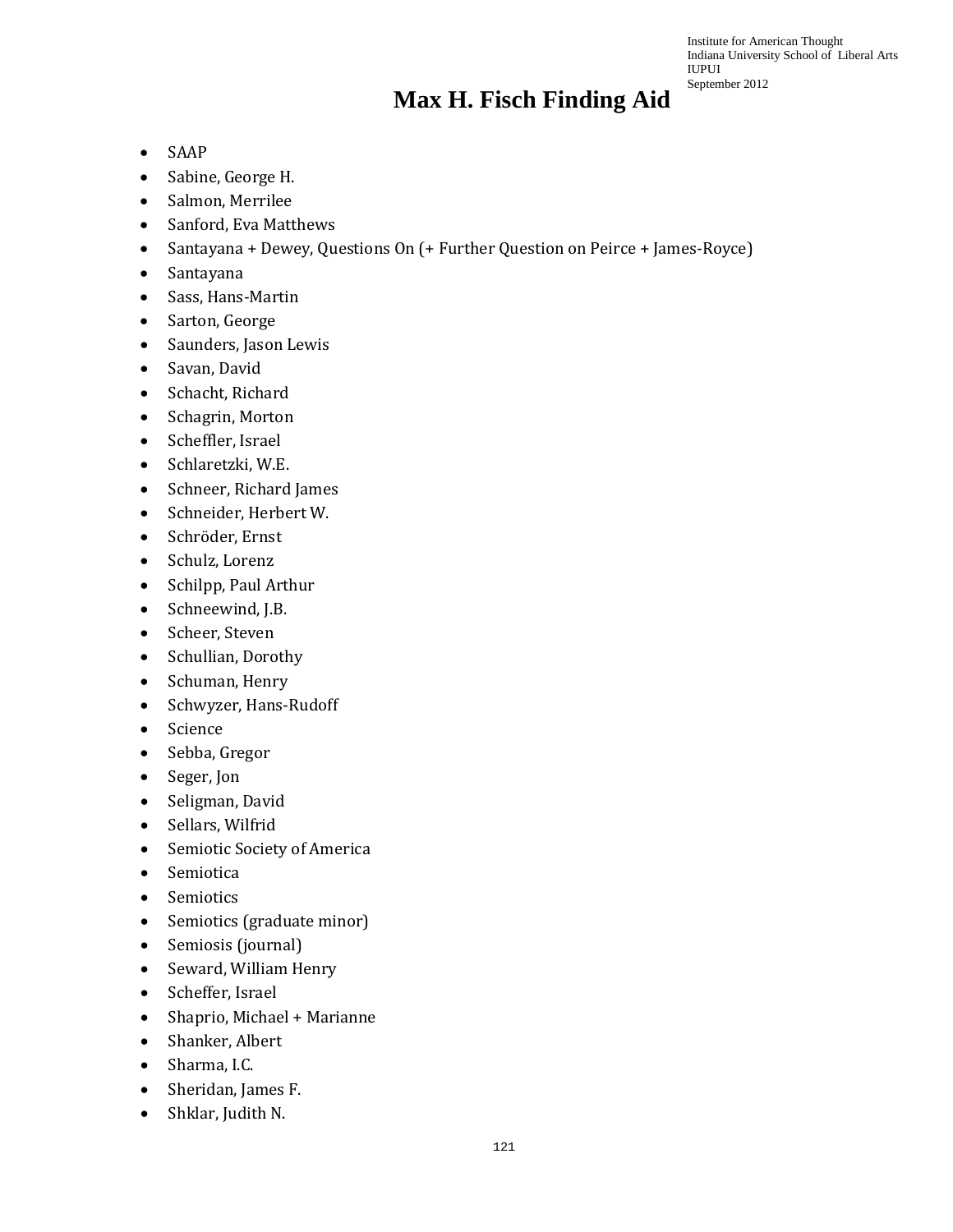- Short, Tom
- Silverstein, Michael
- Singer, Charles
- Singer, Mark
- Singer, Milton
- Sinha, A.K.
- Skrupskelis, I.K.
- Slater, John
- Smith, Grover
- Smithsonian Institution
- Smullyan, Arthur
- Sobel, Mark (correspondence)
- Social Security info
- Society for Study of the History of Philosophy
- Solt, Mary Ellen
- Southern Illinois Univ. Morris Library
- Southern Illinois University Dept. of Philosophy
- Sova, L.F.
- "Soviet Discovers Easy Solution to Math Problem" (Indpls Star)
- Spiegelberg, Herbert
- Spisani, F.
- Stang, David
- Stanley, William A.
- Stannard, Jerry
- Stanton, Madeline E.
- Stapleton, Laurence
- Starr, Chester G. Jr.
- Stearns
- Stefan, George
- Stecher, Robert M.
- Steinberg, Diane
- Steinitz, Kate
- Stephenson, D.C.
- Stigler, Stephen M.
- Student Papers
- Sturm, Thomas
- Styron, William
- Suckiel, Ellen
- Sullivan, Patrick
- Sumner, Wayne
- Summer, Robert Samuel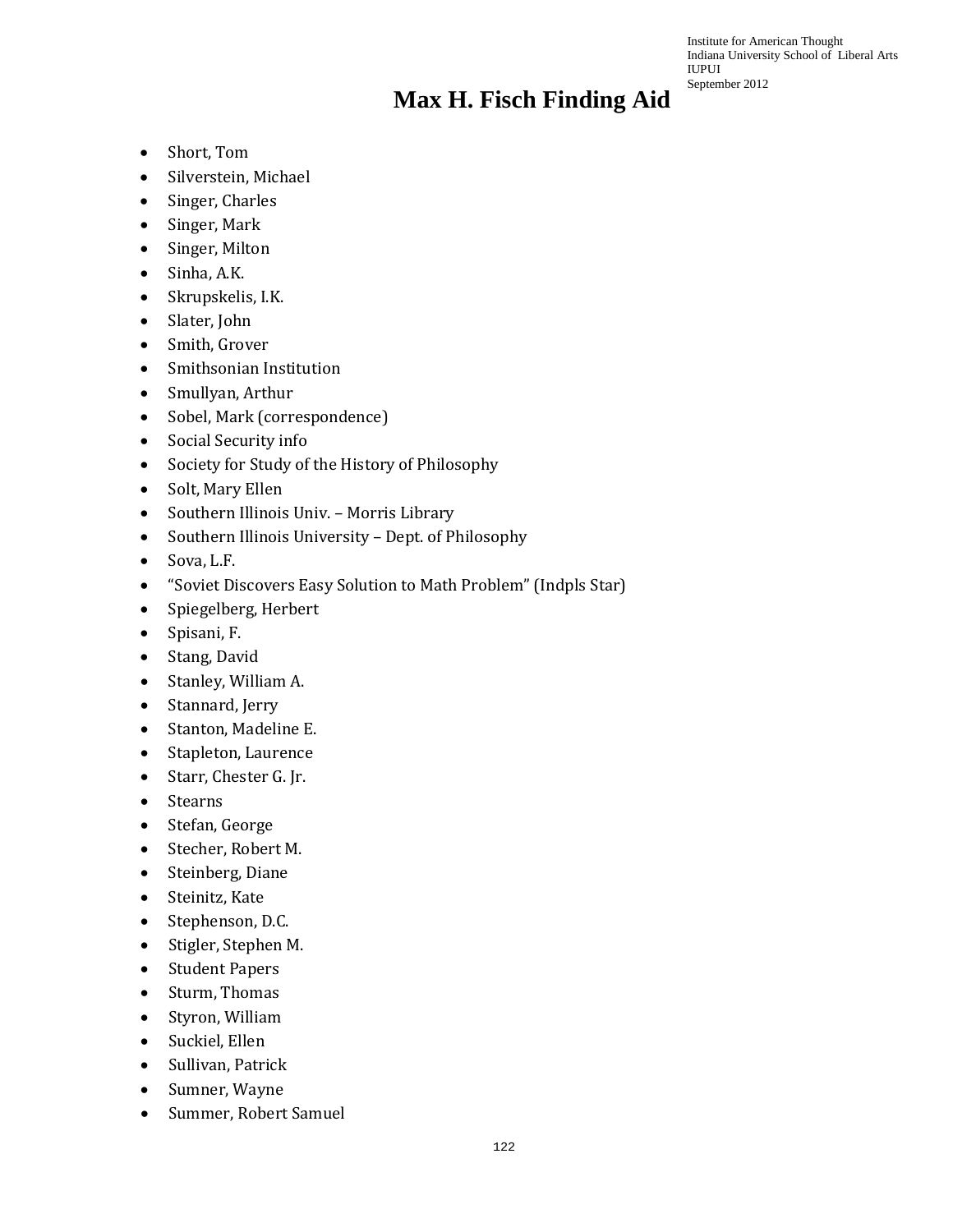- Suppe, Frederick
- Sutton, Joe
- Swanson, Jerry
- Tadzik
- Tagliacozzo, Giorgio
- Takeuchi, Yoshinori
- Tamama, Toshi
- Tarski, Alfred
- Taylor, Joseph T.
- Texas Tech University
- Tharp, Louise Hall
- Thayer, H.S.
- Theophrastus
- Thorne, Mrs. James Ward American Rooms in Miniature
- Thomson, Elizabeth
- Thompson, Samuel
- Thompson, Manley
- Tonelli, Giorgio
- Toronto Semiotic Circle
- Trammell, Richard L.
- Trufant, Laurel Warren
- Tsanoff, R.D.
- Turner, Richard L.
- Turnbull, Robert G.
- Turquette, Atwell
- Tursman, Richard
- Turyn, Alexander
- Tuttle, Preston
- Tweedale, Martin
- Tykociner Lecture Committee
- UCLA (Library)
- Ulman, Seth P.
- Underwood, E. Ashworth
- Unitarian Church
- United States Educational Foundation in India
- Uno, Kaosu
- Urclang, George "Pharmacy's Part in Society"
- Utopia Project
- Van Gogh, Vincent
- Vericat, Jose
- Verdiglione, Armando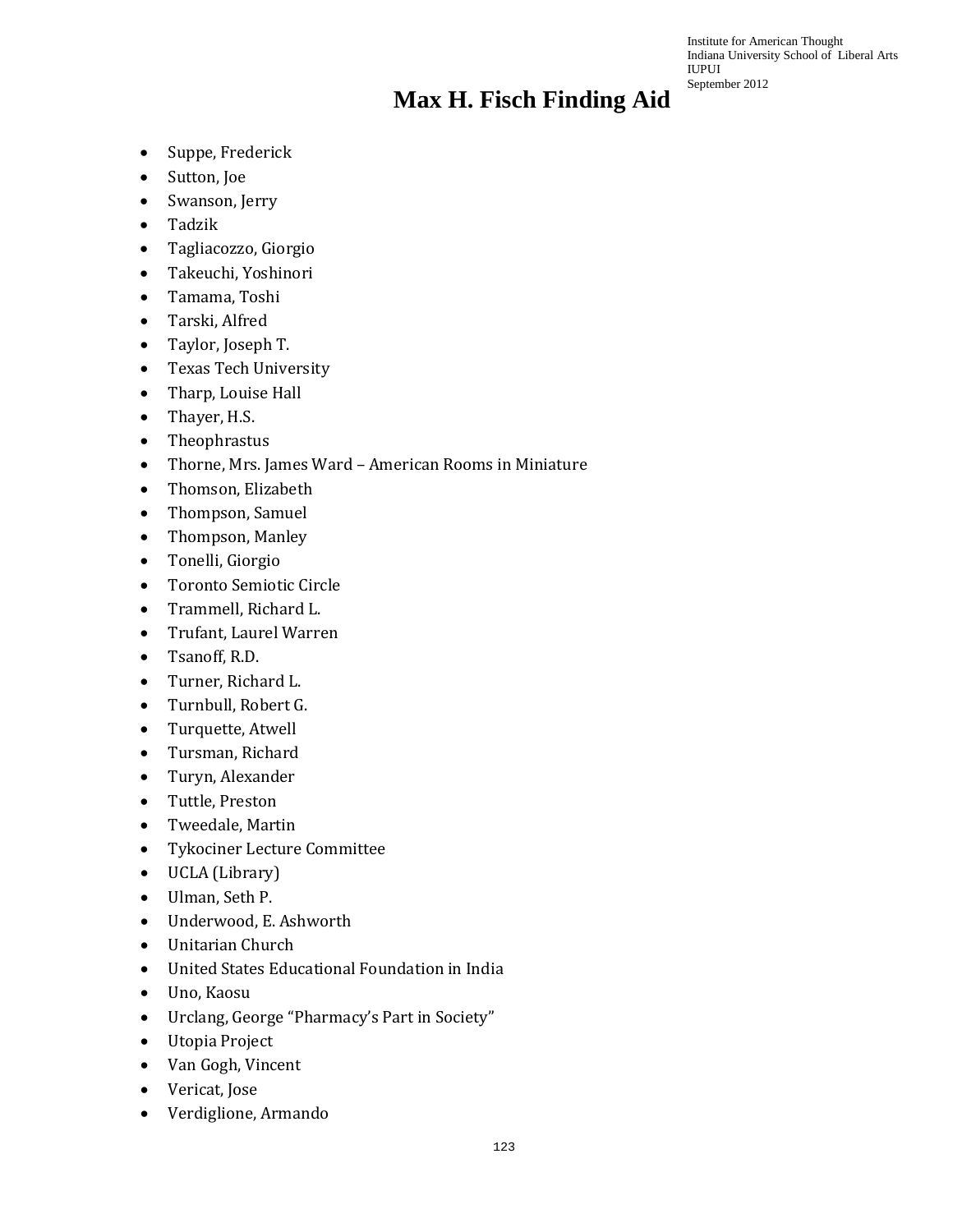Institute for American Thought Indiana University School of Liberal Arts IUPUI September 2012

- Verene, Donald Phillip
- Vernier, Paul
- Vester, Bertha Spafford
- Vico
- Vito, Francesco
- Vivas, Eliseo
- Vlastos, Gregory
- Writings (initial planning)
- W1 Contributing Editors
- W1

#### **Archive 10—Drawer 5**

- $\bullet$  W<sub>2</sub>
- $\bullet$  W3
- $\bullet$  W4
- $\bullet$  W<sub>5</sub>
- W6 Table of Contents
- Wagner, Martha
- Wainwright, W.J.
- Wallace, James D.
- Waller, Erik
- Walters, Orville
- Walton, Craig
- Watanabe, Katsumi
- Walther, Elizabeth \*\*(2 folders placed together)\*\*
- Watermarks
- Ward, Mark
- Weech, Terry L.
- Weeks, Edward
- Wiesner, Jürgen
- Wein, Sheldon
- Weiss, Paul
- Welby, Victoria Lady
- Wernham, James
- Western Reserve University
- Whately, Richard
- Wheeler, John Archibald
- Wheeler, Harvey (John)
- Whimpey, Albert
- White, George W.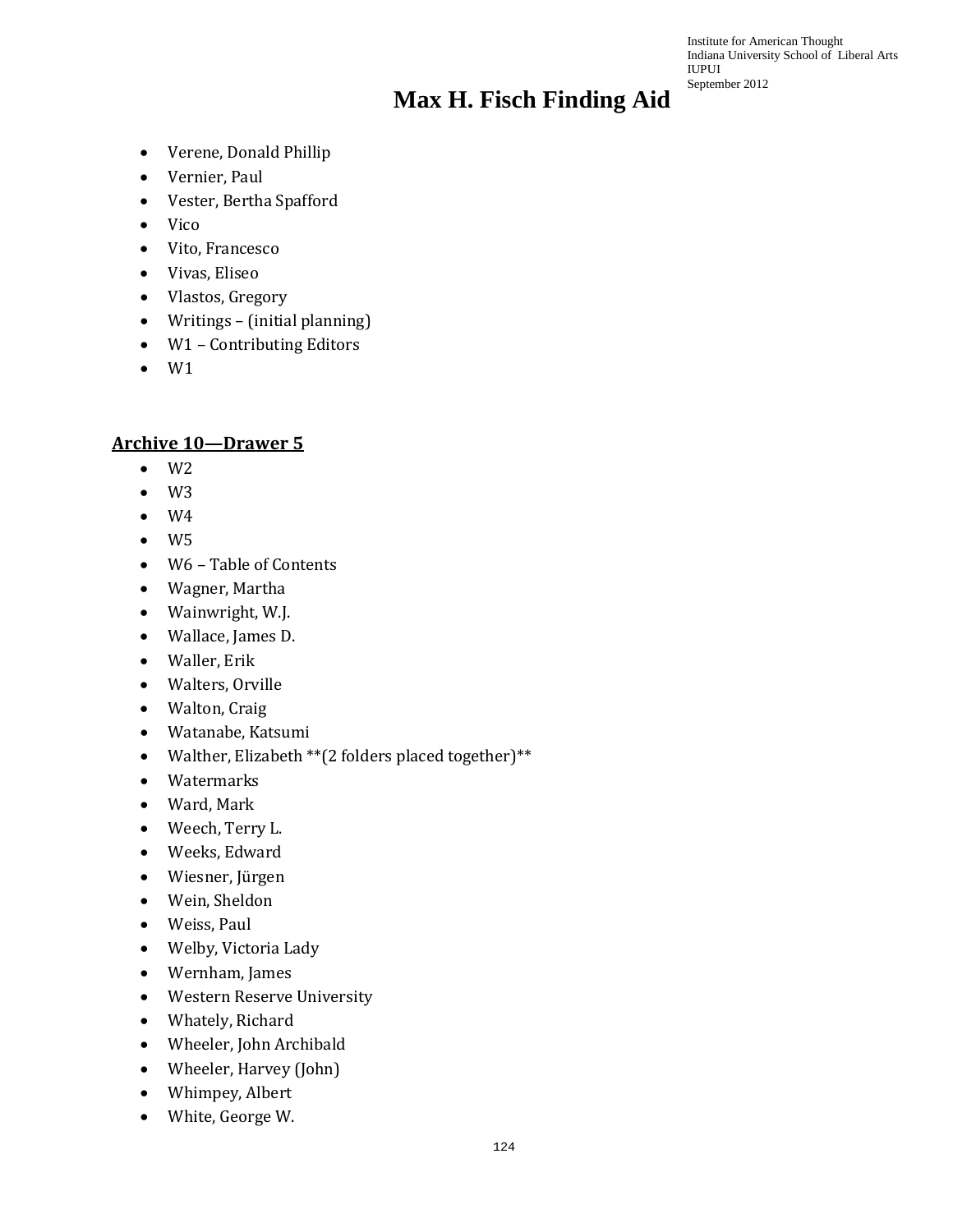Institute for American Thought Indiana University School of Liberal Arts IUPUI September 2012

- White, Kirk R.
- Whitehead, A.N.
- Whittaker, Sir Edmund
- Whittier, Duane
- Whitney, William Dwight
- Who's Who in America
- Wieck, Fred
- Wiener, Philip
- Weiner, Philip P.
- Wilkins, E.H.
- Will, Fred
- Will, George
- Williams, Donald
- Willkie, Wendell
- Wilson, Frances
- Winner, Thomas + Irene
- Wippel, John F.
- Wittgenstein, Ludwig
- Woodruff, Richard V.
- Wooster, John
- Wright, Chauncey
- Wylie, Laurence
- Yale School of Medicine Report of the Historical Library
- Yassin, Robert Director Indianapolis Museum of Art
- Yayaki, Kok + Takio
- Yonemori, Yuji
- Zartman, James F.
- Zellweger, Shea (I)
- Zellweger, Shea (II)
- Zellweger, Shea (III)
- Zeman, Jay
- Ziegler, Lynn
- Zirkle, Conway

#### **Archive 10 – Dr 5**

- AARP
- AARP
- AARSLEFF, HANS
- AAUP
- ABBE, CLEVELAND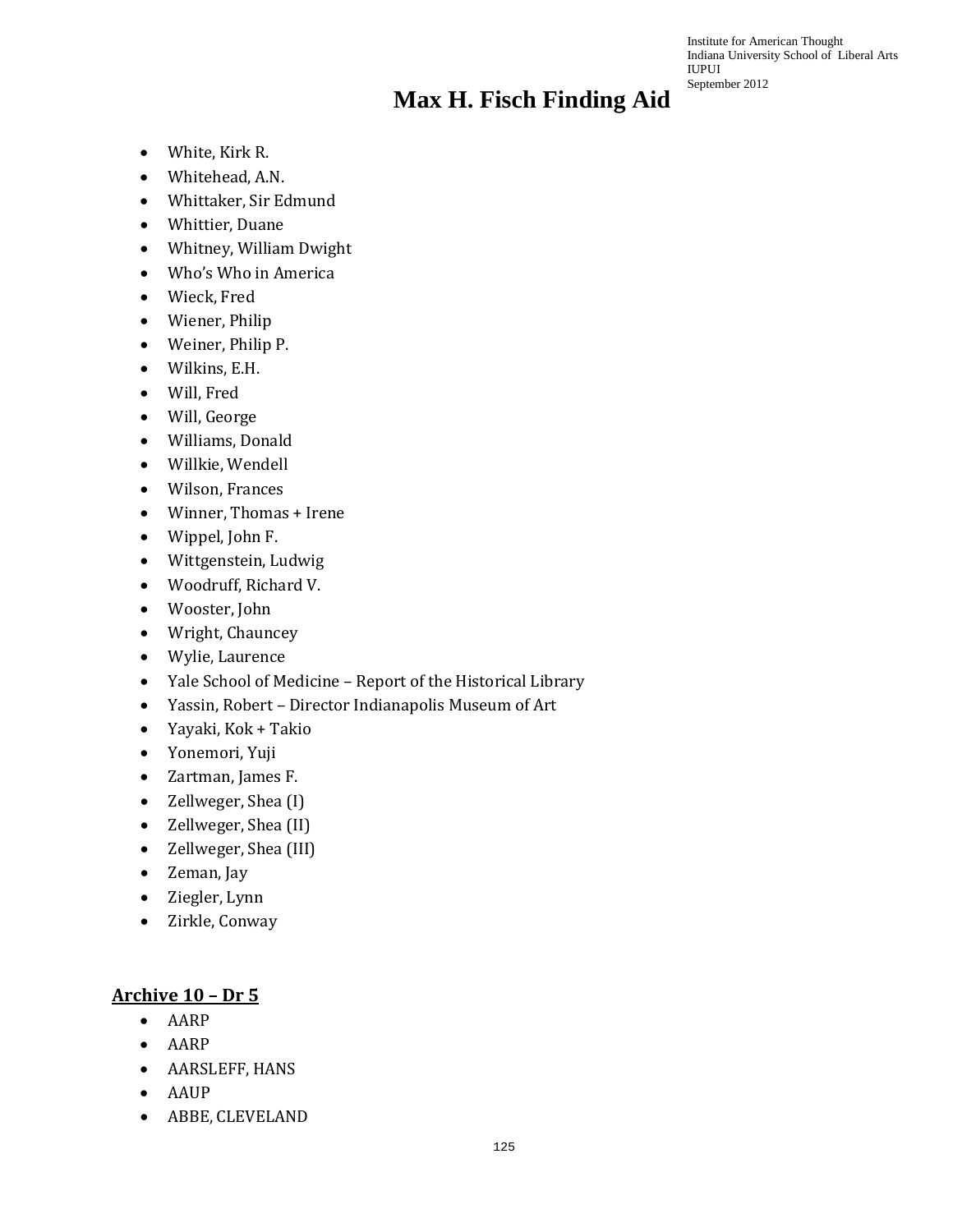- ABBOT, FRANCIS ELLINGWOOD
- ABSTRACT
- ABDUCE, ABDUCTION
- ABDUCTIVE INDUCTION
- ABSTRACTION
- ABSTRACTION
- ACETYLENE F/m "Acetylene Lamp (in *The Illustrated Science and Invention Encyclopedia vol. 1, pp. 11-12*) ("how it works") Also notations "CSP-FCR 4/26/96 (NE 3:963-964)" and RAT-MF 1/4/82" and "St. Lawrence Power Co."
- ACHILLES AND THE TORTOISE
- ACHINSTEIN, PETER
- ACOUSTIC RESEARCH
- ACTION {DYADIC (dynamic) {TRIADIC (sign) F/m "See: Semiotic, Peirce's System of Logic Considered as (Outline for an Introduction to)"
- ACUPUNCTURE
- ADAMS, ANDREW
- ADAMS, E.M.
- ADAMS, HENRY subtitle: CHALFANT, EDWARD A.
- ADDRESSES IN MANHATTAN
- ADDRESSES, PERSONAL
- ADVISORY COMMITTEE ON STUDENT RIGHTS
- "AESTHETIC" for SCHILLER and PEIRCE: A NEGLECTED ORIGIN OF PRAGMATISM
- AGASSI, JOSEPH
- AGAZIZ, ALEXANDER
- AGAZIZ, ALEXANDER/LOUIS
- LOUIS AGAZIZ F/m "see: Hassler Lurie"
- AGENDA
- AGENDA
- CALIFORNIA AGENDA '67 (empty folder)
- NEW YORK AGENDA 1966
- PHILADELPHIA AGENDA 1966
- WASHINGTON AGENDA 1966
- AGNOSTIC, -ISM
- AGNOSTICISM
- AIKEN, HENRY DAVID
- AIRY, GEORGE B.(1801-1892)
- ALASKA
- ALASKA (COAST SURVEY, BP, DAVIDSON AND)(photo of V.F. Lenzen next to newly commissioned Survey ship, "Peirce")
- ALBERTUS MAGNUS
- ALEXANDER, PETER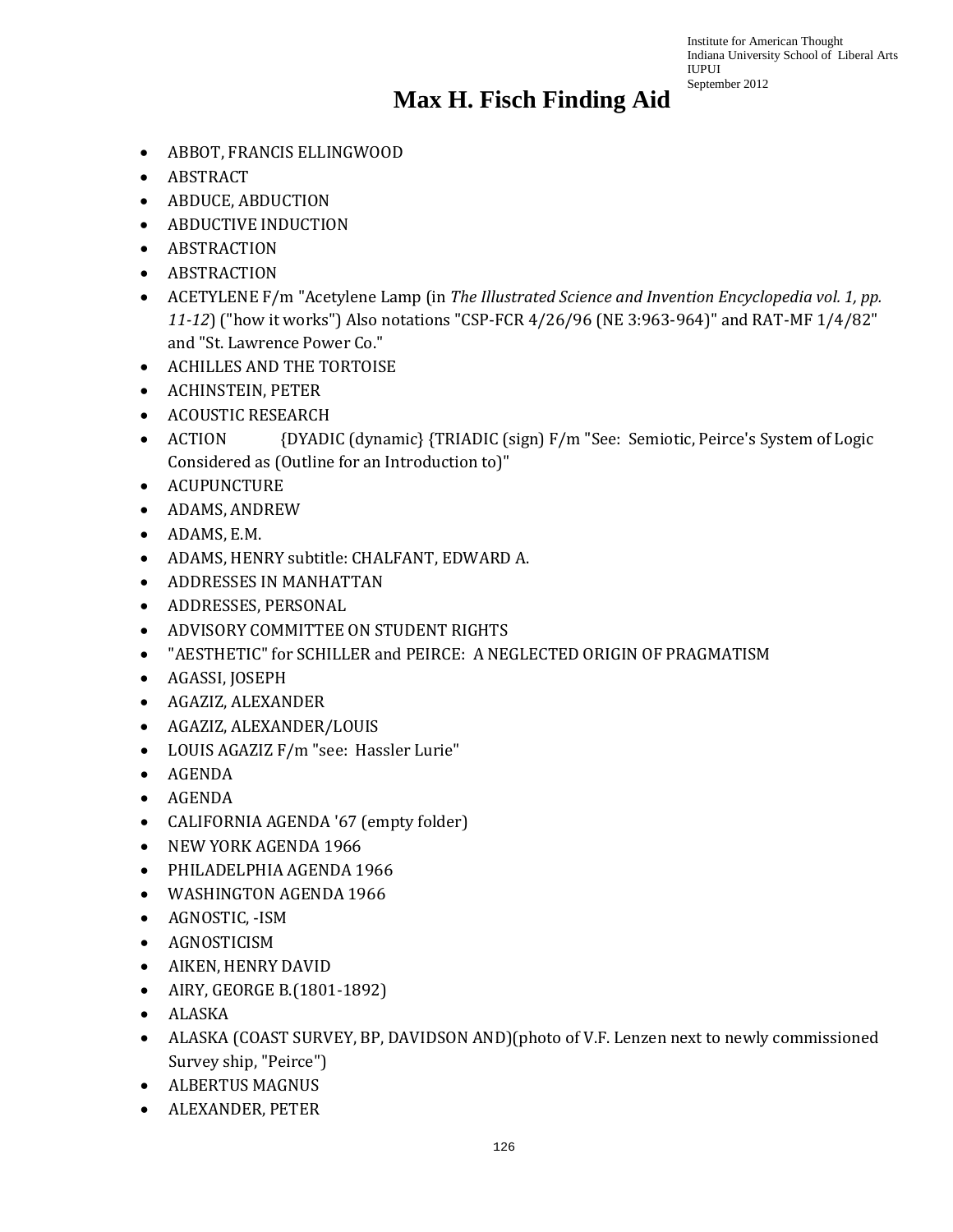#### **Max H. Fisch Finding Aid**

- ALCALA
- ALCOTT, AMOS BRONSON
- ALEXANDER
- ALDEN, JOHN BERRY
- ALEXANDER, FREDERICK MATTHIAS
- ALGORISM, -IC; ALGORITHM, IC; AUGRIM etc.
- ALLEGHENY OBSERVATORY F/m "See: Pittsburgh SSMP 136n34 Langley"
- ALLEMAND, L. EDWARD
- ALLEN, GAY WILSON
- ALLEN, RUTH
- ALLERTON CONFERENCE
- ALLISON COMMISSION F/m "Manning: Government in Science 123,143-4, 145" (See also: Joint Commission)
- ALMEDER, ROBERT F/m "See review of Almeder's book by RAT inserted by MF at beginning of second draft of RAT's book"
- ALMEDER, ROBERT: THE PHILOSOPHY OF CSP AN INTRODUCTION
- ALSACE F/m "See Nancy"
- ALSTON, WILLIAM P.
- ALTSHULER, BRUCE
- AMADON, MRS. BETTY
- AMERICAN ASSOCIATION FOR THE ADVANCEMENT OF THE HUMANITIES
- AMERICAN ASSOCIATION FOR THE ADVANCEMENT OF SCIENCE
- ANERICAN BOOK COMPANY
- AMERICAN COUNCIL OF LEARNED SOCIETIES

#### **Archive 11 – drawer 1**

- Pfeifer, David E.
- Pfeifer, David E.
- Robin, Richard S.
- Robin, Richard S.
- Steinberg, Saul
- Studies in History and Philosophy of Science
- Tagawa, Bunji
- Tennessee maps, travel literature, etc.
- Thompson, John H.
- Thoreau, Henry David
- Thorneit, Richard G.
- Titchener, Edward Bradford (1867-1927)
- Topics (places, loci communes, common places, locus, etc.)
- Toronto 1970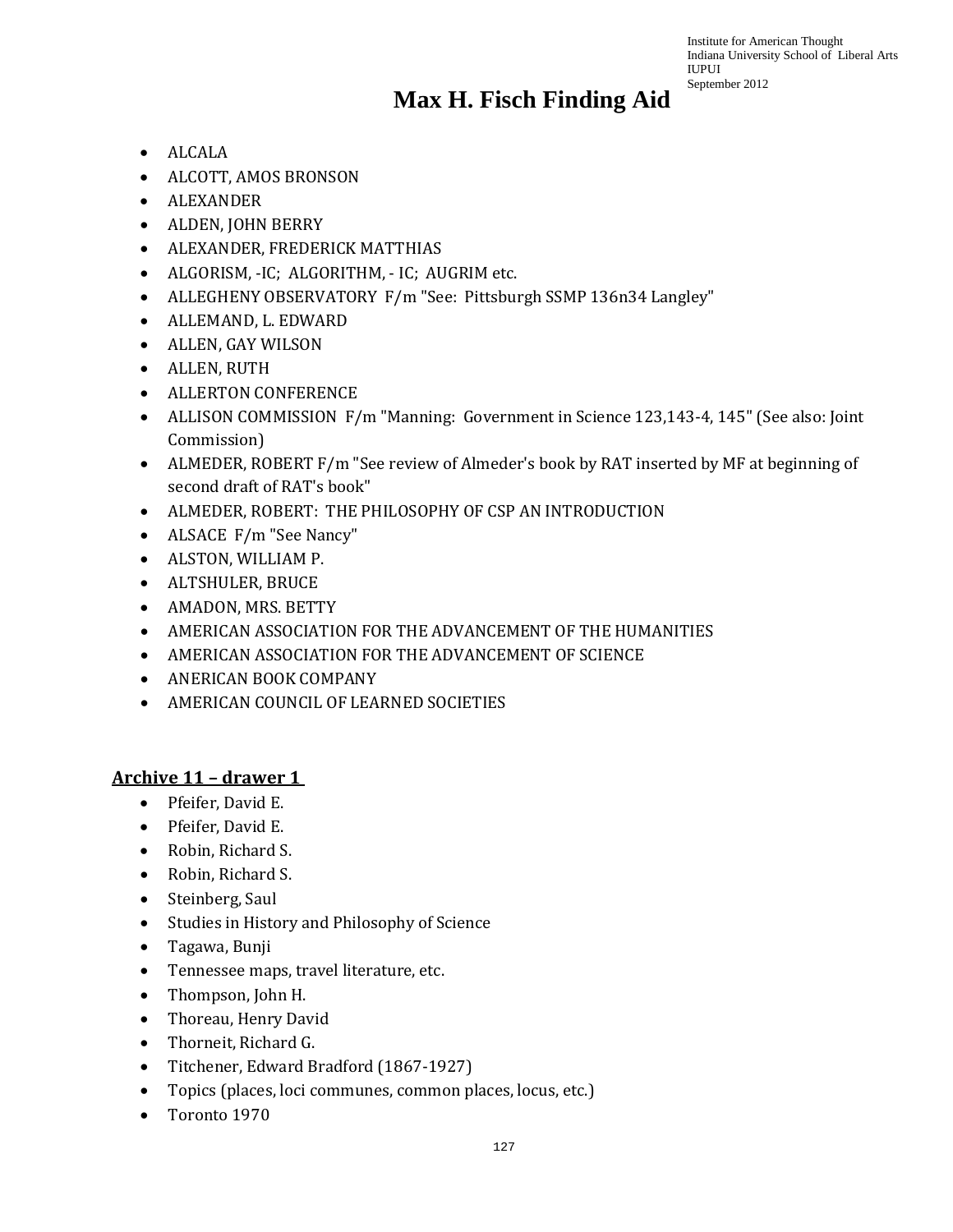- Toronto University Press
- Transcendentals
- Jordan
- University Club
- Urbana Champaign June 15-18 1979
- NSF application
- NSF
- Neely, Wright
- Minas, J. S.
- Minor, Wm, S. Director, Foundation for Creative Philosophy
- Mischel, Theodore
- Mississippi maps, travel literature, etc.
- Missouri
- Monist article on CSP
- Montgomery, Edward
- Moravesik, J. M. E. (reprints and correspondence)
- Mullin, Albert A.
- Murphree, Idus
- Myhill, John
- Nantucket
- National Archives (see also Washington, Coast Survey)
- Newport + Rhode Island
- Niagara
- Oswego State College
- Pahel, Kenneth
- Quadrangle books
- Review of metaphysics Richard Bernstein
- Richards, Elizabeth
- Robson, Ernest
- Rockefellar Foundation, Chadbourne Gilpatrick 1959-60 grant, Gordon Ray, etc.
- Roth, Michael
- Roth, Robert J.
- Scientific Theories, symposium on the structure of
- Sellars, Roy Wood
- MHF
- Roberts, Don D.: Peirce's Existential Graphs
- Roberts, Don D.
- Saint Louis
- Sambursky, S.: Possible and Probable
- San Francisco
- San Jose State College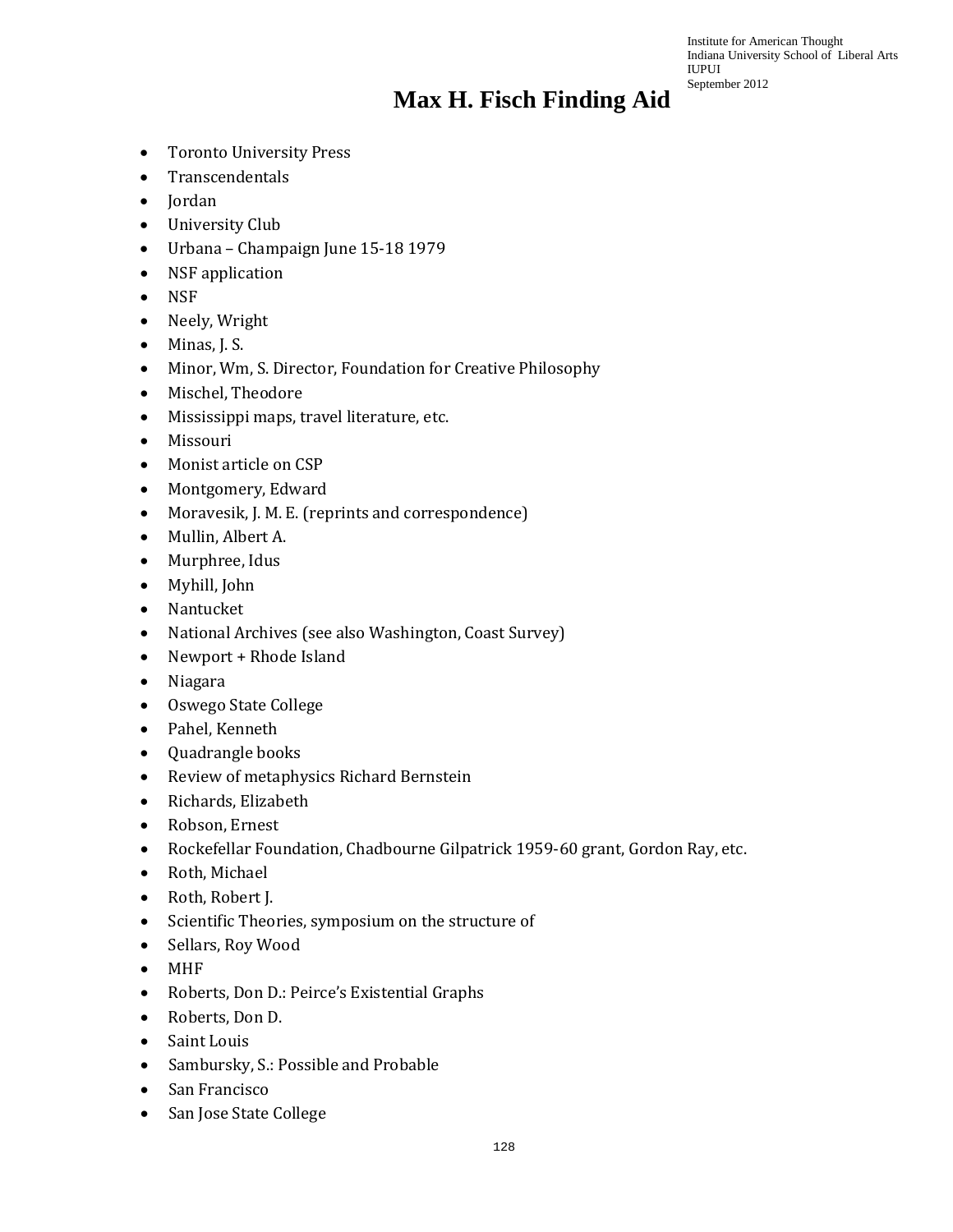- Santa Cruz, California
- Sarton, George, at Illinois Summer Session 1915
- Savan, David
- Schneider, Erna F.: Recent Discussion of Subjective Conditionals
- Schneider, Herbert W.
- Schuman, Henry + FD Ida
- Science
- Science Information Exchange
- Science Information Exchange
- Scientia
- State Universities Retirement System
- 303 Cicero on Prolepsis of Gods (empty)
- 303 Epicurus: letters
- 303 Outline of Greek Philosophy from the point of view of Lucretius
- 303 Lucretius: short analysis
- Lucretius study questions
- 303 specimen of Lucretius
- 303 Epicureanism outline
- 303 Report Questions on Aristotle

#### **Archive 11 – drawer 2**

- Plotinus, Parmenides and Plato's Parmenides
- 303 hour examination on Epicureanism, Stoicism, Skepticism, Plotinus
- 303 final examination
- 303 makeup and other special examinations
- 303 examination work sheets, rough notes, (also for reports)
- Cohen, Morris R.
- Cohen, J. B.
- Conard, Alfred F.
- Cone, Edward T.
- Cope, Jackson I.
- Copi, Irving I.
- Capilowish, Irving M.
- Count, Earl W.
- Davidson, Donald; McKinsey, J. C. C.; Suppes, Patrick
- De Laguna, Theodore
- Daledalle, Gerard
- Deutsch, Rosamund E.
- Dewey, John
- Diesing, Paul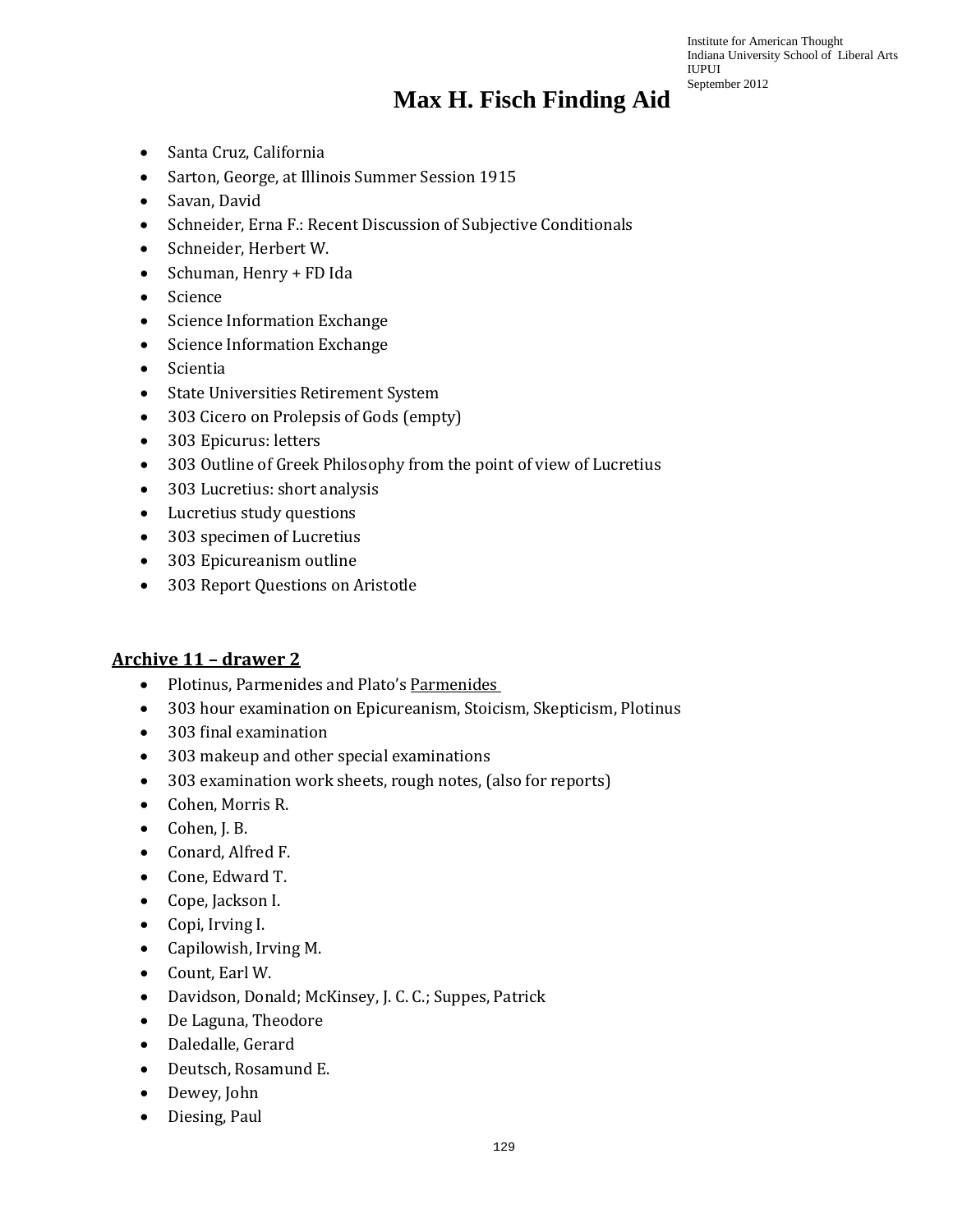- Diefenbeck, James A.
- Diggs, B. J.
- Dix, William S.
- Donagon, Alan
- Downey, Rev. Richard
- Drake, Stillman
- Ducasse, C. J.
- Eames, S. Morris
- Bruni, Gerardo
- Burks, Arthur W.
- Burnet, John
- Butler, Pierce
- Butler University
- Cameron, Meribeth
- Capanigri, A. Robert
- Carleton, William G.
- Carnap, Rulolph
- Carr, Herbert Wildon
- Castiglioni, Arturo
- Catan, Charles E.
- Cattell, R. B; Drevdahl, J. E.
- Driscoll, Jean M.; Hyneman, Charles S.
- Easton, Loyd D.
- Eaton, Howard O.
- Edel, Abraham
- Edelstein, Ludwig
- Emch, Arnold
- Erasmushaus zu Basel
- Evans, D. Luther
- Evans, Herbert M.
- Fain, Haskell; Kaelin, E. F.
- Fairbanks, Arthur
- Falk, John L.
- Farber, Marvin
- Krolikowski, Walter P.; S. J.
- Kruskal, William (and Goodman, Leo A.)
- Kyburg, Henry E.
- Leonardo da Vinci
- Levin, Mrs. Alexandra Lee
- Levin, Dan
- Library look up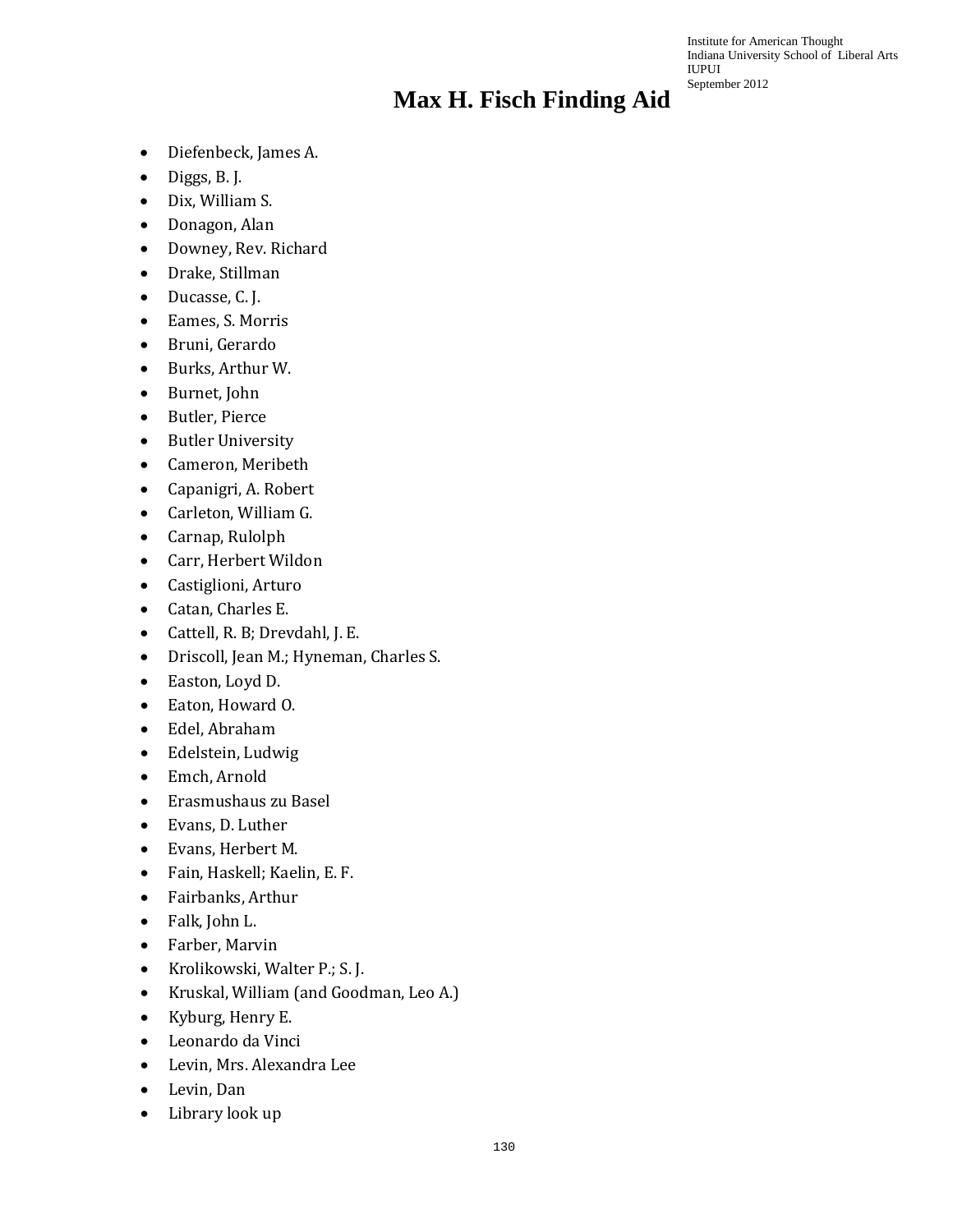- Library of Science
- Lieb, Irwin Chester
- Lieber, Francis
- Linden, George W.
- Los Angeles
- Lowe, Victor
- LSD
- Maki Tallulah B.
- Malpighi, Adelmann's, Review of and Voice of America Translation
- Marcovich, Miroslav
- Maryland lectures, April 20-22 1965
- Massachusetts (maps etc.)
- McLuhan, Herbert Marshall
- Medicare and Social Security
- Melvil, Yuri K.
- Merlan, Philip
- Milam, Max
- Dick (?) Miller
- Mexico
- Keys, Thomas E.
- Key West and the other Florida Keys
- Kretzmann, Norman and Barbara
- Sellars, Wilfrid
- Sheridan, James F.
- Smith, John E.
- Smith, Wilson
- Southern Illinois
- Southern Illinois University
- Stannard, Jerry
- Star Course tickets
- History
- History of Sicence Xth International Congress
- Hist. Sci. Soc. (history of science society?)
- History of Science and radio talk September 18, 1958
- History of Science Society
- History of Science Society
- Holmes, Larry
- Illinois, University of, MHF contract
- Illinois maps and travel literature
- Indiana University Conference 11/19-22/70 The Foundations of Scientific Method: the nineteenth century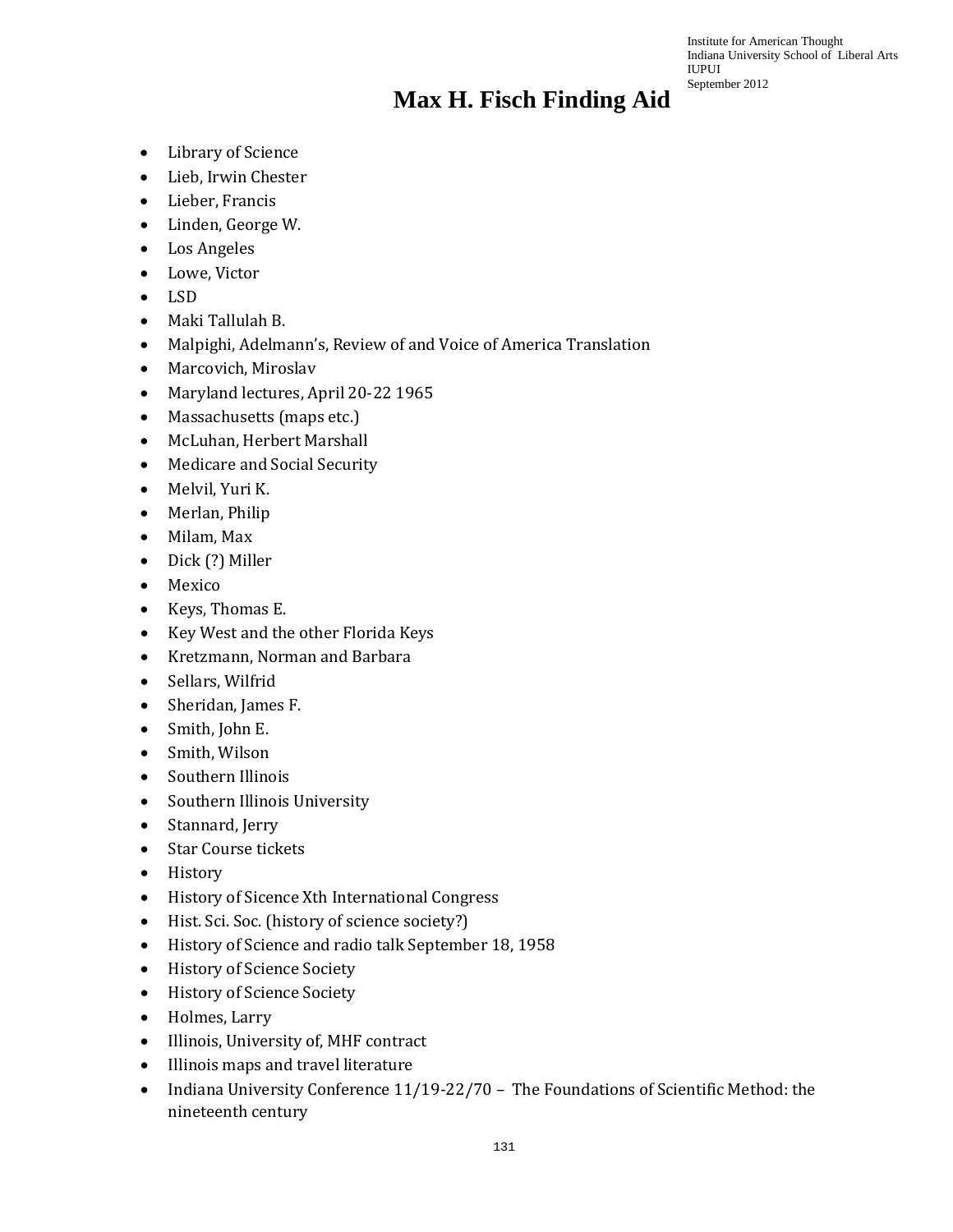#### **Max H. Fisch Finding Aid**

- Inter-American congress of philosophy VII. Quebec June 18-23 1967
- Kentucky

#### **Archive 11 – drawer 3**

- Values (AAUW talk 10/28/68)
- Vienna Congress 1968
- Wagner, Martha
- Waller, Eric
- Ward, Sam
- Waterloo, Ontario, University of
- Western Ontario, University of
- White, W. Lloyd
- Wiggins, Forrest O.
- Will, Fred
- Wykoff, M. William
- Hiramatsu
- Hendrickson, W. B.
- Influence of Stoicism on Roman Law (2x one folder, one bound)
- Sandler, Dr. E. M. (empty folder)
- Lenzen papers
- Royce to Lenzen on CSP's books December 30, 1914
- Lenzen: The Life and Works of Charles Sanders Peirce, typescript
- Lenzen: comments on the medical history of CSP, biographical essay, typescript
- Lenzen: The Linear Associative Algebra of B. P., typescript
- Lenzen: B.P. and the Coast Survey, typescript 1968
- Unlabeled folder
- Lenzen: on Marguard's logic machine, typescript
- CSP letter to Gribbs + Gribbs' reply, 1881 Yale University Library, Lenzen's typescript
- Lenzen: on CSP's measurements of gravity
- Lenzen: CSP's scientific work, typescript
- Lenzen: CSP in the Coast Survey, typescript
- Lenzen: CSP Leibniz, & Infinitesimals, typescript
- Lenzen: CSP as the mathematical physicist, typescript
- Lenzen: notes on J. L. Brent's "A Study of the Life of CSP" biographical notes (MS)
- Lenzen: CSP's research on gravity
- V. F. Lenzen: The Peirce Invariable, Reversible Pendulum, 1961, typescript and drawings
- Lenzen: the relation of the scientific work of CSP to that of BP, two typewritten drafts
- V. Lenzen: CSP & Die Europaische Gradmessung (offprint) (1962)
- Lenzen: CSP. A Biographical Memoir, typescript 1970
- Lenzen: CSP & reversible pendulum, typescript & MS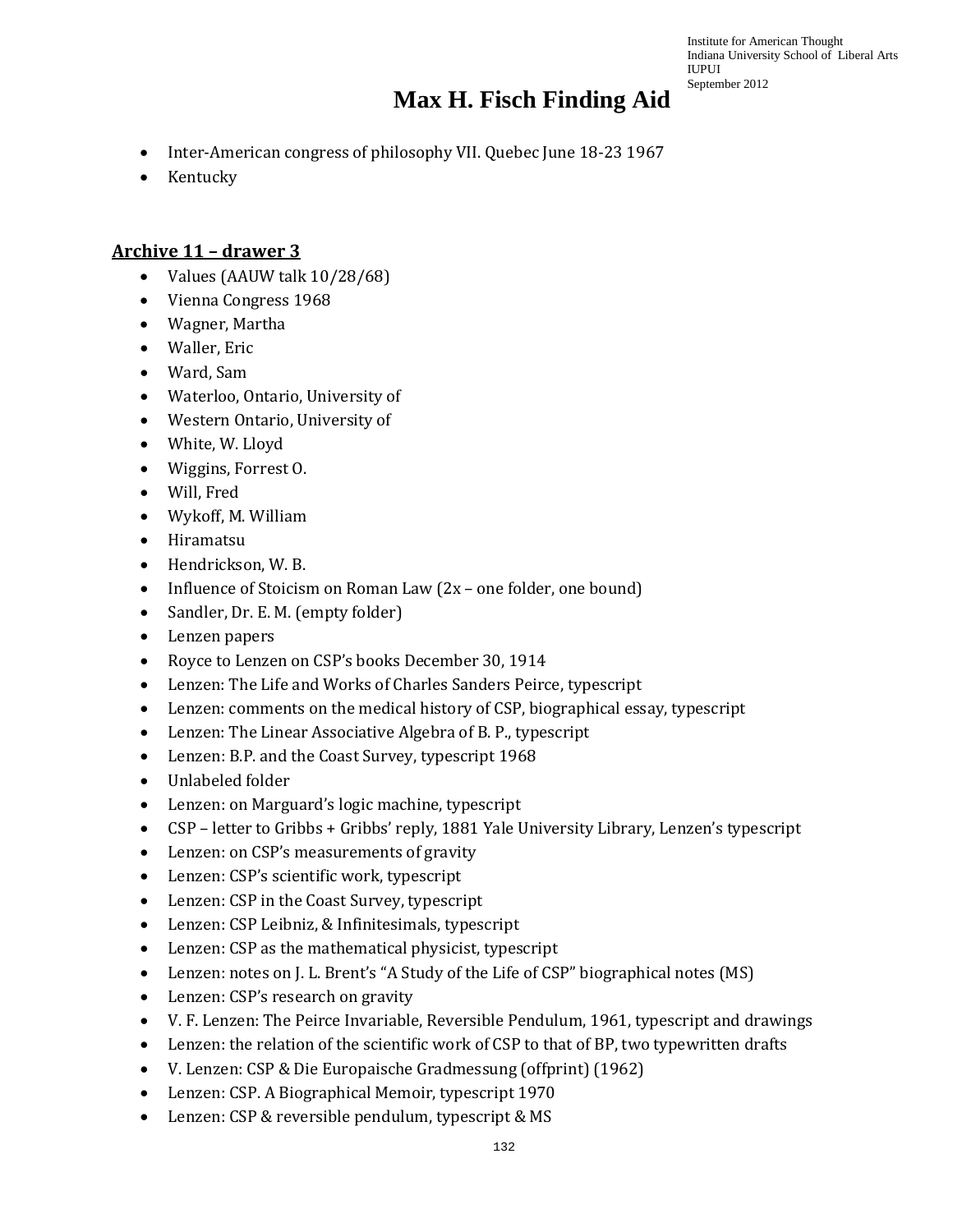- Lenzen: CSP & Rowland on ruling diffraction gratings, typescript
- Lenzen on T. Manning's "The Rise and Fall of CSP in the Coast Survey" typescript 1973
- Lenzen: CSP in the Coast Survey, a typewritten draft
- V. Lenzen: BP a Biographical Memoir, typescript
- Lenzen: the scientific career of CSP, typescript
- V. F. Lenzen BP biographical essay, typescript
- Kernan: the Peirce Manuscripts and J. Royce, typescript
- J. Royce to Lane concerning CSP's manuscripts, 8 July 1914
- Lenzen: on the identity of Juliette, handwritten draft
- V. Lenzen: identity of Juliette
- Lenzen on an incident in Nancy typescript on identity of J.
- Fun and games and magic numbers (contains letters)
- NEH consultant reports
- Peirce, Charles S. ARISBE
- Some afterthoughts on the meta-physics of C. S. Peirce, by E. C. Moore
- Unlabeled folder
- ? (unlabeled folder)
- Correspondence A
- Correspondence B
- Correspondence Buzzelli, Donald E.
- Correspondence C.
- Correspondence Dordick, Webb
- Correspondence D
- Correspondence Delaney, Cornelius F.
- Correspondence E
- Correspondence Eisele, Carolyn
- Correspondence Esposito, Joseph L.
- Correspondence F
- Correspondence G
- Green sheet/library page
- Haddon ComCom info
- Correspondence Harvard University Library
- Correspondence Harvard University Press
- Correspondence H
- Correspondence I
- Correspondence J
- Correspondence Ketner, Kenneth
- Correspondence K
- Correspondence L
- Correspondence Mc
- Correspondence M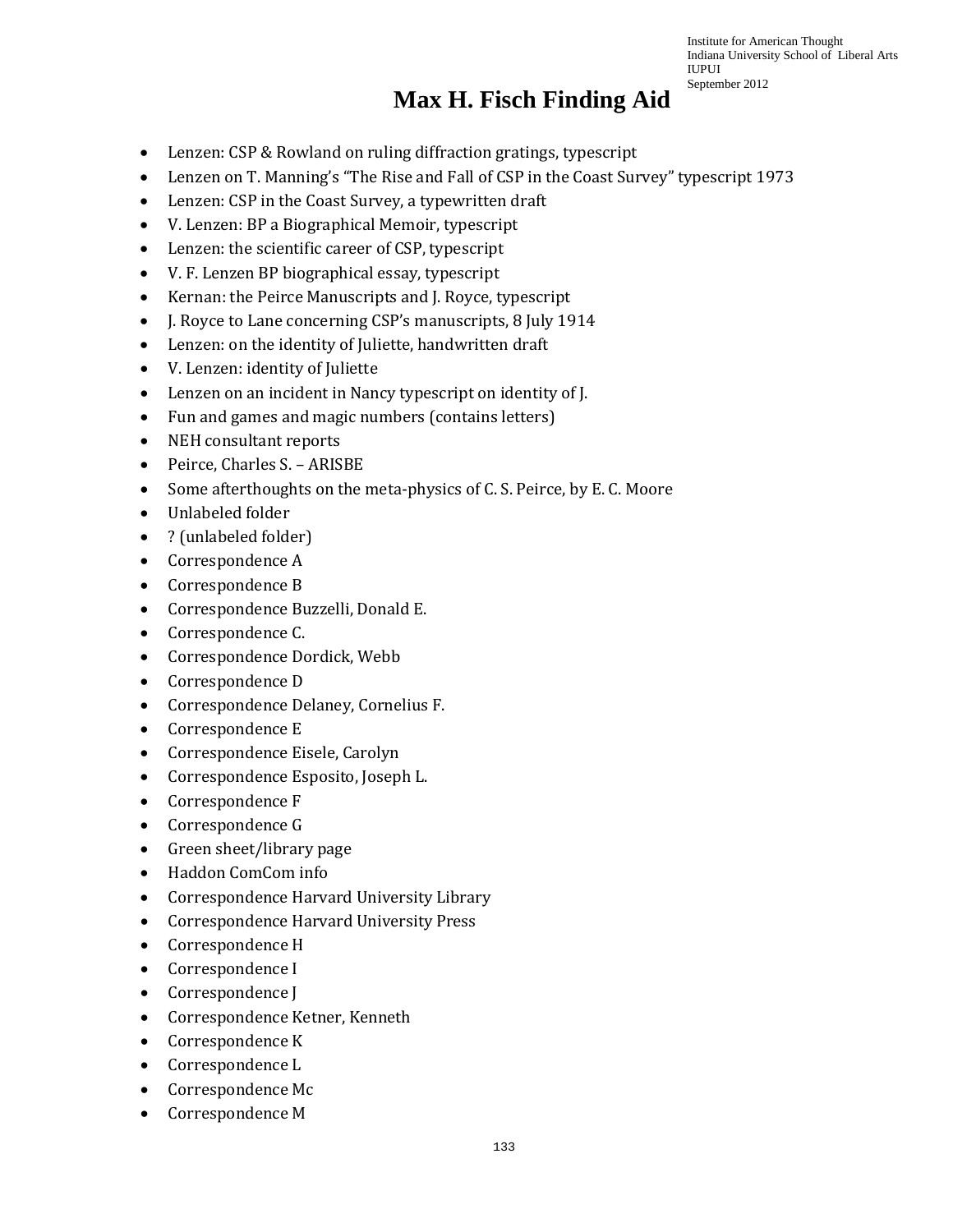Institute for American Thought Indiana University School of Liberal Arts IUPUI September 2012

- Correspondence Merrill, Dan
- Correspondence Michael, Emily
- Correspondence Miller, Richard W.
- Correspondence N
- Correspondence O
- P
- Peirce information
- Peirce Project: General Correspondence 1973-76
- Peirce Edition miscellaneous
- Correspondence P
- Correspondence publications
- Correspondence Q
- Correspondence Roberts, Don D.
- Correspondence Requests for Information
- Review Copies
- Vol. 1 Responses & Reviews
- Correspondence R
- Correspondence S
- Correspondence T
- Correspondence Richard Tursman
- Correspondence U
- Correspondence V
- Correspondence W

#### **Archive 11—Drawer 4**

(Dissertations)

- "An Examination of the Life and Thought of Zina fay Peirce, an American Reformer and Feminist" by Norma P. Atkinson (2x)
- "Further Consequences of Human Embodiment: A Description of Time and Human existence as Disclosed at the Origin of Peirce's Philosophy of Community" by James Dennis Maroosis
- "The Existential Graphs of Charles S. Peirce" by Don Davis Roberts
- "The Principle of Continuity in Charles S. Peirce's Phenomenology and Semeiotic" Kelly Parker
- "La Paradigme D'Interpretation Semiotique" Volumes I and II, Tshiblandi Nyoyi
- "Peirce's Conception of Truth a Tychist Approach" Ana Marostica de Gomez
- "Charles S. Peirce's Theory of Probability" by Richard Warner Miller
- "Peirce's Evolutionary Explanation of Laws of Nature" Herbert Williams Davenport, PhD
- "Creativity and the Philosophy of Charles S. Peirce" Douglas Rand Anderson
- "A Study of the Life of Charles Sander Peirce" Joseph Lancaster Brent III
- PEP search Honigsblum, Bonnie B (withdrew)
- PEP search, job descriptions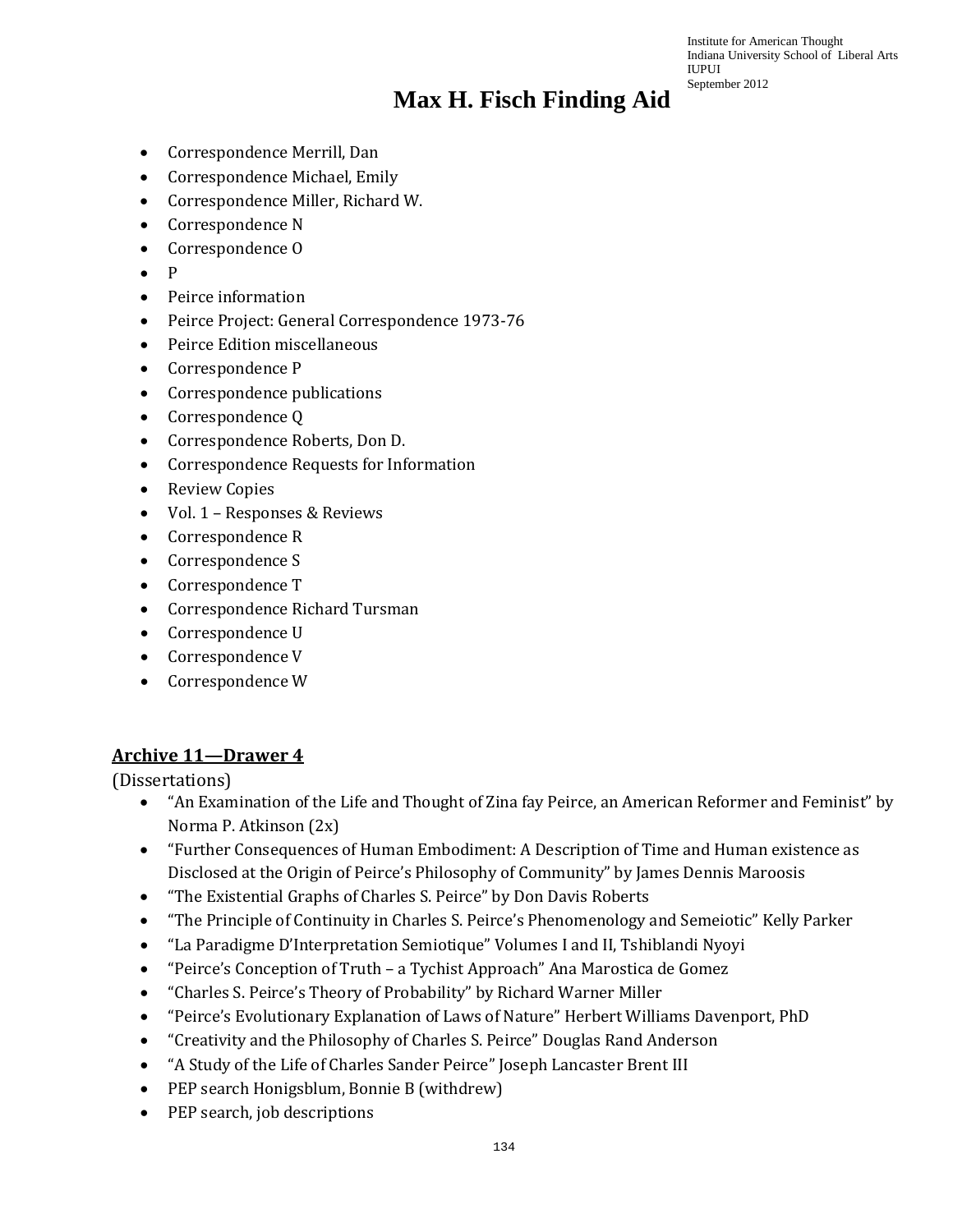- PEP Textual Ed.
- Search
- PEP search, Ada Sent
- Jesse Swan
- Eller Swan, Test (editing)
- PEP search Michael E. Moriarty
- PEP search Pierman, Carol J.
- PEP search Robillard, Douglas
- PEP search Roddy, Kevin Padraic
- PEP search Ruhm, Herbert
- PEP search Schichler, Robert Lawrence
- PEP search Selzer, Linda F. (withdrew 12/4/87)
- PEP search Somerville, Janet C.
- PEP search Williams, Marvin L.
- PEP search form letters
- PEP search responses
- PEP search Crandell, George W.
- PEP search Lindholdt, Paul J.
- PEP search Monahan, Melodie
- PEP search Carter, Richard B.
- PEP search di Virgilio, Paul Samuel
- PEP search Gloe, Esther M.
- PEP search Heine, Elizabeth
- PEP search Hill, Dorothy Combs
- PEP search Hoopes, James
- PEP search Hussein, Ayman F. B.
- PEP search Leeds, Marc
- "Aarsleff, Hans" with letter from Aarsleff concerning the philosophy of history.
- "Abe, Masso" with letter to Fisch
- "American Association of University Professors (AAUP)" with letters an invitation to join and a news letter.
- "Abarear, Gudelia" with letter of request.
- "Adams, Andrew R" with letter of request.
- "Adams, Brooks" with short note on trip to Russia.
- "Addresses for Resume Request" with list of addresses.
- "Agassi, Joseph" with pamphlet *The Confusion Between Physics and Metaphysics in the Standard Histories of Science.*
- "Agassiz, Louis" with copy of handwritten letter.
- "Albano, Maeve Edith" with copy of Final Oral Exam for PhD.
- Aldrich, Virgil C, with letter of request.
- "Algozin, Keith" with letter concerning proofs.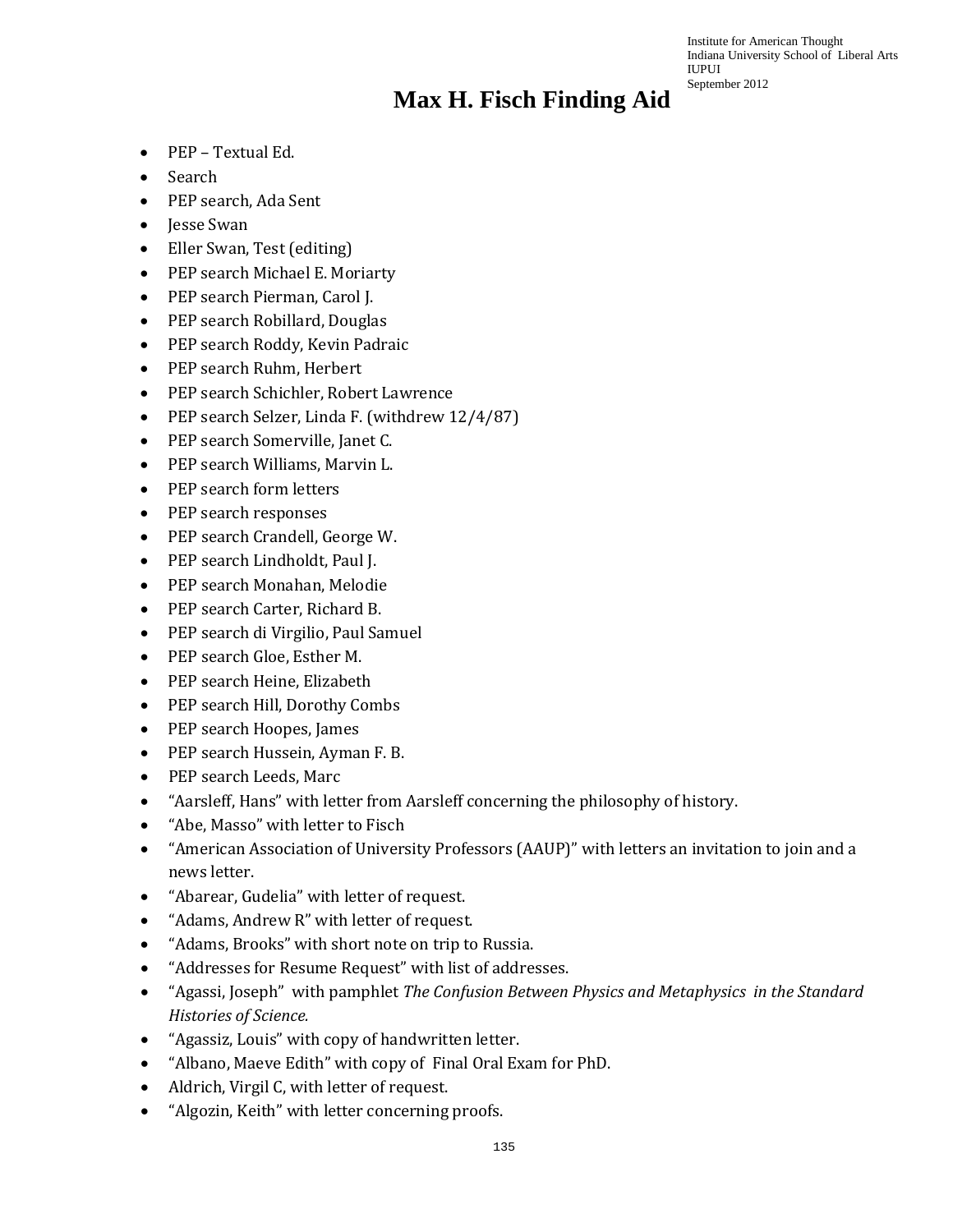- "Allen, Bernard L." with letter of questions.
- "Allen, Phylis" with copy of *Scientific Studies in the English Universities of the Seventeenth Century.*
- "Allen, Woody" with short satirical prose.
- "Almeder, Robert" with correspondence tween he and Fisch.
- "Alston, Bill" with letters concerning recommendation as prof.
- "American Council on Education" with thank you letter.
- "American Council of Learned Societies" with letters, pamphlets, and news letters.
- "American-Japan Society" with a bulletin from 1959.
- "American Journal of Semiotics" with letters concerning enrolment.
- "American Philosophical Association" with letters, bulletins, and forms.
- "American Philosophical Society" with a letter and copy of *Transactions of the American Philo. Society.*
- "American Schools of Oriental Research" with a bulletin.
- "Ames, Betty B." with copy of Impressions of a Fulbright Wife in Japan.
- "Ames, Van Meter" with copy of *Aesthetics in Recent Japanese Novels.*
- "Amsterdam Congress" with travel accommodations, brochure, a letter in Danish(maybe).
- "Analogies" with clipping from L.A. Times.
- "Analysis (journal)" with copy of *Analysis June '61.*
- "Ancient and Medievil Philosophy" with list of 50 questions.
- "Anderson, Paul" with correspondence.
- "Anding, Charles" with an address.
- "Andresen Robert L." with request for letter of recommendation.
- '"Andrew, Warren" with abridged vita.
- "Andrews, Benjamin" with rejection letter.
- "Appleton-Century-Crofts" with royality agreements and correspondence.
- "Arha, Shubh Karan" with thank you letters.
- "Ariotti, Peiro" with correspondence.
- "Arisbe" with documents pertaining to House Bill H.R. 15833, which proposes establishing a
- C.S.Peirce historical site.
- "Arisbe Papers" with a letter.
- "Army Medical Library New" with two pamphlets.
- "Ars Semeiotica" with letter and two pamphlets.
- "Art Institute of Chicago" with an annual report.
- "Asao, Shinsuke" with letter.
- "Aschner, Mary Jane" with thank you letter.
- "Atkinson, Norma" with correspondence.
- "Aubenque, Pierre" with letter in French.
- "Austin Bob" with a notecard.
- "Ayer, Alfred" letter of thanks and condolence.
- "Ayim, Mary Ann" with manuscript and correspondence.
- "Baer, Eugene" with letter of recommendation.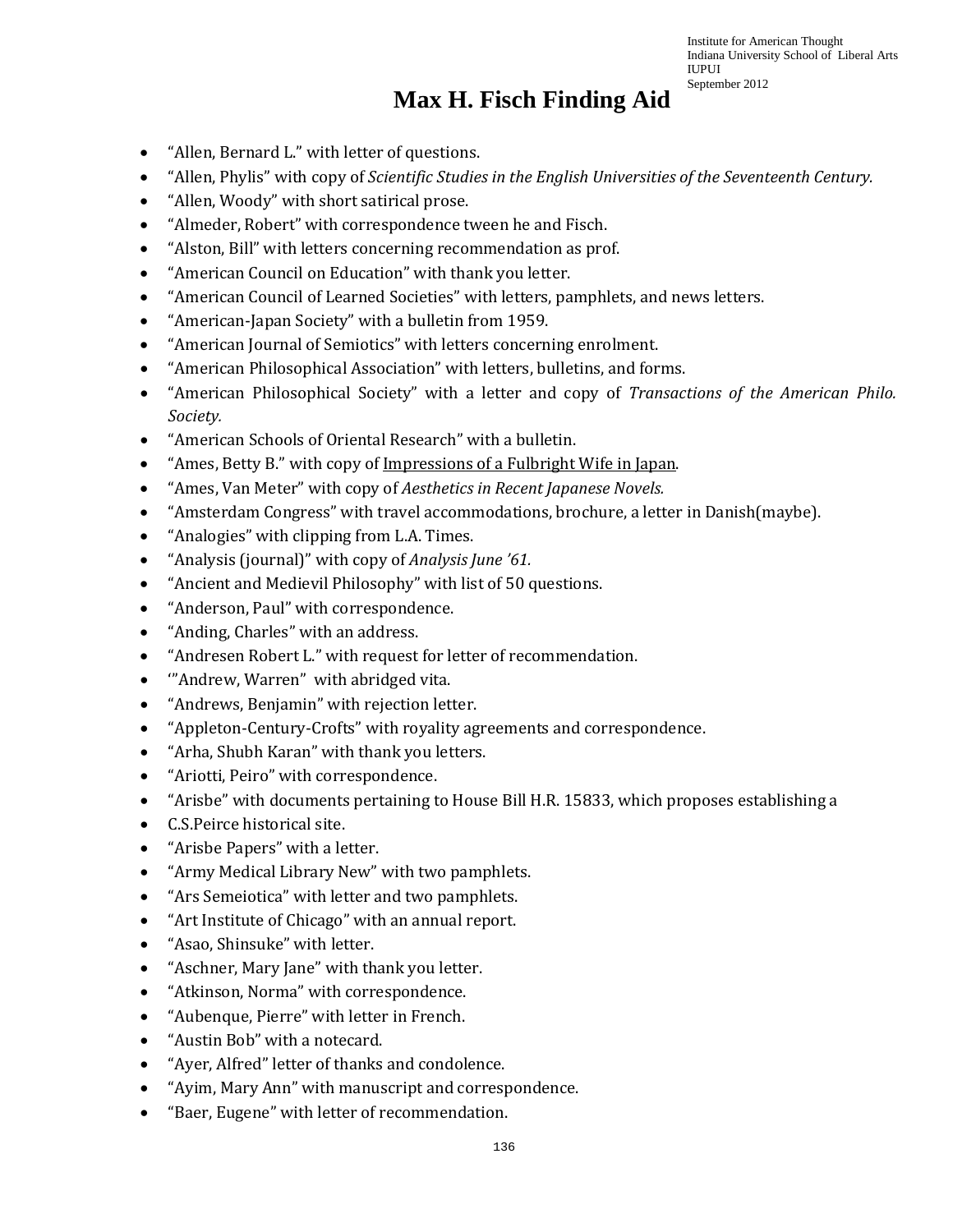### **Max H. Fisch Finding Aid**

- "Bahm, Archie J" with correspondence.
- "Ballester, George" with correspondence.

#### **Archive 11—Drawer 5**

- "Barnett, George" with correspondence.
- "Barron's Educatonal Series" with two letters.
- "Bartky, Sandra" with thesis from *Inquire 1967.*
- "Bateman, Hal" with letter.
- "Baylis, Charles A." with thesis, *A Criticism of Lovejoy's case for Epistemological Dualism.*
- "Bayonnas, A.C." with application, vita, and letter of recommendation.
- "Beardsley, Monroe" with letter.
- "Beasley, Marjorie" with correspondence.
- "Beck, Anthony" with a manuscript, *The Game Analogy: Rules and Principles.*
- "Bedau, Hugo Adam" with two letters.
- "Beebe, Jeanette" with two letters.
- "Belnap, Nuel, Jr" with two letters of thanks.
- "Beneivenga, Ermanno" with correspondence.
- "Bell, Mike" with a letter.
- "Benedict, George" with correspondence.
- "Bense, Robert D" with letter of request.
- "Bergin, Thomas G" with correspondence, publishing agreements and several manuscripts.
- "Berkeley, George" with *The Theory of Vision,* and *Peirce's Berkeley Review* by Wright.
- "Berlin, Isaiah" with two thank you letters.
- "Berndtson, Arther" with three published manuscripts.
- "Brenstein, Richard J." with correspondence, an untitled draft, and a separate published work,
- *Dewey's Naturalism.*
- "Berthoff, Ann E" with short unfinished letter.
- "Berzunza, Julis" with letter of request.
- "Bestor, Arthur E" with article from *New Republic* and *The Study of American Civilizatoin: Jingoism or Scholarship?*
- "Bibliography" with just that.
- "Binkley, Frances" with typed and handwritten correspondence.
- "Binkley, Robert C" with legal agreement.
- "Bird, Bezant" with *The Solipsist's World.*
- "Blakiston Company" with two letters.
- "Bligan, Linda Diane" with paper on Pierce.
- "Black Max" with thank you.
- "Bobbs-Merrill Press" with three letters.
- "Bocher, Saloman" with thank you letter.
- "Boler, John" with correspondence.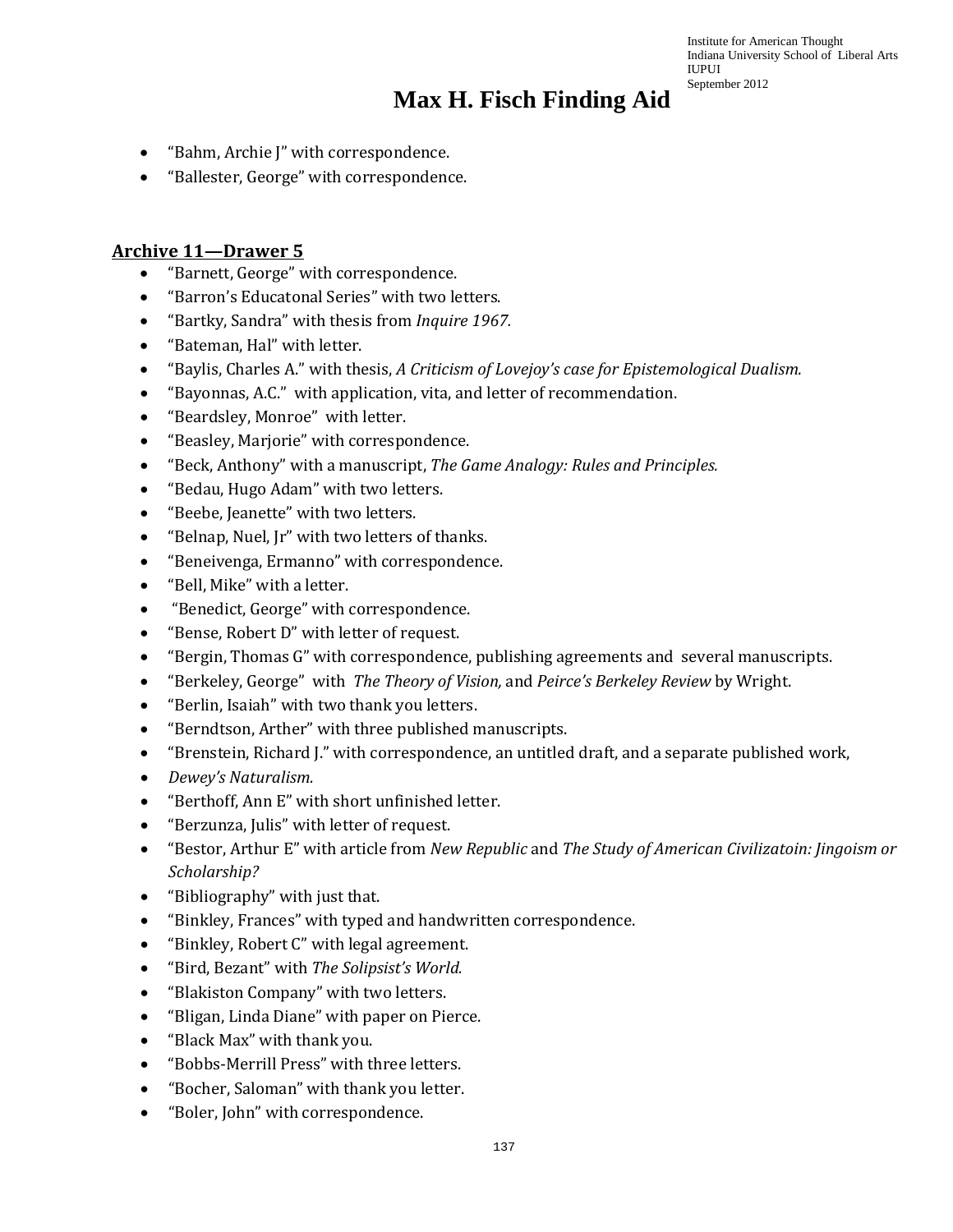- "Bondeson, Willaim" with correspondence.
- "Book Catalogs" with twelve different catalogs from 70's & 80's.
- "Boole, George" with book review by Quine.
- "Boorstin, Daniel J." with thank you letter.
- "Borbe, Tasso" with a postcard.
- "Boston" with two maps.
- "Bosworth, John" with correspondence and a manuscript.
- "Bowen, Catherine" with an abridged vita.
- "Bowen, Louisa" with correspondence.
- "Boydston, Jo Ann" with correspondence
- "Braga, M. Lucia" with a letter and essay.
- "Brahana, Tom" with a letter of request.
- "Brent, Joseph" with letter of request.
- "Brochures (Appeals for \$)" with many brochures.
- "Brock, Janett" with correspondence.
- "Broom, Wendell" with correspondence.
- "Broudy, Harry S" with article *Art Science and New Values.*
- "Brown David" with letter of request.
- "Brown, Stuart M. Jr." with letter of inquirery.
- "Bruun, Geoffery" with thank you letter.
- "Browning, Robert" with several letters.
- "Bryant, Tommie" with a letter.
- "Buczynska-Gareweiz, Hanna" with correspondence, vita, and several articles.
- "Buickerwood, James" with a letter.
- "Burkhardt, Fredrick" with postcard, letters, and memo.
- "Burks, AW" with correspondence and draft of *Cause and Change in Space-Time systems.*
- "Burnett, J.R." with a note.
- "Burnett, Philip M" with condolence letter.
- "Business Cards" with a single card.
- "Bussey, Gertrude" with a thank you letter.
- "Butler University" with commencement programs and several letters also two registar books form 1890.
- "Buzzeli, Donald" with correspondence.
- "Byrne, Edmund" with lecture pamphlet.
- "Cadwallader, Thomas" with many letters and several papers concerning Pierce and psycology.
- "California (Univ. of) Press" with a letter.
- "Callaghan, Wm. J and Mary" with a letter.
- "Calvert, Theresa" with letters and a thesis written in French.
- "Cambridge MA." with hand drawn map and letter.
- "Capek, Milic" with a letter.
- "Capomigri, Robert A." with three letters.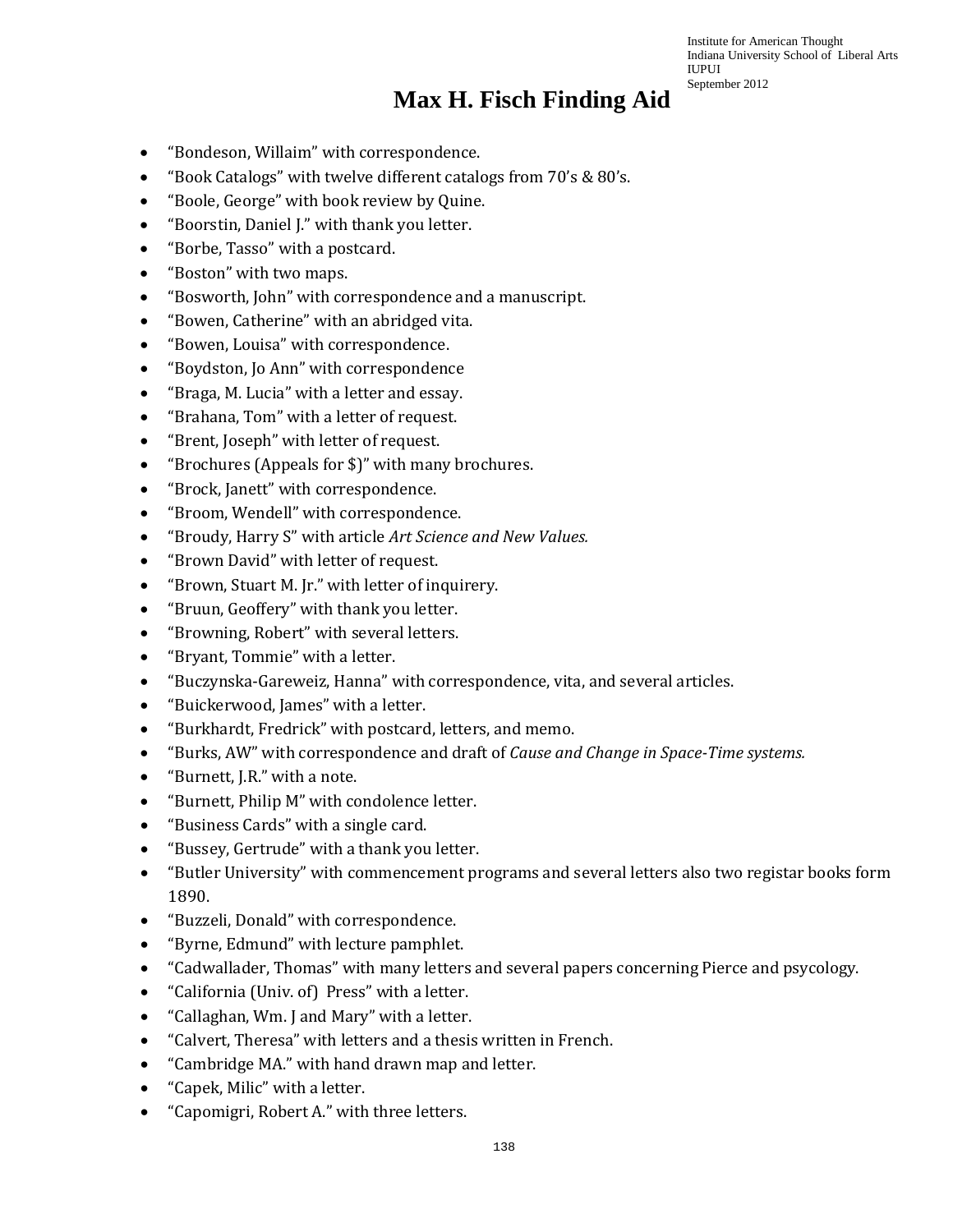- "Carlston, Ken" with a letter
- "Carnegie Inst. of Technology" with a letter.
- "Casper, Dennis J." with an essay *Is there a third one and many problem in Plato?*
- "Castaneda, Hector-Neri" with an invitation.
- "Canton, Charles" with a letter.
- "Celarier, Jim" with several letters.
- "Chan, Wing-Tsit" with *The Evolution of the Neo-Confucianism Concept LI as Principle.*
- "Center for Dewey Studies" with a letter and several news letters.
- "Century Dictionary" with a dozen or so copied pages.
- "Chagall, Marc" with a magazine article.
- "Chamberlin, Ernest R." with correspondence.
- "Chandler, Albert R." with *Attitudes of Superior Groups toward Retirement and Old Age.*
- "Chemistry" with an outline.
- "Chennakesavan, Sarasvati" with a letter.
- "Chomsky, Noam" with *Language and Responsibility.*
- "Cho, Kah Kyung" with a letter.
- "Christmas 1976" with letters from his children.
- "Christmas Cards 1977" with cards.
- "Christmas letters 1979" with letters, cards, and a list of gifts received.
- "Christmas Cards and Letters 1980" with cards letters and Max's xmas card list also copy of his xmas letter.
- "Christmas Cards Letters 1981" with cards, letters and dozens of copies of Max's xmas letter.
- "Christmas Cards and Letters 1982" with cards, letters, xmas card list, and a copy of Max's xmas letter.
- "Christmas 1983" with cards, letters, xmas card list, and dozens of copies of Max's xmas letter.
- "Christmas 1984" with copies of Max's '84 letter.
- "Christmas 1986" with memo of notes and cards received.
- "Christmas letter 1987" with Max's xmas letter.
- "Churchman, G, West" with a letter.
- "Clark, Glenn" with *New Light on Peirce's Iconic Notation for the Sixteen Binary Connectives.*
- "Cleveland Medical Library, Bulletin of" with two bulletins.
- "Cleveland Museum of Art" with a letter.
- "Cleveland Physician" with two issues.
- "Cloisters" with a book of the same name.
- "Coast & Geodetic Survey" with maps and survey documents.
- "Coats, AW" with a letter and an essay on the Louisiana Purchase.
- "Cobb, Richard Memoirs" containing exactly that.
- "Coffa, Albert" with a memo.
- "Cohen, Bernard" with letters and *Isaac Newton's Principia, the Scriptures, and The Divine Providence.*
- "Cohen, Carl" with a letter.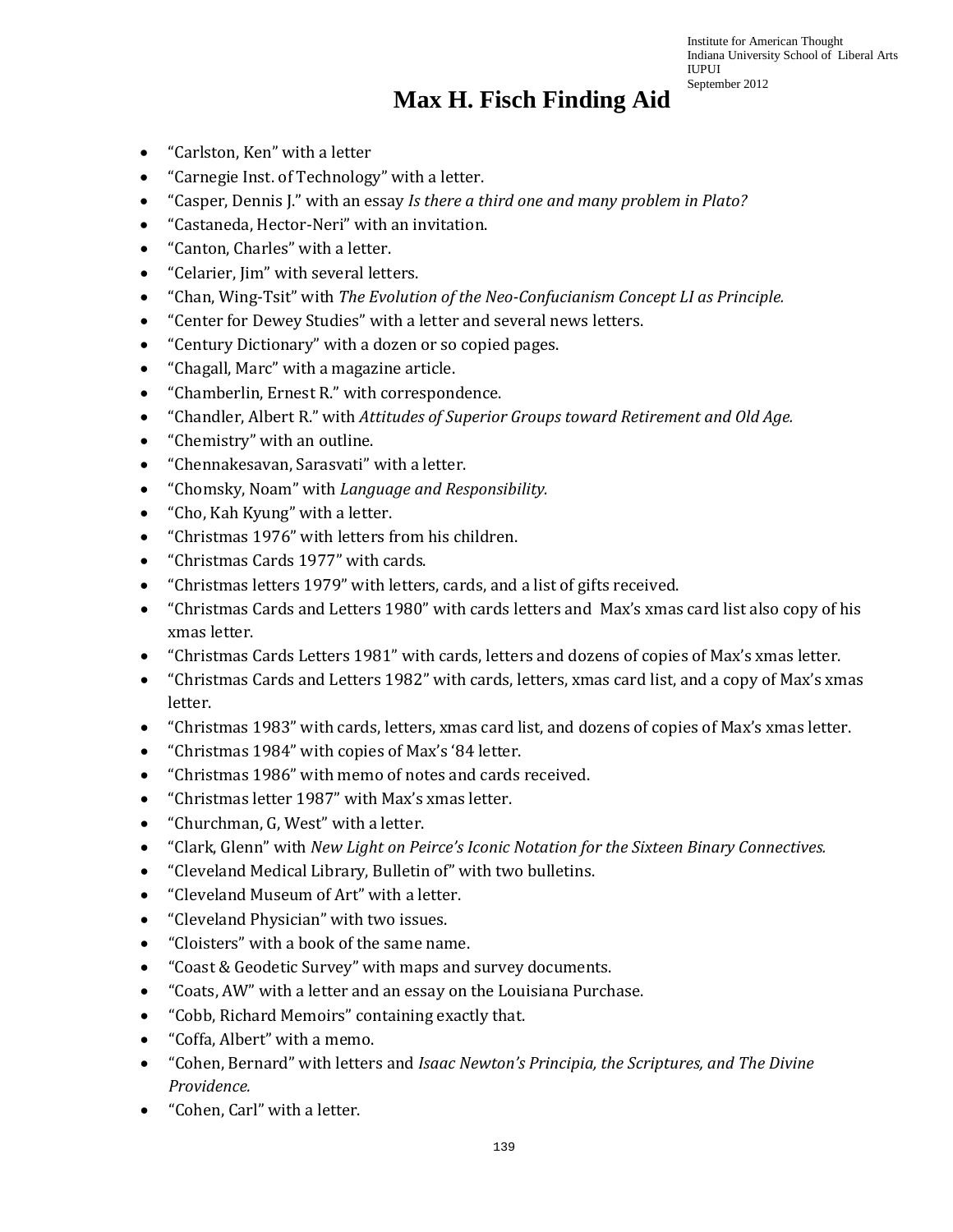Institute for American Thought Indiana University School of Liberal Arts IUPUI September 2012

- "Cohen, L. Jonathan" with a letter.
- "Cohen, Morris" with a letter.
- "Collected Papers" with an index of proper names.

#### **Archive 12 – drawer 1**

- Book reviews
- Papers given at conference on "Birth of Mathematical Logic"
- Unlabled folder (perhaps a dissertation (?) Joseph P. Gonda)
- Peirce and Leibniz
- Unlabeled folder containing correspondence
- Project Funding
- NSF
- NEH
- MHF files miscellaneous 1980s
- MHF files miscellaneous 1940s
- MHF files miscellaneous 1950s
- MHF files miscellaneous 1960s
- MHF files miscellaneous 1970s
- Adler, Felix
- Agassi, Joseph
- Aiken, Henry David
- Aikens, Herbert Austin
- Albee, Ernest
- Aldrich, Virgil C.
- Alexander, Hartley B.
- Allen, Phyllis
- Alston, William P.
- Anderson, Paul Russell
- Anton, John P.
- Army Medical Library Honorary Consultants
- Arnett, Willard E.
- Arragon, R. F.
- Avey, Albert E.
- Bahm, Archie
- Baillie, John
- Bakewell, Charles M.
- Balz, Albert G. A.; Larrabee, Harold A.
- Barzun, Jaques
- Bartlett, Donald
- Baylis, C. A.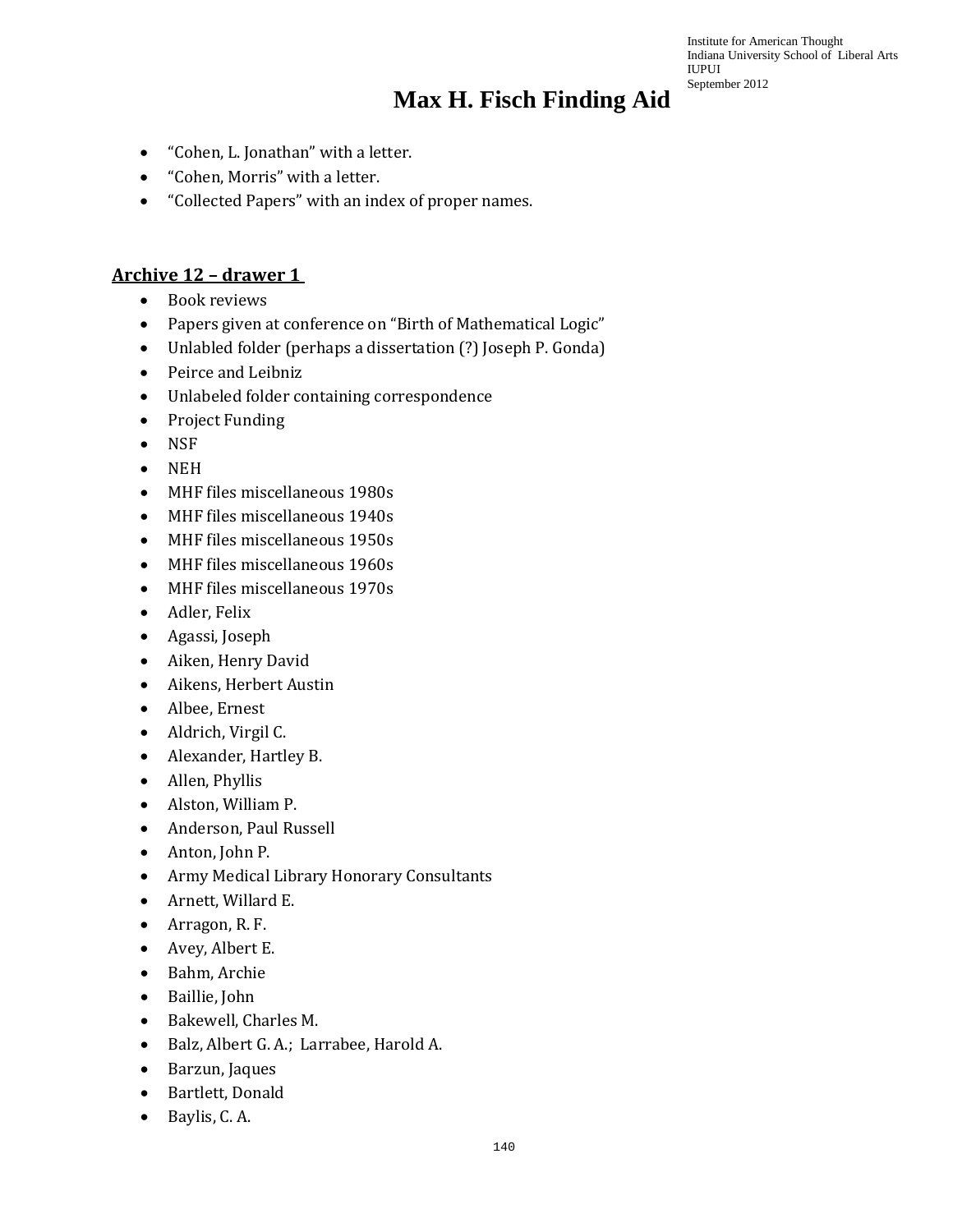- Beck, Maximilian
- Becker, Howard S.; Carper, James
- Bender, William
- Benjamin, A. Cornelius
- Benne, Kenneth
- Bergel, Lienhard
- Bergmann, Gustav
- Bernard, Claude
- Berndtsan, Arthur
- Berthold, Arthur Benedict
- Bestor, Arthur E., Jr.
- Bierstedt, Robert
- Biser, Erwin
- Blackett, P. M. S.
- Boewe, Charles
- Bonilla Naar, Alfonso
- Bosanquet, Bernard
- Bracken, Harry M.
- Brandt, Richard; Kim, Jaegwon
- Brodbeck, May
- Cerf, Walter
- Chambliss, J. J.
- Chang, Wing-Tsit
- Chandler, Albert R.
- Chandler, Hugh
- Cherniss, Harold
- Chroust, Anton-Herman
- Child, Arthur
- Feibleman, James K.
- Feuer, Lewis S.
- Fox, Philip G.
- Frank, Erich
- Fraser, A. Campbell
- Fries, Horace S.
- Fuller, Harry J.
- Fulton, John F.
- Gahringer, Robert E.
- Gair, Sidney Russell
- Galimberti, Andrea
- Garnett, A. Campbell
- Garvin, Lucius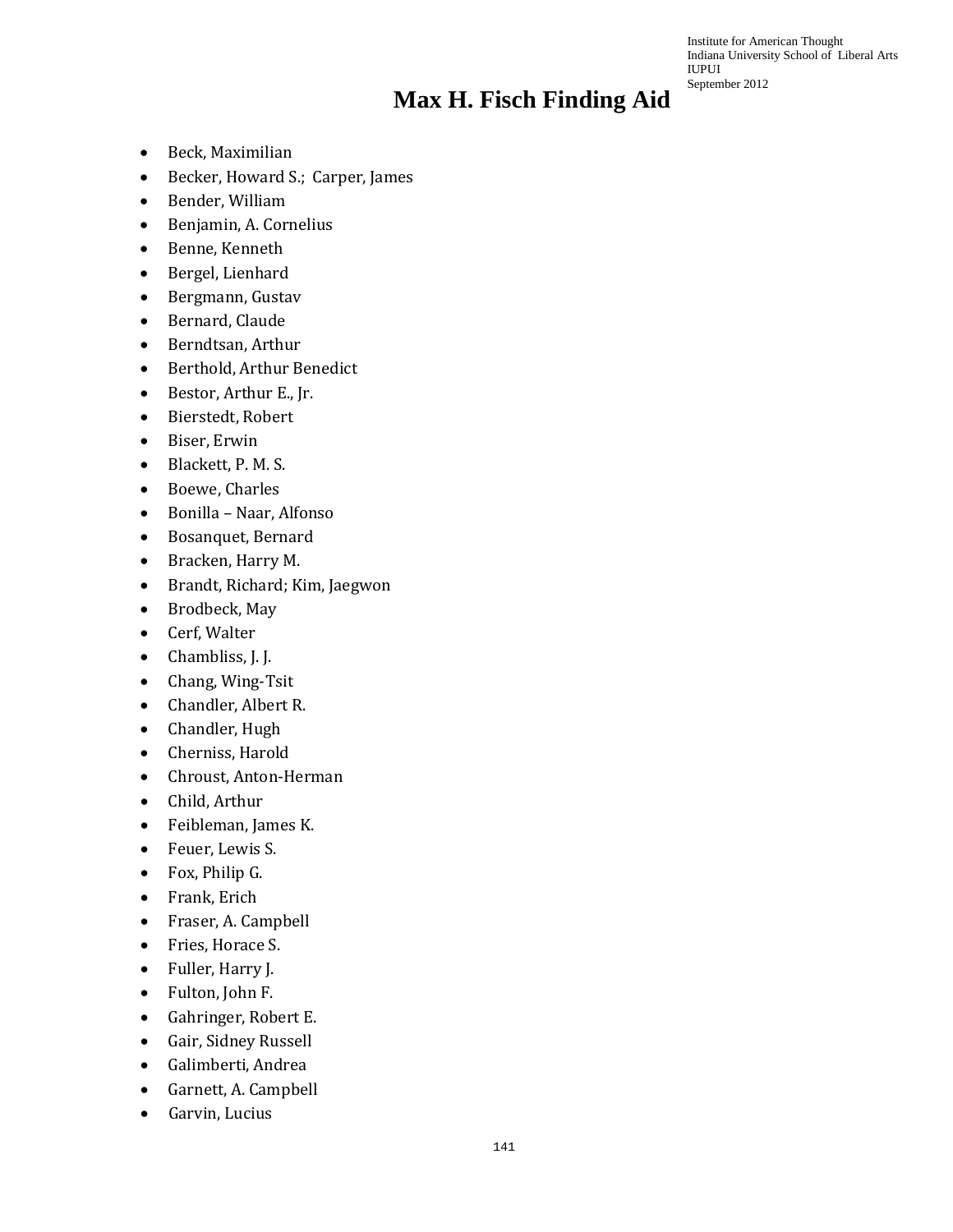- Geiger, George R.
- Gewirth, Alan
- Gibson, James
- Gray, Horace M.
- Greene, Theodore M.
- Grossman, Reinhardt
- Gurnee, Herbert
- Hagensick, Paul W.
- Hagner, Arthur F.
- Hahn, Lewis E. H.
- Halberstadt, William H.
- Haldone
- Hall, Everett W.
- Hall, Jerome
- Hammond, William A.
- Hanks, L. M. Jr.
- Hanson, Norwood Russell
- Haraszti, Zoltan
- Hardie, W. R.
- Haring, Ellen Stone
- Harno, Albert J.
- Harris, Errol E.
- Harris, H. S.
- Hartmann, Helfried
- Hartshorne, Charles
- Hartung, Frank E.
- Haserot, Francis S.
- Haworth, Lawrence L.
- Hay, William H.
- Haynes, Richard P.
- Hellar, John L.
- Henle, Paul
- Hill, Juliana
- Hirshberg, Herbert
- Hocking, William Ernest
- Hodges, Donald Clark
- Holcomb, R. C.
- Hollands, Edmund H.
- Howison, G. H.
- Interamerican Congress of Philosophy, the fifth
- Izquierdo, J. Joaquin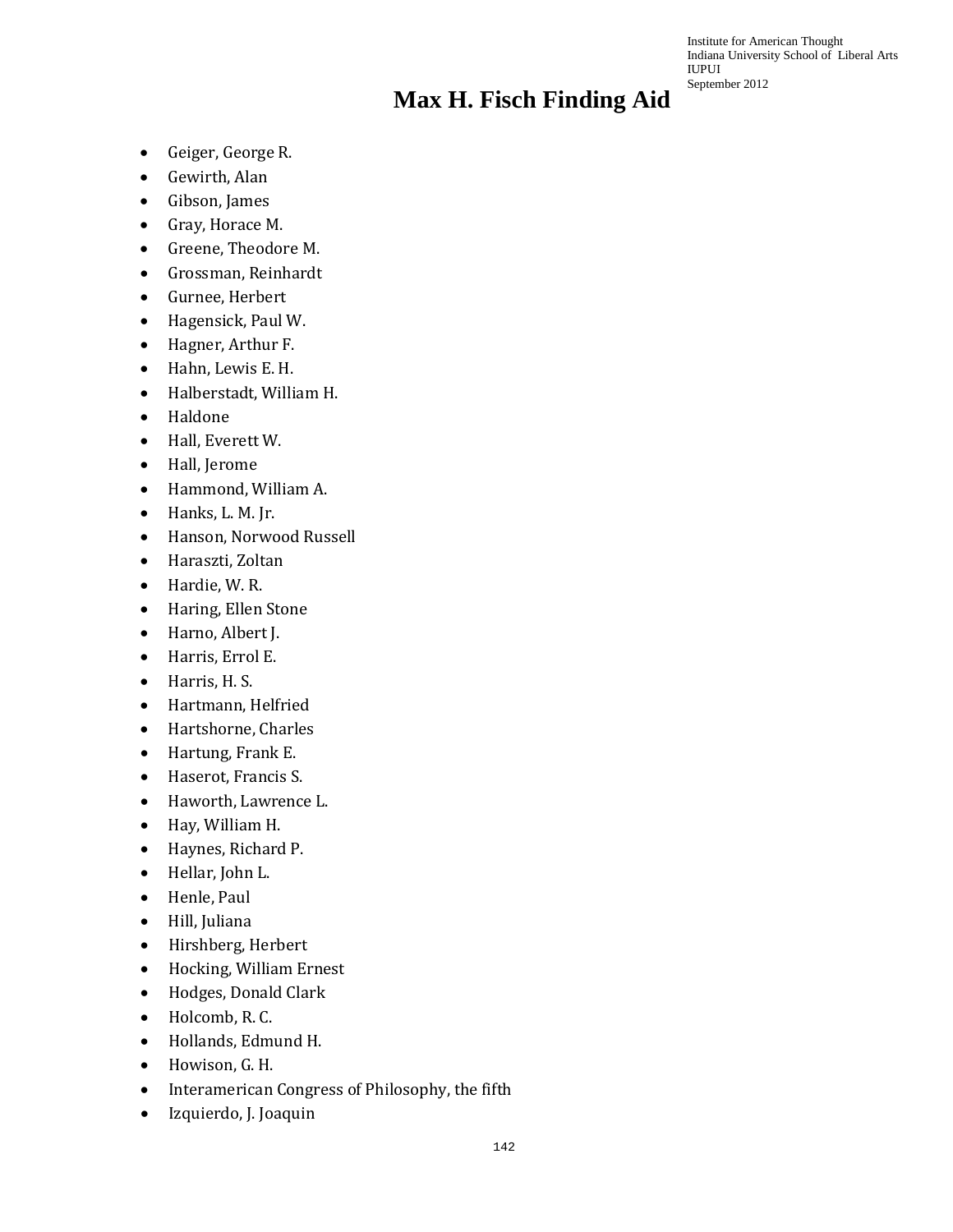- Jenkins, Iredell
- Johnson, J. Prescott
- Jones, Colonel Harold W.
- Jordon, W. K.
- Karnosh, Louis Joseph
- Kattsoff, Louis O.
- Kaufmann, Fritz
- Keeton, Morris
- Kennedy, Gail
- Kessler, John J.
- Keys, Thomas E.
- King, Lester S.
- Klein, Alexander
- Krebs, Gerhard
- Kretzmann, Norman
- Kristaller, Paul Oskor
- Kubitz, Osker A.
- Kuhn, Albert J.
- Kuntz, Paul
- Larson, J. A. O.
- Lawrence, Nathaniel
- Leake, Chauncey D.
- Lee, Harold N.
- Lee, Harry B.
- Lehman, Harvey C.
- Levi, Albert William
- Lewis, E. H.
- Leys, Wayne A. R.
- Linsky, Leonard
- Lodge, R. C.
- Jordan, Selections + Intr
- Lovejoy, Arthur O.
- Lowe, Victor
- MacKinney, Loren C.
- Madden, Edward H.
- Mandelbaum, Maurice
- Manner, George
- Marcus, Ruth Barcon
- Margolis, Joseph
- Marsh, Philip
- Mascioli, Frederick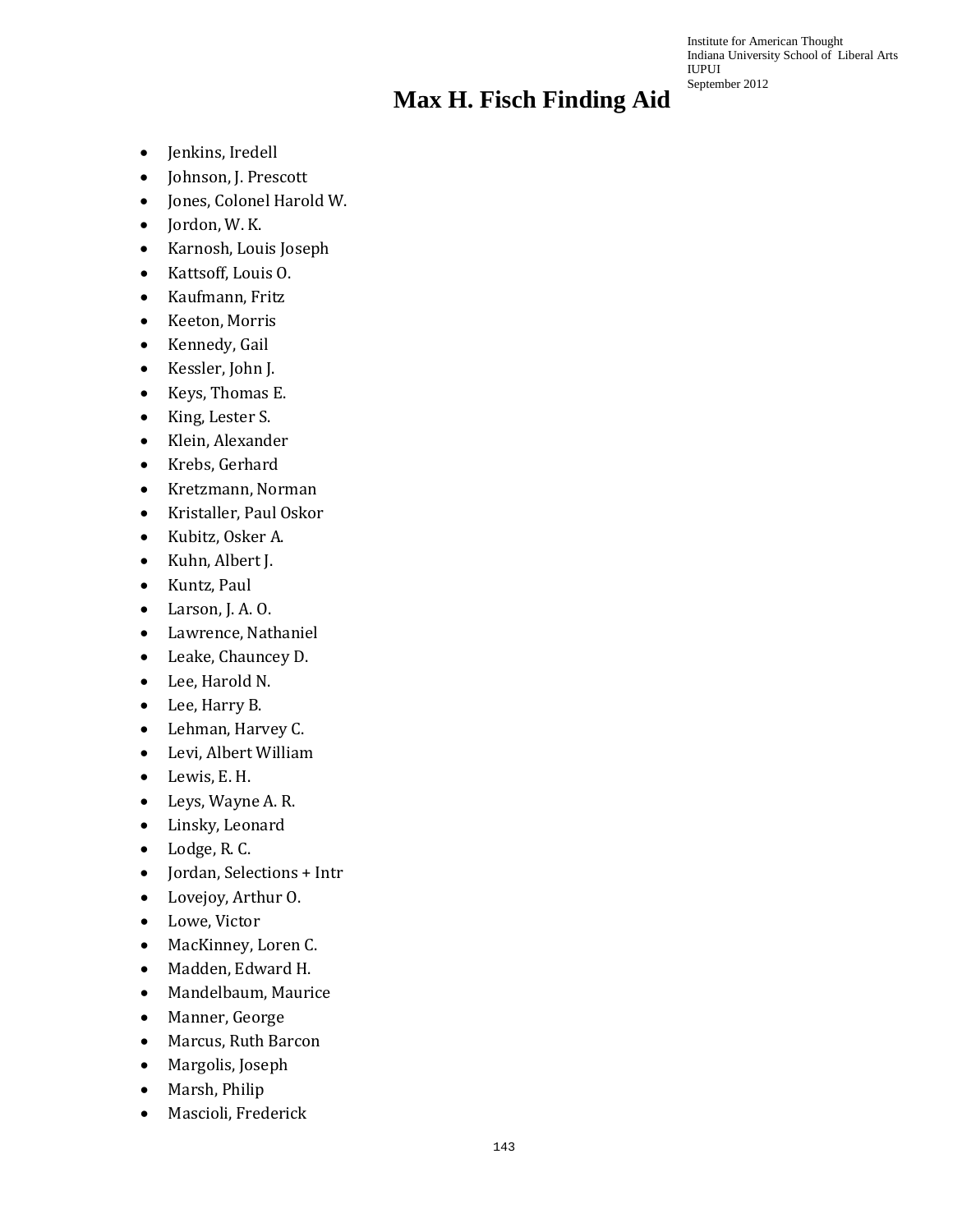- Mason, Gabriel Richard
- Mates, Benson
- Matheson, Gordon
- Mayer, Claudius F.
- McCutchen, Duval Talmudge
- McDaniel, W. B., 2nd
- McKenney, John L.
- McKeon, Richard
- Melzer, John Henry
- Merlon, Philip
- Miller, Cecil H.
- Miller, David L.
- Miller, Richard Warner
- Moore, Jared S.
- Morgan, Douglas
- Morley, F.; Musselman, J. R.
- Morris, Bertram
- Morrow, Glenn R.
- Moss, Sidney F.
- Mourant, John A.
- Muller-Marcus, Siegfried
- Mullett, Charles F.
- Mullin, A. A.
- Murphree, Idus L.
- Murphy, Gardner
- Nahm, Milton C.
- Nath, Brij
- Natorp, Paul
- Neisser, Albert
- Neuburger, Max
- Newbold, William Romaine
- Newton, Sir Isaac
- Nicolson, Marjorie
- Ogden, R. M.
- Oliver, Revilo P.
- Olson, Robert G.
- O'Malley, Charles Donald Saunders, J. B. de C. M.
- Parker, William Riley
- Padev, Michael
- Parker, William R.
- Patrick, G. T. W.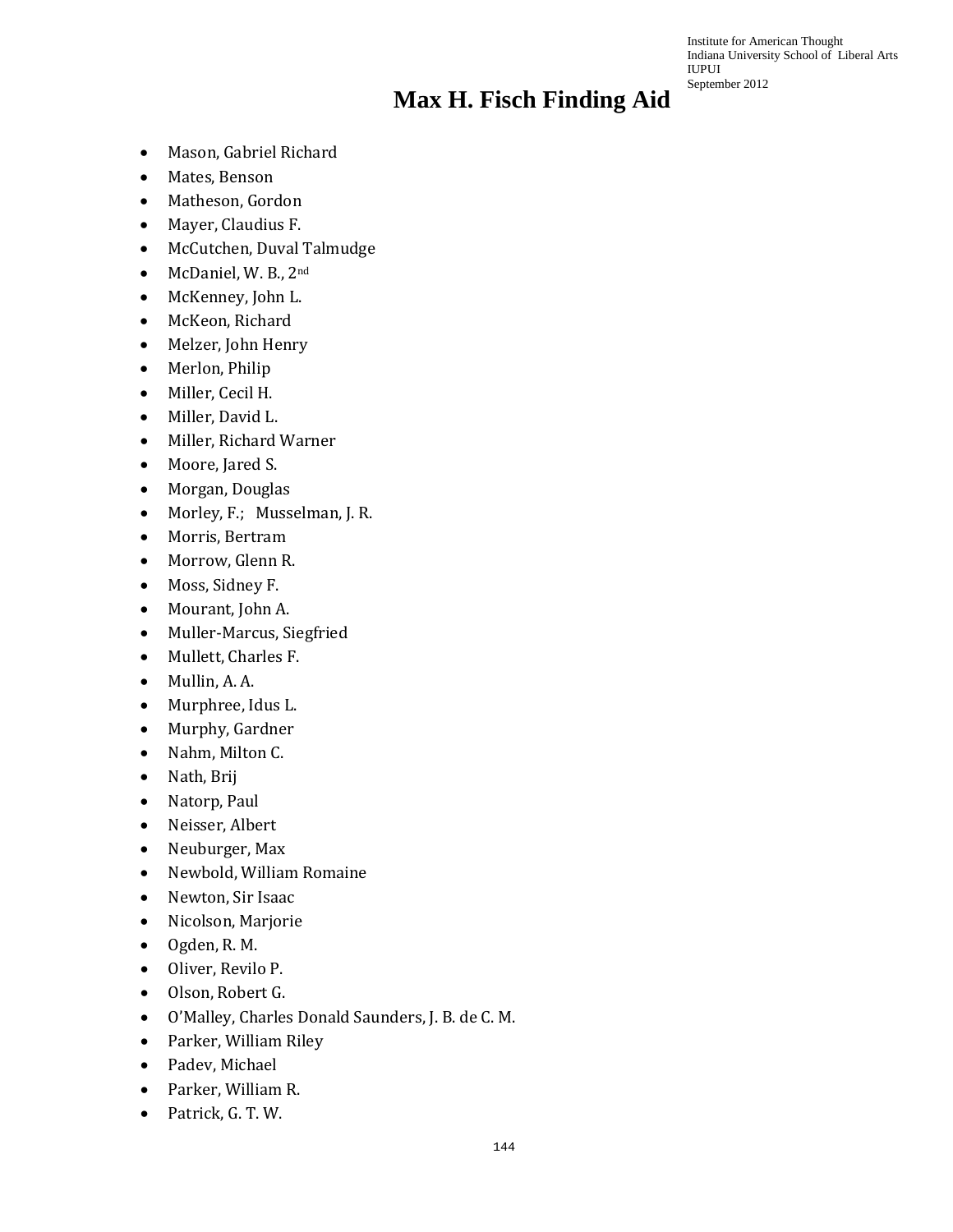Institute for American Thought Indiana University School of Liberal Arts IUPUI September 2012

- Pepper, Stephen C.
- Perry, B. E.
- Perry, Charles M.
- Perry, Charner
- Perry, Ralph Barton
- Pfeifer, David E.

#### **Archive 12 – drawer 3**

- Plochmann, George Kimball
- Popkin, Richard H.
- Potthoff, Edward F.
- Pringle-Pattison, A. S.
- Prior, A. N.
- Raju, P. T.
- Ratner, Joseph
- Reck, Andrew J.
- Remenyi, Joseph
- Rescher, Nicholas
- Rice, Philip Blair
- Richmond, Phyllis Allen
- Riepe, Dale
- Riesman, David
- Reiser, O. L.
- Robinson, Charles A. Jr.
- Robinson, Daniel Sommer
- Robinson, Edward A.
- Robinson, James Harvey
- Rogers, A. K.
- Rogers, Frank B.; Adams, Scott A.
- Romanell, Patrick
- Root, Elihu
- Rostenberg, Leona
- Rowe, William L.
- Sanford, Eva Matthews
- Sarton, George
- Review of Caponigri: time and idea
- Review of Moore (1962)
- Review of Anderson's Platonism
- Malpight, Marcello (review of Adelmann (1966))
- Peirce and Leibniz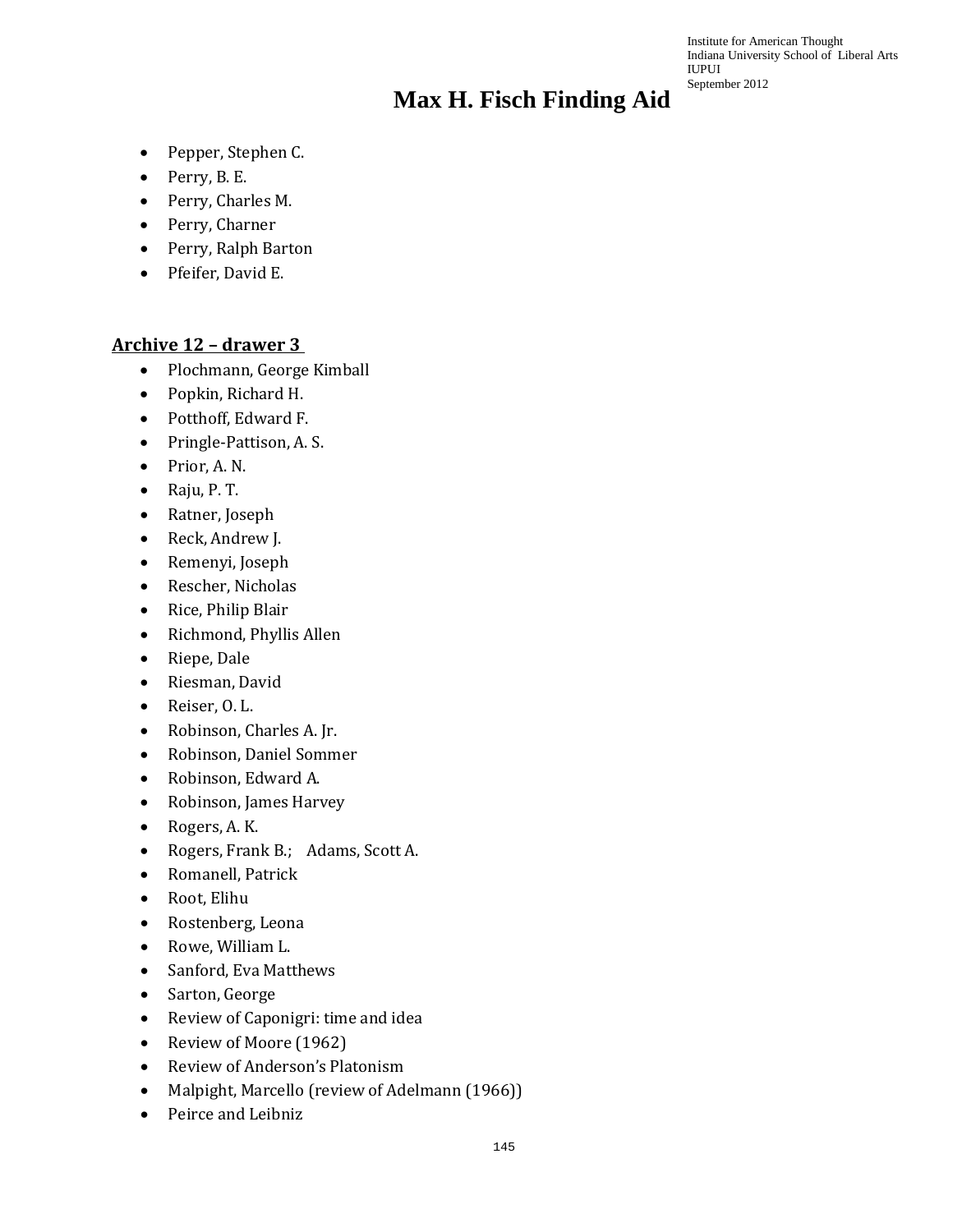Institute for American Thought Indiana University School of Liberal Arts IUPUI September 2012

- Vico and Leibniz
- Vico and Pragmatism (1964)
- Schrag, Calvin O.
- Sellers, Wilfrid
- Seth, James
- Sheldon, W. H.
- Shwayder, David S.
- Siegel, Eli
- Stecher, Robert M. M. D.
- Sternfeld, Robert
- Stoddard, George D.
- Streeter, Edward C.
- Suits, Bernard
- Suppe, Frederick
- Svendsen, Gerald W.
- Swanson, Gerald W.
- Sward, Keith
- Taeusch, C. F.
- Takakusu, Junjiro
- Taylor, A. E.
- Taylor, A. J. P.
- Taylor, Richard
- Temkin, Owsei
- Ten Hoor, Marten
- Singer, Marcus
- Sinha, Ajit Kumar
- Smart, Harold
- Smith, B. Osanel
- Smith, Logan Pearsall
- Smith, R. Elberton
- Sollman, Torald
- Solmsen, Freidrich
- Somerville, John
- Sommer, Francis E.
- Spiegelberg, Herbert
- Stannard, Jerry
- Starr, Chester G.
- Stearns, Raymond P.
- Schullian, Dorothy M.
- Tennery, Charles D.
- Thalberg, Irving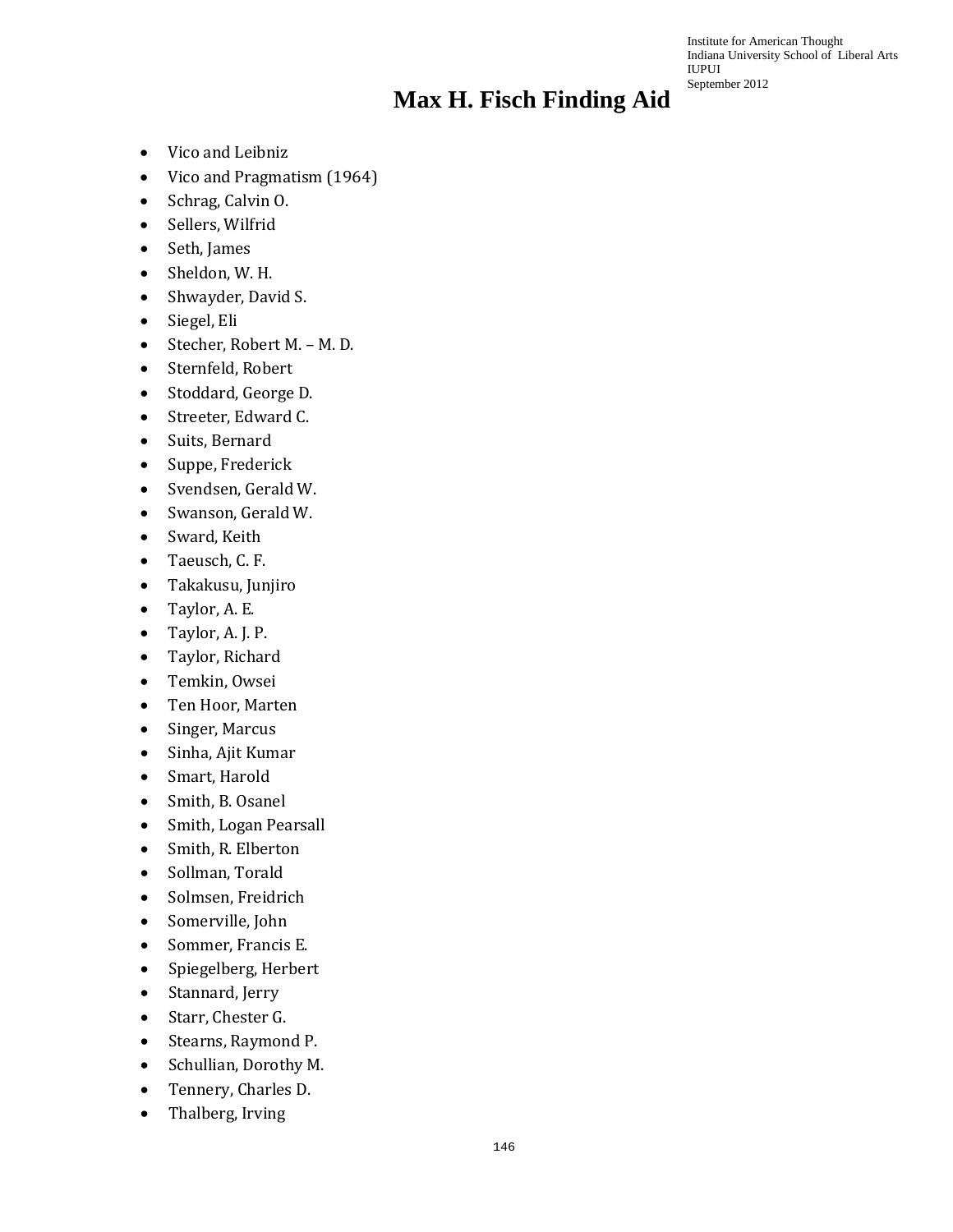Institute for American Thought Indiana University School of Liberal Arts IUPUI September 2012

- Theodorakopoulos, D. N.
- Thompson, H. R. Thompson, Samuel M.
- 
- Thompson, S. H. • Thorndike, Lynn
- Titchener, Edward Bradford
- Tomas, Vincent
- Trent, Josiah C.
- Tsugawa, Albert
- Tufts, James Hayden
- Turnbull, Robert G.
- Turquette, Atwell
- Urdang, George
- Van Cleave, Harley
- Verdoorn, Frans
- Wainwright, William J.
- Wallace, James D.
- Ward, James
- Waner, Marjorie
- Wasserman, Earl R.
- Weiss, Albert F.
- Weitz, Morris
- Wellek, Rene
- White, Leslie A.
- Wick, Warner A.
- Widgery, Albon
- Wild, John
- Wilkin, Robert N.
- Wilkins, Ernest H.
- Williams, Greer
- Wilson, William Jerome
- Wood, Ledger
- Wyman
- Yasuhara, Ann Ihrig
- 3 envelopes: Yale University school of medicine
- Collected papers on bibliography and the history of medicine vol. 1-3
- Archive 12 drawer 4
- Dissertation: "The Analytic of Representation in Charles S. Peirce's Early and Late Writings"
	- o by Andre de Tienne (five pieces; one loose, for bound two volumes x2)
- Dissertation: Tiel I, Tiel II, Tiel III
- Dissertation: "Dos Kant-Verstadndnis des Fruhen Charles S. Peirce; Hausarbeit zur Erlangug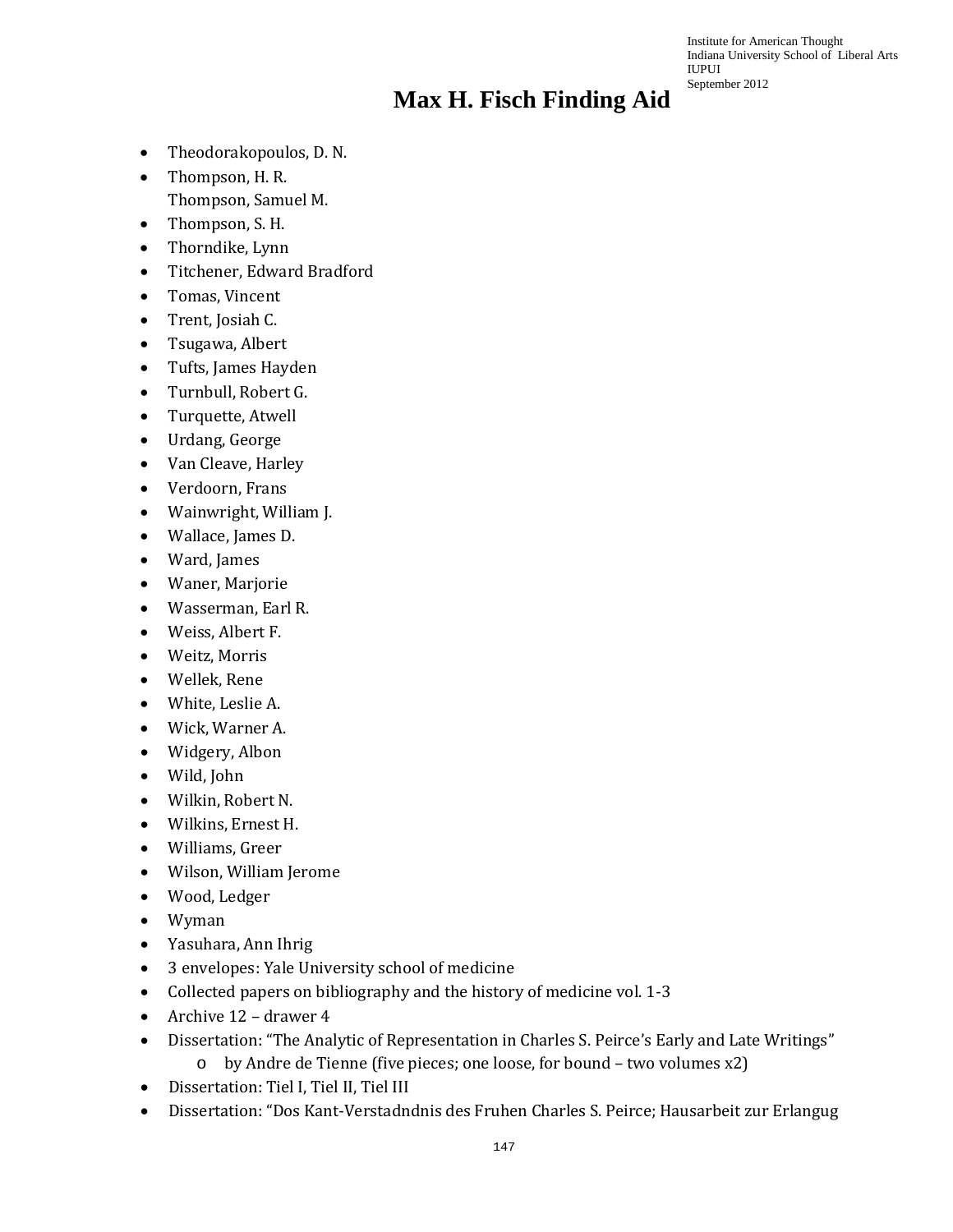Institute for American Thought Indiana University School of Liberal Arts IUPUI September 2012

## **Max H. Fisch Finding Aid**

- o des magistergrades an der Ludwigs-Maximilians universitat Munchin" by Ralph Schumacher
- Sigerist, Henry E.
- Philosophical Clubs (coranto) I
- Philosophical Clubs (coranto) II
- Philosophical Clubs (coronto) III
- Contemporary European Philosophy
- Japonica
- Peirce's progress from nominalism toward realism
- A Chronicle of Pragmaticism, 1865-79
- Was there a metaphysical club in Cambridge
- European Philosophy Today (1965)
- Peirce's Triadic Logic (1966)
- Vesalius and his book . . . and The Printer of Vesalius's Fabrica
- Vesalius in English State Papers
- Bain and Genealogy and Pragmatism
- Marshall Collection of Herbals
- Review of Stapleton: Justice
- Review of Conant (1948)
- Some General Characteristics of American Philosophy
- Review of Cicero ON THE COMMONWEALTH (Sabine and Smith) (1930)
- Review of Adelmann's Fabricus
- Justice Holmes, The Prediction Theory of Law and Pragmatism
- Evolution in American Philosophy
- Nicolaus Pol Doctor 1494
- Nicholaus Pol and Veit Bild (notes and queries)
- Review of Edelstein: Asclepius
- Review of Schneider: History (1<sup>st</sup> Ed.)
- Review of Sarton: History Vol. 1
- The American Proposition
- The Coleridges, Dr. Prati and Vico
- Notes and Queries (queries 1-4)
- Notes and Queries (query 5 and answer to 4)
- Notes and Queries (13)
- Notes and Queries (II 2)
- The Creation of Universal Institutions
- The Idea of Institution in the Major Religions

### **Archive 12 – drawer 5**

• 303 hour examination on Aristotle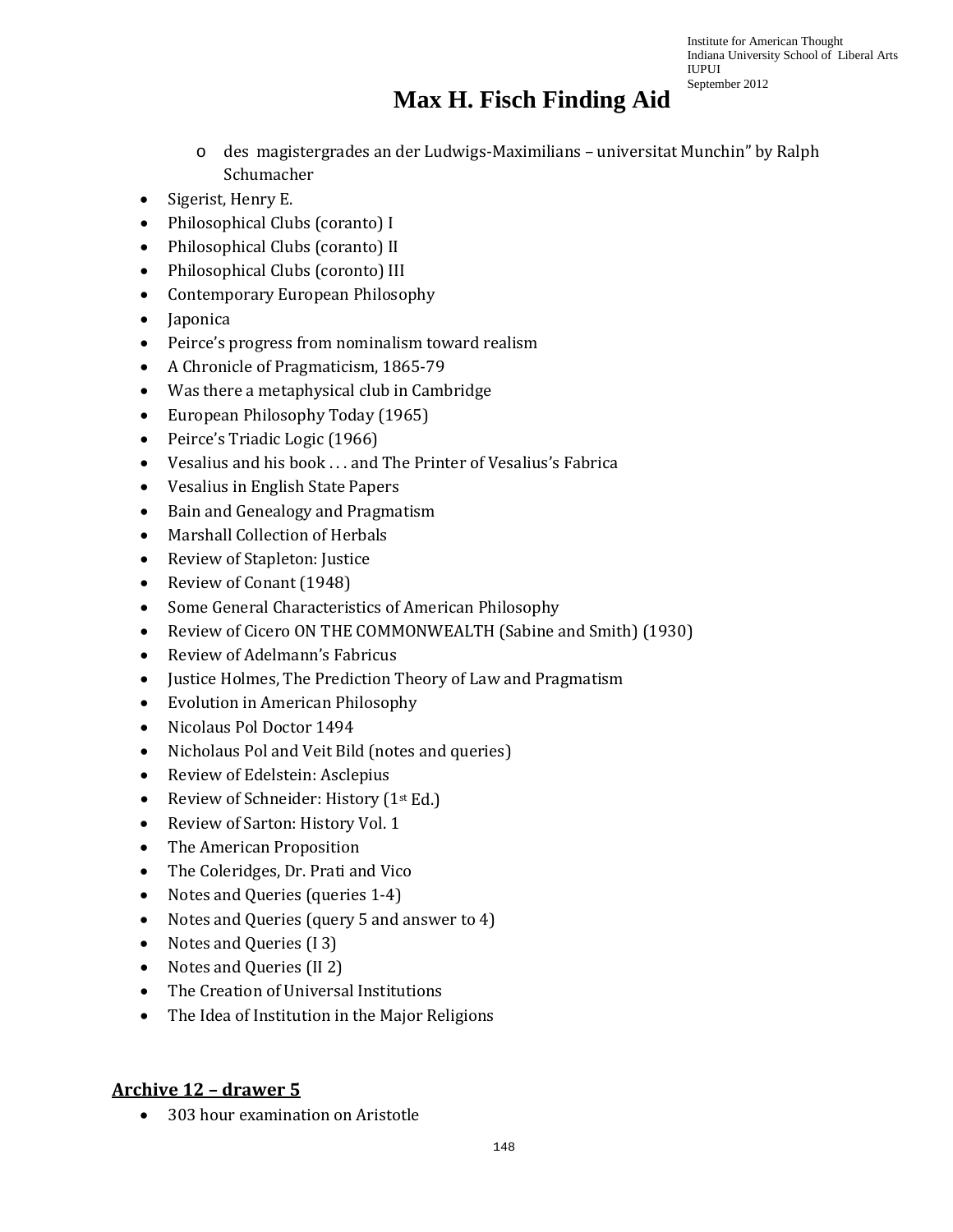Institute for American Thought Indiana University School of Liberal Arts IUPUI September 2012

## **Max H. Fisch Finding Aid**

- 303 Aristotle Metaphysics 9.6
- Politics and Ethics in MM
- 303 "Right Rule" in EE and MM
- 303 Practical and Productive Syllogisms in Aristotle
- 303 Koehn's scheme of the Ethics and Politics of Aristotle
- Aristotle: Parts of Animals I 5
- 303 Aristotle: Two Potentialities, One Actuality
- 303 Aristotle *Physics* 7.3 (all alteration pertains to sensible qualities)
- 303 Fragments of Presocratics
- 303 report Questions on Plato
- 303 Hour examination on Plato and the Presocratics
- 303 Aristotle Outline
- Aristotle: key concepts and definitions
- 303 map of classical lands
- 303 seating lists
- 303 section K seating lists, grade records
- 303 texts, assignments, examination schedule, recommend reading
- 303 Reserve Shelf Lists
- 303 Anaximander Fragment
- 303 Stoicism Outline
- Hour examination on Epicurus and Stoics
- 303 "objective" examination on Epicureans and Stoics
- Unlabeled folder
- Perice Unsnarled: An Introduction to the Philosophy of Charles S. Peirce, by Matther
- J. Fairbanks, Ph.D.
- Unlabeled
- Vico and Joyce Venice, 16-21 June 1985
- Vico, Giambattista
- Vico, New Studies
- Accademia Degli Investiganti
- Thesis: Contemporary Ethical Autonomism: A Critical Study of Sartre and Hare
- Unlabeled (manuscripts and drawings?)
- Putnam, Hilary and Ruth
- Les Chefs d'oeuvre du Musee du Prado; Exposition, Musee D'Art et D'Histoire --- Geneve Juin-Aout 1939
- Thesis: The Career of Boyd H. Bode in the University of Illinois Department of Philosophy, 1909- 1921 by Herbert William Davenport
- Unlabeled
- MHF bibliography
- Vico
- Vico: autobiography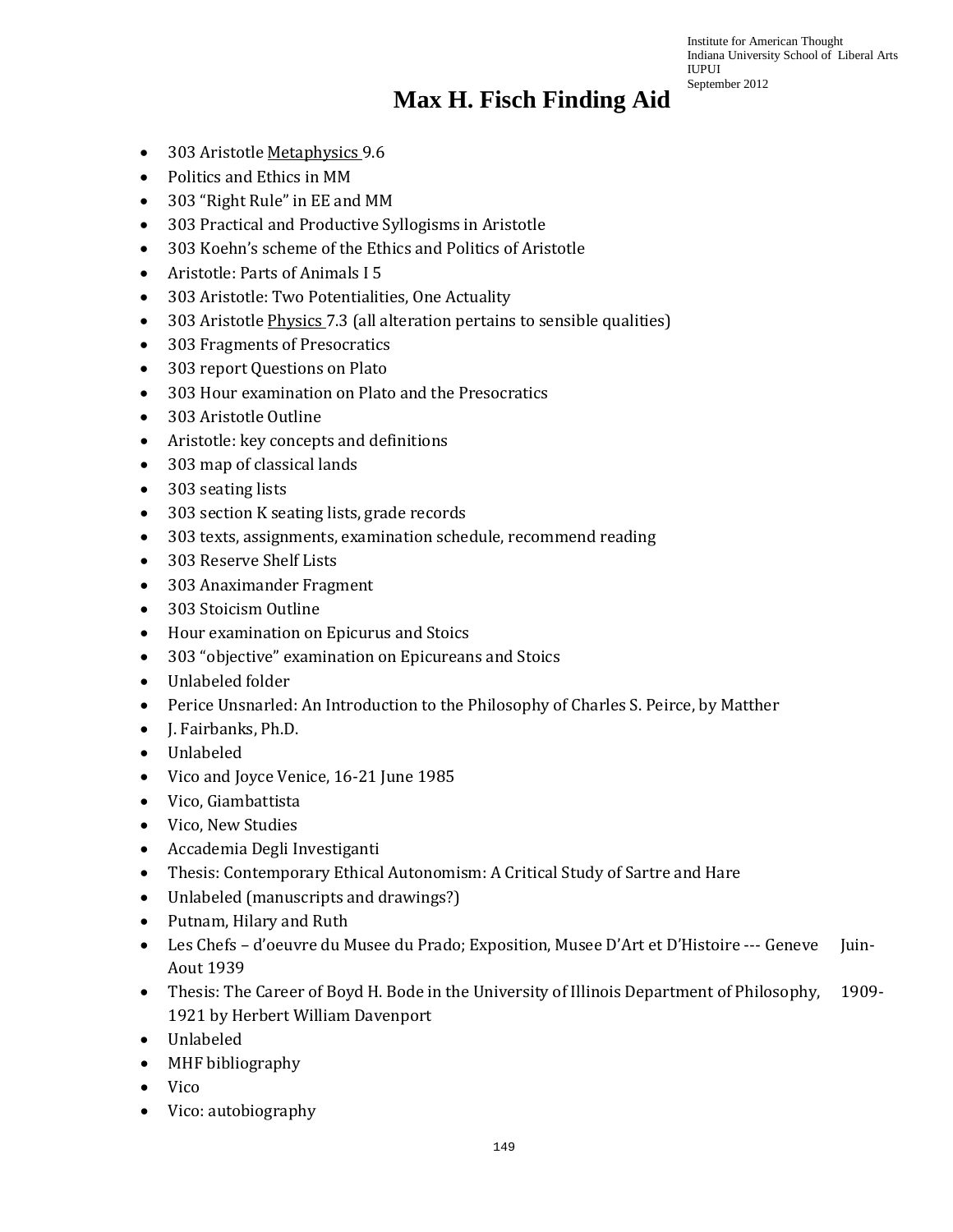- Vico notes
- Vico notes

### **Archive 13 – drawer 1**

- Peirce, Benjamin, elementary treatise on plane geometry (for the blind)
- Peirce, Benjamin (1809-1880) A New System of Binary Arithmetic (1876)
- Peirce, Benjamin (1809-1880), CSP on (and on his own training by, and what BP failed to do for o him)
- Benjamin Peirce, bio
- Peirce, Charles federal employee record
- Peirce biography (Arthur Burks material)
- Peirce, CS Encyclopedia Britannica article by MHF
- Peirce biography
- Milford: Norman B. + Elise Lehde, Pike County historical society
- Milford: CSP's books in possession of Mrs. Bryce
- Milford: Henry S. Leonard, Charles Hartshorne, Brent interviews
- Milford: Dr. Pobe
- Milford: Quick, Mrs. (Edna May Gassmann)
- Harvard University, CSP records supplied to E. B. Wilson
- Information about CSP
- Correspondents of CSP
- Correspondents of CSP, list of
- Biographical, Peirce, Charles Sanders
- Peirce, C.S., autobiographical
- CSP miscellaneous
- Peirce papers getting to Harvard and disposition
- Juliette Peirce
- V. Kiryushchenko on Juliette's identity
- Juliette Peirce info
- Juliette
- Copies of Juliette's letters
- Auger, Maurice Alfred
- M. Auger folder 2
- Juliette Peirce correspondence
- Peirce family
- Genealogy
- Erdener, Carolyn B.
- Peirce, Helen Mills (Mrs. William R. Ellis)
- Peirce, Lottie
- Peirce, Miss Jessie L. O.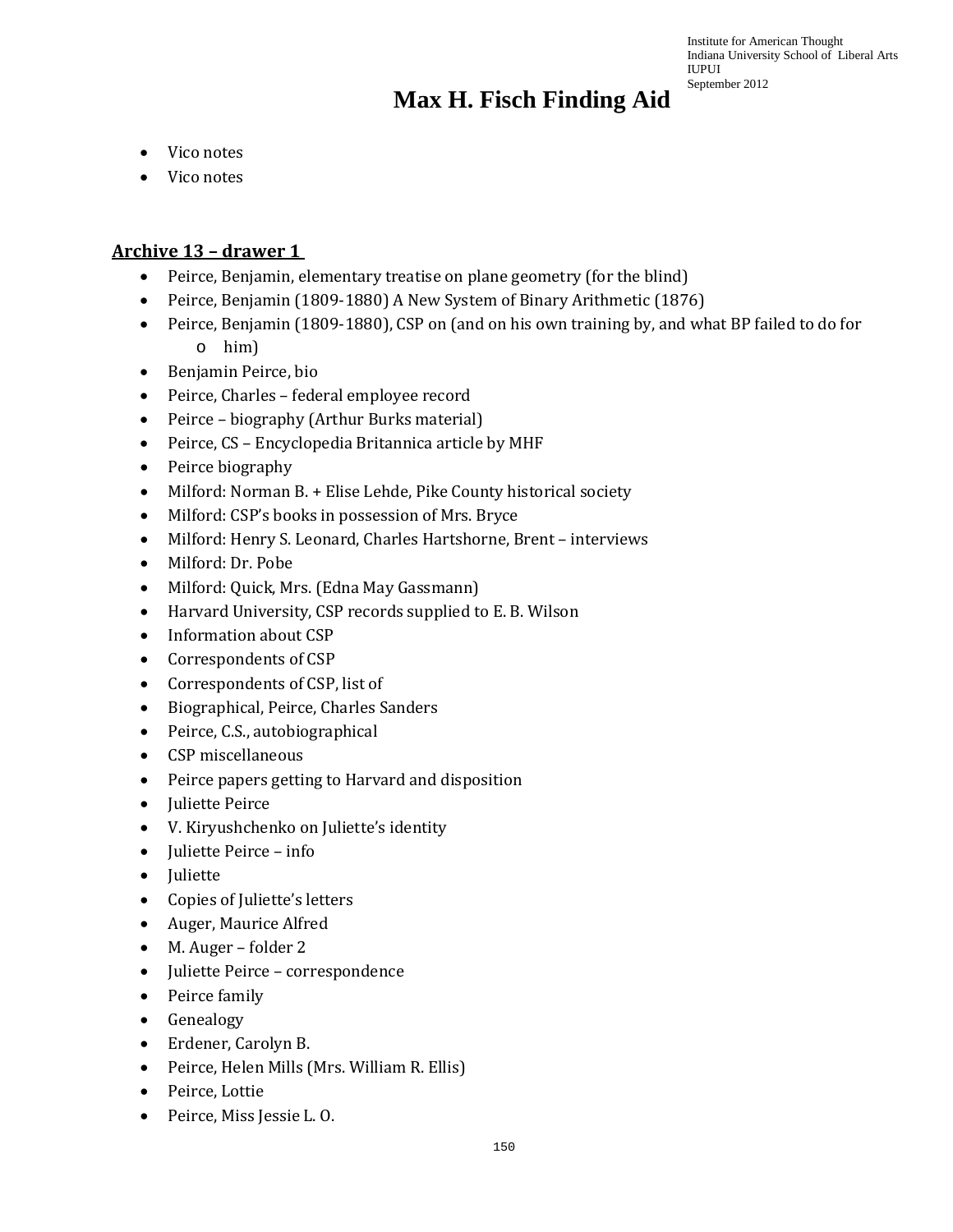- Peirce, Rosamond F.
- Prince, Mrs. Peirce and her collection of papers
- Pers, John, JMP's theory of Flemish ancestry of
- Cobb, Richard, genealogies
- Peirce, Walter C.
- Peirce, Herbert Henry Davis
- Peirce genealogy
- Peirce (the name)
- Peirces to be traced?
- Peirce family obituaries
- Peirce family
- Peirce Fund
- Box of papers

#### **Archive 13 – drawer 2**

- Memorabilia
- Photographs
- Fisch, Max H: letters
- More letters
- More memorabilia

### **Archive 13 – drawer 3**

- Memorabilia
- "Notes & Queries" 70 copies
- The Presidential Address Peirce as scientist, mathematician, historian, logician and philosopher by MHF, 36 copies
- Several folders containing miscellaneous files, articles, letters, etc

### **Archive 13 – drawer 4**

- Texas Tech University proceedings of the CSP bicentennial International Congress
- Various photocopied manuscripts, articles, notes
- Clipping, Immanuel Kant's critique of pure reason
- Giovanni Vailati, Opere Complete, a cura di Mario Quaranta
- Envelope: Max's Harvard Co-op date books
- Folder, Cambridge and Boston December 1972 (and January 1973)
- Large envelope of letters
- Envelope, Fisch slips from his time at Western Reserve University
- Folder, the courts of Garrett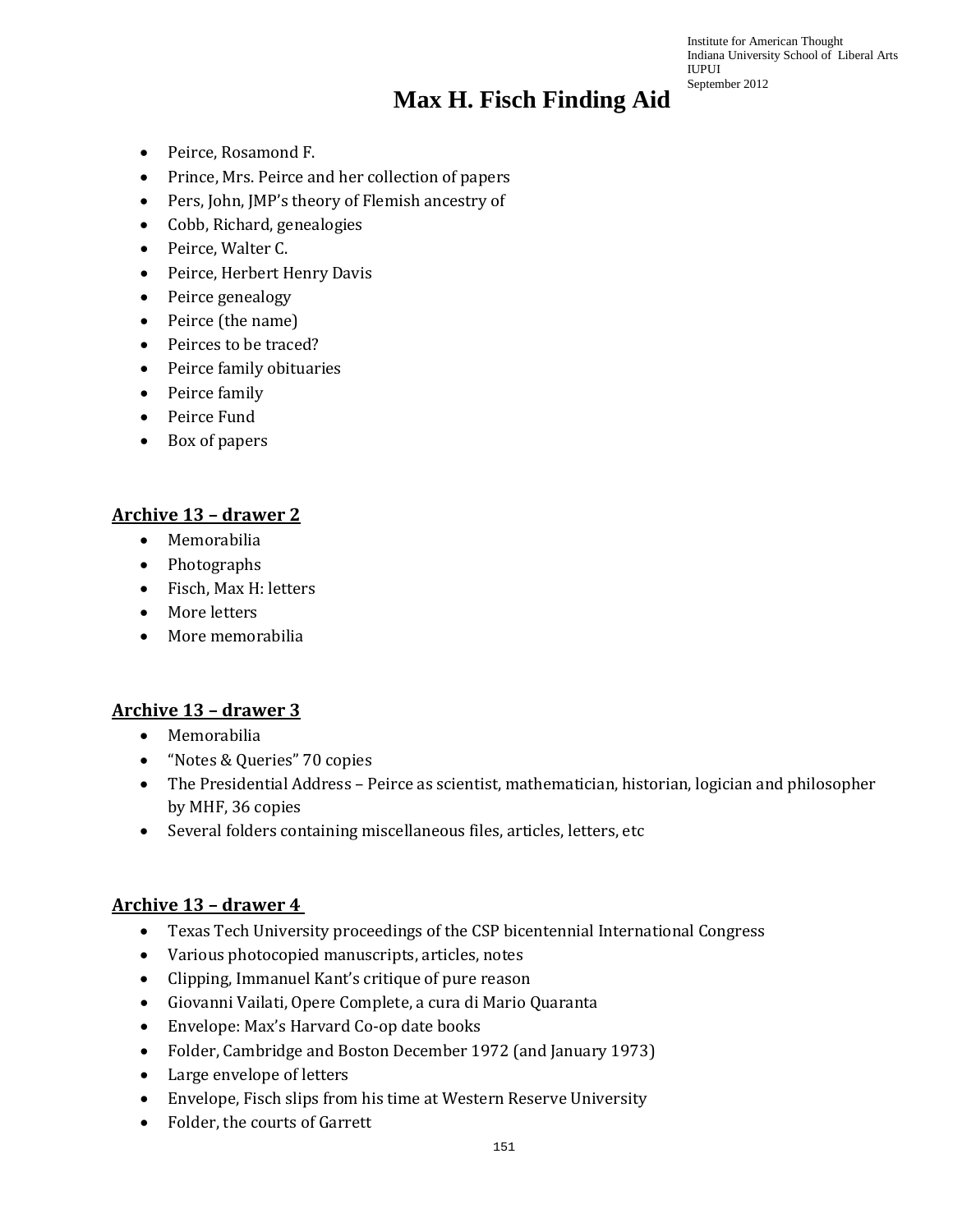- Various papers
- Unlabeled folder containing apparently a book typescript
- Clipped together, articles, clippings, notes
- Assorted papers + memorabilia
- Envelope of notes
- More miscellany
- Folder, Mx H. Fisch administrative
- Unlabeled folder containing a letter from George Barnett
- Folder, miscellaneous
- Folder, Peirce, CS religious affiliations
- Folder, religious views of CSP
- Miscellany letters, papers, junk
- Approximately 40 copies of the Presidential Address: Peirce as . . .

#### **Archive 13 – drawer 5**

- Cosa ha da dire Vico ai filosofi contemporanei? x36
- Box, Harvard memo books etc.
- Box, Fisch slips, Western Reserve
- Box, Benjamin Peirce
- Legal pads with notes
- 307-p typescript by Lucia Marchetti Palmer
- Ph.D. dissertation by Laurel Warren Trufant
- IUPUI Campus folder containing Law School program info and article clippings
- Semeiotic Imagination, Frederick A. Rauch (1840)
- More loose papers and letters
- Folder, publicity rights . . . ? (handwriting problems)
- Peirce and Leibniz
- Moore, Charles A.

### **Archive 14 – drawer 1**

- Max Fisch additional file #1
- Miscellaneous Fisch additional file #2
- Max Fisch additional file #3
- Max Fisch additional file #4
- Correspondence miscellaneous Max Fisch additional file #5
- Xerox list
- Carolyn Eisele / Albert Lewis correspondence
- Carolyn eisele finding aid
- 2 folders, lists of books